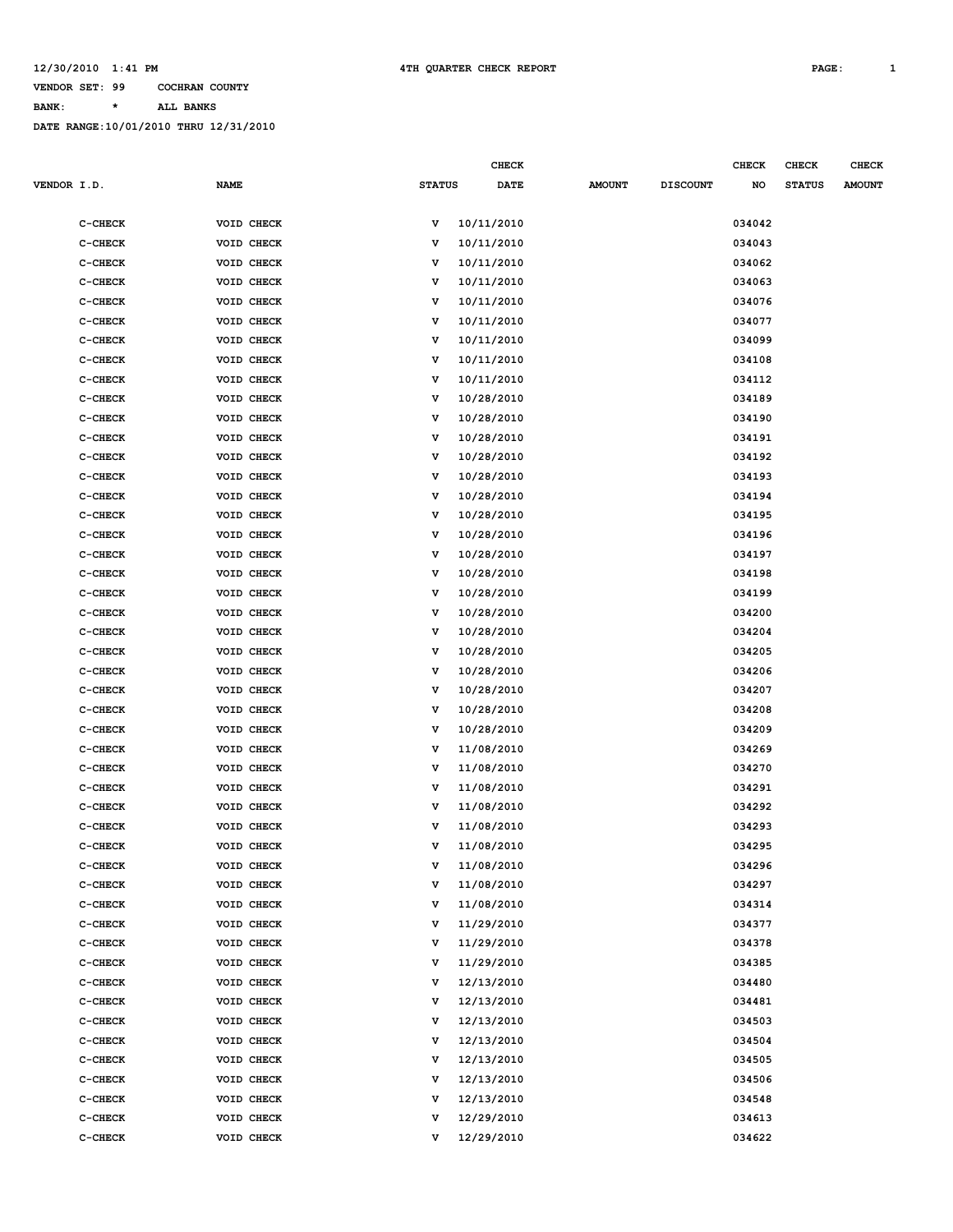### **BANK: \* ALL BANKS**

|                                 |                |                       | CHECK       |               | <b>CHECK</b>          | <b>CHECK</b><br><b>CHECK</b>   |
|---------------------------------|----------------|-----------------------|-------------|---------------|-----------------------|--------------------------------|
| VENDOR I.D.                     | <b>NAME</b>    | <b>STATUS</b>         | <b>DATE</b> | <b>AMOUNT</b> | <b>DISCOUNT</b><br>NO | <b>STATUS</b><br><b>AMOUNT</b> |
|                                 |                |                       |             |               |                       |                                |
|                                 |                |                       |             |               |                       |                                |
|                                 |                |                       |             |               |                       |                                |
| TOTALS $*$ *<br>$\star$ $\star$ | NO             |                       |             | CHECK AMOUNT  | <b>DISCOUNTS</b>      | <b>TOTAL APPLIED</b>           |
| REGULAR CHECKS:                 | 0              |                       |             | 0.00          | 0.00                  | 0.00                           |
| HAND CHECKS:                    | 0              |                       |             | 0.00          | 0.00                  | 0.00                           |
| DRAFTS:                         | 0              |                       |             | 0.00          | 0.00                  | 0.00                           |
| EFT:                            | $\mathsf{o}\,$ |                       |             | 0.00          | 0.00                  | 0.00                           |
| NON CHECKS:                     | $\mathsf{o}\,$ |                       |             | 0.00          | 0.00                  | 0.00                           |
|                                 |                |                       |             |               |                       |                                |
| VOID CHECKS:                    |                | <b>48 VOID DEBITS</b> | 0.00        |               |                       |                                |
|                                 |                | VOID CREDITS          | 0.00        | 0.00          | 0.00                  | 0.00                           |
|                                 |                |                       |             |               |                       |                                |
| 0<br><b>TOTAL ERRORS:</b>       |                |                       |             |               |                       |                                |
|                                 |                |                       |             |               |                       |                                |
| VENDOR SET: 99<br>BANK: *       | 48<br>TOTALS:  |                       |             | 0.00          | 0.00                  | 0.00                           |
|                                 |                |                       |             |               |                       |                                |
| BANK: *<br>TOTALS:              | 48             |                       |             | 0.00          | 0.00                  | 0.00                           |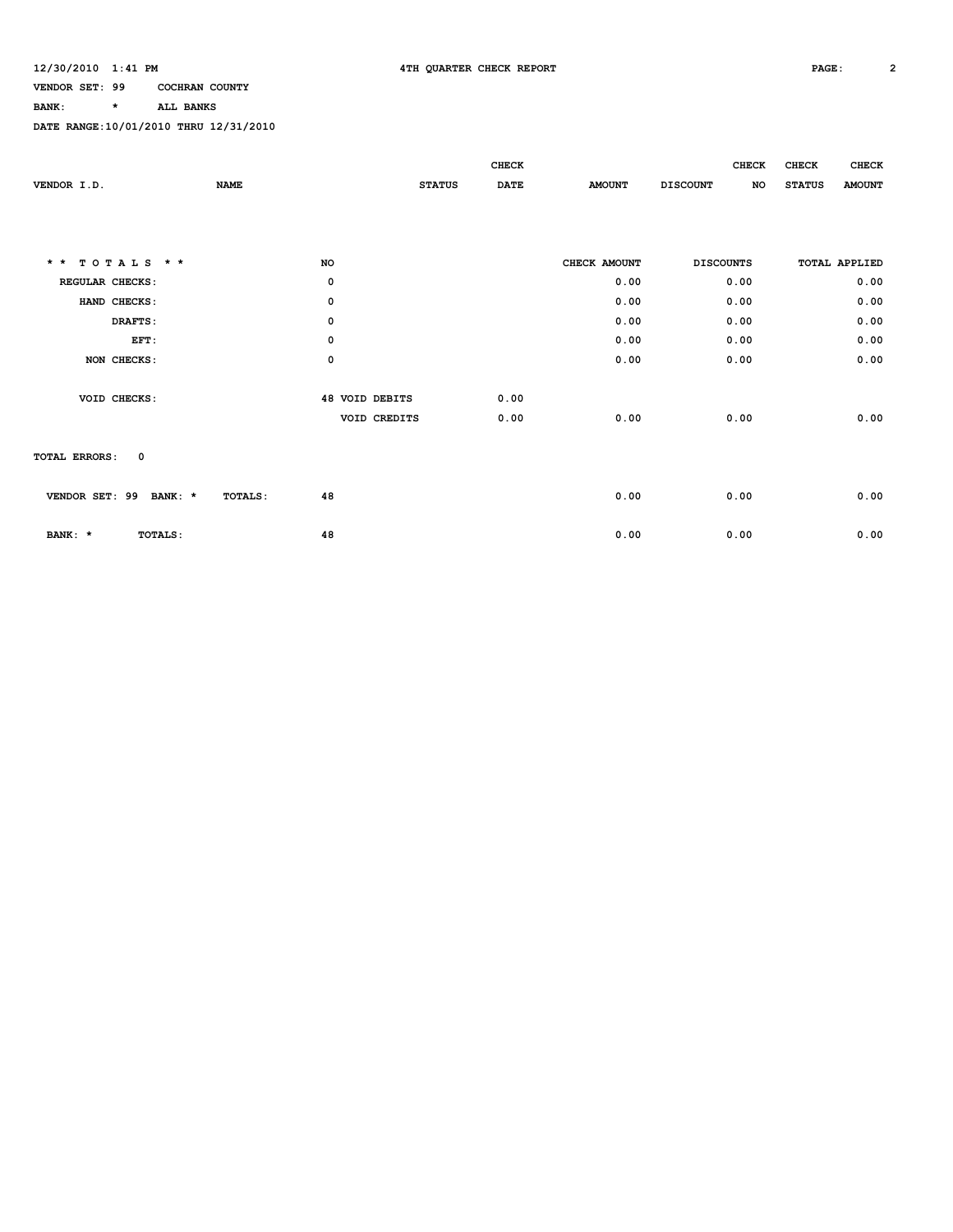**BANK: CC REGULAR NON-P/R PAYABLES**

|             |                        |                                           |                                | <b>CHECK</b> |               |                 | <b>CHECK</b> | <b>CHECK</b>  | <b>CHECK</b>  |
|-------------|------------------------|-------------------------------------------|--------------------------------|--------------|---------------|-----------------|--------------|---------------|---------------|
| VENDOR I.D. |                        | <b>NAME</b>                               | <b>STATUS</b>                  | <b>DATE</b>  | <b>AMOUNT</b> | <b>DISCOUNT</b> | NO           | <b>STATUS</b> | <b>AMOUNT</b> |
|             |                        |                                           |                                |              |               |                 |              |               |               |
| T237        |                        | TDCAA NOW TRUST FUND                      |                                |              |               |                 |              |               |               |
|             | I-29571                | <b>ATTORNEY</b>                           | v                              | 9/13/2010    |               |                 | 033840       |               | 94.00         |
|             |                        |                                           |                                |              |               |                 |              |               |               |
| T237        |                        | <b>TDCAA NOW TRUST FUND</b>               |                                |              |               |                 |              |               |               |
|             | M-CHECK                | TDCAA NOW TRUST FUND<br><b>UNPOST</b>     | $\mathbf{v}$                   | 10/15/2010   |               |                 | 033840       |               | 94.00CR       |
|             |                        |                                           |                                |              |               |                 |              |               |               |
| A109        |                        | ALBUS FARM EQUIPMENT<br>PREC <sub>3</sub> |                                |              |               |                 | 034036       |               |               |
|             | I-33296<br>15 623-5356 | ROAD MATERIALS & SUPPLIES                 | R 10/11/2010<br>13' 1/4X4 FLAT |              | 53.95         |                 |              |               |               |
|             |                        |                                           |                                |              |               |                 |              |               |               |
|             | I-35471                | PREC 1                                    | R 10/11/2010                   |              |               |                 | 034036       |               |               |
|             | 15 621-5356            | ROAD MATERIALS & SUPPLIES                 | $4'$ 3/16X1-1/2X1-1/2          |              | 9.40          |                 |              |               | 63.35         |
| B001        |                        | BAILEY CO. ELECTRIC COOP                  |                                |              |               |                 |              |               |               |
|             | I-221284               | PREC <sub>4</sub>                         | R 10/11/2010                   |              |               |                 | 034037       |               |               |
|             | 15 624-5440            | UTILITIES                                 | 280 KWH 08/23/10-09/           |              | 29.98         |                 |              |               |               |
|             | 15 624-5440            | UTILITIES                                 | 1 AREA LIGHT                   |              | 6.33          |                 |              |               |               |
|             | I-221285               | PREC <sub>3</sub>                         | R 10/11/2010                   |              |               |                 | 034037       |               |               |
|             | 15 623-5440            | UTILITIES                                 | 104 KWH 08/18/10-09/           |              | 18.80         |                 |              |               |               |
|             | 15 623-5440            | UTILITIES                                 | 2 AREA LIGHTS                  |              | 15.80         |                 |              |               |               |
|             | I-221286               | NON-DEPT'L/SHERIFF POSSE                  | R 10/11/2010                   |              |               |                 | 034037       |               |               |
|             | 10 409-5440            | UTILITIES                                 | 08/09/2010-09/08/201           |              | 36.16         |                 |              |               | 107.07        |
|             |                        |                                           |                                |              |               |                 |              |               |               |
| C007        |                        | CITY OF MORTON                            |                                |              |               |                 |              |               |               |
|             | I-093010               | LIB/MUS/ACT BLDG/CRTHS/PR 1               | R 10/11/2010                   |              |               |                 | 034038       |               |               |
|             | 10 650-5440            | UTILITIES                                 | LIBRARY GAS                    |              | 18.25         |                 |              |               |               |
|             | 10 650-5440            | UTILITIES                                 | LIBRARY WATER                  |              | 13.00         |                 |              |               |               |
|             | 10 650-5440            | UTILITIES                                 | LIBRARY GARBAGE                |              | 43.50         |                 |              |               |               |
|             | 650-5440<br>10         | UTILITIES                                 | LIBRARY SEWER                  |              | 14.00         |                 |              |               |               |
|             | 10 652-5440            | UTILITIES                                 | <b>MUSEUM GAS</b>              |              | 18.25         |                 |              |               |               |
|             | 10 652-5440            | UTILITIES                                 | <b>MUSEUM WATER</b>            |              | 13.00         |                 |              |               |               |
|             | 10<br>652-5440         | UTILITIES                                 | <b>MUSEUM GARBAGE</b>          |              | 20.25         |                 |              |               |               |
|             | 652-5440<br>10         | UTILITIES                                 | <b>MUSEUM SEWER</b>            |              | 12.00         |                 |              |               |               |
|             | 10 662-5440            | UTILITIES                                 | <b>ACTIVITY BLDG GAS</b>       |              | 25.05         |                 |              |               |               |
|             | 10 662-5440            | UTILITIES                                 | ACT. BLDG WATER                |              | 13.00         |                 |              |               |               |
|             | 10 662-5440            | UTILITIES                                 | ACT. BLDG GARBAGE              |              | 69.00         |                 |              |               |               |
|             | 10 662-5440            | UTILITIES                                 | ACT. BLDG SEWER                |              | 36.00         |                 |              |               |               |
|             | 10 510-5440            | UTILITIES                                 | <b>COURTHOUSE GAS</b>          |              | 25.05         |                 |              |               |               |
|             | 10 510-5440            | UTILITIES                                 | COURTHOUSE WATER               |              | 382.00        |                 |              |               |               |
|             | 510-5440<br>10         | UTILITIES                                 | CRTHSE GARBAGE                 |              | 243.00        |                 |              |               |               |
|             | 510-5440<br>10         | UTILITIES                                 | <b>COURTHOUSE SEWER</b>        |              | 42.00         |                 |              |               |               |
|             | 15 621-5440            | UTILITIES                                 | PREC 1 GAS                     |              | 18.25         |                 |              |               |               |
|             | 15 621-5440            | UTILITIES                                 | PREC 1 WATER                   |              | 78.00         |                 |              |               |               |
|             | 15 621-5440            | UTILITIES                                 | PREC 1 GARBAGE                 |              | 43.50         |                 |              |               | 1,127.10      |
|             |                        |                                           |                                |              |               |                 |              |               |               |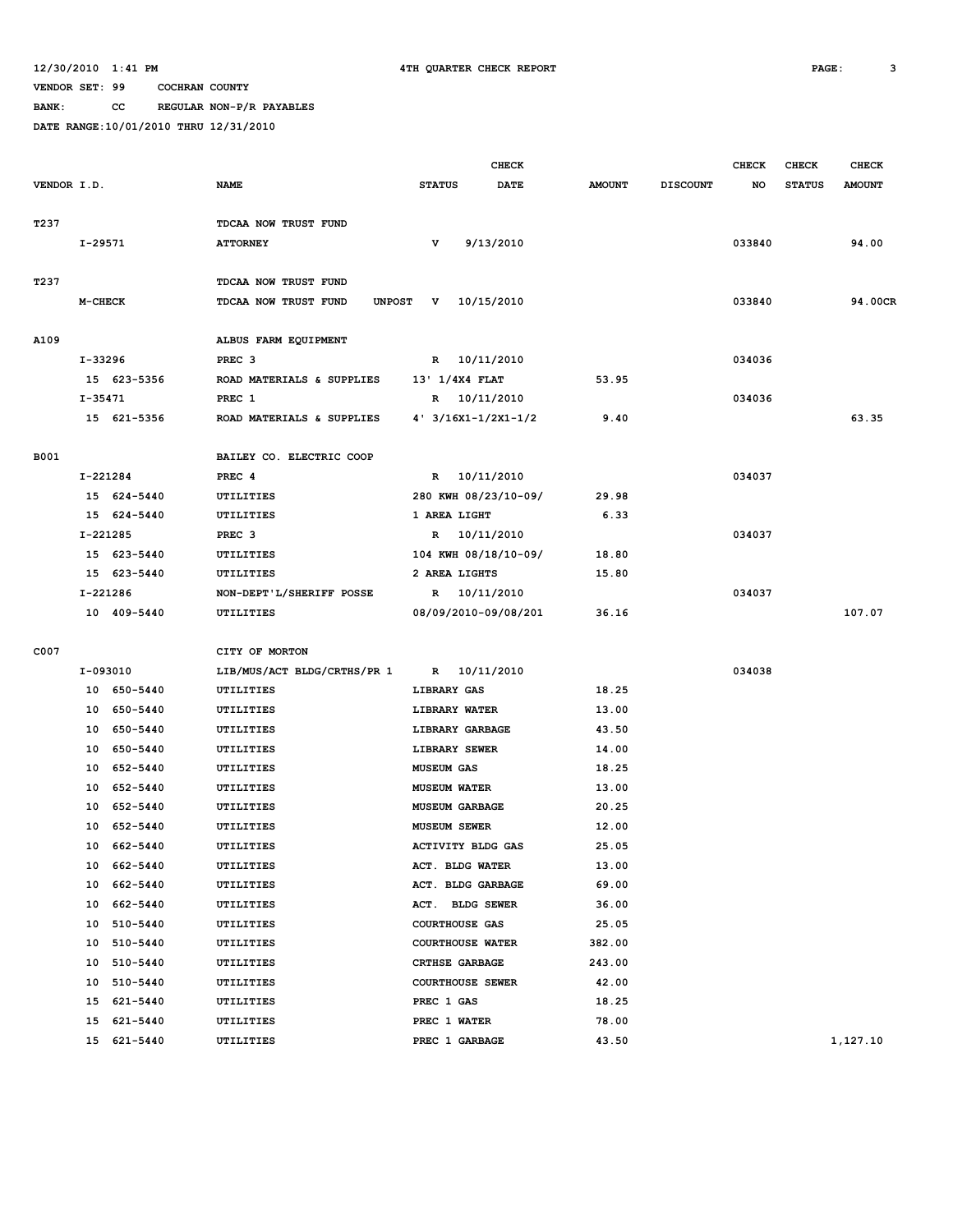**BANK: CC REGULAR NON-P/R PAYABLES**

|             |                 |                             |                             | CHECK       |               |                 | <b>CHECK</b> | <b>CHECK</b>  | <b>CHECK</b>  |
|-------------|-----------------|-----------------------------|-----------------------------|-------------|---------------|-----------------|--------------|---------------|---------------|
| VENDOR I.D. |                 | <b>NAME</b>                 | <b>STATUS</b>               | <b>DATE</b> | <b>AMOUNT</b> | <b>DISCOUNT</b> | NO           | <b>STATUS</b> | <b>AMOUNT</b> |
| C015        |                 | COCHRAN COUNTY SENIOR       |                             |             |               |                 |              |               |               |
|             | I-09/08/10 MEAT | SENIOR CITIZENS             | R 10/11/2010                |             |               |                 | 034039       |               |               |
|             | 10 663-5333     | <b>FOOD</b>                 | BNLS ROAST, RND STK         |             | 150.00        |                 |              |               | 150.00        |
| C015        |                 | COCHRAN COUNTY SENIOR       |                             |             |               |                 |              |               |               |
|             | I-093010        | SENIOR CITIZENS             | R 10/11/2010                |             |               |                 | 034040       |               |               |
|             | 10 663-5451     | REPAIRS & MAINTENANCE       | <b>BRAKE REPAIR/MCWHORT</b> |             | 252.00        |                 |              |               | 252.00        |
| C035        |                 | COX AUTO SUPPLY CO          |                             |             |               |                 |              |               |               |
|             | I-125648        | <b>SHERIFF</b>              | R 10/11/2010                |             |               |                 | 034041       |               |               |
|             | 10 560-5451     | MACHINERY-NON-OFFICE REPAIR | PIN                         |             | 2.29          |                 |              |               |               |
|             | I-125840        | <b>SHERIFF</b>              | R                           | 10/11/2010  |               |                 | 034041       |               |               |
|             | 10 560-5334     | OTHER SUPPLIES              | <b>SPRAY GUN</b>            |             | 8.99          |                 |              |               |               |
|             | 10 560-5334     | OTHER SUPPLIES              | <b>GORILLA TAPE</b>         |             | 4.49          |                 |              |               |               |
|             | 10 560-5334     | OTHER SUPPLIES              | LIQUID WAXY SUDS            |             | 9.45          |                 |              |               |               |
|             | 10 560-5334     |                             |                             |             |               |                 |              |               |               |
|             | $I-125845$      | OTHER SUPPLIES              | <b>ARMOR ALL</b>            |             | 7.49          |                 |              |               |               |
|             |                 | PREC 1                      | R 10/11/2010                |             |               |                 | 034041       |               |               |
|             | 15 621-5356     | ROAD MATERIALS & SUPPLIES   | <b>EMERY CLOTH</b>          |             | 7.59          |                 |              |               |               |
|             | 15 621-5356     | ROAD MATERIALS & SUPPLIES   | <b>J B WELD</b>             |             | 6.69          |                 |              |               |               |
|             | 15 621-5451     | <b>REPAIRS</b>              | <b>BATTERY</b>              |             | 7.99          |                 |              |               |               |
|             | I-126171        | PREC 1                      | R 10/11/2010                |             |               |                 | 034041       |               |               |
|             | 15 621-5356     | ROAD MATERIALS & SUPPLIES   | <b>WRENCH</b>               |             | 10.95         |                 |              |               |               |
|             | I-126212        | PREC 1                      | R 10/11/2010                |             |               |                 | 034041       |               |               |
|             | 15 621-5451     | <b>REPAIRS</b>              | CIRCUIT BREAKER             |             | 8.89          |                 |              |               |               |
|             | I-126363        | PREC <sub>2</sub>           | R                           | 10/11/2010  |               |                 | 034041       |               |               |
|             | 15 622-5356     | ROAD MATERIALS & SUPPLIES   | 4 BLUE SHOP TOWELS          |             | 11.16         |                 |              |               |               |
|             | 15 622-5356     | ROAD MATERIALS & SUPPLIES   | <b>TISSUE</b>               |             | 1.99          |                 |              |               |               |
|             | 15 622-5356     | ROAD MATERIALS & SUPPLIES   | <b>GLASS CLEANER</b>        |             | 2.99          |                 |              |               |               |
|             | I-126560        | PREC <sub>3</sub>           | R 10/11/2010                |             |               |                 | 034041       |               |               |
|             | 15 623-5356     | ROAD MATERIALS & SUPPLIES   | <b>BUNGE CORD</b>           |             | 2.99          |                 |              |               |               |
|             | 15 623-5356     | ROAD MATERIALS & SUPPLIES   | <b>BER CLEANER</b>          |             | 4.61          |                 |              |               |               |
|             | 15 623-5356     | ROAD MATERIALS & SUPPLIES   | CHE INJ CLEANER             |             | 3.99          |                 |              |               |               |
|             | I-126758        | PREC <sub>4</sub>           | R                           | 10/11/2010  |               |                 | 034041       |               |               |
|             | 15 624-5356     | ROAD MATERIALS & SUPPLIES   | 6 DEXCOOL ANTI-FREEZ        |             | 83.94         |                 |              |               |               |
|             | 15 624-5356     | ROAD MATERIALS & SUPPLIES   | 2 ANTI-FREEZE               |             | 8.58          |                 |              |               |               |
|             | I-126871        | PREC 1                      | R 10/11/2010                |             |               |                 | 034041       |               |               |
|             | 15 621-5451     | <b>REPAIRS</b>              | 10 9/16" FLAT WASHER        |             | 1.50          |                 |              |               |               |
|             | 15 621-5451     | <b>REPAIRS</b>              | $9/16$ " HEX NUT            |             | 0.20          |                 |              |               |               |
|             | 15 621-5451     | <b>REPAIRS</b>              | 9/16" LOCK WASHER           |             | 0.09          |                 |              |               |               |
|             | I-126885        | PREC 1                      | R 10/11/2010                |             |               |                 | 034041       |               |               |
|             | 15 621-5451     | <b>REPAIRS</b>              | 2 PILR BLOCKS               |             | 49.90         |                 |              |               |               |
|             | 15 621-5451     | <b>REPAIRS</b>              | $4$ 2-1/4" THIN WASHER      |             | 1.96          |                 |              |               |               |
|             | I-127092        | <b>SHERIFF</b>              | R 10/11/2010                |             |               |                 | 034041       |               |               |
|             | 10 560-5334     | OTHER SUPPLIES              | <b>BATT CHARGER</b>         |             | 40.49         |                 |              |               |               |
|             | I-127174        | PREC 4                      | R 10/11/2010                |             |               |                 | 034041       |               |               |
|             | 15 624-5356     | ROAD MATERIALS & SUPPLIES   | <b>GAUGE</b>                |             | 5.84          |                 |              |               |               |
|             | 15 624-5356     | ROAD MATERIALS & SUPPLIES   | <b>BAR S LEAK</b>           |             | 4.99          |                 |              |               |               |
|             | I-127401        | <b>COURTHOUSE</b>           | R 10/11/2010                |             |               |                 | 034041       |               |               |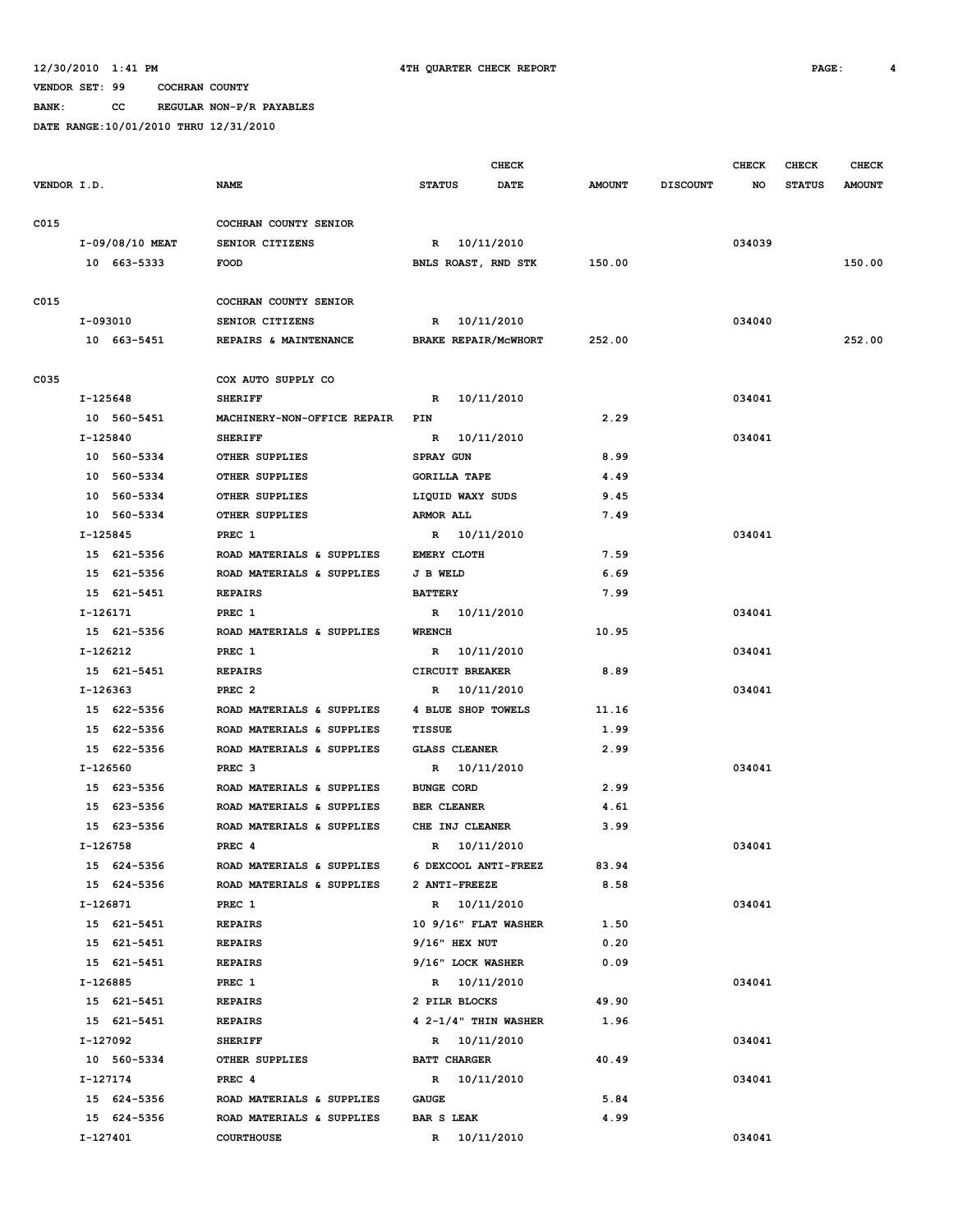**BANK: CC REGULAR NON-P/R PAYABLES**

|             |             |                                      |                        | <b>CHECK</b> |               |                 | <b>CHECK</b> | <b>CHECK</b>  | <b>CHECK</b>  |
|-------------|-------------|--------------------------------------|------------------------|--------------|---------------|-----------------|--------------|---------------|---------------|
| VENDOR I.D. |             | <b>NAME</b>                          | <b>STATUS</b>          | <b>DATE</b>  | <b>AMOUNT</b> | <b>DISCOUNT</b> | NO           | <b>STATUS</b> | <b>AMOUNT</b> |
| C035        |             | COX AUTO SUPPLY CO<br><b>CONT</b>    |                        |              |               |                 |              |               |               |
|             | I-127401    | <b>COURTHOUSE</b>                    | R 10/11/2010           |              |               |                 | 034041       |               |               |
|             | 10 510-5332 | CUSTODIAL SUPPLIES                   | 2 KEYS MADE            |              | 1.50          |                 |              |               |               |
|             | I-127586    | PREC 1                               |                        | R 10/11/2010 |               |                 | 034041       |               |               |
|             | 15 621-5451 | <b>REPAIRS</b>                       | <b>FAUCET</b>          |              | 5.19          |                 |              |               |               |
|             | $I-127625$  | PREC <sub>2</sub>                    | R 10/11/2010           |              |               |                 | 034041       |               |               |
|             | 15 622-5356 | ROAD MATERIALS & SUPPLIES            | 13/16 COMB WRENCH      |              | 4.69          |                 |              |               |               |
|             | 15 622-5451 | <b>REPAIRS</b>                       | 1 CS HYD OIL           |              | 46.99         |                 |              |               |               |
|             | I-127657    | <b>SHERIFF</b>                       | R 10/11/2010           |              |               |                 | 034041       |               |               |
|             | 10 560-5451 | MACHINERY-NON-OFFICE REPAIR          | RECEIVER-HITCH-PIN     |              | 2.29          |                 |              |               |               |
|             | I-127680    | PREC <sub>2</sub>                    |                        | R 10/11/2010 |               |                 | 034041       |               |               |
|             | 15 622-5356 | ROAD MATERIALS & SUPPLIES            | 25 FT ROPE             |              | 14.75         |                 |              |               |               |
|             | I-127896    | PREC 1                               | R 10/11/2010           |              |               |                 | 034041       |               |               |
|             | 15 621-5451 | <b>REPAIRS</b>                       | 6 WHEEL STUDS          |              | 11.70         |                 |              |               |               |
|             | 15 621-5451 | <b>REPAIRS</b>                       | 6 WHEEL NUTS           |              | 5.16          |                 |              |               |               |
|             | 15 621-5451 | <b>REPAIRS</b>                       | 8 WASHERS              |              | 2.40          |                 |              |               |               |
|             | I-128061    | PREC 1                               |                        | R 10/11/2010 |               |                 | 034041       |               |               |
|             | 15 621-5451 | <b>REPAIRS</b>                       | 2 WIPER BLADES         |              | 16.58         |                 |              |               |               |
|             | I-128062    | PREC 1                               |                        | R 10/11/2010 |               |                 | 034041       |               |               |
|             | 15 621-5356 | ROAD MATERIALS & SUPPLIES            | 1/4 COMB WRENCH        |              | 3.45          |                 |              |               |               |
|             | I-128107    | PREC <sub>3</sub>                    | R 10/11/2010           |              |               |                 | 034041       |               |               |
|             | 15 623-5451 | <b>REPAIRS</b>                       | <b>SAFETY-HASP</b>     |              | 6.79          |                 |              |               |               |
|             | 15 623-5451 | <b>REPAIRS</b>                       | SANDING DISC           |              | 3.99          |                 |              |               |               |
|             | 15 623-5451 | <b>REPAIRS</b>                       | <b>HINGE</b>           |              | 2.79          |                 |              |               |               |
|             | 15 623-5451 | <b>REPAIRS</b>                       | 2 BLK PAINT            |              | 8.38          |                 |              |               |               |
|             | I-128110    | PREC 1                               | R 10/11/2010           |              |               |                 | 034041       |               |               |
|             | 15 621-5451 | <b>REPAIRS</b>                       | $5/8$ X $3-1/2$ " BOLT |              | 2.25          |                 |              |               |               |
|             | 15 621-5451 | <b>REPAIRS</b>                       | $5/8$ X 4" BOLT        |              | 1.40          |                 |              |               |               |
|             | I-128116    | PREC 1                               | R 10/11/2010           |              |               |                 | 034041       |               |               |
|             | 15 621-5451 | <b>REPAIRS</b>                       | 2 OIL FILTERS          |              | 30.38         |                 |              |               |               |
|             | I-128140    | <b>SHERIFF</b>                       | R 10/11/2010           |              |               |                 | 034041       |               |               |
|             | 10 560-5334 | OTHER SUPPLIES                       | <b>CLEANER</b>         |              | 4.19          |                 |              |               |               |
|             | I-128433    | <b>SHERIFF</b>                       | R 10/11/2010           |              |               |                 | 034041       |               |               |
|             | 10 560-5451 | MACHINERY-NON-OFFICE REPAIR          | <b>COAX SPLITTER</b>   |              | 2.99          |                 |              |               |               |
|             | $I-128448$  | <b>SHERIFF</b>                       |                        | R 10/11/2010 |               |                 | 034041       |               |               |
|             | 10 560-5334 | OTHER SUPPLIES                       | 24 GLASS CLEANER       |              | 64.58         |                 |              |               |               |
|             | 10 560-5451 | MACHINERY-NON-OFFICE REPAIR SPLITTER |                        |              | 2.99          |                 |              |               |               |
|             | I-128538    | PARK                                 | R 10/11/2010           |              |               |                 | 034041       |               |               |
|             | 10 660-5332 | <b>CUSTODIAL SUPPLIES</b>            | <b>GLOVES</b>          |              | 9.99          |                 |              |               | 555.46        |
| C062        |             | CHIEF SUPPLY, INC                    |                        |              |               |                 |              |               |               |
|             | I-357944    | <b>SHERIFF</b>                       | R 10/11/2010           |              |               |                 | 034044       |               |               |
|             | 10 560-5334 | OTHER SUPPLIES                       | DC CHARGER             |              | 36.63         |                 |              |               |               |
|             | 10 560-5334 | OTHER SUPPLIES                       | SHIPPING               |              | 8.99          |                 |              |               | 45.62         |
|             |             |                                      |                        |              |               |                 |              |               |               |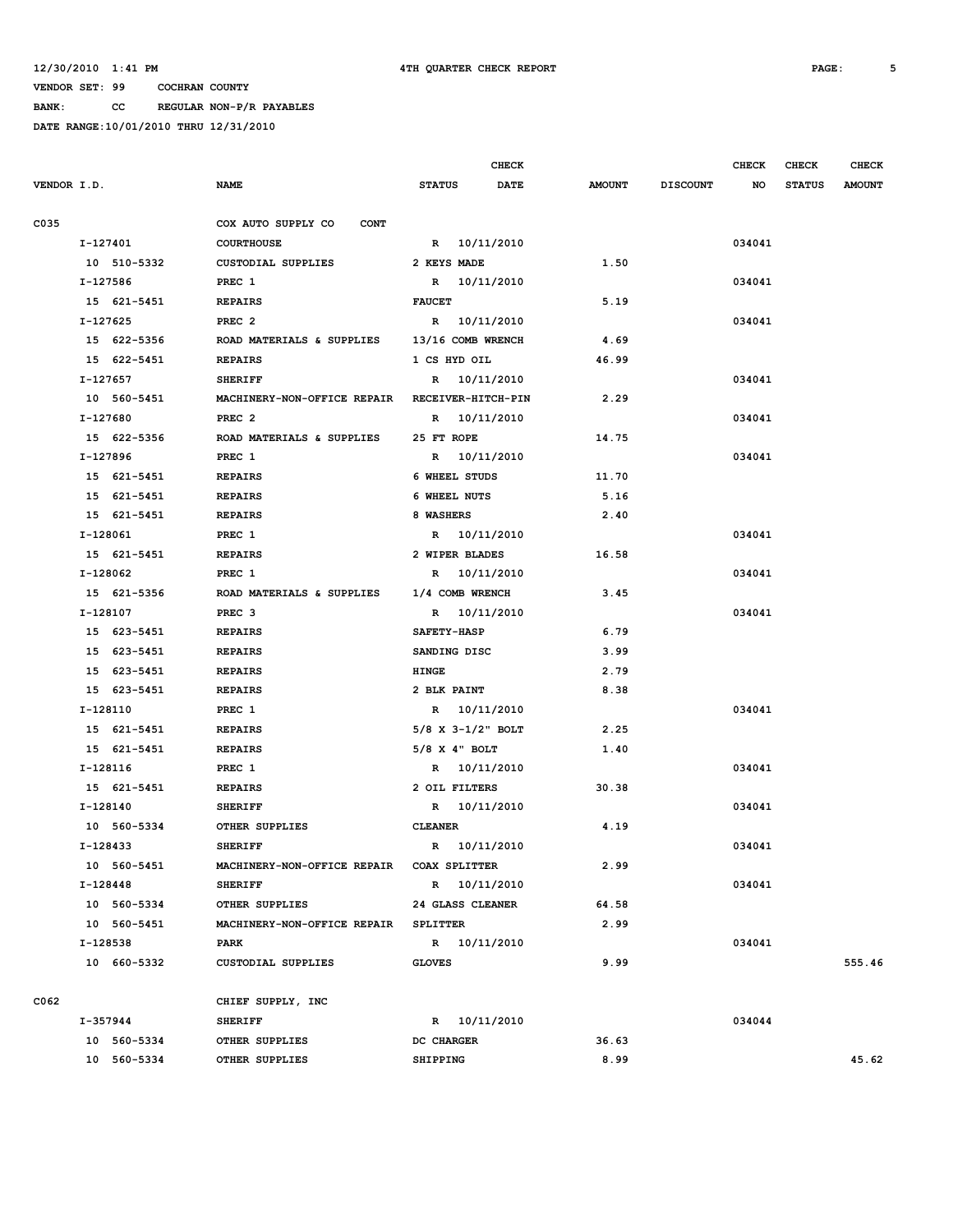**BANK: CC REGULAR NON-P/R PAYABLES**

|             |                 |                                                    |                | <b>CHECK</b>         |               |                 | <b>CHECK</b> | <b>CHECK</b>  | <b>CHECK</b>  |
|-------------|-----------------|----------------------------------------------------|----------------|----------------------|---------------|-----------------|--------------|---------------|---------------|
| VENDOR I.D. |                 | <b>NAME</b>                                        | <b>STATUS</b>  | <b>DATE</b>          | <b>AMOUNT</b> | <b>DISCOUNT</b> | <b>NO</b>    | <b>STATUS</b> | <b>AMOUNT</b> |
| C069        |                 | COUNTRY DUMPSTERS, INC.                            |                |                      |               |                 |              |               |               |
|             | $I - 23353$     | PREC 3, PREC 4                                     |                | R 10/11/2010         |               |                 | 034045       |               |               |
|             | 15 623-5440     | UTILITIES                                          |                | OCT DUMPSTER SVC     | 47.75         |                 |              |               |               |
|             | 15 624-5440     | UTILITIES                                          |                | OCT DUMPSTER SVC     | 47.75         |                 |              |               | 95.50         |
|             |                 |                                                    |                |                      |               |                 |              |               |               |
| C084        |                 | CLERK, SEVENTH COURT OF APPEAL                     |                |                      |               |                 |              |               |               |
|             | I-SEP 2010      | <b>STATE FEES</b>                                  |                | R 10/11/2010         |               |                 | 034046       |               |               |
|             | 90 000-4379.002 | 7th Crt of Appeal Gov't22.2081SEP COLLECTIONS/COUN |                |                      | 15.00         |                 |              |               | 15.00         |
| C293        |                 | CAVENDER'S WESTERN OUTFITTER                       |                |                      |               |                 |              |               |               |
|             | I-158117        | <b>SHERIFF</b>                                     | v              | 10/11/2010           |               |                 | 034047       |               |               |
|             | $I - 8 - 10010$ | <b>SHERIFF</b>                                     | $\mathbf v$    | 10/11/2010           |               |                 | 034047       |               | 254.80        |
|             |                 |                                                    |                |                      |               |                 |              |               |               |
| C293        |                 | CAVENDER'S WESTERN OUTFITTER                       |                |                      |               |                 |              |               |               |
|             | C-CHECK         | CAVENDER'S WESTERN OUTFIVOIDED                     | v              | 10/11/2010           |               |                 | 034047       |               | 254.80        |
|             |                 |                                                    |                |                      |               |                 |              |               |               |
| D048        |                 | DATA-LINE OFFICE SYSTEMS                           |                |                      |               |                 |              |               |               |
|             | I-49556         | LIBRARY                                            | $\mathbf{R}$   | 10/11/2010           |               |                 | 034048       |               |               |
|             | 10 650-5411     | MAINTENANCE CONTRACTS                              |                | COPIER MAINTENANCE 0 | 37.50         |                 |              |               |               |
|             | I-49865         | LIBRARY                                            |                | R 10/11/2010         |               |                 | 034048       |               |               |
|             | 10 650-5310     | OFFICE SUPPLIES                                    |                | 18 COLOR COPIES      | 1.80          |                 |              |               | 39.30         |
|             |                 |                                                    |                |                      |               |                 |              |               |               |
| E057        |                 | ELECTION SYSTEMS & SOFTWARE                        |                |                      |               |                 |              |               |               |
|             | I-754598        | <b>ELECTIONS</b>                                   | R              | 10/11/2010           |               |                 | 034049       |               |               |
|             | 10 490-5335     | ELECTION SUPPLIES                                  |                | 5 LAYOUT CHARGES     | 75.00         |                 |              |               | 75.00         |
| F010        |                 | FIVE-AREA TELEPHONE CO-OP                          |                |                      |               |                 |              |               |               |
|             | I-927-5510 1010 | PREC 4                                             | R              | 10/11/2010           |               |                 | 034050       |               |               |
|             | 15 624-5420     | <b>TELECOMMUNICATIONS</b>                          |                | OCT PHONE SVC        | 40.09         |                 |              |               | 40.09         |
|             |                 |                                                    |                |                      |               |                 |              |               |               |
| F038        |                 | FARM PLAN CORPORATION                              |                |                      |               |                 |              |               |               |
|             | I-6019675       | <b>CEMETERY</b>                                    | $\mathbb{R}$   | 10/11/2010           |               |                 | 034051       |               |               |
|             | 10 516-5451     | <b>REPAIR</b>                                      | <b>ROD</b>     |                      | 11.81         |                 |              |               |               |
|             | 10 516-5451     | REPAIR                                             | 2 RODS         |                      | 20.48         |                 |              |               |               |
|             | 10 516-5451     | <b>REPAIR</b>                                      | 4 SPACERS      |                      | 12.80         |                 |              |               |               |
|             | 10 516-5451     | <b>REPAIR</b>                                      | <b>FREIGHT</b> |                      | 4.00          |                 |              |               |               |
|             | I-6019982       | PREC 1                                             |                | R 10/11/2010         |               |                 | 034051       |               |               |
|             | 15 621-5451     | <b>REPAIRS</b>                                     |                | 4 CAP SCREWS         | 17.48         |                 |              |               |               |
|             | 15 621-5451     | <b>REPAIRS</b>                                     | 4 WASHERS      |                      | 4.00          |                 |              |               |               |
|             | 15 621-5451     | <b>REPAIRS</b>                                     |                | 4 LOCK WASHERS       | 3.20          |                 |              |               |               |
|             | $I - 6020145$   | PREC <sub>2</sub>                                  |                | R 10/11/2010         |               |                 | 034051       |               |               |
|             | 15 622-5451     | <b>REPAIRS</b>                                     |                | 61" BULK HOSE        | 22.57         |                 |              |               |               |
|             | 15 622-5451     | <b>REPAIRS</b>                                     |                | ELBOW FITTING        | 15.44         |                 |              |               |               |
|             | 15 622-5451     | <b>REPAIRS</b>                                     |                | 3 HOSE FITTINGS      | 32.01         |                 |              |               |               |
|             | 15 622-5451     | <b>REPAIRS</b>                                     | HANDLING       |                      | 4.40          |                 |              |               |               |
|             | I-6020181       | PREC 1                                             |                | R 10/11/2010         |               |                 | 034051       |               |               |
|             | 15 621-5451     | <b>REPAIRS</b>                                     | 12" WHEEL      |                      | 166.95        |                 |              |               |               |
|             | I-6020331       | <b>CEMETERY</b>                                    |                | R 10/11/2010         |               |                 | 034051       |               |               |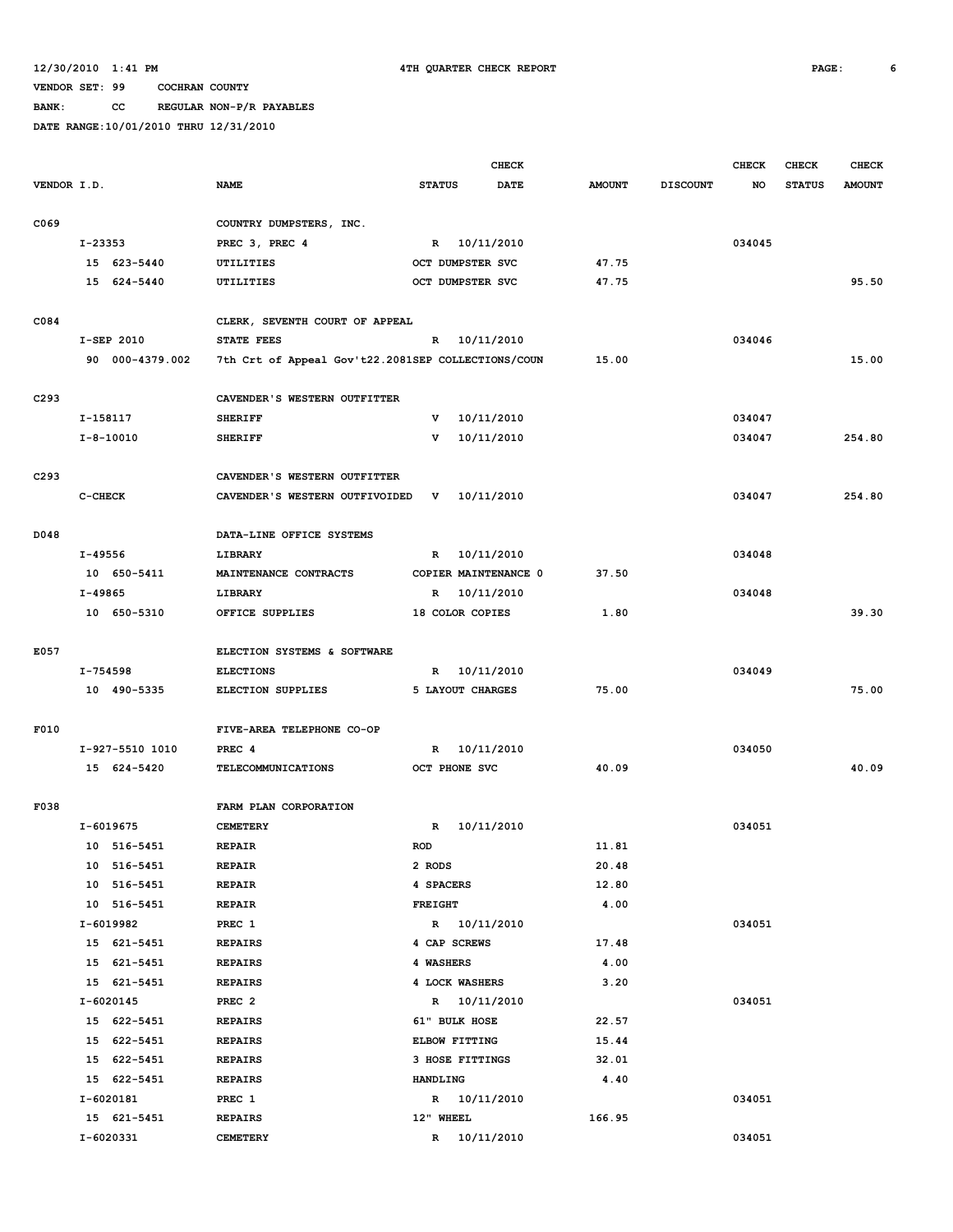**BANK: CC REGULAR NON-P/R PAYABLES**

|             |          |                            |                                     |                                           | <b>CHECK</b> |                  |                 | <b>CHECK</b> | <b>CHECK</b>  | <b>CHECK</b>  |
|-------------|----------|----------------------------|-------------------------------------|-------------------------------------------|--------------|------------------|-----------------|--------------|---------------|---------------|
| VENDOR I.D. |          |                            | <b>NAME</b>                         | <b>STATUS</b>                             | <b>DATE</b>  | <b>AMOUNT</b>    | <b>DISCOUNT</b> | NO           | <b>STATUS</b> | <b>AMOUNT</b> |
|             |          |                            |                                     |                                           |              |                  |                 |              |               |               |
| F038        |          |                            | FARM PLAN CORPORATION CONT          |                                           |              |                  |                 |              |               |               |
|             |          | I-6020331                  | <b>CEMETERY</b>                     | R 10/11/2010                              |              |                  |                 | 034051       |               |               |
|             |          | 10 516-5451                | <b>REPAIR</b>                       | 5 SPRING PINS                             |              | 3.25             |                 |              |               |               |
|             |          | I-6020524                  | <b>PARK</b>                         | R 10/11/2010                              |              |                  |                 | 034051       |               |               |
|             |          | 10 660-5451                | <b>REPAIR</b>                       | TIRE AND WHEEL                            |              | 88.20            |                 |              |               | 406.59        |
|             |          |                            |                                     |                                           |              |                  |                 |              |               |               |
| F073        |          |                            | FRONTIER VALLEY INC.                |                                           |              |                  |                 |              |               |               |
|             | I-349152 |                            | PREC 1                              | R 10/11/2010                              |              |                  |                 | 034052       |               |               |
|             |          | 15 621-5451                | <b>REPAIRS</b>                      | 2" ELBOW 90DEG GALV                       |              | 6.74             |                 |              |               |               |
|             |          | 15 621-5451                | <b>REPAIRS</b>                      | 2 2"X12" NIPPLES                          |              | 28.50            |                 |              |               |               |
|             |          | 15 621-5451<br>15 621-5451 | <b>REPAIRS</b>                      | 2"X1" BUSHING<br>COBCO POPETT DRAIN       |              | 4.80<br>6.78     |                 |              |               |               |
|             |          |                            | <b>REPAIRS</b>                      | 2" UNION BLK                              |              | 9.24             |                 |              |               |               |
|             |          | 15 621-5451                | <b>REPAIRS</b>                      |                                           |              |                  |                 |              |               |               |
|             | I-349198 | 15 621-5451                | PREC 1                              | R 10/11/2010                              |              | 7.25             |                 | 034052       |               |               |
|             |          |                            | <b>REPAIRS</b>                      | 8" CLEARVIEW GASKET                       |              |                  |                 |              |               |               |
|             | I-349293 | 10 660-5451                | PARK/RODEO GROUNDS                  | R 10/11/2010<br>CHALLENGER BLADDER T      |              |                  |                 | 034052       |               |               |
|             |          | 10 660-5451                | <b>REPAIR</b><br><b>REPAIR</b>      | REPL BLADDER TANK                         |              | 306.00<br>89.00  |                 |              |               |               |
|             |          |                            |                                     |                                           |              |                  |                 | 034052       |               |               |
|             | I-349295 |                            | PARK/RODEO GROUNDS                  | R 10/11/2010                              |              | 89.00            |                 |              |               |               |
|             | I-349337 | 10 660-5451                | <b>REPAIR</b><br>PARK/RODEO GROUNDS | CK WELL, BLADDER TAN<br>R 10/11/2010      |              |                  |                 | 034052       |               |               |
|             |          |                            |                                     |                                           |              |                  |                 |              |               |               |
|             |          | 10 660-5451<br>10 660-5451 | <b>REPAIR</b>                       | PUMPTEC CONTROLLER<br>WIRED CONTROLLER TO |              | 220.29<br>89.00  |                 |              |               |               |
|             | I-349359 |                            | <b>REPAIR</b><br>PARK/RODEO GROUNDS | R 10/11/2010                              |              |                  |                 | 034052       |               |               |
|             |          | 10 660-5451                |                                     | PULL/REPL 1/2HP WELL                      |              | 450.00           |                 |              |               |               |
|             |          | 10 660-5451                | <b>REPAIR</b>                       | 1/2HP 5GPM 230V PUMP                      |              |                  |                 |              |               |               |
|             | 10       | 660-5451                   | <b>REPAIR</b><br><b>REPAIR</b>      | BAILED WELL BUT MADE                      |              | 672.80<br>130.00 |                 |              |               |               |
|             | 10       | 660-5451                   | <b>REPAIR</b>                       | SPLICE KIT                                |              | 15.95            |                 |              |               |               |
|             | 10       | 660-5451                   | <b>REPAIR</b>                       | 1/2HP 230V CONTROL B                      |              | 52.88            |                 |              |               |               |
|             | 10       | 660-5451                   | <b>REPAIR</b>                       | 2 1-1/4" GALV COUPLI                      |              | 8.28             |                 |              |               |               |
|             | 10       | 660-5451                   | <b>REPAIR</b>                       | 2 1-1/4"X12" NIPPLE                       |              | 13.92            |                 |              |               | 2,200.43      |
|             |          |                            |                                     |                                           |              |                  |                 |              |               |               |
| F215        |          |                            | 1ST CLASS PLUMBING HEATING & A      |                                           |              |                  |                 |              |               |               |
|             |          | I-2037138                  | <b>ACTIVITY BLDG</b>                | R 10/11/2010                              |              |                  |                 | 034053       |               |               |
|             |          | 10 662-5451                | <b>REPAIR</b>                       | 1 1/2 MALE ADPT PVC                       |              | 6.03             |                 |              |               |               |
|             |          | 10 662-5451                | <b>REPAIR</b>                       | 1-1/2" PVC COUPLING                       |              | 1.45             |                 |              |               |               |
|             |          | 10 662-5451                | <b>REPAIR</b>                       | 1/2 SWING GATE CK VA                      |              | 37.10            |                 |              |               |               |
|             |          | 10 662-5451                | <b>REPAIR</b>                       | SUMP PUMP W/FLOAT                         |              | 239.17           |                 |              |               |               |
|             |          | 10 662-5451                | <b>REPAIR</b>                       | INSTALLED SUMP PUMP/                      |              | 150.00           |                 |              |               |               |
|             |          | I-2037143                  | <b>ACTIVITY BLDG</b>                | R 10/11/2010                              |              |                  |                 | 034053       |               |               |
|             |          | 10 662-5451                | <b>REPAIR</b>                       | CIRCUIT BOARD                             |              | 443.96           |                 |              |               |               |
|             |          | 10 662-5451                | <b>REPAIR</b>                       | LABOR/3 HRS                               |              | 225.00           |                 |              |               |               |
|             |          | 10 662-5451                | <b>REPAIR</b>                       | INSTALLED 2 SG STAGE                      |              |                  |                 |              |               | 1,102.71      |
|             |          |                            |                                     |                                           |              |                  |                 |              |               |               |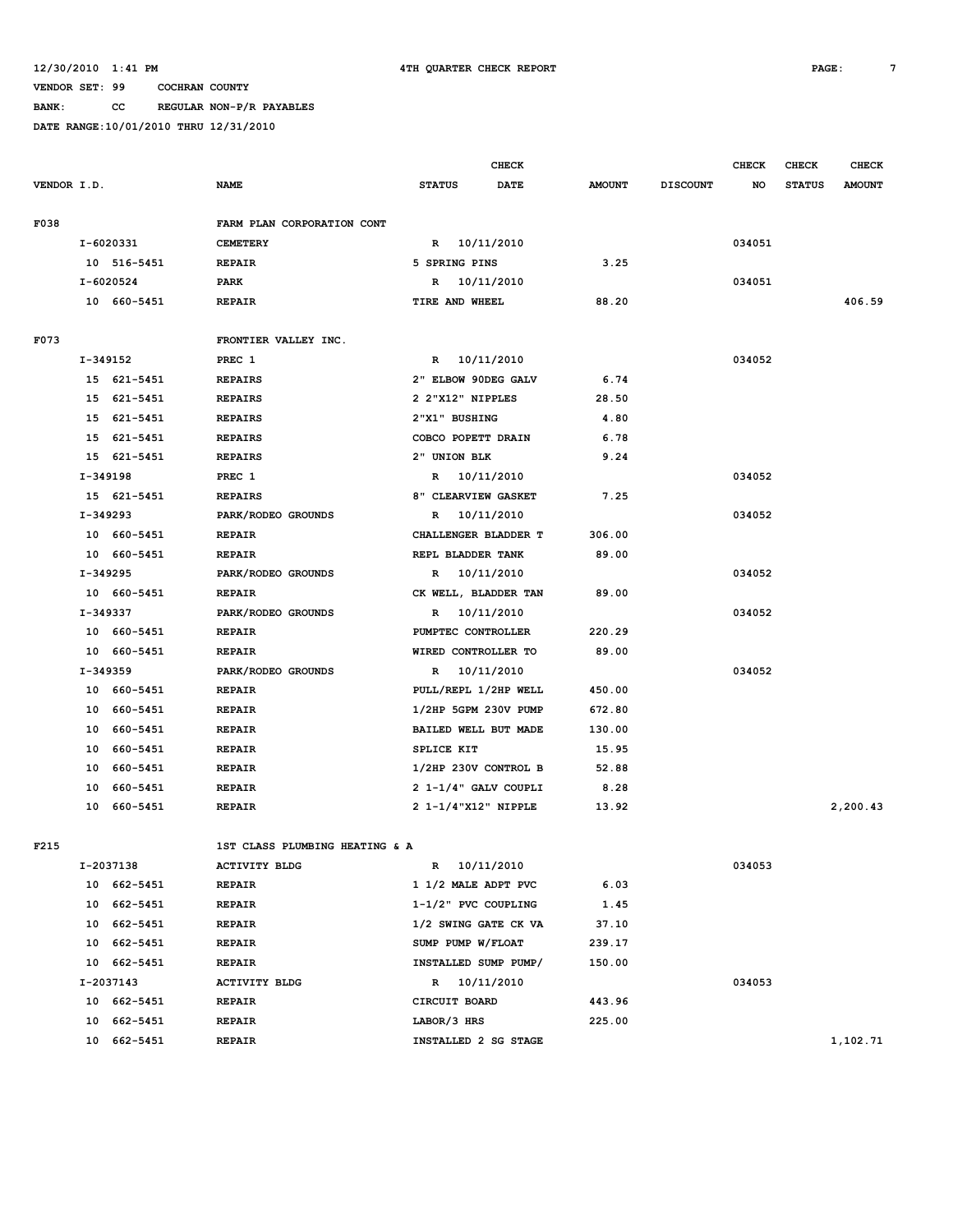**BANK: CC REGULAR NON-P/R PAYABLES**

|                  |          |                     |                               |                      | <b>CHECK</b> |               |                 | CHECK  | <b>CHECK</b>  | <b>CHECK</b>  |
|------------------|----------|---------------------|-------------------------------|----------------------|--------------|---------------|-----------------|--------|---------------|---------------|
| VENDOR I.D.      |          |                     | <b>NAME</b>                   | <b>STATUS</b>        | DATE         | <b>AMOUNT</b> | <b>DISCOUNT</b> | NO     | <b>STATUS</b> | <b>AMOUNT</b> |
|                  |          |                     |                               |                      |              |               |                 |        |               |               |
| G005             |          |                     | <b>GENERAL FUND</b>           |                      |              |               |                 |        |               |               |
|                  |          | I-3RD QTR DRUG 2010 | DRUG COURT COSTS              | R 10/11/2010         |              |               |                 | 034054 |               |               |
|                  |          | 90 000-4379.001     | DRUG COURT FEE CCP102.0178    | 3RD QTR REMITTANCE   |              | 1.00          |                 |        |               | 1.00          |
|                  |          |                     |                               |                      |              |               |                 |        |               |               |
| G234             |          |                     | G & S CONSTRUCTION            |                      |              |               |                 |        |               |               |
|                  | I-854291 |                     | LIBRARY                       | R 10/11/2010         |              |               |                 | 034055 |               |               |
|                  |          | 10 650-5451         | <b>REPAIR</b>                 | LABOR & MATERIALS T  |              |               |                 |        |               |               |
|                  |          | 10 650-5451         | <b>REPAIR</b>                 | FENCE AT LIBRARY     |              | 235.00        |                 |        |               | 235.00        |
|                  |          |                     |                               |                      |              |               |                 |        |               |               |
| H126             |          |                     | HOLLAND'S OFFICE TECHNOLOGIES |                      |              |               |                 |        |               |               |
|                  | I-87852  |                     | TAX A/C                       | R 10/11/2010         |              |               |                 | 034056 |               |               |
|                  |          | 10 499-5408         | TAX ROLL                      | 10 4MM CARTRIDGES    |              | 89.90         |                 |        |               |               |
|                  | I-87907  |                     | TAX A/C                       | R 10/11/2010         |              |               |                 | 034056 |               |               |
|                  |          | 10 499-5408         | <b>TAX ROLL</b>               | 6 SPRLFE 5" BINDERS  |              | 269.94        |                 |        |               |               |
|                  |          |                     |                               |                      |              |               |                 |        |               |               |
|                  |          | 10 499-5408         | TAX ROLL                      | 1 HP TONER, BLK      |              | 299.99        |                 |        |               |               |
|                  |          | 10 499-5408         | TAX ROLL                      | 5 CS 8.5X11 PAPER    |              | 189.95        |                 |        |               | 849.78        |
|                  |          |                     |                               |                      |              |               |                 |        |               |               |
| H <sub>250</sub> |          |                     | HOST EQUIPMENT, LTD.          |                      |              |               |                 |        |               |               |
|                  | I-34927  |                     | JAIL                          | 10/11/2010<br>R      |              |               |                 | 034057 |               |               |
|                  |          | 10 512-5451         | <b>REPAIR</b>                 | CFS110 PREFILTER     |              | 16.92         |                 |        |               |               |
|                  |          | 10 512-5451         | <b>REPAIR</b>                 | COIL CLEANER         |              | 18.00         |                 |        |               |               |
|                  |          | 10 512-5451         | <b>REPAIR</b>                 | SCALE-AWAY ICE MACHI |              | 18.00         |                 |        |               |               |
|                  |          | 10 512-5451         | <b>REPAIR</b>                 | 2 HRS LABOR/ICE MACH |              | 140.00        |                 |        |               | 192.92        |
|                  |          |                     |                               |                      |              |               |                 |        |               |               |
| J050             |          |                     | JUSTICE BENEFITS, INC         |                      |              |               |                 |        |               |               |
|                  |          | I-200406612         | <b>JUVENILE PROBATION</b>     | R 10/11/2010         |              |               |                 | 034058 |               |               |
|                  |          | 17 573-5401         | ACCOUNTING/AUDITING           | IV-E ADM 1Q FY 2009  |              | 6.27          |                 |        |               | 6.27          |
|                  |          |                     |                               |                      |              |               |                 |        |               |               |
| K075             |          |                     | <b>JAMES KIMBRELL</b>         |                      |              |               |                 |        |               |               |
|                  | I-391217 |                     | PREC <sub>3</sub>             | R 10/11/2010         |              |               |                 | 034059 |               |               |
|                  |          | 15 623-5451         | <b>REPAIRS</b>                | LABOR TO REPLACE OLD |              |               |                 |        |               |               |
|                  |          | 15 623-5451         | <b>REPAIRS</b>                | KITCHEN, AND COMMODE |              | 126.00        |                 |        |               | 126.00        |
|                  |          |                     |                               |                      |              |               |                 |        |               |               |
| 1001             |          |                     | L & B SUPPLY, INC             |                      |              |               |                 |        |               |               |
|                  | I-82211  |                     | PARK                          | R 10/11/2010         |              |               |                 | 034060 |               |               |
|                  |          | 10 660-5451         | <b>REPAIR</b>                 | 1 RAINBIRD 30 8/2/10 |              | 25.35         |                 |        |               | 25.35         |
|                  |          |                     |                               |                      |              |               |                 |        |               |               |
| L010             |          |                     | LEWIS FARM & RANCH STORE INC  |                      |              |               |                 |        |               |               |
|                  | I-00132  |                     | <b>ACTIVITY BLDG</b>          | R 10/11/2010         |              |               |                 | 034061 |               |               |
|                  |          | 10 662-5332         | CUSTODIAL SUPPLIES            | MR MUSCLES           |              | 8.99          |                 |        |               |               |
|                  |          | 10 662-5332         | CUSTODIAL SUPPLIES            | <b>GLOVES</b>        |              | 1.00          |                 |        |               |               |
|                  | I-00137  |                     | PREC 1                        | R 10/11/2010         |              |               |                 | 034061 |               |               |
|                  |          | 15 621-5451         | <b>REPAIRS</b>                | 2X9 NIPPLE GAL       |              | 6.98          |                 |        |               |               |
|                  |          | 15 621-5451         | <b>REPAIRS</b>                | DIFFERENCE IN A Q CO |              | 1.00          |                 |        |               |               |
|                  |          | 15 621-5451         | <b>REPAIRS</b>                | TAPE                 |              | 1.99          |                 |        |               |               |
|                  |          | 15 621-5451         | <b>REPAIRS</b>                | <b>GLOVE</b>         |              | 15.95         |                 |        |               |               |
|                  |          | 15 621-5451         | <b>REPAIRS</b>                | $2"$ ELL             |              | 1.49          |                 |        |               |               |
|                  |          | 15 621-5451         | <b>REPAIRS</b>                | PVC PIPE             |              | 2.70          |                 |        |               |               |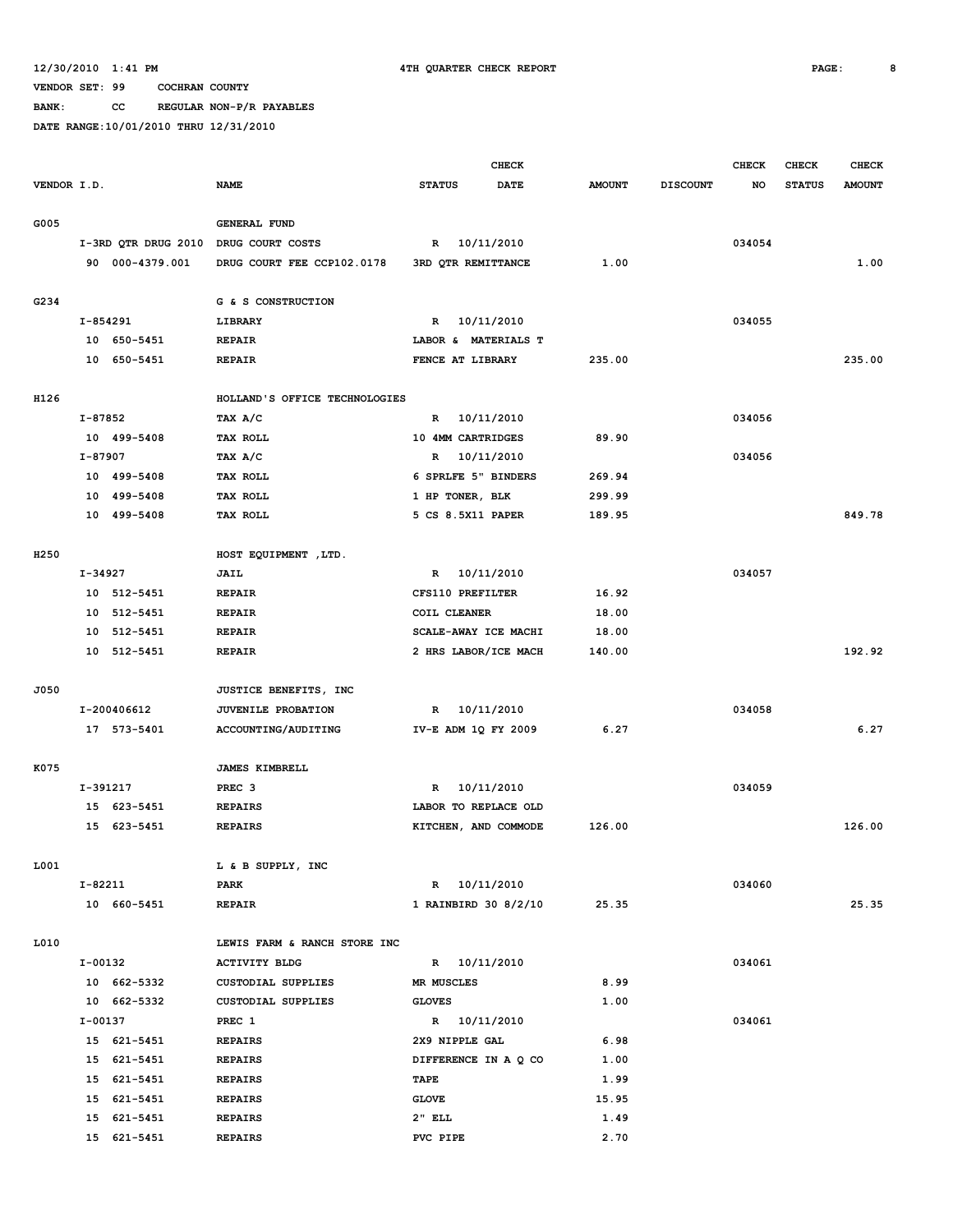**BANK: CC REGULAR NON-P/R PAYABLES**

|             |               |                            |                              | <b>CHECK</b> |               |                 | <b>CHECK</b> | CHECK         | <b>CHECK</b>  |
|-------------|---------------|----------------------------|------------------------------|--------------|---------------|-----------------|--------------|---------------|---------------|
| VENDOR I.D. |               | <b>NAME</b>                | <b>STATUS</b>                | <b>DATE</b>  | <b>AMOUNT</b> | <b>DISCOUNT</b> | NO           | <b>STATUS</b> | <b>AMOUNT</b> |
| L010        |               | LEWIS FARM & RANCH STOCONT |                              |              |               |                 |              |               |               |
| I-00137     |               | PREC 1                     | R 10/11/2010                 |              |               |                 | 034061       |               |               |
|             | 15 621-5451   | <b>REPAIRS</b>             | LESS DISCOUNT                |              | 3.01CR        |                 |              |               |               |
| I-00157     |               | PREC 1                     | R 10/11/2010                 |              |               |                 | 034061       |               |               |
|             | 15 621-5451   | <b>REPAIRS</b>             | Q COUPLER                    |              | 4.50          |                 |              |               |               |
| I-00162     |               | <b>ACTIVITY BLDG</b>       | R 10/11/2010                 |              |               |                 | 034061       |               |               |
|             | 10 662-5332   | <b>CUSTODIAL SUPPLIES</b>  | <b>OVEN CLEANER</b>          |              | 8.99          |                 |              |               |               |
|             | 10 662-5332   | <b>CUSTODIAL SUPPLIES</b>  | LESS DISCOUNT                |              | 0.90CR        |                 |              |               |               |
| I-00222     |               | PREC 1                     | R 10/11/2010                 |              |               |                 | 034061       |               |               |
|             | 15 621-5451   | <b>REPAIRS</b>             | <b>SAK-CRETE</b>             |              | 4.75          |                 |              |               |               |
| I-00302     |               | <b>CEMETERY</b>            | R 10/11/2010                 |              |               |                 | 034061       |               |               |
|             | 10 516-5451   | <b>REPAIR</b>              | <b>BUCKET</b>                |              | 9.99          |                 |              |               |               |
| I-00508     |               | DISTRICT COURT             | R 10/11/2010                 |              |               |                 | 034061       |               |               |
|             | 10 435-5499   | MISCELLANEOUS              | 96 BOTTLES WATER             |              | 23.80         |                 |              |               |               |
|             | 10 435-5499   | <b>MISCELLANEOUS</b>       | 192 DRINKS                   |              | 68.00         |                 |              |               |               |
| $I-00641$   |               | <b>CEMETERY</b>            |                              |              |               |                 | 034061       |               |               |
|             | 10 516-5451   | <b>REPAIR</b>              | R 10/11/2010<br>1 CS HYD OIL |              | 44.95         |                 |              |               |               |
| I-00680     |               |                            |                              |              |               |                 | 034061       |               |               |
|             |               | JAIL                       | R 10/11/2010                 |              |               |                 |              |               |               |
|             | 10 512-5392   | MISCELLANEOUS SUPPLIES     | 4 DISH SOAP                  |              | 13.64         |                 |              |               |               |
| I-00971     |               | PREC <sub>3</sub>          | R 10/11/2010                 |              |               |                 | 034061       |               |               |
|             | 15 623-5356   | ROAD MATERIALS & SUPPLIES  | 2 TOOL BOXES                 |              | 370.00        |                 |              |               |               |
| $I-01718$   |               | <b>ACTIVITY BLDG</b>       | R 10/11/2010                 |              |               |                 | 034061       |               |               |
|             | 10 662-5332   | CUSTODIAL SUPPLIES         | 2 DUST PANS                  |              | 10.98         |                 |              |               |               |
|             | 10 662-5332   | <b>CUSTODIAL SUPPLIES</b>  | <b>GREASE GATOR</b>          |              | 21.99         |                 |              |               |               |
|             | 10 662-5332   | <b>CUSTODIAL SUPPLIES</b>  | LESS DISCOUNT                |              | 3.30CR        |                 |              |               |               |
| I-1090      |               | <b>ACTIVITY BLDG</b>       | R 10/11/2010                 |              |               |                 | 034061       |               |               |
|             | 10 662-5332   | CUSTODIAL SUPPLIES         | <b>KEY TAG</b>               |              | 18.45         |                 |              |               |               |
| I-1126      |               | JAIL                       | R 10/11/2010                 |              |               |                 | 034061       |               |               |
|             | 10 512-5392   | MISCELLANEOUS SUPPLIES     | 20 KLEENEX                   |              | 49.80         |                 |              |               |               |
|             | 10 512-5392   | MISCELLANEOUS SUPPLIES     | <b>DUST PAN</b>              |              | 5.49          |                 |              |               |               |
|             | 10 512-5392   | MISCELLANEOUS SUPPLIES     | 1 CS BLEACH                  |              | 16.74         |                 |              |               |               |
| I-1198      |               | PREC <sub>3</sub>          | R 10/11/2010                 |              |               |                 | 034061       |               |               |
|             | 15 623-5356   | ROAD MATERIALS & SUPPLIES  | <b>COFFEE</b>                |              | 11.95         |                 |              |               |               |
|             | 15 623-5356   | ROAD MATERIALS & SUPPLIES  | <b>FILTERS</b>               |              | 2.79          |                 |              |               |               |
| I-12525     |               | <b>ACTIVITY BLDG</b>       | R 10/11/2010                 |              |               |                 | 034061       |               |               |
|             | 10 662-5332   | CUSTODIAL SUPPLIES         | $1 \text{ CS BULBS } @6.95$  |              | 208.50        |                 |              |               |               |
|             | 10 662-5332   | CUSTODIAL SUPPLIES         | 2 SCOURING STICKS 03         |              | 7.72          |                 |              |               |               |
|             | 10 662-5332   | CUSTODIAL SUPPLIES         | FANTASTIK, BAR KEEP          |              | 37.83         |                 |              |               |               |
| $I-12562$   |               | PREC 4                     | R 10/11/2010                 |              |               |                 | 034061       |               |               |
|             | 15 624-5356   | ROAD MATERIALS & SUPPLIES  | CLEANING SUPPLIES            |              | 38.89         |                 |              |               |               |
|             | 15 624-5356   | ROAD MATERIALS & SUPPLIES  | <b>BLEACH</b>                |              | 2.49          |                 |              |               |               |
| I-1260      |               | PARK                       | R 10/11/2010                 |              |               |                 | 034061       |               |               |
|             | 10 660-5451   | <b>REPAIR</b>              | SCREWS & ANCHOR              |              | 1.08          |                 |              |               |               |
|             | I-1331 092010 | PREC 1                     | R 10/11/2010                 |              |               |                 | 034061       |               |               |
|             | 15 621-5451   | <b>REPAIRS</b>             | $2"$ ELL                     |              | 7.95          |                 |              |               |               |
|             | 15 621-5451   | <b>REPAIRS</b>             | Q CONNECT                    |              | 5.95          |                 |              |               |               |
|             | 15 621-5451   | <b>REPAIRS</b>             | ELL                          |              | 2.35          |                 |              |               |               |
| I-1343      |               | PREC 1                     | R 10/11/2010                 |              |               |                 | 034061       |               |               |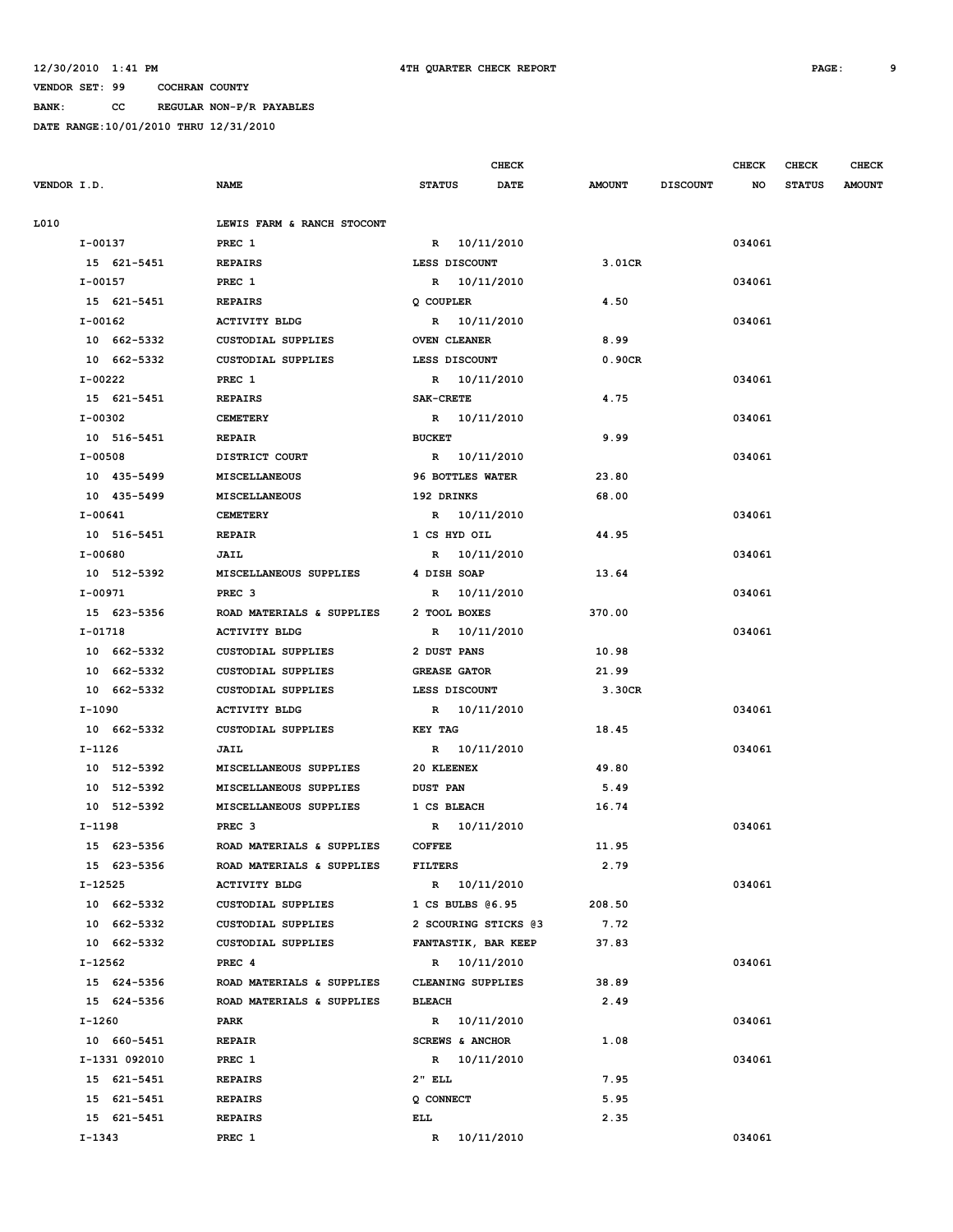**BANK: CC REGULAR NON-P/R PAYABLES**

|             |               |                |                             |                                        | <b>CHECK</b>         |               |                 | <b>CHECK</b> | CHECK         | <b>CHECK</b>  |
|-------------|---------------|----------------|-----------------------------|----------------------------------------|----------------------|---------------|-----------------|--------------|---------------|---------------|
| VENDOR I.D. |               |                | <b>NAME</b>                 | <b>STATUS</b>                          | <b>DATE</b>          | <b>AMOUNT</b> | <b>DISCOUNT</b> | NO           | <b>STATUS</b> | <b>AMOUNT</b> |
|             |               |                |                             |                                        |                      |               |                 |              |               |               |
| L010        |               |                | LEWIS FARM & RANCH STOCONT  |                                        |                      |               |                 |              |               |               |
|             | $I-1343$      |                | PREC 1                      |                                        | R 10/11/2010         |               |                 | 034061       |               |               |
|             |               | 15 621-5451    | <b>REPAIRS</b>              | 2 THREAD SEAL TAPE                     |                      | 3.98          |                 |              |               |               |
|             | I-1393        |                | <b>ACTIVITY BLDG</b>        |                                        | R 10/11/2010         |               |                 | 034061       |               |               |
|             |               | 10 662-5332    | <b>CUSTODIAL SUPPLIES</b>   | <b>MATCHES</b>                         |                      | 4.29          |                 |              |               |               |
|             | I-1490 092210 |                | PREC 1                      |                                        | R 10/11/2010         |               |                 | 034061       |               |               |
|             |               | 15 621-5451    | <b>REPAIRS</b>              | PIN                                    |                      | 9.99          |                 |              |               |               |
|             |               | 15 621-5451    | <b>REPAIRS</b>              | $2 \frac{3}{4} \times 5 - \frac{1}{2}$ |                      | 3.82          |                 |              |               |               |
|             |               | 15 621-5451    | <b>REPAIRS</b>              | <b>SOCKET</b>                          |                      | 10.49         |                 |              |               |               |
|             |               | 15 621-5451    | <b>REPAIRS</b>              | $2 \frac{3}{4}$ NUTS                   |                      | 0.60          |                 |              |               |               |
|             | I-1513        |                | <b>CEMETERY</b>             |                                        | R 10/11/2010         |               |                 | 034061       |               |               |
|             |               | 10 516-5332    | <b>CUSTODIAL SUPPLIES</b>   | RAKE                                   |                      | 21.99         |                 |              |               |               |
|             | I-1674        |                | PREC 1                      |                                        | R 10/11/2010         |               |                 | 034061       |               |               |
|             |               | 15 621-5451    | <b>REPAIRS</b>              |                                        | 2 1-1/4" REPAIR COUP | 13.98         |                 |              |               |               |
|             |               | 15 621-5356    | ROAD MATERIALS & SUPPLIES   | 1 CS DRINKS                            |                      | 8.50          |                 |              |               |               |
|             |               | 15 621-5356    | ROAD MATERIALS & SUPPLIES   | LESS DISCOUNT                          |                      | 2.25CR        |                 |              |               |               |
|             | I-1677        |                | <b>COURTHOUSE</b>           |                                        | R 10/11/2010         |               |                 | 034061       |               |               |
|             |               | 10 510-5451    | <b>REPAIR</b>               | JOINT COMPOUND                         |                      | 6.99          |                 |              |               |               |
|             |               | 10 510-5332    | CUSTODIAL SUPPLIES          | 4 MR CLEAN                             |                      | 11.16         |                 |              |               | 1,126.00      |
|             |               |                |                             |                                        |                      |               |                 |              |               |               |
| L015        |               |                | LUBBOCK COUNTY, TEXAS       |                                        |                      |               |                 |              |               |               |
|             | I-ADR 0910    |                | DISTRICT COURT              |                                        | R 10/11/2010         |               |                 | 034064       |               |               |
|             |               | 19 435-5409    | A.D.R. CONTRACT             | ADR FEES SEPT 2010                     |                      | 30.00         |                 |              |               | 30.00         |
|             |               |                |                             |                                        |                      |               |                 |              |               |               |
| L018        |               |                | LUBBOCK GRADER BLADE, INC   |                                        |                      |               |                 |              |               |               |
|             | I-40085       |                | PREC <sub>2</sub>           |                                        | R 10/11/2010         |               |                 | 034065       |               |               |
|             |               | 15 622-5356    | ROAD MATERIALS & SUPPLIES   |                                        | 4 5/8X8X7' GRADER BL | 427.00        |                 |              |               |               |
|             | I-40086       |                | PREC 1                      |                                        | R 10/11/2010         |               |                 | 034065       |               |               |
|             |               | 15 621-5356    | ROAD MATERIALS & SUPPLIES   |                                        | 24"X24" 'ROAD CLOSED | 28.00         |                 |              |               |               |
|             |               | 15 621-5356    | ROAD MATERIALS & SUPPLIES   |                                        | 24" TYPE I BARRICADE | 25.00         |                 |              |               | 480.00        |
|             |               |                |                             |                                        |                      |               |                 |              |               |               |
| M002        |               |                | <b>MANTEK</b>               |                                        |                      |               |                 |              |               |               |
|             | $I-503443$    |                | <b>COURTHOUSE</b>           |                                        | R 10/11/2010         |               |                 | 034066       |               |               |
|             |               | 10 510-5332    | CUSTODIAL SUPPLIES          | 2 BAGS EXOTHERM                        |                      | 280.00        |                 |              |               | 280.00        |
|             |               |                |                             |                                        |                      |               |                 |              |               |               |
| M020        |               |                | SOUTH PLAINS MEDIA INC, dba |                                        |                      |               |                 |              |               |               |
|             | I-7183        |                | COMMISSIONERS COURT         |                                        | R 10/11/2010         |               |                 | 034067       |               |               |
|             |               | 15 610-5430    | LEGAL NOTICES               |                                        | ORDER OF GENERAL ELE | 108.00        |                 |              |               | 108.00        |
|             |               |                |                             |                                        |                      |               |                 |              |               |               |
| M031        |               |                | MILLER PAPER & PACKAGING CO |                                        |                      |               |                 |              |               |               |
|             |               | I-S1786044.001 | <b>COURTHOUSE/PARK</b>      |                                        | R 10/11/2010         |               |                 | 034068       |               |               |
|             |               | 10 510-5332    | CUSTODIAL SUPPLIES          | 1 CS AIR FRESHENER                     |                      | 89.26         |                 |              |               |               |
|             |               | 10 510-5332    | CUSTODIAL SUPPLIES          |                                        | 1/2 CS SINGLEFOLD TO | 21.86         |                 |              |               |               |
|             |               | 10 660-5332    | CUSTODIAL SUPPLIES          |                                        | 1/2 CS SINGLEFOLD TO | 21.86         |                 |              |               |               |
|             |               | 10 510-5332    | CUSTODIAL SUPPLIES          |                                        | 1/2 CS BATHROOM CLEA | 14.88         |                 |              |               |               |
|             |               | 10 660-5332    | CUSTODIAL SUPPLIES          |                                        | 1/2 CS BATHROOM CLEA | 14.88         |                 |              |               |               |
|             |               | I-S1787638.001 | <b>COURTHOUSE</b>           |                                        | R 10/11/2010         |               |                 | 034068       |               |               |
|             |               | 10 510-5332    | CUSTODIAL SUPPLIES          |                                        | 2 BX SANITARY BOWL B | 26.16         |                 |              |               | 188.90        |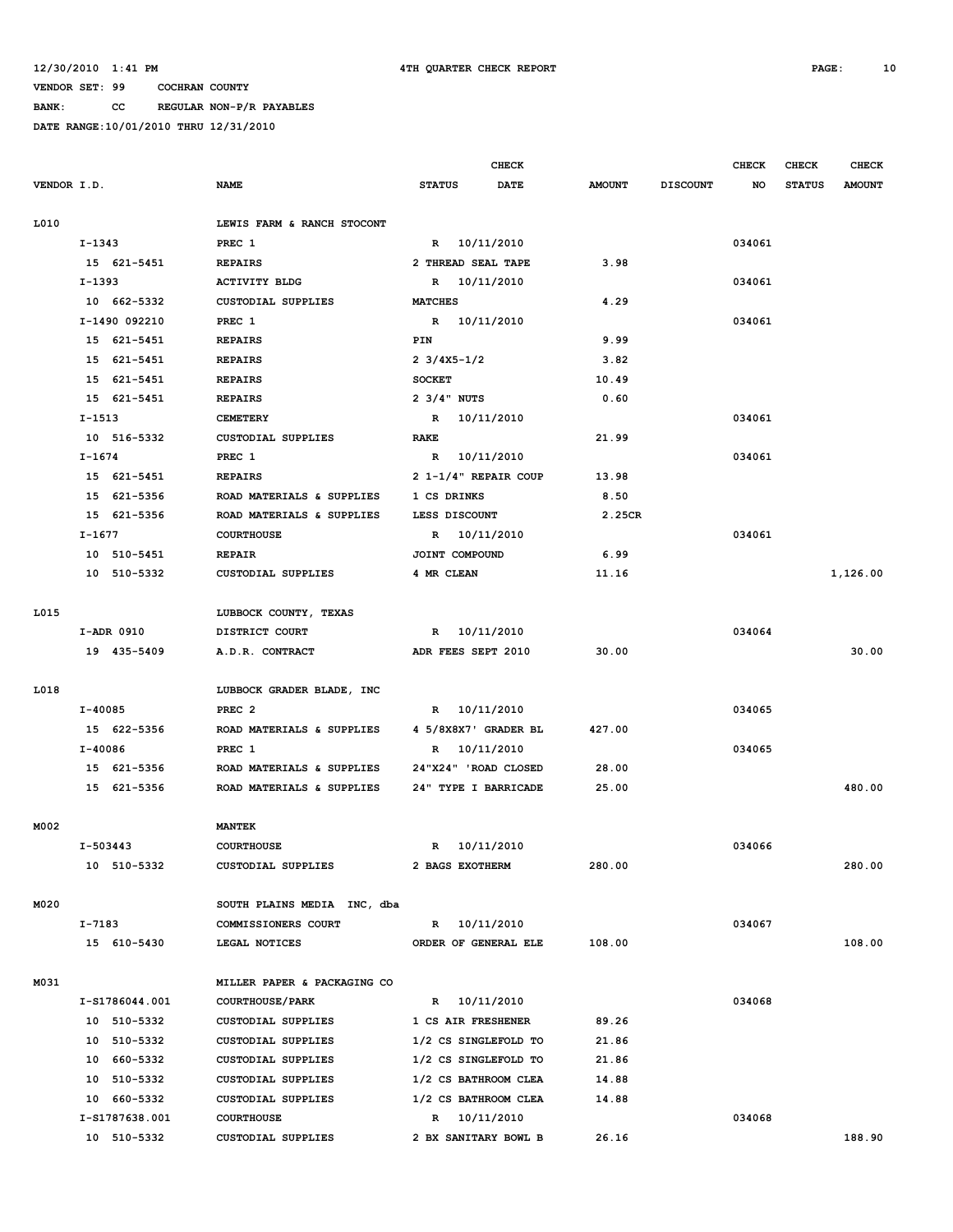**BANK: CC REGULAR NON-P/R PAYABLES**

|             |          |                                      |                                                    |               | <b>CHECK</b>                         |               |                 | <b>CHECK</b> | <b>CHECK</b>  | <b>CHECK</b>  |
|-------------|----------|--------------------------------------|----------------------------------------------------|---------------|--------------------------------------|---------------|-----------------|--------------|---------------|---------------|
| VENDOR I.D. |          |                                      | <b>NAME</b>                                        | <b>STATUS</b> | <b>DATE</b>                          | <b>AMOUNT</b> | <b>DISCOUNT</b> | NO           | <b>STATUS</b> | <b>AMOUNT</b> |
|             |          |                                      |                                                    |               |                                      |               |                 |              |               |               |
| M252        |          |                                      | <b>JEFF MOLLOY</b>                                 |               |                                      |               |                 |              |               |               |
|             | I-100710 |                                      | <b>EXTENSION SERVICE</b>                           | R             | 10/11/2010                           |               |                 | 034069       |               |               |
|             |          | 10 665-5427                          | CO AGENT-TRAVEL-OUT OF COUNTY HOTEL/AMARILLO PIG S |               |                                      | 90.00         |                 |              |               |               |
|             | 10       | 665-5427                             | CO AGENT-TRAVEL-OUT OF COUNTY OCCUPANCY TAX        |               |                                      | 13.50         |                 |              |               |               |
|             | 10       | 665-5427                             | CO AGENT-TRAVEL-OUT OF COUNTY MEAL                 |               |                                      | 12.54         |                 |              |               | 116.04        |
|             |          |                                      |                                                    |               |                                      |               |                 |              |               |               |
| N001        |          |                                      | NATIONAL ASSN. OF COUNTIES                         |               |                                      |               |                 |              |               |               |
|             | I-67561  |                                      | COMMISSIONERS COURT                                | R             | 10/11/2010                           |               |                 | 034070       |               |               |
|             |          | 15 610-5481                          | DUES AND REGISTRATION                              |               | COUNTY MEMBERSHIP DU                 | 400.00        |                 |              |               | 400.00        |
|             |          |                                      |                                                    |               |                                      |               |                 |              |               |               |
| N066        |          |                                      | NTS COMMUNICATIONS                                 |               |                                      |               |                 |              |               |               |
|             |          | I-ALL DEPTS/LONG DIS 8062660032 1010 |                                                    | R             | 10/11/2010                           |               |                 | 034071       |               |               |
|             | 10       | 665-5420                             | TELECOMMUNICATIONS                                 |               | LONG DISTANCE/EXT                    | 10.33         |                 |              |               |               |
|             | 10       | 650-5420                             | TELECOMMUNICATIONS                                 |               | LONG DISTANCE/LIBRAR                 | 5.77          |                 |              |               |               |
|             | 10       | 570-5420<br>10 497-5420              | <b>TELECOMMUNICATIONS</b>                          |               | LONG DISTANCE/ADULT                  | 2.53          |                 |              |               |               |
|             | 10       | 560-5420                             | TELECOMMUNICATIONS                                 |               | LONG DISTANCE/TREAS                  | 2.97          |                 |              |               |               |
|             | 10       | 455-5420                             | TELECOMMUNICATIONS<br><b>TELECOMMUNICATIONS</b>    |               | LONG DISTANCE/SO<br>LONG DISTANCE/JP | 24.40<br>2.91 |                 |              |               |               |
|             | 10       | 571-5420                             | <b>TELECOMMUNICATIONS</b>                          |               | LONG DISTANCE/JUV PR                 | 5.33          |                 |              |               |               |
|             | 10       | 403-5420                             | <b>TELECOMMUNICATIONS</b>                          |               | LONG DISTANCE/CLERK                  | 18.67         |                 |              |               |               |
|             | 15       | 610-5420                             | <b>TELECOMMUNICATIONS</b>                          |               | LONG DISTANCE/COMMIS                 | 7.84          |                 |              |               |               |
|             | 10       | 409-5420                             | <b>TELECOMMUNICATIONS</b>                          |               | LONG DISTANCE/FAX                    | 3.88          |                 |              |               |               |
|             | 10       | 495-5420                             | <b>TELECOMMUNICATIONS</b>                          |               | LONG DISTANCE/AUDITO                 | 2.32          |                 |              |               |               |
|             | 10       | 499–5420                             | <b>TELECOMMUNICATIONS</b>                          |               | LONG DISTANCE/TAX A/                 | 7.79          |                 |              |               |               |
|             |          | 10 435-5420                          | TELECOMMUNICATIONS                                 |               | LONG DISTANCE/DISTRI                 | 2.26          |                 |              |               |               |
|             |          | 10 475-5420                          | <b>TELECOMMUNICATIONS</b>                          |               | LONG DISTANCE/CO ATT                 | 2.43          |                 |              |               |               |
|             | 15       | 624-5420                             | <b>TELECOMMUNICATIONS</b>                          |               | LONG DISTANCE/PRECIN                 |               |                 |              |               | 99.43         |
|             |          |                                      |                                                    |               |                                      |               |                 |              |               |               |
| 0109        |          |                                      | 110TH JUDICIAL DISTRICT JUVENI                     |               |                                      |               |                 |              |               |               |
|             |          | I-07062011                           | <b>JUVENILE PROBATION</b>                          | R             | 10/11/2010                           |               |                 | 034072       |               |               |
|             |          | 10 571-5413                          | RESIDENTIAL SERVICES                               |               | <b>JUV #797/18 DAYS RES</b>          | 1,080.00      |                 |              |               | 1,080.00      |
|             |          |                                      |                                                    |               |                                      |               |                 |              |               |               |
| P221        |          |                                      | PERDUE, BRANDON, FIELDER, COLLINS                  |               |                                      |               |                 |              |               |               |
|             |          |                                      | I-09/01/10-09/30/10 JUSTICE OF PEACE               |               | R 10/11/2010                         |               |                 | 034073       |               |               |
|             |          | 10 000-2206.002                      | ATTORNEY COLLECTION FEES                           |               | SEP COLLECTIONS FEE                  | 118.47        |                 |              |               | 118.47        |
|             |          |                                      |                                                    |               |                                      |               |                 |              |               |               |
| R043        |          |                                      | RAY RAMON                                          |               |                                      |               |                 |              |               |               |
|             | I-122657 |                                      | <b>COURTHOUSE</b>                                  |               | R 10/11/2010                         |               |                 | 034074       |               |               |
|             |          | 10 510-5411                          | MAINTENANCE CONTRACTS                              | LAWN CUT      |                                      | 150.00        |                 |              |               | 150.00        |
|             |          |                                      |                                                    |               |                                      |               |                 |              |               |               |
| S010        |          |                                      | SILVERS COMPANY                                    |               |                                      |               |                 |              |               |               |
|             | C-13062  |                                      | <b>CEMETERY</b>                                    |               | R 10/11/2010                         |               |                 | 034075       |               |               |
|             |          | 10 516-5330                          | FUEL & OIL                                         |               | CREDIT FED TAX ON 36                 | 66.76CR       |                 |              |               |               |
|             | C-13063  |                                      | <b>CONSTABLE</b>                                   |               | R 10/11/2010                         |               |                 | 034075       |               |               |
|             |          | 10 550-5330                          | FUEL & OIL                                         |               | CREDIT FED TAX ON 22                 | 4.05CR        |                 |              |               |               |
|             | C-13064  |                                      | <b>EXTENSION SVC</b>                               |               | R 10/11/2010                         |               |                 | 034075       |               |               |
|             |          | 10 665-5330                          | FUEL AND OIL                                       |               | CREDIT FED TAX ON 17                 | 32.06CR       |                 |              |               |               |
|             |          | C-13067 8996                         | <b>SHERIFF</b>                                     |               | R 10/11/2010                         |               |                 | 034075       |               |               |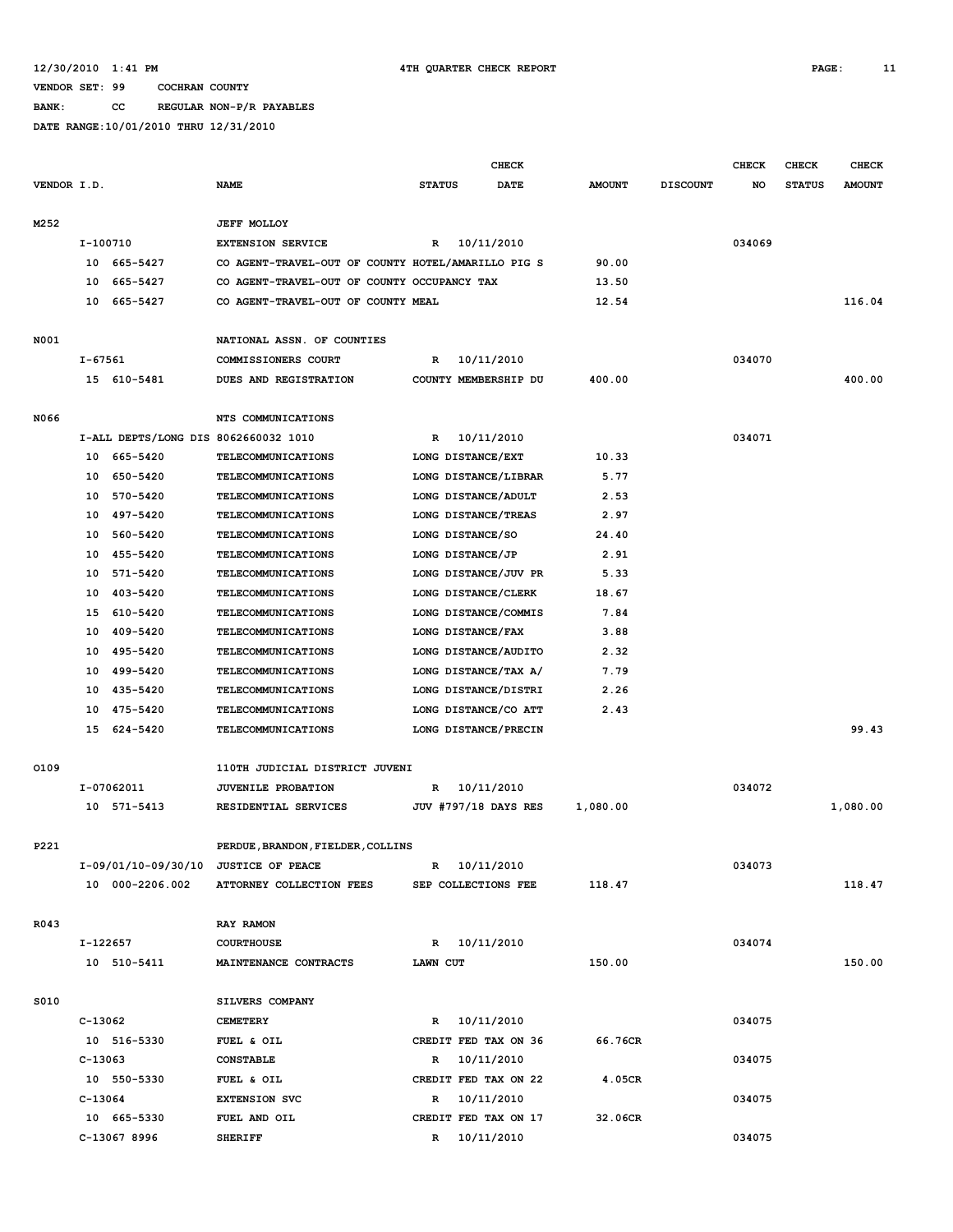**BANK: CC REGULAR NON-P/R PAYABLES**

| DATE RANGE:10/01/2010 THRU 12/31/2010 |                                |                              |                                  |                                              |
|---------------------------------------|--------------------------------|------------------------------|----------------------------------|----------------------------------------------|
|                                       |                                | <b>CHECK</b>                 |                                  | <b>CHECK</b><br><b>CHECK</b><br><b>CHECK</b> |
| <b>VENDOR I.D.</b>                    | <b>NAME</b>                    | <b>DATE</b><br><b>STATUS</b> | <b>AMOUNT</b><br><b>DISCOUNT</b> | <b>NO</b><br><b>STATUS</b><br><b>AMOUNT</b>  |
| S010                                  | SILVERS COMPANY<br><b>CONT</b> |                              |                                  |                                              |
| C-13067 8996                          | <b>SHERIFF</b>                 | R 10/11/2010                 |                                  | 034075                                       |
| 10 560-5330                           | FUEL AND OIL                   | CREDIT FED TAX FOR S         | 79.75CR                          |                                              |
| C-13069 8994                          | PREC <sub>2</sub>              | R 10/11/2010                 |                                  | 034075                                       |
| 15 622-5330                           | FUEL AND OIL                   | CREDIT FED TAX ON 50         | 9.20CR                           |                                              |
| C-13070                               | <b>JUVENILE PROBATION</b>      | R 10/11/2010                 |                                  | 034075                                       |
| 10 571-5330                           | FUEL                           | CREDIT FED TAX ON 62         | 11.44CR                          |                                              |
| I-2198                                | PREC <sub>2</sub>              | R 10/11/2010                 |                                  | 034075                                       |
| 15 622-5330                           | FUEL AND OIL                   | 940 GAL HS DIESEL            | 2,368.80                         |                                              |
| I-2281                                | PREC 1                         | R 10/11/2010                 |                                  | 034075                                       |
| 15 621-5330                           | FUEL & OIL                     | 91.4 GAL HS DIESEL           | 219.36                           |                                              |
| I-2327                                | PREC 1                         | R 10/11/2010                 |                                  | 034075                                       |
| 15 621-5330                           | FUEL & OIL                     | 100 GAL LOW SULF DIE         | 245.00                           |                                              |
| 15 621-5330                           | FUEL & OIL                     | <b>STATE TAX</b>             | 20.00                            |                                              |
| I-2337 090910                         | PREC 1                         | R 10/11/2010                 |                                  | 034075                                       |
| 15 621-5330                           | FUEL & OIL                     | 80 GAL HS DIESEL             | 192.00                           |                                              |
| $I - 2341$                            | PREC 1                         | R 10/11/2010                 |                                  | 034075                                       |
| 15 621-5330                           | FUEL & OIL                     | 86.3 GAL LOW SULF DI         | 211.44                           |                                              |
| 15 621-5330                           | FUEL & OIL                     | STATE TAX                    | 17.26                            |                                              |
| I-2419                                | PREC 1                         | R 10/11/2010                 |                                  | 034075                                       |
| 15 621-5330                           | FUEL & OIL                     | 27.7 GAL HS DIESEL           | 68.42                            |                                              |
| $I - 2432$                            | PREC 1                         | R 10/11/2010                 |                                  | 034075                                       |
| 15 621-5330                           | FUEL & OIL                     | 86 GAL HS DIESEL             | 212.42                           |                                              |

15 621-5330 FUEL & OIL 15 621-5330 **FUEL & OIL** 15 621-5330 **FUEL & OIL** 15 621-5330 **FUEL & OIL** 

 **I-2454 PREC 1 R 10/11/2010 034075 15 621-5330 FUEL & OIL 20 GAL HS DIESEL 49.40 I-2463 PREC 1 R 10/11/2010 034075 15 621-5330 FUEL & OIL 54 GAL HS DIESEL 133.38 I-2481 PREC 1 R 10/11/2010 034075 15 621-5330 FUEL & OIL 46 GAL HIGH SULF DIE 113.62 I-2491 092710 PREC 1 R 10/11/2010 034075 15 621-5330 FUEL & OIL 76 GAL HS DIESEL 187.72 I-2496 PREC 1 R 10/11/2010 034075 15 621-5330 FUEL & OIL 40 GAL HS DIESEL 98.80 I-CEMETERY 0910 CEMETERY R 10/11/2010** 034075  **10 516-5330 FUEL & OIL 72.96 GAL UNLEADED 200.56 I-CONSTABLE 0910 CONSTABLE R 10/11/2010 034075 10 550-5330 FUEL & OIL 22 GAL PREMIUM UNL 64.88 I-EXT SVC 0910 EXTENSION SERVICE R 10/11/2010 034075 10 665-5330 FUEL AND OIL 174.25 GAL UNLEADED 479.02 I-JUV PROB 0910 JUVENILE PROBATION R 10/11/2010 034075 10 571-5330 FUEL 62.18 GAL UNLEADED 170.94 I-PREC 2 0910 PREC 2 R 10/11/2010 034075 15 622-5330 FUEL AND OIL 50.02 GAL UNLEADED 137.51 I-PREC 4 0910 PREC 4 R 10/11/2010 034075 15 624-5330 FUEL AND OIL 1592.3 GAL HS DIESEL 3,938.72 15 624-5330 FUEL AND OIL 70 GAL LS DIESEL 172.90 15 624-5330 FUEL AND OIL STATE TAX 14.00 I-SHERIFF 0910** SHERIFF **R** 10/11/2010 **CALCE 104075**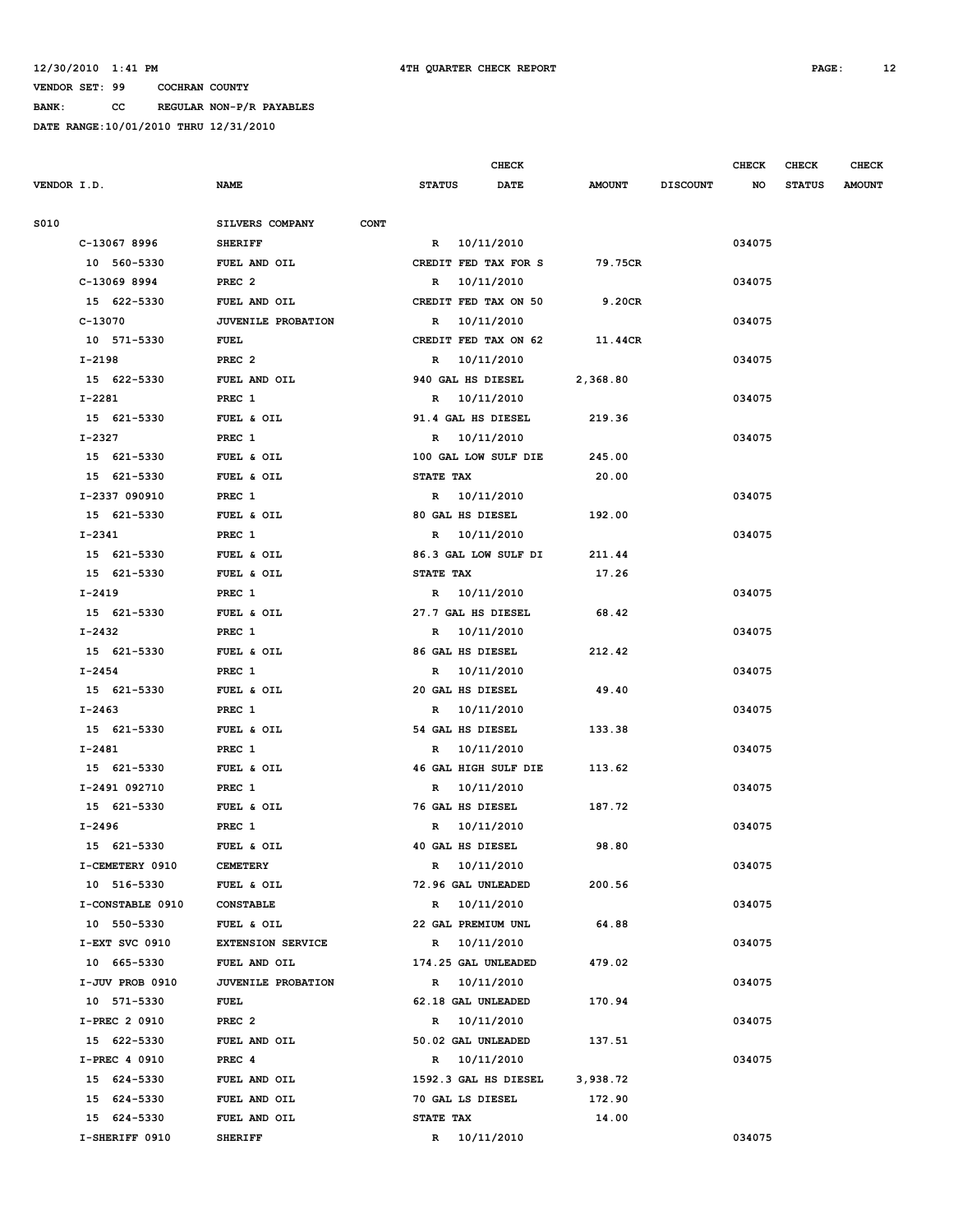### **12/30/2010 1:41 PM 4TH QUARTER CHECK REPORT PAGE: 13**

### **VENDOR SET: 99 COCHRAN COUNTY**

**BANK: CC REGULAR NON-P/R PAYABLES**

|             |           |                |                                                  |                 |                    | CHECK                |               |                 | <b>CHECK</b> | CHECK         | <b>CHECK</b>  |
|-------------|-----------|----------------|--------------------------------------------------|-----------------|--------------------|----------------------|---------------|-----------------|--------------|---------------|---------------|
| VENDOR I.D. |           |                | <b>NAME</b>                                      | <b>STATUS</b>   |                    | DATE                 | <b>AMOUNT</b> | <b>DISCOUNT</b> | NO           | <b>STATUS</b> | <b>AMOUNT</b> |
| S010        |           |                | SILVERS COMPANY<br><b>CONT</b>                   |                 |                    |                      |               |                 |              |               |               |
|             |           | I-SHERIFF 0910 | <b>SHERIFF</b>                                   |                 | R 10/11/2010       |                      |               |                 | 034075       |               |               |
|             |           | 10 560-5330    | FUEL AND OIL                                     |                 | 433.4 GAL UNLEADED |                      | 1,191.42      |                 |              |               | 10,304.31     |
|             |           |                |                                                  |                 |                    |                      |               |                 |              |               |               |
| S047        |           |                | SHELL FLEET PLUS                                 |                 |                    |                      |               |                 |              |               |               |
|             |           | I-065177891009 | <b>EXTENSION SERVICE</b>                         |                 | R 10/11/2010       |                      |               |                 | 034078       |               |               |
|             |           | 10 665-5330    | FUEL AND OIL                                     |                 |                    | 23.372 GAL UNL/CLARE | 65.42         |                 |              |               |               |
|             |           | 10 665-5330    | FUEL AND OIL                                     |                 |                    | 23.195 GAL UNL PLAIN | 60.98         |                 |              |               |               |
|             |           | 10 665-5330    | FUEL AND OIL                                     |                 |                    | CREDIT FED TAX ON 46 | 8.52CR        |                 |              |               | 117.88        |
| S063        |           |                | ANGEL RAMIREZ, dba                               |                 |                    |                      |               |                 |              |               |               |
|             | I-8849    |                | PREC <sub>2</sub>                                |                 | R 10/11/2010       |                      |               |                 | 034079       |               |               |
|             |           | 15 622-5454    | <b>TIRES</b>                                     |                 |                    | DISMOUNT/MOUNT ON LO | 35.00         |                 |              |               |               |
|             |           | 15 622-5454    | TIRES                                            | <b>NEW TUBE</b> |                    |                      | 35.00         |                 |              |               | 70.00         |
| S071        |           |                | SCRIPT OFFICE PRODUCTS, INC.                     |                 |                    |                      |               |                 |              |               |               |
|             | I-33478   |                | COUNTY/DIST CLERK                                |                 | R 10/11/2010       |                      |               |                 | 034080       |               |               |
|             |           | 10 403-5310    | OFFICE SUPPLIES                                  |                 |                    | 1 PK FEL52138 BINDIN | 47.45         |                 |              |               |               |
|             |           | 10 403-5310    | OFFICE SUPPLIES                                  |                 |                    | 2 PK FEL52311 BINDIN | 72.06         |                 |              |               |               |
|             | I-33672   |                | COUNTY/DIST CLERK                                |                 | R 10/11/2010       |                      |               |                 | 034080       |               |               |
|             |           | 10 403-5310    | OFFICE SUPPLIES                                  |                 | 1 PK BUSINESS CARD |                      | 15.34         |                 |              |               |               |
|             | $I-33768$ |                | COUNTY JUDGE/COMM'R COURT                        |                 | R 10/11/2010       |                      |               |                 | 034080       |               |               |
|             |           | 15 610-5310    | OFFICE SUPPLIES                                  |                 | WALL CALENDAR      |                      | 14.95         |                 |              |               |               |
|             | I-33769   |                | <b>TREASURER</b>                                 |                 | R 10/11/2010       |                      |               |                 | 034080       |               |               |
|             |           | 10 497-5310    | OFFICE SUPPLIES                                  |                 | WALL CALENDAR      |                      | 14.95         |                 |              |               |               |
|             | I-33770   |                | <b>AUDITOR</b>                                   |                 | R 10/11/2010       |                      |               |                 | 034080       |               |               |
|             |           | 10 495-5310    | OFFICE SUPPLIES                                  |                 | 2 WALL CALENDARS   |                      | 29.90         |                 |              |               |               |
|             | I-33774   |                | <b>JUSTICE OF PEACE</b>                          |                 | R 10/11/2010       |                      |               |                 | 034080       |               |               |
|             |           | 10 455-5310    | OFFICE SUPPLIES                                  |                 | WALL PLANNER       |                      | 12.95         |                 |              |               |               |
|             |           | 10 455-5310    | OFFICE SUPPLIES                                  |                 | WALL CALENDAR      |                      | 11.95         |                 |              |               |               |
|             |           | 10 455-5310    | OFFICE SUPPLIES                                  |                 | 17"X22" DESK PAD   |                      | 14.95         |                 |              |               |               |
|             | I-33891   |                | <b>AUDITOR</b>                                   | R               |                    | 10/11/2010           |               |                 | 034080       |               |               |
|             |           | 10 499-5310    | OFFICE SUPPLIES                                  |                 | HON 4221 BLK CHAIR |                      | 279.00        |                 |              |               |               |
|             |           | 10 499-5310    | OFFICE SUPPLIES                                  |                 |                    | RET HON 5901AB90T CH | 145.95CR      |                 |              |               |               |
|             |           | 10 499-5310    | OFFICE SUPPLIES                                  |                 | SEE INV #33524     |                      |               |                 |              |               | 367.55        |
| S217        |           |                | STATE COMPTROLLER                                |                 |                    |                      |               |                 |              |               |               |
|             |           |                | I-3RD QTR CIVIL 2010 STATE CIVIL COSTS           |                 | R 10/11/2010       |                      |               |                 | 034081       |               |               |
|             | 90        | 000-4372       | BIRTH CERT. GOV118.015                           |                 | 3RD QTR REMITTANCE |                      | 75.60         |                 |              |               |               |
|             | 90        | 000-4373       | MARRIAGE LICENSE GOV 118.011 3RD QTR REMITTANCE  |                 |                    |                      | 210.00        |                 |              |               |               |
|             | 90        | 000-4364       | JUROR DONATIONS                                  |                 | 3RD QTR REMITTANCE |                      | 22.50         |                 |              |               |               |
|             | 90        | 000-4363.004   | CO FILING FEE IND LGL SERV.                      |                 | 3RD QTR REMITTANCE |                      | 28.50         |                 |              |               |               |
|             | 90        | 000-4363.004   | CO FILING FEE IND LGL SERV.                      |                 |                    | 3RD QTR REMITTANCE/C | 19.00         |                 |              |               |               |
|             | 90        | 000-4363.001   | DIVORCE&FAMILY GOV.133.151                       |                 | 3RD QTR REMITTANCE |                      | 192.25        |                 |              |               |               |
|             | 90        | 000-4363.002   | OTHER THAN DIVORCE/FAMILY 10B 3RD QTR REMITTANCE |                 |                    |                      | 98.50         |                 |              |               |               |
|             | 90        | 000-4363.004   | CO FILING FEE IND LGL SERV.                      |                 | 3RD QTR REMITTANCE |                      | 71.25         |                 |              |               |               |
|             | 90        | 000-4379       | JUDICIAL SUPPORT FEE/L133.105 3RD QTR REMITTANCE |                 |                    |                      | 336.00        |                 |              |               | 1,053.60      |
|             |           |                |                                                  |                 |                    |                      |               |                 |              |               |               |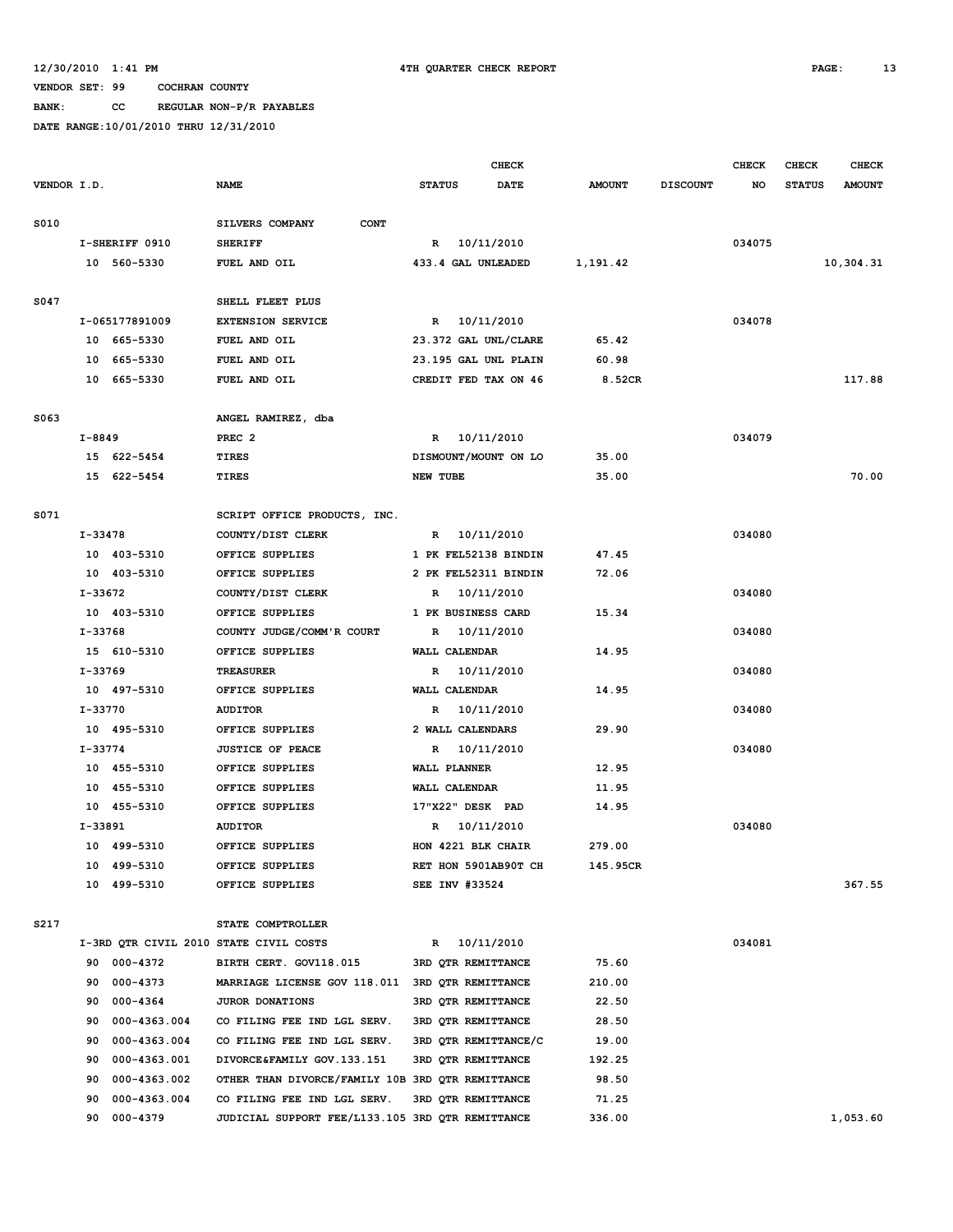**BANK: CC REGULAR NON-P/R PAYABLES**

|             |    |                     |                                                    |                     | <b>CHECK</b>         |               |                 | <b>CHECK</b> | CHECK         | <b>CHECK</b>  |
|-------------|----|---------------------|----------------------------------------------------|---------------------|----------------------|---------------|-----------------|--------------|---------------|---------------|
| VENDOR I.D. |    |                     | <b>NAME</b>                                        | <b>STATUS</b>       | DATE                 | <b>AMOUNT</b> | <b>DISCOUNT</b> | NO           | <b>STATUS</b> | <b>AMOUNT</b> |
| S217        |    |                     | STATE COMPTROLLER                                  |                     |                      |               |                 |              |               |               |
|             |    |                     | I-3RD QTR CRIM 2010 STATE CRIMINAL COSTS           | R                   | 10/11/2010           |               |                 | 034082       |               |               |
|             | 90 | 000-4358.001        | STATE CCC DATE 01-01-04FORWORD3RD OTR REMITTANCE F |                     |                      | 5,519.70      |                 |              |               |               |
|             | 90 | $000 - 4368$        | BB BOND FEE (GVMT CD 41.258)                       |                     | 3RD QTR REMITTANCE F | 108.00        |                 |              |               |               |
|             | 90 | 000-4369            | EMS TRAUMA SEC49.02 SB1131                         |                     | 3RD QTR REMITTANCE F | 52.69         |                 |              |               |               |
|             | 90 | 000-4347            | JUVENILE PROBATION DIVERSION                       |                     | 3RD QTR REMITTANCE F | 36.00         |                 |              |               |               |
|             | 90 | 000-4378            | JRF JURY REIMB FEE/CCP102.00453RD QTR REMITTANCE F |                     |                      | 518.40        |                 |              |               |               |
|             | 90 | 000-4363.003        | INDIGENT DEFENSE FEE                               |                     | 3RD OTR REMITTANCE F | 250.20        |                 |              |               |               |
|             | 90 | $000 - 4355$        | MVF CCP 102.022                                    |                     | 3RD QTR REMITTANCE F | 7.47          |                 |              |               |               |
|             | 90 | $000 - 4367$        | STF-SUB 95% C (TRANS CD542.40                      |                     | 3RD QTR REMITTANCE F | 2,536.50      |                 |              |               |               |
|             | 90 | 000-4342            | ARREST FEES - STATE OFFICERS                       |                     | 3RD QTR REMITTANCE F | 84.00         |                 |              |               |               |
|             | 90 | 000-4363.004        | CO FILING FEE IND LGL SERV.                        |                     | 3RD QTR REMITTANCE F | 15.00         |                 |              |               |               |
|             | 90 | 000-4376            | CO. CRTCRIMINAL JUDICIAL FUND 3RD QTR REMITTANCE F |                     |                      | 80.00         |                 |              |               |               |
|             | 90 | $000 - 4357$        | 50% OVERWEIGHT FINE                                |                     | 3RD QTR REMITTANCE F | 351.50        |                 |              |               |               |
|             | 90 | 000-4361            | 50% OF TIME PAYMENT TO STATE 3RD QTR REMITTANCE F  |                     |                      | 119.00        |                 |              |               |               |
|             | 90 | 000-4379            | JUDICIAL SUPPORT FEE/L133.105 3RD QTR REMITTANCE F |                     |                      | 772.40        |                 |              |               | 10,450.86     |
|             |    |                     |                                                    |                     |                      |               |                 |              |               |               |
| S217        |    |                     | STATE COMPTROLLER                                  |                     |                      |               |                 |              |               |               |
|             |    | I-3RD QTR CSS 2010  | CHILD SAFETY SEAT FEES                             | R                   | 10/11/2010           |               |                 | 034083       |               |               |
|             |    | 90 000-4352         | GEN REV[TRN CD545.51]CHILD SEA3RD QTR REMITTANCE   |                     |                      | 1.05          |                 |              |               | 1.05          |
| S217        |    |                     | STATE COMPTROLLER                                  |                     |                      |               |                 |              |               |               |
|             |    | I-3RD QTR DRUG 2010 | DRUG COURT COSTS                                   | R                   | 10/11/2010           |               |                 | 034084       |               |               |
|             |    | 90 000-4379.001     | DRUG COURT FEE CCP102.0178                         |                     | 3RD QTR REMITTANCE   | 9.00          |                 |              |               | 9.00          |
|             |    |                     |                                                    |                     |                      |               |                 |              |               |               |
| S242        |    |                     | SAM'S CLUB                                         |                     |                      |               |                 |              |               |               |
|             |    | I-2247 092910       | <b>JAIL</b>                                        | R                   | 10/11/2010           |               |                 | 034085       |               |               |
|             |    | 10 512-5392         | MISCELLANEOUS SUPPLIES                             | PINE SOL            |                      | 9.84          |                 |              |               |               |
|             | 10 | 512-5392            | MISCELLANEOUS SUPPLIES                             | PINE SOL            |                      | 9.84          |                 |              |               |               |
|             | 10 | 512-5392            | MISCELLANEOUS SUPPLIES                             | 20 OZ CUPS          |                      | 17.48         |                 |              |               |               |
|             | 10 | 512-5392            | MISCELLANEOUS SUPPLIES                             | 8 OZ FOAM CUPS      |                      | 13.48         |                 |              |               |               |
|             | 10 | 512-5392            | MISCELLANEOUS SUPPLIES                             | CLOROX BLEACH       |                      | 8.12          |                 |              |               |               |
|             |    | 10 512-5333         | FOOD-PRISONERS                                     | <b>CHEERIOS</b>     |                      | 5.76          |                 |              |               |               |
|             |    | 10 512-5333         | <b>FOOD-PRISONERS</b>                              | <b>RAISIN BRAN</b>  |                      | 6.54          |                 |              |               |               |
|             |    | 10 512-5392         | MISCELLANEOUS SUPPLIES                             | LYSOL 3 PACK        |                      | 10.88         |                 |              |               |               |
|             |    | 10 512-5392         | MISCELLANEOUS SUPPLIES                             | LYSOL 3 PACK        |                      | 10.88         |                 |              |               |               |
|             |    | 10 512-5392         | MISCELLANEOUS SUPPLIES                             | LYSOL 3 PACK        |                      | 10.88         |                 |              |               |               |
|             |    | 10 512-5392         | MISCELLANEOUS SUPPLIES                             | LYSOL 3 PACK        |                      | 10.88         |                 |              |               |               |
|             |    | 10 512-5392         | MISCELLANEOUS SUPPLIES                             | <b>DISINFECTANT</b> |                      | 6.14          |                 |              |               |               |
|             |    | 10 512-5392         | MISCELLANEOUS SUPPLIES                             | <b>DISINFECTANT</b> |                      | 6.14          |                 |              |               |               |
|             |    | 10 512-5392         | MISCELLANEOUS SUPPLIES                             | <b>DISINFECTANT</b> |                      | 6.14          |                 |              |               |               |
|             |    | 10 512-5392         | MISCELLANEOUS SUPPLIES                             | <b>DISINFECTANT</b> |                      | 6.14          |                 |              |               |               |
|             |    | 10 512-5392         | MISCELLANEOUS SUPPLIES                             | DRUM LINER          |                      | 16.76         |                 |              |               |               |
|             |    | 10 512-5392         | MISCELLANEOUS SUPPLIES                             | GLAD 13GAL          |                      | 10.84         |                 |              |               |               |
|             |    | 10 512-5392         | MISCELLANEOUS SUPPLIES                             | COMET POWDER        |                      | 5.88          |                 |              |               |               |
|             |    | 10 512-5333         | <b>FOOD-PRISONERS</b>                              |                     | TROPICANA 100% OJ    | 7.98          |                 |              |               |               |
|             | 10 | 512-5333            | <b>FOOD-PRISONERS</b>                              | MM APPLE            |                      | 3.98          |                 |              |               |               |
|             |    | 10 512-5333         | FOOD-PRISONERS                                     | WEL FP 64 OZ        |                      | 2.21          |                 |              |               |               |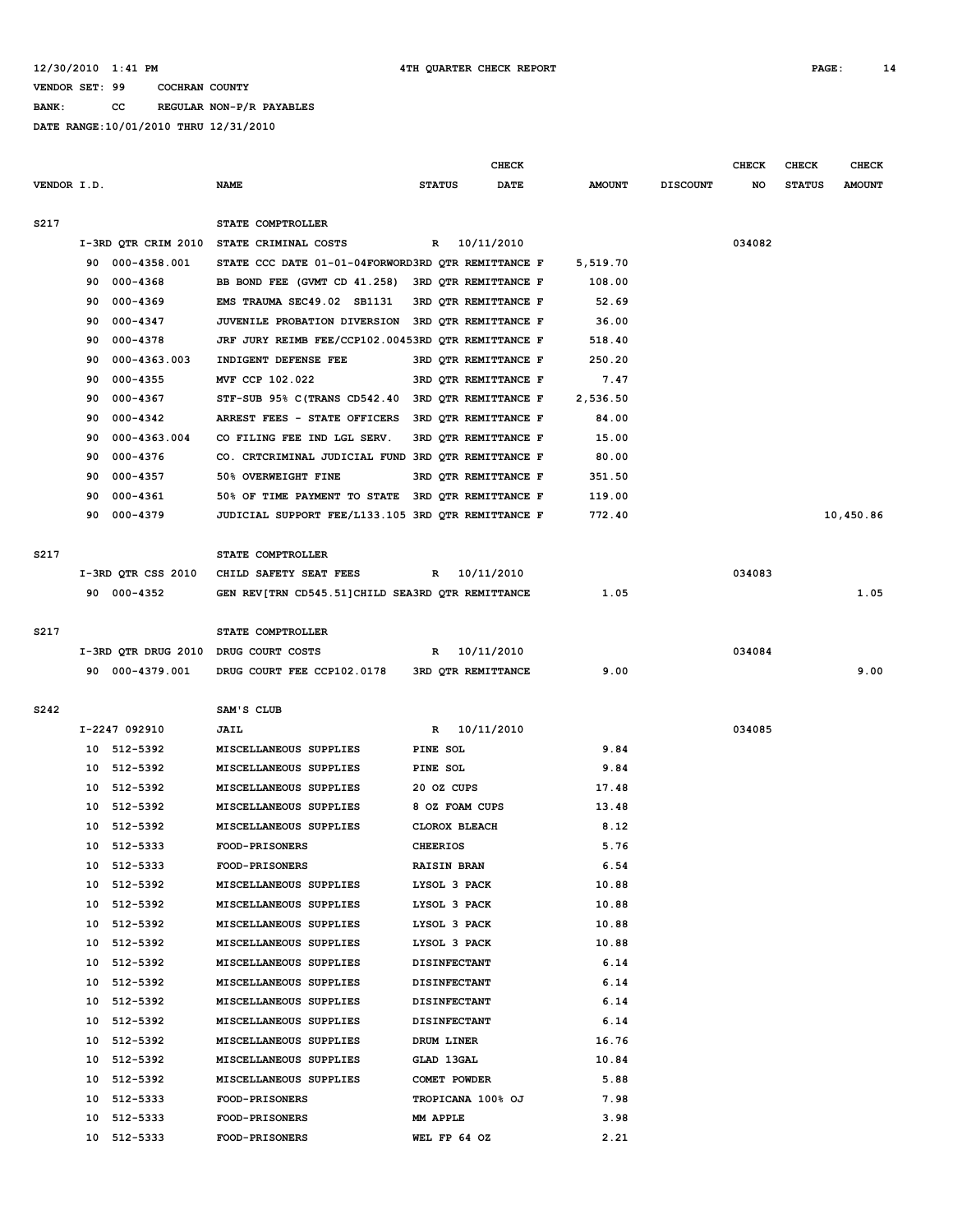### **BANK: CC REGULAR NON-P/R PAYABLES**

|             |                   |                                                    | <b>CHECK</b>             |               |                 | <b>CHECK</b> | <b>CHECK</b>  | <b>CHECK</b>  |
|-------------|-------------------|----------------------------------------------------|--------------------------|---------------|-----------------|--------------|---------------|---------------|
| VENDOR I.D. |                   | <b>NAME</b>                                        | DATE<br><b>STATUS</b>    | <b>AMOUNT</b> | <b>DISCOUNT</b> | NO           | <b>STATUS</b> | <b>AMOUNT</b> |
| S242        |                   | SAM'S CLUB<br><b>CONT</b>                          |                          |               |                 |              |               |               |
|             | I-2247 092910     | JAIL                                               | R 10/11/2010             |               |                 | 034085       |               |               |
|             | 10 512-5392       | MISCELLANEOUS SUPPLIES                             | LAUNDRY DETERGENT        | 13.96         |                 |              |               |               |
|             | 10 512-5392       | MISCELLANEOUS SUPPLIES                             | LAUNDRY DETERGENT        | 13.96         |                 |              |               |               |
|             | 10 512-5392       | MISCELLANEOUS SUPPLIES                             | SHOPPING CARD TEND       | 13.48CR       |                 |              |               | 201.23        |
|             |                   |                                                    |                          |               |                 |              |               |               |
| S279        |                   | DONNIE SIMPSON                                     |                          |               |                 |              |               |               |
|             | $I-10/10$ SILVERS | PREC 1                                             | 10/11/2010<br>R          |               |                 | 034086       |               |               |
|             | 15 621-5330       | FUEL & OIL                                         | 39.7 GAL UNLEADED        | 109.14        |                 |              |               | 109.14        |
| S294        |                   | SHIRLEY SEARS                                      |                          |               |                 |              |               |               |
|             | I-100710          | <b>EXTENSION SERVICE</b>                           | R 10/11/2010             |               |                 | 034087       |               |               |
|             | 10 665-5310       | OFFICE SUPPLIES                                    | 10RM CS 11"POLY WRAP     | 45.99         |                 |              |               |               |
|             | 10 665-5310       | OFFICE SUPPLIES                                    |                          | 6.00CR        |                 |              |               |               |
|             |                   |                                                    | <b>DISCOUNT</b>          |               |                 |              |               |               |
|             | 10<br>665–5310    | OFFICE SUPPLIES                                    | PASTEL GREEN REAM        | 9.29          |                 |              |               |               |
|             | 10<br>665-5310    | OFFICE SUPPLIES                                    | PROMO DISCOUNT           | 9.29CR        |                 |              |               |               |
|             | 665-5310<br>10    | OFFICE SUPPLIES                                    | PASTEL GREEN REAM        | 9.29          |                 |              |               |               |
|             | 10<br>665-5310    | OFFICE SUPPLIES                                    | PROMO DISCOUNT           | 9.29CR        |                 |              |               |               |
|             | 10<br>665-5310    | OFFICE SUPPLIES                                    | PASTEL GREEN REAM        | 9.29          |                 |              |               |               |
|             | 665-5310<br>10    | OFFICE SUPPLIES                                    | PASTEL YELLOW REAM       | 9.29          |                 |              |               |               |
|             | 10<br>665-5310    | OFFICE SUPPLIES                                    | LAVENDER 20# REAM        | 9.29          |                 |              |               |               |
|             | 10<br>665-5310    | OFFICE SUPPLIES                                    | PASTEL PINK REAM         | 9.29          |                 |              |               |               |
|             | 665-5310<br>10    | OFFICE SUPPLIES                                    | 3 PK BLACK BENT SCIS     | 10.49         |                 |              |               |               |
|             | 10<br>665-5310    | OFFICE SUPPLIES                                    | 3 PK 8" VALUE SHEARS     | 10.49         |                 |              |               |               |
|             | I-SEPT 10 TRAVEL  | <b>EXTENSION SERVICE</b>                           | 10/11/2010<br>R          |               |                 | 034087       |               |               |
|             | 665–5428<br>10    | FCS AGENT-TRAVEL-OUT OF COUNTYTEA-FCS QTRLY MTG/LB |                          | 63.00         |                 |              |               |               |
|             | 10<br>665–5428    | FCS AGENT-TRAVEL-OUT OF COUNTYD2 ADMIN MTG LUBBOCK |                          | 25.00         |                 |              |               |               |
|             | 10<br>665–5428    | FCS AGENT-TRAVEL-OUT OF COUNTYSO PLAINS FAIR 126 M |                          | 63.00         |                 |              |               |               |
|             | 10 665-5428       | FCS AGENT-TRAVEL-OUT OF COUNTYSO PLAINS FAIR 126 M |                          | 63.00         |                 |              |               | 312.13        |
|             |                   |                                                    |                          |               |                 |              |               |               |
| S316        |                   | <b>BRYANT SEARS</b>                                |                          |               |                 |              |               |               |
|             | I-100510          | JUVENILE PROBATION                                 | 10/11/2010<br>R          |               |                 | 034088       |               |               |
|             | 10 571-5451       | <b>REPAIR</b>                                      | REPLACE MIRROR/ADVAN     | 35.00         |                 |              |               | 35.00         |
| S347        |                   | SOUTHERN TIRE MART, LLC                            |                          |               |                 |              |               |               |
|             | I-70089717        | PREC 1                                             | R 10/11/2010             |               |                 | 034089       |               |               |
|             | 15 621-5454       | <b>TIRES</b>                                       | 2 17.5-25 SGG LD 16P     | 1,400.00      |                 |              |               | 1,400.00      |
|             |                   |                                                    |                          |               |                 |              |               |               |
| T067        |                   | TREE LOVING CARE                                   |                          |               |                 |              |               |               |
|             | $I - 2026$        | PARK, COURTHOUSE, ACT BLDG                         | R 10/11/2010             |               |                 | 034090       |               |               |
|             | 10 510-5451       | <b>REPAIR</b>                                      | CLEAR PINE TREES FRO     | 250.00        |                 |              |               |               |
|             | 510-5451<br>10    | <b>REPAIR</b>                                      | PRUNE PECAN TREES        | 150.00        |                 |              |               |               |
|             | 10 510-5451       | <b>REPAIR</b>                                      | REMOVE BLUE SPRUCE/G     | 300.00        |                 |              |               |               |
|             | 10 660-5451       | <b>REPAIR</b>                                      | CLEAR CYPRESS TREES      | 400.00        |                 |              |               |               |
|             | 10 660-5451       | <b>REPAIR</b>                                      | REMOVE 30" ELM/GRIND     | 1,900.00      |                 |              |               |               |
|             | 10<br>660-5451    | <b>REPAIR</b>                                      | SAFETY PRUNE ELM TRE     | 1,200.00      |                 |              |               |               |
|             | 10 660-5451       | <b>REPAIR</b>                                      | <b>MILEAGE 75 @ 1.50</b> | 112.50        |                 |              |               | 4,312.50      |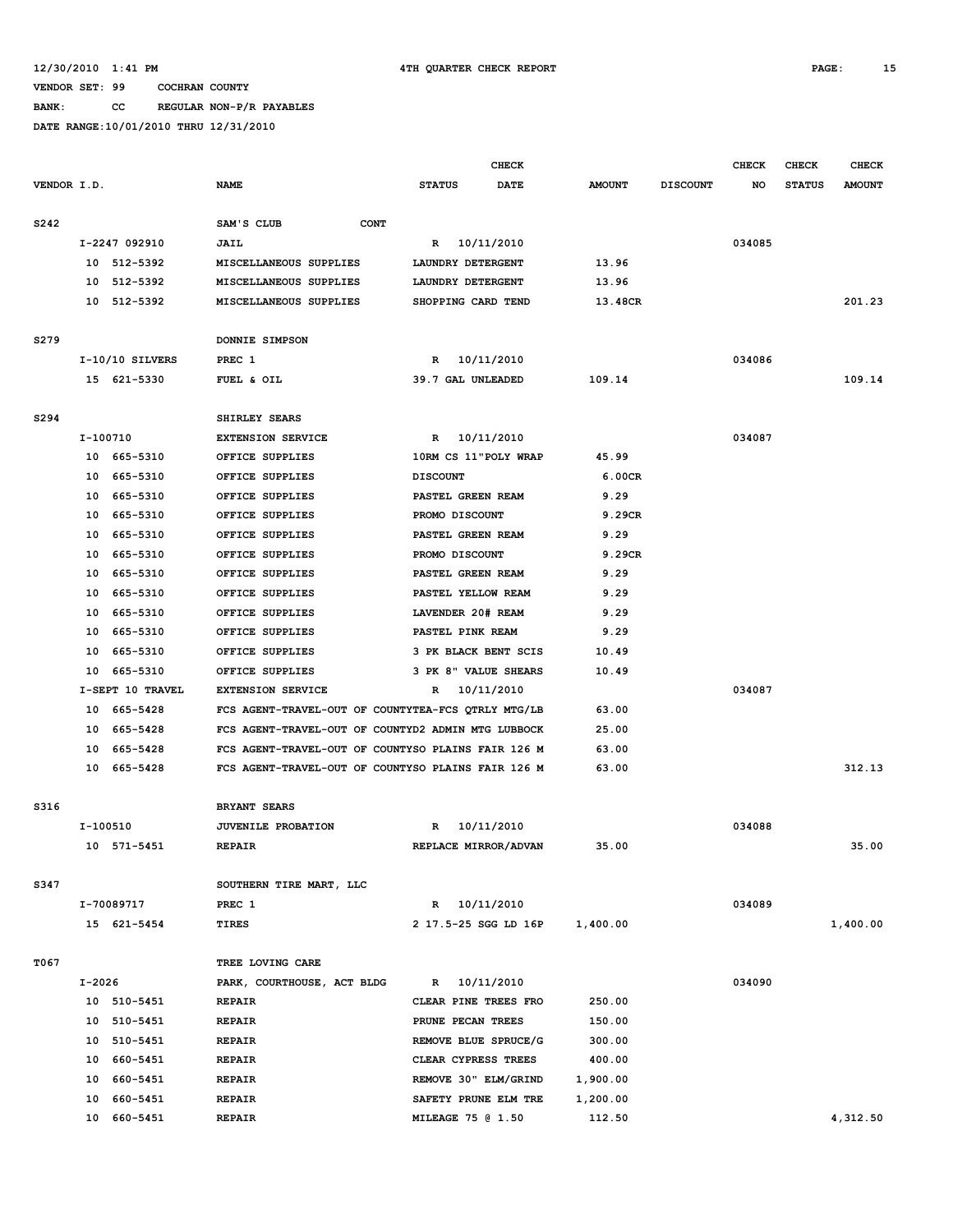**BANK: CC REGULAR NON-P/R PAYABLES**

|             |                                        |                              | <b>CHECK</b>  |                          |               |                 | <b>CHECK</b>     | <b>CHECK</b>  | <b>CHECK</b>  |
|-------------|----------------------------------------|------------------------------|---------------|--------------------------|---------------|-----------------|------------------|---------------|---------------|
| VENDOR I.D. |                                        | <b>NAME</b>                  | <b>STATUS</b> | <b>DATE</b>              | <b>AMOUNT</b> | <b>DISCOUNT</b> | NO               | <b>STATUS</b> | <b>AMOUNT</b> |
|             |                                        |                              |               |                          |               |                 |                  |               |               |
| T087        |                                        | TEXAS DEPARTMENT OF HEALTH   |               |                          |               |                 |                  |               |               |
|             | I-12361                                | <b>CLERK</b>                 | R             | 10/11/2010               |               |                 | 034091           |               |               |
|             | 10 403-5310                            | OFFICE SUPPLIES              |               | 9 REMOTE BIRTH ACCES     | 16.47         |                 |                  |               | 16.47         |
|             |                                        |                              |               |                          |               |                 |                  |               |               |
| T097        |                                        | TAAO                         |               |                          |               |                 |                  |               |               |
|             | $I-1024$                               | TAX A/C                      | R             | 10/11/2010               |               |                 | 034092           |               |               |
|             | 10 499-5481                            | DUES AND REGISTRATION        |               | MEMBERSHIP DUES/LIND     | 80.00         |                 |                  |               | 80.00         |
| T148        |                                        | TASCOSA OFFICE MACHINES INC  |               |                          |               |                 |                  |               |               |
|             | I-9AE279                               | <b>SHERIFF</b>               | R             | 10/11/2010               |               |                 | 034093           |               |               |
|             | 10 560-5411                            | MAINTENANCE CONTRACTS        |               | CANON COPIER MAINTEN     | 69.00         |                 |                  |               | 69.00         |
|             |                                        |                              |               |                          |               |                 |                  |               |               |
| T184        |                                        | THYSSENKRUPP ELEVATOR COR    |               |                          |               |                 |                  |               |               |
|             | I-652686                               | <b>COURTHOUSE</b>            | R             | 10/11/2010               |               |                 | 034094           |               |               |
|             | 10 510-5411                            | MAINTENANCE CONTRACTS        |               | ELEVATOR MAINTENANCE     | 540.67        |                 |                  |               | 540.67        |
|             |                                        |                              |               |                          |               |                 |                  |               |               |
| T242        |                                        | TEXAS AGRILIFE EXTENSION     |               |                          |               |                 |                  |               |               |
|             | I-100710                               | TAX ASSESSOR/COLLECTOR       | R             | 10/11/2010               |               |                 | 034095           |               |               |
|             | 10 499-5481                            | DUES AND REGISTRATION        |               | REGIS 28TH ANNUAL CO     | 135.00        |                 |                  |               | 135.00        |
|             |                                        |                              |               |                          |               |                 |                  |               |               |
| U019        |                                        | UNITED SUPERMARKETS, INC     |               |                          |               |                 |                  |               |               |
|             | I-2650 093010                          | JAIL                         | R             | 10/11/2010               |               |                 | 034096           |               |               |
|             | 10 512-5333                            | FOOD-PRISONERS               |               | 150 SWEDISH MEATB @5     | 150.00        |                 |                  |               |               |
|             | 512-5333<br>10                         | <b>FOOD-PRISONERS</b>        |               | 24 HM PUB FVR CHOPPE     | 72.00         |                 |                  |               |               |
|             | 10 512-5333                            | FOOD-PRISONERS               |               | 36 BANQUET DINNERS @     | 36.00         |                 |                  |               | 258.00        |
|             |                                        |                              |               |                          |               |                 |                  |               |               |
| W037        |                                        | WILSON ELECTRONICS/RADIO     |               |                          |               |                 |                  |               |               |
|             | I-10068792                             | <b>SHERIFF</b>               | R             | 10/11/2010               |               |                 | 034097           |               |               |
|             | 10 560-5451                            | MACHINERY-NON-OFFICE REPAIR  |               | SINGLE OUTPUT HDTV B     | 32.99         |                 |                  |               | 32.99         |
|             |                                        |                              |               |                          |               |                 |                  |               |               |
| <b>W055</b> |                                        | WINDSTREAM COMMUNICATIONS SW |               |                          |               |                 |                  |               |               |
|             | I-26-8661 1010                         | COUNTY ATTORNEY              | v             | 10/11/2010               |               |                 | 034098           |               |               |
|             | I-266-0503 0910                        | PREC 1                       | v<br>v        | 10/11/2010<br>10/11/2010 |               |                 | 034098<br>034098 |               |               |
|             | I-266-0638 092410<br>I-266-5051 092410 | MUSEUM<br>LIBRARY            | v             | 10/11/2010               |               |                 | 034098           |               |               |
|             | I-266-5074 1010                        | ADULT PROBATION              | v             | 10/11/2010               |               |                 | 034098           |               |               |
|             | I-266-5161 092410                      | TREASURER                    | v             | 10/11/2010               |               |                 | 034098           |               |               |
|             | I-266-5171 1010                        | TAX A/C                      | v             | 10/11/2010               |               |                 | 034098           |               |               |
|             | I-266-5211 1010                        | <b>SHERIFF</b>               | v             | 10/11/2010               |               |                 | 034098           |               |               |
|             | I-266-5215 1010                        | <b>EXTENSION SERVICE</b>     | v             | 10/11/2010               |               |                 | 034098           |               |               |
|             | I-266-5411 092410                      | JUVENILE PROBATION           | v             | 10/11/2010               |               |                 | 034098           |               |               |
|             | I-266-5412 092410                      | DISTRICT COURT               | v             | 10/11/2010               |               |                 | 034098           |               |               |
|             | I-266-5450 1010                        | COUNTY/DIST CLERK            | v             | 10/11/2010               |               |                 | 034098           |               |               |
|             | I-266-5508 1010                        | COUNTY JUDGE/COMM'R COURT    | v             | 10/11/2010               |               |                 | 034098           |               |               |
|             | I-266-5700 1010                        | <b>SHERIFF</b>               | v             | 10/11/2010               |               |                 | 034098           |               |               |
|             | I-266-5822 092410                      | AUDITOR & NON-DEPT'L         | v             | 10/11/2010               |               |                 | 034098           |               |               |
|             | I-266-8888 1010                        | <b>SHERIFF</b>               | v             | 10/11/2010               |               |                 | 034098           |               |               |
|             | I-300-6754 092410                      | <b>SHERIFF</b>               | v             | 10/11/2010               |               |                 | 034098           |               |               |
|             | I-533-5302 1010                        | JUVENILE PROBATION           | v             | 10/11/2010               |               |                 | 034098           |               | 2,066.23      |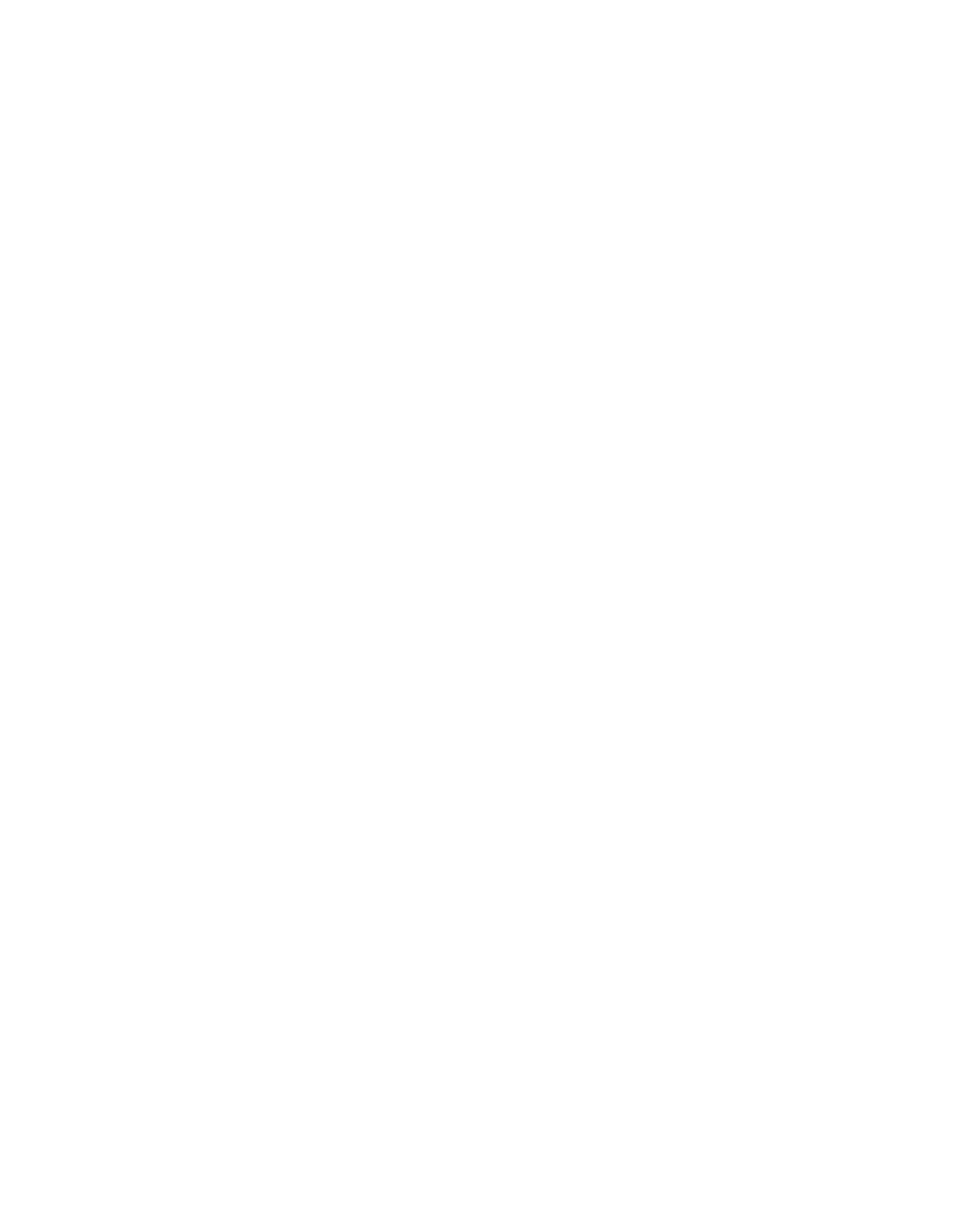**BANK: CC REGULAR NON-P/R PAYABLES**

|                  |                                      |                                         |               | <b>CHECK</b>     |               |                 | <b>CHECK</b> | <b>CHECK</b>  | <b>CHECK</b>  |
|------------------|--------------------------------------|-----------------------------------------|---------------|------------------|---------------|-----------------|--------------|---------------|---------------|
| VENDOR I.D.      |                                      | <b>NAME</b>                             | <b>STATUS</b> | <b>DATE</b>      | <b>AMOUNT</b> | <b>DISCOUNT</b> | NO           | <b>STATUS</b> | <b>AMOUNT</b> |
|                  |                                      |                                         |               |                  |               |                 |              |               |               |
| <b>W055</b>      |                                      | WINDSTREAM COMMUNICATIONS SW            |               |                  |               |                 |              |               |               |
|                  | C-CHECK                              | WINDSTREAM COMMUNICATIONVOIDED          | v             | 10/11/2010       |               |                 | 034098       |               | 2,066.23      |
|                  |                                      |                                         |               |                  |               |                 |              |               |               |
| W062             |                                      | WAL-MART COMMUNITY                      |               |                  |               |                 |              |               |               |
|                  | I-8664 093010                        | JAIL                                    | v             | 10/11/2010       |               |                 | 034100       |               | 149.75        |
| W062             |                                      | WAL-MART COMMUNITY                      |               |                  |               |                 |              |               |               |
|                  | C-CHECK                              | WAL-MART COMMUNITY<br>VOIDED            | v             | 10/11/2010       |               |                 | 034100       |               | 149.75        |
|                  |                                      |                                         |               |                  |               |                 |              |               |               |
| <b>W070</b>      |                                      | R D WALLACE OIL CO INC                  |               |                  |               |                 |              |               |               |
|                  | I-1400 1010                          | PREC <sub>4</sub>                       | v             | 10/11/2010       |               |                 | 034101       |               |               |
|                  | I-3440 1010                          | PREC 1                                  | v             | 10/11/2010       |               |                 | 034101       |               |               |
|                  | I-3540 1010                          | PREC <sub>3</sub>                       | v             | 10/11/2010       |               |                 | 034101       |               |               |
|                  | I-3600 1010                          | <b>PARK</b>                             | v             | 10/11/2010       |               |                 | 034101       |               |               |
|                  | I-3620 1010                          | <b>CEMETERY</b>                         | v             | 10/11/2010       |               |                 | 034101       |               |               |
|                  | I-3700 1010                          | <b>SHERIFF</b>                          | v             | 10/11/2010       |               |                 | 034101       |               | 5,344.24      |
|                  |                                      |                                         |               |                  |               |                 |              |               |               |
| <b>W070</b>      |                                      | R D WALLACE OIL CO INC                  |               |                  |               |                 |              |               |               |
|                  | C-CHECK                              | R D WALLACE OIL CO INC<br><b>VOIDED</b> | v             | 10/11/2010       |               |                 | 034101       |               | 5,344.24      |
|                  |                                      |                                         |               |                  |               |                 |              |               |               |
| W164             |                                      | WARREN CAT                              |               |                  |               |                 |              |               |               |
|                  | I-PS020209126                        | PREC <sub>2</sub>                       | v             | 10/11/2010       |               |                 | 034102       |               | 133.56        |
| W164             |                                      | <b>WARREN CAT</b>                       |               |                  |               |                 |              |               |               |
|                  | C-CHECK                              | VOIDED<br>WARREN CAT                    | v             | 10/11/2010       |               |                 | 034102       |               | 133.56        |
|                  |                                      |                                         |               |                  |               |                 |              |               |               |
| W193             |                                      | WESTWARD AUTOMOTIVE REPAIR LLC          |               |                  |               |                 |              |               |               |
|                  | $I-1805$                             | <b>SHERIFF</b>                          | v             | 10/11/2010       |               |                 | 034103       |               |               |
|                  | I-1806                               | <b>SHERIFF</b>                          | v             | 10/11/2010       |               |                 | 034103       |               | 195.14        |
|                  |                                      |                                         |               |                  |               |                 |              |               |               |
| W193             |                                      | WESTWARD AUTOMOTIVE REPAIR LLC          |               |                  |               |                 |              |               |               |
|                  | C-CHECK                              | WESTWARD AUTOMOTIVE REPAVOIDED          | v             | 10/11/2010       |               |                 | 034103       |               | 195.14        |
|                  |                                      |                                         |               |                  |               |                 |              |               |               |
| W <sub>204</sub> |                                      | WEST TEXAS AGRIPLEX INC                 |               |                  |               |                 |              |               |               |
|                  | I-292104                             | PREC 1                                  |               | $V = 10/11/2010$ |               |                 | 034104       |               | 450.00        |
|                  |                                      |                                         |               |                  |               |                 |              |               |               |
| W204             |                                      | WEST TEXAS AGRIPLEX INC                 |               |                  |               |                 |              |               |               |
|                  | C-CHECK                              | WEST TEXAS AGRIPLEX INC VOIDED          |               | V 10/11/2010     |               |                 | 034104       |               | 450.00        |
|                  |                                      |                                         |               |                  |               |                 |              |               |               |
| X001             |                                      | XCEL ENERGY                             |               |                  |               |                 |              |               |               |
|                  | I-54-1324315-7 1010 ALMOST ALL DEPTS |                                         |               | $V = 10/11/2010$ |               |                 | 034105       |               | 5,088.07      |
| X001             |                                      | XCEL ENERGY                             |               |                  |               |                 |              |               |               |
|                  | C-CHECK                              | XCEL ENERGY<br>VOIDED                   | $\mathbf{v}$  | 10/11/2010       |               |                 | 034105       |               | 5,088.07      |
|                  |                                      |                                         |               |                  |               |                 |              |               |               |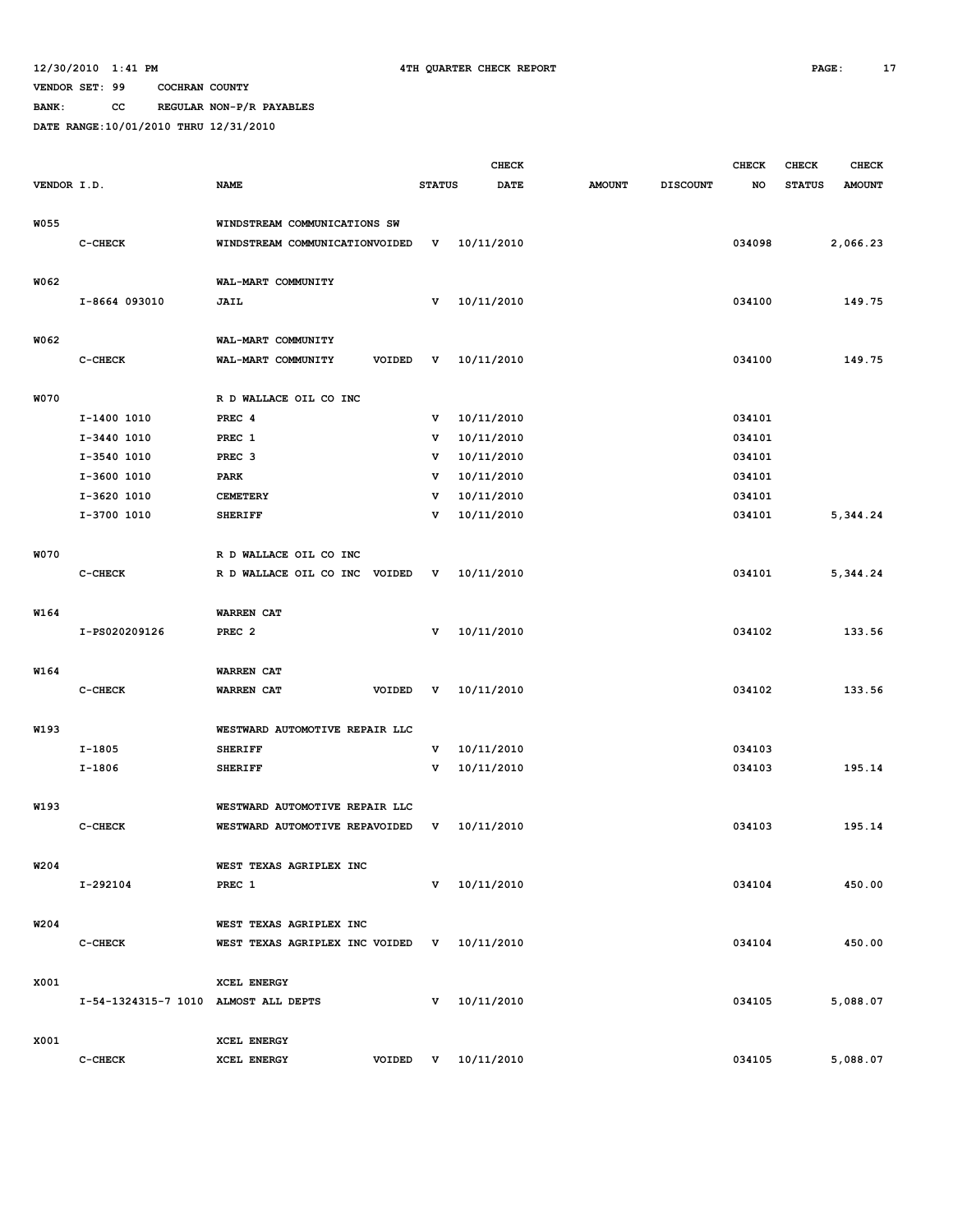**BANK: CC REGULAR NON-P/R PAYABLES**

|                  |          |                                    |                                          |                  |                     | <b>CHECK</b>           |               |                 | <b>CHECK</b> | <b>CHECK</b>  | <b>CHECK</b>  |
|------------------|----------|------------------------------------|------------------------------------------|------------------|---------------------|------------------------|---------------|-----------------|--------------|---------------|---------------|
| VENDOR I.D.      |          |                                    | <b>NAME</b>                              | <b>STATUS</b>    |                     | <b>DATE</b>            | <b>AMOUNT</b> | <b>DISCOUNT</b> | NO           | <b>STATUS</b> | <b>AMOUNT</b> |
|                  |          |                                    |                                          |                  |                     |                        |               |                 |              |               |               |
| Y009             |          |                                    | DONNELL YANDELL                          |                  |                     |                        |               |                 |              |               |               |
|                  |          | I-#09-01-1374 SOLIZ DISTRICT COURT |                                          | v                | 10/11/2010          |                        |               |                 | 034106       |               | 300.00        |
| Y009             |          |                                    | DONNELL YANDELL                          |                  |                     |                        |               |                 |              |               |               |
|                  | C-CHECK  |                                    | DONNELL YANDELL<br>VOIDED                | v                | 10/11/2010          |                        |               |                 | 034106       |               | 300.00        |
|                  |          |                                    |                                          |                  |                     |                        |               |                 |              |               |               |
| Y026             |          |                                    | YOAKUM COUNTY SHERIFF'S OFFICE           |                  |                     |                        |               |                 |              |               |               |
|                  |          | I-100110/PRISONERS                 | JAIL                                     | v                | 10/11/2010          |                        |               |                 | 034107       |               | 1,054.00      |
|                  |          |                                    |                                          |                  |                     |                        |               |                 |              |               |               |
| Y026             |          |                                    | YOAKUM COUNTY SHERIFF'S OFFICE           |                  |                     |                        |               |                 |              |               |               |
|                  | C-CHECK  |                                    | YOAKUM COUNTY SHERIFF'S VOIDED           | v                | 10/11/2010          |                        |               |                 | 034107       |               | 1,054.00      |
|                  |          |                                    |                                          |                  |                     |                        |               |                 |              |               |               |
| C <sub>293</sub> |          |                                    | CAVENDER'S WESTERN OUTFITTER             |                  |                     |                        |               |                 |              |               |               |
|                  |          | $I - 8 - 10010R$                   | <b>SHERIFF</b>                           | R                | 10/11/2010          |                        |               |                 | 034109       |               |               |
|                  |          | 10 560-5205                        | <b>UNIFORMS</b>                          |                  |                     | 4 PR MEN'S JEANS/STE   | 102.00        |                 |              |               | 102.00        |
|                  |          |                                    |                                          |                  |                     |                        |               |                 |              |               |               |
| 0107             |          |                                    | OGS TECHNOLOGIES, INC.                   |                  |                     |                        |               |                 |              |               |               |
|                  | I-158117 |                                    | <b>SHERIFF</b>                           |                  | R 10/11/2010        |                        |               |                 | 034110       |               |               |
|                  |          | 10 560-5205                        | <b>UNIFORMS</b>                          |                  | 3 5-PT STARS 2-1/2" |                        | 141.00        |                 |              |               |               |
|                  |          | 10 560-5205                        | <b>UNIFORMS</b>                          | <b>FREIGHT</b>   |                     |                        | 11.80         |                 |              |               | 152.80        |
|                  |          |                                    |                                          |                  |                     |                        |               |                 |              |               |               |
| <b>W055</b>      |          |                                    | WINDSTREAM COMMUNICATIONS SW             |                  |                     |                        |               |                 |              |               |               |
|                  |          | I-266-0503 OCT10R                  | PREC 1                                   | R                | 10/11/2010          |                        |               |                 | 034111       |               |               |
|                  |          | 15 621-5420                        | TELECOMMUNICATIONS                       | <b>OCT PHONE</b> |                     |                        | 79.81         |                 |              |               |               |
|                  |          | 15 621-5420                        | TELECOMMUNICATIONS                       |                  |                     | COST OF SVC SURCHARG   | 0.04CR        |                 |              |               |               |
|                  |          | 15 621-5420                        | <b>TELECOMMUNICATIONS</b>                |                  | LONG DISTANCE       |                        | 0.53          |                 |              |               |               |
|                  |          | I-266-0638 OCT10R                  | <b>MUSEUM</b>                            | R                | 10/11/2010          |                        |               |                 | 034111       |               |               |
|                  |          | 10 652-5420                        | <b>TELECOMMUNICATIONS</b>                |                  | OCT PHONE BILL      |                        | 53.84         |                 |              |               |               |
|                  |          | I-266-5051 OCT10R<br>10 650-5420   | LIBRARY                                  | R                | 10/11/2010          | OCT PHONE BILL 2 LIN   | 175.13        |                 | 034111       |               |               |
|                  |          | 10 650-5420                        | TELECOMMUNICATIONS<br>TELECOMMUNICATIONS |                  | 1 3-WAY CALLING     |                        | 1.50          |                 |              |               |               |
|                  |          | I-266-5074 OCT10R                  | <b>ADULT PROBATION</b>                   | R                | 10/11/2010          |                        |               |                 | 034111       |               |               |
|                  |          | 10 570-5420                        | TELECOMMUNICATIONS                       |                  | OCT PHONE BILL      |                        | 51.99         |                 |              |               |               |
|                  |          | 10 570-5420                        | <b>TELECOMMUNICATIONS</b>                |                  | VOICE MAIL SERVICE  |                        | 11.97         |                 |              |               |               |
|                  |          | I-266-5161 OCT10R                  | <b>TREASURER</b>                         |                  | R 10/11/2010        |                        |               |                 | 034111       |               |               |
|                  |          | 10 497-5420                        | <b>TELECOMMUNICATIONS</b>                |                  |                     | PHONE BILL $09/22 - 1$ | 51.99         |                 |              |               |               |
|                  |          | I-266-5171 OCT10R                  | TAX A/C                                  |                  | R 10/11/2010        |                        |               |                 | 034111       |               |               |
|                  |          | 10 499-5420                        | <b>TELECOMMUNICATIONS</b>                |                  | OCT PHONE BILL      |                        | 166.38        |                 |              |               |               |
|                  |          | 10 499-5420                        | <b>TELECOMMUNICATIONS</b>                |                  | INTERNET SVC        |                        | 72.92         |                 |              |               |               |
|                  |          | I-266-5211 OCT10R                  | <b>SHERIFF</b>                           |                  | R 10/11/2010        |                        |               |                 | 034111       |               |               |
|                  |          | 10 560-5420                        | <b>TELECOMMUNICATIONS</b>                |                  | OCT PHONE 2 LINES   |                        | 192.37        |                 |              |               |               |
|                  |          | 10 560-5420                        | <b>TELECOMMUNICATIONS</b>                |                  | 2 CALL RETURNS      |                        | 3.00          |                 |              |               |               |
|                  |          | I-266-5215 OCT10R                  | <b>EXTENSION SVC</b>                     |                  | R 10/11/2010        |                        |               |                 | 034111       |               |               |
|                  |          | 10 665-5420                        | <b>TELECOMMUNICATIONS</b>                |                  | OCT PHONE 3 LINES   |                        | 163.89        |                 |              |               |               |
|                  |          | 10 665-5420                        | <b>TELECOMMUNICATIONS</b>                |                  | 4 CALL RETURNS      |                        | 6.00          |                 |              |               |               |
|                  |          | 10 665-5420                        | <b>TELECOMMUNICATIONS</b>                |                  | 1 3-WAY CALLING     |                        | 1.50          |                 |              |               |               |
|                  |          | I-266-5302 OCT10R                  | <b>JUSTICE OF PEACE</b>                  |                  | R 10/11/2010        |                        |               |                 | 034111       |               |               |
|                  |          | 10 455-5420                        | <b>TELECOMMUNICATIONS</b>                |                  | OCT PHONE BILL      |                        | 51.99         |                 |              |               |               |
|                  |          | I-266-5411 OCT10R                  | <b>JUVENILE PROBATION</b>                |                  | R 10/11/2010        |                        |               |                 | 034111       |               |               |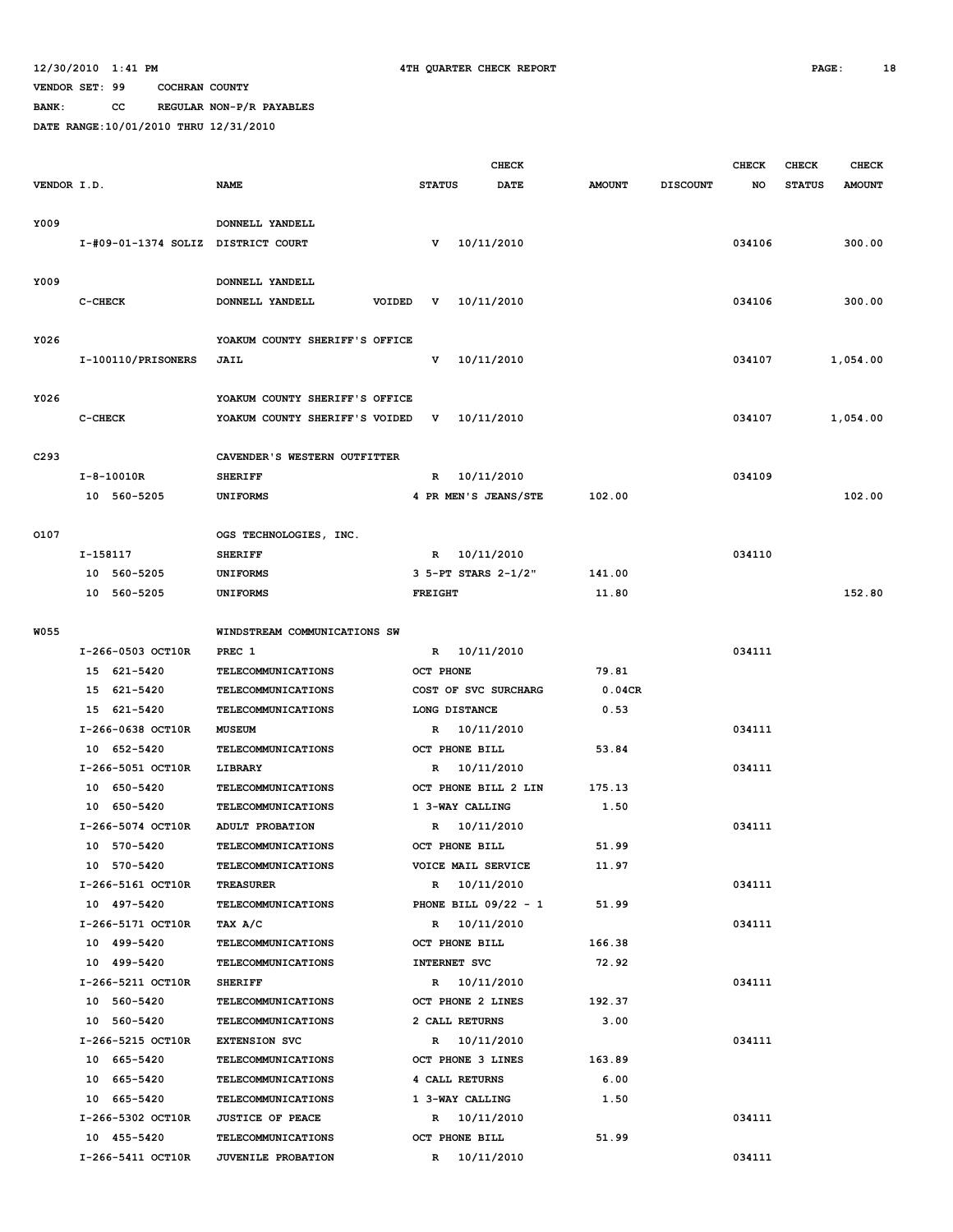**BANK: CC REGULAR NON-P/R PAYABLES**

|             |                   |                            |                   |                      | <b>CHECK</b>               |               |                 | <b>CHECK</b> | CHECK         | <b>CHECK</b>  |
|-------------|-------------------|----------------------------|-------------------|----------------------|----------------------------|---------------|-----------------|--------------|---------------|---------------|
| VENDOR I.D. |                   | <b>NAME</b>                | <b>STATUS</b>     |                      | <b>DATE</b>                | <b>AMOUNT</b> | <b>DISCOUNT</b> | NO           | <b>STATUS</b> | <b>AMOUNT</b> |
|             |                   |                            |                   |                      |                            |               |                 |              |               |               |
| <b>W055</b> |                   | WINDSTREAM COMMUNICATICONT |                   |                      |                            |               |                 |              |               |               |
|             | I-266-5411 OCT10R | <b>JUVENILE PROBATION</b>  |                   |                      | R 10/11/2010               |               |                 | 034111       |               |               |
|             | 10 571-5420       | <b>TELECOMMUNICATIONS</b>  |                   | OCT PHONE BILL       |                            | 51.99         |                 |              |               |               |
|             | I-266-5412 OCT10R | DISTRICT COURT             |                   |                      | R 10/11/2010               |               |                 | 034111       |               |               |
|             | 10 435-5420       | <b>TELECOMMUNICATIONS</b>  |                   | <b>OCT TELEPHONE</b> |                            | 51.99         |                 |              |               |               |
|             | 10 435-5420       | <b>TELECOMMUNICATIONS</b>  |                   | <b>INTERNET SVC</b>  |                            | 69.99         |                 |              |               |               |
|             | I-266-5450 OCT10R | COUNTY/DIST CLERK          |                   |                      | R 10/11/2010               |               |                 | 034111       |               |               |
|             | 10 403-5420       | <b>TELECOMMUNICATIONS</b>  |                   | OCT PHONE BILL       |                            | 166.38        |                 |              |               |               |
|             | 10 403-5420       | <b>TELECOMMUNICATIONS</b>  |                   | LONG DISTANCE        |                            | 0.85          |                 |              |               |               |
|             | I-266-5508 OCT10R | COUNTY JUDGE/COMM'R COURT  |                   |                      | R 10/11/2010               |               |                 | 034111       |               |               |
|             | 15 610-5420       | <b>TELECOMMUNICATIONS</b>  |                   | OCT 2 LINES          |                            | 114.39        |                 |              |               |               |
|             | I-266-5700 OCT10R | <b>SHERIFF</b>             |                   |                      | R 10/11/2010               |               |                 | 034111       |               |               |
|             | 10 560-5420       | <b>TELECOMMUNICATIONS</b>  |                   | OCT PHONE BILL       |                            | 81.24         |                 |              |               |               |
|             | I-266-5822 OCT10R | AUDITOR & NON-DEPT'L       |                   |                      | R 10/11/2010               |               |                 | 034111       |               |               |
|             | 10 495-5420       | <b>TELECOMMUNICATIONS</b>  |                   | OCT PHONE & FAX      |                            | 103.97        |                 |              |               |               |
|             | 10 409-5420       | <b>TELECOMMUNICATIONS</b>  |                   |                      | <b>COURTHOUSE INTERNET</b> | 154.99        |                 |              |               |               |
|             | I-266-8661 OCT10R | COUNTY ATTORNEY            |                   |                      | R 10/11/2010               |               |                 | 034111       |               |               |
|             | 10 475-5420       | <b>TELECOMMUNICATIONS</b>  |                   |                      | OCT PHONE 2 LINES          | 116.85        |                 |              |               |               |
|             | I-266-8888 OCT10R | <b>SHERIFF</b>             |                   |                      | R 10/11/2010               |               |                 | 034111       |               |               |
|             | 10 560-5420       | <b>TELECOMMUNICATIONS</b>  |                   |                      | OCT FAX LINE & CRIME       | 57.20         |                 |              |               |               |
|             | 10 560-5420       | <b>TELECOMMUNICATIONS</b>  |                   | LONG DISTANCE        |                            | 1.20          |                 |              |               |               |
|             | I-300-6754 OCT10R | <b>SHERIFF</b>             |                   |                      | R 10/11/2010               |               |                 | 034111       |               |               |
|             | 10 560-5420       | <b>TELECOMMUNICATIONS</b>  |                   |                      | OCT RADIO LINK PHONE       | 10.42         |                 |              |               | 2,066.23      |
|             |                   |                            |                   |                      |                            |               |                 |              |               |               |
| W062        |                   | WAL-MART COMMUNITY         |                   |                      |                            |               |                 |              |               |               |
|             | I-8664 093010R    | <b>JAIL</b>                |                   |                      | R 10/11/2010               |               |                 | 034113       |               |               |
|             | 10 512-5333       | <b>FOOD-PRISONERS</b>      | JD PNS            |                      |                            | 7.00          |                 |              |               |               |
|             | 10 512-5333       | <b>FOOD-PRISONERS</b>      |                   |                      | 10 AJ BREAKFAST @ 1.       | 14.70         |                 |              |               |               |
|             | 10 512-5333       | <b>FOOD-PRISONERS</b>      | <b>GV CREAMER</b> |                      |                            | 0.75          |                 |              |               |               |
|             | 10 512-5333       | <b>FOOD-PRISONERS</b>      | <b>GV CREAMER</b> |                      |                            | 0.75          |                 |              |               |               |
|             | 10 512-5391       | MEDICAL CARE-PRISONERS     | EQ APAP           |                      |                            | 7.48          |                 |              |               |               |
|             | 10 512-5391       | MEDICAL CARE-PRISONERS     |                   | <b>EQ IBUPROFEN</b>  |                            | 7.48          |                 |              |               |               |
|             | 10 512-5333       | <b>FOOD-PRISONERS</b>      |                   |                      | 4 AJ BREAKFASTS @ 1.       | 5.88          |                 |              |               |               |
|             | 10 512-5333       | <b>FOOD-PRISONERS</b>      |                   | SFT TAC TORT         |                            | 3.00          |                 |              |               |               |
|             | 10 512-5333       | <b>FOOD-PRISONERS</b>      | PICKLES           |                      |                            | 3.12          |                 |              |               |               |
|             | 10 512-5333       | <b>FOOD-PRISONERS</b>      |                   |                      | 2 GV CREAMERS @ 0.75       | 1.50          |                 |              |               |               |
|             | 10 512-5333       | <b>FOOD-PRISONERS</b>      |                   | JD SEC CROIS         |                            | 7.00          |                 |              |               |               |
|             | 10 512-5392       | MISCELLANEOUS SUPPLIES     |                   | EQ BODY WASH         |                            | 3.34          |                 |              |               |               |
|             | 10 512-5333       | <b>FOOD-PRISONERS</b>      |                   | <b>NESTLE WATER</b>  |                            | 3.48          |                 |              |               |               |
|             | 10 512-5333       | FOOD-PRISONERS             |                   | SAU/EGG BISC         |                            | 6.86          |                 |              |               |               |
|             | 10 512-5333       | <b>FOOD-PRISONERS</b>      |                   | SAU/EGG BISC         |                            | 6.86          |                 |              |               |               |
|             | 10 512-5333       | <b>FOOD-PRISONERS</b>      |                   |                      | 6 AJ BRKFST 01.47          | 8.82          |                 |              |               |               |
|             | 10 512-5392       | MISCELLANEOUS SUPPLIES     |                   | VOID BODY WASH       |                            | 3.34CR        |                 |              |               |               |
|             | 10 512-5333       | FOOD-PRISONERS             |                   |                      | 11 AJ BRKFAST @ 1.47       | 16.17         |                 |              |               |               |
|             | 10 512-5333       | <b>FOOD-PRISONERS</b>      |                   | SFT TAC TORT         |                            | 3.00          |                 |              |               |               |
|             | 10 512-5333       | <b>FOOD-PRISONERS</b>      |                   | GRIDDLECAKE          |                            | 4.46          |                 |              |               |               |
|             | 10 512-5333       | <b>FOOD-PRISONERS</b>      |                   |                      | 8 AJ BRKFAST @ 1.47        | 11.76         |                 |              |               |               |
|             | 10 512-5333       | <b>FOOD-PRISONERS</b>      |                   | CELLO LETTUCE        |                            | 1.14          |                 |              |               |               |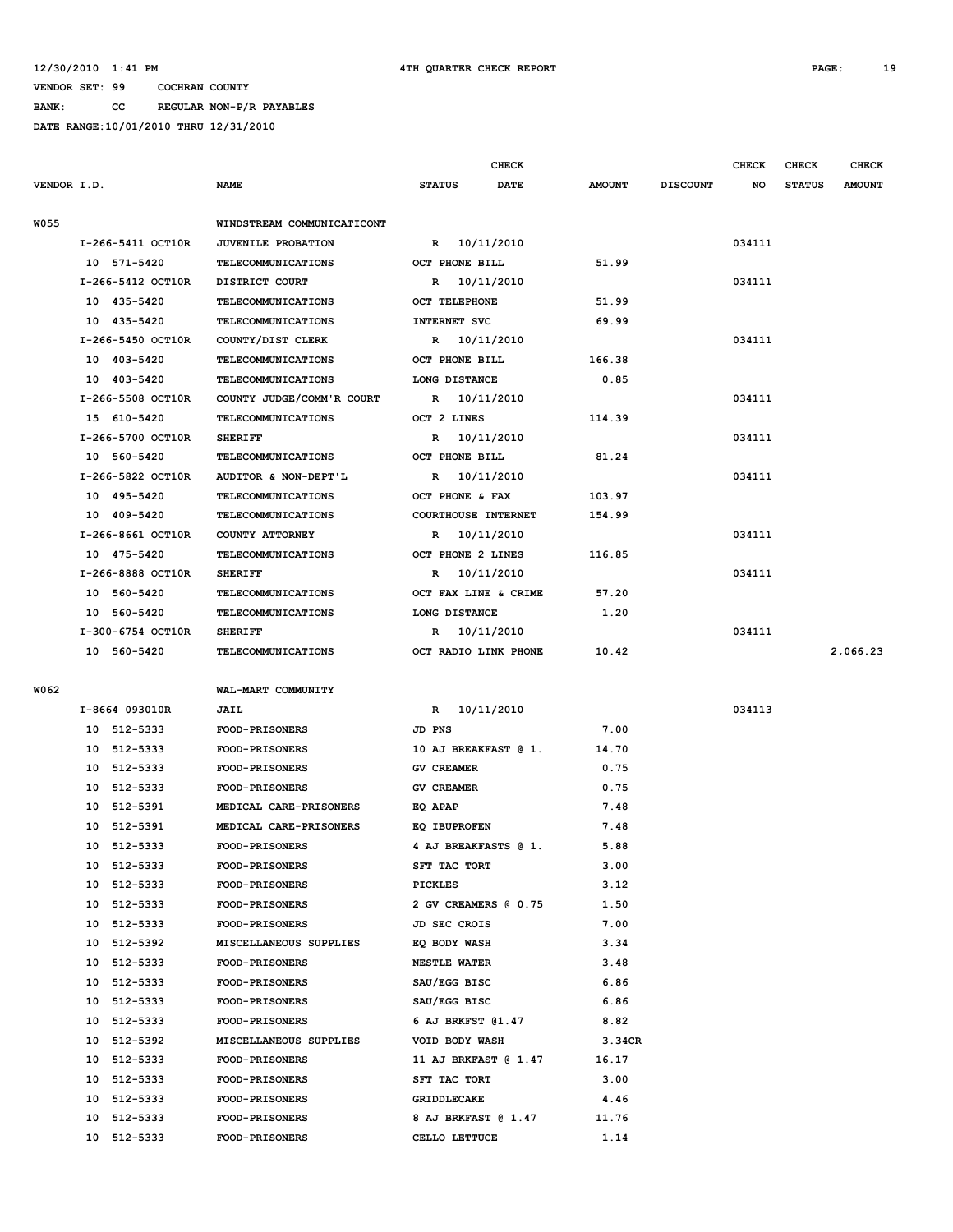## **BANK: CC REGULAR NON-P/R PAYABLES**

|             |         |                |                                              |                        | <b>CHECK</b> |               |                 | <b>CHECK</b> | <b>CHECK</b>  | <b>CHECK</b>  |
|-------------|---------|----------------|----------------------------------------------|------------------------|--------------|---------------|-----------------|--------------|---------------|---------------|
| VENDOR I.D. |         |                | <b>NAME</b>                                  | <b>STATUS</b>          | <b>DATE</b>  | <b>AMOUNT</b> | <b>DISCOUNT</b> | NO           | <b>STATUS</b> | <b>AMOUNT</b> |
| W062        |         |                | WAL-MART COMMUNITY<br><b>CONT</b>            |                        |              |               |                 |              |               |               |
|             |         | I-8664 093010R | <b>JAIL</b>                                  | R 10/11/2010           |              |               |                 | 034113       |               |               |
|             |         | 10 512-5333    | <b>FOOD-PRISONERS</b>                        | 3 GRANNY SMITH         |              | 2.50          |                 |              |               |               |
|             | 10      | 512-5333       | <b>FOOD-PRISONERS</b>                        | 6 AJ BRKFAST @ 1.47    |              | 8.82          |                 |              |               |               |
|             | 10      | 512-5333       | FOOD-PRISONERS                               | JD SEC CROIS           |              | 7.00          |                 |              |               |               |
|             | 10      | 512-5333       | <b>FOOD-PRISONERS</b>                        | <b>ORANGE</b>          |              | 3.98          |                 |              |               |               |
|             | 10      | 512-5333       | <b>FOOD-PRISONERS</b>                        | 3 RED                  |              | 2.50          |                 |              |               |               |
|             | 10      | 512-5333       | <b>FOOD-PRISONERS</b>                        | <b>EGGS</b>            |              | 1.87          |                 |              |               |               |
|             |         | 10 512-5333    | <b>FOOD-PRISONERS</b>                        | <b>EGGS</b>            |              | 1.87          |                 |              |               | 149.75        |
| <b>W070</b> |         |                | R D WALLACE OIL CO INC                       |                        |              |               |                 |              |               |               |
|             |         | I-1400 OCT10R  | PREC 4                                       | R                      | 10/11/2010   |               |                 | 034114       |               |               |
|             |         | 15 624-5330    | FUEL AND OIL                                 | 32 GAL UNLEADED        |              | 80.49         |                 |              |               |               |
|             |         | I-3440 OCT10R  | PREC 1                                       | R                      | 10/11/2010   |               |                 | 034114       |               |               |
|             | 15      | 621-5330       | FUEL & OIL                                   | 549.8 GAL LOW SULF D   |              | 1,481.71      |                 |              |               |               |
|             | 15      | 621-5330       | FUEL & OIL                                   | 54.3 GAL UNLEADED      |              | 136.57        |                 |              |               |               |
|             |         | I-3540 OCT10R  | PREC <sub>3</sub>                            | R                      | 10/11/2010   |               |                 | 034114       |               |               |
|             | 15      | 623-5330       | FUEL AND OIL                                 | 420.5 GAL LOW SULF D   |              | 1,030.23      |                 |              |               |               |
|             | 15      | 623-5330       | FUEL AND OIL                                 | 80 OZ POWER SVC        |              | 13.05         |                 |              |               |               |
|             | 15      | 623-5330       | FUEL AND OIL                                 | 2-32 OZ POWER SVC      |              | 11.90         |                 |              |               |               |
|             | 15      | 623-5330       | FUEL AND OIL                                 | 507.4 GAL LS DIESEL    |              | 1,288.80      |                 |              |               |               |
|             | 15      | 623-5330       | FUEL AND OIL                                 | 2 80 OZ POWER SVC      |              | 26.10         |                 |              |               |               |
|             | 15      | 623-5330       | FUEL AND OIL                                 | 85.7 GAL UNLEADED      |              | 224.11        |                 |              |               |               |
|             |         | I-3600 OCT10R  | PARK                                         | 10/11/2010<br>R        |              |               |                 | 034114       |               |               |
|             |         | 10 660-5330    | FUEL AND OIL                                 | 60 GAL UNLEADED        |              | 153.90        |                 |              |               |               |
|             |         | I-3620 OCT10R  | <b>CEMETERY</b>                              | R                      | 10/11/2010   |               |                 | 034114       |               |               |
|             |         | 10 516-5330    | FUEL & OIL                                   | <b>44 GAL UNLEADED</b> |              | 110.66        |                 |              |               |               |
|             |         | I-3700 OCT10R  | <b>SHERIFF</b>                               | $\mathbb{R}$           | 10/11/2010   |               |                 | 034114       |               |               |
|             |         | 10 560-5330    | FUEL AND OIL                                 | 307.2 GAL UNLEADED     |              | 786.72        |                 |              |               | 5,344.24      |
|             |         |                |                                              |                        |              |               |                 |              |               |               |
| W164        |         |                | <b>WARREN CAT</b>                            |                        |              |               |                 |              |               |               |
|             |         | I-PS020209126R | PREC <sub>2</sub>                            | R                      | 10/11/2010   |               |                 | 034115       |               |               |
|             |         | 15 622-5451    | <b>REPAIRS</b>                               | LUBE FILTER            |              | 14.24         |                 |              |               |               |
|             |         | 15 622-5451    | <b>REPAIRS</b>                               | 2 A-FUEL FILTER        |              | 56.26         |                 |              |               |               |
|             |         | 15 622-5451    | <b>REPAIRS</b>                               | 2 FILTER ASSM          |              | 63.06         |                 |              |               | 133.56        |
| W193        |         |                | WESTWARD AUTOMOTIVE REPAIR LLC               |                        |              |               |                 |              |               |               |
|             | I-1805R |                | <b>SHERIFF</b>                               | R 10/11/2010           |              |               |                 | 034116       |               |               |
|             |         | 10 560-5451    | MACHINERY-NON-OFFICE REPAIR                  | REPL HALOGEN BULB      |              | 12.00         |                 |              |               |               |
|             |         | 10 560-5451    | MACHINERY-NON-OFFICE REPAIR                  | <b>BULB</b>            |              | 13.23         |                 |              |               |               |
|             | I-1806R |                | <b>SHERIFF</b>                               | R 10/11/2010           |              |               |                 | 034116       |               |               |
|             |         | 10 560-5451    | MACHINERY-NON-OFFICE REPAIR                  | REPLACE REAR BRAKES/   |              | 60.00         |                 |              |               |               |
|             |         | 10 560-5451    | MACHINERY-NON-OFFICE REPAIR                  | TURN 2 ROTORS          |              | 22.50         |                 |              |               |               |
|             |         | 10 560-5451    | MACHINERY-NON-OFFICE REPAIR 1 SET BRAKE PADS |                        |              | 87.41         |                 |              |               | 195.14        |
|             |         |                |                                              |                        |              |               |                 |              |               |               |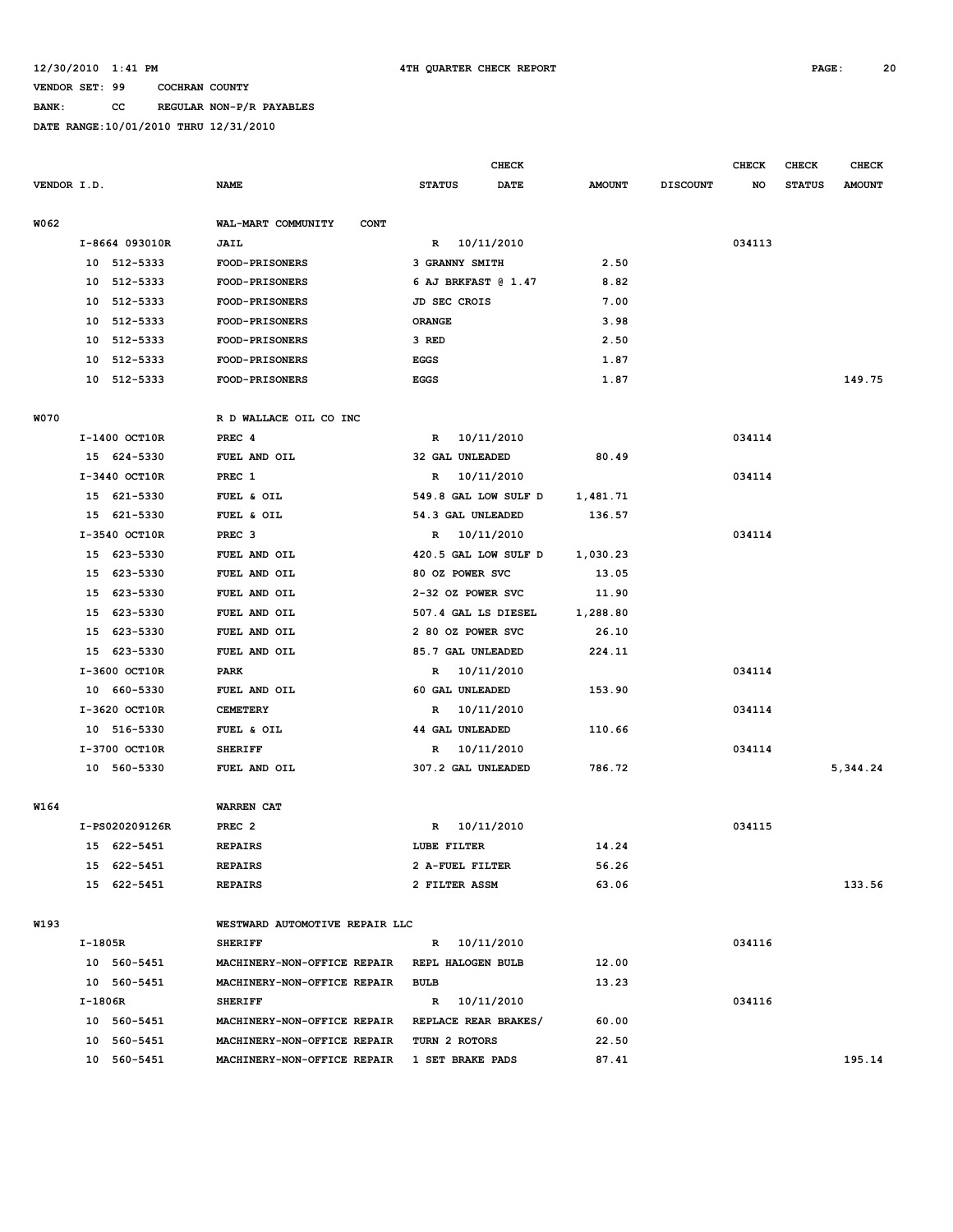**BANK: CC REGULAR NON-P/R PAYABLES**

|             |    |                     |                                                         | <b>CHECK</b>         |                      |               |                 | <b>CHECK</b> | <b>CHECK</b>  | <b>CHECK</b>  |
|-------------|----|---------------------|---------------------------------------------------------|----------------------|----------------------|---------------|-----------------|--------------|---------------|---------------|
| VENDOR I.D. |    |                     | <b>NAME</b>                                             | <b>STATUS</b>        | <b>DATE</b>          | <b>AMOUNT</b> | <b>DISCOUNT</b> | NO           | <b>STATUS</b> | <b>AMOUNT</b> |
|             |    |                     |                                                         |                      |                      |               |                 |              |               |               |
| W204        |    |                     | WEST TEXAS AGRIPLEX INC                                 |                      |                      |               |                 |              |               |               |
|             |    | I-292104R           | PREC 1                                                  | R                    | 10/11/2010           |               |                 | 034117       |               |               |
|             |    | 15 621-5356         | ROAD MATERIALS & SUPPLIES                               | 20 GAL DIREX LIQUID  |                      | 450.00        |                 |              |               | 450.00        |
|             |    |                     |                                                         |                      |                      |               |                 |              |               |               |
| X001        |    |                     | XCEL ENERGY<br>I-54-1324315-7 1010R ALMOST ALL DEPT'S - | R                    | 10/11/2010           |               |                 | 034118       |               |               |
|             |    | 30 518-5440         | UTILITIES                                               |                      | 300210167 RUNWAY LIG | 64.85         |                 |              |               |               |
|             |    | 10 510-5440         | UTILITIES                                               |                      | 300240736 COURTHOUSE | 2,213.76      |                 |              |               |               |
|             | 10 | 660-5440            | UTILITIES & IRRIGATION                                  | 300265059 SOFTBALL P |                      | 18.57         |                 |              |               |               |
|             | 10 | 580-5440            | UTILITIES [TOWER]                                       | 300282806 TOWER      |                      | 87.84         |                 |              |               |               |
|             | 15 | 621-5440            | UTILITIES                                               |                      | 300294119 PREC 1 SHO | 54.91         |                 |              |               |               |
|             | 15 | 621-5440            | UTILITIES                                               |                      | 300294119 PREC 1 ARE | 3.43          |                 |              |               |               |
|             | 10 | 650-5440            | UTILITIES                                               | 300338546 LIBRARY    |                      | 447.70        |                 |              |               |               |
|             | 10 | 650-5440            | UTILITIES                                               | 300338546 AREA LITE  |                      | 14.38         |                 |              |               |               |
|             | 10 | 652-5440            | UTILITIES                                               | 300342232 MUSEUM     |                      | 57.65         |                 |              |               |               |
|             | 10 | 662-5440            | UTILITIES                                               |                      | 300390484 ACTIVITY B | 832.68        |                 |              |               |               |
|             | 10 | 409-5440            | UTILITIES                                               |                      | 300409931 TRAP SHOOT | 10.91         |                 |              |               |               |
|             | 10 | 660-5440            | UTILITIES & IRRIGATION                                  | 300410370 PARK       |                      | 456.73        |                 |              |               |               |
|             | 10 | 660-5440            | UTILITIES & IRRIGATION                                  | 300457515 PARK/SHOP  |                      | 10.91         |                 |              |               |               |
|             | 10 | 660-5440            | UTILITIES & IRRIGATION                                  |                      | 300505444 HOFMAN BAS | 18.57         |                 |              |               |               |
|             | 10 | 516-5440            | UTILITIES                                               | 300555198 CEMETERY   |                      | 221.20        |                 |              |               |               |
|             | 10 | 409-5440            | UTILITIES                                               | 300577364 102 N MAIN |                      | 11.24         |                 |              |               |               |
|             | 10 | 660-5440            | UTILITIES & IRRIGATION                                  | 300587052 SHOWBARN   |                      | 153.38        |                 |              |               |               |
|             | 10 | 660-5440            | UTILITIES & IRRIGATION                                  | 300587753 RODEO GROU |                      | 49.86         |                 |              |               |               |
|             | 10 | 516-5440            | UTILITIES                                               | 300603417 CEMETERY   |                      | 15.20         |                 |              |               |               |
|             |    | 10 516-5440         | UTILITIES                                               | 300637038 CEMETERY S |                      | 287.23        |                 |              |               |               |
|             | 10 | 662-5440            | UTILITIES                                               | 2 AREA LIGHTS ACT BL |                      | 43.12         |                 |              |               |               |
|             | 10 | 660-5440            | UTILITIES & IRRIGATION                                  |                      | AREA LIGHT PARK SHOP | 13.95         |                 |              |               | 5,088.07      |
|             |    |                     |                                                         |                      |                      |               |                 |              |               |               |
| Y009        |    |                     | DONNELL YANDELL                                         |                      |                      |               |                 |              |               |               |
|             |    | I-100510R           | DIST COURT                                              | R                    | 10/11/2010           |               |                 | 034119       |               |               |
|             |    | 10 435-5400         | ATTORNEY AD LITEM                                       |                      | 09-01-1374/ROBERT SO | 300.00        |                 |              |               | 300.00        |
|             |    |                     |                                                         |                      |                      |               |                 |              |               |               |
| Y026        |    |                     | YOAKUM COUNTY SHERIFF'S OFFICE                          |                      |                      |               |                 |              |               |               |
|             |    | I-SEPT 10/PRISONERS | <b>JAIL</b>                                             |                      | R 10/11/2010         |               |                 | 034120       |               |               |
|             |    | 10 512-5499         | <b>MISCELLANEOUS</b>                                    |                      | 12 DAS/THERESA BLESS | 408.00        |                 |              |               |               |
|             |    | 10 512-5499         | MISCELLANEOUS                                           |                      | 11 DAS/ORLANDO GARCI | 374.00        |                 |              |               |               |
|             |    | 10 512-5499         | MISCELLANEOUS                                           |                      | 4 DAS/ARCADIO ORNELA | 136.00        |                 |              |               |               |
|             |    | 10 512-5499         | MISCELLANEOUS                                           |                      | 4 DAS/JOSE E ORNELAS | 136.00        |                 |              |               | 1,054.00      |
| G005        |    |                     | GENERAL FUND                                            |                      |                      |               |                 |              |               |               |
|             |    |                     | I-3RD QTR CIVIL 2010 GENERAL FUND - CIVIL               | R 10/13/2010         |                      |               |                 | 034121       |               |               |
|             |    | 90 000-4363.004     | CO FILING FEE IND LGL SERV.                             | 3RD OTR SERVICE FEE  |                      | 1.50          |                 |              |               |               |
|             |    | 90 000-4363.004     | CO FILING FEE IND LGL SERV.                             | 3RD QTR SERVICE FEE  |                      | 1.00          |                 |              |               |               |
|             | 90 | 000-4363.001        | DIVORCE&FAMILY GOV.133.151                              | 3RD QTR SERVICE FEE  |                      | 2.75          |                 |              |               |               |
|             | 90 | 000-4363.002        | OTHER THAN DIVORCE/FAMILY 10B 3RD QTR SERVICE FEE       |                      |                      | 1.50          |                 |              |               |               |
|             | 90 | 000-4363.004        | CO FILING FEE IND LGL SERV.                             | 3RD QTR SERVICE FEE  |                      | 3.75          |                 |              |               |               |
|             |    | I-3RD QTR CRIM 2010 | TREASURER COMMISSION                                    | R 10/13/2010         |                      |               |                 | 034121       |               |               |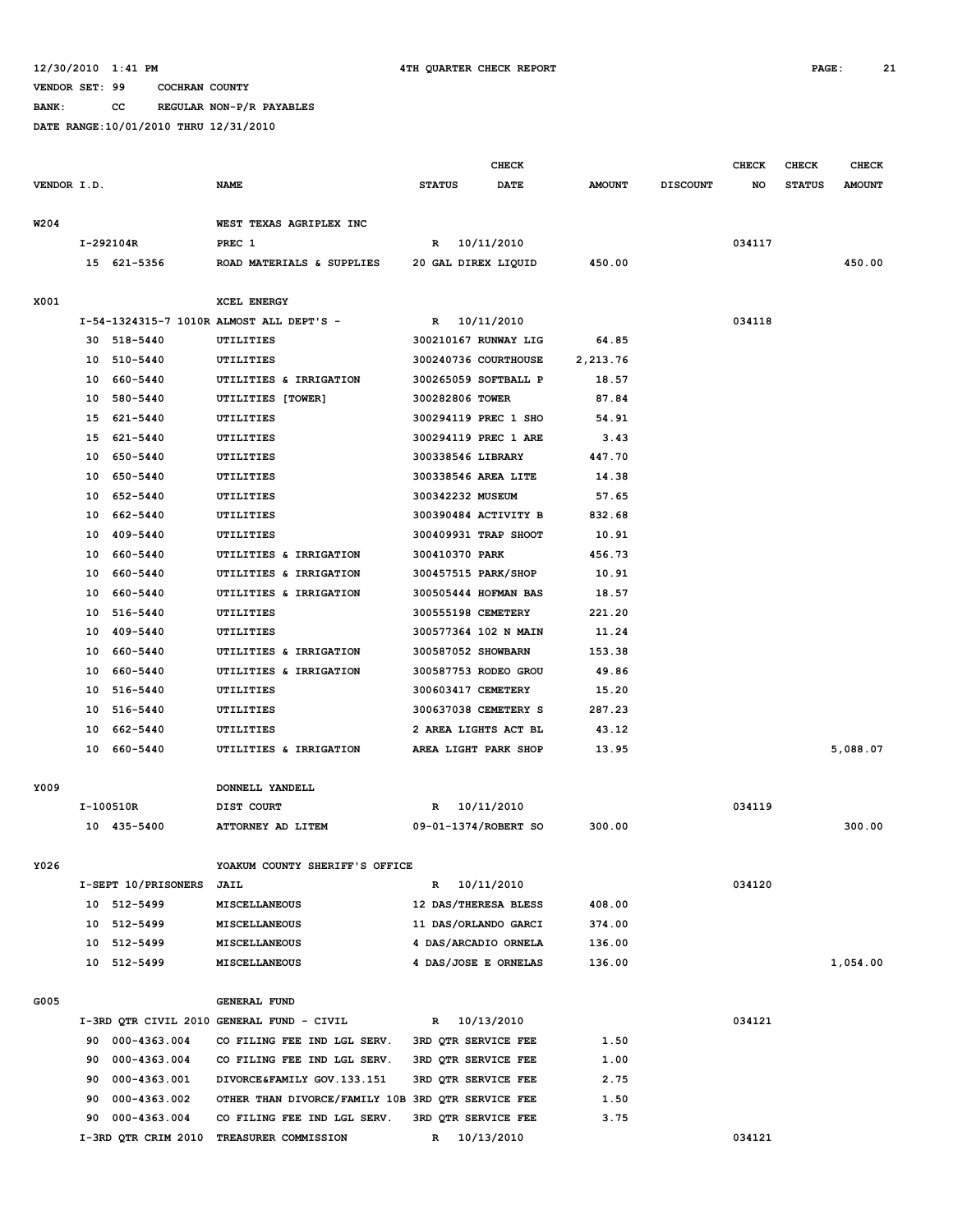**BANK: CC REGULAR NON-P/R PAYABLES**

|             |          |                     |                                                   |                     | <b>CHECK</b>           |               |                 | <b>CHECK</b> | CHECK         | <b>CHECK</b>  |
|-------------|----------|---------------------|---------------------------------------------------|---------------------|------------------------|---------------|-----------------|--------------|---------------|---------------|
| VENDOR I.D. |          |                     | <b>NAME</b>                                       | <b>STATUS</b>       | <b>DATE</b>            | <b>AMOUNT</b> | <b>DISCOUNT</b> | NO           | <b>STATUS</b> | <b>AMOUNT</b> |
| G005        |          |                     | <b>GENERAL FUND</b><br><b>CONT</b>                |                     |                        |               |                 |              |               |               |
|             |          | I-3RD QTR CRIM 2010 | TREASURER COMMISSION                              | R                   | 10/13/2010             |               |                 | 034121       |               |               |
|             | 90       | 000-4358.001        | STATE CCC DATE 01-01-04FORWORD3RD QTR SERVICE FEE |                     |                        | 613.30        |                 |              |               |               |
|             | 90       | 000-4368            | BB BOND FEE (GVMT CD 41.258)                      | 3RD QTR SERVICE FEE |                        | 12.00         |                 |              |               |               |
|             | 90       | 000-4369            | EMS TRAUMA SEC49.02 SB1131                        | 3RD QTR SERVICE FEE |                        | 5.86          |                 |              |               |               |
|             | 90       | $000 - 4347$        | JUVENILE PROBATION DIVERSION 3RD OTR SERVICE FEE  |                     |                        | 4.00          |                 |              |               |               |
|             | 90       | 000-4378            | JRF JURY REIMB FEE/CCP102.00453RD QTR SERVICE FEE |                     |                        | 57.60         |                 |              |               |               |
|             | 90       | 000-4363.003        | INDIGENT DEFENSE FEE                              | 3RD QTR SERVICE FEE |                        | 27.80         |                 |              |               |               |
|             | 90       | 000-4355            | MVF CCP 102.022                                   | 3RD QTR SERVICE FEE |                        | 0.83          |                 |              |               |               |
|             | 90       | 000-4367            | STF-SUB 95% C(TRANS CD542.40 3RD QTR SERVICE FEE  |                     |                        | 133.50        |                 |              |               | 865.39        |
| A042        |          |                     | J C ADAMS JR                                      |                     |                        |               |                 |              |               |               |
|             |          |                     | I-LOISLAW 1010, TDC COUNTY ATTY/LAW LIBRARY       | R                   | 10/28/2010             |               |                 | 034167       |               |               |
|             |          | 10 475-5590         | LAW LIBRARY MTRLS/UPDATES                         |                     | LOIS LAW OCT 10 BILL   | 202.46        |                 |              |               |               |
|             |          | 10 475-5590         | LAW LIBRARY MTRLS/UPDATES                         |                     | PROSECUTOR TRIAL NOT   | 85.00         |                 |              |               |               |
|             | 10       | 475-5590            | LAW LIBRARY MTRLS/UPDATES                         |                     |                        | 9.00          |                 |              |               |               |
|             |          | 10 475-5590         | LAW LIBRARY MTRLS/UPDATES                         | <b>SHIPPING</b>     |                        | 7.76          |                 |              |               | 304.22        |
|             |          |                     |                                                   | SALES TAX           |                        |               |                 |              |               |               |
| A044        |          |                     | <b>MARGARET ALLEN</b>                             |                     |                        |               |                 |              |               |               |
|             |          | I-10/11/10          | PREC <sub>2</sub>                                 | R                   | 10/28/2010             |               |                 | 034168       |               |               |
|             |          | 15 622-5451         | <b>REPAIRS</b>                                    |                     | TRACTOR SEAT COVR/RE   | 67.50         |                 |              |               | 67.50         |
| A165        |          |                     | AFFILIATED COMPUTER SERVICES                      |                     |                        |               |                 |              |               |               |
|             | I-586854 |                     | <b>CLERK</b>                                      | R                   | 10/28/2010             |               |                 | 034169       |               |               |
|             |          | 10 403-5416         | FILMING & INDEXING                                |                     | 20/20 PERFECT VISION   | 1,000.00      |                 |              |               |               |
|             |          | 10 403-5416         | FILMING & INDEXING                                | 88 ARCHIVAL PRINTS  |                        | 78.32         |                 |              |               |               |
|             |          | 10 403-5416         | FILMING & INDEXING                                | <b>FREIGHT</b>      |                        | 52.02         |                 |              |               | 1,130.34      |
| A203        |          |                     | AMIGOS LIBRARY SERVICE                            |                     |                        |               |                 |              |               |               |
|             | I-233173 |                     | LIBRARY                                           | R                   | 10/28/2010             |               |                 | 034170       |               |               |
|             |          | 11 651-5590         | <b>BOOKS</b>                                      |                     | TEXSHARE PARTICIPATI   | 55.00         |                 |              |               | 55.00         |
| B026        |          |                     | BLEDSOE WATER SUPPLY CORP                         |                     |                        |               |                 |              |               |               |
|             |          | I-3004 1010         | PREC <sub>3</sub>                                 |                     | R 10/28/2010           |               |                 | 034171       |               |               |
|             |          | 15 623-5440         | <b>UTILITIES</b>                                  |                     | WATER BILL DATED 10/   | 20.10         |                 |              |               | 20.10         |
| C008        |          |                     | CITY OF WHITEFACE                                 |                     |                        |               |                 |              |               |               |
|             |          | I-409 10/10         | PREC <sub>2</sub>                                 |                     | R 10/28/2010           |               |                 | 034172       |               |               |
|             |          | 15 622-5440         | UTILITIES                                         |                     | SVC $09/16/10 - 10/18$ | 16.25         |                 |              |               |               |
|             |          | 15 622-5440         | UTILITIES                                         |                     | SVC 09/16/10 - 10/18   | 9.00          |                 |              |               |               |
|             |          | 15 622-5440         | UTILITIES                                         |                     | SVC 09/16/10 - 10/18   | 50.10         |                 |              |               |               |
|             |          | 15 622-5440         | UTILITIES                                         |                     | SVC 09/16/10 - 10/18   | 17.50         |                 |              |               | 92.85         |
|             |          |                     |                                                   |                     |                        |               |                 |              |               |               |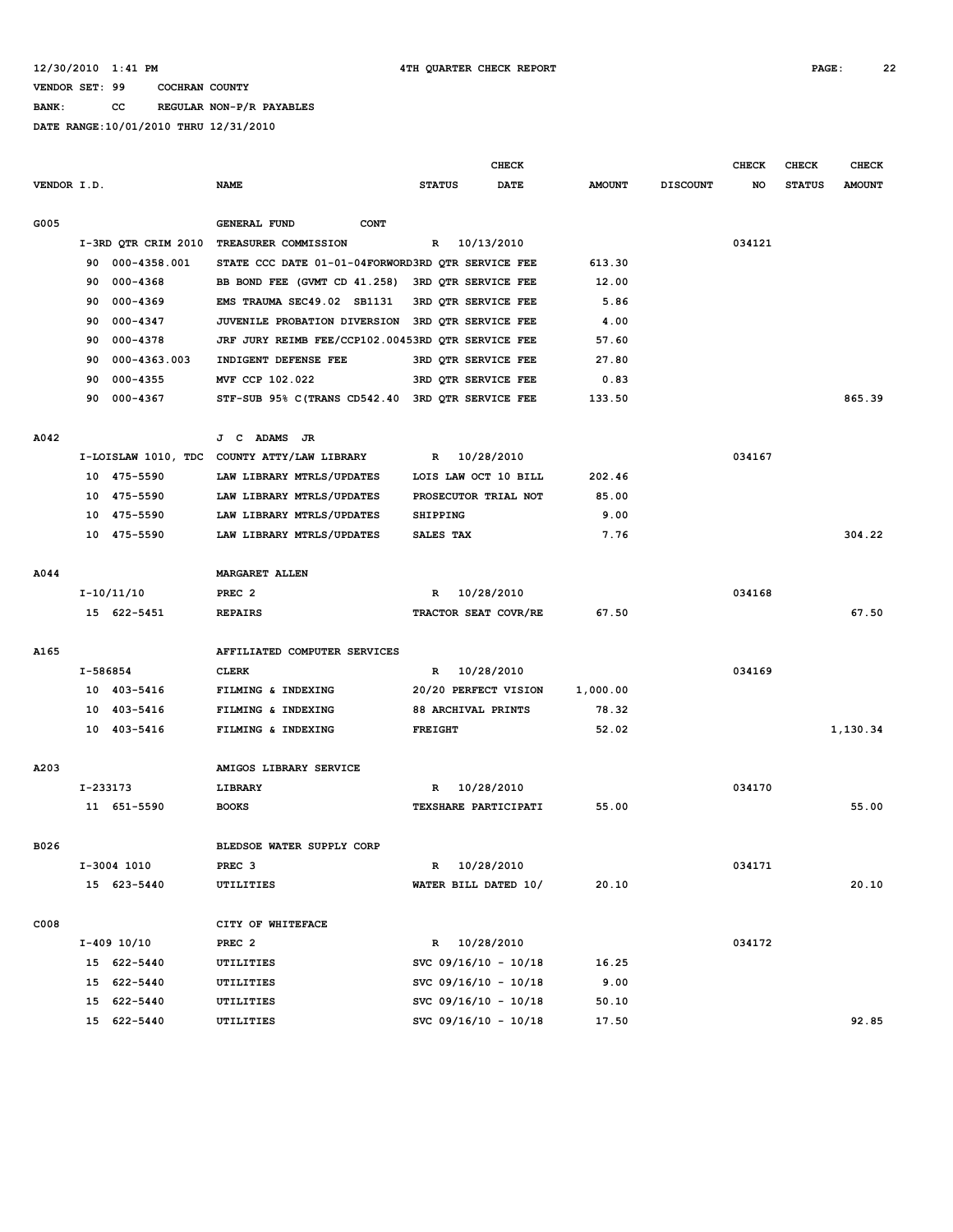### **BANK: CC REGULAR NON-P/R PAYABLES**

|             |                   |                                                 |                             | CHECK       |               |                 | <b>CHECK</b> | <b>CHECK</b>  | <b>CHECK</b>  |
|-------------|-------------------|-------------------------------------------------|-----------------------------|-------------|---------------|-----------------|--------------|---------------|---------------|
| VENDOR I.D. |                   | <b>NAME</b>                                     | <b>STATUS</b>               | <b>DATE</b> | <b>AMOUNT</b> | <b>DISCOUNT</b> | NO           | <b>STATUS</b> | <b>AMOUNT</b> |
| C019        |                   | COCHRAN MEMORIAL HOSPITAL                       |                             |             |               |                 |              |               |               |
|             | I-ADM#188722      | SHERIFF/EMPL PHYSICAL                           | R 10/28/2010                |             |               |                 | 034173       |               |               |
|             | 10 560-5499       | <b>MISCELLANEOUS</b>                            | EMPL PHYS/J STEFFLER        |             | 66.00         |                 |              |               |               |
|             | I-ADM#188732      | SHERIFF/EMPL DRUG TEST                          | R                           | 10/28/2010  |               |                 | 034173       |               |               |
|             | 10 560-5499       | MISCELLANEOUS                                   | DRUG TEST--J STEFFLE        |             | 50.00         |                 |              |               | 116.00        |
|             |                   |                                                 |                             |             |               |                 |              |               |               |
| C138        |                   | COUNTY JUDGES EDUCATION F                       |                             |             |               |                 |              |               |               |
|             | I-REGIS 2010 FALL | COUNTY COURT                                    | R 10/28/2010                |             |               |                 | 034174       |               |               |
|             | 10 426-5481       | DUES AND REGISTRATION                           | 2010 FALL JUDICIAL S        |             | 100.00        |                 |              |               | 100.00        |
| C310        |                   | DAVID CORDER                                    |                             |             |               |                 |              |               |               |
|             | I-ELECTIONS 1010  | <b>ELECTIONS</b>                                | 10/28/2010<br>R             |             |               |                 | 034175       |               |               |
|             | 10 490-5107       | TEMPORARY OR EXTRA WAGES                        | 7.5 HRS TESTING MACH        |             | 75.00         |                 |              |               | 75.00         |
|             |                   |                                                 |                             |             |               |                 |              |               |               |
| C321        |                   | CLEAR- VU                                       |                             |             |               |                 |              |               |               |
|             | I-05849           | <b>SHERIFF</b>                                  | $\mathbb{R}$                | 10/28/2010  |               |                 | 034176       |               |               |
|             | 10 560-5451       | MACHINERY-NON-OFFICE REPAIR                     | REPAIR W/S CHIP, 05         |             | 30.00         |                 |              |               |               |
|             | I-05850           | <b>SHERIFF</b>                                  | R                           | 10/28/2010  |               |                 | 034176       |               |               |
|             | 10 560-5451       | MACHINERY-NON-OFFICE REPAIR REPAIR W/S CHIP, 07 |                             |             | 30.00         |                 |              |               | 60.00         |
| E057        |                   | ELECTION SYSTEMS & SOFTWARE                     |                             |             |               |                 |              |               |               |
|             | I-757606          | <b>ELECTIONS</b>                                | R 10/28/2010                |             |               |                 | 034177       |               |               |
|             | 10 490-5335       | <b>ELECTION SUPPLIES</b>                        | BASE CHG/PRECINCT TA        |             | 371.88        |                 |              |               |               |
|             | 10 490-5335       | <b>ELECTION SUPPLIES</b>                        | 3 STATISTICAL COUNTE        |             |               |                 |              |               |               |
|             | 10 490-5335       | <b>ELECTION SUPPLIES</b>                        | 1 BALLOT TYPE               |             | 53.13         |                 |              |               |               |
|             | 10 490-5335       | ELECTION SUPPLIES                               | 5 PRECINCTS                 |             | 26.55         |                 |              |               |               |
|             | 10<br>490-5335    | ELECTION SUPPLIES                               | 5 BALLOT FACES              |             | 53.15         |                 |              |               |               |
|             | 490-5335<br>10    | ELECTION SUPPLIES                               | 26 CONTESTS/ISSUES          |             | 331.50        |                 |              |               |               |
|             | 490-5335<br>10    | <b>ELECTION SUPPLIES</b>                        | 61 CANDIDATE/RESPONS        |             | 323.91        |                 |              |               |               |
|             | 490-5335<br>10    | <b>ELECTION SUPPLIES</b>                        | 4 POLLING PLACES            |             |               |                 |              |               |               |
|             | 490-5335<br>10    | ELECTION SUPPLIES                               | 3 MEDIA BURN PCMCIA         |             | 30.00         |                 |              |               |               |
|             | 490-5335<br>10    | ELECTION SUPPLIES                               | 5 MEDIA BURN                |             | 50.00         |                 |              |               |               |
|             | 10 490-5335       | ELECTION SUPPLIES                               | 1 LANGUAGE SET-UP/EN        |             | 256.50        |                 |              |               |               |
|             | 490-5335<br>10    | <b>ELECTION SUPPLIES</b>                        | 61 CANDIDATES/YES-NO        |             | 444.69        |                 |              |               |               |
|             | 490-5335<br>10    | ELECTION SUPPLIES                               | 4 POLITICAL PARTIES,        |             | 20.88         |                 |              |               |               |
|             | 490-5335<br>10    | ELECTION SUPPLIES                               | 26 CONTESTS/ISSUES E        |             | 273.78        |                 |              |               |               |
|             | 10 490-5335       | ELECTION SUPPLIES                               | 5 BALLOT FACES, ENG         |             | 52.65         |                 |              |               |               |
|             | 10 490-5335       | <b>ELECTION SUPPLIES</b>                        | 1 LANGUAGE SET-UP, S        |             | 256.50        |                 |              |               |               |
|             | 490-5335<br>10    | ELECTION SUPPLIES                               | 61 CANDIDATES/YES-NO        |             | 444.69        |                 |              |               |               |
|             | 490-5335<br>10    | ELECTION SUPPLIES                               | 4 POLITICAL PARTIES,        |             | 20.88         |                 |              |               |               |
|             | 490-5335<br>10    | <b>ELECTION SUPPLIES</b>                        | 26 CONTESTS/ISSUES,         |             | 273.78        |                 |              |               |               |
|             | 490-5335<br>10    | <b>ELECTION SUPPLIES</b>                        | 5 BALLOT FACES, SPAN        |             | 52.65         |                 |              |               |               |
|             | 10 490-5335       | ELECTION SUPPLIES                               | CODING SERVICES LEVE        |             |               |                 |              |               |               |
|             | 10 490-5335       | ELECTION SUPPLIES                               | ADMIN COLLECTION SUR        |             | 285.00        |                 |              |               |               |
|             | 10 490-5335       | ELECTION SUPPLIES                               | SHIPPING/HANDLING           |             | 28.78         |                 |              |               |               |
|             | I-759020          | <b>ELECTIONS</b>                                | R 10/28/2010                |             |               |                 | 034177       |               |               |
|             | 10 490-5335       | <b>ELECTION SUPPLIES</b>                        | <b>495 ABSENTEE BALLOTS</b> |             | 158.40        |                 |              |               |               |
|             | 10 490-5335       | <b>ELECTION SUPPLIES</b>                        | 1505 ELEC DAY BALLOT        |             | 481.60        |                 |              |               |               |
|             |                   |                                                 |                             |             |               |                 |              |               |               |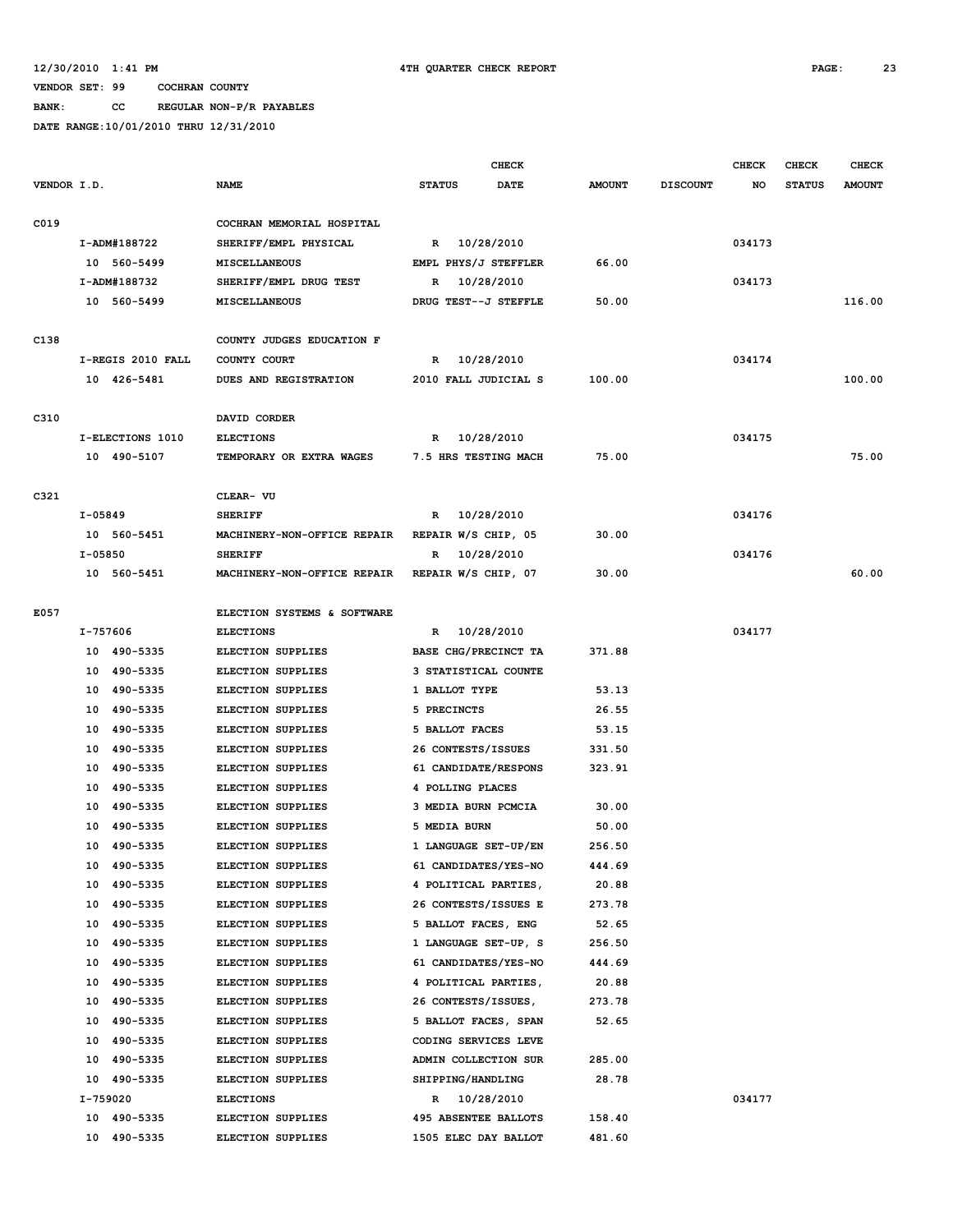## **BANK: CC REGULAR NON-P/R PAYABLES**

|             |                |                |                                      |                                 | <b>CHECK</b> |               |                 | <b>CHECK</b> | CHECK         | <b>CHECK</b>  |
|-------------|----------------|----------------|--------------------------------------|---------------------------------|--------------|---------------|-----------------|--------------|---------------|---------------|
| VENDOR I.D. |                |                | <b>NAME</b>                          | <b>STATUS</b>                   | <b>DATE</b>  | <b>AMOUNT</b> | <b>DISCOUNT</b> | NO           | <b>STATUS</b> | <b>AMOUNT</b> |
|             |                |                |                                      |                                 |              |               |                 |              |               |               |
| E057        |                |                | ELECTION SYSTEMS & SOFCONT           |                                 |              |               |                 |              |               |               |
|             | I-759020       |                | <b>ELECTIONS</b>                     | R 10/28/2010                    |              |               |                 | 034177       |               |               |
|             |                | 10 490-5335    | <b>ELECTION SUPPLIES</b>             | 25 ELEC BALLOTS - CO            |              | 8.00          |                 |              |               |               |
|             |                | 10 490-5335    | ELECTION SUPPLIES                    | 25 ELEC BALLOTS - SA            |              | 8.00          |                 |              |               |               |
|             |                | 10 490-5335    | ELECTION SUPPLIES                    | 25 ELEC BALLOTS - TE            |              | 8.00          |                 |              |               |               |
|             |                | 10 490-5335    | <b>ELECTION SUPPLIES</b>             | ADMIN COLLECTION SUR            |              | 50.00         |                 |              |               |               |
|             |                | 10 490-5335    | <b>ELECTION SUPPLIES</b>             | <b>SHIPPING</b>                 |              | 12.55         |                 |              |               |               |
|             | I-759110       |                | <b>ELECTIONS</b>                     | R 10/28/2010                    |              |               |                 | 034177       |               |               |
|             |                | 10 490-5335    | <b>ELECTION SUPPLIES</b>             | 6 THERMAL PAPER ROLL            |              | 10.50         |                 |              |               |               |
|             |                | 10 490-5335    | ELECTION SUPPLIES                    | SHIPPING                        |              | 9.15          |                 |              |               | 4,397.10      |
| F028        |                |                | FORENSIC NURSE STAFFING OF WES       |                                 |              |               |                 |              |               |               |
|             | $I - 10 - 175$ |                | <b>SHERIFF</b>                       | R 10/28/2010                    |              |               |                 | 034178       |               |               |
|             |                | 10 560-5499    | MISCELLANEOUS                        | <b>SANE EXAM</b>                |              | 470.00        |                 |              |               | 470.00        |
| F215        |                |                | 1ST CLASS PLUMBING HEATING & A       |                                 |              |               |                 |              |               |               |
|             |                | I-2037302      | LIBRARY                              | R 10/28/2010                    |              |               |                 | 034179       |               |               |
|             |                | 10 650-5451    | <b>REPAIR</b>                        | 17" HI TOILET BOWL              |              | 133.50        |                 |              |               |               |
|             |                | 10 650-5451    | <b>REPAIR</b>                        | 1/4" JOHNNY BOLT                |              | 4.77          |                 |              |               |               |
|             |                | 10 650-5451    | <b>REPAIR</b>                        | 3/8X20" PEX TOILET S            |              | 6.03          |                 |              |               |               |
|             |                | 10 650-5451    | <b>REPAIR</b>                        | 5/8 X 3/8 COMP ANGL             |              | 5.01          |                 |              |               |               |
|             |                | 10 650-5451    | <b>REPAIR</b>                        | <b>WAX RING</b>                 |              | 2.10          |                 |              |               |               |
|             |                | 10 650-5451    | <b>REPAIR</b>                        | FNT W/COVER WOOD TOI            |              | 25.93         |                 |              |               |               |
|             | 10             | 650-5451       | <b>REPAIR</b>                        | 3 HRS COMM PLUMBING             |              | 225.00        |                 |              |               |               |
|             |                | 10 650-5451    | <b>REPAIR</b>                        | 1 HR COMM PLUMBING B            |              | 37.50         |                 |              |               | 439.84        |
|             |                |                |                                      |                                 |              |               |                 |              |               |               |
| G031        |                | I-9369106605   | <b>GRAINGER</b><br><b>COURTHOUSE</b> | R 10/28/2010                    |              |               |                 | 034180       |               |               |
|             |                | 10 510-5451    | <b>REPAIR</b>                        | V BELT 1/2" X 45"               |              | 1.88          |                 |              |               |               |
|             |                | 10 510-5332    | <b>CUSTODIAL SUPPLIES</b>            | $1 \text{ CS}/30 \text{ LAMPS}$ |              | 47.40         |                 |              |               | 49.28         |
|             |                |                |                                      |                                 |              |               |                 |              |               |               |
| L046        |                |                | LUBBOCK COUNTY                       |                                 |              |               |                 |              |               |               |
|             |                | $I-2011$ SHARE | DISTRICT COURT                       | R                               | 10/28/2010   |               |                 | 034181       |               |               |
|             |                | 10 435-5400    | ATTORNEY AD LITEM                    | COUNTY SHARE FOR 201            |              | 1,000.00      |                 |              |               |               |
|             |                | 10 435-5400    | ATTORNEY AD LITEM                    | REG'L PUBLIC DEFENDE            |              |               |                 |              |               |               |
|             |                | 10 435-5400    | ATTORNEY AD LITEM                    | FOR CAPITAL CASES               |              |               |                 |              |               | 1,000.00      |
| L057        |                |                | L KENLEY, dba                        |                                 |              |               |                 |              |               |               |
|             | I-3885         |                | PARK/EXT SVC/CRTHSE                  | R 10/28/2010                    |              |               |                 | 034182       |               |               |
|             |                | 10 660-5332    | CUSTODIAL SUPPLIES                   | WARNING/SKATEBOARD S            |              | 190.00        |                 |              |               |               |
|             | 10             | 665-5334       | OTHER SUPPLIES                       | WARNING/SHOOTING SIG            |              | 100.00        |                 |              |               |               |
|             | 10             | 510-5332       | CUSTODIAL SUPPLIES                   | ELEVATOR SIGNS                  |              | 70.00         |                 |              |               | 360.00        |
|             |                |                |                                      |                                 |              |               |                 |              |               |               |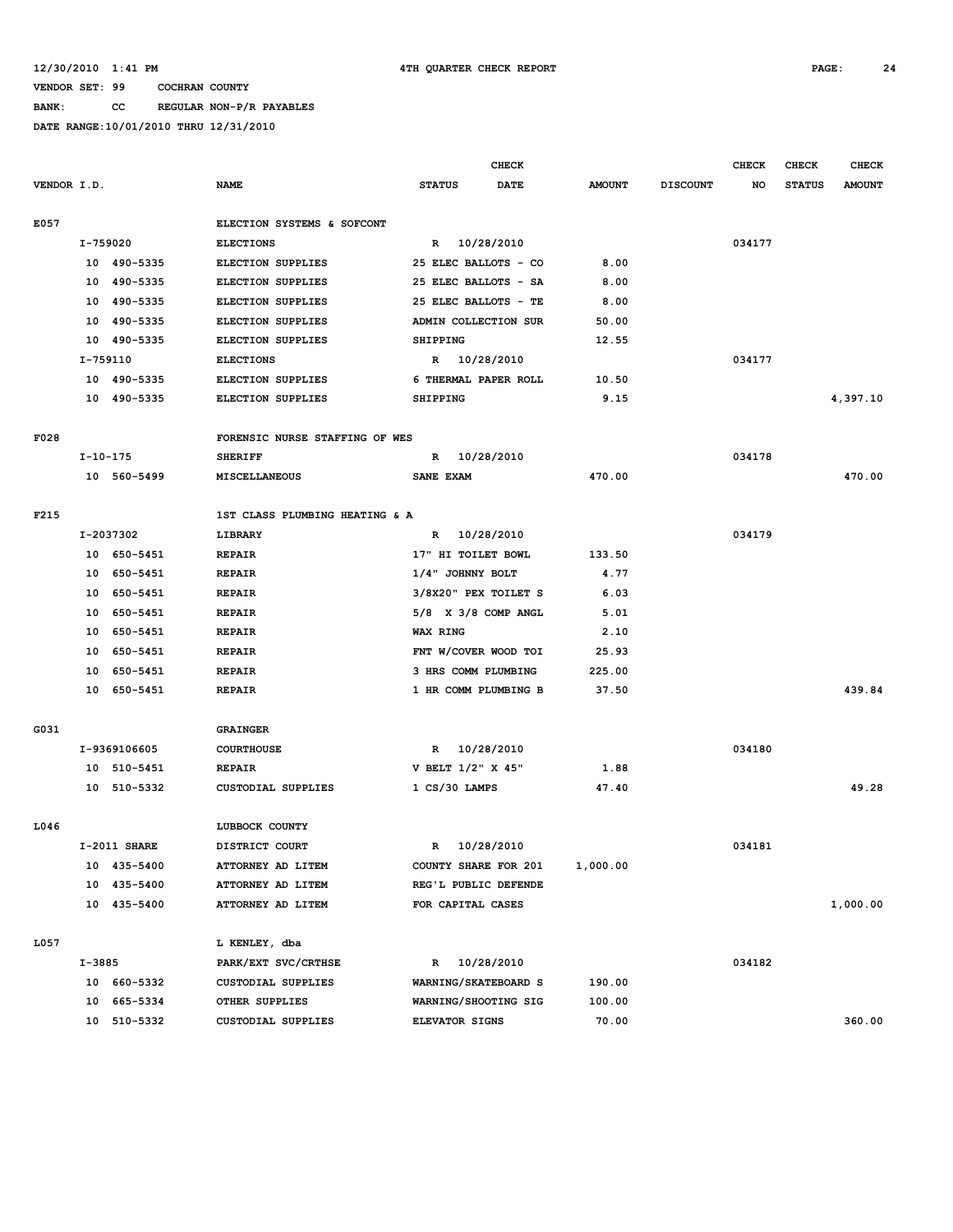**BANK: CC REGULAR NON-P/R PAYABLES**

|             |           |                    |                                                    |                            | <b>CHECK</b> |               |                 | <b>CHECK</b> | CHECK         | <b>CHECK</b>  |
|-------------|-----------|--------------------|----------------------------------------------------|----------------------------|--------------|---------------|-----------------|--------------|---------------|---------------|
| VENDOR I.D. |           |                    | <b>NAME</b>                                        | <b>STATUS</b>              | <b>DATE</b>  | <b>AMOUNT</b> | <b>DISCOUNT</b> | NO           | <b>STATUS</b> | <b>AMOUNT</b> |
|             |           |                    |                                                    |                            |              |               |                 |              |               |               |
| L085        |           |                    | NANCY LUPER                                        |                            |              |               |                 |              |               |               |
|             |           | I-SPAG OCT 2010    | SENIOR CITIZENS                                    | R 10/28/2010               |              |               |                 | 034183       |               |               |
|             |           | 10 663-5427        | CONTINUING EDUCATION                               | SPAG DRI MTG/PLAINVI       |              | 94.70         |                 |              |               |               |
|             |           | 10 663-5427        | CONTINUING EDUCATION                               | SPAG DIR MTG/LBK 120       |              | 60.00         |                 |              |               | 154.70        |
|             |           |                    |                                                    |                            |              |               |                 |              |               |               |
| M031        |           |                    | MILLER PAPER & PACKAGING CO                        |                            |              |               |                 |              |               |               |
|             |           | I-S1756836.003     | <b>COURTHOUSE</b>                                  | R 10/28/2010               |              |               |                 | 034184       |               |               |
|             |           | 10 510-5332        | <b>CUSTODIAL SUPPLIES</b>                          | 1 CS SANITIZER REFIL       |              | 93.73         |                 |              |               |               |
|             |           | I-S1768240.001     | <b>ACTIVITY BLDG</b>                               | R                          | 10/28/2010   |               |                 | 034184       |               |               |
|             |           | 10 662-5332        | <b>CUSTODIAL SUPPLIES</b>                          | 3 CS 19" RED BUFF PA       |              | 57.96         |                 |              |               |               |
|             |           | 10 662-5332        | CUSTODIAL SUPPLIES                                 | 1 CS COMPACT CORELES       |              | 83.07         |                 |              |               | 234.76        |
|             |           |                    |                                                    |                            |              |               |                 |              |               |               |
| M119        |           |                    | JIMMY MULLINAX                                     |                            |              |               |                 |              |               |               |
|             |           | I-101410 PRES WSHR | PREC 4                                             | R                          | 10/28/2010   |               |                 | 034185       |               |               |
|             |           | 15 624-5356        | ROAD MATERIALS & SUPPLIES                          | <b>GAS PRESSURE WASHER</b> |              | 384.00        |                 |              |               |               |
|             |           | 15 624-5356        | ROAD MATERIALS & SUPPLIES                          | SALES TAX PAID             |              | 31.68         |                 |              |               | 415.68        |
|             |           |                    |                                                    |                            |              |               |                 |              |               |               |
| M179        |           |                    | MEDICAL, ACCOUNTING &                              |                            |              |               |                 |              |               |               |
|             | $I-28351$ |                    | TAX ASSESSOR/COLLECTOR                             | R 10/28/2010               |              |               |                 | 034186       |               |               |
|             |           | 10 499-5310        | OFFICE SUPPLIES                                    | CISCO SM WIRELESS WA       |              | 139.00        |                 |              |               |               |
|             |           | 10 499-5310        | OFFICE SUPPLIES                                    | <b>SHIPPING</b>            |              | 5.00          |                 |              |               | 144.00        |
| M252        |           |                    | <b>JEFF MOLLOY</b>                                 |                            |              |               |                 |              |               |               |
|             |           | I-10/26/10         | <b>EXTENSION SVC</b>                               | R 10/28/2010               |              |               |                 | 034187       |               |               |
|             |           | 10 665-5334        | OTHER SUPPLIES                                     | GARMIN NUVI 255W           |              | 149.99        |                 |              |               |               |
|             |           | 10 665-5334        | OTHER SUPPLIES                                     | SALES TAX PD               |              | 12.37         |                 |              |               |               |
|             | 10        | 665–5427           | CO AGENT-TRAVEL-OUT OF COUNTY TRIP TO LOMETA/1 NI  |                            |              | 70.00         |                 |              |               |               |
|             | 10        | 665–5427           | CO AGENT-TRAVEL-OUT OF COUNTY 1 NI BORGER, TX/PERR |                            |              | 89.99         |                 |              |               |               |
|             | 10        | 665–5427           | CO AGENT-TRAVEL-OUT OF COUNTY CITY TAX             |                            |              | 6.30          |                 |              |               |               |
|             |           | 10 665-5427        | CO AGENT-TRAVEL-OUT OF COUNTY 1 NI NEW BRAUNF/ BOE |                            |              | 85.00         |                 |              |               |               |
|             | 10        | 665-5427           | CO AGENT-TRAVEL-OUT OF COUNTY STATE OCCUP TAX      |                            |              | 5.10          |                 |              |               |               |
|             | 10        | 665-5427           | CO AGENT-TRAVEL-OUT OF COUNTY CITY TAX             |                            |              | 5.95          |                 |              |               |               |
|             |           | 10 665-5427        | CO AGENT-TRAVEL-OUT OF COUNTY 1 NI BORGER/HARMON F |                            |              | 85.00         |                 |              |               |               |
|             |           | 10 665-5427        | CO AGENT-TRAVEL-OUT OF COUNTY STATE TAX            |                            |              | 5.10          |                 |              |               |               |
|             |           | 10 665-5427        | CO AGENT-TRAVEL-OUT OF COUNTY CITY TAX             |                            |              | 5.95          |                 |              |               | 520.75        |
|             |           |                    |                                                    |                            |              |               |                 |              |               |               |
| N062        |           |                    | NATIONAL ASSOCIATION OF                            |                            |              |               |                 |              |               |               |
|             |           | I-509192 2010      | <b>SHERIFF</b>                                     | R 10/28/2010               |              |               |                 | 034188       |               |               |
|             |           | 10 560-5481        | DUES AND REGISTRATION                              | 12 MO MEMBERSHIP           |              | 50.00         |                 |              |               | 50.00         |
|             |           |                    |                                                    |                            |              |               |                 |              |               |               |
| N087        |           |                    | JOEY NATIVIDAD TRACTOR SERVICE                     |                            |              |               |                 |              |               |               |
|             |           | I-092010CCSO       | JAIL                                               | R 10/28/2010               |              |               |                 | 034201       |               |               |
|             |           | 10 512-5451        | <b>REPAIR</b>                                      | BUILD SEC BOX FOR 31       |              |               |                 |              |               |               |
|             |           | 10 512-5451        | <b>REPAIR</b>                                      | CUT OUT PLATE, REWIR       |              |               |                 |              |               |               |
|             |           | 10 512-5451        | <b>REPAIR</b>                                      | INSTALL TV                 |              | 1,175.00      |                 |              |               | 1,175.00      |
|             |           |                    |                                                    |                            |              |               |                 |              |               |               |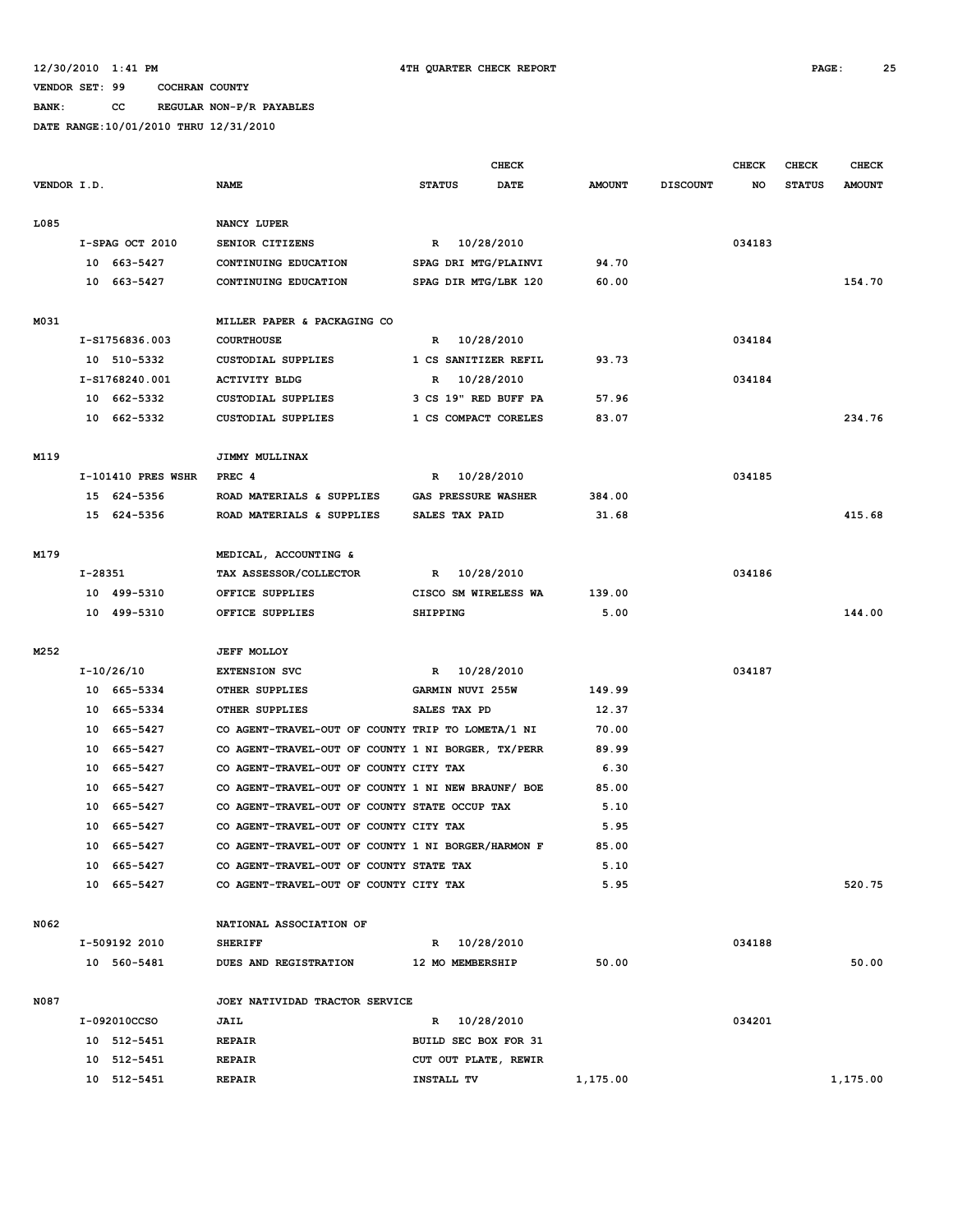**BANK: CC REGULAR NON-P/R PAYABLES**

|             |                  |                         | <b>CHECK</b>               |               |                 | <b>CHECK</b> | CHECK         | <b>CHECK</b>  |
|-------------|------------------|-------------------------|----------------------------|---------------|-----------------|--------------|---------------|---------------|
| VENDOR I.D. |                  | <b>NAME</b>             | <b>STATUS</b><br>DATE      | <b>AMOUNT</b> | <b>DISCOUNT</b> | NO           | <b>STATUS</b> | <b>AMOUNT</b> |
| P017        |                  | <b>POSTMASTER</b>       |                            |               |                 |              |               |               |
|             | I-101210         | <b>AUDITOR</b>          | R 10/28/2010               |               |                 | 034202       |               |               |
|             | 10 495-5311      | POSTAL EXPENSES         | 1 ROLL $$.41$ STAMPS 1     | 41.00         |                 |              |               |               |
|             | 10 495-5311      | POSTAL EXPENSES         | 1 ROLL $$.44$ STAMPS       | 44.00         |                 |              |               | 85.00         |
| P092        |                  | U.S. POSTAL SERVICE     |                            |               |                 |              |               |               |
|             | I-E95919443 1010 | <b>TREASURER</b>        | R 10/28/2010               |               |                 | 034203       |               |               |
|             | 10 497-5311      | POSTAL EXPENSES         | 3 BOXES #10 WINDOW E       | 741.00        |                 |              |               |               |
|             | 10 497-5311      | POSTAL EXPENSES         | SSHIPPING                  | 21.20         |                 |              |               | 762.20        |
|             |                  |                         |                            |               |                 |              |               |               |
| P237        |                  | FRED PRYOR SEMINARS     |                            |               |                 |              |               |               |
|             | I-12064871       | <b>AUDITOR</b>          | 10/28/2010<br>$\mathbb{R}$ |               |                 | 034210       |               |               |
|             | 10 495-5427      | CONTINUING EDUCATION    | REG DANNY/EXCEL BEYO       | 49.00         |                 |              |               |               |
|             | I-12064872       | <b>AUDITOR</b>          | 10/28/2010<br>R            |               |                 | 034210       |               |               |
|             | 10 495-5427      | CONTINUING EDUCATION    | REGIS/BEV EXCEL BEYO       | 49.00         |                 |              |               |               |
|             | I-12064873       | <b>TREASURER</b>        | 10/28/2010<br>R            |               |                 | 034210       |               |               |
|             | 10 497-5427      | CONTINUING EDUCATION    | REGIS EXCEL 2007: BE       | 49.00         |                 |              |               |               |
|             | I-12064874       | <b>AUDITOR</b>          | 10/28/2010<br>R            |               |                 | 034210       |               |               |
|             | 10 495-5427      | CONTINUING EDUCATION    | REG/DANNY EXCEL 2007       | 79.00         |                 |              |               |               |
|             | I-12064875       | <b>TREASURER</b>        | 10/28/2010<br>R            |               |                 | 034210       |               |               |
|             | 10 497-5427      | CONTINUING EDUCATION    | REGIS EXCEL 2007 BAS       | 79.00         |                 |              |               |               |
|             | I-12064876       | <b>AUDITOR</b>          | 10/28/2010<br>R            |               |                 | 034210       |               |               |
|             | 10 495-5427      | CONTINUING EDUCATION    | REGIS/BEV EXCEL 2007       | 79.00         |                 |              |               | 384.00        |
| R033        |                  | <b>GERALD RAMSEY</b>    |                            |               |                 |              |               |               |
|             | I-NOV 2010       | NON-DEPT'L/STORAGE BLDG | R 10/28/2010               |               |                 | 034211       |               |               |
|             | 10 409-5499      | <b>MISCELLANEOUS</b>    | STORAGE BLDG NOV 201       | 300.00        |                 |              |               | 300.00        |
|             |                  |                         |                            |               |                 |              |               |               |
| R043        |                  | RAY RAMON               |                            |               |                 |              |               |               |
|             | I-122658         | <b>COURTHOUSE</b>       | 10/28/2010<br>R            |               |                 | 034212       |               |               |
|             | 10 510-5411      | MAINTENANCE CONTRACTS   | YARD CUT                   | 150.00        |                 |              |               |               |
|             | $I-122659$       | <b>COURTHOUSE</b>       | 10/28/2010<br>R            |               |                 | 034212       |               |               |
|             | 10 510-5411      | MAINTENANCE CONTRACTS   | YARD CUT                   | 150.00        |                 |              |               |               |
|             | I-122660         | <b>COURTHOUSE</b>       | 10/28/2010<br>R            |               |                 | 034212       |               |               |
|             | 10 510-5411      | MAINTENANCE CONTRACTS   | YARD CUT                   | 150.00        |                 |              |               | 450.00        |
| R144        |                  | ANNA J RICKER dba       |                            |               |                 |              |               |               |
|             | I-JUV 607 1010   | COUNTY COURT            | R 10/28/2010               |               |                 | 034213       |               |               |
|             | 10 426-5400      | ATTORNEY AD LITEM       | DET HRNG 10/13/10          | 200.00        |                 |              |               | 200.00        |
| S058        |                  | SCOTT-MERRIMAN, INC.    |                            |               |                 |              |               |               |
|             | I-044130         | <b>CLERK</b>            | R 10/28/2010               |               |                 | 034214       |               |               |
|             | 10 403-5310      | OFFICE SUPPLIES         |                            |               |                 |              |               |               |
|             | 10 403-5310      |                         | 250 F26 CASEBINDERS,       |               |                 |              |               |               |
|             |                  | OFFICE SUPPLIES         | 250 F27 CASEBINDERS,       |               |                 |              |               |               |
|             | 10 403-5310      | OFFICE SUPPLIES         | 100 F55 CASEBINDERS,       |               |                 |              |               |               |
|             | 10 403-5310      | OFFICE SUPPLIES         | TOTAL FOR ALL OF ABO       | 1,032.00      |                 |              |               |               |
|             | 10 403-5310      | OFFICE SUPPLIES         | SHIPPING                   | 79.67         |                 |              |               | 1,111.67      |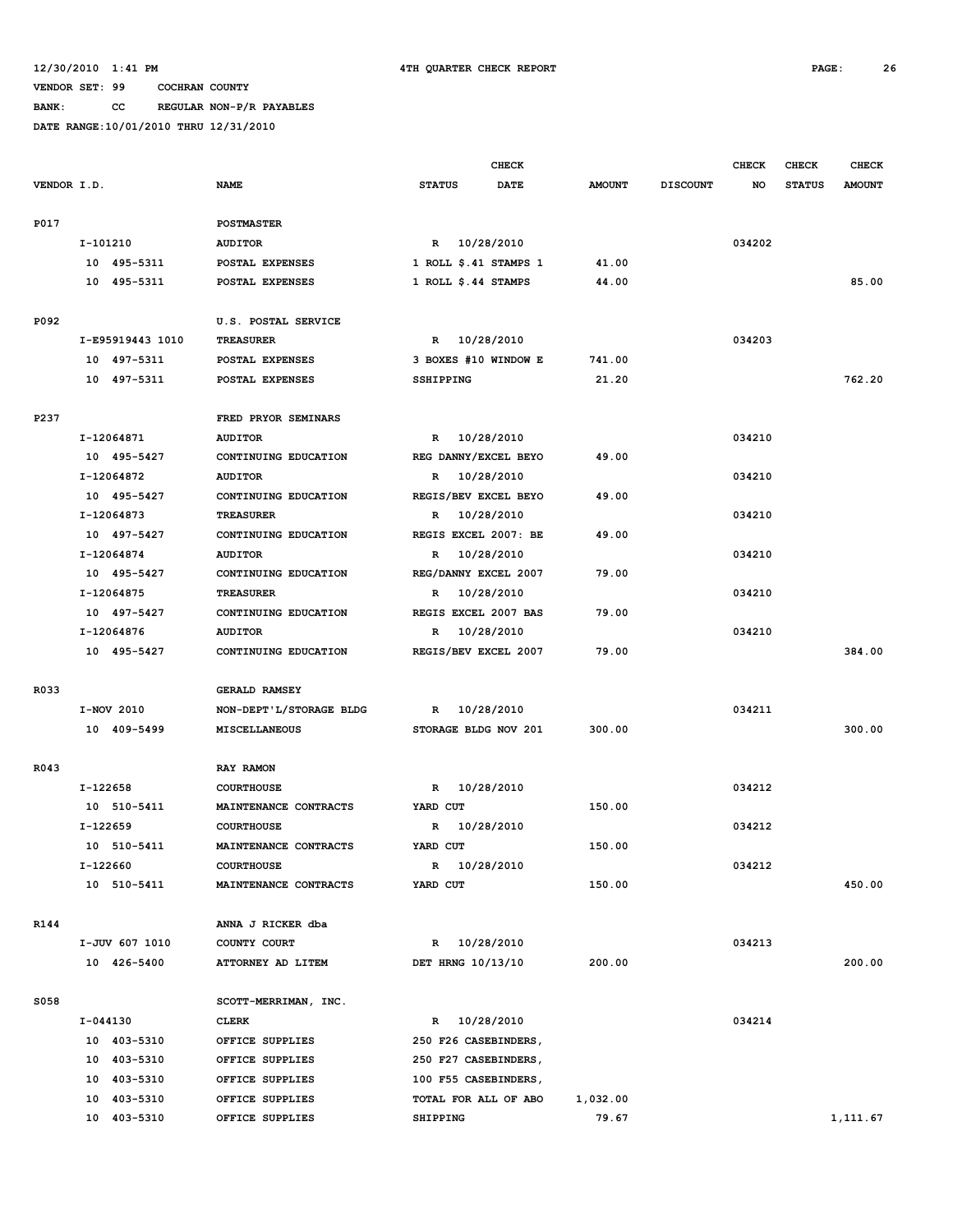**BANK: CC REGULAR NON-P/R PAYABLES**

|             |          |                             |                                    |                       | <b>CHECK</b> |               |                 | <b>CHECK</b> | <b>CHECK</b>  | <b>CHECK</b>  |
|-------------|----------|-----------------------------|------------------------------------|-----------------------|--------------|---------------|-----------------|--------------|---------------|---------------|
| VENDOR I.D. |          |                             | <b>NAME</b>                        | <b>STATUS</b>         | <b>DATE</b>  | <b>AMOUNT</b> | <b>DISCOUNT</b> | NO           | <b>STATUS</b> | <b>AMOUNT</b> |
| S242        |          |                             | SAM'S CLUB                         |                       |              |               |                 |              |               |               |
|             |          | I-2319 10/23/10             | <b>JAIL</b>                        | R 10/28/2010          |              |               |                 | 034215       |               |               |
|             |          | 10 512-5392                 | MISCELLANEOUS SUPPLIES             | 20 OZ CUPS            |              | 17.48         |                 |              |               |               |
|             |          | 10 512-5392                 | MISCELLANEOUS SUPPLIES             | 20 OZ CUPS            |              | 17.48         |                 |              |               |               |
|             | 10       | 512-5392                    | MISCELLANEOUS SUPPLIES             | <b>BATH TISSUE</b>    |              | 18.78         |                 |              |               |               |
|             | 10       | 512-5392                    | MISCELLANEOUS SUPPLIES             | 33 GAL TRASH BAGS     |              | 11.98         |                 |              |               |               |
|             |          | 10 512-5392                 | MISCELLANEOUS SUPPLIES             | 13 GAL TRASH BAGS     |              | 8.58          |                 |              |               |               |
|             |          | I-2762 10/08/10             | <b>JAIL</b>                        | R 10/28/2010          |              |               |                 | 034215       |               |               |
|             |          | 10 512-5392                 | MISCELLANEOUS SUPPLIES             | 12 SR BOUNTY          |              | 18.48         |                 |              |               |               |
|             |          | 10 512-5333                 | <b>FOOD-PRISONERS</b>              | FLAVOR PACK           |              | 11.22         |                 |              |               |               |
|             |          | 10 512-5333                 | <b>FOOD-PRISONERS</b>              | TROPICANA 100% OJ     |              | 7.98          |                 |              |               |               |
|             |          | 10 512-5333                 | <b>FOOD-PRISONERS</b>              | OS CRANGRAPE          |              | 4.88          |                 |              |               |               |
|             |          | 10 512-5333                 | FOOD-PRISONERS                     | MM APPLE              |              | 3.98          |                 |              |               |               |
|             |          | 10 512-5333                 | <b>FOOD-PRISONERS</b>              | SIMPLE FIT            |              | 8.58          |                 |              |               |               |
|             |          | 10 512-5333                 | <b>FOOD-PRISONERS</b>              | <b>NESTLE WATER</b>   |              | 3.98          |                 |              |               |               |
|             |          | 10 512-5333                 | <b>FOOD-PRISONERS</b>              | VOID NESTLE WATER     |              | 3.98CR        |                 |              |               | 129.42        |
| S281        |          |                             | <b>STAPLES</b>                     |                       |              |               |                 |              |               |               |
|             |          | I-9208472633                | <b>SHERIFF</b>                     | R 10/28/2010          |              |               |                 | 034216       |               |               |
|             |          | 10 560-5334                 | OTHER SUPPLIES                     | CASE LOGIC BLACK BAG  |              | 59.99         |                 |              |               |               |
|             |          | I-H188299001                | <b>SHERIFF</b>                     | R 10/28/2010          |              |               |                 | 034216       |               |               |
|             |          | 10 560-5334                 | OTHER SUPPLIES                     | 2GB SD CARD           |              | 20.00         |                 |              |               |               |
|             |          | 10 560-5334                 | OTHER SUPPLIES                     | NIKON L22 RED         |              | 125.99        |                 |              |               |               |
|             |          | 10 560-5334                 | OTHER SUPPLIES                     | INSTANT SAVE #62860   |              | 16.00CR       |                 |              |               |               |
|             |          | 10 560-5334                 | OTHER SUPPLIES                     | INSTANT SAVE #17805   |              | 40.00CR       |                 |              |               |               |
|             |          | I-H188299002                | <b>SHERIFF</b>                     | R 10/28/2010          |              |               |                 | 034216       |               |               |
|             |          | 10 560-5334                 | OTHER SUPPLIES                     | NIKON D3000 SLR 2/18  |              | 539.99        |                 |              |               | 689.97        |
| S315        |          |                             | DARLON JAMES SOJAK                 |                       |              |               |                 |              |               |               |
|             | I-101310 |                             | COUNTY COURT                       | R 10/28/2010          |              |               |                 | 034217       |               |               |
|             |          | 10 426-5400                 | ATTORNEY AD LITEM                  | JUV #605, 9/16/10 -   |              | 300.00        |                 |              |               | 300.00        |
| S322        |          |                             | SPAN PUBLISHING INC dba NAT'L      |                       |              |               |                 |              |               |               |
|             | I-85221  |                             | <b>SHERIFF</b>                     | R 10/28/2010          |              |               |                 | 034218       |               |               |
|             |          | 10 560-5310                 | OFFICE SUPPLIES                    | 2011 NATL DIR OF LAW  |              | 169.00        |                 |              |               |               |
|             |          | 10 560-5310                 | OFFICE SUPPLIES                    | <b>DISCOUNT</b>       |              | 25.00CR       |                 |              |               | 144.00        |
|             |          |                             |                                    |                       |              |               |                 |              |               |               |
| S331        |          |                             | STANDARD COFFEE SERVICE            |                       |              |               |                 |              |               |               |
|             |          | I-8311-65237<br>10 409-5300 | NON-DEPT'L<br>COUNTY-WIDE SUPPLIES | R 10/28/2010<br>4 TEA |              | 23.96         |                 | 034219       |               |               |
|             |          | 10 409-5300                 | COUNTY-WIDE SUPPLIES               | 3 FREN CREAMER        |              | 21.99         |                 |              |               |               |
|             |          | 10 409-5300                 | COUNTY-WIDE SUPPLIES               | 1 NESTLE HOT CHOC     |              | 13.44         |                 |              |               |               |
|             |          | 10 409-5300                 | COUNTY-WIDE SUPPLIES               | 2 AAA EXC DECAF       |              | 78.30         |                 |              |               |               |
|             |          | 10 409-5300                 | COUNTY-WIDE SUPPLIES               | 3 AAA EXC COFF        |              | 100.50        |                 |              |               |               |
|             |          | 10 409-5300                 | COUNTY-WIDE SUPPLIES               | FUEL ADJ              |              | 2.45          |                 |              |               | 240.64        |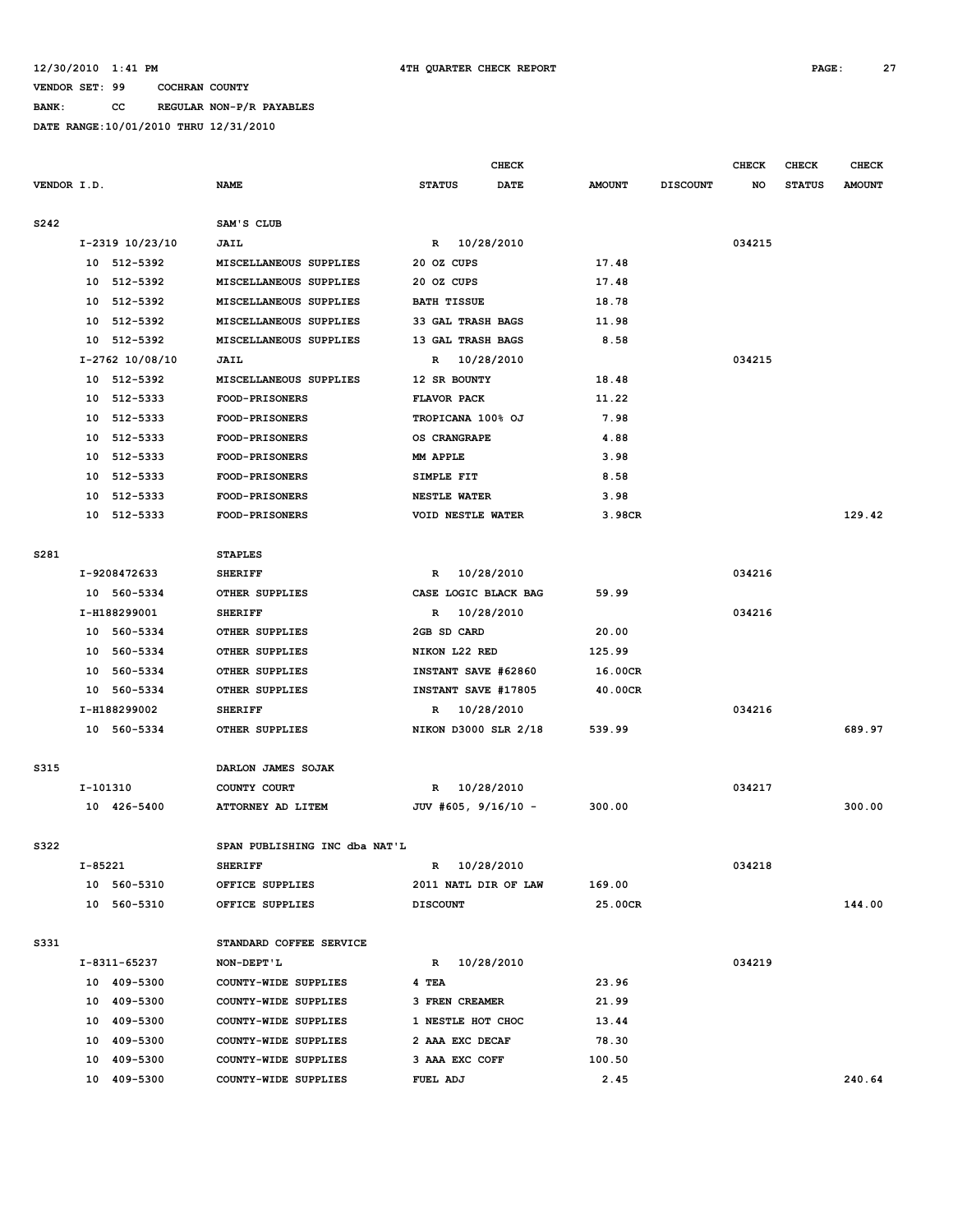**BANK: CC REGULAR NON-P/R PAYABLES**

|             |        |                                   |                                | <b>CHECK</b>      |  |                                              |               | <b>CHECK</b>    | <b>CHECK</b> | <b>CHECK</b>  |               |
|-------------|--------|-----------------------------------|--------------------------------|-------------------|--|----------------------------------------------|---------------|-----------------|--------------|---------------|---------------|
| VENDOR I.D. |        |                                   | <b>NAME</b>                    | <b>STATUS</b>     |  | <b>DATE</b>                                  | <b>AMOUNT</b> | <b>DISCOUNT</b> | NO           | <b>STATUS</b> | <b>AMOUNT</b> |
|             |        |                                   |                                |                   |  |                                              |               |                 |              |               |               |
| T083        |        |                                   | TYLER TECHNOLOGIES, INC        |                   |  |                                              |               |                 |              |               |               |
|             | I-3413 |                                   | NON-DEPT'L                     |                   |  | R 10/28/2010                                 |               |                 | 034220       |               |               |
|             |        | 10 409-5411                       | MAINTENANCE CONTRACTS          |                   |  | MONTHLY NETWORK FEE                          | 200.00        |                 |              |               | 200.00        |
|             |        |                                   |                                |                   |  |                                              |               |                 |              |               |               |
| T197        |        |                                   | PATRICIA TARANGO               |                   |  |                                              |               |                 |              |               |               |
|             |        | I-REFUND DW#14079                 | <b>ACTIVITY BLDG</b>           |                   |  | R 10/28/2010                                 |               |                 | 034221       |               |               |
|             |        | 10 000-4370.101                   | RENT-ACTIVITY BUILDING         |                   |  | REFUND DEP FOR 10/9/                         | 125.00        |                 |              |               | 125.00        |
|             |        |                                   |                                |                   |  |                                              |               |                 |              |               |               |
| T222        |        |                                   | TEXAS JUDICIAL ACADEMY         |                   |  |                                              |               |                 |              |               |               |
|             |        | I-191558/400 2010                 | COUNTY COURT                   | R                 |  | 10/28/2010                                   |               |                 | 034222       |               |               |
|             |        | 10 426-5481                       | DUES AND REGISTRATION          |                   |  | $M-SHIP$ FEE $9/1/10-8/$                     | 200.00        |                 |              |               | 200.00        |
|             |        |                                   |                                |                   |  |                                              |               |                 |              |               |               |
| U019        |        |                                   | UNITED SUPERMARKETS, INC       |                   |  |                                              |               |                 |              |               |               |
|             |        | I-80630101510                     | JAIL                           | R                 |  | 10/28/2010                                   |               |                 | 034223       |               |               |
|             |        | 10 512-5333                       | FOOD-PRISONERS                 | 3 GAL MILK        |  |                                              | 11.37         |                 |              |               |               |
|             | 10     | 512-5333                          | FOOD-PRISONERS                 | 4 FC SUGAR        |  |                                              | 23.16         |                 |              |               |               |
|             | 10     | 512-5333                          | <b>FOOD-PRISONERS</b>          | 3 RC CREAMER      |  |                                              | 5.97          |                 |              |               |               |
|             | 10     | 512-5333                          | FOOD-PRISONERS                 | 5.65# ORANGES     |  |                                              | 11.24         |                 |              |               |               |
|             |        | 10 512-5333                       | FOOD-PRISONERS                 | 2 5# BAGS APPLES  |  |                                              | 5.98          |                 |              |               | 57.72         |
|             |        |                                   |                                |                   |  |                                              |               |                 |              |               |               |
| U027        |        |                                   | UNIVERSITY MEDICAL CENTER      |                   |  |                                              |               |                 |              |               |               |
|             |        | $I-5627084-3$                     | <b>SHERIFF</b>                 | $\mathbb{R}$      |  | 10/28/2010                                   |               |                 | 034224       |               |               |
|             |        | 10 560-5499                       | <b>MISCELLANEOUS</b>           | SANE EXAM         |  |                                              | 1,758.90      |                 |              |               |               |
|             |        | 10 560-5499                       | MISCELLANEOUS                  | <b>ADJUSTMENT</b> |  |                                              | 1,508.90CR    |                 |              |               | 250.00        |
|             |        |                                   |                                |                   |  |                                              |               |                 |              |               |               |
| <b>W008</b> |        |                                   | WEST TEXAS COUNTY JUDGES & COM |                   |  |                                              |               |                 |              |               |               |
|             |        | I-WTCJCA 2011 DUES                | COUNTY JUDGE/COMM'R COURT      | R                 |  | 10/28/2010                                   |               |                 | 034225       |               |               |
|             |        | 15 610-5481                       | DUES AND REGISTRATION          |                   |  | MEMBERSHIP DUES FOR                          | 50.00         |                 |              |               | 50.00         |
|             |        |                                   |                                |                   |  |                                              |               |                 |              |               |               |
| W010        |        |                                   | WEST TEXAS GAS<br><b>INC</b>   |                   |  |                                              |               |                 |              |               |               |
|             |        | I-004036001501 1010 PARK/SHOP     |                                | R                 |  | 10/28/2010                                   |               |                 | 034226       |               |               |
|             |        | 10 660-5440                       | UTILITIES & IRRIGATION         |                   |  | $.6$ MCF 08/28/10-09/2                       | 12.65         |                 |              |               |               |
|             |        | I-004036002501 1010 PARK/SHOWBARN |                                | R                 |  | 10/28/2010                                   |               |                 | 034226       |               |               |
|             |        | 10 660-5440                       | UTILITIES & IRRIGATION         |                   |  | $.2$ MCF 08/28/10-09/2                       | 10.21         |                 |              |               |               |
|             |        | I-004049022001 1010               | PREC 3                         |                   |  | R 10/28/2010                                 |               |                 | 034226       |               |               |
|             |        | 15 623-5440                       | UTILITIES                      |                   |  | SVC 08/28/10-09/29/1                         | 9.00          |                 |              |               | 31.86         |
|             |        |                                   |                                |                   |  |                                              |               |                 |              |               |               |
| <b>W052</b> |        |                                   | DANNY WISELEY                  |                   |  |                                              |               |                 |              |               |               |
|             |        | I-TACA CONF 2010                  | COUNTY AUDITOR                 |                   |  | R 10/28/2010                                 |               |                 | 034227       |               |               |
|             |        | 10 495-5427                       | CONTINUING EDUCATION           |                   |  | 112.2 MI LBB CONF&RE<br>112.2 MI LBB CONF&RE | 56.10         |                 |              |               |               |
|             |        | 10 495-5427<br>10 495-5427        | CONTINUING EDUCATION           |                   |  |                                              | 56.10         |                 |              |               |               |
|             |        |                                   | CONTINUING EDUCATION           |                   |  | 112.2 MI LBB CONF&RE                         | 56.10         |                 |              |               |               |
|             |        | 10 495-5427                       | CONTINUING EDUCATION           |                   |  | 112.2 MI LBB CONF&RE                         | 56.10         |                 |              |               | 224.40        |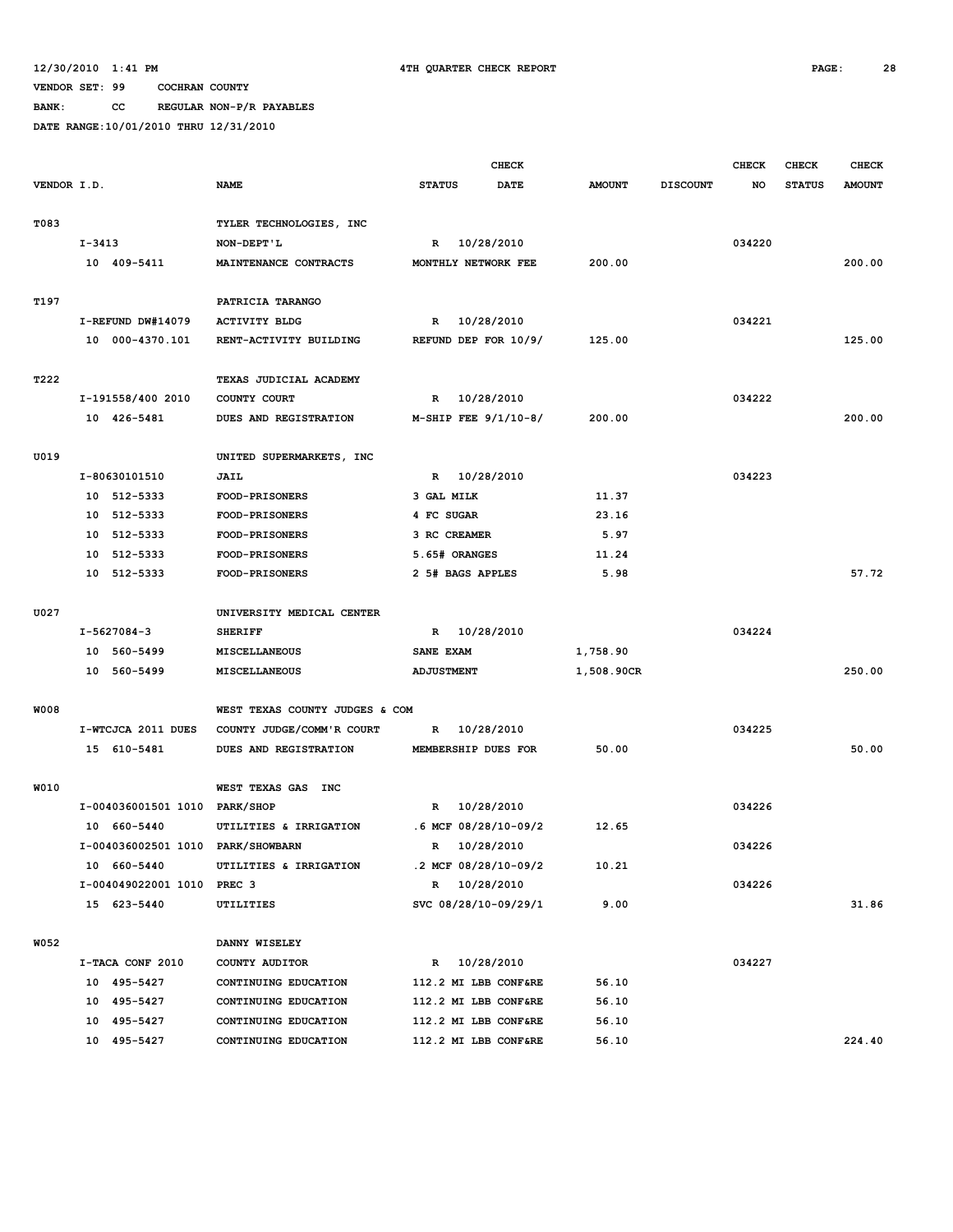**BANK: CC REGULAR NON-P/R PAYABLES**

|             |         |                              |                           | <b>CHECK</b>           |              |                      | <b>CHECK</b>  | <b>CHECK</b>    | <b>CHECK</b> |               |               |
|-------------|---------|------------------------------|---------------------------|------------------------|--------------|----------------------|---------------|-----------------|--------------|---------------|---------------|
| VENDOR I.D. |         |                              | <b>NAME</b>               | <b>STATUS</b>          |              | <b>DATE</b>          | <b>AMOUNT</b> | <b>DISCOUNT</b> | NO           | <b>STATUS</b> | <b>AMOUNT</b> |
|             |         |                              |                           |                        |              |                      |               |                 |              |               |               |
| W092        |         |                              | WEST TEXAS GAS INC        |                        |              |                      |               |                 |              |               |               |
|             |         | I-15006-03496 OCT 10 SHERIFF |                           |                        | R 10/28/2010 |                      |               |                 | 034228       |               |               |
|             |         | 10 560-5330                  | FUEL AND OIL              |                        |              | 32.63 GAL PREMIUM UN | 85.36         |                 |              |               |               |
|             |         | 10 560-5330                  | FUEL AND OIL              |                        |              | 133.77 GAL REG UNLEA | 348.64        |                 |              |               | 434.00        |
|             |         |                              |                           |                        |              |                      |               |                 |              |               |               |
| W097        |         |                              | WILDRED L. MATHENY dba    |                        |              |                      |               |                 |              |               |               |
|             | I-28741 |                              | CRTHSE/LIB/ACT BLDG       |                        | R 10/28/2010 |                      |               |                 | 034229       |               |               |
|             |         | 10 510-5332                  | <b>CUSTODIAL SUPPLIES</b> | <b>SPRAY BUGS</b>      |              |                      | 70.00         |                 |              |               |               |
|             |         | 10 662-5332                  | <b>CUSTODIAL SUPPLIES</b> | <b>SPRAY BUGS</b>      |              |                      | 45.00         |                 |              |               |               |
|             |         | 10 650-5332                  | <b>CUSTODIAL SUPPLIES</b> | <b>SPRAY BUGS</b>      |              |                      | 35.00         |                 |              |               | 150.00        |
|             |         |                              |                           |                        |              |                      |               |                 |              |               |               |
| W164        |         |                              | <b>WARREN CAT</b>         |                        |              |                      |               |                 |              |               |               |
|             |         | I-PS020209885                | PREC <sub>2</sub>         |                        | R 10/28/2010 |                      |               |                 | 034230       |               |               |
|             |         | 15 622-5451                  | <b>REPAIRS</b>            | 2 FILTER ASSM          |              |                      | 25.74         |                 |              |               |               |
|             |         | 15 622-5451                  | <b>REPAIRS</b>            | 2 LUBE FILTERS         |              |                      | 28.48         |                 |              |               |               |
|             |         | I-PS020210094                | PREC <sub>3</sub>         |                        | R 10/28/2010 |                      |               |                 | 034230       |               |               |
|             |         | 15 623-5451                  | <b>REPAIRS</b>            | BELT SET               |              |                      | 46.66         |                 |              |               |               |
|             |         | 15 623-5451                  | <b>REPAIRS</b>            | 2 BEARINGS             |              |                      | 50.36         |                 |              |               |               |
|             |         | I-PS020210145                | PREC <sub>3</sub>         |                        | R 10/28/2010 |                      |               |                 | 034230       |               |               |
|             |         | 15 623-5451                  | <b>REPAIRS</b>            | RING #2D-1523          |              |                      | 3.67          |                 |              |               |               |
|             |         | I-PS020210223                | PREC <sub>3</sub>         |                        | R 10/28/2010 |                      |               |                 | 034230       |               |               |
|             |         | 15 623-5451                  | <b>REPAIRS</b>            | <b>PULLEY #8N-7287</b> |              |                      | 528.56        |                 |              |               |               |
|             |         | 15 623-5451                  | <b>REPAIRS</b>            | RED                    |              |                      | 66.00         |                 |              |               |               |
|             |         | I-W0020064394                | PREC <sub>3</sub>         |                        | R 10/28/2010 |                      |               |                 | 034230       |               |               |
|             |         | 15 623-5451                  | <b>REPAIRS</b>            |                        |              | OVERHAUL UNDRCRG LAB | 5,760.00      |                 |              |               |               |
|             |         | 15 623-5451                  | <b>REPAIRS</b>            |                        |              | OVERHAUL UNDRCRG PAR | 11,771.92     |                 |              |               |               |
|             |         | 15 623-5451                  | <b>REPAIRS</b>            |                        |              | HAUL MACHINE IN FOR  | 420.00        |                 |              |               |               |
|             |         | 15 623-5451                  | <b>REPAIRS</b>            |                        |              | HAUL MACHINE BACK TO | 420.00        |                 |              |               |               |
|             |         | 15 623-5451                  | <b>REPAIRS</b>            | ENVIRONMENTAL FEE      |              |                      | 115.20        |                 |              |               | 19,236.59     |
|             |         |                              |                           |                        |              |                      |               |                 |              |               |               |
| X001        |         |                              | <b>XCEL ENERGY</b>        |                        |              |                      |               |                 |              |               |               |
|             |         | I-256690605                  | PREC <sub>2</sub>         |                        | R 10/28/2010 |                      |               |                 | 034231       |               |               |
|             |         | 15 622-5440                  | UTILITIES                 |                        |              | 6 KWH 09/10/2010-10/ | 11.68         |                 |              |               |               |
|             |         | 15 622-5440                  | UTILITIES                 |                        |              | 1 AREA LIGHT, 70 KWH | 15.21         |                 |              |               | 26.89         |
|             |         |                              |                           |                        |              |                      |               |                 |              |               |               |
| Z022        |         |                              | <b>MARGARET ZAPATA</b>    |                        |              |                      |               |                 |              |               |               |
|             |         | I-DW #014088                 | <b>ACTIVITY BLDG</b>      |                        | R 10/28/2010 |                      |               |                 | 034232       |               |               |
|             |         | 10 000-4370.101              | RENT-ACTIVITY BUILDING    |                        |              | REFUND DEP FOR 10/16 | 125.00        |                 |              |               | 125.00        |
|             |         |                              |                           |                        |              |                      |               |                 |              |               |               |
| Z106        |         |                              | <b>JESSICA ZAPATA</b>     |                        |              |                      |               |                 |              |               |               |
|             |         | I-DW#14105                   | REF DEP ACTIVITY BLDG     |                        | R 10/28/2010 |                      |               |                 | 034233       |               |               |
|             |         | 10 000-4370.101              | RENT-ACTIVITY BUILDING    |                        |              | REFUND DEP OF 10/17/ | 125.00        |                 |              |               | 125.00        |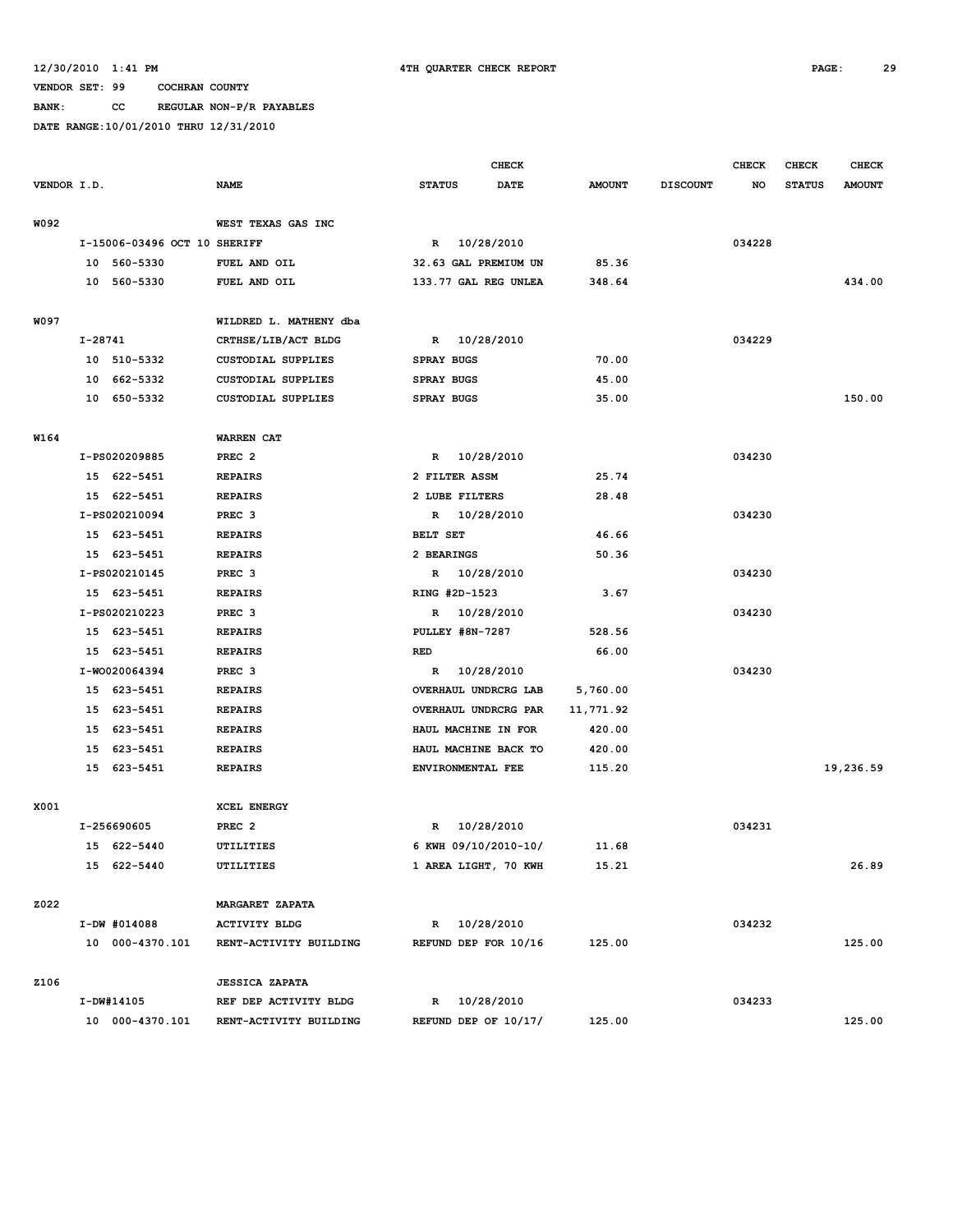**BANK: CC REGULAR NON-P/R PAYABLES**

|             |                               |                           |                      | <b>CHECK</b> |               |                 | <b>CHECK</b> | <b>CHECK</b>  | <b>CHECK</b>  |
|-------------|-------------------------------|---------------------------|----------------------|--------------|---------------|-----------------|--------------|---------------|---------------|
| VENDOR I.D. |                               | <b>NAME</b>               | <b>STATUS</b>        | <b>DATE</b>  | <b>AMOUNT</b> | <b>DISCOUNT</b> | NO           | <b>STATUS</b> | <b>AMOUNT</b> |
| A109        |                               | ALBUS FARM EQUIPMENT      |                      |              |               |                 |              |               |               |
|             | $I - 34168$                   | PREC 1                    | R 11/08/2010         |              |               |                 | 034234       |               |               |
|             | 15 621-5451                   | <b>REPAIRS</b>            | 58" 1/2X 6 FLAT      |              | 58.00         |                 |              |               | 58.00         |
| A111        |                               | <b>MAXINE ADAMS</b>       |                      |              |               |                 |              |               |               |
|             | I-GEN ELECTION 2010           | <b>ELECTIONS</b>          | R 11/08/2010         |              |               |                 | 034235       |               |               |
|             | 10 490-5102                   | ELECTION SALARIES         | 13.5 HRS @ \$10.00   |              | 135.00        |                 |              |               |               |
|             | 10 490-5102                   | ELECTION SALARIES         | DELIVERY FEE         |              | 25.00         |                 |              |               | 160.00        |
| A173        |                               | HARLIE ADAMS              |                      |              |               |                 |              |               |               |
|             | I-GEN ELECTION 2010           | <b>ELECTIONS</b>          | 11/08/2010<br>R      |              |               |                 | 034236       |               |               |
|             | 10 490-5102                   | <b>ELECTION SALARIES</b>  | 13.5 HRS @ \$10.00   |              | 135.00        |                 |              |               | 135.00        |
| A176        |                               | <b>MACK ASHMORE</b>       |                      |              |               |                 |              |               |               |
|             | I-GEN ELECTION 2010           | <b>ELECTIONS</b>          | 11/08/2010<br>R      |              |               |                 | 034237       |               |               |
|             | 10 490-5102                   | ELECTION SALARIES         | 13 HRS @ \$10.00     |              | 130.00        |                 |              |               |               |
|             | 10 490-5102                   | ELECTION SALARIES         | DELIVERY FEE         |              | 25.00         |                 |              |               | 155.00        |
| A206        |                               | DAVID LYNN ALEXANDER      |                      |              |               |                 |              |               |               |
|             | I-110410                      | PREC <sub>2</sub>         | R                    | 11/08/2010   |               |                 | 034238       |               |               |
|             | 15 622-5356                   | ROAD MATERIALS & SUPPLIES | 26 BELLY DUMPS CALIC |              | 780.00        |                 |              |               | 780.00        |
| <b>B001</b> |                               | BAILEY CO. ELECTRIC COOP  |                      |              |               |                 |              |               |               |
|             | I-223282                      | PREC 4                    | R 11/08/2010         |              |               |                 | 034239       |               |               |
|             | 15 624-5440                   | UTILITIES                 | 210 KWH 09/22/10-10/ |              | 22.39         |                 |              |               |               |
|             | 15 624-5440                   | UTILITIES                 | AREA LIGHT           |              | 5.95          |                 |              |               |               |
|             | I-223283                      | PREC <sub>3</sub>         | R 11/08/2010         |              |               |                 | 034239       |               |               |
|             | 15 623-5440                   | UTILITIES                 | 94 KWH 09/20/10-10/1 |              | 16.76         |                 |              |               |               |
|             | 15 623-5440                   | UTILITIES                 | 2 AREA LIGHTS        |              | 15.24         |                 |              |               |               |
|             | I-223284                      | NON-DEPT'L/SHERIFF POSSE  | R                    | 11/08/2010   |               |                 | 034239       |               |               |
|             | 10 409-5440                   | UTILITIES                 | 41 KWH 09/08/10-10/0 |              | 35.48         |                 |              |               | 95.82         |
| <b>B007</b> |                               | BOB BARKER COMPANY, INC.  |                      |              |               |                 |              |               |               |
|             | I-UT1000176468                | <b>JAIL</b>               | R 11/08/2010         |              |               |                 | 034240       |               |               |
|             | 10 512-5392                   | MISCELLANEOUS SUPPLIES    | 1 CS (24) BLANKET, V |              | 194.95        |                 |              |               | 194.95        |
| <b>B119</b> |                               | CHERYL BUTLER             |                      |              |               |                 |              |               |               |
|             | I-GEN ELECTION 2010 ELECTIONS |                           | R 11/08/2010         |              |               |                 | 034241       |               |               |
|             | 10 490-5102                   | ELECTION SALARIES         | 13 HRS @ \$10.00     |              | 130.00        |                 |              |               |               |
|             | 10 490-5102                   | ELECTION SALARIES         | DELIVERY FEE         |              | 25.00         |                 |              |               | 155.00        |
| <b>B183</b> |                               | SAMMIE BAKER              |                      |              |               |                 |              |               |               |
|             | I-GEN ELECTION 2010 ELECTIONS |                           | R 11/08/2010         |              |               |                 | 034242       |               |               |
|             | 10 490-5102                   | ELECTION SALARIES         | 13 HRS @ \$10.00     |              | 130.00        |                 |              |               | 130.00        |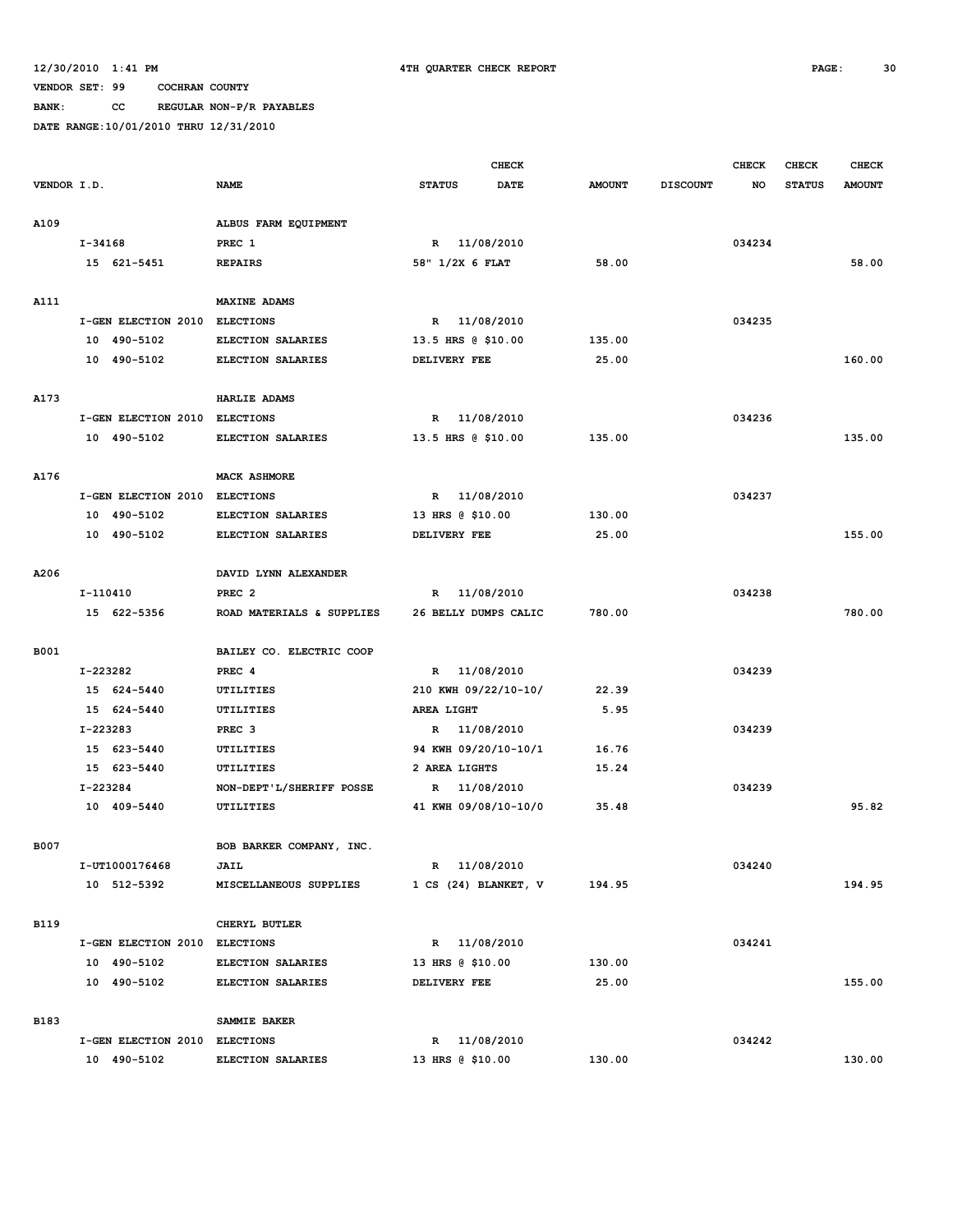**BANK: CC REGULAR NON-P/R PAYABLES**

|             |          |                               |                               |                          |              | <b>CHECK</b>         |               |                 | <b>CHECK</b> | <b>CHECK</b>  | <b>CHECK</b>  |
|-------------|----------|-------------------------------|-------------------------------|--------------------------|--------------|----------------------|---------------|-----------------|--------------|---------------|---------------|
| VENDOR I.D. |          |                               | <b>NAME</b>                   | <b>STATUS</b>            |              | <b>DATE</b>          | <b>AMOUNT</b> | <b>DISCOUNT</b> | NO           | <b>STATUS</b> | <b>AMOUNT</b> |
|             |          |                               |                               |                          |              |                      |               |                 |              |               |               |
| C007        |          |                               | CITY OF MORTON                |                          |              |                      |               |                 |              |               |               |
|             | I-102710 |                               | TAX A/C, ET AL--PROP MAINT    |                          | R 11/08/2010 |                      |               |                 | 034243       |               |               |
|             |          | 10 499-5499                   | <b>MISCELLANEOUS</b>          |                          |              | LABOR & EQUIP MOWING | 288.12        |                 |              |               |               |
|             | I-102910 |                               | LIB/MUS/ACT BLDG/CRTHS/PREC 1 |                          | R 11/08/2010 |                      |               |                 | 034243       |               |               |
|             |          | 10 650-5440                   | UTILITIES                     | LIBRARY GAS              |              |                      | 18.25         |                 |              |               |               |
|             | 10       | 650-5440                      | UTILITIES                     | LIBRARY WATER            |              |                      | 13.00         |                 |              |               |               |
|             | 10       | 650-5440                      | UTILITIES                     | LIBRARY GARBAGE          |              |                      | 43.50         |                 |              |               |               |
|             | 10       | 650-5440                      | <b>UTILITIES</b>              | LIBRARY SEWER            |              |                      | 14.00         |                 |              |               |               |
|             | 10       | 652-5440                      | UTILITIES                     | <b>MUSEUM GAS</b>        |              |                      | 18.25         |                 |              |               |               |
|             | 10       | 652-5440                      | UTILITIES                     | <b>MUSEUM WATER</b>      |              |                      | 13.00         |                 |              |               |               |
|             | 10       | 652-5440                      | UTILITIES                     | <b>MUSEUM GARBAGE</b>    |              |                      | 20.25         |                 |              |               |               |
|             | 10       | 652-5440                      | UTILITIES                     | <b>MUSEUM SEWER</b>      |              |                      | 12.00         |                 |              |               |               |
|             | 10       | 662-5440                      | UTILITIES                     | <b>ACTIVITY BLDG GAS</b> |              |                      | 39.70         |                 |              |               |               |
|             | 10       | 662-5440                      | UTILITIES                     | ACT. BLDG WATER          |              |                      | 21.25         |                 |              |               |               |
|             | 10       | 662-5440                      | UTILITIES                     | ACT. BLDG GARBAGE        |              |                      | 69.00         |                 |              |               |               |
|             | 10       | 662-5440                      | UTILITIES                     | ACT. BLDG SEWER          |              |                      | 36.00         |                 |              |               |               |
|             | 10       | 510-5440                      | UTILITIES                     | <b>COURTHOUSE GAS</b>    |              |                      | 268.50        |                 |              |               |               |
|             | 10       | 510-5440                      | UTILITIES                     | <b>COURTHOUSE WATER</b>  |              |                      | 354.00        |                 |              |               |               |
|             | 10       | 510-5440                      | UTILITIES                     | CRTHSE GARBAGE           |              |                      | 243.00        |                 |              |               |               |
|             | 10       | 510-5440                      | UTILITIES                     | <b>COURTHOUSE SEWER</b>  |              |                      | 42.00         |                 |              |               |               |
|             | 15       | 621-5440                      | UTILITIES                     | PREC 1 GAS               |              |                      | 18.25         |                 |              |               |               |
|             | 15       | 621-5440                      | UTILITIES                     | PREC 1 WATER             |              |                      | 122.00        |                 |              |               |               |
|             |          | 15 621-5440                   | UTILITIES                     | PREC 1 GARBAGE           |              |                      | 43.50         |                 |              |               | 1,697.57      |
| C019        |          |                               | COCHRAN MEMORIAL HOSPITAL     |                          |              |                      |               |                 |              |               |               |
|             |          | I-ADM#300701                  | SHERIFF/EMPL PHYSICAL         |                          | R 11/08/2010 |                      |               |                 | 034244       |               |               |
|             |          | 10 560-5499                   | MISCELLANEOUS                 |                          |              | EMPL PHYS/TERESA FLO | 66.00         |                 |              |               | 66.00         |
|             |          |                               |                               |                          |              |                      |               |                 |              |               |               |
| C035        |          |                               | COX AUTO SUPPLY CO            |                          |              |                      |               |                 |              |               |               |
|             | I-131704 |                               | <b>EXTENSION SVC</b>          | R                        |              | 11/08/2010           |               |                 | 034245       |               |               |
|             |          | 10 665-5451                   | <b>REPAIRS</b>                | AC OIL FILTER            |              |                      | 7.00          |                 |              |               |               |
|             | 10       | 665-5451                      | <b>REPAIRS</b>                | WIX AIR FILTER           |              |                      | 20.74         |                 |              |               |               |
|             |          | 10 665-5330                   | FUEL AND OIL                  |                          |              | 1 CS PENNZOIL 10/30  | 48.99         |                 |              |               | 76.73         |
|             |          |                               |                               |                          |              |                      |               |                 |              |               |               |
| C066        |          |                               | ISABELL CAVEZUELA             |                          |              |                      |               |                 |              |               |               |
|             |          | I-GEN ELECTION 2010 ELECTIONS |                               |                          | R 11/08/2010 |                      |               |                 | 034246       |               |               |
|             |          | 10 490-5102                   | ELECTION SALARIES             | 13.5 HRS @ \$10.00       |              |                      | 135.00        |                 |              |               |               |
|             |          | 10 490-5102                   | ELECTION SALARIES             | DELIVERY FEE             |              |                      | 25.00         |                 |              |               | 160.00        |
| C069        |          |                               | COUNTRY DUMPSTERS, INC.       |                          |              |                      |               |                 |              |               |               |
|             | I-23517  |                               | PREC 3, PREC 4                |                          | R 11/08/2010 |                      |               |                 | 034247       |               |               |
|             |          | 15 623-5440                   | UTILITIES                     | NOV DUMPSTER SVC         |              |                      | 47.75         |                 |              |               |               |
|             |          | 15 624-5440                   | UTILITIES                     | NOV DUMPSTER SVC         |              |                      | 47.75         |                 |              |               | 95.50         |
|             |          |                               |                               |                          |              |                      |               |                 |              |               |               |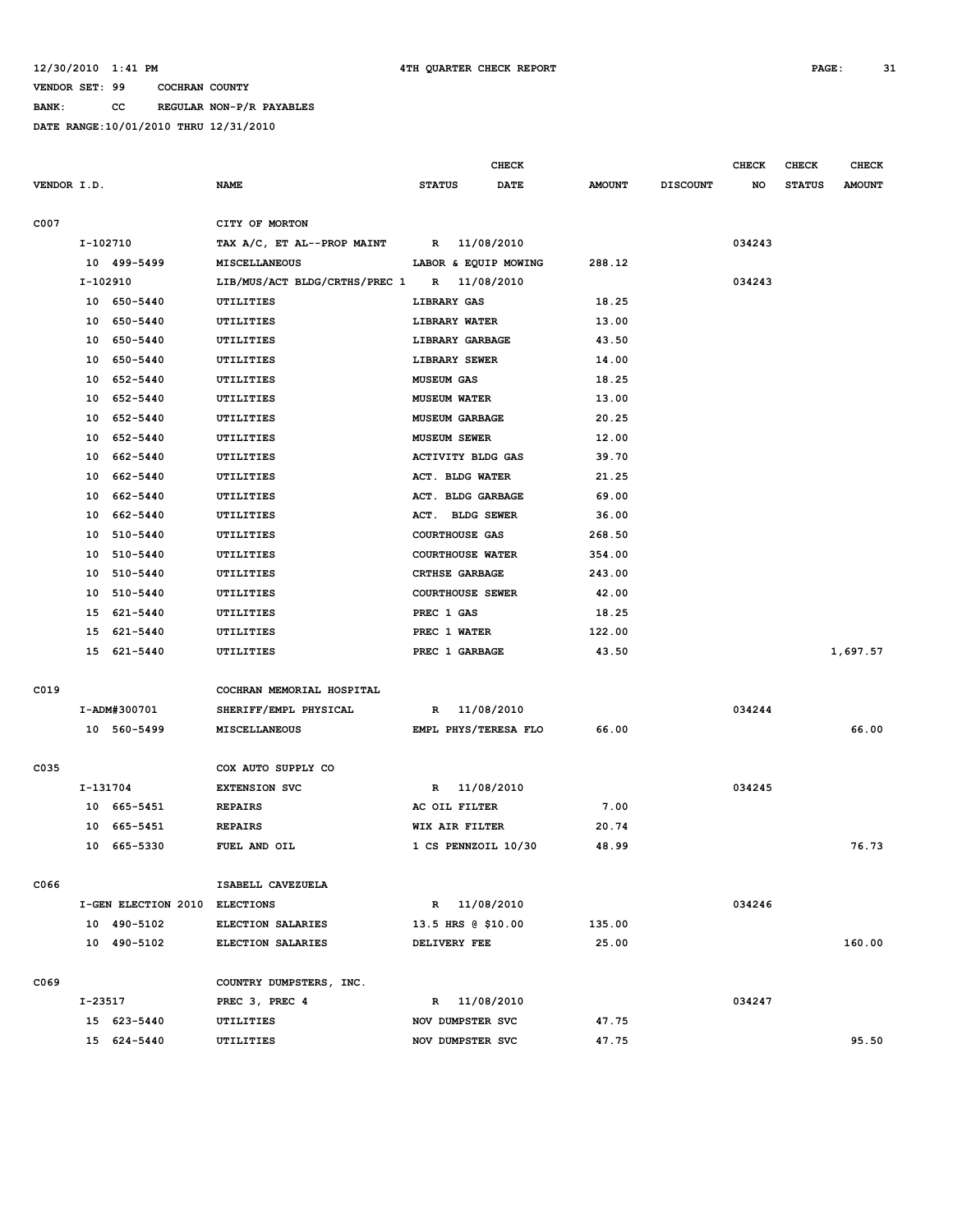**BANK: CC REGULAR NON-P/R PAYABLES**

|             |                                               |                                                    |                                             | <b>CHECK</b>               |               |                 | <b>CHECK</b> | <b>CHECK</b>  | <b>CHECK</b>  |
|-------------|-----------------------------------------------|----------------------------------------------------|---------------------------------------------|----------------------------|---------------|-----------------|--------------|---------------|---------------|
| VENDOR I.D. |                                               | <b>NAME</b>                                        | <b>STATUS</b>                               | <b>DATE</b>                | <b>AMOUNT</b> | <b>DISCOUNT</b> | NO           | <b>STATUS</b> | <b>AMOUNT</b> |
|             |                                               |                                                    |                                             |                            |               |                 |              |               |               |
| C084        |                                               | CLERK, SEVENTH COURT OF APPEAL                     |                                             |                            |               |                 |              |               |               |
|             | I-OCT 2010                                    | <b>STATE FEES</b>                                  | $\mathbb{R}$                                | 11/08/2010                 |               |                 | 034248       |               |               |
|             | 90 000-4379.002                               | 7th Crt of Appeal Gov't22.2081SEPT COLLECTIONS/COU | 5.00                                        |                            |               |                 |              |               |               |
|             | 90 000-4379.002                               | 7th Crt of Appeal Gov't22.2081SEPT COLLECTIONS/DIS |                                             |                            | 10.00         |                 |              |               | 15.00         |
|             |                                               |                                                    |                                             |                            |               |                 |              |               |               |
| C310        |                                               | DAVID CORDER                                       |                                             |                            |               |                 |              |               |               |
|             | I-GEN ELECTION 2010 ELECTIONS                 |                                                    | R                                           | 11/08/2010                 |               |                 | 034249       |               |               |
|             | 10 490-5102                                   | ELECTION SALARIES                                  | 13.25 HRS @ \$10.00                         |                            | 132.50        |                 |              |               | 132.50        |
|             |                                               |                                                    |                                             |                            |               |                 |              |               |               |
| C319        |                                               | MONA KAY CROW                                      |                                             |                            |               |                 |              |               |               |
|             | I-EARLY VOTING 11/10 ELECTIONS                |                                                    | R 11/08/2010                                |                            |               |                 | 034250       |               |               |
|             | 10 490-5102                                   | ELECTION SALARIES                                  |                                             | 5.5 HRS @\$15.00 EARL      | 82.50         |                 |              |               | 82.50         |
|             |                                               |                                                    |                                             |                            |               |                 |              |               |               |
| C335        |                                               | CYNTHIA CASAREZ                                    | R 11/08/2010                                |                            |               |                 | 034251       |               |               |
|             | I-EARLY VOTING 11/10 ELECTIONS<br>10 490-5102 | ELECTION SALARIES                                  |                                             | 5.5 HRS @\$15.00 EARL      | 82.50         |                 |              |               | 82.50         |
|             |                                               |                                                    |                                             |                            |               |                 |              |               |               |
| D023        |                                               | PHILIP J. DAVIS, PH.D.                             |                                             |                            |               |                 |              |               |               |
|             | I-T FLORES 110210                             | <b>SHERIFF</b>                                     | R                                           | 11/08/2010                 |               |                 | 034252       |               |               |
|             | 10 560-5499                                   | <b>MISCELLANEOUS</b>                               |                                             | TCOLEOSE EXAM/TERESA       | 195.00        |                 |              |               | 195.00        |
|             |                                               |                                                    |                                             |                            |               |                 |              |               |               |
| D035        |                                               | <b>KERBY DEWBRE</b>                                |                                             |                            |               |                 |              |               |               |
|             | I-GEN ELECTION 2010                           | <b>ELECTIONS</b>                                   | R                                           | 11/08/2010                 |               |                 | 034253       |               |               |
|             | 10 490-5102                                   | ELECTION SALARIES                                  | 12.5 HRS @ \$10.00                          |                            | 125.00        |                 |              |               | 125.00        |
|             |                                               |                                                    |                                             |                            |               |                 |              |               |               |
| D048        |                                               | DATA-LINE OFFICE SYSTEMS                           |                                             |                            |               |                 |              |               |               |
|             | I-50261                                       | <b>LIBRARY</b>                                     | R 11/08/2010                                |                            |               |                 | 034254       |               |               |
|             | 10 650-5411                                   | MAINTENANCE CONTRACTS                              | COPIER MAINTENANCE                          |                            | 37.50         |                 |              |               |               |
|             | $I - 50605$                                   | LIBRARY                                            | R                                           | 11/08/2010                 |               |                 | 034254       |               |               |
|             | 10 650-5310                                   | OFFICE SUPPLIES                                    | 11 COLOR COPIES                             |                            | 1.10          |                 |              |               | 38.60         |
|             |                                               |                                                    |                                             |                            |               |                 |              |               |               |
| E002        |                                               | EASTERN EQUIPMENT SUPPLY                           |                                             |                            |               |                 |              |               |               |
|             | $I-D41603$                                    | PREC <sub>2</sub>                                  | $\mathbb{R}$                                | 11/08/2010                 |               |                 | 034255       |               |               |
|             | 15 622-5356                                   | ROAD MATERIALS & SUPPLIES                          | ANNUAL OXYGEN CYLIND                        |                            | 50.00         |                 |              |               |               |
|             | I-D41604                                      | PREC <sub>2</sub>                                  | R 11/08/2010                                |                            |               |                 | 034255       |               |               |
|             | 15 622-5356                                   | ROAD MATERIALS & SUPPLIES                          | ANNUAL ACETYLENE CYL                        |                            | 50.00         |                 |              |               | 100.00        |
|             |                                               |                                                    |                                             |                            |               |                 |              |               |               |
| E018        |                                               | <b>ERF WIRELESS</b>                                |                                             |                            |               |                 |              |               |               |
|             | I-471663<br>10 409-5420                       | CRTHSE/ATTY/LIB/MUSEUM<br>TELECOMMUNICATIONS       | R 11/08/2010                                |                            | 90.05         |                 | 034256       |               |               |
|             | 10 475-5420                                   | <b>TELECOMMUNICATIONS</b>                          | COURTHOUSE INTERNET<br>COUNTY ATTY INTERNET |                            | 39.95         |                 |              |               |               |
|             | 10 665-5420                                   | <b>TELECOMMUNICATIONS</b>                          |                                             | <b>EXTENSION SERVICE I</b> | 39.95         |                 |              |               |               |
|             | 10 652-5420                                   | <b>TELECOMMUNICATIONS</b>                          | MUSEUM INTERNET                             |                            | 39.95         |                 |              |               |               |
|             | 10 650-5420                                   | <b>TELECOMMUNICATIONS</b>                          | LIBRARY INTERNET                            |                            |               |                 |              |               | 209.90        |
|             |                                               |                                                    |                                             |                            |               |                 |              |               |               |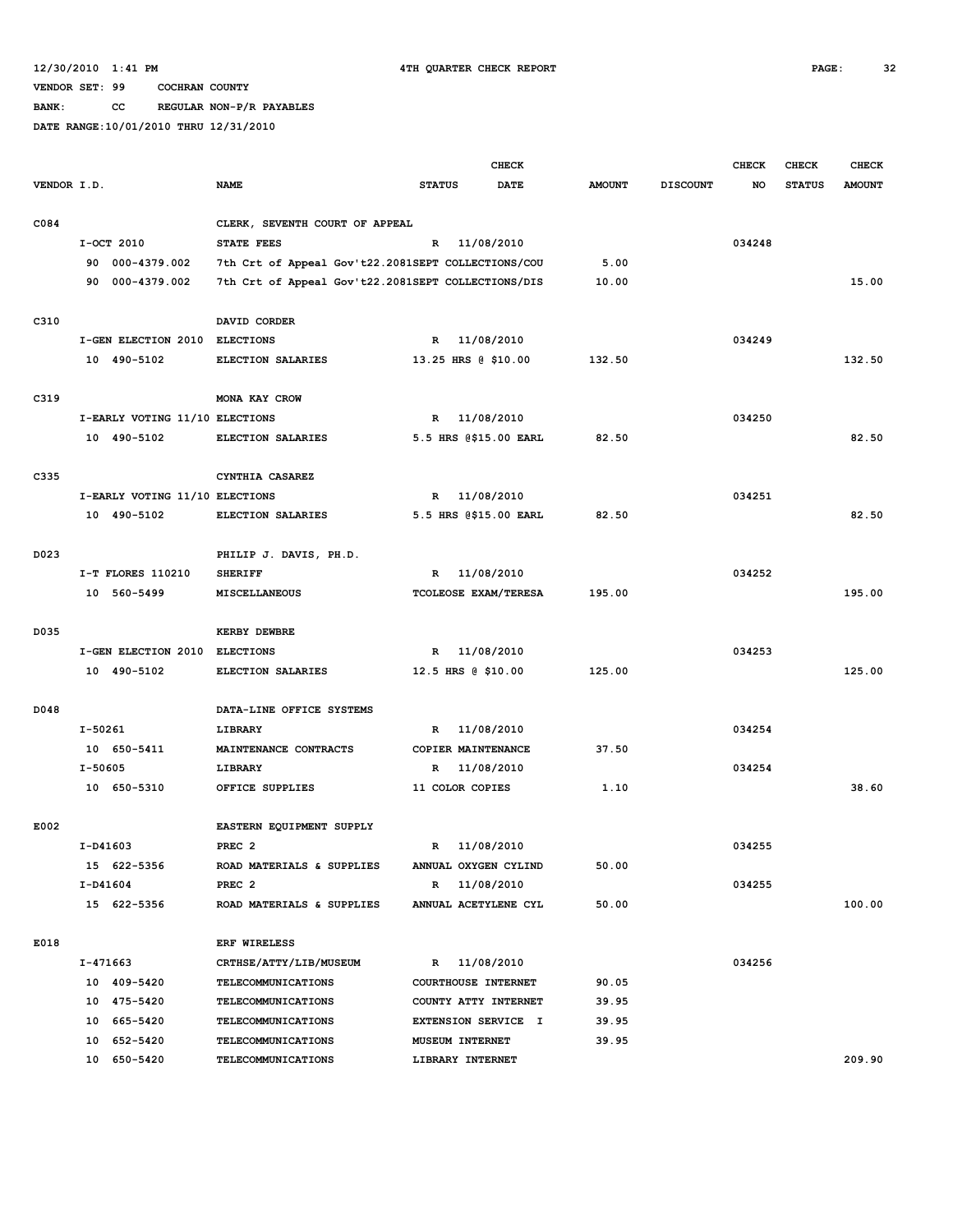# **BANK: CC REGULAR NON-P/R PAYABLES**

|             |          |                   |                             | <b>CHECK</b>        |                      |               |                 | <b>CHECK</b> | CHECK         | <b>CHECK</b>  |
|-------------|----------|-------------------|-----------------------------|---------------------|----------------------|---------------|-----------------|--------------|---------------|---------------|
| VENDOR I.D. |          |                   | <b>NAME</b>                 | <b>STATUS</b>       | <b>DATE</b>          | <b>AMOUNT</b> | <b>DISCOUNT</b> | NO           | <b>STATUS</b> | <b>AMOUNT</b> |
| E057        |          |                   | ELECTION SYSTEMS & SOFTWARE |                     |                      |               |                 |              |               |               |
|             | I-761406 |                   | <b>ELECTIONS</b>            |                     | R 11/08/2010         |               |                 | 034257       |               |               |
|             |          | 10 490-5335       | <b>ELECTION SUPPLIES</b>    |                     | 4 FIRMWARE USAGE AGR | 136.00        |                 |              |               |               |
|             |          | 10 490-5335       | <b>ELECTION SUPPLIES</b>    |                     | 8 FIRMWARE USAGE--AU | 272.00        |                 |              |               |               |
|             |          | 10 490-5335       | ELECTION SUPPLIES           |                     | 8 GOLD-HDW MAINT/SUP | 2,646.00      |                 |              |               |               |
|             |          | 10 490-5335       | <b>ELECTION SUPPLIES</b>    |                     | 8 GOLD-HDW MAINT/SUP | 919.80        |                 |              |               | 3,973.80      |
| F010        |          |                   | FIVE-AREA TELEPHONE CO-OP   |                     |                      |               |                 |              |               |               |
|             |          | I-927-5510 NOV 10 | PREC <sub>4</sub>           |                     | R 11/08/2010         |               |                 | 034258       |               |               |
|             |          | 15 624-5420       | TELECOMMUNICATIONS          | NOV PHONE SVC       |                      | 40.09         |                 |              |               | 40.09         |
| F038        |          |                   | FARM PLAN CORPORATION       |                     |                      |               |                 |              |               |               |
|             | I-602663 |                   | <b>CEMETERY</b>             |                     | R 11/08/2010         |               |                 | 034259       |               |               |
|             |          | 10 516-5451       | <b>REPAIR</b>               |                     | LABOR TO CLEAN MOWER | 84.00         |                 |              |               |               |
|             |          | 10 516-5451       | <b>REPAIR</b>               | 6 MI 02.25          |                      | 13.50         |                 |              |               |               |
|             |          | 10 516-5451       | <b>REPAIR</b>               | SVC ACCESS          |                      | 1.26          |                 |              |               |               |
|             |          | 10 516-5451       | <b>REPAIR</b>               | <b>EPA-SHOP</b>     |                      | 2.10          |                 |              |               |               |
|             | I-602782 |                   | <b>CEMETERY</b>             |                     | R 11/08/2010         |               |                 | 034259       |               |               |
|             |          | 10 516-5451       | <b>REPAIR</b>               | 2 O-RINGS/BACKHOE   |                      | 3.56          |                 |              |               |               |
|             | 10       | 516-5451          | <b>REPAIR</b>               | 4 HY-GARD TM        |                      | 44.36         |                 |              |               |               |
|             |          | 10 516-5451       | <b>REPAIR</b>               |                     | REPAIR HYD LEAK ON B | 105.00        |                 |              |               |               |
|             |          | 10 516-5451       | <b>REPAIR</b>               | SVC ACCESSORIES     |                      | 1.58          |                 |              |               |               |
|             |          | 10 516-5451       | <b>REPAIR</b>               | <b>EPA-SHOP</b>     |                      | 3.68          |                 |              |               | 259.04        |
| F045        |          |                   | FIRST ASSEMBLY OF GOD CHU   |                     |                      |               |                 |              |               |               |
|             |          | I-DW #14107       | <b>ACTIVITY BLDG</b>        |                     | R 11/08/2010         |               |                 | 034260       |               |               |
|             |          | 10 000-4370.101   | RENT-ACTIVITY BUILDING      | REF DEP OF 10/27/10 |                      | 125.00        |                 |              |               | 125.00        |
| F073        |          |                   | FRONTIER VALLEY INC.        |                     |                      |               |                 |              |               |               |
|             | I-349427 |                   | <b>PARK</b>                 | $\mathbb{R}$        | 11/08/2010           |               |                 | 034261       |               |               |
|             |          | 10 660-5571       | CAPITAL OUTLAY              |                     | 120V RELAY ENCL. 8 P | 12.86         |                 |              |               |               |
|             | 10       | 660-5571          | CAPITAL OUTLAY              |                     | 8 PIN OCTAL RELAY SO | 7.42          |                 |              |               |               |
|             |          | 10 660-5571       | CAPITAL OUTLAY              |                     | SVC CALL/WIRE IN WES | 89.00         |                 |              |               |               |
|             | I-349457 |                   | <b>COURTHOUSE</b>           |                     | R 11/08/2010         |               |                 | 034261       |               |               |
|             |          | 10 510-5451       | <b>REPAIR</b>               | 8 BLUE WIRE NUTS    |                      | 0.48          |                 |              |               |               |
|             |          | 10 510-5451       | <b>REPAIR</b>               |                     | REPAIR LT IN HALL BY | 89.00         |                 |              |               | 198.76        |
| G235        |          |                   | GARDNER PUBLISHING          |                     |                      |               |                 |              |               |               |
|             |          | I-GP09-2472       | LIBRARY                     |                     | R 11/08/2010         |               |                 | 034262       |               |               |
|             |          | 10 650-5590       | <b>BOOKS</b>                |                     | POKEMON DIAMOND & PE | 122.93        |                 |              |               |               |
|             |          | 10 650-5590       | <b>BOOKS</b>                | <b>BLACK DAGGER</b> |                      | 125.93        |                 |              |               |               |
|             |          | 10 650-5590       | <b>BOOKS</b>                | FREIGHT             |                      | 10.00         |                 |              |               | 258.86        |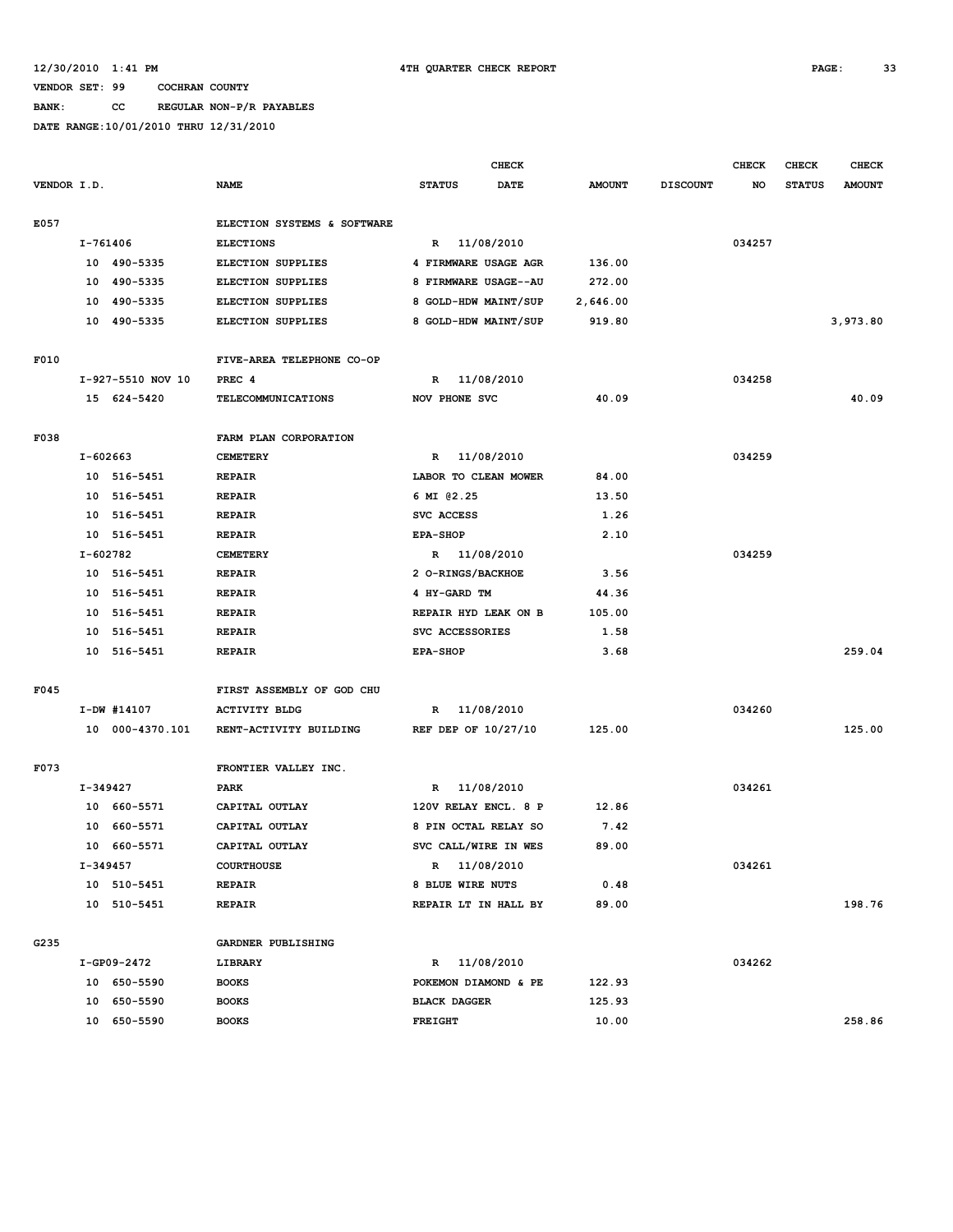**BANK: CC REGULAR NON-P/R PAYABLES**

|             |            |                               |                                        | <b>CHECK</b>    |                  |                         |               | <b>CHECK</b>    | <b>CHECK</b> | <b>CHECK</b>  |               |
|-------------|------------|-------------------------------|----------------------------------------|-----------------|------------------|-------------------------|---------------|-----------------|--------------|---------------|---------------|
| VENDOR I.D. |            |                               | <b>NAME</b>                            | <b>STATUS</b>   |                  | <b>DATE</b>             | <b>AMOUNT</b> | <b>DISCOUNT</b> | NO           | <b>STATUS</b> | <b>AMOUNT</b> |
| H026        |            |                               | RICHARD L. HUSEN, ATTY.                |                 |                  |                         |               |                 |              |               |               |
|             |            | I-#10-07-1393                 | DISTRICT COURT                         |                 | R 11/08/2010     |                         |               |                 | 034263       |               |               |
|             |            | 10 435-5400                   | ATTORNEY AD LITEM                      |                 |                  | PLEA AGRMT (F) / YONDON | 350.00        |                 |              |               | 350.00        |
|             |            |                               |                                        |                 |                  |                         |               |                 |              |               |               |
| H088        |            |                               | <b>JANELLE HARRISON</b>                |                 |                  |                         |               |                 |              |               |               |
|             |            | I-GEN ELECTION 2010 ELECTIONS |                                        |                 | R 11/08/2010     |                         |               |                 | 034264       |               |               |
|             |            | 10 490-5102                   | ELECTION SALARIES                      |                 | 13 HRS @ \$10.00 |                         | 130.00        |                 |              |               | 130.00        |
|             |            |                               |                                        |                 |                  |                         |               |                 |              |               |               |
| H215        |            |                               | HAROLD HARRISON                        |                 |                  |                         |               |                 |              |               |               |
|             |            | I-GEN ELECTION 2010           | <b>ELECTIONS</b>                       |                 | R 11/08/2010     |                         |               |                 | 034265       |               |               |
|             |            | 10 490-5102                   | ELECTION SALARIES                      |                 | 13 HRS @ \$10.00 |                         | 130.00        |                 |              |               | 130.00        |
| J040        |            |                               | JONES MCCLURE PUBLISHING               |                 |                  |                         |               |                 |              |               |               |
|             |            | I-100209701                   | <b>CLERK</b>                           |                 | R 11/08/2010     |                         |               |                 | 034266       |               |               |
|             |            | 10 403-5310                   | OFFICE SUPPLIES                        |                 |                  | OCONNOR'S TX RUL CIV    | 71.10         |                 |              |               |               |
|             |            | 10 403-5310                   | OFFICE SUPPLIES                        |                 |                  | OCONNOR'S FAM CODE+     | 67.50         |                 |              |               |               |
|             | 10         | 403-5310                      | OFFICE SUPPLIES                        |                 |                  | OCONNOR'S CRIM CODE+    | 67.50         |                 |              |               |               |
|             |            | 10 403-5310                   | OFFICE SUPPLIES                        | SHIPPING        |                  |                         | 13.00         |                 |              |               | 219.10        |
|             |            |                               |                                        |                 |                  |                         |               |                 |              |               |               |
| K076        |            |                               | K W SHARP, INC                         |                 |                  |                         |               |                 |              |               |               |
|             |            | I-1010250                     | PREC 1                                 |                 | R 11/08/2010     |                         |               |                 | 034267       |               |               |
|             |            | 15 621-5451                   | <b>REPAIRS</b>                         |                 |                  | 2-24"X24" PLASTIC ME    | 502.00        |                 |              |               | 502.00        |
|             |            |                               |                                        |                 |                  |                         |               |                 |              |               |               |
| L010        | $C - 2554$ |                               | LEWIS FARM & RANCH STORE INC<br>PREC 1 |                 | R 11/08/2010     |                         |               |                 | 034268       |               |               |
|             |            | 15 621-5451                   | <b>REPAIRS</b>                         |                 | RETURN ADAPTER   |                         | 9.49CR        |                 |              |               |               |
|             |            | 15 621-5451                   | <b>REPAIRS</b>                         | <b>DISCOUNT</b> |                  |                         | 0.95          |                 |              |               |               |
|             | I-1993     |                               | PREC 1                                 |                 | R 11/08/2010     |                         |               |                 | 034268       |               |               |
|             |            | 15 621-5451                   | <b>REPAIRS</b>                         | <b>BARB</b>     |                  |                         | 1.69          |                 |              |               |               |
|             | I-2084     |                               | PREC <sub>4</sub>                      | R               |                  | 11/08/2010              |               |                 | 034268       |               |               |
|             |            | 15 624-5356                   | ROAD MATERIALS & SUPPLIES              |                 | 4 CREAM, SUGAR   |                         | 7.80          |                 |              |               |               |
|             | $I-2186$   |                               | PREC 1                                 | R               |                  | 11/08/2010              |               |                 | 034268       |               |               |
|             |            | 15 621-5356                   | ROAD MATERIALS & SUPPLIES              | <b>BLANKS</b>   |                  |                         | 2.39          |                 |              |               |               |
|             | I-2372     |                               | PARK                                   |                 | R 11/08/2010     |                         |               |                 | 034268       |               |               |
|             |            | 10 660-5332                   | <b>CUSTODIAL SUPPLIES</b>              | ELEC TAPE       |                  |                         | 0.79          |                 |              |               |               |
|             | $I - 2443$ |                               | PREC 1                                 |                 | R 11/08/2010     |                         |               |                 | 034268       |               |               |
|             |            | 15 621-5451                   | <b>REPAIRS</b>                         | <b>COUPLER</b>  |                  |                         | 9.99          |                 |              |               |               |
|             |            | 15 621-5451                   | <b>REPAIRS</b>                         | <b>COUPLER</b>  |                  |                         | 4.79          |                 |              |               |               |
|             |            | 15 621-5451                   | <b>REPAIRS</b>                         | COUPLER         |                  |                         | 0.99          |                 |              |               |               |
|             |            | 15 621-5451                   | <b>REPAIRS</b>                         | <b>MPL</b>      |                  |                         | 1.19          |                 |              |               |               |
|             |            | 15 621-5451                   | <b>REPAIRS</b>                         |                 | 2" PVC JOINT     |                         | 17.99         |                 |              |               |               |
|             | I-2532     |                               | <b>EXTENSION SVC</b>                   |                 | R 11/08/2010     |                         |               |                 | 034268       |               |               |
|             |            | 10 665-5451                   | <b>REPAIRS</b>                         |                 |                  | 7-WAY WIRE ADAPTOR      | 9.49          |                 |              |               |               |
|             |            | 10 665-5451                   | <b>REPAIRS</b>                         |                 |                  | 7-WAY WIRE ADAPTOR      | 9.99          |                 |              |               |               |
|             |            | 10 665-5451                   | <b>REPAIRS</b>                         |                 |                  | 7-WAY WIRE ADAPTOR      | 2.99          |                 |              |               |               |
|             |            | 10 665-5451                   | <b>REPAIRS</b>                         | ELEC TAPE       |                  |                         | 6.49          |                 |              |               |               |
|             |            | 10 665-5451                   | <b>REPAIRS</b>                         |                 | LESS DISCOUNT    |                         | 2.90CR        |                 |              |               |               |
|             | I-2711     |                               | PREC 4                                 |                 | R 11/08/2010     |                         |               |                 | 034268       |               |               |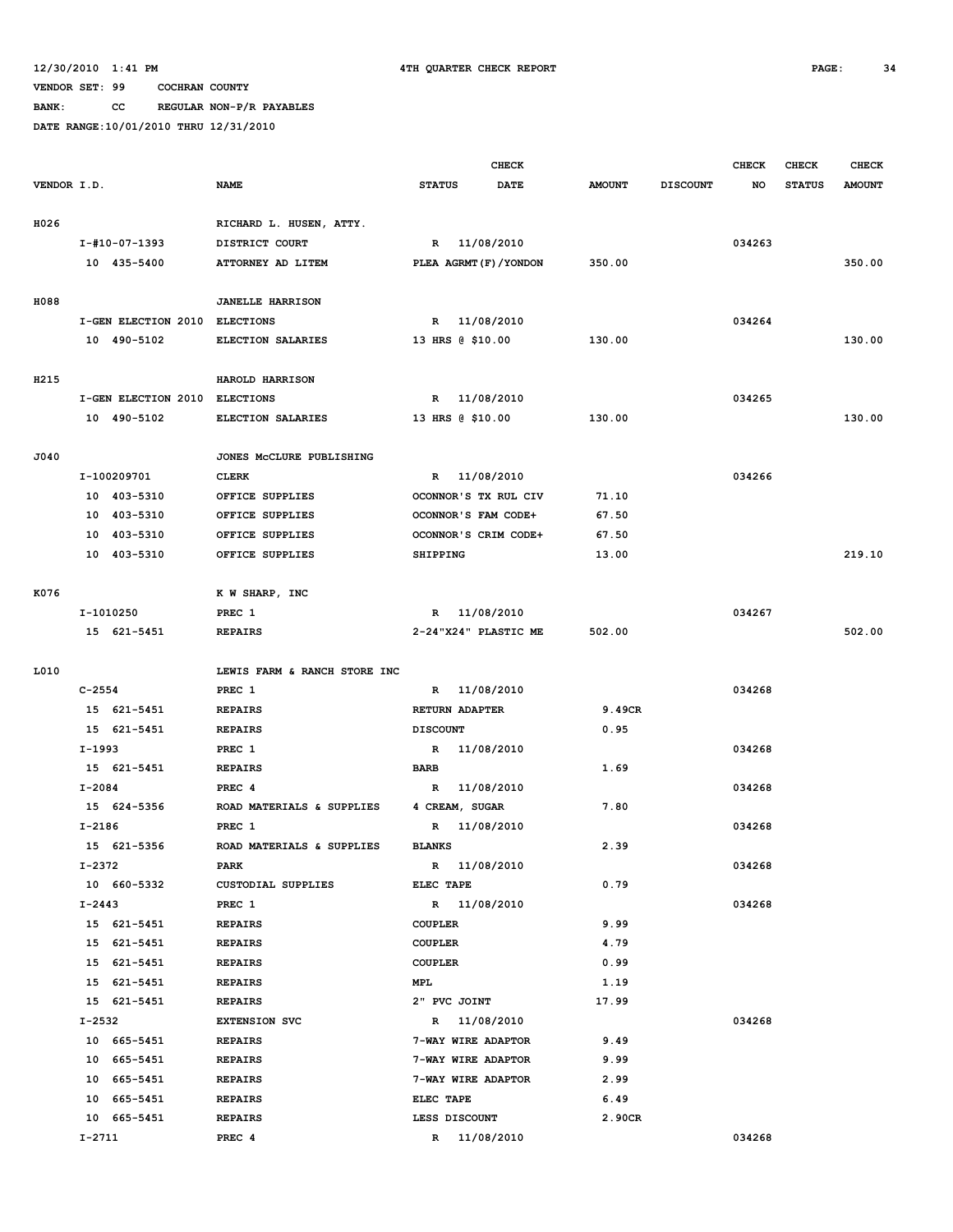**BANK: CC REGULAR NON-P/R PAYABLES**

| VENDOR I.D.<br><b>NAME</b><br><b>STATUS</b><br>DATE                                  | <b>AMOUNT</b> |                 |        |               |               |
|--------------------------------------------------------------------------------------|---------------|-----------------|--------|---------------|---------------|
|                                                                                      |               | <b>DISCOUNT</b> | NO     | <b>STATUS</b> | <b>AMOUNT</b> |
|                                                                                      |               |                 |        |               |               |
| L010<br>LEWIS FARM & RANCH STOCONT                                                   |               |                 |        |               |               |
| R 11/08/2010<br>I-2711<br>PREC <sub>4</sub>                                          |               |                 | 034268 |               |               |
| 15 624-5356<br>ROAD MATERIALS & SUPPLIES<br>1 GAL PROMITAL GROUN                     | 37.00         |                 |        |               |               |
| I-3007<br>PREC <sub>3</sub><br>R 11/08/2010                                          |               |                 | 034268 |               |               |
| 15 623-5356<br>ROAD MATERIALS & SUPPLIES<br>AIR HOSE<br>$I - 3034$                   | 44.99         |                 |        |               |               |
| R 11/08/2010<br><b>CEMETERY</b><br>10 516-5332<br>CUSTODIAL SUPPLIES                 | 28.99         |                 | 034268 |               |               |
| WEEDEATER LINE                                                                       | 2.90CR        |                 |        |               |               |
| 10 516-5332<br>CUSTODIAL SUPPLIES<br>LESS DISCOUNT<br>I-3078<br>R 11/08/2010<br>PARK |               |                 | 034268 |               |               |
| 10 660-5451<br><b>REPAIR</b><br>THREAD SEAL                                          | 6.49          |                 |        |               |               |
| 10 660-5451<br><b>REPAIR</b><br>2" CAP GALV                                          | 4.79          |                 |        |               |               |
| I-3096<br>PREC 1<br>R 11/08/2010                                                     |               |                 | 034268 |               |               |
| 15 621-5451<br><b>REPAIRS</b><br>2 CAPS                                              | 1.94          |                 |        |               |               |
| 15 621-5451<br><b>REPAIRS</b><br>2 NOZZLES                                           | 10.12         |                 |        |               |               |
| $1$ " $L$ "<br>15 621-5451<br><b>REPAIRS</b>                                         | 2.40          |                 |        |               |               |
| 15 621-5451<br><b>REPAIRS</b><br>1 CAP                                               | 0.89          |                 |        |               |               |
| 15 621-5451<br><b>REPAIRS</b><br><b>BOLTS</b>                                        | 0.75          |                 |        |               |               |
| 15 621-5451<br><b>REPAIRS</b><br>1 BARB                                              | 0.95          |                 |        |               |               |
| 15 621-5451<br><b>REPAIRS</b><br>2 BARBS                                             | 1.58          |                 |        |               |               |
| 15 621-5451<br><b>REPAIRS</b><br>1 VALVE                                             | 4.29          |                 |        |               |               |
| 15 621-5451<br><b>REPAIRS</b><br>1 NIPPLE                                            | 0.75          |                 |        |               |               |
| 621-5451<br><b>REPAIRS</b><br>1 TEE<br>15                                            | 3.49          |                 |        |               |               |
| 15 621-5451<br><b>REPAIRS</b><br>2 CLAMPS                                            | 1.58          |                 |        |               |               |
| $2$ " $L$ "<br>15 621-5451<br><b>REPAIRS</b>                                         | 4.80          |                 |        |               |               |
| 15 621-5451<br>"ד" 1<br><b>REPAIRS</b>                                               | 2.29          |                 |        |               |               |
| 15 621-5451<br><b>REPAIRS</b><br>1 CLAMP                                             | 6.73          |                 |        |               |               |
| 15 621-5451<br>LESS DISCOUNT<br><b>REPAIRS</b>                                       | 4.26CR        |                 |        |               |               |
| I-3102<br><b>COURTHOUSE</b><br>R 11/08/2010                                          |               |                 | 034268 |               |               |
| 10 510-5332<br>CUSTODIAL SUPPLIES<br>2 FLOURESCENT BULBS                             | 6.87          |                 |        |               |               |
| I-3210<br><b>ACTIVITY BLDG</b><br>R 11/08/2010                                       |               |                 | 034268 |               |               |
| 10 662-5332<br><b>CUSTODIAL SUPPLIES</b><br><b>TRASH BAGS</b>                        | 17.49         |                 |        |               |               |
| 10 662-5332<br>CUSTODIAL SUPPLIES<br>LESS DISCOUNT                                   | 1.75CR        |                 |        |               |               |
| I-3321<br>PARK<br>R 11/08/2010                                                       |               |                 | 034268 |               |               |
| 10 660-5332<br>6 ANTI-FREEZE $@$ \$7.9<br>CUSTODIAL SUPPLIES                         | 47.70         |                 |        |               |               |
| 10 660-5332<br>3 O-RINGS<br>CUSTODIAL SUPPLIES                                       | 0.75          |                 |        |               |               |
| I-3550<br>PARK<br>R 11/08/2010                                                       |               |                 | 034268 |               |               |
| 10 660-5332<br>CUSTODIAL SUPPLIES<br>6 BULBS @ \$12.95                               | 77.94         |                 |        |               |               |
| 10 660-5332<br>CUSTODIAL SUPPLIES<br>LESS DISCOUNT                                   | 7.79CR        |                 |        |               |               |
| I-3573<br>PREC <sub>3</sub><br>R 11/08/2010                                          |               |                 | 034268 |               |               |
| ROAD MATERIALS & SUPPLIES<br>15 623-5356<br>2 15" TARP STRAPS                        | 3.98          |                 |        |               |               |
| 15 623-5356<br>ROAD MATERIALS & SUPPLIES<br>4 21" TARP STRAPS                        | 11.16         |                 |        |               |               |
| I-3690<br>PARK<br>R 11/08/2010                                                       |               |                 | 034268 |               |               |
| 10 660-5332<br>CUSTODIAL SUPPLIES<br><b>READY MIX</b>                                | 4.75          |                 |        |               |               |
| 10 660-5332<br>CUSTODIAL SUPPLIES<br><b>BOLTS</b>                                    | 2.12          |                 |        |               |               |
| 10 660-5332<br>CUSTODIAL SUPPLIES<br>DRILL BIT                                       | 4.49          |                 |        |               |               |
| I-3729<br>R 11/08/2010<br><b>EXTENSION SVC</b>                                       |               |                 | 034268 |               |               |
| 10 665-5334<br>OTHER SUPPLIES<br>TATOO FOR GOAT/LAMB                                 | 36.95         |                 |        |               |               |
| 10 665-5334<br>OTHER SUPPLIES<br>7 NEEDLES                                           | 2.10          |                 |        |               |               |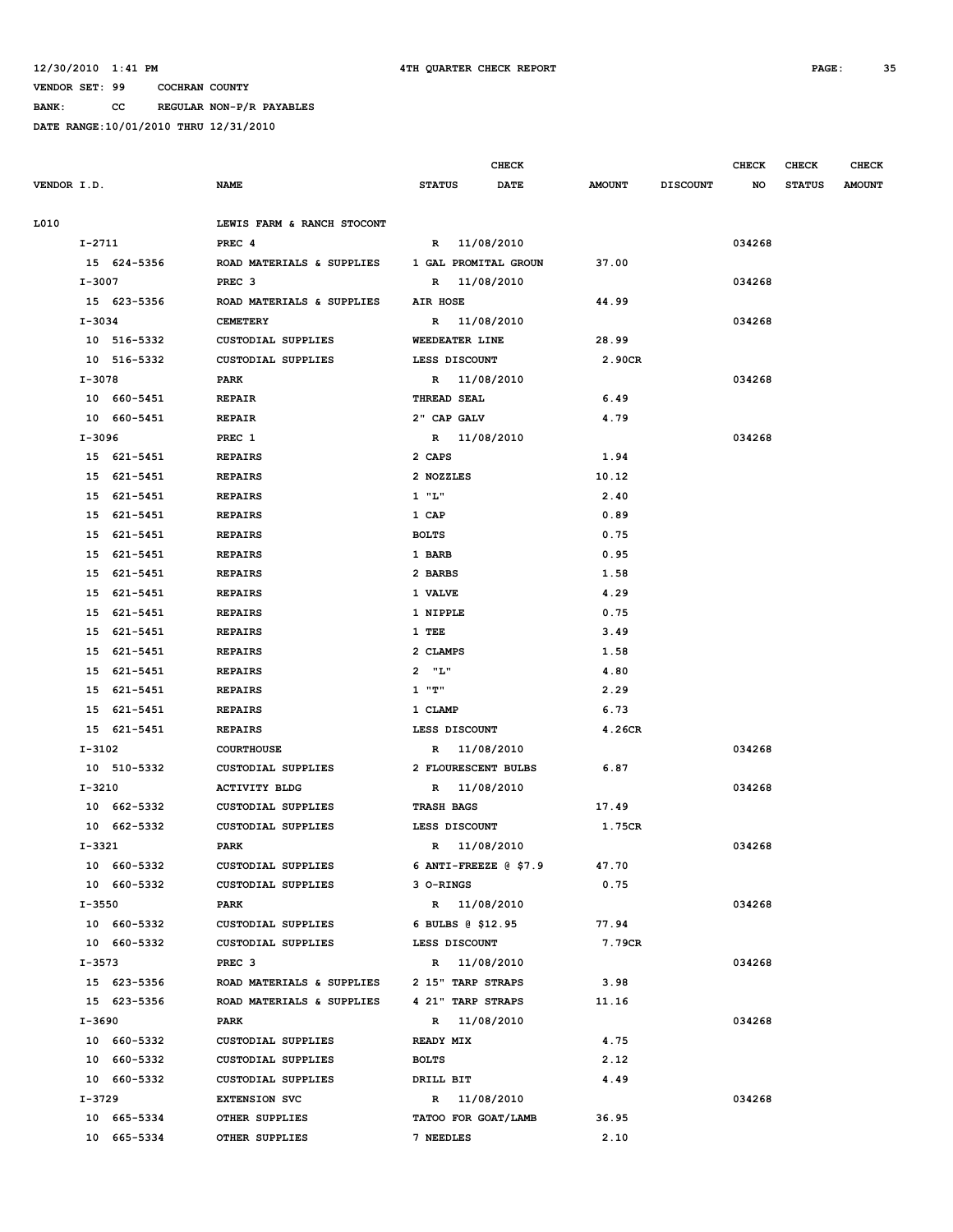**BANK: CC REGULAR NON-P/R PAYABLES**

|             |                                             |                                     |                                              |                  |                    | <b>CHECK</b>         |               |                 | <b>CHECK</b> | <b>CHECK</b>  | <b>CHECK</b>  |
|-------------|---------------------------------------------|-------------------------------------|----------------------------------------------|------------------|--------------------|----------------------|---------------|-----------------|--------------|---------------|---------------|
| VENDOR I.D. |                                             |                                     | <b>NAME</b>                                  | <b>STATUS</b>    |                    | <b>DATE</b>          | <b>AMOUNT</b> | <b>DISCOUNT</b> | NO.          | <b>STATUS</b> | <b>AMOUNT</b> |
|             |                                             |                                     |                                              |                  |                    |                      |               |                 |              |               |               |
| L010        |                                             |                                     | LEWIS FARM & RANCH STOCONT                   |                  |                    |                      |               |                 |              |               |               |
|             | I-3729                                      |                                     | <b>EXTENSION SVC</b>                         |                  | R 11/08/2010       |                      |               |                 | 034268       |               |               |
|             |                                             | 10 665-5334                         | OTHER SUPPLIES                               |                  | LESS DISCOUNT      |                      | 3.91CR        |                 |              |               |               |
|             | I-3810                                      |                                     | PREC 4                                       |                  | R 11/08/2010       |                      |               |                 | 034268       |               |               |
|             |                                             | 15 624-5356                         | ROAD MATERIALS & SUPPLIES                    | GAS CAN          |                    |                      | 9.99          |                 |              |               |               |
|             |                                             | 15 624-5356                         | ROAD MATERIALS & SUPPLIES                    |                  | LESS DISCOUNT      |                      | 1.00CR        |                 |              |               |               |
|             | $I-3813$                                    |                                     | PARK                                         |                  | R 11/08/2010       |                      |               |                 | 034268       |               |               |
|             |                                             | 10 660-5332                         | <b>CUSTODIAL SUPPLIES</b>                    |                  | INDOOR FOGGER      |                      | 7.99          |                 |              |               |               |
|             |                                             | 10 660-5332                         | <b>CUSTODIAL SUPPLIES</b>                    | <b>BUG SPRAY</b> |                    |                      | 7.49          |                 |              |               |               |
|             | I-3877<br>PREC <sub>2</sub><br>R 11/08/2010 |                                     |                                              |                  |                    | 034268               |               |                 |              |               |               |
|             |                                             | 15 622-5356                         | ROAD MATERIALS & SUPPLIES<br><b>BAR BAIT</b> |                  |                    | 7.99                 |               |                 |              |               |               |
|             | $I - 4074$                                  |                                     | <b>ACTIVITY BLDG</b>                         |                  | R 11/08/2010       |                      |               |                 | 034268       |               |               |
|             |                                             | 10 662-5332                         | CUSTODIAL SUPPLIES                           |                  | 4 LIGHT BULBS      |                      | 11.16         |                 |              |               |               |
|             |                                             | 10 662-5332                         | CUSTODIAL SUPPLIES                           |                  | LESS DISCOUNT      |                      | 1.12CR        |                 |              |               | 468.15        |
|             |                                             |                                     |                                              |                  |                    |                      |               |                 |              |               |               |
| L015        |                                             |                                     | LUBBOCK COUNTY, TEXAS                        |                  |                    |                      |               |                 |              |               |               |
|             |                                             | I-10222010                          | JUVENILE PROBATION                           |                  | R 11/08/2010       |                      |               |                 | 034271       |               |               |
|             |                                             | 10 571-5413<br>RESIDENTIAL SERVICES |                                              |                  | 9 DAYS JUV #804    |                      | 855.00        |                 |              |               |               |
|             |                                             | 10 571-5413                         | RESIDENTIAL SERVICES                         |                  | 4 DAYS JUV #797    |                      | 380.00        |                 |              |               |               |
|             |                                             | 10 571-5413                         | RESIDENTIAL SERVICES                         |                  | 14 DAYS JUV #801   |                      | 1,330.00      |                 |              |               | 2,565.00      |
|             |                                             |                                     |                                              |                  |                    |                      |               |                 |              |               |               |
| L018        |                                             |                                     | LUBBOCK GRADER BLADE, INC                    |                  |                    |                      |               |                 |              |               |               |
|             | I-40312                                     |                                     | PREC 1                                       |                  | R 11/08/2010       |                      |               |                 | 034272       |               |               |
|             |                                             | 15 621-5356                         | ROAD MATERIALS & SUPPLIES                    |                  |                    | 8-24" TYPE I BARRICA | 200.00        |                 |              |               |               |
|             |                                             | 15 621-5356                         | ROAD MATERIALS & SUPPLIES                    |                  |                    | 4-30"X30" 'ROAD WORK | 156.00        |                 |              |               |               |
|             |                                             | 15 621-5356                         | ROAD MATERIALS & SUPPLIES                    |                  |                    | 2-24"X24" 'STOP' SIG | 56.00         |                 |              |               | 412.00        |
|             |                                             |                                     |                                              |                  |                    |                      |               |                 |              |               |               |
| L065        |                                             | I-GEN ELECTION 2010 ELECTIONS       | DARLA LANGRILL                               |                  | R 11/08/2010       |                      |               |                 | 034273       |               |               |
|             |                                             |                                     |                                              |                  |                    |                      |               |                 |              |               |               |
|             |                                             | 10 490-5102                         | ELECTION SALARIES                            |                  | 13.5 HRS @ \$10.00 |                      | 135.00        |                 |              |               | 135.00        |
| M031        |                                             |                                     | MILLER PAPER & PACKAGING CO                  |                  |                    |                      |               |                 |              |               |               |
|             |                                             | I-S1806542.001                      | <b>COURTHOUSE</b>                            |                  | R 11/08/2010       |                      |               |                 | 034274       |               |               |
|             |                                             | 10 510-5332                         | CUSTODIAL SUPPLIES                           |                  |                    | 1 CS NO RINSE FLOOR  | 36.59         |                 |              |               |               |
|             |                                             | 10 510-5332                         | CUSTODIAL SUPPLIES                           |                  |                    | 1 CS DISINF BATHROOM | 29.76         |                 |              |               |               |
|             |                                             | I-S1807014.001                      | <b>COURTHOUSE</b>                            |                  | R 11/08/2010       |                      |               |                 | 034274       |               |               |
|             |                                             | 10 510-5332                         | CUSTODIAL SUPPLIES                           |                  | WALL CALENDAR      |                      | 16.38         |                 |              |               |               |
|             |                                             | 10 510-5332                         | CUSTODIAL SUPPLIES                           |                  | WRAP & LABEL       |                      |               |                 |              |               |               |
|             |                                             | I-S1807637.001                      | <b>ACTIVITY BLDG</b>                         |                  | R 11/08/2010       |                      |               |                 | 034274       |               |               |
|             |                                             | 10 662-5332                         | CUSTODIAL SUPPLIES                           |                  |                    | 1 CS DISINF CLEANER  | 45.85         |                 |              |               |               |
|             |                                             | 10 662-5332                         | CUSTODIAL SUPPLIES                           |                  |                    | 3 CS 19" RED BUFF PA | 58.75         |                 |              |               |               |
|             |                                             | 10 662-5332                         | <b>CUSTODIAL SUPPLIES</b>                    |                  |                    | 3 CINNA-MIST DEODORA | 10.69         |                 |              |               |               |
|             |                                             | 10 662-5332                         | CUSTODIAL SUPPLIES                           |                  |                    | 3 PLEASCENT AIR FRES | 10.80         |                 |              |               |               |
|             |                                             | 10 662-5332                         | CUSTODIAL SUPPLIES                           |                  |                    | 3 APPLE TIME METERED | 15.16         |                 |              |               | 223.98        |
|             |                                             |                                     |                                              |                  |                    |                      |               |                 |              |               |               |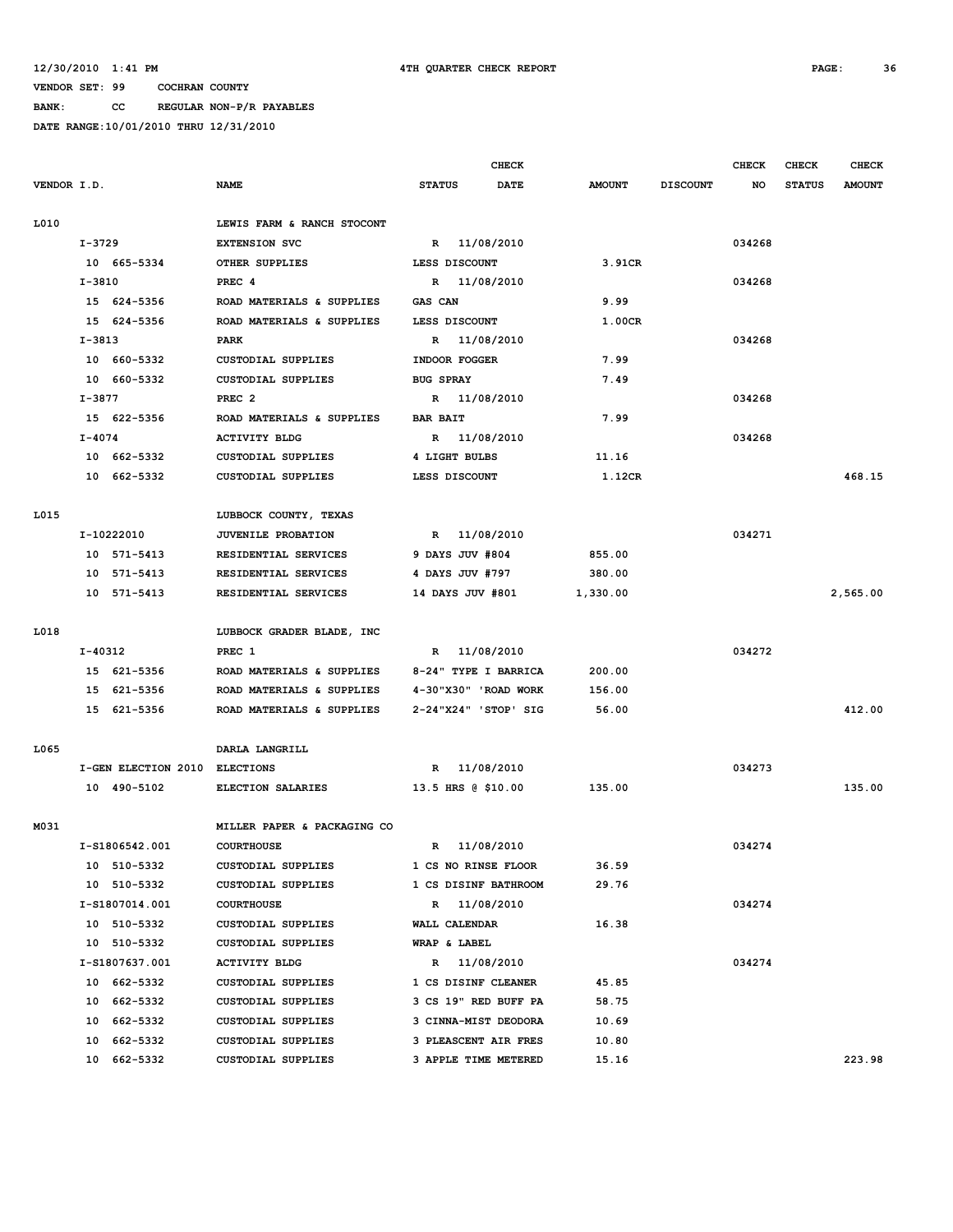**BANK: CC REGULAR NON-P/R PAYABLES**

|             |          |                               |                                                    |                      | <b>CHECK</b>         |               |                 | <b>CHECK</b> | CHECK         | <b>CHECK</b>  |
|-------------|----------|-------------------------------|----------------------------------------------------|----------------------|----------------------|---------------|-----------------|--------------|---------------|---------------|
| VENDOR I.D. |          |                               | <b>NAME</b>                                        | <b>STATUS</b>        | <b>DATE</b>          | <b>AMOUNT</b> | <b>DISCOUNT</b> | NO           | <b>STATUS</b> | <b>AMOUNT</b> |
|             |          |                               |                                                    |                      |                      |               |                 |              |               |               |
| M099        |          |                               | SUSAN MERRITT                                      |                      |                      |               |                 |              |               |               |
|             |          | I-GEN ELECTION 2010           | <b>ELECTIONS</b>                                   | R 11/08/2010         |                      |               |                 | 034275       |               |               |
|             |          | 10 490-5102                   | ELECTION SALARIES                                  | 12.75 HRS \$10.00    |                      | 127.50        |                 |              |               |               |
|             |          | 10 490-5102                   | <b>ELECTION SALARIES</b>                           | DELIVERY FEE         |                      | 25.00         |                 |              |               | 152.50        |
|             |          |                               |                                                    |                      |                      |               |                 |              |               |               |
| M179        |          |                               | MEDICAL, ACCOUNTING &                              |                      |                      |               |                 |              |               |               |
|             | I-28352  |                               | NON-DEPT'L                                         | R 11/08/2010         |                      |               |                 | 034276       |               |               |
|             |          | 10 409-5300                   | COUNTY-WIDE SUPPLIES                               |                      | CISCO RV042 DUAL WAN | 239.00        |                 |              |               |               |
|             |          | 10 409-5300                   | COUNTY-WIDE SUPPLIES                               |                      | CISCO 24 PT GIG SWIT | 399.00        |                 |              |               | 638.00        |
| M252        |          |                               | <b>JEFF MOLLOY</b>                                 |                      |                      |               |                 |              |               |               |
|             | I-110410 |                               | <b>EXTENSION SVC</b>                               | R                    | 11/08/2010           |               |                 | 034277       |               |               |
|             |          | 10 665-5427                   | CO AGENT-TRAVEL-OUT OF COUNTY 1 NITE, EL RENO, OK/ |                      |                      | 60.99         |                 |              |               |               |
|             |          | 10 665-5427                   | CO AGENT-TRAVEL-OUT OF COUNTY MEAL, EL RENO        |                      |                      | 35.81         |                 |              |               | 96.80         |
|             |          |                               |                                                    |                      |                      |               |                 |              |               |               |
| M271        |          |                               | ELVIRA MENDEZ dba                                  |                      |                      |               |                 |              |               |               |
|             | I-110410 |                               | COUNTY COURT                                       | R 11/08/2010         |                      |               |                 | 034278       |               |               |
|             |          | 10 426-5400                   | ATTORNEY AD LITEM                                  |                      | JUV #607, DISPOS HRN | 300.00        |                 |              |               | 300.00        |
|             |          |                               |                                                    |                      |                      |               |                 |              |               |               |
| 0037        |          |                               | ANGELA OVERMAN                                     |                      |                      |               |                 |              |               |               |
|             |          | I-CPS #4178/#4027             | DISTRICT COURT                                     | R 11/08/2010         |                      |               |                 | 034279       |               |               |
|             |          | 10 435-5400                   | ATTORNEY AD LITEM                                  | ATTY FOR CHILD, #10- |                      | 250.00        |                 |              |               |               |
|             |          | 10 435-5400                   | ATTORNEY AD LITEM                                  | ATTY FOR MOTHER, #07 |                      | 250.00        |                 |              |               | 500.00        |
| 0109        |          |                               | 110TH JUDICIAL DISTRICT JUVENI                     |                      |                      |               |                 |              |               |               |
|             |          | $I-26$ 11/1/10                | <b>JUVENILE PROBATION</b>                          | $\mathbb{R}$         | 11/08/2010           |               |                 | 034280       |               |               |
|             |          | 10 571-5413                   | RESIDENTIAL SERVICES                               |                      | 31 DAS RESID, JUV #7 | 1,860.00      |                 |              |               |               |
|             |          | 10 571-5412                   | COUNTY-NON RESIDENTIAL SERVICEMEDICAL BILL         |                      |                      | 54.00         |                 |              |               |               |
|             |          | 10 571-5412                   | COUNTY-NON RESIDENTIAL SERVICEUNIFORM              |                      |                      | 100.00        |                 |              |               | 2,014.00      |
|             |          |                               |                                                    |                      |                      |               |                 |              |               |               |
| 0111        |          |                               | BENNIE O'BRIEN                                     |                      |                      |               |                 |              |               |               |
|             |          | I-GEN ELECTION 2010 ELECTIONS |                                                    | R 11/08/2010         |                      |               |                 | 034281       |               |               |
|             |          | 10 490-5102                   | ELECTION SALARIES                                  | 13.5 HRS @ \$10.00   |                      | 135.00        |                 |              |               | 135.00        |
|             |          |                               |                                                    |                      |                      |               |                 |              |               |               |
| P017        |          |                               | <b>POSTMASTER</b>                                  |                      |                      |               |                 |              |               |               |
|             | I-110210 |                               | <b>CLERK</b>                                       | R 11/08/2010         |                      |               |                 | 034282       |               |               |
|             |          | 10 403-5311                   | POSTAL EXPENSES                                    |                      | 1 ROLL STAMPS 10/21/ | 44.00         |                 |              |               | 44.00         |
|             |          |                               |                                                    |                      |                      |               |                 |              |               |               |
| P202        |          |                               | THE PRODUCTIVITY CENTER                            |                      |                      |               |                 |              |               |               |
|             |          | $I-CCSD31111$                 | <b>SHERIFF</b>                                     | R 11/08/2010         |                      |               |                 | 034283       |               |               |
|             |          | 10 560-5481                   | DUES AND REGISTRATION                              | 01/11-01/12 TCLEDDS  |                      | 295.00        |                 |              |               | 295.00        |
| P221        |          |                               | PERDUE, BRANDON, FIELDER, COLLINS                  |                      |                      |               |                 |              |               |               |
|             |          | I-OCT 2010 FEES               | <b>JUSTICE OF PEACE</b>                            | R 11/08/2010         |                      |               |                 | 034284       |               |               |
|             |          | 10 000-2206.002               | ATTORNEY COLLECTION FEES                           | OCT COLLECTIONS FEE  |                      | 1,452.81      |                 |              |               | 1,452.81      |
|             |          |                               |                                                    |                      |                      |               |                 |              |               |               |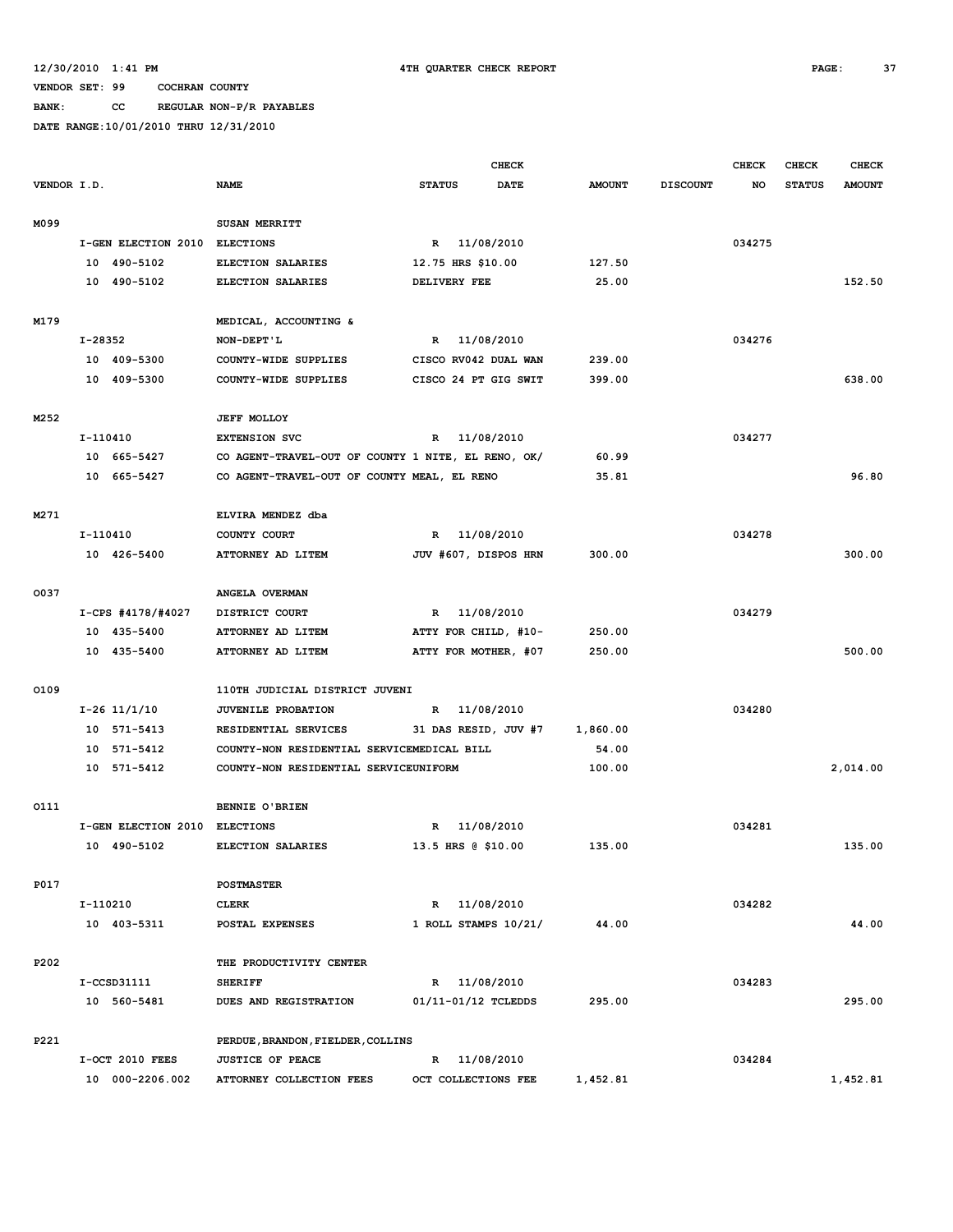**BANK: CC REGULAR NON-P/R PAYABLES**

|             |                               |                         |                      | <b>CHECK</b> |               |                 | <b>CHECK</b> | CHECK         | <b>CHECK</b>  |
|-------------|-------------------------------|-------------------------|----------------------|--------------|---------------|-----------------|--------------|---------------|---------------|
| VENDOR I.D. |                               | <b>NAME</b>             | <b>STATUS</b>        | <b>DATE</b>  | <b>AMOUNT</b> | <b>DISCOUNT</b> | NO           | <b>STATUS</b> | <b>AMOUNT</b> |
| R043        |                               | RAY RAMON               |                      |              |               |                 |              |               |               |
|             | I-122661                      | <b>COURTHOUSE</b>       | R 11/08/2010         |              |               |                 | 034285       |               |               |
|             | 10 510-5411                   | MAINTENANCE CONTRACTS   | YARD CUT             |              | 150.00        |                 |              |               | 150.00        |
|             |                               |                         |                      |              |               |                 |              |               |               |
| R099        |                               | CYNDIA LEA GUAJARDO dba |                      |              |               |                 |              |               |               |
|             | I-95225                       | PREC <sub>4</sub>       | R 11/08/2010         |              |               |                 | 034286       |               |               |
|             | 15 624-5454                   | <b>TIRES</b>            | 1400X24              |              | 50.00         |                 |              |               |               |
|             | $I-95271$                     | PARK                    | R 11/08/2010         |              |               |                 | 034286       |               |               |
|             | 10 660-5454                   | TIRES                   | 11 400X5 4 PLY       |              | 19.95         |                 |              |               |               |
|             | 10 660-5454                   | <b>TIRES</b>            | TIRE DISPOSAL FEE    |              | 3.00          |                 |              |               |               |
|             | 10 660-5451                   | <b>REPAIR</b>           | TIRE CHG             |              | 7.00          |                 |              |               |               |
|             | I-95391                       | <b>EXTENSION SVC</b>    | R 11/08/2010         |              |               |                 | 034286       |               |               |
|             | 10 665-5454                   | TIRES                   | FLT ON RF LT245175R1 |              | 10.00         |                 |              |               |               |
|             | I-95422                       | <b>SHERIFF</b>          | R 11/08/2010         |              |               |                 | 034286       |               |               |
|             | 10 560-5454                   | <b>TIRES</b>            | FLAT ON 275/60/17, U |              | 13.00         |                 |              |               |               |
|             | $I-95448$                     | PREC 1                  | R 11/08/2010         |              |               |                 | 034286       |               |               |
|             | 15 621-5454                   | TIRES                   | 11 2457L ON L/R      |              | 25.00         |                 |              |               |               |
|             | $I-95475$                     | <b>SHERIFF</b>          | R 11/08/2010         |              |               |                 | 034286       |               |               |
|             | 10 560-5454                   | <b>TIRES</b>            | 235/55/17 FLAT/UNIT  |              | 13.00         |                 |              |               |               |
|             | I-95533                       | PREC 1                  | R 11/08/2010         |              |               |                 | 034286       |               |               |
|             | 15 621-5454                   | <b>TIRES</b>            | 2-11 245 7L          |              | 50.00         |                 |              |               |               |
|             | 15 621-5454                   | <b>TIRES</b>            | 2 PATCH              |              | 3.90          |                 |              |               |               |
|             | I-95536                       | PREC <sub>3</sub>       | R 11/08/2010         |              |               |                 | 034286       |               |               |
|             | 15 623-5454                   | <b>TIRES</b>            | $11R24.5$ ON R/R     |              | 25.00         |                 |              |               | 219.85        |
| R144        |                               | ANNA J RICKER dba       |                      |              |               |                 |              |               |               |
|             | I-CPS-07-05-4027              | DISTRICT COURT          | R 11/08/2010         |              |               |                 | 034287       |               |               |
|             | 10 435-5400                   | ATTORNEY AD LITEM       | ATTY FOR CHILD, 11/4 |              | 250.00        |                 |              |               | 250.00        |
|             |                               |                         |                      |              |               |                 |              |               |               |
| R222        |                               | ROBERTS TRUCK CENTER    |                      |              |               |                 |              |               |               |
|             | I-2248855                     | PREC <sub>2</sub>       | R                    | 11/08/2010   |               |                 | 034288       |               |               |
|             | 15 622-5451                   | <b>REPAIRS</b>          | 1 KW SPRING ASSY-AIR |              | 99.12         |                 |              |               | 99.12         |
| R239        |                               | IMELDA TARANGO RAMIREZ  |                      |              |               |                 |              |               |               |
|             | I-GEN ELECTION 2010 ELECTIONS |                         | R 11/08/2010         |              |               |                 | 034289       |               |               |
|             | 10 490-5102                   | ELECTION SALARIES       | 13.5 HRS @ \$10.00   |              | 135.00        |                 |              |               | 135.00        |
|             |                               |                         |                      |              |               |                 |              |               |               |
| S010        |                               | SILVERS COMPANY         |                      |              |               |                 |              |               |               |
|             | C-13236/10191                 | <b>CEMETERY</b>         | R 11/08/2010         |              |               |                 | 034290       |               |               |
|             | 10 516-5330                   | FUEL & OIL              | CREDIT FED TAX ON 25 |              | 4.69CR        |                 |              |               |               |
|             | C-13237/10190                 | <b>CONSTABLE</b>        | R                    | 11/08/2010   |               |                 | 034290       |               |               |
|             | 10 550-5330                   | FUEL & OIL              | CR FED TAX ON 23.5 G |              | 4.32CR        |                 |              |               |               |
|             | C-13239/10188                 | <b>EXTENSION SVC</b>    | $\mathbb{R}$         | 11/08/2010   |               |                 | 034290       |               |               |
|             | 10 665-5330                   | FUEL AND OIL            | CR FED TAX ON 309.09 |              | 56.87CR       |                 |              |               |               |
|             | C-13240/10187                 | JUVENILE PROBATION      | R                    | 11/08/2010   |               |                 | 034290       |               |               |
|             | 10 571-5330                   | <b>FUEL</b>             | CREDIT FED TAX ON 38 |              | 7.12CR        |                 |              |               |               |
|             | C-13241/10186                 | NON-DEPT'L/AUDITOR      | R                    | 11/08/2010   |               |                 | 034290       |               |               |
|             | 10 495-5310                   | OFFICE SUPPLIES         | CREDIT FED TAX ON 2. |              | 0.46CR        |                 |              |               |               |
|             | C-13242/10185                 | PARK                    | R 11/08/2010         |              |               |                 | 034290       |               |               |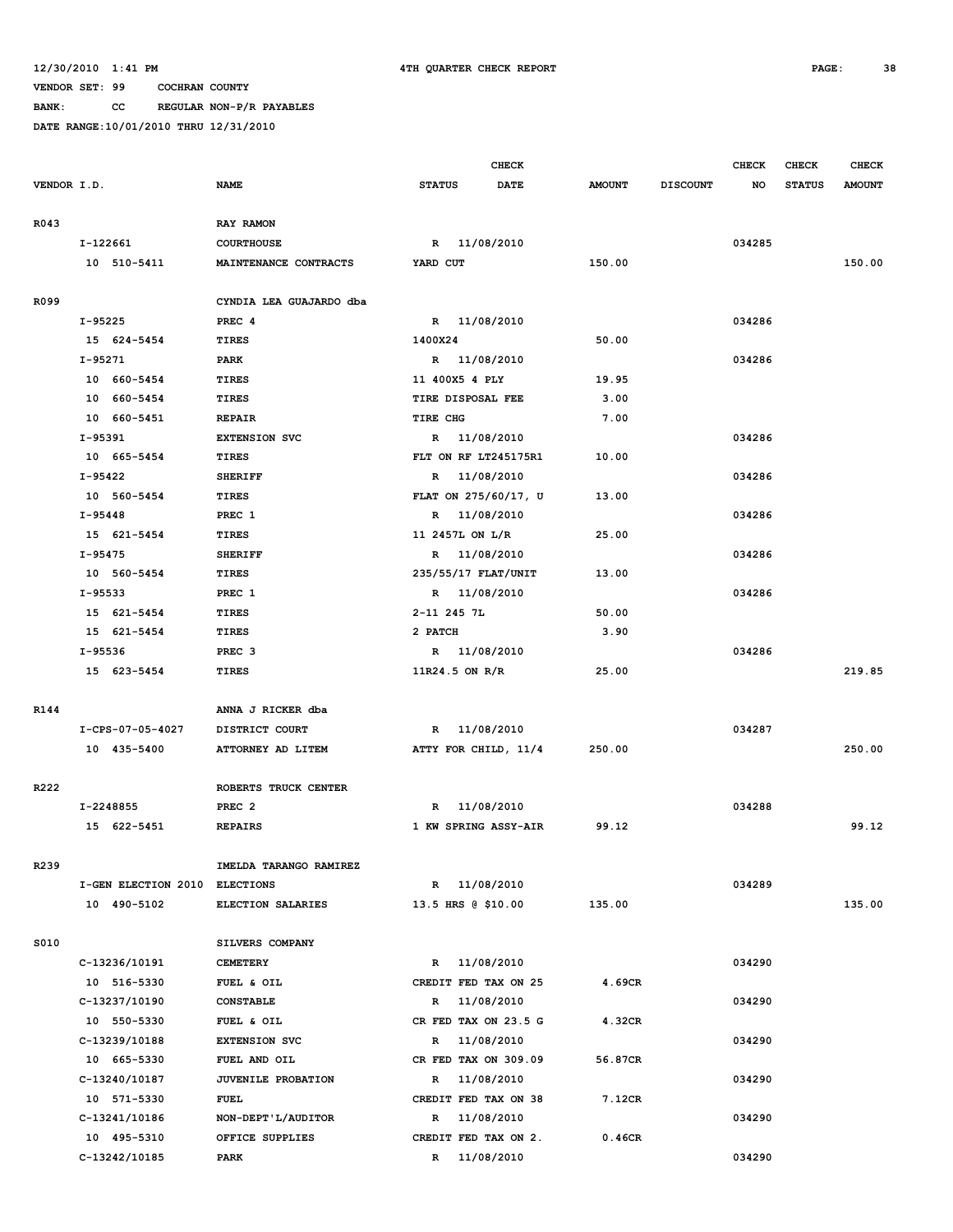**VENDOR SET: 99 COCHRAN COUNTY BANK: CC REGULAR NON-P/R PAYABLES**

|             |               |                                |                            | <b>CHECK</b> |               |                 | <b>CHECK</b> | CHECK         | <b>CHECK</b>  |
|-------------|---------------|--------------------------------|----------------------------|--------------|---------------|-----------------|--------------|---------------|---------------|
| VENDOR I.D. |               | <b>NAME</b>                    | <b>STATUS</b>              | <b>DATE</b>  | <b>AMOUNT</b> | <b>DISCOUNT</b> | NO           | <b>STATUS</b> | <b>AMOUNT</b> |
| S010        |               | SILVERS COMPANY<br><b>CONT</b> |                            |              |               |                 |              |               |               |
|             | C-13242/10185 | PARK                           | R 11/08/2010               |              |               |                 | 034290       |               |               |
|             | 10 660-5330   | FUEL AND OIL                   | CREDIT FED TAX ON 59       |              | 10.86CR       |                 |              |               |               |
|             | C-13243/10184 | PREC <sub>2</sub>              | 11/08/2010<br>R            |              |               |                 | 034290       |               |               |
|             | 15 622-5330   | FUEL AND OIL                   | CR FED TAX ON 83.06        |              | 15.28CR       |                 |              |               |               |
|             | C-13244/10183 | <b>SHERIFF</b>                 | 11/08/2010<br>R            |              |               |                 | 034290       |               |               |
|             | 10 560-5330   | FUEL AND OIL                   | CREDIT FED TAX FOR O       |              | 90.60CR       |                 |              |               |               |
|             | I-0046 1010   | PARK                           | 11/08/2010<br>$\mathbf R$  |              |               |                 | 034290       |               |               |
|             | 10 660-5330   | FUEL AND OIL                   | 25.49 GAL UNLEADED         |              | 72.03         |                 |              |               |               |
|             | I-0047 1010   | PARK                           | 11/08/2010<br>R            |              |               |                 | 034290       |               |               |
|             | 10 660-5330   | FUEL AND OIL                   | 59 GAL UNLEADED            |              | 168.09        |                 |              |               |               |
|             | I-0659 1010   | <b>JUVENILE PROBATION</b>      | 11/08/2010<br>R            |              |               |                 | 034290       |               |               |
|             | 10 571-5330   | FUEL                           | 38.67 GAL UNLEADED         |              | 109.11        |                 |              |               |               |
|             | I-0695 1010   | <b>EXTENSION SVC</b>           | 11/08/2010<br>R            |              |               |                 | 034290       |               |               |
|             | 10 665-5330   | FUEL AND OIL                   | CARD 0695, 273.51 GA       |              | 772.89        |                 |              |               |               |
|             | 10 665-5330   | FUEL AND OIL                   | OTHER, #9185, 24.22        |              | 66.58         |                 |              |               |               |
|             | I-2515        | PREC 1                         | R 11/08/2010               |              |               |                 | 034290       |               |               |
|             | 15 621-5330   | FUEL & OIL                     | 68 GAL HS DIESEL/MOT       |              | 171.36        |                 |              |               |               |
|             | I-2540        | PREC 1                         | 11/08/2010<br>R            |              |               |                 | 034290       |               |               |
|             | 15 621-5330   | FUEL & OIL                     | 69 GAL HS DIESEL/MOT       |              | 178.02        |                 |              |               |               |
|             | I-2612        | PREC 1                         | 11/08/2010<br>$\mathbb{R}$ |              |               |                 | 034290       |               |               |
|             | 15 621-5330   | FUEL & OIL                     | 31.5 GAL HS DIESEL         |              | 83.48         |                 |              |               |               |
|             | I-2614        | PREC 1                         | 11/08/2010<br>R            |              |               |                 | 034290       |               |               |
|             | 15 621-5330   | FUEL & OIL                     | 89 GAL HS DIESEL           |              | 235.85        |                 |              |               |               |
|             | I-2647        | PREC 1                         | 11/08/2010<br>R            |              |               |                 | 034290       |               |               |
|             | 15 621-5330   | FUEL & OIL                     | 60 GAL HIGH SULF DIE       |              | 159.00        |                 |              |               |               |
|             | $I - 2658$    | PREC 1                         | 11/08/2010<br>R            |              |               |                 | 034290       |               |               |
|             | 15 621-5330   | FUEL & OIL                     | 95 GAL LOW SULF DIES       |              | 251.75        |                 |              |               |               |
|             | 15 621-5330   | FUEL & OIL                     | STATE TAX                  |              | 19.00         |                 |              |               |               |
|             | I-2682        | PREC 1                         | 11/08/2010<br>R            |              |               |                 | 034290       |               |               |
|             | 15 621-5330   | FUEL & OIL                     | 98 GAL LS DIESEL           |              | 257.74        |                 |              |               |               |
|             | 15 621-5330   | FUEL & OIL                     | STATE TAX                  |              | 19.60         |                 |              |               |               |
|             | I-2683        | PREC 1                         | R 11/08/2010               |              |               |                 | 034290       |               |               |
|             | 15 621-5330   | FUEL & OIL                     | 40 GAL HS DIESEL           |              | 107.20        |                 |              |               |               |
|             | I-2684        | PREC 1                         | R 11/08/2010               |              |               |                 | 034290       |               |               |
|             | 15 621-5330   | FUEL & OIL                     | 110.2 GAL LS DIESEL        |              | 289.83        |                 |              |               |               |
|             | 15 621-5330   | FUEL & OIL                     | STATE TAX                  |              | 22.04         |                 |              |               |               |
|             | I-2689        | PREC 1                         | R 11/08/2010               |              |               |                 | 034290       |               |               |
|             | 15 621-5330   | FUEL & OIL                     | 90 GAL HIGH SULF DIE       |              | 236.70        |                 |              |               |               |
|             | $I - 2740$    | PREC 1                         | R 11/08/2010               |              |               |                 | 034290       |               |               |
|             | 15 621-5330   | FUEL & OIL                     | 33.2 GAL HS DIESEL/L       |              | 87.32         |                 |              |               |               |
|             | I-2757/9956   | PREC <sub>2</sub>              | R 11/08/2010               |              |               |                 | 034290       |               |               |
|             | 15 622-5330   | FUEL AND OIL                   | 650 GAL HIGH SULF DI       |              | 1,742.00      |                 |              |               |               |
|             | $I - 2851$    | PREC 1                         | R 11/08/2010               |              |               |                 | 034290       |               |               |
|             | 15 621-5330   | FUEL & OIL                     | 66 GAL HS DIESEL           |              | 173.58        |                 |              |               |               |
|             | I-2886/10099  | PREC <sub>3</sub>              | R 11/08/2010               |              |               |                 | 034290       |               |               |
|             | 15 623-5330   | FUEL AND OIL                   | 139 GAL LOW SULF DIE       |              | 365.57        |                 |              |               |               |
|             | 15 623-5330   | FUEL AND OIL                   | STATE TAX                  |              | 27.80         |                 |              |               |               |
|             | $I-2903$      | PREC 1                         | R 11/08/2010               |              |               |                 | 034290       |               |               |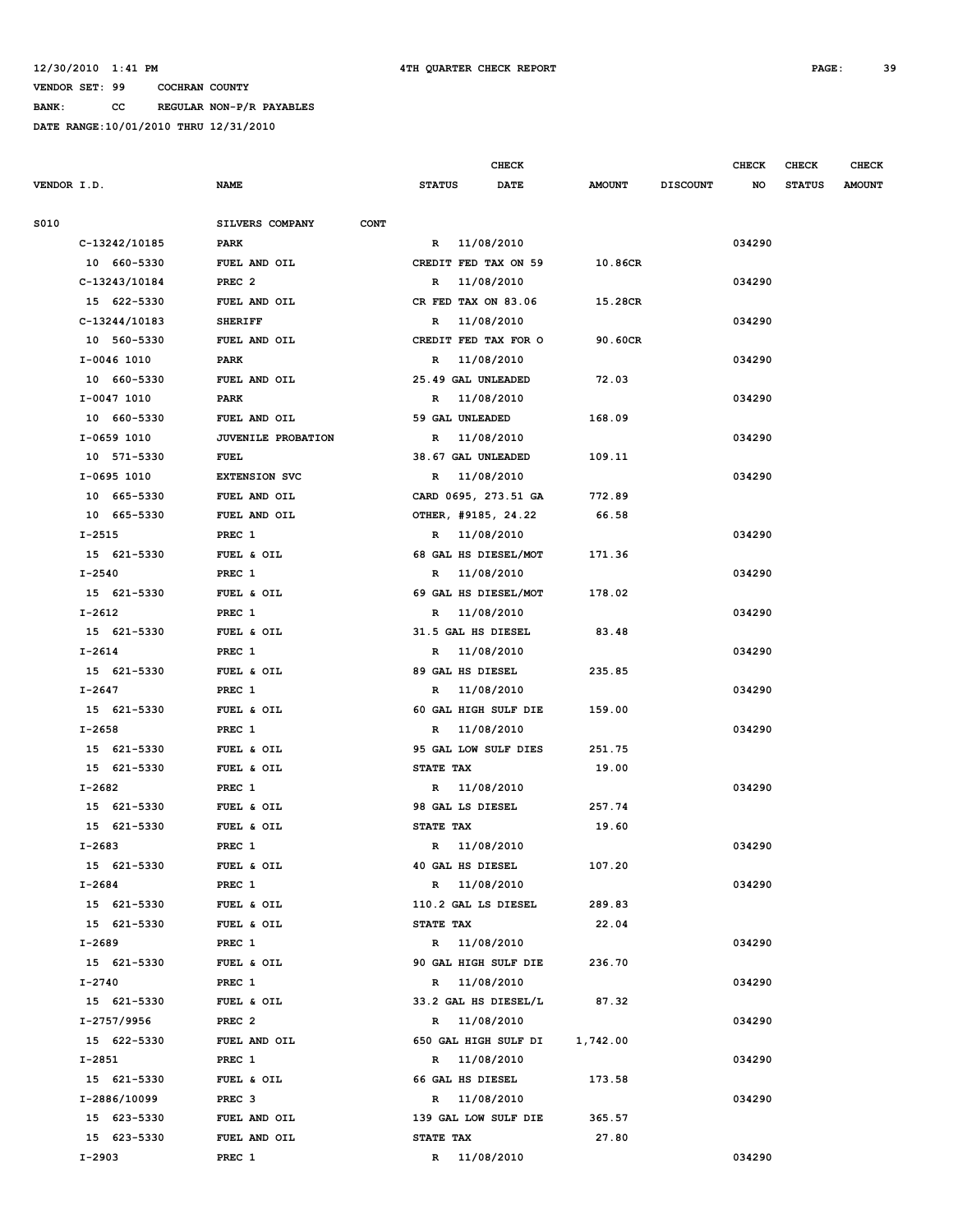# **BANK: CC REGULAR NON-P/R PAYABLES**

|             |         |                              |                                          |               |                     | <b>CHECK</b>         |               |                 | <b>CHECK</b> | CHECK         | <b>CHECK</b>  |
|-------------|---------|------------------------------|------------------------------------------|---------------|---------------------|----------------------|---------------|-----------------|--------------|---------------|---------------|
| VENDOR I.D. |         |                              | <b>NAME</b>                              | <b>STATUS</b> |                     | <b>DATE</b>          | <b>AMOUNT</b> | <b>DISCOUNT</b> | NO           | <b>STATUS</b> | <b>AMOUNT</b> |
|             |         |                              |                                          |               |                     |                      |               |                 |              |               |               |
| S010        |         |                              | SILVERS COMPANY<br><b>CONT</b>           |               |                     |                      |               |                 |              |               |               |
|             | I-2903  |                              | PREC 1                                   |               | R 11/08/2010        |                      |               |                 | 034290       |               |               |
|             |         | 15 621-5330                  | FUEL & OIL                               |               | 151.3 GAL LS DIESEL |                      | 397.92        |                 |              |               |               |
|             |         | 15 621-5330                  | FUEL & OIL                               | STATE TAX     |                     |                      | 30.26         |                 |              |               |               |
|             | I-2911  |                              | PREC 1                                   |               | R 11/08/2010        |                      |               |                 | 034290       |               |               |
|             |         | 15 621-5330                  | FUEL & OIL                               |               | 78.9 GAL HS DIESEL  |                      | 207.51        |                 |              |               |               |
|             |         | I-9225 10/04/10              | NON-DEPT'L/AUDITOR                       | R             | 11/08/2010          |                      |               |                 | 034290       |               |               |
|             |         | 10 495-5310                  | OFFICE SUPPLIES                          |               |                     | 2.51 GAL UNLEADED/BE | 6.90          |                 |              |               |               |
|             |         | I-9670 1010                  | <b>CONSTABLE</b>                         | R             | 11/08/2010          |                      |               |                 | 034290       |               |               |
|             |         | 10 550-5330                  | FUEL & OIL                               |               |                     | 23.5 GAL PREMIUM UNL | 70.48         |                 |              |               |               |
|             |         | $I-PUMP PREC 2 10/10 PREC 2$ |                                          | R             | 11/08/2010          |                      |               |                 | 034290       |               |               |
|             |         | 15 622-5330                  | FUEL AND OIL                             |               | 83.06 GAL UNLEADED  |                      | 233.93        |                 |              |               |               |
|             |         | $I-SHERIFF 10/29/10$         | <b>SHERIFF</b>                           | R             | 11/08/2010          |                      |               |                 | 034290       |               |               |
|             |         | 10 560-5330                  | FUEL AND OIL                             |               | 492.4 GAL UNLEADED  |                      | 1,388.12      |                 |              |               | 7,761.46      |
|             |         |                              |                                          |               |                     |                      |               |                 |              |               |               |
| S017        |         |                              | SOUTH PLAINS E. M. S. INC                |               |                     |                      |               |                 |              |               |               |
|             |         |                              | I-10/11 SPEMS ASSESS PUBLIC SAFETY*OTHER | $\mathbb{R}$  | 11/08/2010          |                      |               |                 | 034294       |               |               |
|             |         | 10 580-5404                  | MEDICAL-E.M.S. SUBSIDIES                 |               |                     | 2010/11 SPEMS ASSESS | 3,500.00      |                 |              |               | 3,500.00      |
|             |         |                              |                                          |               |                     |                      |               |                 |              |               |               |
| S047        |         |                              | SHELL FLEET PLUS                         |               |                     |                      |               |                 |              |               |               |
|             |         | I-065177891010               | <b>EXTENSION SVC</b>                     | $\mathbb{R}$  | 11/08/2010          |                      |               |                 | 034298       |               |               |
|             |         | 10 665-5330                  | FUEL AND OIL                             |               |                     | 18.045 AL UNL, PLAIN | 46.90         |                 |              |               |               |
|             |         | 10 665-5330                  | FUEL AND OIL                             |               |                     | 17.831 GAL UNL, AMAR | 49.02         |                 |              |               |               |
|             | 10      | 665–5330                     | FUEL AND OIL                             |               |                     | 17.571 GAL UNL, SWEE | 46.37         |                 |              |               |               |
|             | 10      | 665-5330                     | FUEL AND OIL                             |               |                     | 23.075 GAL SUPER, EA | 62.28         |                 |              |               |               |
|             | 10      | 665-5330                     | FUEL AND OIL                             |               | 17.501 GAL UNL PLUS |                      | 51.98         |                 |              |               |               |
|             | 10      | 665-5330                     | FUEL AND OIL                             |               |                     | 25.047 GAL UNL, CANA | 71.61         |                 |              |               |               |
|             | 10      | 665-5330                     | FUEL AND OIL                             |               |                     | 13.481 GAL UNL, CANY | 36.40         |                 |              |               |               |
|             | 10      | 665-5330                     | FUEL AND OIL                             |               |                     | 20.174 GAL UNL, LUBB | 54.45         |                 |              |               |               |
|             | 10      | 665-5330                     | FUEL AND OIL                             |               |                     | 24.657 GAL UNL, PLAI | 66.55         |                 |              |               |               |
|             | 10      | 665-5330                     | FUEL AND OIL                             |               |                     | 23.621 GAL UNL, SWEE | 62.81         |                 |              |               |               |
|             | 10      | 665-5330                     | FUEL AND OIL                             |               | 15.780 GAL SUP, NEW |                      | 41.96         |                 |              |               |               |
|             | 10      | 665-5330                     | FUEL AND OIL                             |               |                     | 19.296 GAL UNL, SNYD | 53.24         |                 |              |               |               |
|             |         | 10 665-5330                  | FUEL AND OIL                             |               |                     | 24.343 GAL UNL, SWEE | 64.73         |                 |              |               |               |
|             |         | 10 665-5330                  | FUEL AND OIL                             |               |                     | 21.884 GAL UNL, LUBB | 58.19         |                 |              |               |               |
|             |         | 10 665-5330                  | FUEL AND OIL                             |               |                     | 19.481 GAL UNL, MULE | 52.58         |                 |              |               |               |
|             |         | 10 665-5330                  | FUEL AND OIL                             |               |                     | CREDIT FED TAX ON 30 | 55.21CR       |                 |              |               | 763.86        |
|             |         |                              |                                          |               |                     |                      |               |                 |              |               |               |
| S071        |         |                              | SCRIPT OFFICE PRODUCTS, INC.             |               |                     |                      |               |                 |              |               |               |
|             | I-33955 |                              | <b>CLERK</b>                             |               | R 11/08/2010        |                      |               |                 | 034299       |               |               |
|             |         | 10 403-5310                  | OFFICE SUPPLIES                          | 5 STAPLERS    |                     |                      | 89.75         |                 |              |               |               |
|             |         | 10 403-5310                  | OFFICE SUPPLIES                          |               | 1 PK WHITE BUS CARD |                      | 15.34         |                 |              |               |               |
|             | I-33956 |                              | <b>TREASURER</b>                         |               | R 11/08/2010        |                      |               |                 | 034299       |               |               |
|             |         | 10 497-5310                  | OFFICE SUPPLIES                          |               |                     | 1 CS COPY PAPER 8.5X | 39.50         |                 |              |               |               |
|             |         | 10 497-5310                  | OFFICE SUPPLIES                          |               |                     | 1 PK 3X3 POP-UP POST | 24.30         |                 |              |               |               |
|             | I-33957 |                              | AUDITOR/COUNTY JUDGE                     |               | R 11/08/2010        |                      |               |                 | 034299       |               |               |
|             |         | 10 495-5310                  | OFFICE SUPPLIES                          |               |                     | 1.5 CS COPY PAPER 8. | 59.25         |                 |              |               |               |
|             |         | 15 610-5310                  | OFFICE SUPPLIES                          |               |                     | 0.5 CS COPY PAPER 8. | 19.75         |                 |              |               |               |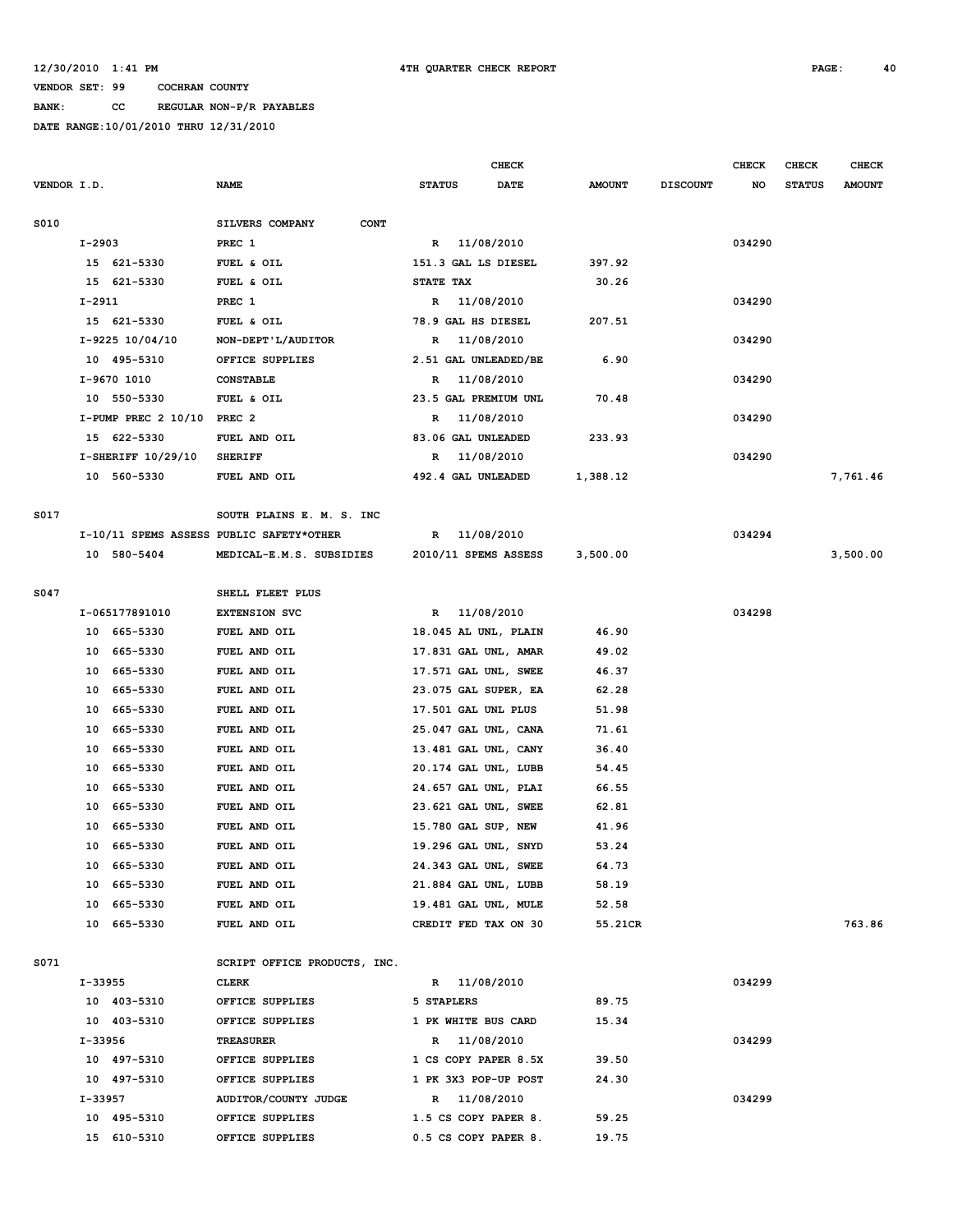## **BANK: CC REGULAR NON-P/R PAYABLES**

|             |             |                              |                             | CHECK          |                     |                         |               | <b>CHECK</b>    | <b>CHECK</b> | <b>CHECK</b>  |               |
|-------------|-------------|------------------------------|-----------------------------|----------------|---------------------|-------------------------|---------------|-----------------|--------------|---------------|---------------|
| VENDOR I.D. |             |                              | <b>NAME</b>                 | <b>STATUS</b>  |                     | DATE                    | <b>AMOUNT</b> | <b>DISCOUNT</b> | NO           | <b>STATUS</b> | <b>AMOUNT</b> |
| S071        |             |                              | SCRIPT OFFICE PRODUCTSCONT  |                |                     |                         |               |                 |              |               |               |
|             | I-33957     |                              | AUDITOR/COUNTY JUDGE        |                |                     | R 11/08/2010            |               |                 | 034299       |               |               |
|             |             | 10 495-5310                  | OFFICE SUPPLIES             |                | 3 PK #680 FLAGS     |                         | 17.64         |                 |              |               |               |
|             | I-33974     |                              | COUNTY JUDGE/COMM'R COURT   |                |                     | R 11/08/2010            |               |                 | 034299       |               |               |
|             |             | 15 610-5310                  | OFFICE SUPPLIES             |                |                     | 1000 PRINTED LETTERH    | 112.43        |                 |              |               |               |
|             | I-34006     |                              | <b>JUVENILE PROBATION</b>   | R              |                     | 11/08/2010              |               |                 | 034299       |               |               |
|             |             | 10 571-5310                  | OFFICE SUPPLIES             |                |                     | 1 DOZ LGL/LTR PADS      | 9.95          |                 |              |               |               |
|             | $I - 34114$ |                              | <b>AUDITOR</b>              | R              |                     | 11/08/2010              |               |                 | 034299       |               |               |
|             |             | 10 495-5310                  | OFFICE SUPPLIES             |                |                     | 1 DZ BLUE STICK PENS    | 1.95          |                 |              |               | 389.86        |
| S149        |             |                              | SHERIFFS' ASSOCIATION OF    |                |                     |                         |               |                 |              |               |               |
|             |             | I-26315 2011/STALCUP SHERIFF |                             |                |                     | R 11/08/2010            |               |                 | 034300       |               |               |
|             |             | 10 560-5481                  | DUES AND REGISTRATION       |                |                     | SHERIFF'S DUES FOR 2    | 25.00         |                 |              |               | 25.00         |
| S212        |             |                              | WALLACE STALCUP             |                |                     |                         |               |                 |              |               |               |
|             | I-110410    |                              | SHERIFF/JAIL                |                |                     | R 11/08/2010            |               |                 | 034301       |               |               |
|             |             | 10 560-5427                  | CONTINUING EDUCATION        |                | <b>MEAL--SCHOOL</b> |                         | 17.28         |                 |              |               |               |
|             |             | 10 512-5333                  | <b>FOOD-PRISONERS</b>       | LETTUCE        |                     |                         | 1.49          |                 |              |               |               |
|             | 10          | 512-5333                     | FOOD-PRISONERS              |                |                     | 6 WHITE BREAD @ 2/1.    | 7.74          |                 |              |               |               |
|             |             | 10 512-5333                  | FOOD-PRISONERS              |                | <b>WHITE BREAD</b>  |                         | 0.79          |                 |              |               |               |
|             |             | 10 512-5333                  | <b>FOOD-PRISONERS</b>       |                | HOMO MILK           |                         | 3.59          |                 |              |               |               |
|             |             | 10 512-5333                  | <b>FOOD-PRISONERS</b>       |                | HOMO MILK           |                         | 3.59          |                 |              |               |               |
|             |             | 10 512-5333                  | FOOD-PRISONERS              |                |                     | 12 WHITE BREAD @ 2/1    | 7.74          |                 |              |               |               |
|             | 10          | 512-5333                     | <b>FOOD-PRISONERS</b>       |                | 2 HOMO MILK         |                         | 7.18          |                 |              |               |               |
|             | 10          | 512-5333                     | <b>FOOD-PRISONERS</b>       |                | 3 BAGS SUGAR        |                         | 6.00          |                 |              |               |               |
|             | 10          | 512-5333                     | FOOD-PRISONERS              |                | 2 HOMO MILK         |                         | 7.18          |                 |              |               |               |
|             | 10          | 512-5333                     | <b>FOOD-PRISONERS</b>       |                |                     | 2 WHITE BREAD $(2/1)$ . | 1.29          |                 |              |               |               |
|             | 10          | 512-5333                     | <b>FOOD-PRISONERS</b>       |                | <b>WHITE BREAD</b>  |                         | 0.79          |                 |              |               |               |
|             | 10          | 512-5333                     | <b>FOOD-PRISONERS</b>       |                |                     | 12 WHITE BREAD @2/1.    | 7.74          |                 |              |               |               |
|             | 10          | 512-5333                     | <b>FOOD-PRISONERS</b>       |                | 2 HOMO MILK         |                         | 7.18          |                 |              |               |               |
|             | 10          | 512-5333                     | FOOD-PRISONERS              | LETTUCE        |                     |                         | 1.49          |                 |              |               |               |
|             | 10          | 512-5333                     | <b>FOOD-PRISONERS</b>       |                | LARGE EGGS          |                         | 2.39          |                 |              |               |               |
|             |             | 10 512-5333                  | <b>FOOD-PRISONERS</b>       |                | APPLE JUICE CKTL    |                         | 1.50          |                 |              |               |               |
|             |             | 10 512-5333                  | <b>FOOD-PRISONERS</b>       |                | APPLE JUICE CKTL    |                         | 1.50          |                 |              |               |               |
|             |             | 10 512-5333                  | FOOD-PRISONERS              |                |                     | FLAVOR SACK 22 CT       | 6.50          |                 |              |               |               |
|             |             | 10 512-5333                  | <b>FOOD-PRISONERS</b>       |                |                     | 2 PKG FLOUR TORTILLA    | 3.78          |                 |              |               |               |
|             |             | 10 512-5333                  | <b>FOOD-PRISONERS</b>       |                | HOMO MILK           |                         | 3.59          |                 |              |               |               |
|             |             | 10 512-5392                  | MISCELLANEOUS SUPPLIES      |                |                     | UNIVERSAL REMOTE CON    | 5.25          |                 |              |               | 105.58        |
| S222        |             |                              | SOUTH PLAINS COMMUNICATIONS |                |                     |                         |               |                 |              |               |               |
|             | I-640241    |                              | <b>SHERIFF</b>              |                |                     | R 11/08/2010            |               |                 | 034302       |               |               |
|             |             | 10 560-5452                  | OFFICE EQUIPMENT REPAIR     |                |                     | RESET CONSOLE DISPLA    | 45.00         |                 |              |               |               |
|             |             | 10 560-5452                  | OFFICE EQUIPMENT REPAIR     | <b>MILEAGE</b> |                     |                         | 135.00        |                 |              |               | 180.00        |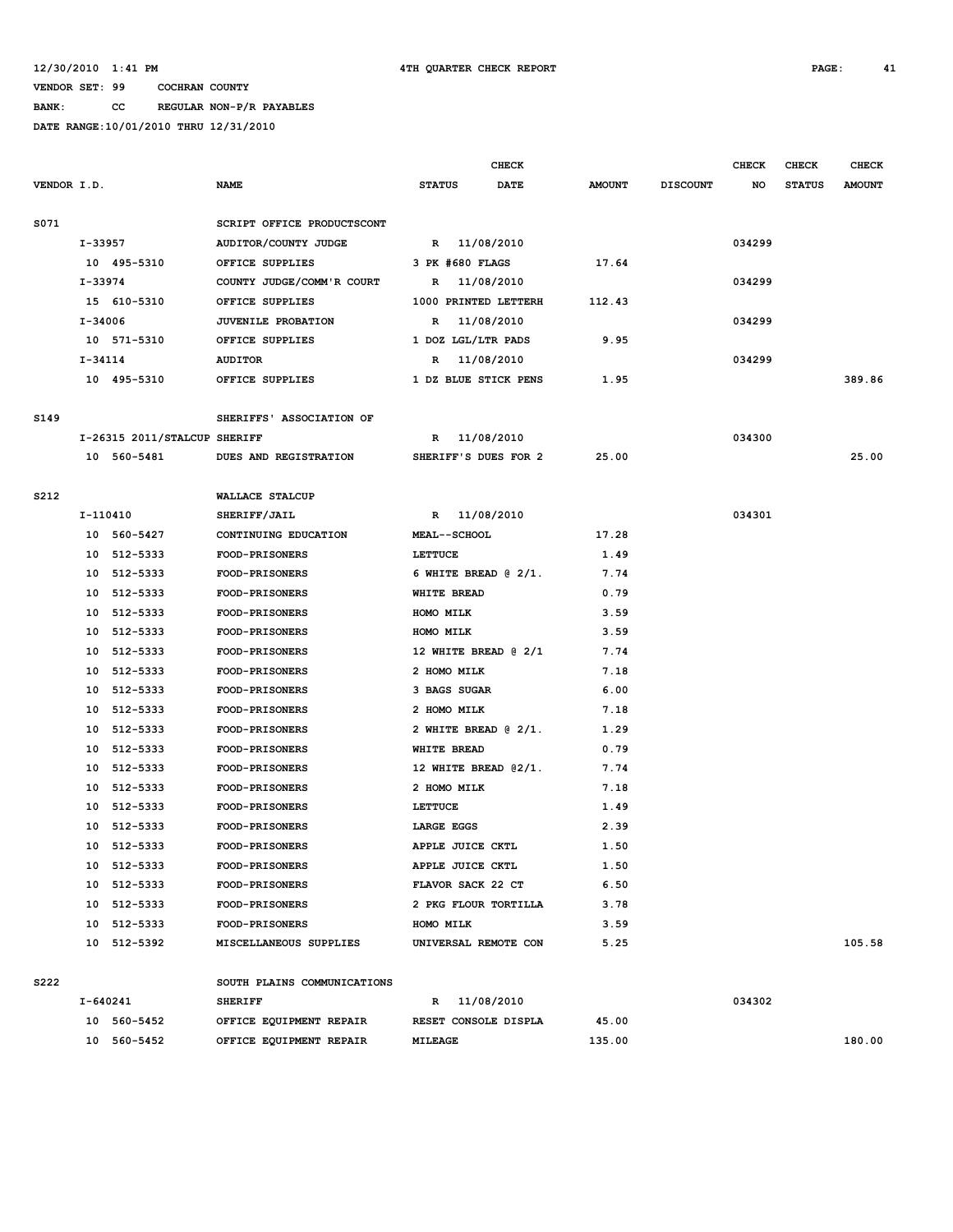### **BANK: CC REGULAR NON-P/R PAYABLES**

|                  |          |                               |                                                    |                      | <b>CHECK</b> |               |                 | <b>CHECK</b> | CHECK         | <b>CHECK</b>  |
|------------------|----------|-------------------------------|----------------------------------------------------|----------------------|--------------|---------------|-----------------|--------------|---------------|---------------|
| VENDOR I.D.      |          |                               | NAME                                               | <b>STATUS</b>        | DATE         | <b>AMOUNT</b> | <b>DISCOUNT</b> | NO           | <b>STATUS</b> | <b>AMOUNT</b> |
|                  |          |                               |                                                    |                      |              |               |                 |              |               |               |
| S242             |          |                               | SAM'S CLUB                                         |                      |              |               |                 |              |               |               |
|                  |          | I-2757 103010                 | <b>JAIL</b>                                        | R 11/08/2010         |              |               |                 | 034303       |               |               |
|                  |          | 10 512-5391                   | MEDICAL CARE-PRISONERS                             | ALKA SELTZER         |              | 9.88          |                 |              |               |               |
|                  |          | 10 512-5333                   | FOOD-PRISONERS                                     | <b>RAISIN BRAN</b>   |              | 7.28          |                 |              |               |               |
|                  | 10       | 512-5333                      | <b>FOOD-PRISONERS</b>                              | <b>CHEERIOS</b>      |              | 5.76          |                 |              |               |               |
|                  |          | 10 512-5392                   | MISCELLANEOUS SUPPLIES                             | 300 CT BOWLS         |              | 7.88          |                 |              |               |               |
|                  |          | 10 512-5333                   | FOOD-PRISONERS                                     | QUAKER OAT SQ        |              | 6.98          |                 |              |               |               |
|                  |          | 10 512-5333                   | <b>FOOD-PRISONERS</b>                              | <b>GRAPE JUICE</b>   |              | 6.34          |                 |              |               |               |
|                  |          | 10 512-5333                   | <b>FOOD-PRISONERS</b>                              | TROPICANA 100% OJ    |              | 7.98          |                 |              |               |               |
|                  |          | 10 512-5333                   | <b>FOOD-PRISONERS</b>                              | MM APPLE             |              | 3.98          |                 |              |               | 56.08         |
|                  |          |                               |                                                    |                      |              |               |                 |              |               |               |
| S <sub>260</sub> |          |                               | SMITH SOUTH PLAINS ENTERPRISES                     |                      |              |               |                 |              |               |               |
|                  | I-C19722 |                               | PREC <sub>2</sub>                                  | R                    | 11/08/2010   |               |                 | 034304       |               |               |
|                  |          | 15 622-5451                   | <b>REPAIRS</b>                                     | DIAG TIRE PRESSURE M |              | 47.30         |                 |              |               | 47.30         |
|                  |          |                               |                                                    |                      |              |               |                 |              |               |               |
| S279             |          |                               | DONNIE SIMPSON                                     |                      |              |               |                 |              |               |               |
|                  |          | I-11/01/10                    | PREC 1                                             | R                    | 11/08/2010   |               |                 | 034305       |               |               |
|                  |          | 15 621-5330                   | FUEL & OIL                                         | REIMB OCT FUEL: 69.2 |              | 196.12        |                 |              |               | 196.12        |
|                  |          |                               |                                                    |                      |              |               |                 |              |               |               |
| S294             |          |                               | SHIRLEY SEARS                                      |                      |              |               |                 |              |               |               |
|                  |          | I-OCT 2010 TRAVEL             | <b>EXTENSION SVC</b>                               | R 11/08/2010         |              |               |                 | 034306       |               |               |
|                  |          | 10 665-5428                   | FCS AGENT-TRAVEL-OUT OF COUNTYCHRISTMAS PROG, LTLF |                      |              | 41.00         |                 |              |               |               |
|                  |          | 10 665-5428                   | FCS AGENT-TRAVEL-OUT OF COUNTYCHRISTMAS PROG, MLSH |                      |              | 33.00         |                 |              |               |               |
|                  |          | 10 665-5428                   | FCS AGENT-TRAVEL-OUT OF COUNTYCONF PLAN PROG, LBK  |                      |              | 63.00         |                 |              |               |               |
|                  |          | 10 665-5428                   | FCS AGENT-TRAVEL-OUT OF COUNTYGRO STORE PROG, LTLF |                      |              | 41.00         |                 |              |               | 178.00        |
|                  |          |                               |                                                    |                      |              |               |                 |              |               |               |
| S310             |          |                               | NATALIE SILHAN-TUCKER                              |                      |              |               |                 |              |               |               |
|                  |          | $I-10/29/10$                  | <b>EXTENSION SVC</b>                               | R                    | 11/08/2010   |               |                 | 034307       |               |               |
|                  |          | 10 665-5310                   | OFFICE SUPPLIES                                    | REIMB HP INK, YELLOW |              | 182.32        |                 |              |               |               |
|                  |          | 10 665-5310                   | OFFICE SUPPLIES                                    | REIMB HP INK, MAGENT |              | 182.32        |                 |              |               |               |
|                  |          | 10 665-5310                   | OFFICE SUPPLIES                                    | REIMB HP INK, CYAN   |              | 182.33        |                 |              |               | 546.97        |
|                  |          |                               |                                                    |                      |              |               |                 |              |               |               |
| S326             |          |                               | JOHN H. SCHMIDT                                    |                      |              |               |                 |              |               |               |
|                  |          | I-GEN ELECTION 2010 ELECTIONS |                                                    | R 11/08/2010         |              |               |                 | 034308       |               |               |
|                  |          | 10 490-5102                   | <b>ELECTION SALARIES</b>                           | 13.25 HRS @ \$10.00  |              | 132.50        |                 |              |               | 132.50        |
|                  |          |                               |                                                    |                      |              |               |                 |              |               |               |
| T148             |          |                               | TASCOSA OFFICE MACHINES INC                        |                      |              |               |                 |              |               |               |
|                  |          | I-9AG266                      | <b>SHERIFF</b>                                     | R 11/08/2010         |              |               |                 | 034309       |               |               |
|                  |          | 10 560-5411                   | MAINTENANCE CONTRACTS                              | COPIER MAINTENANCE   |              | 69.00         |                 |              |               | 69.00         |
|                  |          |                               |                                                    |                      |              |               |                 |              |               |               |
| T184             |          |                               | THYSSENKRUPP ELEVATOR COR                          |                      |              |               |                 |              |               |               |
|                  |          | I-683538                      | <b>COURTHOUSE</b>                                  | R 11/08/2010         |              |               |                 | 034310       |               |               |
|                  |          | 10 510-5411                   | MAINTENANCE CONTRACTS                              | ELEVATOR MAINTENANCE |              | 540.67        |                 |              |               | 540.67        |
|                  |          |                               |                                                    |                      |              |               |                 |              |               |               |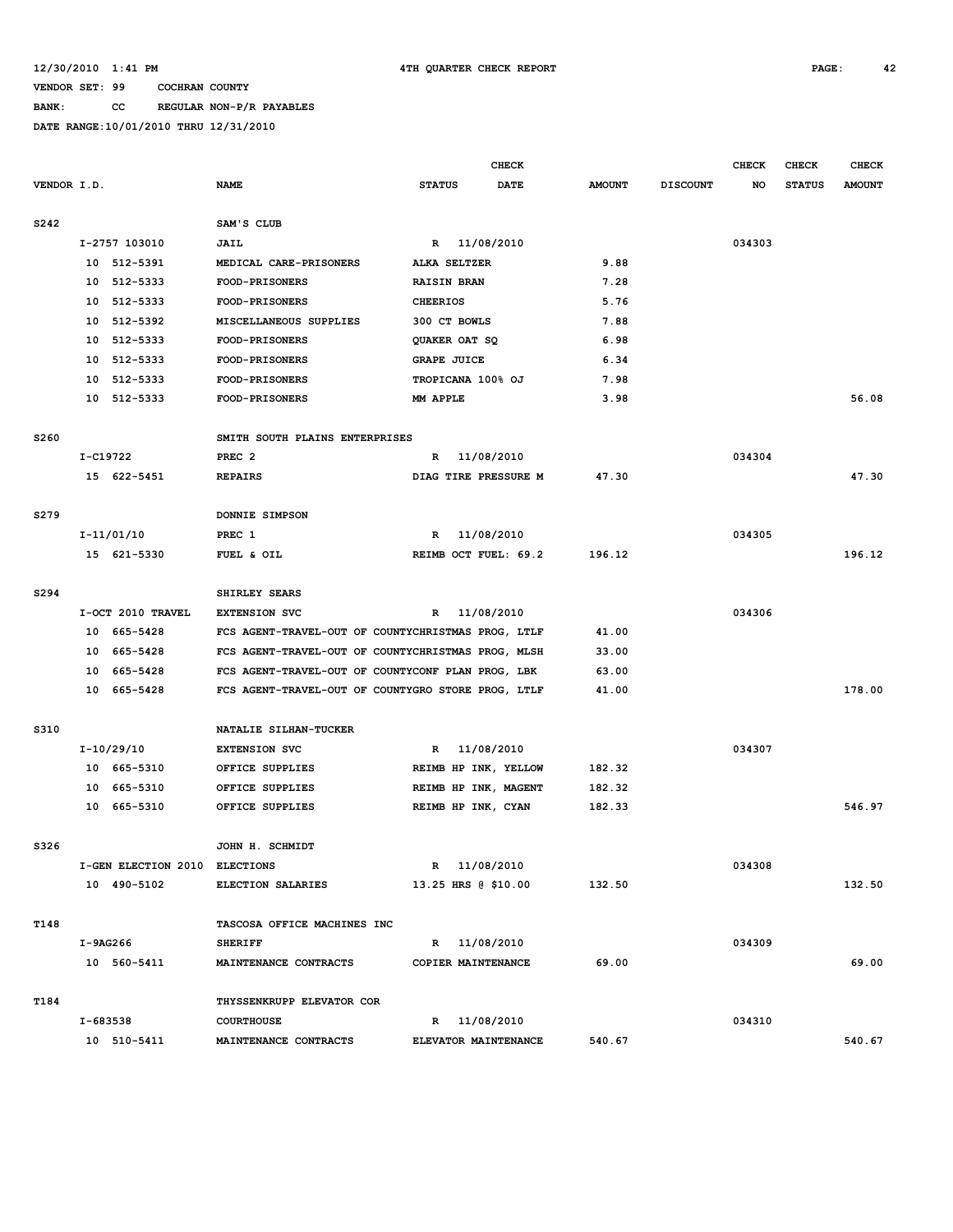**BANK: CC REGULAR NON-P/R PAYABLES**

| DATE RANGE: 10/01/2010 THRU 12/31/2010 |             |               |                              |                 |              |               |               |
|----------------------------------------|-------------|---------------|------------------------------|-----------------|--------------|---------------|---------------|
|                                        |             |               | <b>CHECK</b>                 |                 | <b>CHECK</b> | <b>CHECK</b>  | <b>CHECK</b>  |
| VENDOR I.D.                            | <b>NAME</b> | <b>STATUS</b> | <b>AMOUNT</b><br><b>DATE</b> | <b>DISCOUNT</b> | <b>NO</b>    | <b>STATUS</b> | <b>AMOUNT</b> |
|                                        |             |               |                              |                 |              |               |               |

| U019        |                               | UNITED SUPERMARKETS, INC                               |                                |        |        |       |
|-------------|-------------------------------|--------------------------------------------------------|--------------------------------|--------|--------|-------|
|             | I-10/28/10                    | JAIL--BLESSEN Rx                                       | R 11/08/2010                   |        | 034311 |       |
|             | 10 512-5391                   | MEDICAL CARE-PRISONERS                                 | PRESCRIPTION - BLESS           | 33.43  |        | 33.43 |
|             |                               |                                                        |                                |        |        |       |
| V041        |                               | MEGAN VILLANUEVA                                       |                                |        |        |       |
|             | I-GEN ELECTION 2010 ELECTIONS |                                                        | R 11/08/2010                   |        | 034312 |       |
|             | 10 490-5102                   | ELECTION SALARIES                                      | $9.5$ HRS $6$ \$10.00          | 95.00  |        | 95.00 |
|             |                               |                                                        |                                |        |        |       |
| <b>W055</b> |                               | WINDSTREAM COMMUNICATIONS SW                           |                                |        |        |       |
|             | I-266-0503 NOV 10             | PREC 1                                                 | R 11/08/2010                   | 79.73  | 034313 |       |
|             | 15 621-5420<br>15 621-5420    | <b>TELECOMMUNICATIONS</b><br><b>TELECOMMUNICATIONS</b> | NOV PHONE SVC<br>LONG DISTANCE | 0.50   |        |       |
|             | I-266-0638 NOV 10             | <b>MUSEUM</b>                                          | R 11/08/2010                   |        | 034313 |       |
|             | 10 652-5420                   | <b>TELECOMMUNICATIONS</b>                              | NOV PHONE BILL                 | 53.80  |        |       |
|             | 10 652-5420                   | <b>TELECOMMUNICATIONS</b>                              | LATE CHG                       | 2.69   |        |       |
|             | I-266-5051 NOV 10             | LIBRARY                                                | R 11/08/2010                   |        | 034313 |       |
|             | 10 650-5420                   | <b>TELECOMMUNICATIONS</b>                              | NOV PHONE BILL 2 LIN           | 174.95 |        |       |
|             | I-266-5074 NOV 10             | ADULT PROBATION                                        | R 11/08/2010                   |        | 034313 |       |
|             | 10 570-5420                   | <b>TELECOMMUNICATIONS</b>                              | NOV PHONE BILL                 | 51.93  |        |       |
|             | 10 570-5420                   | <b>TELECOMMUNICATIONS</b>                              | VOICEMAIL SERVICE              | 11.97  |        |       |
|             | I-266-5161 NOV 10             | <b>TREASURER</b>                                       | R 11/08/2010                   |        | 034313 |       |
|             | 10 497-5420                   | <b>TELECOMMUNICATIONS</b>                              | PHONE SVC 10/22/10 T           | 51.93  |        |       |
|             | I-266-5171 1110               | TAX A/C                                                | R 11/08/2010                   |        | 034313 |       |
|             | 10 499-5420                   | <b>TELECOMMUNICATIONS</b>                              | NOV PHONE BILL                 | 166.20 |        |       |
|             | 10 499-5420                   | <b>TELECOMMUNICATIONS</b>                              | <b>INTERNET SVC</b>            | 92.94  |        |       |
|             | I-266-5211 NOV 10             | <b>SHERIFF</b>                                         | R 11/08/2010                   |        | 034313 |       |
|             | 10 560-5420                   | <b>TELECOMMUNICATIONS</b>                              | NOV PHONE 2 LINES              | 192.19 |        |       |
|             | 10 560-5420                   | <b>TELECOMMUNICATIONS</b>                              | 2 CALL RETURNS                 | 3.00   |        |       |
|             | I-266-5215 NOV 10             | <b>EXTENSION SVC</b>                                   | R 11/08/2010                   |        | 034313 |       |
|             | 10 665-5420                   | <b>TELECOMMUNICATIONS</b>                              | NOV PHONE 3 LINES              | 163.71 |        |       |
|             | 10 665-5420                   | <b>TELECOMMUNICATIONS</b>                              | 7 CALL RETURNS                 | 10.50  |        |       |
|             | I-266-5302 NOV 10             | <b>JUSTICE OF PEACE</b>                                | R 11/08/2010                   |        | 034313 |       |
|             | 10 455-5420                   | <b>TELECOMMUNICATIONS</b>                              | NOV PHONE BILL                 | 51.93  |        |       |
|             | I-266-5411 NOV 10             | <b>JUVENILE PROBATION</b>                              | R 11/08/2010                   |        | 034313 |       |
|             | 10 571-5420                   | <b>TELECOMMUNICATIONS</b>                              | NOV PHONE BILL                 | 51.93  |        |       |
|             | I-266-5412 NOV 10             | DISTRICT COURT                                         | R 11/08/2010                   |        | 034313 |       |
|             | 10 435-5420                   | <b>TELECOMMUNICATIONS</b>                              | <b>NOV TELEPHONE</b>           | 51.93  |        |       |
|             | 10 435-5420                   | <b>TELECOMMUNICATIONS</b>                              | <b>INTERNET SVC</b>            | 69.99  |        |       |
|             | I-266-5450 NOV 10             | COUNTY/DIST CLERK                                      | R 11/08/2010                   |        | 034313 |       |
|             | 10 403-5420                   | <b>TELECOMMUNICATIONS</b>                              | NOV PHONE BILL                 | 166.20 |        |       |
|             | I-266-5508 NOV 10             | COUNTY JUDGE/COMM'R CT                                 | R 11/08/2010                   |        | 034313 |       |
|             | 15 610-5420                   | <b>TELECOMMUNICATIONS</b>                              | NOV 2 LINES                    | 114.27 |        |       |
|             | I-266-5700 NOV 10             | <b>SHERIFF</b>                                         | R 11/08/2010                   |        | 034313 |       |
|             | 10 560-5420                   | <b>TELECOMMUNICATIONS</b>                              | NOV PHONE BILL                 | 78.17  |        |       |
|             | 10 560-5420                   | <b>TELECOMMUNICATIONS</b>                              | 1 CALL RETURN                  | 1.50   |        |       |
|             | I-266-5822 NOV 10             | AUDITOR/NON-DEPT'L                                     | R 11/08/2010                   |        | 034313 |       |
|             | 10 495-5420                   | <b>TELECOMMUNICATIONS</b>                              | NOV PHONE & FAX                | 103.85 |        |       |
|             | 10 409-5420                   | <b>TELECOMMUNICATIONS</b>                              | COURTHOUSE INTERNET            | 154.99 |        |       |
|             | I-266-8661 NOV 10             | COUNTY ATTORNEY                                        | R 11/08/2010                   |        | 034313 |       |
|             |                               |                                                        |                                |        |        |       |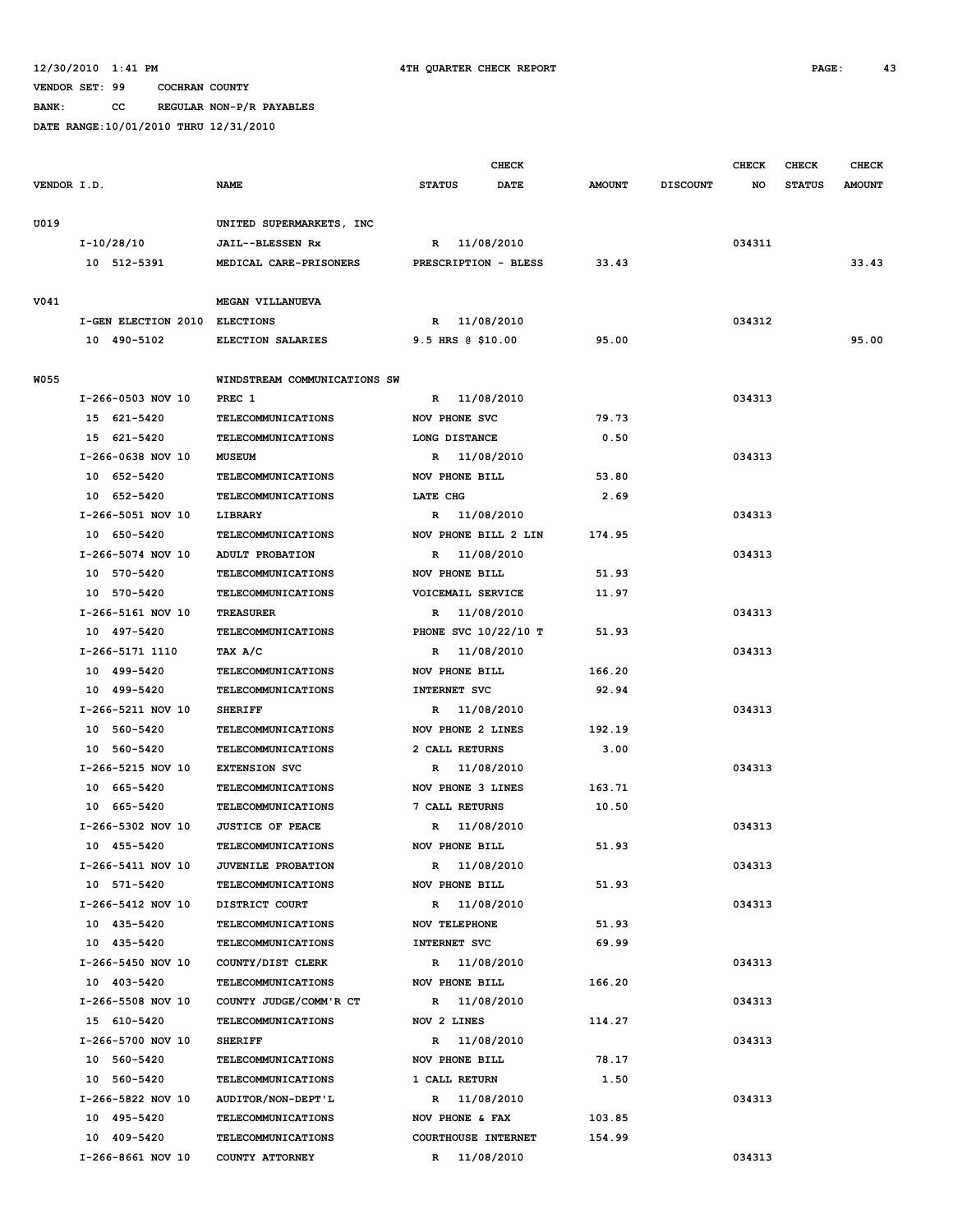## **BANK: CC REGULAR NON-P/R PAYABLES**

|             |                                    |                             |                                |               | <b>CHECK</b>           |               |                 | <b>CHECK</b> | <b>CHECK</b>  | <b>CHECK</b>  |
|-------------|------------------------------------|-----------------------------|--------------------------------|---------------|------------------------|---------------|-----------------|--------------|---------------|---------------|
| VENDOR I.D. |                                    |                             | <b>NAME</b>                    | <b>STATUS</b> | <b>DATE</b>            | <b>AMOUNT</b> | <b>DISCOUNT</b> | NO           | <b>STATUS</b> | <b>AMOUNT</b> |
|             |                                    |                             |                                |               |                        |               |                 |              |               |               |
| W055        |                                    |                             | WINDSTREAM COMMUNICATICONT     |               |                        |               |                 |              |               |               |
|             |                                    | I-266-8661 NOV 10           | COUNTY ATTORNEY                |               | R 11/08/2010           |               |                 | 034313       |               |               |
|             |                                    | 10 475-5420                 | <b>TELECOMMUNICATIONS</b>      |               | NOV PHONE 2 LINES      | 116.72        |                 |              |               |               |
|             |                                    | I-266-8888 NOV 10           | <b>SHERIFF</b>                 | R             | 11/08/2010             |               |                 | 034313       |               |               |
|             |                                    | 10 560-5420                 | <b>TELECOMMUNICATIONS</b>      |               | NOV FAX LINE & CRIME   | 57.14         |                 |              |               |               |
|             |                                    | 10 560-5420                 | <b>TELECOMMUNICATIONS</b>      |               | LONG DISTANCE          | 0.60          |                 |              |               |               |
|             |                                    | I-300-6754 NOV 10           | <b>SHERIFF</b>                 |               | R 11/08/2010           |               |                 | 034313       |               |               |
|             |                                    | 10 560-5420                 | <b>TELECOMMUNICATIONS</b>      |               | NOV RADIO LINK PHONE   | 10.42         |                 |              |               | 2,085.68      |
|             |                                    |                             |                                |               |                        |               |                 |              |               |               |
| <b>W070</b> |                                    |                             | R D WALLACE OIL CO INC         |               |                        |               |                 |              |               |               |
|             |                                    | I-1400 NOV 10               | PREC 4                         | R             | 11/08/2010             |               |                 | 034315       |               |               |
|             |                                    | 15 624-5330                 | FUEL AND OIL                   |               | <b>46 GAL UNLEADED</b> | 120.30        |                 |              |               |               |
|             |                                    | I-3440 NOV 10               | PREC 1                         | R             | 11/08/2010             |               |                 | 034315       |               |               |
|             |                                    | 15 621-5330                 | FUEL & OIL                     |               | <b>30 GAL UNLEADED</b> | 78.45         |                 |              |               |               |
|             | I-3540 NOV 10<br>PREC <sub>3</sub> |                             |                                | R 11/08/2010  |                        |               | 034315          |              |               |               |
|             |                                    | 15 623-5330<br>FUEL AND OIL |                                |               | 396.1 GAL DYED DIESE   | 1,069.47      |                 |              |               |               |
|             | 15                                 | 623-5330<br>FUEL AND OIL    |                                |               | 2-80 OZ POWER SVC      | 26.10         |                 |              |               |               |
|             |                                    | 15 623-5330<br>FUEL AND OIL |                                |               | 118.2 GAL DYED DIESE   | 308.50        |                 |              |               |               |
|             | 15                                 | 623-5330<br>FUEL AND OIL    |                                |               | 1 OT POWER SVC         | 5.95          |                 |              |               |               |
|             | 15                                 | 623-5330<br>FUEL AND OIL    |                                |               | 167 GAL DYED DIESEL    | 435.87        |                 |              |               |               |
|             |                                    | 15 623-5330                 | FUEL AND OIL                   |               | 1 80 OZ POWER SVC      | 13.05         |                 |              |               |               |
|             | 15                                 | 623-5330                    | FUEL AND OIL                   |               | 102.8 GAL UNLEADED     | 268.82        |                 |              |               |               |
|             | 15                                 | 623-5330                    | FUEL AND OIL                   |               | 180.9 GAL LOW SULF D   | 494.76        |                 |              |               |               |
|             |                                    | I-3700 NOV 10               | <b>SHERIFF</b>                 |               | R 11/08/2010           |               |                 | 034315       |               |               |
|             | 10                                 | 560-5330                    | FUEL AND OIL                   |               | 13 GAL SUPER UNLEADE   | 36.60         |                 |              |               |               |
|             | 10                                 | 560-5330                    | FUEL AND OIL                   |               | 197.5 GAL UNLEADED     | 512.59        |                 |              |               | 3,370.46      |
|             |                                    |                             |                                |               |                        |               |                 |              |               |               |
| W092        |                                    |                             | WEST TEXAS GAS INC             |               |                        |               |                 |              |               |               |
|             |                                    | I-15006-03496 1010          | <b>SHERIFF</b>                 | R             | 11/08/2010             |               |                 | 034316       |               |               |
|             |                                    | 10 560-5330                 | FUEL AND OIL                   |               | 232.87 GAL UNLEADED    | 610.15        |                 |              |               | 610.15        |
|             |                                    |                             |                                |               |                        |               |                 |              |               |               |
| W164        |                                    |                             | WARREN CAT                     |               |                        |               |                 |              |               |               |
|             |                                    | I-PS020210480               | PRECINCT <sub>2</sub>          | R             | 11/08/2010             |               |                 | 034317       |               |               |
|             |                                    | 15 622-5451                 | <b>REPAIRS</b>                 |               | 2 STRIP-WEAR #276-13   | 77.02         |                 |              |               |               |
|             |                                    | 15 622-5451                 | <b>REPAIRS</b>                 |               | 2 STRIP-WEAR #276-13   | 69.30         |                 |              |               |               |
|             |                                    | 15 622-5451                 | <b>REPAIRS</b>                 |               | 2 STRIP-WEAR #276-13   | 59.62         |                 |              |               | 205.94        |
|             |                                    |                             |                                |               |                        |               |                 |              |               |               |
| W193        |                                    |                             | WESTWARD AUTOMOTIVE REPAIR LLC |               |                        |               |                 |              |               |               |
|             | I-1843                             |                             | <b>SHERIFF</b>                 |               | R 11/08/2010           |               |                 | 034318       |               |               |
|             |                                    | 10 560-5451                 | MACHINERY-NON-OFFICE REPAIR    |               | REPL REAR BRAKES/07    | 60.00         |                 |              |               |               |
|             |                                    | 10 560-5451                 | MACHINERY-NON-OFFICE REPAIR    |               | TURN 2 ROTORS/COX'S    | 18.00         |                 |              |               |               |
|             |                                    | 10 560-5451                 | MACHINERY-NON-OFFICE REPAIR    |               | HEAVY DUTY BRAKES      | 82.21         |                 |              |               |               |
|             | I-1847                             |                             | <b>SHERIFF</b>                 |               | R 11/08/2010           |               |                 | 034318       |               |               |
|             |                                    | 10 560-5451                 | MACHINERY-NON-OFFICE REPAIR    |               | REPL FUEL PUMP/07 CR   | 210.00        |                 |              |               |               |
|             |                                    | 10 560-5451                 | MACHINERY-NON-OFFICE REPAIR    |               | REMOVE GAS TANK/CK F   |               |                 |              |               |               |
|             |                                    | 10 560-5451                 | MACHINERY-NON-OFFICE REPAIR    |               | WATER FOUND IN GAS     |               |                 |              |               |               |
|             |                                    | 10 560-5451                 | MACHINERY-NON-OFFICE REPAIR    |               | FORD FUEL PUMP         | 445.98        |                 |              |               |               |
|             |                                    | 10 560-5451                 | MACHINERY-NON-OFFICE REPAIR    | FUEL FILTER   |                        | 22.99         |                 |              |               |               |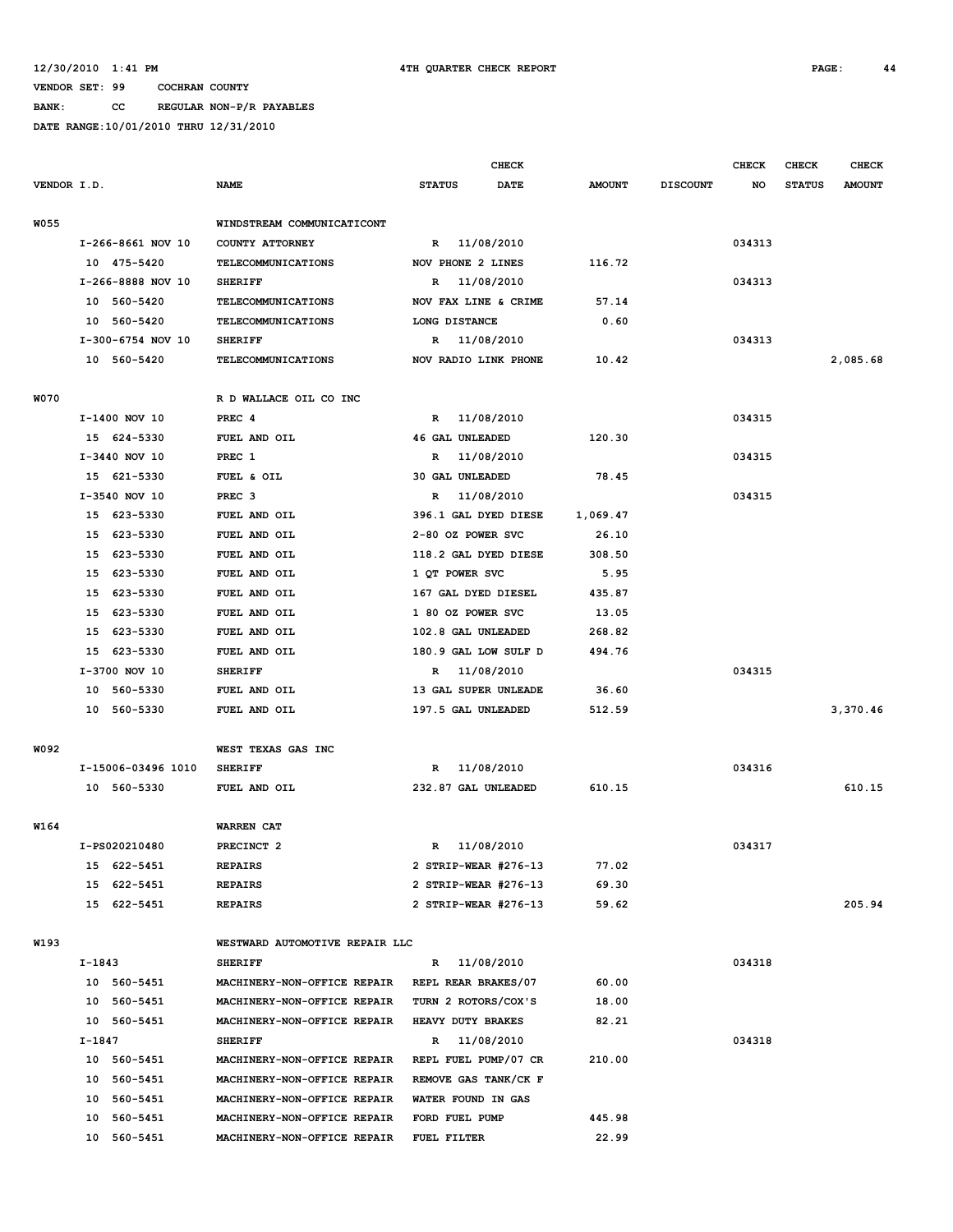**BANK: CC REGULAR NON-P/R PAYABLES**

|             |          |                               |                                                     |                      | <b>CHECK</b>         |               |                 | <b>CHECK</b> | <b>CHECK</b>  | <b>CHECK</b>  |
|-------------|----------|-------------------------------|-----------------------------------------------------|----------------------|----------------------|---------------|-----------------|--------------|---------------|---------------|
| VENDOR I.D. |          |                               | <b>NAME</b>                                         | <b>STATUS</b>        | <b>DATE</b>          | <b>AMOUNT</b> | <b>DISCOUNT</b> | NO           | <b>STATUS</b> | <b>AMOUNT</b> |
|             |          |                               |                                                     |                      |                      |               |                 |              |               |               |
| W193        |          |                               | WESTWARD AUTOMOTIVE RECONT                          |                      |                      |               |                 |              |               |               |
|             | I-1847   |                               | <b>SHERIFF</b>                                      | R 11/08/2010         |                      |               |                 | 034318       |               |               |
|             |          | 10 560-5451                   | MACHINERY-NON-OFFICE REPAIR                         | 1 PT B12             |                      | 5.40          |                 |              |               | 844.58        |
|             |          |                               |                                                     |                      |                      |               |                 |              |               |               |
| X001        |          |                               | XCEL ENERGY<br>I-54-1324315-7 1110 ALMOST ALL DEPTS |                      | 11/08/2010           |               |                 | 034319       |               |               |
|             |          | 30 518-5440                   | UTILITIES                                           | R                    | 300210167 RUNWAY LIG | 65.84         |                 |              |               |               |
|             | 10       | 510-5440                      | UTILITIES                                           |                      | 300240736 COURTHOUSE | 1,809.94      |                 |              |               |               |
|             | 10       | 660-5440                      | UTILITIES & IRRIGATION                              |                      | 300265059 SOFTBALL P | 18.57         |                 |              |               |               |
|             | 10       | 580-5440                      | UTILITIES [TOWER]                                   | 300282806 TOWER      |                      | 67.46         |                 |              |               |               |
|             | 15       | 621-5440                      | UTILITIES                                           | 300294119 PREC 1 SHO |                      | 49.41         |                 |              |               |               |
|             | 10       | 650-5440                      | UTILITIES                                           | 300338546 LIBRARY    |                      | 362.30        |                 |              |               |               |
|             | 10       | 652-5440                      | UTILITIES                                           | 300342232 MUSEUM     |                      | 18.35         |                 |              |               |               |
|             | 10       | 662-5440                      | UTILITIES                                           | 300390484 ACTIVITY B |                      | 500.44        |                 |              |               |               |
|             | 10       | 409-5440                      | UTILITIES                                           | 300409931 TRAP SHOOT |                      | 10.91         |                 |              |               |               |
|             | 10       | 660-5440                      | UTILITIES & IRRIGATION                              | 300410370 PARK       |                      | 304.66        |                 |              |               |               |
|             |          | 10 660-5440                   | UTILITIES & IRRIGATION                              | 300457515 PARK/SHOP  |                      | 13.66         |                 |              |               |               |
|             | 10       | 660-5440                      | UTILITIES & IRRIGATION                              | 300505444 HOFMAN BAS |                      | 18.57         |                 |              |               |               |
|             | 10       | 516-5440                      | UTILITIES                                           | 300555198 CEMETERY   |                      | 46.52         |                 |              |               |               |
|             | 10       | 409-5440                      | UTILITIES                                           | 300577364 102 N MAIN |                      | 11.24         |                 |              |               |               |
|             | 10       | 660-5440                      | UTILITIES & IRRIGATION                              | 300587052 SHOWBARN   |                      | 78.38         |                 |              |               |               |
|             | 10       | 660-5440                      | UTILITIES & IRRIGATION                              | 300587753 RODEO GROU |                      | 99.69         |                 |              |               |               |
|             |          | 10 516-5440                   | UTILITIES                                           | 300603417 CEMETERY   |                      | 14.45         |                 |              |               |               |
|             |          | 10 516-5440                   | UTILITIES                                           | 300637038 CEMETERY S |                      | 72.25         |                 |              |               |               |
|             | 10       | 650-5440                      | UTILITIES                                           |                      | 2 AREA LIGHTS LIBRAR | 14.28         |                 |              |               |               |
|             | 10       | 662-5440                      | UTILITIES                                           | 2 AREA LIGHTS ACT BL |                      | 42.89         |                 |              |               |               |
|             | 10       | 660-5440                      | UTILITIES & IRRIGATION                              | AREA LIGHT PARK SHOP |                      | 13.98         |                 |              |               |               |
|             | 15       | 621-5440                      | UTILITIES                                           | REF SALES TAX FROM 1 |                      | 3.43CR        |                 |              |               | 3,630.36      |
|             |          |                               |                                                     |                      |                      |               |                 |              |               |               |
| Y001        |          |                               | YELLOWHOUSE MACHINERY COM                           |                      |                      |               |                 |              |               |               |
|             | I-100623 |                               | PREC $3 - 544J$ LOADER                              | R                    | 11/08/2010           |               |                 | 034320       |               |               |
|             |          | 15 623-5451                   | <b>REPAIRS</b>                                      | MILEAGE SVC#2 155 MI |                      | 155.00        |                 |              |               |               |
|             | 15       | 623-5451                      | <b>REPAIRS</b>                                      | SERV ACC/ENVIRON FEE |                      | 7.41          |                 |              |               |               |
|             |          | 15 623-5451                   | <b>REPAIRS</b>                                      | CHG OIL IN PARK BRAK |                      |               |                 |              |               |               |
|             |          | 15 623-5451                   | <b>REPAIRS</b>                                      | MONITOR, & CLEAR SVC |                      | 437.88        |                 |              |               |               |
|             |          | 15 623-5451                   | <b>REPAIRS</b>                                      | CHG PARK BRAKE PRESS |                      |               |                 |              |               |               |
|             |          | 15 623-5451                   | <b>REPAIRS</b>                                      | REPROGRAM'D THE FLC  |                      |               |                 |              |               |               |
|             |          | 15 623-5451                   | <b>REPAIRS</b>                                      | PARK BRAKE PRESS. SW |                      |               |                 |              |               | 600.29        |
|             |          |                               |                                                     |                      |                      |               |                 |              |               |               |
| Z106        |          |                               | <b>JESSICA ZAPATA</b>                               |                      |                      |               |                 |              |               |               |
|             |          | I-GEN ELECTION 2010 ELECTIONS |                                                     | R 11/08/2010         |                      |               |                 | 034321       |               | 130.00        |
|             |          | 10 490-5102                   | <b>ELECTION SALARIES</b>                            | 13 HRS @ \$10.00     |                      | 130.00        |                 |              |               |               |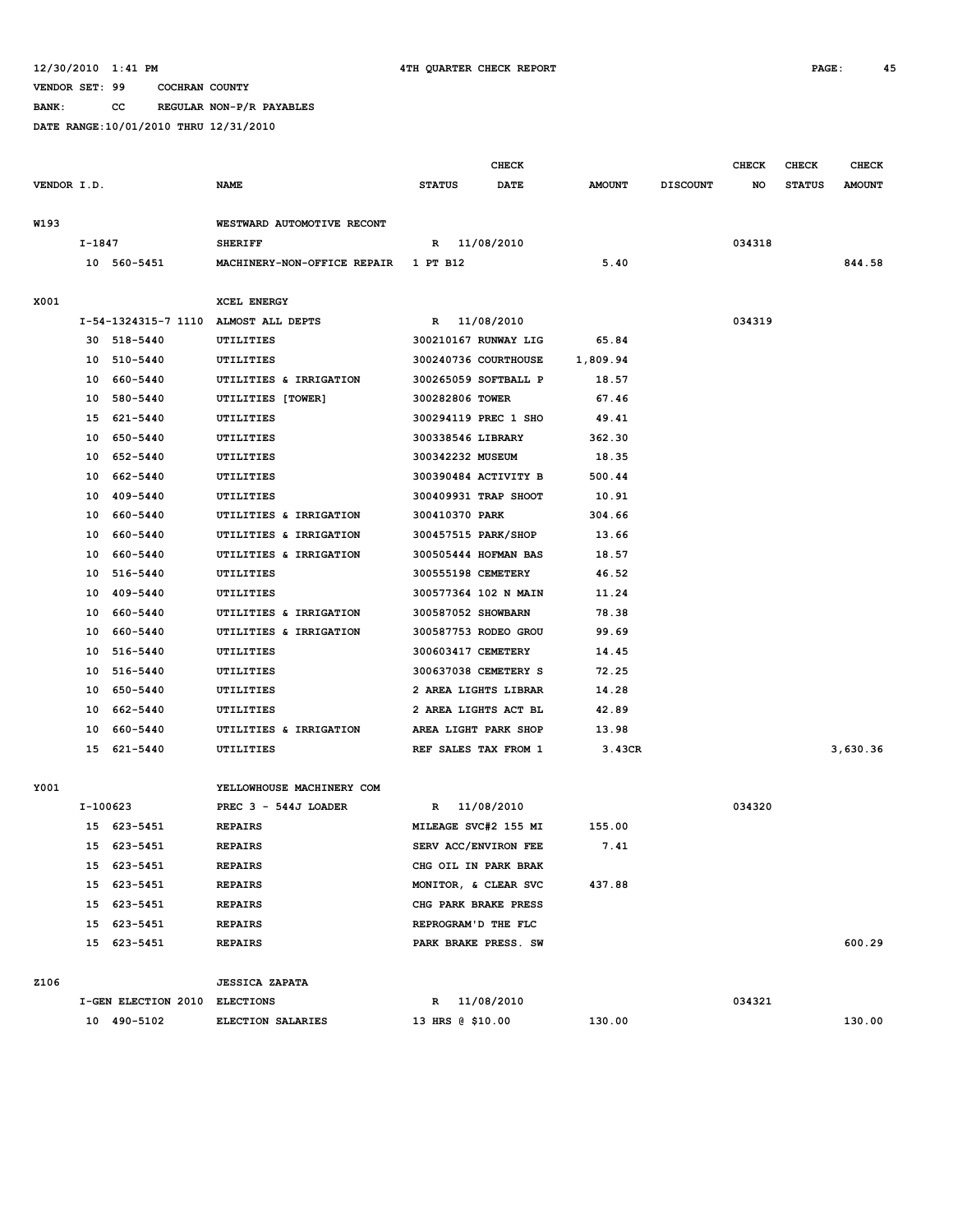#### **12/30/2010 1:41 PM 4TH QUARTER CHECK REPORT PAGE: 46**

#### **VENDOR SET: 99 COCHRAN COUNTY**

**BANK: CC REGULAR NON-P/R PAYABLES**

|             |          |                   |                                |                      |                | <b>CHECK</b>          |               |                 | <b>CHECK</b> | CHECK         | <b>CHECK</b>  |
|-------------|----------|-------------------|--------------------------------|----------------------|----------------|-----------------------|---------------|-----------------|--------------|---------------|---------------|
| VENDOR I.D. |          |                   | <b>NAME</b>                    | <b>STATUS</b>        |                | <b>DATE</b>           | <b>AMOUNT</b> | <b>DISCOUNT</b> | NO           | <b>STATUS</b> | <b>AMOUNT</b> |
| A042        |          |                   | J C ADAMS<br>JR                |                      |                |                       |               |                 |              |               |               |
|             |          | I-LOIS LAW 1110   | COUNTY ATTY/LAW LIBRARY        | R                    | 11/29/2010     |                       |               |                 | 034366       |               |               |
|             |          | 10 475-5590       | LAW LIBRARY MTRLS/UPDATES      |                      |                | LOIS LAW NOV 10 BILL  | 202.46        |                 |              |               | 202.46        |
|             |          |                   |                                |                      |                |                       |               |                 |              |               |               |
| A044        |          |                   | <b>MARGARET ALLEN</b>          |                      |                |                       |               |                 |              |               |               |
|             |          | I-WTRCA CONF 2010 | COMMISSIONERS COURT            |                      | R 11/29/2010   |                       |               |                 | 034367       |               |               |
|             |          | 15 610-5427       | COMM-CONTINUING EDUCATION      |                      |                | 424 MI, WTRCA CONF,   | 212.00        |                 |              |               |               |
|             |          | 15 610-5427       | COMM-CONTINUING EDUCATION      |                      |                | 2 NIGHTS @\$85, COMM' | 170.00        |                 |              |               |               |
|             |          | 15 610-5427       | COMM-CONTINUING EDUCATION      |                      | OCCUPANCY TAX  |                       | 25.50         |                 |              |               |               |
|             |          | 15 610-5427       | COMM-CONTINUING EDUCATION      |                      | MEAL, 11/16/10 |                       | 11.85         |                 |              |               | 419.35        |
| A133        |          |                   | ALLIED COMPLIANCE SERVICE      |                      |                |                       |               |                 |              |               |               |
|             | I-17837  |                   | COMMISSIONERS COURT            | R                    |                | 11/29/2010            |               |                 | 034368       |               |               |
|             |          | 15 610-5499       | MISCELLANEOUS                  | PRE-EMPL DRUG TEST/C |                |                       | 52.00         |                 |              |               |               |
|             | I-17923  |                   | COMMISSIONERS COURT            | R                    |                | 11/29/2010            |               |                 | 034368       |               |               |
|             |          | 15 610-5499       | <b>MISCELLANEOUS</b>           |                      |                | EMPL RANDOM DRUG TES  | 50.00         |                 |              |               | 102.00        |
| A165        |          |                   | AFFILIATED COMPUTER SERVICES   |                      |                |                       |               |                 |              |               |               |
|             | I-594088 |                   | <b>CLERK</b>                   | $\mathbb{R}$         |                | 11/29/2010            |               |                 | 034369       |               |               |
|             |          | 10 403-5310       | OFFICE SUPPLIES                |                      |                | 3 RECEIPT PAPER ROLL  | 8.73          |                 |              |               |               |
|             |          | 10 403-5310       | OFFICE SUPPLIES                |                      |                | HP LASER PRINT CARTR  | 249.20        |                 |              |               |               |
|             |          | 10 403-5310       | OFFICE SUPPLIES                | <b>FREIGHT</b>       |                |                       | 21.53         |                 |              |               |               |
|             |          | I-599134          | COUNTY CLERK                   | R                    | 11/29/2010     |                       |               |                 | 034369       |               |               |
|             |          | 10 403-5416       | FILMING & INDEXING             |                      |                | 20/20 PERFECT VISION  | 1,000.00      |                 |              |               |               |
|             |          | 10 403-5416       | FILMING & INDEXING             |                      |                | 198 ARCHIVAL PRINTS   | 176.22        |                 |              |               |               |
|             |          | 10 403-5416       | FILMING & INDEXING             | <b>FREIGHT</b>       |                |                       | 61.77         |                 |              |               | 1,517.45      |
|             |          |                   |                                |                      |                |                       |               |                 |              |               |               |
| A206        |          |                   | DAVID LYNN ALEXANDER           |                      |                |                       |               |                 |              |               |               |
|             |          | I-11/19/10        | PREC <sub>3</sub>              |                      | R 11/29/2010   |                       |               |                 | 034370       |               |               |
|             |          | 15 623-5356       | ROAD MATERIALS & SUPPLIES      |                      |                | 46 BELLY DUMPS (20YD  | 1,380.00      |                 |              |               |               |
|             |          | 15 623-5356       | ROAD MATERIALS & SUPPLIES      |                      |                | 37 MACK DUMPS (12 YD  | 666.00        |                 |              |               | 2,046.00      |
| A230        |          |                   | ASSOCIATED SUPPLY COMPANY, INC |                      |                |                       |               |                 |              |               |               |
|             |          | I-S17765          | <b>CEMETERY</b>                |                      | R 11/29/2010   |                       |               |                 | 034371       |               |               |
|             |          | 10 516-5332       | CUSTODIAL SUPPLIES             |                      |                | 14" STIHL CUTOFF SAW  | 1,050.00      |                 |              |               |               |
|             |          | 10 516-5332       | CUSTODIAL SUPPLIES             |                      |                | 6 2-CYCLE STIHL OIL   | 12.30         |                 |              |               |               |
|             |          | 10 516-5332       | CUSTODIAL SUPPLIES             |                      |                | 3 14" CONCRETE BLADE  | 147.00        |                 |              |               |               |
|             |          | 10 516-5332       | CUSTODIAL SUPPLIES             |                      |                | 2 14" METAL BLADES    | 13.96         |                 |              |               | 1,223.26      |
| B026        |          |                   | BLEDSOE WATER SUPPLY CORP      |                      |                |                       |               |                 |              |               |               |
|             |          | I-3004 1110       | PREC <sub>3</sub>              |                      | R 11/29/2010   |                       |               |                 | 034372       |               |               |
|             |          | 15 623-5440       | UTILITIES                      |                      |                | WATER BILL DATED 11/  | 20.10         |                 |              |               | 20.10         |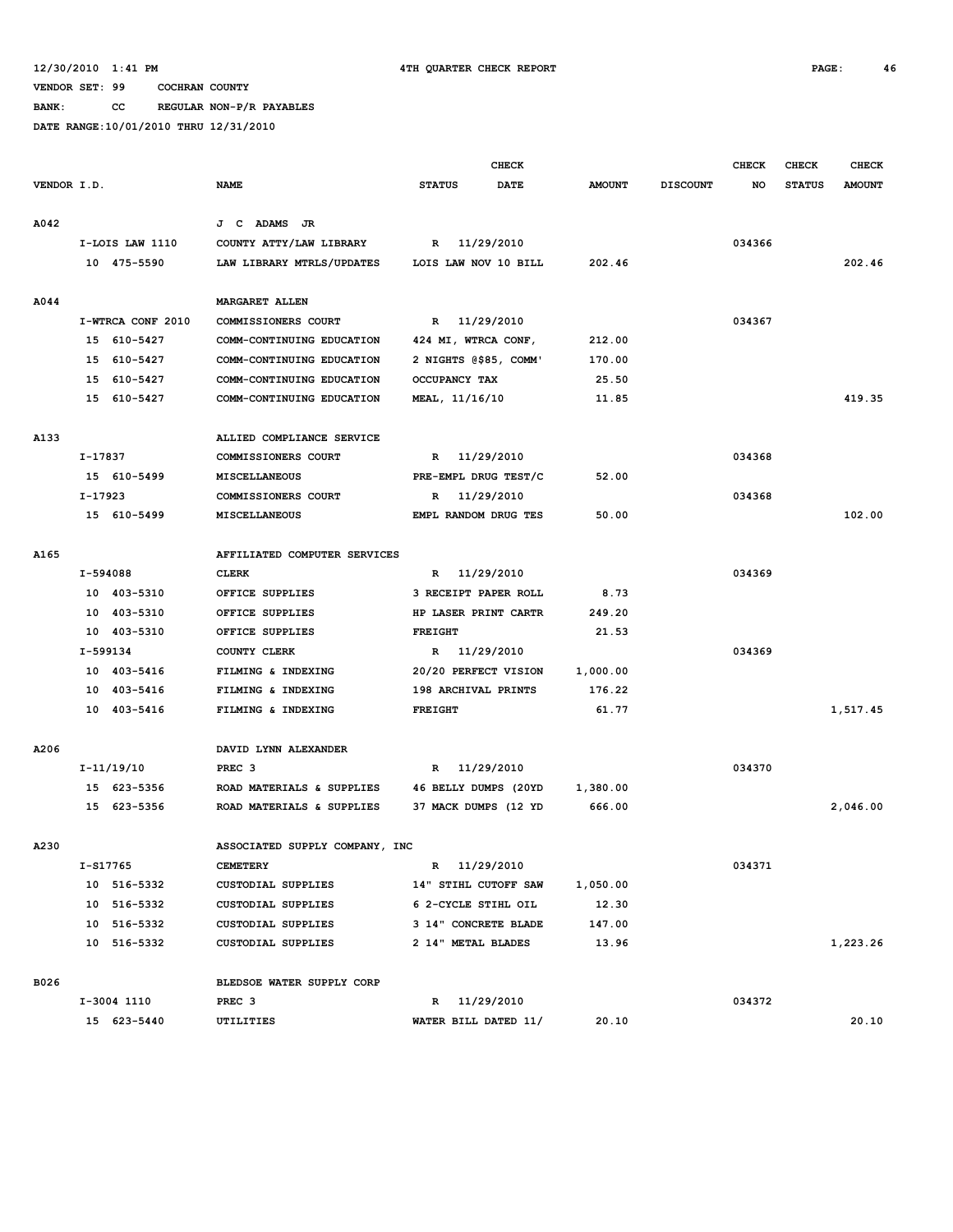**BANK: CC REGULAR NON-P/R PAYABLES**

|             |    |              |                             |                      | CHECK       |               |                 | <b>CHECK</b> | <b>CHECK</b>  | <b>CHECK</b>  |
|-------------|----|--------------|-----------------------------|----------------------|-------------|---------------|-----------------|--------------|---------------|---------------|
| VENDOR I.D. |    |              | <b>NAME</b>                 | <b>STATUS</b>        | <b>DATE</b> | <b>AMOUNT</b> | <b>DISCOUNT</b> | NO           | <b>STATUS</b> | <b>AMOUNT</b> |
|             |    |              |                             |                      |             |               |                 |              |               |               |
| B029        |    |              | BRUCKNER'S TRUCK SALES, INC |                      |             |               |                 |              |               |               |
|             |    | I-284978L    | PREC 1                      | R 11/29/2010         |             |               |                 | 034373       |               |               |
|             |    | 15 621-5451  | <b>REPAIRS</b>              | 6 MUDFLAPS           |             | 86.10         |                 |              |               |               |
|             |    | I-285194L    | PREC 4                      | R 11/29/2010         |             |               |                 | 034373       |               |               |
|             |    | 15 624-5451  | <b>REPAIRS</b>              | <b>GASKET</b>        |             | 11.00         |                 |              |               |               |
|             |    | 15 624-5451  | <b>REPAIRS</b>              | KIT                  |             | 77.92         |                 |              |               |               |
|             |    | 15 624-5451  | <b>REPAIRS</b>              | <b>GASKET</b>        |             | 6.77          |                 |              |               |               |
|             | 15 | 624-5451     | <b>REPAIRS</b>              | OIL SEA              |             | 2.89          |                 |              |               |               |
|             | 15 | 624-5451     | <b>REPAIRS</b>              | 5" TORC              |             | 11.37         |                 |              |               |               |
|             | 15 | 624-5451     | <b>REPAIRS</b>              | <b>GASKET</b>        |             | 6.12          |                 |              |               |               |
|             | 15 | 624-5451     | <b>REPAIRS</b>              | PIPE                 |             | 219.87        |                 |              |               |               |
|             | 15 | 624-5451     | <b>REPAIRS</b>              | DRUM                 |             | 928.92        |                 |              |               |               |
|             | 15 | 624-5451     | <b>REPAIRS</b>              | RELINED WHEEL        |             | 108.10        |                 |              |               |               |
|             | 15 | 624-5451     | <b>REPAIRS</b>              | CORE DEP             |             | 83.20         |                 |              |               |               |
|             | 15 | 624-5451     | <b>REPAIRS</b>              | RELINED WHEEL        |             | 233.68        |                 |              |               |               |
|             | 15 | 624-5451     | <b>REPAIRS</b>              | CORE DEP             |             | 93.60         |                 |              |               |               |
|             | 15 | 624-5451     | <b>REPAIRS</b>              | DRUM                 |             | 220.50        |                 |              |               |               |
|             |    | I-285216L    | PREC <sub>4</sub>           | R                    | 11/29/2010  |               |                 | 034373       |               |               |
|             |    | 15 624-5451  | <b>REPAIRS</b>              | 2 MUDFLAGS BR2430    |             | 23.52         |                 |              |               |               |
|             |    | 15 624-5451  | <b>REPAIRS</b>              | 2 MUDFLAPS BR2436    |             | 28.70         |                 |              |               |               |
|             |    | I-285219L    | PREC 4                      | R 11/29/2010         |             |               |                 | 034373       |               |               |
|             |    | 15 624-5451  | <b>REPAIRS</b>              | 2 TORQUE 14C2        |             | 370.12        |                 |              |               |               |
|             |    | I-285330L    | PREC <sub>3</sub>           | R 11/29/2010         |             |               |                 | 034373       |               |               |
|             |    | 15 623-5451  | <b>REPAIRS</b>              | REG ASS16E8          |             | 75.24         |                 |              |               |               |
|             | 15 | 623-5451     | <b>REPAIRS</b>              | RING 02D2            |             | 2.77          |                 |              |               |               |
|             | 15 | 623-5451     | <b>REPAIRS</b>              | LOCK 16D5            |             | 32.64         |                 |              |               |               |
|             | 15 | 623-5451     | <b>REPAIRS</b>              | 2 FASTENERS          |             | 2.66          |                 |              |               |               |
|             | 15 | 623-5451     | <b>REPAIRS</b>              | LATCH C16D6          |             | 49.93         |                 |              |               |               |
|             | 15 | 623-5451     | <b>REPAIRS</b>              | 3 SCREWS             |             | 3.75          |                 |              |               |               |
|             | 15 | 623-5451     | <b>REPAIRS</b>              | HANDLE 16E2          |             | 28.17         |                 |              |               |               |
|             | 15 | 623-5451     | <b>REPAIRS</b>              | <b>ESCUTCH 16E8</b>  |             | 10.84         |                 |              |               |               |
|             | 15 | 623-5451     | <b>REPAIRS</b>              | 2 PINS               |             | 2.54          |                 |              |               |               |
|             | 15 | 623-5451     | <b>REPAIRS</b>              | HANDLE 16F7          |             | 34.43         |                 |              |               | 2,755.35      |
| C008        |    |              | CITY OF WHITEFACE           |                      |             |               |                 |              |               |               |
|             |    | I-409 11/10  | PREC <sub>2</sub>           | R 11/29/2010         |             |               |                 | 034374       |               |               |
|             |    | 15 622-5440  | UTILITIES                   | SVC 10/18/10-11/19/1 |             | 16.25         |                 |              |               |               |
|             |    | 15 622-5440  | UTILITIES                   | SVC 10/18/10-11/19/1 |             | 9.00          |                 |              |               |               |
|             |    | 15 622-5440  | UTILITIES                   | SVC 10/18/10-11/19/1 |             | 50.10         |                 |              |               |               |
|             |    | 15 622-5440  | UTILITIES                   | SVC 10/18/10-11/19/1 |             | 17.50         |                 |              |               | 92.85         |
|             |    |              |                             |                      |             |               |                 |              |               |               |
| C019        |    |              | COCHRAN MEMORIAL HOSPITAL   |                      |             |               |                 |              |               |               |
|             |    | C-ADM#300753 | JAIL                        | R 11/29/2010         |             |               |                 | 034375       |               |               |
|             |    | 10 512-5391  | MEDICAL CARE-PRISONERS      | REV OFC VISIT/CO RES |             | 66.00CR       |                 |              |               |               |
|             |    | I-ADM#300702 | <b>SHERIFF</b>              | R 11/29/2010         |             |               |                 | 034375       |               |               |
|             |    | 10 560-5499  | MISCELLANEOUS               | EMPL DRUG TEST/T FLO |             | 50.00         |                 |              |               |               |
|             |    | I-ADM#300753 | <b>JAIL</b>                 | R 11/29/2010         |             |               |                 | 034375       |               |               |
|             |    | 10 512-5391  | MEDICAL CARE-PRISONERS      | OFC VISIT/T BLESSEN, |             | 66.00         |                 |              |               | 50.00         |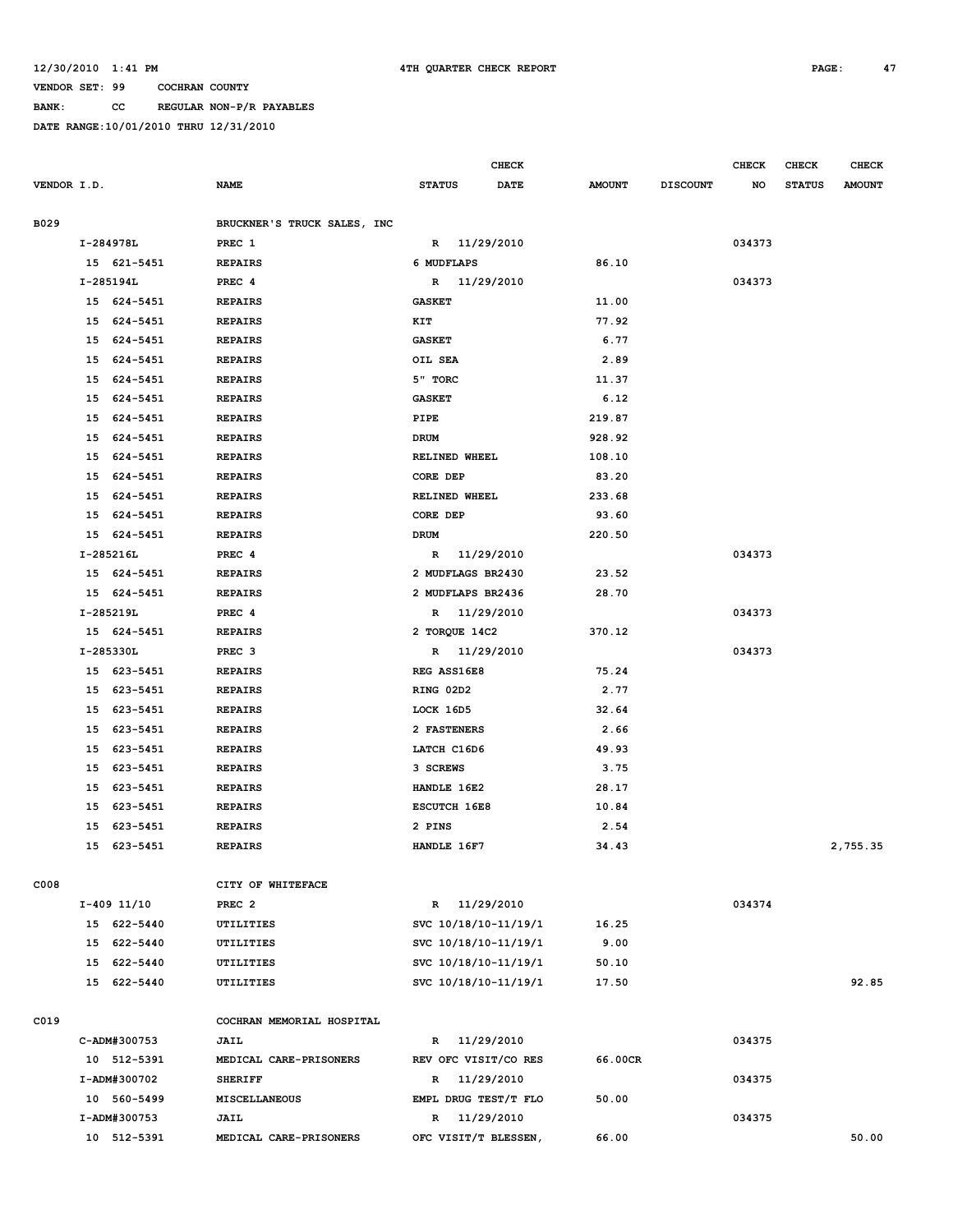**BANK: CC REGULAR NON-P/R PAYABLES**

|             |                           | <b>CHECK</b>          |               |                 | <b>CHECK</b> | <b>CHECK</b>  | <b>CHECK</b>  |
|-------------|---------------------------|-----------------------|---------------|-----------------|--------------|---------------|---------------|
| VENDOR I.D. | <b>NAME</b>               | <b>STATUS</b><br>DATE | <b>AMOUNT</b> | <b>DISCOUNT</b> | NO.          | <b>STATUS</b> | <b>AMOUNT</b> |
| C035        | COX AUTO SUPPLY CO        |                       |               |                 |              |               |               |
| $C-129164$  | JAIL                      | R 11/29/2010          |               |                 | 034376       |               |               |
| 10 512-5451 | <b>REPAIR</b>             | RETURN SPLITTER       | 3.09CR        |                 |              |               |               |
| 10 512-5392 | MISCELLANEOUS SUPPLIES    | RETURN SOLAR CHARGER  | 40.49CR       |                 |              |               |               |
| I-128746    | PREC <sub>2</sub>         | R 11/29/2010          |               |                 | 034376       |               |               |
| 15 622-5330 | FUEL AND OIL              | 2 MYS 15/50           | 137.48        |                 |              |               |               |
| I-128776    | <b>COURTHOUSE</b>         | R 11/29/2010          |               |                 | 034376       |               |               |
| 10 510-5451 | <b>REPAIR</b>             | BELT FOR AIR COMPRES  | 7.09          |                 |              |               |               |
| 10 510-5451 | REPAIR                    | SERVICE CALL          | 25.00         |                 |              |               |               |
| I-128786    | PREC 1                    | R 11/29/2010          |               |                 | 034376       |               |               |
| 15 621-5451 | <b>REPAIRS</b>            | <b>FUSE HOLD</b>      | 1.95          |                 |              |               |               |
| I-128933    | PREC 1                    | R 11/29/2010          |               |                 | 034376       |               |               |
| 15 621-5356 | ROAD MATERIALS & SUPPLIES | 1/2 DRILL BIT         | 11.99         |                 |              |               |               |
| I-128981    | <b>MUSEUM</b>             | R 11/29/2010          |               |                 | 034376       |               |               |
| 10 652-5451 | <b>REPAIR</b>             | 3 A/C FILTERS         | 11.97         |                 |              |               |               |
| I-129076    | JAIL                      | R 11/29/2010          |               |                 | 034376       |               |               |
| 10 512-5451 | <b>REPAIR</b>             | <b>TV SPLITTER</b>    | 3.09          |                 |              |               |               |
| I-129405    | PREC <sub>3</sub>         | R 11/29/2010          |               |                 | 034376       |               |               |
| 15 623-5451 | <b>REPAIRS</b>            | 15/40 ROTELLA         | 44.98         |                 |              |               |               |
| 15 623-5451 | <b>REPAIRS</b>            | 2 WATER VALVES        | 9.98          |                 |              |               |               |
| 15 623-5451 | <b>REPAIRS</b>            | 2 STRAIGHT VALVES     | 11.98         |                 |              |               |               |
| I-129417    | PREC <sub>3</sub>         | R 11/29/2010          |               |                 | 034376       |               |               |
| 15 623-5451 | <b>REPAIRS</b>            | <b>VALVE</b>          | 4.99          |                 |              |               |               |
| 15 623-5451 | <b>REPAIRS</b>            | RET 2 VALVES (INV#28  | 11.98CR       |                 |              |               |               |
| 15 623-5451 | <b>REPAIRS</b>            | <b>VALVE</b>          | 2.99          |                 |              |               |               |
| 15 623-5451 | <b>REPAIRS</b>            | 2 BASKETS             | 12.98         |                 |              |               |               |
| 15 623-5451 | <b>REPAIRS</b>            | PUTTY                 | 1.89          |                 |              |               |               |
| I-129700    | PREC <sub>4</sub>         | R 11/29/2010          |               |                 | 034376       |               |               |
| 15 624-5356 | ROAD MATERIALS & SUPPLIES | <b>WASH BRUSH</b>     | 19.99         |                 |              |               |               |
| 15 624-5356 | ROAD MATERIALS & SUPPLIES | LIQUID WAXY SUDS      | 9.45          |                 |              |               |               |
| 15 624-5356 | ROAD MATERIALS & SUPPLIES | <b>TOWELS</b>         | 3.59          |                 |              |               |               |
| 15 624-5356 | ROAD MATERIALS & SUPPLIES | <b>BUCKET</b>         | 3.00          |                 |              |               |               |
| I-129765    | PREC 4                    | R 11/29/2010          |               |                 | 034376       |               |               |
| 15 624-5451 | <b>REPAIRS</b>            | 4 L-BRACKETS          | 1.20          |                 |              |               |               |
| 15 624-5451 | <b>REPAIRS</b>            | 10 SCREWS             | 1.00          |                 |              |               |               |
| I-129999    | PREC 1                    | R 11/29/2010          |               |                 | 034376       |               |               |
| 15 621-5356 | ROAD MATERIALS & SUPPLIES | <b>GORILLA GLUE</b>   | 5.89          |                 |              |               |               |
| I-130026    | <b>CEMETERY</b>           | R 11/29/2010          |               |                 | 034376       |               |               |
| 10 516-5332 | CUSTODIAL SUPPLIES        | <b>PLIERS</b>         | 10.99         |                 |              |               |               |
| 10 516-5332 | CUSTODIAL SUPPLIES        | <b>VISE-GRIP</b>      | 14.99         |                 |              |               |               |
| I-130050    | PREC <sub>2</sub>         | R 11/29/2010          |               |                 | 034376       |               |               |
| 15 622-5451 | <b>REPAIRS</b>            | LUCAS OIL TREATMENT   | 28.50         |                 |              |               |               |
| 15 622-5451 | <b>REPAIRS</b>            | 2 EZ-SLIDE            | 14.38         |                 |              |               |               |
| I-130374    | PARK                      | R 11/29/2010          |               |                 | 034376       |               |               |
| 10 660-5451 | <b>REPAIR</b>             | 2-CYCLE OIL           | 6.19          |                 |              |               |               |
| I-130388    | <b>COURTHOUSE</b>         | R 11/29/2010          |               |                 | 034376       |               |               |
| 10 510-5451 | <b>REPAIR</b>             | 3 CANS PAINT          | 5.97          |                 |              |               |               |
| I-130947    | <b>SHERIFF</b>            | R 11/29/2010          |               |                 | 034376       |               |               |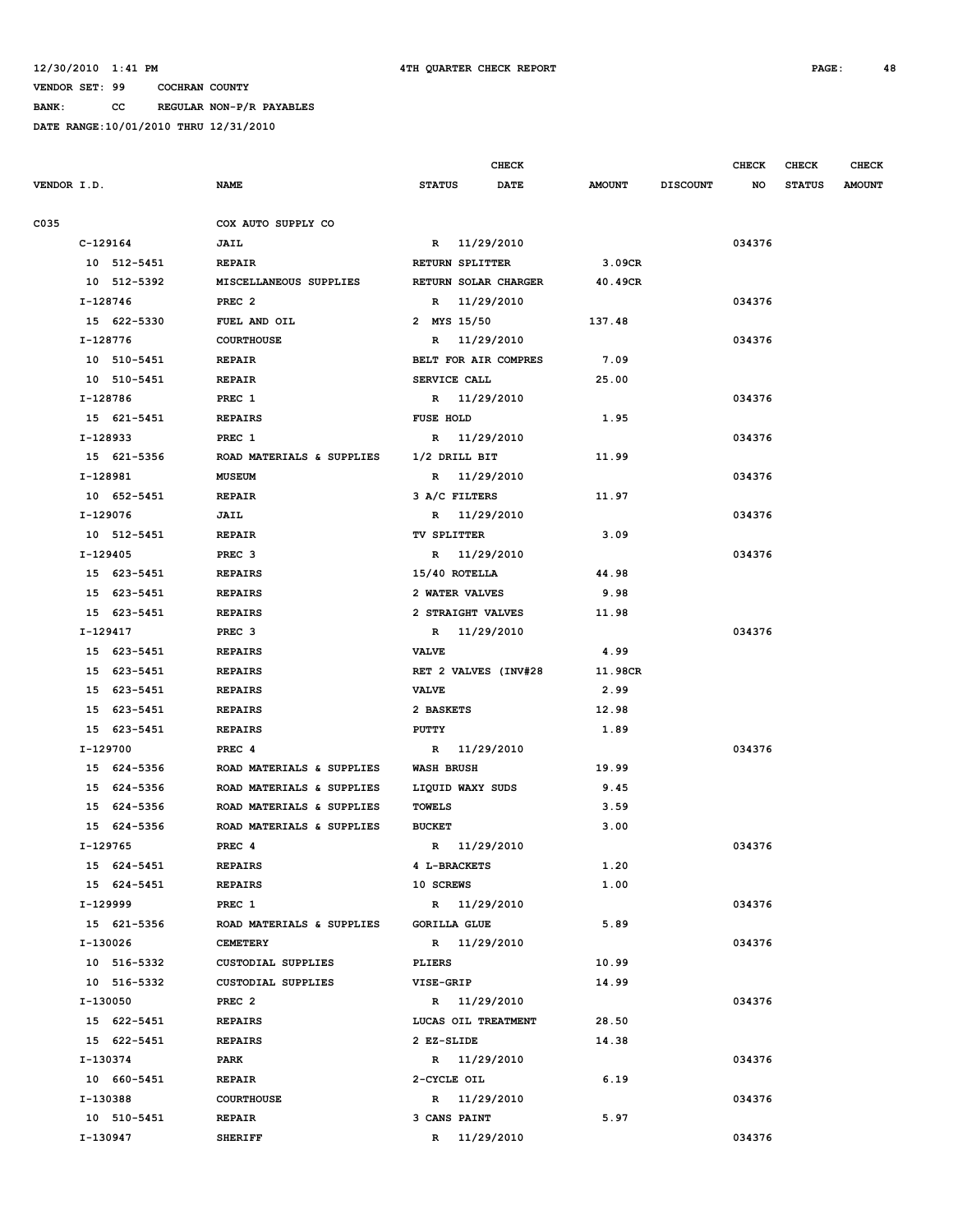**BANK: CC REGULAR NON-P/R PAYABLES**

|             |                                       |                                    |                       | CHECK       |               |                 | <b>CHECK</b> | CHECK         | <b>CHECK</b>  |
|-------------|---------------------------------------|------------------------------------|-----------------------|-------------|---------------|-----------------|--------------|---------------|---------------|
| VENDOR I.D. |                                       | <b>NAME</b>                        | <b>STATUS</b>         | <b>DATE</b> | <b>AMOUNT</b> | <b>DISCOUNT</b> | NO           | <b>STATUS</b> | <b>AMOUNT</b> |
| C035        |                                       | COX AUTO SUPPLY CO<br><b>CONT</b>  |                       |             |               |                 |              |               |               |
|             | I-130947                              | <b>SHERIFF</b>                     | R 11/29/2010          |             |               |                 | 034376       |               |               |
|             | 10 560-5451                           | MACHINERY-NON-OFFICE REPAIR        | AMSOIL/UNIT 137       |             | 9.39          |                 |              |               |               |
|             | I-131236                              | PREC <sub>3</sub>                  | R 11/29/2010          |             |               |                 | 034376       |               |               |
|             | 15 623-5451                           | <b>REPAIRS</b>                     | PF48 FILTER OIL       |             | 7.00          |                 |              |               |               |
|             | 15 623-5451                           | <b>REPAIRS</b>                     | 1 CS QS 10/30 OIL     |             | 49.99         |                 |              |               |               |
|             | 15 623-5451                           | <b>REPAIRS</b>                     | <b>OCTANE BOOSTER</b> |             | 11.74         |                 |              |               |               |
|             | 15 623-5451                           | <b>REPAIRS</b>                     | 1 GAL 15/40 ROTELLA   |             | 15.66         |                 |              |               |               |
|             | $I-131243$                            | PREC 1                             | R 11/29/2010          |             |               |                 | 034376       |               |               |
|             | 15 621-5451                           | <b>REPAIRS</b>                     | <b>SPACER</b>         |             | 1.85          |                 |              |               |               |
|             | 15 621-5451                           | <b>REPAIRS</b>                     | 2 3/4" FLAT WASHERS   |             | 0.68          |                 |              |               |               |
|             | I-131336                              | PREC 1                             | R 11/29/2010          |             |               |                 | 034376       |               |               |
|             | 15 621-5451                           | <b>REPAIRS</b>                     | MUD FLAP              |             | 7.99          |                 |              |               |               |
|             | I-131589                              | <b>SHERIFF</b>                     | R                     | 11/29/2010  |               |                 | 034376       |               |               |
|             | 10 560-5451                           | MACHINERY-NON-OFFICE REPAIR        | PLATINUM BATTERY      |             | 69.99         |                 |              |               |               |
|             | 10 560-5451                           | MACHINERY-NON-OFFICE REPAIR        | STATE BATTERY FEE     |             | 3.00          |                 |              |               |               |
|             | 10 560-5334                           | OTHER SUPPLIES                     | <b>WASHER FLUID</b>   |             | 2.49          |                 |              |               |               |
|             | I-131601                              | PREC 1                             | R 11/29/2010          |             |               |                 | 034376       |               |               |
|             | 15 621-5451                           | <b>REPAIRS</b>                     | 16 5/16X1-1/4 BOLTS   |             | 1.92          |                 |              |               |               |
|             | 621-5451<br>15                        | <b>REPAIRS</b>                     | 16 5/16 FLAT WASHERS  |             | 0.80          |                 |              |               |               |
|             | 621-5451<br>15                        | <b>REPAIRS</b>                     | 16 5/16 LOCK WASHERS  |             | 0.64          |                 |              |               |               |
|             | 15 621-5451                           | <b>REPAIRS</b>                     | 16 5/16 HEX NUTS      |             | 0.80          |                 |              |               |               |
|             | I-131608 1010                         | PREC 1                             | R 11/29/2010          |             |               |                 | 034376       |               |               |
|             | 15 621-5451                           | <b>REPAIRS</b>                     | PILLOW BLK            |             | 39.99         |                 |              |               |               |
|             | 15 621-5451                           | <b>REPAIRS</b>                     | 2" BEARING            |             | 26.99         |                 |              |               |               |
|             | 15 621-5356                           | ROAD MATERIALS & SUPPLIES          | 16 OZ WD40            |             | 6.39          |                 |              |               |               |
|             | I-131716                              | PREC <sub>4</sub>                  | R 11/29/2010          |             |               |                 | 034376       |               |               |
|             | 15 624-5356                           | ROAD MATERIALS & SUPPLIES          | 2 CYCLE OIL           |             | 6.19          |                 |              |               |               |
|             | I-131756                              | PREC 1                             | R                     | 11/29/2010  |               |                 | 034376       |               |               |
|             | 15 621-5356                           | ROAD MATERIALS & SUPPLIES          | LIGHTER               |             | 3.59          |                 |              |               |               |
|             | I-132197                              | PREC 1                             | R                     | 11/29/2010  |               |                 | 034376       |               |               |
|             | 15 621-5356                           | ROAD MATERIALS & SUPPLIES          | DEWALT 1/2" DRILL     |             | 139.99        |                 |              |               |               |
|             | I-132383                              | PREC <sub>4</sub>                  | R                     | 11/29/2010  |               |                 | 034376       |               |               |
|             | 15 624-5356                           | ROAD MATERIALS & SUPPLIES          | 20 ZIP-TYES           |             | 5.00          |                 |              |               |               |
|             | I-132466                              | <b>SHERIFF</b>                     | R 11/29/2010          |             |               |                 | 034376       |               |               |
|             | 10 560-5334                           | OTHER SUPPLIES                     | 2 PK AA BATTERIES     |             | 5.58          |                 |              |               |               |
|             | I-132475                              | <b>SHERIFF</b>                     | R 11/29/2010          |             |               |                 | 034376       |               |               |
|             | 10 560-5334                           | OTHER SUPPLIES                     | <b>ARMOR-ALL</b>      |             | 4.29          |                 |              |               |               |
|             | 10 560-5334                           | OTHER SUPPLIES                     | <b>RAIN-X</b>         |             | 4.99          |                 |              |               |               |
|             | 10 560-5451                           | MACHINERY-NON-OFFICE REPAIR FILTER |                       |             | 2.49          |                 |              |               | 787.37        |
| E011        |                                       | <b>EXXONMOBIL</b>                  |                       |             |               |                 |              |               |               |
|             | I-718732826530662601 EXTENSION OFFICE |                                    | R 11/29/2010          |             |               |                 | 034379       |               |               |
|             | 10 665-5330                           | FUEL AND OIL                       | 23.498 GAL UNL PLUS   |             | 65.56         |                 |              |               |               |
|             | 10 665-5330                           | FUEL AND OIL                       | CREDIT FED TAX        |             | 4.30CR        |                 |              |               | 61.26         |
|             |                                       |                                    |                       |             |               |                 |              |               |               |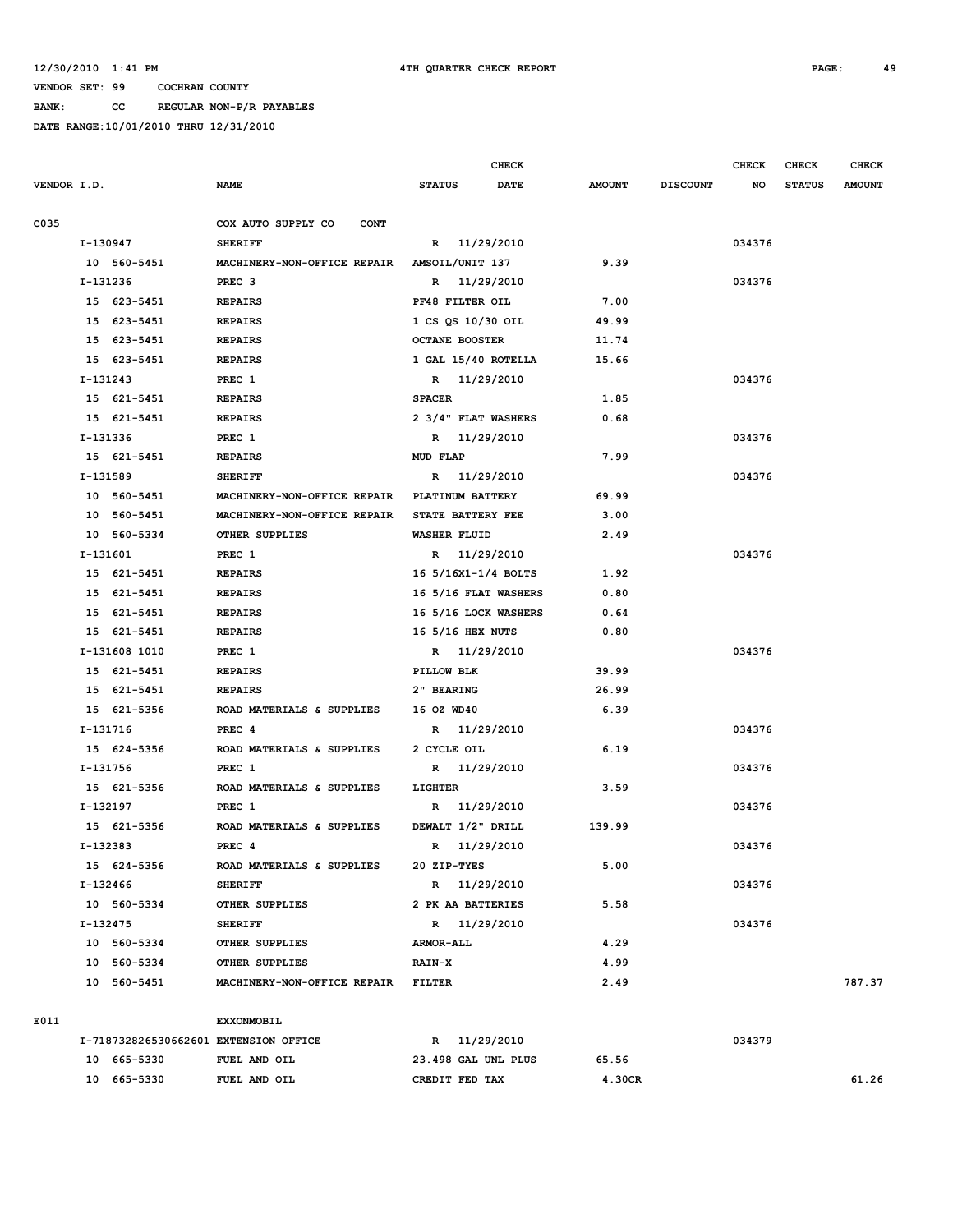**BANK: CC REGULAR NON-P/R PAYABLES**

|                  |                   |                               | CHECK                        |               |                 | <b>CHECK</b> | <b>CHECK</b>  | <b>CHECK</b>  |
|------------------|-------------------|-------------------------------|------------------------------|---------------|-----------------|--------------|---------------|---------------|
| VENDOR I.D.      |                   | <b>NAME</b>                   | <b>STATUS</b><br><b>DATE</b> | <b>AMOUNT</b> | <b>DISCOUNT</b> | NO           | <b>STATUS</b> | <b>AMOUNT</b> |
| H126             |                   | HOLLAND'S OFFICE TECHNOLOGIES |                              |               |                 |              |               |               |
|                  | I-88683           | TAX A/C                       | R 11/29/2010                 |               |                 | 034380       |               |               |
|                  | 10 410-5310       | OFFICE SUPPLIES               | 1 BX 9 X 12 ENVELOPE         | 65.27         |                 |              |               |               |
|                  | 10<br>410-5310    | OFFICE SUPPLIES               | 2 RIBBONS BK/RD              | 3.76          |                 |              |               |               |
|                  | 410-5310<br>10    | OFFICE SUPPLIES               | 1 PK 4X4 STICKY NOTE         | 15.99         |                 |              |               |               |
|                  | 410-5310<br>10    | OFFICE SUPPLIES               | 1 PK 2X2 POST-IT PAD         | 6.99          |                 |              |               |               |
|                  | 410-5310<br>10    | OFFICE SUPPLIES               | 1 RL 2"" CLR TAPE            | 3.19          |                 |              |               |               |
|                  | 10 410-5310       | OFFICE SUPPLIES               | 12 BK SHARPIE                | 21.48         |                 |              |               |               |
|                  | I-88692           | TAX A/C                       | 11/29/2010<br>R              |               |                 | 034380       |               |               |
|                  | 10 410-5310       | OFFICE SUPPLIES               | 2500 #10 WINDOW ENV,         | 139.95        |                 |              |               | 256.63        |
| H <sub>264</sub> |                   | <b>PAT HENRY</b>              |                              |               |                 |              |               |               |
|                  | $I$ -#1394/INTERP | DISTRICT COURT                | 11/29/2010<br>R              |               |                 | 034381       |               |               |
|                  | 10 435-5499       | <b>MISCELLANEOUS</b>          | INTERPRETER FEE/I CH         | 50.00         |                 |              |               | 50.00         |
|                  |                   |                               |                              |               |                 |              |               |               |
| L015             |                   | LUBBOCK COUNTY, TEXAS         |                              |               |                 |              |               |               |
|                  | I-11222010        | <b>JUVENILE PROBATION</b>     | 11/29/2010<br>R              |               |                 | 034382       |               |               |
|                  | 10 571-5413       | RESIDENTIAL SERVICES          | 30 DAS JUV#807               | 2,850.00      |                 |              |               |               |
|                  | 10 571-5413       | RESIDENTIAL SERVICES          | 12 DAYS JUV#808              | 1,140.00      |                 |              |               | 3,990.00      |
| L015             |                   | LUBBOCK COUNTY, TEXAS         |                              |               |                 |              |               |               |
|                  | I-ADR 1010        | DISTRICT COURT                | R 11/29/2010                 |               |                 | 034383       |               |               |
|                  | 19 435-5409       | A.D.R. CONTRACT               | 2 DISTRICT CASES OCT         | 20.00         |                 |              |               |               |
|                  | 19 435-5409       | A.D.R. CONTRACT               | 1 COUNTY CASE OCT 20         | 10.00         |                 |              |               | 30.00         |
|                  |                   |                               |                              |               |                 |              |               |               |
| M018             |                   | MORTON INSURANCE AGENCY       |                              |               |                 |              |               |               |
|                  | I-114249          | <b>JUSTICE OF PEACE</b>       | 11/29/2010<br>$\mathbb{R}$   |               |                 | 034384       |               |               |
|                  | 10 455-5480       | BONDS & NOTARY FEES           | BOND RENEWAL/N BAKER         | 50.00         |                 |              |               |               |
|                  | I-114250          | TAX OFFICE                    | 11/29/2010<br>R              |               |                 | 034384       |               |               |
|                  | 10 499-5480       | BONDS & NOTARY FEES           | CO BOND RENEWAL/HUCK         | 500.00        |                 |              |               |               |
|                  | $I-114251$        | NON-DEPT'L-BLANKET BOND       | 11/29/2010<br>R              |               |                 | 034384       |               |               |
|                  | 10 409-5480       | BONDS & NOTARY FEES           | BLANKET BOND RENEWAL         | 160.00        |                 |              |               |               |
|                  | I-114252          | COMMISSIONERS COURT           | 11/29/2010<br>$\mathbb{R}$   |               |                 | 034384       |               |               |
|                  | 15 610-5480       | BONDS & NOTARY FEES           | BOND RENEWAL/COMM AL         | 50.00         |                 |              |               |               |
|                  | I-114254          | <b>ATTORNEY</b>               | R 11/29/2010                 |               |                 | 034384       |               |               |
|                  | 10 475-5480       | BONDS & NOTARY FEES           | BOND RENEWAL/J ADAMS         | 50.00         |                 |              |               |               |
|                  | I-114255          | DIST CLERK                    | 11/29/2010<br>R              |               |                 | 034384       |               |               |
|                  | 10 403-5480       | BONDS & NOTARY FEES           | BOND RENEWAL/R TYSON         | 50.00         |                 |              |               |               |
|                  | $I-114256$        | <b>TREASURER</b>              | 11/29/2010<br>R              |               |                 | 034384       |               |               |
|                  | 10 497-5480       | BONDS & NOTARY FEES           | <b>RENEW BOND #15485611</b>  | 250.00        |                 |              |               |               |
|                  | I-114257          | TAX OFFICE                    | 11/29/2010<br>R              |               |                 | 034384       |               |               |
|                  | 10 499-5480       | BONDS & NOTARY FEES           | STATE BOND RENEW/HUC         | 75.00         |                 |              |               |               |
|                  | I-114258          | <b>SHERIFF</b>                | 11/29/2010<br>R              |               |                 | 034384       |               |               |
|                  | 10 560-5480       | BONDS & NOTARY FEES           | BOND RENEWAL/W STALC         | 50.00         |                 |              |               |               |
|                  | I-114259          | COMMISSIONERS COURT           | 11/29/2010<br>R              |               |                 | 034384       |               |               |
|                  | 15 610-5480       | BONDS & NOTARY FEES           | BOND RENEWAL/JUDGE S         | 50.00         |                 |              |               |               |
|                  | I-114260          | TAX OFFICE                    | 11/29/2010<br>R              |               |                 | 034384       |               |               |
|                  | 10 499-5480       | BONDS & NOTARY FEES           | BOND RENEWAL/DEP JAC         | 50.00         |                 |              |               |               |
|                  | I-114261          | TAX OFFICE                    | R 11/29/2010                 |               |                 | 034384       |               |               |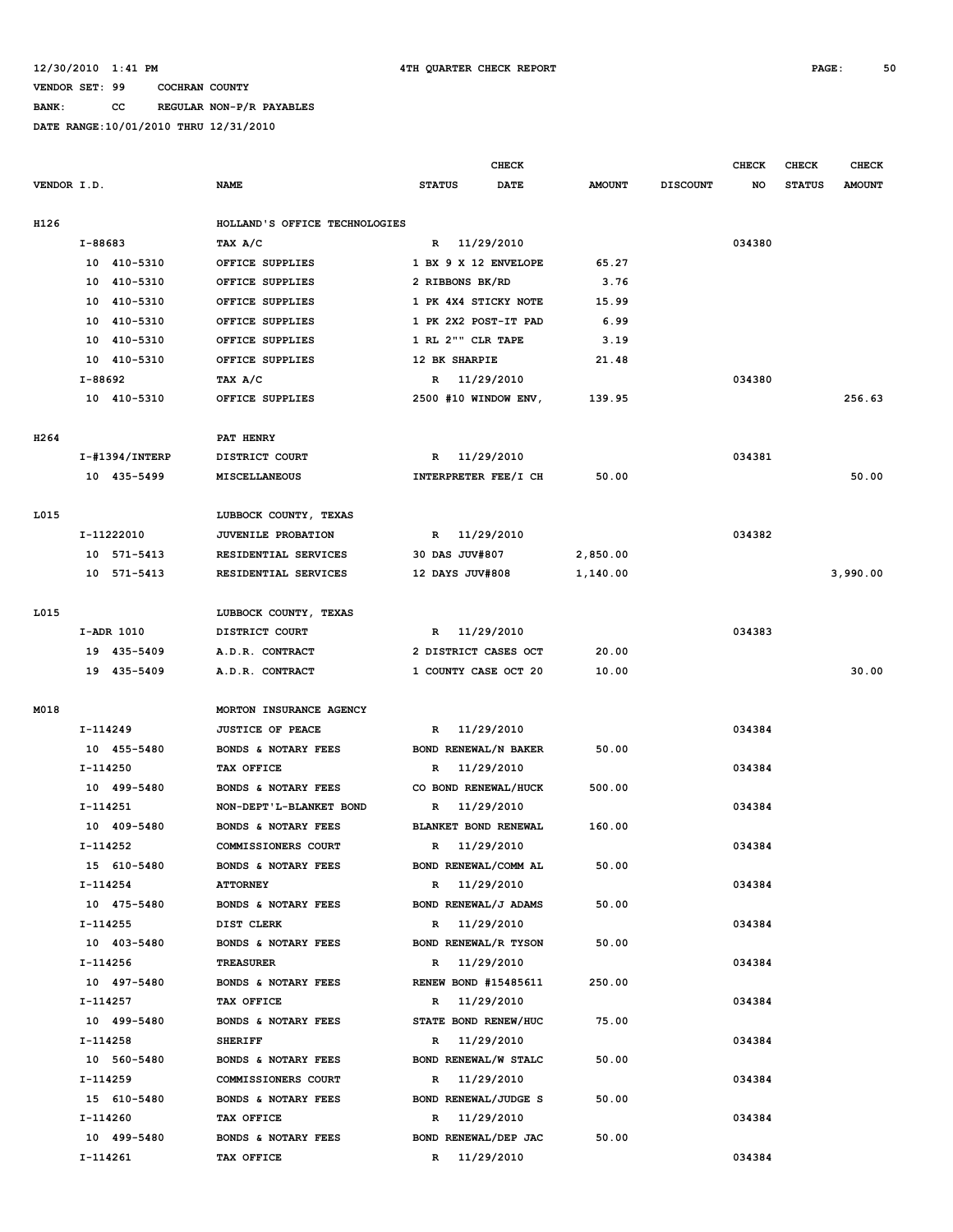**BANK: CC REGULAR NON-P/R PAYABLES**

|             |            |                   |                                                    |               |               | <b>CHECK</b>         |               |                 | <b>CHECK</b> | <b>CHECK</b>  | <b>CHECK</b>  |
|-------------|------------|-------------------|----------------------------------------------------|---------------|---------------|----------------------|---------------|-----------------|--------------|---------------|---------------|
| VENDOR I.D. |            |                   | <b>NAME</b>                                        | <b>STATUS</b> |               | <b>DATE</b>          | <b>AMOUNT</b> | <b>DISCOUNT</b> | NO           | <b>STATUS</b> | <b>AMOUNT</b> |
| M018        |            |                   | MORTON INSURANCE AGENCCONT                         |               |               |                      |               |                 |              |               |               |
|             | I-114261   |                   | TAX OFFICE                                         |               |               | R 11/29/2010         |               |                 | 034384       |               |               |
|             |            | 10 499-5480       | BONDS & NOTARY FEES                                |               |               | BOND RENEWAL/DEP WIS | 50.00         |                 |              |               |               |
|             | I-114263   |                   | COUNTY CLERK                                       | R             |               | 11/29/2010           |               |                 | 034384       |               |               |
|             |            | 10 403-5480       | BONDS & NOTARY FEES                                |               |               | BOND RENEWAL/TYSON   | 50.00         |                 |              |               |               |
|             | I-114267   |                   | <b>SHERIFF</b>                                     | R             |               | 11/29/2010           |               |                 | 034384       |               |               |
|             |            | 10 560-5480       | BONDS & NOTARY FEES                                |               |               | NOTARY RENEWAL/E ALV | 50.00         |                 |              |               |               |
|             |            | 10 560-5480       | BONDS & NOTARY FEES                                |               | FILING FEE    |                      | 21.00         |                 |              |               |               |
|             | I-114268   |                   | <b>SHERIFF</b>                                     |               |               | R 11/29/2010         |               |                 | 034384       |               |               |
|             |            | 10 560-5480       | BONDS & NOTARY FEES                                |               |               | NEW NOTARY BOND/T FL | 50.00         |                 |              |               |               |
|             |            | 10 560-5480       | BONDS & NOTARY FEES                                |               | FILING FEE    |                      | 21.00         |                 |              |               |               |
|             | I-114269   |                   | <b>SHERIFF</b>                                     |               |               | R 11/29/2010         |               |                 | 034384       |               |               |
|             |            | 10 560-5480       | BONDS & NOTARY FEES                                |               |               | NEW NOTARY BOND/M FR | 50.00         |                 |              |               |               |
|             |            | 10 560-5480       | BONDS & NOTARY FEES                                |               | FILING FEE    |                      | 21.00         |                 |              |               |               |
|             | I-114287   |                   | COMMISSIONERS COURT                                |               |               | R 11/29/2010         |               |                 | 034384       |               |               |
|             |            | 15 610-5480       | BONDS & NOTARY FEES                                |               |               | NEW BOND/COMM'R TIMM | 50.00         |                 |              |               | 1,698.00      |
| M020        |            |                   | SOUTH PLAINS MEDIA INC, dba                        |               |               |                      |               |                 |              |               |               |
|             | $I - 7231$ |                   | COMMISSIONERS COURT                                |               |               | R 11/29/2010         |               |                 | 034386       |               |               |
|             |            | 15 610-5430       | LEGAL NOTICES                                      |               |               | NOTICE OF GEN ELECTI | 135.00        |                 |              |               |               |
|             | I-7232     |                   | COMMISSIONER'S COURT                               | $\mathbf{R}$  |               | 11/29/2010           |               |                 | 034386       |               |               |
|             |            | 15 610-5430       | LEGAL NOTICES                                      |               |               | TREAS QTRLY REPORT 1 | 108.00        |                 |              |               |               |
|             | $I - 7235$ |                   | COMMISSIONER'S COURT                               | R             |               | 11/29/2010           |               |                 | 034386       |               |               |
|             |            | 15 610-5430       | LEGAL NOTICES                                      |               |               | SAMPLE BALLOT 102810 | 256.50        |                 |              |               |               |
|             |            | I-CIT BY PUB 0810 | COMMISSIONERS COURT                                | R             |               | 11/29/2010           |               |                 | 034386       |               |               |
|             |            | 15 610-5430       | LEGAL NOTICES                                      |               |               | CIT BY PUB, JUAREZ/4 | 306.00        |                 |              |               |               |
|             |            | 15 610-5430       | LEGAL NOTICES                                      |               |               | CIT BY PUB, R MARTIN | 308.00        |                 |              |               | 1,113.50      |
|             |            |                   |                                                    |               |               |                      |               |                 |              |               |               |
| M092        |            |                   | SYLVIA MARTINEZ                                    |               |               |                      |               |                 |              |               |               |
|             |            | I-112210 MAINTAIN | NON-DEPT'L                                         | $\mathbb{R}$  |               | 11/29/2010           |               |                 | 034387       |               |               |
|             |            | 10 409-5300       | COUNTY-WIDE SUPPLIES                               |               |               | SCALE FOR MAINTAIN N | 19.99         |                 |              |               |               |
|             |            | 10 409-5300       | COUNTY-WIDE SUPPLIES                               |               | BP CUFF/VOICE |                      | 99.99         |                 |              |               | 119.98        |
| M252        |            |                   | <b>JEFF MOLLOY</b>                                 |               |               |                      |               |                 |              |               |               |
|             |            | I-NOV TRAVEL 2010 | <b>EXTENSION SVC</b>                               |               |               | R 11/29/2010         |               |                 | 034388       |               |               |
|             |            | 10 665-5427       | CO AGENT-TRAVEL-OUT OF COUNTY 2 NITES, WICHITA FAL |               |               |                      | 170.00        |                 |              |               |               |
|             | 10         | 665–5427          | CO AGENT-TRAVEL-OUT OF COUNTY LODGING TAX          |               |               |                      | 22.10         |                 |              |               |               |
|             | 10         | 665-5427          | CO AGENT-TRAVEL-OUT OF COUNTY 2 NITES, LAWTON, OK/ |               |               |                      | 208.00        |                 |              |               |               |
|             | 10         | 665-5427          | CO AGENT-TRAVEL-OUT OF COUNTY LODGING TAX          |               |               |                      | 28.86         |                 |              |               |               |
|             | 10         | 665-5427          | CO AGENT-TRAVEL-OUT OF COUNTY 11.163 GAL UNL, MEMP |               |               |                      | 31.02         |                 |              |               |               |
|             | 10         | 665-5427          | CO AGENT-TRAVEL-OUT OF COUNTY MEAL, ALTUS, OK 11/1 |               |               |                      | 2.18          |                 |              |               |               |
|             |            | 10 665-5427       | CO AGENT-TRAVEL-OUT OF COUNTY MEAL, DUNCAN, OK/PIG |               |               |                      | 9.28          |                 |              |               | 471.44        |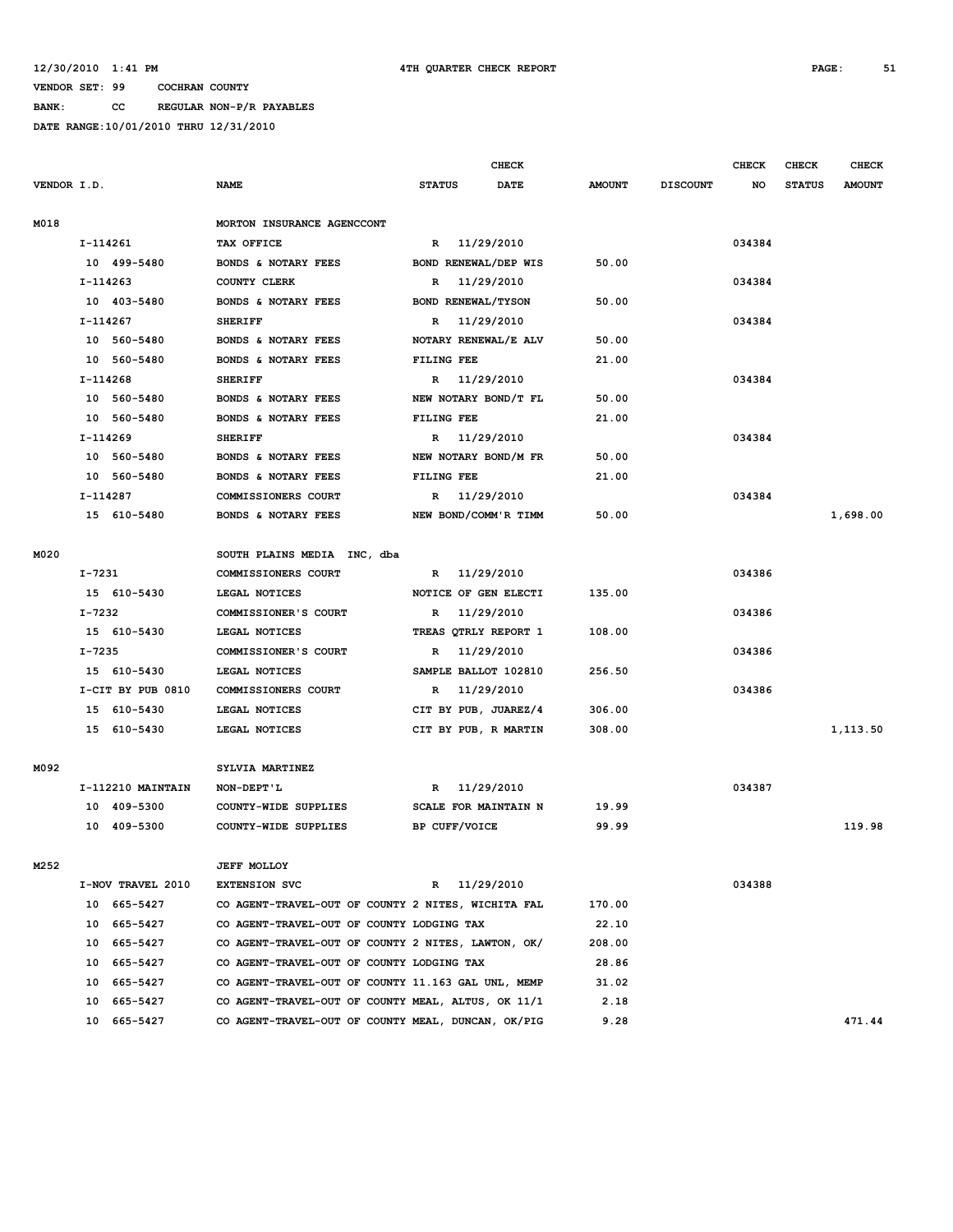## **12/30/2010 1:41 PM 4TH QUARTER CHECK REPORT PAGE: 52**

#### **VENDOR SET: 99 COCHRAN COUNTY**

**BANK: CC REGULAR NON-P/R PAYABLES**

|             |                              |                                     |                                      | <b>CHECK</b> |               |                 | <b>CHECK</b> | <b>CHECK</b>  | <b>CHECK</b>  |
|-------------|------------------------------|-------------------------------------|--------------------------------------|--------------|---------------|-----------------|--------------|---------------|---------------|
| VENDOR I.D. |                              | <b>NAME</b>                         | <b>STATUS</b>                        | DATE         | <b>AMOUNT</b> | <b>DISCOUNT</b> | NO           | <b>STATUS</b> | <b>AMOUNT</b> |
|             |                              |                                     |                                      |              |               |                 |              |               |               |
| N029        |                              | CAROLYN NEWTON                      |                                      |              |               |                 |              |               |               |
|             | I-DW#14115                   | <b>ACTIVITY BLDG</b>                | R                                    | 11/29/2010   |               |                 | 034389       |               |               |
|             | 10 000-4370.101              | RENT-ACTIVITY BUILDING              | REF DEP FOR 11/14/10                 |              | 125.00        |                 |              |               | 125.00        |
| N066        |                              | NTS COMMUNICATIONS                  |                                      |              |               |                 |              |               |               |
|             | I-8062660032 1110            | LONG DISTANCE--ALL DEPTS            | R                                    | 11/29/2010   |               |                 | 034390       |               |               |
|             | 10 665-5420                  | <b>TELECOMMUNICATIONS</b>           | LONG DISTANCE/EXT                    |              | 11.66         |                 |              |               |               |
|             | 10 650-5420                  | TELECOMMUNICATIONS                  | LONG DISTANCE/LIBRAR                 |              | 5.79          |                 |              |               |               |
|             | 10 570-5420                  | TELECOMMUNICATIONS                  | LONG DISTANCE/ADULT                  |              | 2.26          |                 |              |               |               |
|             | 10 497-5420                  | <b>TELECOMMUNICATIONS</b>           | LONG DISTANCE/TREAS                  |              | 2.87          |                 |              |               |               |
|             | 560-5420<br>10               | <b>TELECOMMUNICATIONS</b>           | LONG DISTANCE/SO                     |              | 24.96         |                 |              |               |               |
|             | 455-5420<br>10               | TELECOMMUNICATIONS                  | LONG DISTANCE/JP                     |              | 2.76          |                 |              |               |               |
|             | 10<br>571-5420               | <b>TELECOMMUNICATIONS</b>           | LONG DISTANCE/JUV PR                 |              | 4.16          |                 |              |               |               |
|             | 10<br>403-5420               | TELECOMMUNICATIONS                  | LONG DISTANCE/CLERK                  |              | 12.19         |                 |              |               |               |
|             | 15 610-5420                  | TELECOMMUNICATIONS                  | LONG DISTANCE/COMMIS                 |              | 8.40          |                 |              |               |               |
|             | 10 409-5420                  | <b>TELECOMMUNICATIONS</b>           | LONG DISTANCE/FAX                    |              | 5.10          |                 |              |               |               |
|             | 10 495-5420                  | TELECOMMUNICATIONS                  | LONG DISTANCE/AUDITO                 |              | 2.51          |                 |              |               |               |
|             | 10 499-5420                  | TELECOMMUNICATIONS                  | LONG DISTANCE/TAX A/                 |              | 8.35          |                 |              |               |               |
|             | 10<br>435-5420               | <b>TELECOMMUNICATIONS</b>           | LONG DISTANCE/DISTRI                 |              | 2.26          |                 |              |               |               |
|             | 10 475-5420                  | TELECOMMUNICATIONS                  | LONG DISTANCE/CO ATT                 |              | 4.02          |                 |              |               |               |
|             | 15 624-5420                  | <b>TELECOMMUNICATIONS</b>           | LONG DISTANCE/PRECIN                 |              |               |                 |              |               | 97.29         |
|             |                              |                                     |                                      |              |               |                 |              |               |               |
| 0037        |                              | ANGELA OVERMAN                      |                                      |              |               |                 |              |               |               |
|             | I-CPS#10-11-4211             | DISTRICT COURT                      | R                                    | 11/29/2010   |               |                 | 034391       |               |               |
|             | 10 435-5400                  | ATTORNEY AD LITEM                   | EMERG REMOVAL HEARIN                 |              | 300.00        |                 |              |               | 300.00        |
| P017        |                              | <b>POSTMASTER</b>                   |                                      |              |               |                 |              |               |               |
|             | I-112210                     | <b>SHERIFF</b>                      | R                                    | 11/29/2010   |               |                 | 034392       |               |               |
|             | 10 560-5311                  | POSTAL EXPENSES                     | 2 ROLLS STAMPS, 11/1                 |              | 88.00         |                 |              |               |               |
|             | I-BOX 1081 RENT              | TAX OFFICE                          | R                                    | 11/29/2010   |               |                 | 034392       |               |               |
|             | 10 499-5311                  | POSTAL EXPENSES                     | BOX RENT FOR 2011                    |              | 70.00         |                 |              |               | 158.00        |
|             |                              |                                     |                                      |              |               |                 |              |               |               |
| P214        |                              | TREY POAGE                          |                                      |              |               |                 |              |               |               |
|             | I-#08-01-1350<br>10 435-5400 | DISTRICT COURT<br>ATTORNEY AD LITEM | R 11/29/2010<br>FEL PLEA HRNG/M HERN |              | 350.00        |                 | 034393       |               | 350.00        |
|             |                              |                                     |                                      |              |               |                 |              |               |               |
| R021        |                              | RELIAPON POLICE PROD. INC           |                                      |              |               |                 |              |               |               |
|             | I-8927                       | <b>SHERIFF</b>                      | R 11/29/2010                         |              |               |                 | 034394       |               |               |
|             | 10 560-5334                  | OTHER SUPPLIES                      | 12 MK-3 BODYGUARD PL                 |              | 120.00        |                 |              |               |               |
|             | 10 560-5334                  | OTHER SUPPLIES                      | <b>SHIPPING</b>                      |              | 9.89          |                 |              |               | 129.89        |
| R033        |                              | <b>GERALD RAMSEY</b>                |                                      |              |               |                 |              |               |               |
|             | I-DEC 2010                   | NON-DEPT'L/STORAGE BLDG             | R 11/29/2010                         |              |               |                 | 034395       |               |               |
|             | 10 409-5499                  | MISCELLANEOUS                       | STORAGE BLDG RENT DE                 |              | 300.00        |                 |              |               | 300.00        |
|             |                              |                                     |                                      |              |               |                 |              |               |               |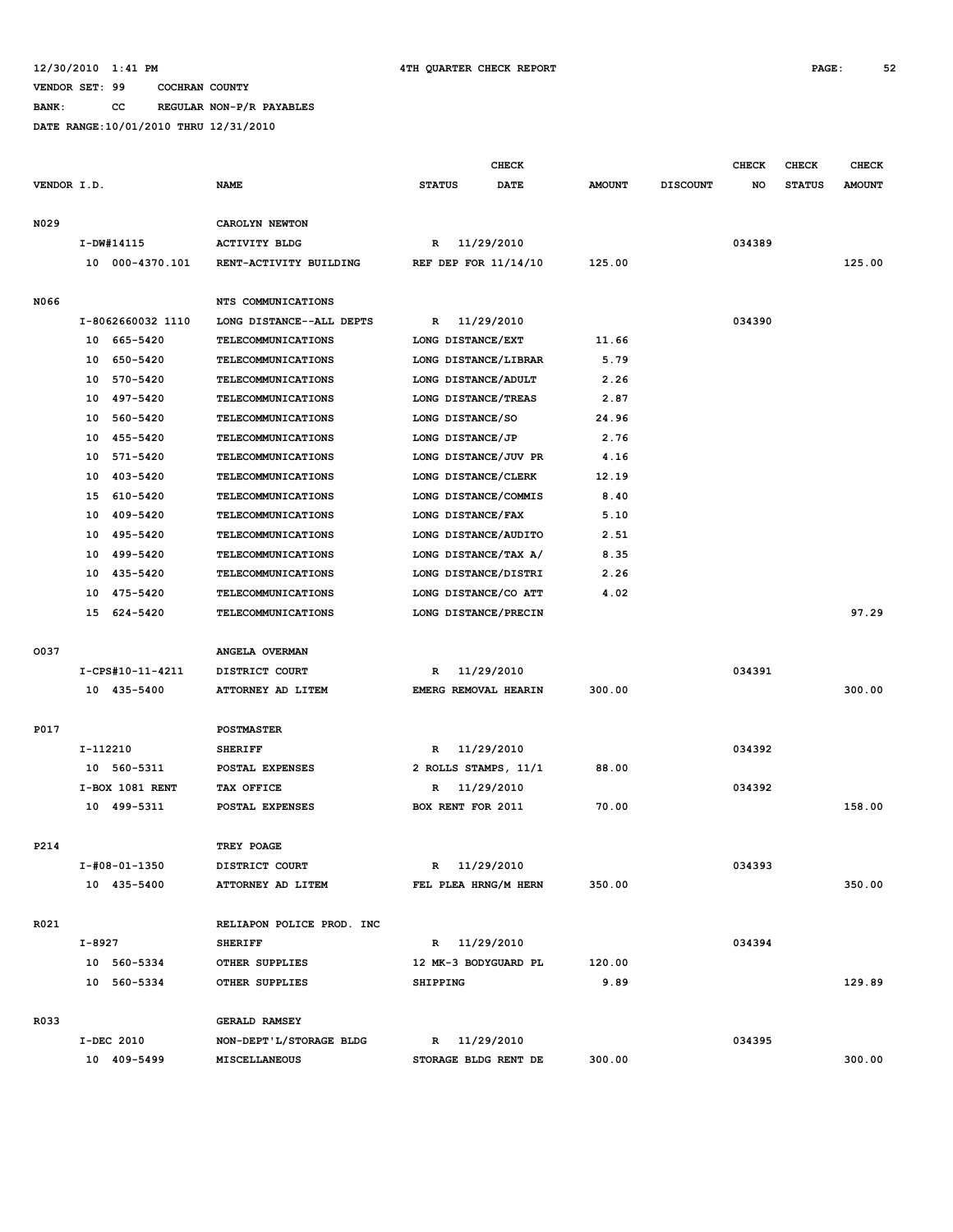## **VENDOR SET: 99 COCHRAN COUNTY BANK: CC REGULAR NON-P/R PAYABLES DATE RANGE:10/01/2010 THRU 12/31/2010**

|      |                |                    |                           |                            | <b>CHECK</b>          |               |                 | <b>CHECK</b> | <b>CHECK</b>  | <b>CHECK</b>  |
|------|----------------|--------------------|---------------------------|----------------------------|-----------------------|---------------|-----------------|--------------|---------------|---------------|
|      | VENDOR I.D.    |                    | <b>NAME</b>               | <b>STATUS</b>              | DATE                  | <b>AMOUNT</b> | <b>DISCOUNT</b> | NO           | <b>STATUS</b> | <b>AMOUNT</b> |
| R047 |                |                    | MARCELO RODRIGUEZ         |                            |                       |               |                 |              |               |               |
|      |                | I-11/12/10 96 MACK | PREC <sub>4</sub>         |                            | R 11/29/2010          |               |                 | 034396       |               |               |
|      | 15 624-5451    |                    | <b>REPAIRS</b>            |                            | REM/REINS TURBO, RPL  | 240.00        |                 |              |               |               |
|      | 15 624-5451    |                    | <b>REPAIRS</b>            |                            | REM/REPL BRK SHOES, D | 375.00        |                 |              |               |               |
|      | 15 624-5451    |                    | <b>REPAIRS</b>            |                            | REM/REPL TORQUE RODS  | 120.00        |                 |              |               |               |
|      | 15 624-5451    |                    | <b>REPAIRS</b>            |                            | REM/REPL EXHST TUBES  | 120.00        |                 |              |               |               |
|      |                | I-11/12/10 99 CHEV | PREC 4                    |                            | R 11/29/2010          |               |                 | 034396       |               |               |
|      | 15 624-5451    |                    | <b>REPAIRS</b>            |                            | REM/REPL BRAKE PADS,  | 125.00        |                 |              |               |               |
|      |                | I-11/16/10 05 MACK | PREC 1                    |                            | R 11/29/2010          |               |                 | 034396       |               |               |
|      | 15 621-5451    |                    | <b>REPAIRS</b>            | BRAKE REPAIR, WHEEL        |                       | 75.00         |                 |              |               | 1,055.00      |
| R261 |                |                    | LINA REYES-TREVINO        |                            |                       |               |                 |              |               |               |
|      | I-#10-11-1394  |                    | DISTRICT COURT            | R                          | 11/29/2010            |               |                 | 034397       |               |               |
|      | 10 435-5400    |                    | ATTORNEY AD LITEM         |                            | MISD PLEA HRNG/I CHA  | 350.00        |                 |              |               | 350.00        |
| S016 |                |                    | SOUTH PLAINS ASSN. OF GOV |                            |                       |               |                 |              |               |               |
|      | $I-2011-007$   |                    | COMMISSIONERS COURT       | R                          | 11/29/2010            |               |                 | 034398       |               |               |
|      | 15 610-5481    |                    | DUES AND REGISTRATION     |                            | MEMBER SVC FEE 10/1/  | 280.00        |                 |              |               | 280.00        |
| S242 |                |                    | SAM'S CLUB                |                            |                       |               |                 |              |               |               |
|      | I-2287 111510  |                    | <b>JAIL/NON-DEPT'L</b>    |                            | R 11/29/2010          |               |                 | 034399       |               |               |
|      | 10 409-5300    |                    | COUNTY-WIDE SUPPLIES      | 2 PKS RED CUPS             |                       | 18.48         |                 |              |               |               |
|      | 10 409-5300    |                    | COUNTY-WIDE SUPPLIES      | 2 PKS NAPKINS              |                       | 15.96         |                 |              |               |               |
|      | 10 512-5392    |                    | MISCELLANEOUS SUPPLIES    | B&C SPOONS                 |                       | 19.68         |                 |              |               |               |
|      | 10 512-5392    |                    | MISCELLANEOUS SUPPLIES    | <b>B&amp;C FORKS</b>       |                       | 9.84          |                 |              |               |               |
|      | 10 512-5392    |                    | MISCELLANEOUS SUPPLIES    | 2 20 OZ CUPS               |                       | 34.96         |                 |              |               |               |
|      | 10 512-5392    |                    | MISCELLANEOUS SUPPLIES    | <b>GLAD 13G TRASH BAGS</b> |                       | 21.68         |                 |              |               |               |
|      | 10 512-5392    |                    | MISCELLANEOUS SUPPLIES    | TRASH BAGS                 |                       | 14.42         |                 |              |               |               |
|      | 10 512-5333    |                    | <b>FOOD-PRISONERS</b>     | APPLE JUICE                |                       | 4.34          |                 |              |               |               |
|      | 512-5333<br>10 |                    | <b>FOOD-PRISONERS</b>     | <b>TROP 100% OJ</b>        |                       | 7.98          |                 |              |               |               |
|      | 10 512-5333    |                    | FOOD-PRISONERS            | OS 100% CRAN               |                       | 5.48          |                 |              |               |               |
|      | 10 512-5333    |                    | FOOD-PRISONERS            | <b>GRAPE JUICE</b>         |                       | 6.38          |                 |              |               |               |
|      | 10 512-5392    |                    | MISCELLANEOUS SUPPLIES    | 2 CLOROX ULTRA             |                       | 15.76         |                 |              |               |               |
|      | 10 512-5392    |                    | MISCELLANEOUS SUPPLIES    | 12 RL BOUNTY               |                       | 18.48         |                 |              |               |               |
|      | 10 512-5392    |                    | MISCELLANEOUS SUPPLIES    | QN BATH TISSUE             |                       | 18.78         |                 |              |               | 212.22        |
| S316 |                |                    | <b>BRYANT SEARS</b>       |                            |                       |               |                 |              |               |               |
|      |                | I-2010 AUSTIN CONF | JUVENILE PROBATION        |                            | R 11/29/2010          |               |                 | 034400       |               |               |
|      | 10 571-5427    |                    | CONTINUING EDUCATION      | 3 NITES @\$85              |                       | 255.00        |                 |              |               |               |
|      | 10 571-5427    |                    | CONTINUING EDUCATION      | LODGING TAX/STATE          |                       | 15.30         |                 |              |               |               |
|      | 10 571-5427    |                    | CONTINUING EDUCATION      | LODGING TAX/CITY           |                       | 22.95         |                 |              |               |               |
|      | 10 571-5427    |                    | CONTINUING EDUCATION      | 3 MEALS                    |                       | 25.45         |                 |              |               | 318.70        |
|      |                |                    |                           |                            |                       |               |                 |              |               |               |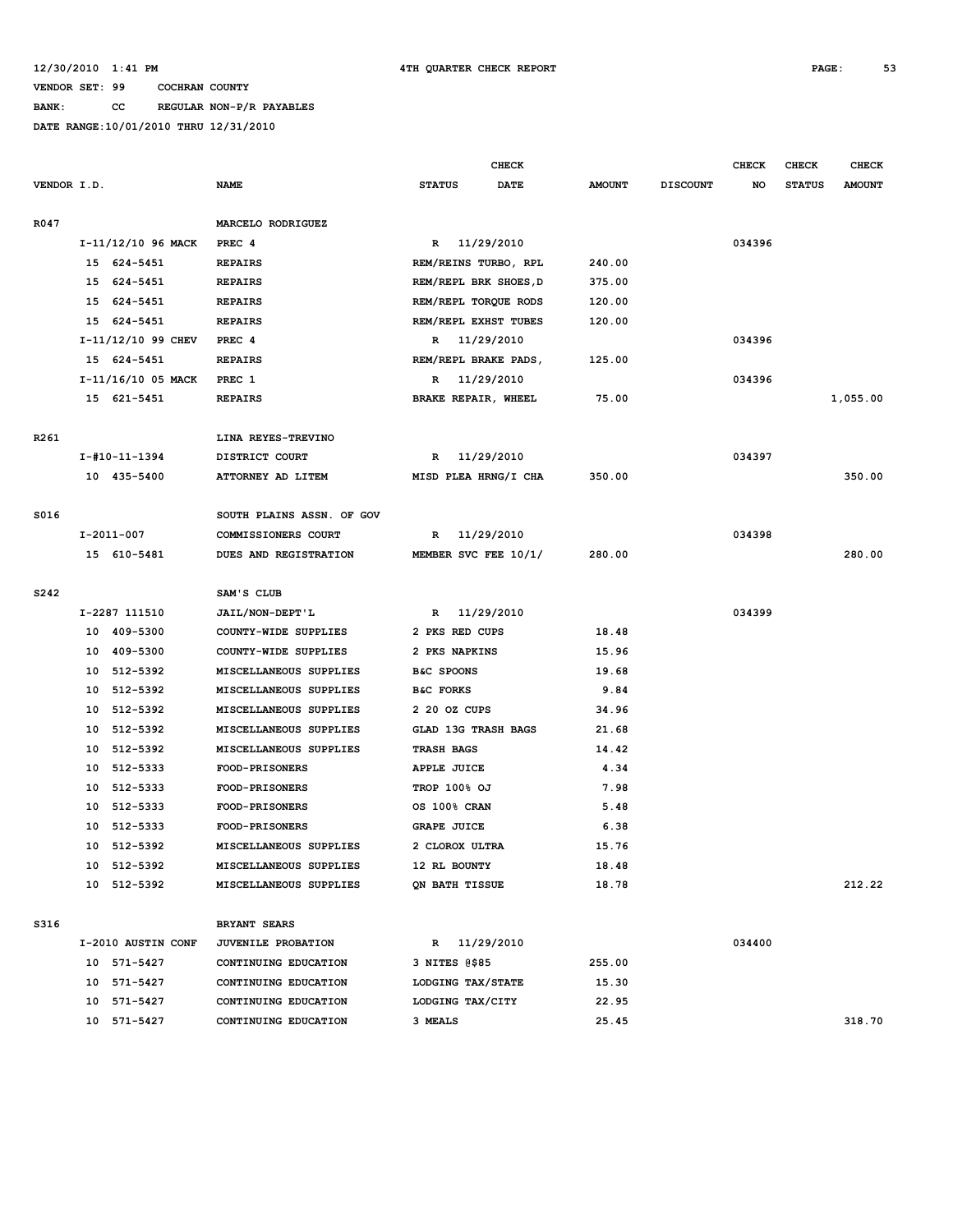### **BANK: CC REGULAR NON-P/R PAYABLES**

|             |         |                     |                                |                              | CHECK                     |               |                 | <b>CHECK</b> | <b>CHECK</b>  | <b>CHECK</b>  |
|-------------|---------|---------------------|--------------------------------|------------------------------|---------------------------|---------------|-----------------|--------------|---------------|---------------|
| VENDOR I.D. |         |                     | <b>NAME</b>                    | <b>STATUS</b><br><b>DATE</b> |                           | <b>AMOUNT</b> | <b>DISCOUNT</b> | NO           | <b>STATUS</b> | <b>AMOUNT</b> |
| S331        |         |                     | STANDARD COFFEE SERVICE        |                              |                           |               |                 |              |               |               |
|             |         | I-8311-66136        | NON-DEPT'L                     |                              | R 11/29/2010              |               |                 | 034401       |               |               |
|             |         | 10 409-5300         | COUNTY-WIDE SUPPLIES           | 2 LUZIANNE TEA               |                           | 11.98         |                 |              |               |               |
|             | 10      | 409-5300            | COUNTY-WIDE SUPPLIES           |                              | 4 FR VAN CREAMER          | 29.32         |                 |              |               |               |
|             | 10      | 409-5300            | COUNTY-WIDE SUPPLIES           | 2 NESTLE H/C                 |                           | 30.40         |                 |              |               |               |
|             | 10      | 409-5300            | COUNTY-WIDE SUPPLIES           |                              | 1 NESTLE H/C REG          | 13.44         |                 |              |               |               |
|             | 10      | 409-5300            | COUNTY-WIDE SUPPLIES           | 3 AAA EXC                    |                           | 100.50        |                 |              |               |               |
|             |         | 10 409-5300         | COUNTY-WIDE SUPPLIES           | FUEL ADJ                     |                           | 2.55          |                 |              |               | 188.19        |
| S338        |         |                     | PREMIER FOOT SOLUTIONS         |                              |                           |               |                 |              |               |               |
|             | I-1501  |                     | <b>SHERIFF</b>                 | R                            | 11/29/2010                |               |                 | 034402       |               |               |
|             |         | 10 560-5205         | <b>UNIFORMS</b>                |                              | 4 MEN'S SILVER TAN U      | 130.00        |                 |              |               |               |
|             | 10      | 560-5205            | <b>UNIFORMS</b>                |                              | 1 MEN'S WHITE UNI SH      | 36.50         |                 |              |               |               |
|             | 10      | 560-5205            | <b>UNIFORMS</b>                |                              | 5 GOLD BORDER AMERIC      | 15.00         |                 |              |               | 181.50        |
|             |         |                     |                                |                              |                           |               |                 |              |               |               |
| T083        |         |                     | TYLER TECHNOLOGIES, INC        |                              |                           |               |                 |              |               |               |
|             | I-4807  |                     | NON-DEPT'L                     | R                            | 11/29/2010                |               |                 | 034403       |               |               |
|             |         | 10 409-5411         | MAINTENANCE CONTRACTS          |                              | MONTHLY NETWORK FEE       | 200.00        |                 |              |               | 200.00        |
| T087        |         |                     | TEXAS DEPARTMENT OF HEALTH     |                              |                           |               |                 |              |               |               |
|             | I-12554 |                     | <b>CLERK</b>                   |                              | R 11/29/2010              |               |                 | 034404       |               |               |
|             |         | 10 403-5310         | OFFICE SUPPLIES                |                              | 11 REMOTE BIRTH ACCE      | 20.13         |                 |              |               | 20.13         |
|             |         |                     |                                |                              |                           |               |                 |              |               |               |
| T267        |         |                     | TEXAS WIND ENERGY CLEARINGHOUS |                              |                           |               |                 |              |               |               |
|             |         | $I - 10 - 06A - 02$ | COMMISSIONERS COURT            |                              | R 11/29/2010              |               |                 | 034405       |               |               |
|             |         | 15 610-5481         | DUES AND REGISTRATION          |                              | MEMBERSHIP FEE 07/10      | 250.00        |                 |              |               | 250.00        |
| U019        |         |                     | UNITED SUPERMARKETS, INC       |                              |                           |               |                 |              |               |               |
|             |         | I-2118 102910       | JAIL                           |                              | R 11/29/2010              |               |                 | 034406       |               |               |
|             |         | 10 512-5333         | <b>FOOD-PRISONERS</b>          |                              | <b>16 SWANSON ENTREES</b> | 48.00         |                 |              |               |               |
|             | 10      | 512-5333            | FOOD-PRISONERS                 |                              | 14 HM GRLD BRBN STK       | 42.00         |                 |              |               |               |
|             | 10      | 512-5333            | <b>FOOD-PRISONERS</b>          |                              | 13 PORK RIB DIN           | 39.00         |                 |              |               |               |
|             |         | 10 512-5333         | FOOD-PRISONERS                 | 13 HUNGRY MAN                |                           | 39.00         |                 |              |               |               |
|             | 10      | 512-5333            | <b>FOOD-PRISONERS</b>          |                              | 12 HM CHKN STEAK          | 36.00         |                 |              |               |               |
|             | 10      | 512-5333            | <b>FOOD-PRISONERS</b>          |                              | 11 HNG MAN DINNER         | 33.00         |                 |              |               |               |
|             | 10      | 512-5333            | <b>FOOD-PRISONERS</b>          |                              | 7 HM CHKN DINNER          | 21.00         |                 |              |               |               |
|             | 10      | 512-5333            | FOOD-PRISONERS                 | 16 HM SANDWICH               |                           | 40.00         |                 |              |               |               |
|             | 10      | 512-5333            | <b>FOOD-PRISONERS</b>          |                              | 4 SWN HGRY MAN FRD        | 12.00         |                 |              |               |               |
|             | 10      | 512-5333            | FOOD-PRISONERS                 |                              | 3 HM TURKEY DINNER        | 9.00          |                 |              |               |               |
|             | 10      | 512-5333            | FOOD-PRISONERS                 |                              | 1 HM CHKN DINNER          | 3.00          |                 |              |               |               |
|             | 10      | 512-5333            | <b>FOOD-PRISONERS</b>          |                              | 1 HM PORK RIB DIN         | 3.00          |                 |              |               |               |
|             | 10      | 512-5333            | <b>FOOD-PRISONERS</b>          |                              | 10 HNG MAN DINNER         | 30.00         |                 |              |               |               |
|             | 10      | 512-5333            | <b>FOOD-PRISONERS</b>          |                              | 11 SWN HM CHICKEN S       | 33.00         |                 |              |               | 388.00        |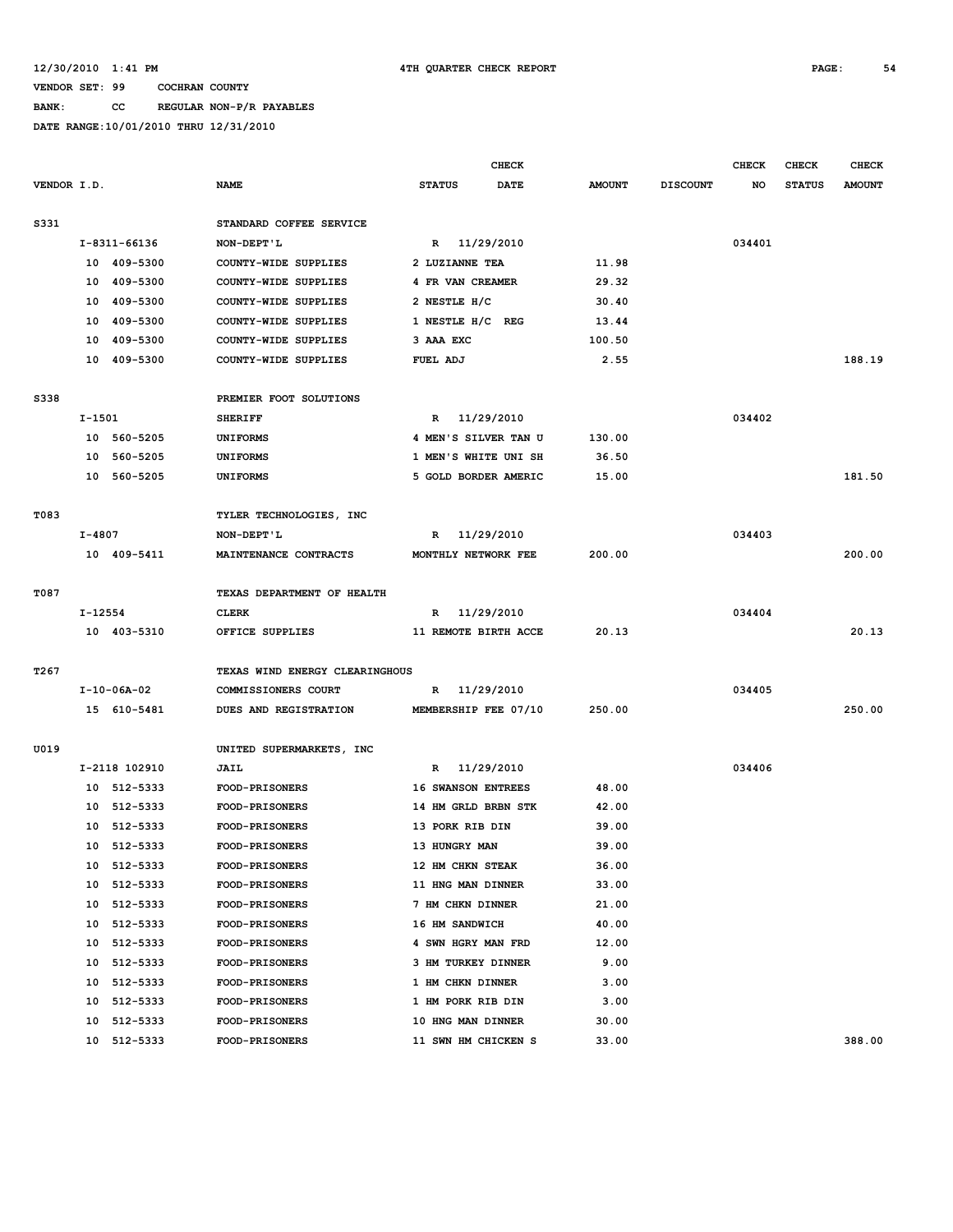#### **VENDOR SET: 99 COCHRAN COUNTY BANK: CC REGULAR NON-P/R PAYABLES**

|             |          |                                   |                                                |                 |                                | CHECK                |               |                 | <b>CHECK</b> | <b>CHECK</b>  | <b>CHECK</b>  |
|-------------|----------|-----------------------------------|------------------------------------------------|-----------------|--------------------------------|----------------------|---------------|-----------------|--------------|---------------|---------------|
| VENDOR I.D. |          |                                   | <b>NAME</b>                                    | <b>STATUS</b>   |                                | DATE                 | <b>AMOUNT</b> | <b>DISCOUNT</b> | NO           | <b>STATUS</b> | <b>AMOUNT</b> |
| W010        |          |                                   | WEST TEXAS GAS<br><b>INC</b>                   |                 |                                |                      |               |                 |              |               |               |
|             |          | I-004036001501 1110 PARK/SHOP     |                                                |                 | R 11/29/2010                   |                      |               |                 | 034407       |               |               |
|             |          | 10 660-5440                       | UTILITIES & IRRIGATION                         |                 |                                | SVC 9/29/10-11/07/10 | 9.00          |                 |              |               |               |
|             |          | I-004036002501 1110 PARK/SHOWBARN |                                                |                 | R 11/29/2010                   |                      |               |                 | 034407       |               |               |
|             |          | 10 660-5440                       | UTILITIES & IRRIGATION                         |                 |                                | SVC 9/29/10-11/07/10 | 9.00          |                 |              |               |               |
|             |          | I-004049022001 1110 PREC 3        |                                                | R               | 11/29/2010                     |                      |               |                 | 034407       |               |               |
|             |          | 15 623-5440                       | UTILITIES                                      |                 |                                | .4 MCF 9/29/10-11/07 | 11.56         |                 |              |               | 29.56         |
| W062        |          |                                   | WAL-MART COMMUNITY                             |                 |                                |                      |               |                 |              |               |               |
|             |          | I-304 111810                      | JAIL                                           | $\mathbb{R}$    | 11/29/2010                     |                      |               |                 | 034408       |               |               |
|             |          | 10 512-5333                       | <b>FOOD-PRISONERS</b>                          |                 | GV CHERRY MIX                  |                      | 1.36          |                 |              |               |               |
|             | 10       | 512-5333                          | <b>FOOD-PRISONERS</b>                          |                 | <b>GV LEMONADE</b>             |                      | 1.36          |                 |              |               |               |
|             | 10       | 512-5333                          | FOOD-PRISONERS                                 |                 | GV CHERRY MIX                  |                      | 1.36          |                 |              |               |               |
|             | 10       | 512-5333                          | <b>FOOD-PRISONERS</b>                          |                 | GV GRAPE MIX                   |                      | 1.36          |                 |              |               |               |
|             | 10       | 512-5333                          | FOOD-PRISONERS                                 |                 | GV FRT PNCH                    |                      | 1.36          |                 |              |               |               |
|             | 10       | 512-5333                          | FOOD-PRISONERS                                 |                 | <b>GV LEMONADE</b>             |                      | 1.36          |                 |              |               |               |
|             | 10       | 512-5333                          | <b>FOOD-PRISONERS</b>                          |                 | GV FRT PNCH                    |                      | 1.36          |                 |              |               |               |
|             | 10       | 512-5333                          | <b>FOOD-PRISONERS</b>                          |                 | <b>GV CHERRY MIX</b>           |                      | 1.36          |                 |              |               |               |
|             | 10       | 512-5333                          | FOOD-PRISONERS                                 |                 | <b>GV GRAPE MIX</b>            |                      | 1.36          |                 |              |               |               |
|             | 10       | 512-5333                          | <b>FOOD-PRISONERS</b>                          |                 | <b>GV GRAPE MIX</b>            |                      | 1.36          |                 |              |               |               |
|             | 10       | 512-5333                          | <b>FOOD-PRISONERS</b>                          |                 | <b>GV LEMONADE</b>             |                      | 1.36          |                 |              |               |               |
|             | 10       | 512-5333                          | FOOD-PRISONERS                                 |                 | GV FRT PNCH                    |                      | 1.36          |                 |              |               |               |
|             | 10       | 512-5333                          | FOOD-PRISONERS                                 | <b>GV SUGAR</b> |                                |                      | 5.54          |                 |              |               |               |
|             | 10       | 512-5333                          | <b>FOOD-PRISONERS</b>                          | <b>GV SUGAR</b> |                                |                      | 5.54          |                 |              |               |               |
|             | 10       | 512-5333                          | FOOD-PRISONERS                                 | <b>GV SUGAR</b> |                                |                      | 5.54          |                 |              |               |               |
|             | 10       | 512-5333                          | <b>FOOD-PRISONERS</b>                          | <b>GV SUGAR</b> |                                |                      | 5.54          |                 |              |               |               |
|             | 10       | 512-5333                          | FOOD-PRISONERS                                 |                 | 5 RED DEL APPLES               |                      | 5.37          |                 |              |               |               |
|             | 10       | 512-5333                          | FOOD-PRISONERS                                 | 8 ORANGES       |                                |                      | 7.98          |                 |              |               |               |
|             | 10       | 512-5333                          | <b>FOOD-PRISONERS</b>                          |                 | VIT D MILK                     |                      | 3.48          |                 |              |               |               |
|             | 10       | 512-5333                          | <b>FOOD-PRISONERS</b>                          |                 | VIT D MILK                     |                      | 3.48          |                 |              |               |               |
|             |          | I-8827 102910                     | JAIL                                           | R               | 11/29/2010                     |                      |               |                 | 034408       |               |               |
|             |          | 10 512-5333                       | <b>FOOD-PRISONERS</b>                          |                 | 9 FRIED CHKN                   |                      | 25.02         |                 |              |               |               |
|             |          | 10 512-5333                       | FOOD-PRISONERS                                 |                 | 10 BANQ CHSY ML                |                      | 8.80          |                 |              |               |               |
|             |          | 10 512-5333                       | <b>FOOD-PRISONERS</b>                          |                 | 9 BQT TURKEY                   |                      | 7.92          |                 |              |               |               |
|             | 10       | 512-5333                          | <b>FOOD-PRISONERS</b>                          |                 | 10 BAN ENCH                    |                      | 8.80          |                 |              |               |               |
|             | 10       | 512-5333                          | <b>FOOD-PRISONERS</b>                          |                 | 10 BQT FRD CHKN                |                      | 12.50         |                 |              |               |               |
|             |          | 10 512-5333                       | <b>FOOD-PRISONERS</b>                          |                 | 14 BQ SPAG CHKN                |                      | 12.32         |                 |              |               |               |
|             | 10       | 512-5333                          | <b>FOOD-PRISONERS</b>                          |                 | 14 BQ SPAG CHKN                |                      | 12.32         |                 |              |               |               |
|             | 10       | 512-5333                          | FOOD-PRISONERS                                 |                 | SELECT BRANDS                  |                      | 8.00          |                 |              |               |               |
|             | 10       | 512-5333                          | FOOD-PRISONERS                                 |                 | 21 BQT FISH STK                |                      | 18.48         |                 |              |               |               |
|             | 10       | 512-5333                          | <b>FOOD-PRISONERS</b>                          |                 | 11 BQT MEALS                   |                      | 9.68          |                 |              |               |               |
|             | 10       | 512-5333                          | <b>FOOD-PRISONERS</b>                          |                 | DUMDUM POPS                    |                      | 2.00          |                 |              |               |               |
|             |          | 10 512-5333                       | FOOD-PRISONERS                                 |                 | 12 ENCH DINNERS                |                      | 21.36         |                 |              |               |               |
|             |          | 10 512-5333                       |                                                |                 | 8 BEEF ENCH                    |                      | 9.44          |                 |              |               |               |
|             |          |                                   | <b>FOOD-PRISONERS</b>                          |                 |                                |                      | 14.16         |                 |              |               |               |
|             |          | 10 512-5333                       | <b>FOOD-PRISONERS</b>                          |                 | 12 SALTILO DNNR                |                      | 2.00          |                 |              |               |               |
|             | 10<br>10 | 512-5333<br>512-5333              | <b>FOOD-PRISONERS</b><br><b>FOOD-PRISONERS</b> |                 | DUMDUM POPS                    |                      | 21.36         |                 |              |               |               |
|             | 10       |                                   | <b>FOOD-PRISONERS</b>                          |                 | 12 EC SALTILLO<br>12 BEEF ENCH |                      | 21.36         |                 |              |               |               |
|             |          | 512-5333                          |                                                |                 |                                |                      |               |                 |              |               |               |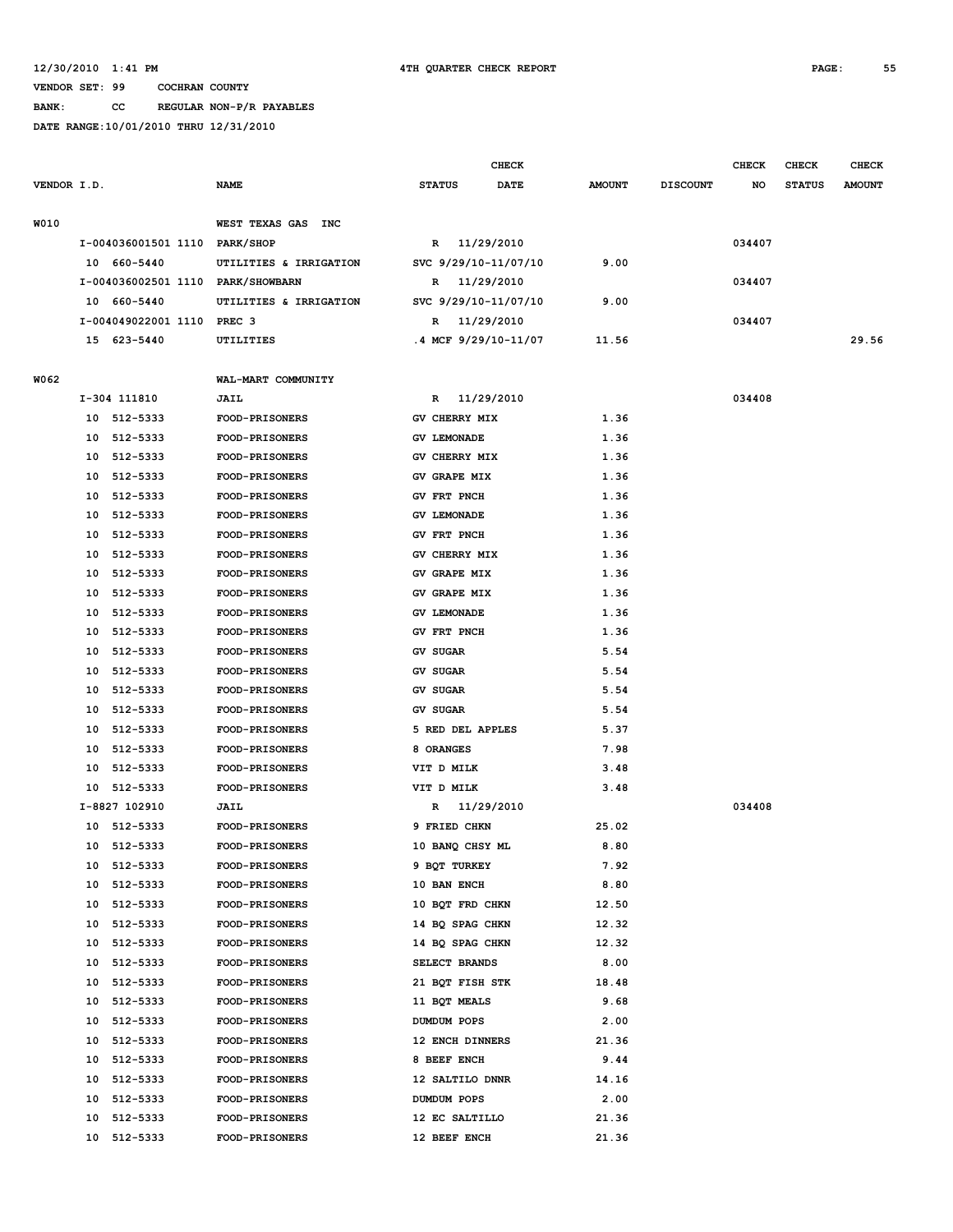**BANK: CC REGULAR NON-P/R PAYABLES**

|             |         |               |                                   |                                     | <b>CHECK</b> |               |                 | <b>CHECK</b> | CHECK         | <b>CHECK</b>  |
|-------------|---------|---------------|-----------------------------------|-------------------------------------|--------------|---------------|-----------------|--------------|---------------|---------------|
| VENDOR I.D. |         |               | <b>NAME</b>                       | <b>STATUS</b>                       | <b>DATE</b>  | <b>AMOUNT</b> | <b>DISCOUNT</b> | NO           | <b>STATUS</b> | <b>AMOUNT</b> |
| W062        |         |               | WAL-MART COMMUNITY<br><b>CONT</b> |                                     |              |               |                 |              |               |               |
|             |         | I-8827 102910 | JAIL                              | R                                   | 11/29/2010   |               |                 | 034408       |               |               |
|             |         | 10 512-5333   | <b>FOOD-PRISONERS</b>             | 6 HM SANDS 02.14                    |              | 12.84         |                 |              |               |               |
|             | 10      | 512-5333      | <b>FOOD-PRISONERS</b>             | 13 BAN RICE BN                      |              | 11.44         |                 |              |               |               |
|             | 10      | 512-5333      | FOOD-PRISONERS                    | BQ CHY MC                           |              | 0.88          |                 |              |               |               |
|             | 10      | 512-5333      | <b>FOOD-PRISONERS</b>             | 10 BQ CHY MC                        |              | 8.80          |                 |              |               |               |
|             | 10      | 512-5333      | <b>FOOD-PRISONERS</b>             | 15 AJ RKFAST                        |              | 22.05         |                 |              |               |               |
|             | 10      | 512-5333      | <b>FOOD-PRISONERS</b>             | 4 GRIDDLECAKES @4.46                |              | 17.84         |                 |              |               |               |
|             | 10      | 512-5333      | <b>FOOD-PRISONERS</b>             | SAUSAGE BISC                        |              | 5.98          |                 |              |               |               |
|             | 10      | 512-5333      | FOOD-PRISONERS                    | <b>SGE CHZ BISC</b>                 |              | 5.98          |                 |              |               |               |
|             | 10      | 512-5333      | <b>FOOD-PRISONERS</b>             | SAUSAGE BISC                        |              | 5.98          |                 |              |               |               |
|             | 10      | 512-5333      | <b>FOOD-PRISONERS</b>             | 2 SEC BISCUIT @6.86                 |              | 13.72         |                 |              |               |               |
|             | 10      | 512-5333      | FOOD-PRISONERS                    | <b>SGE CHZ BISC</b>                 |              | 5.98          |                 |              |               |               |
|             | 10      | 512-5333      | <b>FOOD-PRISONERS</b>             | 4 GV SEC CRO 04.48                  |              | 17.92         |                 |              |               |               |
|             | 10      | 512-5333      | <b>FOOD-PRISONERS</b>             | 4 BEEF ENCH @1.18                   |              | 4.72          |                 |              |               |               |
|             | 10      | 512-5333      | FOOD-PRISONERS                    | SALTILO DINR                        |              | 1.18          |                 |              |               |               |
|             | 10      | 512-5392      | MISCELLANEOUS SUPPLIES            | 2 FOAM BOWL                         |              | 4.00          |                 |              |               |               |
|             | 10      | 512-5333      | FOOD-PRISONERS                    | PKG SALAD                           |              | 2.88          |                 |              |               |               |
|             | 10      | 512-5333      | FOOD-PRISONERS                    | GV GRAPE MIX                        |              | 1.36          |                 |              |               |               |
|             | 10      | 512-5333      | <b>FOOD-PRISONERS</b>             | GV CHERRY MIX                       |              | 1.36          |                 |              |               |               |
|             | 10      | 512-5333      | <b>FOOD-PRISONERS</b>             | <b>GV LEMONADE</b>                  |              | 1.36          |                 |              |               |               |
|             | 10      | 512-5333      | FOOD-PRISONERS                    | <b>GV FRTPNCH</b>                   |              | 1.36          |                 |              |               |               |
|             | 10      | 512-5392      | MISCELLANEOUS SUPPLIES            | MAX AA16 BATTERIES                  |              | 9.97          |                 |              |               |               |
|             | 10      | 512-5333      | <b>FOOD-PRISONERS</b>             | 3 GOLD APPLES                       |              | 3.27          |                 |              |               |               |
|             | 10      | 512-5333      | FOOD-PRISONERS                    | 8 NAVEL ORANGES                     |              | 7.98          |                 |              |               |               |
|             |         | 10 512-5333   | <b>FOOD-PRISONERS</b>             | 5# GALA APPLES                      |              | 4.97          |                 |              |               | 448.13        |
| W097        |         |               | WILDRED L. MATHENY dba            |                                     |              |               |                 |              |               |               |
|             | I-28221 |               | CRTHSE/ACT BLDG/LIB               | R                                   | 11/29/2010   |               |                 | 034409       |               |               |
|             |         | 10 510-5332   | <b>CUSTODIAL SUPPLIES</b>         | <b>SPRAY BUGS</b>                   |              | 70.00         |                 |              |               |               |
|             | 10      | 662-5332      | CUSTODIAL SUPPLIES                | <b>SPRAY BUGS</b>                   |              | 45.00         |                 |              |               |               |
|             |         | 10 650-5332   | CUSTODIAL SUPPLIES                | <b>SPRAY BUGS</b>                   |              | 35.00         |                 |              |               | 150.00        |
| W164        |         |               | WARREN CAT                        |                                     |              |               |                 |              |               |               |
|             |         | I-PS020211402 | PREC <sub>3</sub>                 | R 11/29/2010                        |              |               |                 | 034410       |               |               |
|             |         | 15 623-5451   | <b>REPAIRS</b>                    | LAMP FOR CAT #D01794                |              | 142.70        |                 |              |               | 142.70        |
| W193        |         |               | WESTWARD AUTOMOTIVE REPAIR LLC    |                                     |              |               |                 |              |               |               |
|             | I-1869  |               | <b>SHERIFF</b>                    |                                     |              |               |                 | 034411       |               |               |
|             |         | 10 560-5451   | MACHINERY-NON-OFFICE REPAIR       | R 11/29/2010<br>REPL ALTERNATOR/CHG |              | 60.00         |                 |              |               |               |
|             |         | 10 560-5451   | MACHINERY-NON-OFFICE REPAIR       | SPURL HI AMP ALTERNA                |              | 638.52        |                 |              |               | 698.52        |
|             |         |               |                                   |                                     |              |               |                 |              |               |               |
| X001        |         |               | XCEL ENERGY                       |                                     |              |               |                 |              |               |               |
|             |         | I-346471725   | PREC <sub>2</sub>                 | R 11/29/2010                        |              |               |                 | 034412       |               |               |
|             |         | 15 622-5440   | UTILITIES                         | 8KWH 10/11/10-11/09/                |              | 11.78         |                 |              |               |               |
|             |         | 15 622-5440   | UTILITIES                         | 1 AREA LIGHT, 64 KWH                |              | 14.97         |                 |              |               | 26.75         |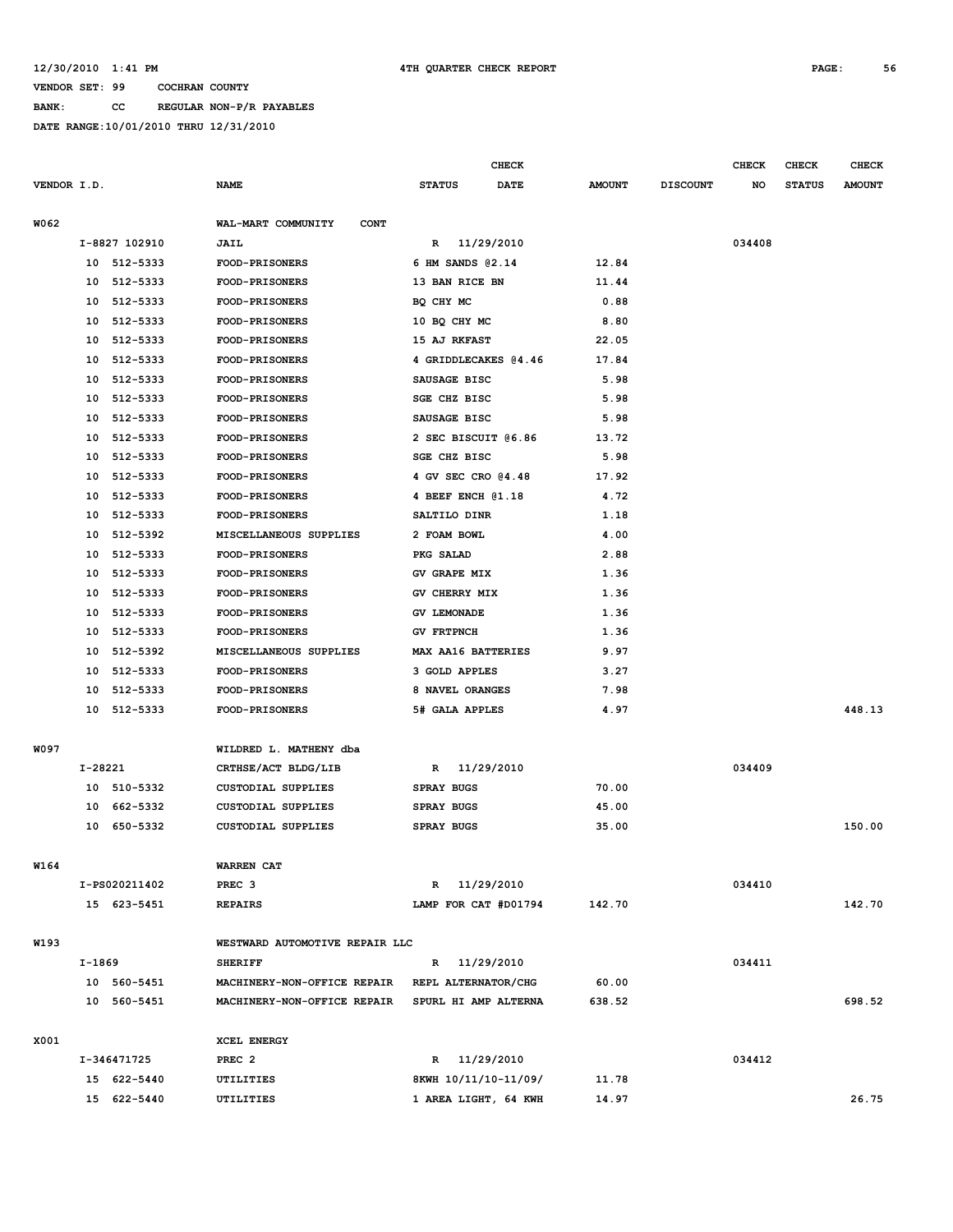**BANK: CC REGULAR NON-P/R PAYABLES**

|             |                                     |                          |               | <b>CHECK</b>         |               |                 | <b>CHECK</b> | <b>CHECK</b>  | <b>CHECK</b>  |
|-------------|-------------------------------------|--------------------------|---------------|----------------------|---------------|-----------------|--------------|---------------|---------------|
| VENDOR I.D. |                                     | <b>NAME</b>              | <b>STATUS</b> | <b>DATE</b>          | <b>AMOUNT</b> | <b>DISCOUNT</b> | <b>NO</b>    | <b>STATUS</b> | <b>AMOUNT</b> |
|             |                                     |                          |               |                      |               |                 |              |               |               |
| A038        |                                     | ESPERANZA ALVARADO       |               |                      |               |                 |              |               |               |
|             | I-PETIT JURY 12/1/10 DISTRICT COURT |                          |               | R 12/01/2010         |               |                 | 034413       |               |               |
|             | 10 435-5492                         | PETIT JURY               | PETIT JURY    |                      | 15.00         |                 |              |               | 15.00         |
|             |                                     |                          |               |                      |               |                 |              |               |               |
| A187        |                                     | <b>MARY ARTEAGA</b>      |               |                      |               |                 |              |               |               |
|             | I-PETIT JURY 12/1/10 DISTRICT COURT |                          |               | R 12/01/2010         |               |                 | 034414       |               |               |
|             | 10 435-5492                         | PETIT JURY               | PETIT JURY    |                      | 15.00         |                 |              |               | 15.00         |
|             |                                     |                          |               |                      |               |                 |              |               |               |
| A206        |                                     | DAVID LYNN ALEXANDER     |               |                      |               |                 |              |               |               |
|             | I-PETIT JURY 12/1/10 DISTRICT COURT |                          | $\mathbb{R}$  | 12/01/2010           |               |                 | 034415       |               |               |
|             | 10 435-5492                         | PETIT JURY               | PETIT JURY    |                      | 15.00         |                 |              |               | 15.00         |
|             |                                     |                          |               |                      |               |                 |              |               |               |
| A211        |                                     | <b>RUBEN ALVAREZ</b>     |               |                      |               |                 |              |               |               |
|             | I-PETIT JURY 12/1/10 DISTRICT COURT |                          |               | R 12/01/2010         |               |                 | 034416       |               |               |
|             | 10 435-5492                         | PETIT JURY               | PETIT JURY    |                      | 15.00         |                 |              |               | 15.00         |
|             |                                     |                          |               |                      |               |                 |              |               |               |
| A232        |                                     | <b>JESSE ALVAREZ</b>     |               |                      |               |                 | 034417       |               |               |
|             | I-PETIT JURY 12/1/10 DISTRICT COURT |                          | $\mathbb{R}$  | 12/01/2010           |               |                 |              |               |               |
|             | 10 435-5492                         | PETIT JURY               | PETIT JURY    |                      | 15.00         |                 |              |               | 15.00         |
| B021        |                                     | HAROLD BLACKSTOCK        |               |                      |               |                 |              |               |               |
|             | I-PETIT JURY 12/1/10 DISTRICT COURT |                          | R             | 12/01/2010           |               |                 | 034418       |               |               |
|             | 10 435-5492                         | PETIT JURY               | PETIT JURY    |                      | 15.00         |                 |              |               | 15.00         |
|             |                                     |                          |               |                      |               |                 |              |               |               |
| B271        |                                     | DENNIS BROWN             |               |                      |               |                 |              |               |               |
|             | I-PETIT JURY 12/1/10 DISTRICT COURT |                          |               | R 12/01/2010         |               |                 | 034419       |               |               |
|             | 10 435-5492                         | PETIT JURY               | PETIT JURY    |                      | 15.00         |                 |              |               | 15.00         |
|             |                                     |                          |               |                      |               |                 |              |               |               |
| B273        |                                     | FRANCES BOSSETT          |               |                      |               |                 |              |               |               |
|             | I-PETIT JURY 12/1/10 DISTRICT COURT |                          | R             | 12/01/2010           |               |                 | 034420       |               |               |
|             | 10 435-5492                         | PETIT JURY               | PETIT JURY    |                      | 15.00         |                 |              |               | 15.00         |
|             |                                     |                          |               |                      |               |                 |              |               |               |
| B274        |                                     | JOE DON BUSH             |               |                      |               |                 |              |               |               |
|             | I-PETIT JURY 12/1/10 DISTRICT COURT |                          |               | R 12/01/2010         |               |                 | 034421       |               |               |
|             | 10 435-5492                         | PETIT JURY               | PETIT JURY    |                      | 15.00         |                 |              |               | 15.00         |
|             |                                     |                          |               |                      |               |                 |              |               |               |
| C051        |                                     | COCHRAN COUNTY CHILDRENS |               |                      |               |                 |              |               |               |
|             | I-PETIT JURY 120110 DISTRICT COURT  |                          |               | R 12/01/2010         |               |                 | 034422       |               |               |
|             | 10 435-5492                         | PETIT JURY               |               | DAVID LAMB DONATION  | 15.00         |                 |              |               |               |
|             | 10 435-5492                         | PETIT JURY               |               | LAURIE GRIFFITHS DON | 15.00         |                 |              |               |               |
|             | 10 435-5492                         | PETIT JURY               |               | ROBERT DAVIDSON DONA | 15.00         |                 |              |               |               |
|             | 10 435-5492                         | PETIT JURY               |               | PEGGY BURNETT DONATI | 15.00         |                 |              |               |               |
|             | 10 435-5492                         | PETIT JURY               |               | MARK THOMS DONATION  | 15.00         |                 |              |               |               |
|             | 10 435-5492                         | PETIT JURY               |               | DEBRA LAMAR DONATION | 15.00         |                 |              |               |               |
|             | 10 435-5492                         | PETIT JURY               |               | JAMES ST CLAIR DONAT | 15.00         |                 |              |               | 105.00        |
|             |                                     |                          |               |                      |               |                 |              |               |               |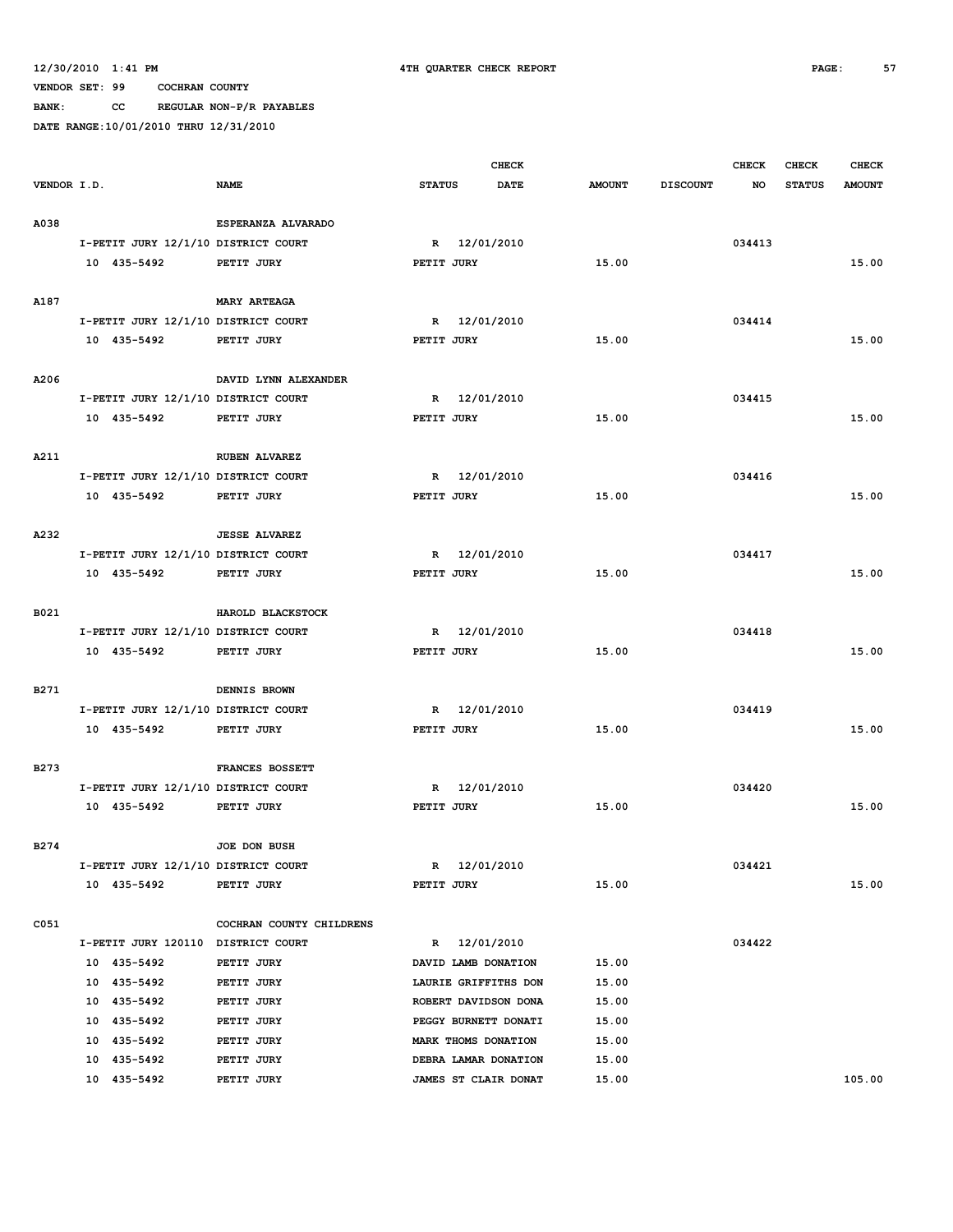**VENDOR SET: 99 COCHRAN COUNTY BANK: CC REGULAR NON-P/R PAYABLES**

|             |             |             |                                     |               | <b>CHECK</b> |               |                 | <b>CHECK</b> | <b>CHECK</b>  | <b>CHECK</b>  |
|-------------|-------------|-------------|-------------------------------------|---------------|--------------|---------------|-----------------|--------------|---------------|---------------|
| VENDOR I.D. |             |             | <b>NAME</b>                         | <b>STATUS</b> | <b>DATE</b>  | <b>AMOUNT</b> | <b>DISCOUNT</b> | NO           | <b>STATUS</b> | <b>AMOUNT</b> |
|             |             |             |                                     |               |              |               |                 |              |               |               |
| C145        |             |             | ADRIAN CASAREZ                      |               |              |               |                 |              |               |               |
|             |             |             | I-PETIT JURY 12/1/10 DISTRICT COURT |               | R 12/01/2010 |               |                 | 034423       |               |               |
|             | 10 435-5492 |             | PETIT JURY                          | PETIT JURY    |              | 15.00         |                 |              |               | 15.00         |
|             |             |             |                                     |               |              |               |                 |              |               |               |
| D107        |             |             | DEWEY F. DAVIS                      |               |              |               |                 |              |               |               |
|             |             |             | I-PETIT JURY 12/1/10 DISTRICT COURT |               | R 12/01/2010 |               |                 | 034424       |               |               |
|             | 10 435-5492 |             | PETIT JURY                          | PETIT JURY    |              | 15.00         |                 |              |               | 15.00         |
|             |             |             |                                     |               |              |               |                 |              |               |               |
| D175        |             |             | PATRICIA ANN EWING                  |               |              |               |                 |              |               |               |
|             |             |             | I-PETIT JURY 12/1/10 DISTRICT COURT | R             | 12/01/2010   |               |                 | 034425       |               |               |
|             | 10 435-5492 |             | PETIT JURY                          | PETIT JURY    |              | 15.00         |                 |              |               | 15.00         |
|             |             |             |                                     |               |              |               |                 |              |               |               |
| D180        |             |             | HUBERT DEAVORS                      |               |              |               |                 |              |               |               |
|             |             |             | I-PETIT JURY 12/1/10 DISTRICT COURT | R             | 12/01/2010   |               |                 | 034426       |               |               |
|             | 10 435-5492 |             | PETIT JURY                          | PETIT JURY    |              | 15.00         |                 |              |               | 15.00         |
|             |             |             |                                     |               |              |               |                 |              |               |               |
| D185        |             |             | AMANDA DEMEL                        |               |              |               |                 |              |               |               |
|             |             |             | I-PETIT JURY 12/1/10 DISTRICT COURT | $\mathbb{R}$  | 12/01/2010   |               |                 | 034427       |               |               |
|             | 10 435-5492 |             | PETIT JURY                          | PETIT JURY    |              | 15.00         |                 |              |               | 15.00         |
|             |             |             |                                     |               |              |               |                 |              |               |               |
| D186        |             |             | SHAWNA DORSEY                       |               |              |               |                 |              |               |               |
|             |             |             | I-PETIT JURY 12/1/10 DISTRICT COURT | $\mathbb{R}$  | 12/01/2010   |               |                 | 034428       |               |               |
|             | 10 435-5492 |             | PETIT JURY                          | PETIT JURY    |              | 15.00         |                 |              |               | 15.00         |
|             |             |             |                                     |               |              |               |                 |              |               |               |
| E067        |             |             | LUIS ENRIQUEZ                       |               |              |               |                 |              |               |               |
|             |             |             | I-PETIT JURY 12/1/10 DISTRICT COURT | R             | 12/01/2010   |               |                 | 034429       |               |               |
|             | 10 435-5492 |             | PETIT JURY                          | PETIT JURY    |              | 15.00         |                 |              |               | 15.00         |
|             |             |             |                                     |               |              |               |                 |              |               |               |
| E068        |             |             | DORA ENRIQUEZ                       |               |              |               |                 |              |               |               |
|             |             |             | I-PETIT JURY 12/1/10 DISTRICT COURT | R             | 12/01/2010   |               |                 | 034430       |               |               |
|             | 10 435-5492 |             | PETIT JURY                          | PETIT JURY    |              | 15.00         |                 |              |               | 15.00         |
|             |             |             |                                     |               |              |               |                 |              |               |               |
| F217        |             |             | SARA FRANCO                         |               |              |               |                 |              |               |               |
|             |             |             | I-PETIT JURY 12/1/10 DISTRICT COURT |               | R 12/01/2010 |               |                 | 034431       |               |               |
|             |             | 10 435-5492 | PETIT JURY                          | PETIT JURY    |              | 15.00         |                 |              |               | 15.00         |
|             |             |             |                                     |               |              |               |                 |              |               |               |
| G036        |             |             | LINDA GEORGE                        |               |              |               |                 |              |               |               |
|             |             |             | I-PETIT JURY 12/1/10 DISTRICT COURT |               | R 12/01/2010 |               |                 | 034432       |               |               |
|             |             | 10 435-5492 | PETIT JURY                          | PETIT JURY    |              | 15.00         |                 |              |               | 15.00         |
|             |             |             |                                     |               |              |               |                 |              |               |               |
| G058        |             |             | <b>MARIA GRACIA</b>                 |               |              |               |                 |              |               |               |
|             |             |             | I-PETIT JURY 12/1/10 DISTRICT COURT |               | R 12/01/2010 |               |                 | 034433       |               |               |
|             | 10 435-5492 |             | PETIT JURY                          | PETIT JURY    |              | 15.00         |                 |              |               | 15.00         |
|             |             |             |                                     |               |              |               |                 |              |               |               |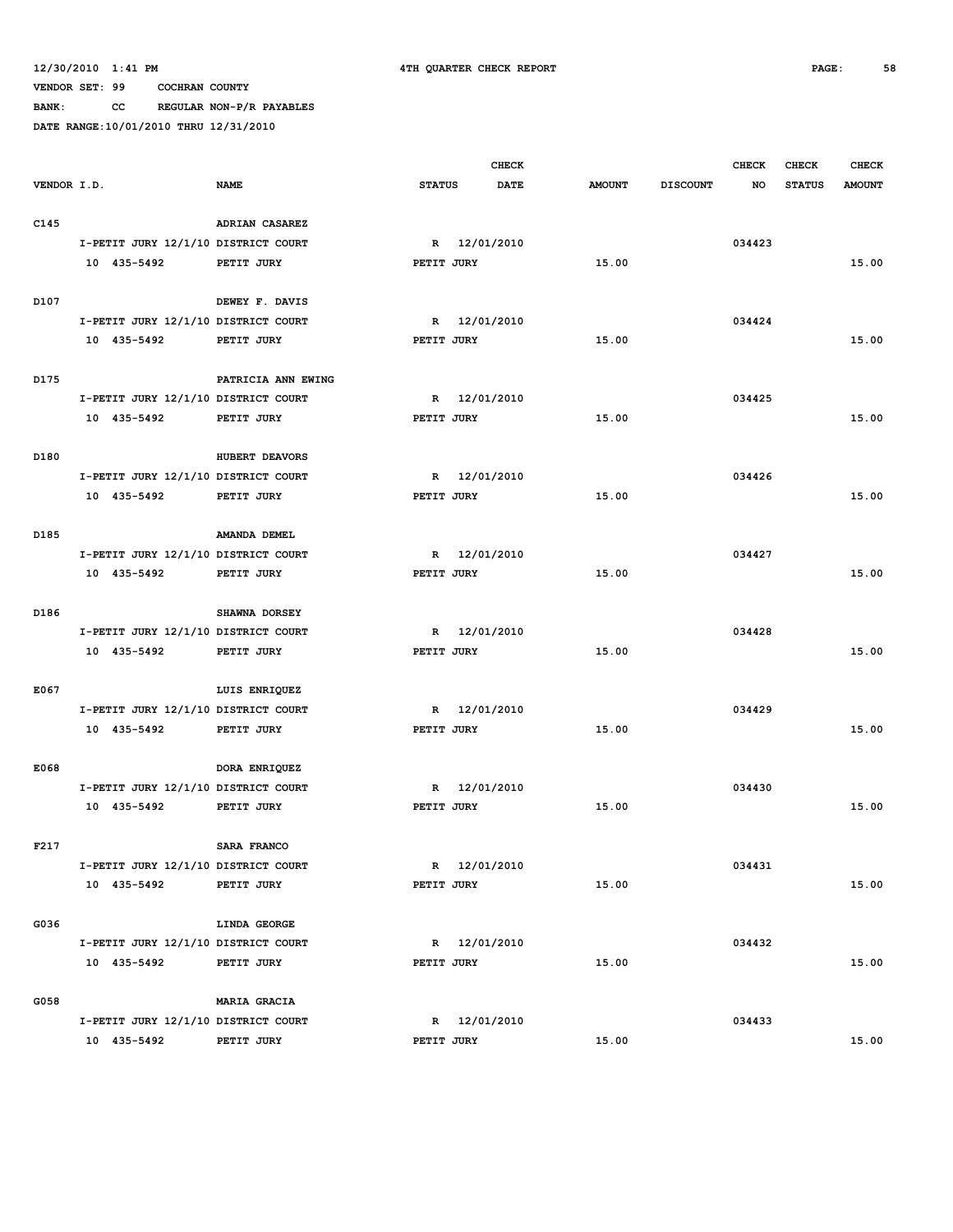**BANK: CC REGULAR NON-P/R PAYABLES**

|                  |             |             |                                     |               | <b>CHECK</b> |               |                 | <b>CHECK</b> | <b>CHECK</b>  | <b>CHECK</b>  |
|------------------|-------------|-------------|-------------------------------------|---------------|--------------|---------------|-----------------|--------------|---------------|---------------|
| VENDOR I.D.      |             |             | <b>NAME</b>                         | <b>STATUS</b> | DATE         | <b>AMOUNT</b> | <b>DISCOUNT</b> | NO           | <b>STATUS</b> | <b>AMOUNT</b> |
|                  |             |             |                                     |               |              |               |                 |              |               |               |
| G203             |             |             | RENA MICHELLE GARRETT               |               |              |               |                 |              |               |               |
|                  |             |             | I-PETIT JURY 12/1/10 DISTRICT COURT |               | R 12/01/2010 |               |                 | 034434       |               |               |
|                  | 10 435-5492 |             | PETIT JURY                          | PETIT JURY    |              | 15.00         |                 |              |               | 15.00         |
|                  |             |             |                                     |               |              |               |                 |              |               |               |
| G236             |             |             | IVANNA GATEWOOD                     |               |              |               |                 |              |               |               |
|                  |             |             | I-PETIT JURY 12/1/10 DISTRICT COURT |               | R 12/01/2010 |               |                 | 034435       |               |               |
|                  | 10 435-5492 |             | PETIT JURY                          | PETIT JURY    |              | 15.00         |                 |              |               | 15.00         |
|                  |             |             | <b>NITA GATTIS</b>                  |               |              |               |                 |              |               |               |
| G237             |             |             | I-PETIT JURY 12/1/10 DISTRICT COURT |               | R 12/01/2010 |               |                 | 034436       |               |               |
|                  | 10 435-5492 |             | PETIT JURY                          | PETIT JURY    |              | 15.00         |                 |              |               | 15.00         |
|                  |             |             |                                     |               |              |               |                 |              |               |               |
| G238             |             |             | VERONICA GUILLEN                    |               |              |               |                 |              |               |               |
|                  |             |             | I-PETIT JURY 12/1/10 DISTRICT COURT | $\mathbb{R}$  | 12/01/2010   |               |                 | 034437       |               |               |
|                  | 10 435-5492 |             | PETIT JURY                          | PETIT JURY    |              | 15.00         |                 |              |               | 15.00         |
|                  |             |             |                                     |               |              |               |                 |              |               |               |
| G239             |             |             | ERICA GODBY                         |               |              |               |                 |              |               |               |
|                  |             |             | I-PETIT JURY 12/1/10 DISTRICT COURT | $\mathbb{R}$  | 12/01/2010   |               |                 | 034438       |               |               |
|                  | 10 435-5492 |             | PETIT JURY                          | PETIT JURY    |              | 15.00         |                 |              |               | 15.00         |
|                  |             |             |                                     |               |              |               |                 |              |               |               |
| H004             |             |             | <b>RUBY HERLOCHER</b>               |               |              |               |                 |              |               |               |
|                  |             |             | I-PETIT JURY 12/1/10 DISTRICT COURT |               | R 12/01/2010 |               |                 | 034439       |               |               |
|                  | 10 435-5492 |             | PETIT JURY                          | PETIT JURY    |              | 15.00         |                 |              |               | 15.00         |
|                  |             |             |                                     |               |              |               |                 |              |               |               |
| H133             |             |             | HARVEY HERLOCHER                    |               |              |               |                 |              |               |               |
|                  |             |             | I-PETIT JURY 12/1/10 DISTRICT COURT | R             | 12/01/2010   |               |                 | 034440       |               |               |
|                  | 10 435-5492 |             | PETIT JURY                          | PETIT JURY    |              | 15.00         |                 |              |               | 15.00         |
|                  |             |             |                                     |               |              |               |                 |              |               |               |
| H215             |             |             | HAROLD HARRISON                     |               |              |               |                 |              |               |               |
|                  |             |             | I-PETIT JURY 12/1/10 DISTRICT COURT | R             | 12/01/2010   |               |                 | 034441       |               |               |
|                  | 10 435-5492 |             | PETIT JURY                          | PETIT JURY    |              | 15.00         |                 |              |               | 15.00         |
|                  |             |             |                                     |               |              |               |                 |              |               |               |
| H <sub>299</sub> |             |             | ANNIE HOLLAND                       |               |              |               |                 |              |               |               |
|                  |             | 10 435-5492 | I-PETIT JURY 12/1/10 DISTRICT COURT |               | R 12/01/2010 |               |                 | 034442       |               | 15.00         |
|                  |             |             | PETIT JURY                          | PETIT JURY    |              | 15.00         |                 |              |               |               |
| J081             |             |             | CARLA JAMES                         |               |              |               |                 |              |               |               |
|                  |             |             | I-PETIT JURY 12/1/10 DISTRICT COURT |               | R 12/01/2010 |               |                 | 034443       |               |               |
|                  |             | 10 435-5492 | PETIT JURY                          | PETIT JURY    |              | 15.00         |                 |              |               | 15.00         |
|                  |             |             |                                     |               |              |               |                 |              |               |               |
| K060             |             |             | TREVA KUEHLER                       |               |              |               |                 |              |               |               |
|                  |             |             | I-PETIT JURY 12/1/10 DISTRICT COURT |               | R 12/01/2010 |               |                 | 034444       |               |               |
|                  | 10 435-5492 |             | PETIT JURY                          | PETIT JURY    |              | 15.00         |                 |              |               | 15.00         |
|                  |             |             |                                     |               |              |               |                 |              |               |               |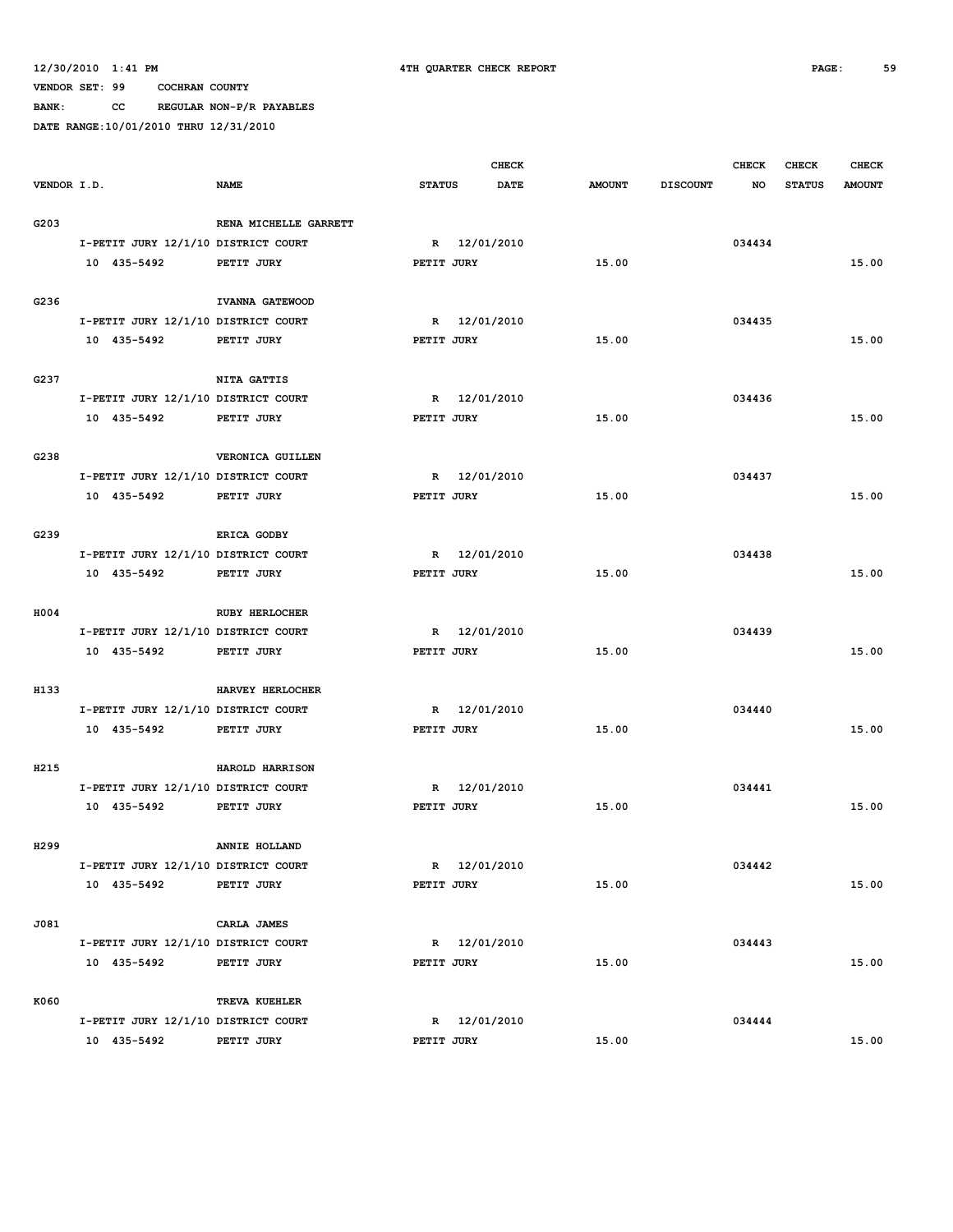**VENDOR SET: 99 COCHRAN COUNTY BANK: CC REGULAR NON-P/R PAYABLES**

|             |                                     |                         |               |            | <b>CHECK</b> |               |                 | <b>CHECK</b> | <b>CHECK</b>  | <b>CHECK</b>  |
|-------------|-------------------------------------|-------------------------|---------------|------------|--------------|---------------|-----------------|--------------|---------------|---------------|
| VENDOR I.D. |                                     | <b>NAME</b>             | <b>STATUS</b> |            | <b>DATE</b>  | <b>AMOUNT</b> | <b>DISCOUNT</b> | NO           | <b>STATUS</b> | <b>AMOUNT</b> |
|             |                                     |                         |               |            |              |               |                 |              |               |               |
| K064        |                                     | CARRIE KIMBRELL         |               |            |              |               |                 |              |               |               |
|             | I-PETIT JURY 12/1/10 DISTRICT COURT |                         | $\mathbb{R}$  |            | 12/01/2010   |               |                 | 034445       |               |               |
|             | 10 435-5492                         | PETIT JURY              | PETIT JURY    |            |              | 15.00         |                 |              |               | 15.00         |
|             |                                     |                         |               |            |              |               |                 |              |               |               |
| K065        |                                     | <b>JEFFERY KIMBRELL</b> |               |            |              |               |                 |              |               |               |
|             | I-PETIT JURY 12/1/10 DISTRICT COURT |                         |               |            | R 12/01/2010 |               |                 | 034446       |               |               |
|             | 10 435-5492                         | PETIT JURY              | PETIT JURY    |            |              | 15.00         |                 |              |               | 15.00         |
|             |                                     |                         |               |            |              |               |                 |              |               |               |
| K077        |                                     | NANCY KOZAK             |               |            |              |               |                 |              |               |               |
|             | I-PETIT JURY 12/1/10 DISTRICT COURT |                         | $\mathbb{R}$  |            | 12/01/2010   |               |                 | 034447       |               |               |
|             | 10 435-5492                         | PETIT JURY              | PETIT JURY    |            |              | 15.00         |                 |              |               | 15.00         |
|             |                                     |                         |               |            |              |               |                 |              |               |               |
| K078        |                                     | PRISCILLA KIMBRELL      |               |            |              |               |                 |              |               |               |
|             | I-PETIT JURY 12/1/10 DISTRICT COURT |                         | $\mathbb{R}$  |            | 12/01/2010   |               |                 | 034448       |               |               |
|             | 10 435-5492                         | PETIT JURY              | PETIT JURY    |            |              | 15.00         |                 |              |               | 15.00         |
|             |                                     |                         |               |            |              |               |                 |              |               |               |
| L087        |                                     | DONNA LEMONS            |               |            |              |               |                 |              |               |               |
|             | I-PETIT JURY 12/1/10 DISTRICT COURT |                         |               |            | R 12/01/2010 |               |                 | 034449       |               |               |
|             | 10 435-5492                         | PETIT JURY              | PETIT JURY    |            |              | 15.00         |                 |              |               | 15.00         |
|             |                                     |                         |               |            |              |               |                 |              |               |               |
| L149        |                                     | ERMA G. LOPEZ           |               |            |              |               |                 |              |               |               |
|             | I-PETIT JURY 12/1/10 DISTRICT COURT |                         | R             |            | 12/01/2010   |               |                 | 034450       |               |               |
|             | 10 435-5492                         | PETIT JURY              | PETIT JURY    |            |              | 15.00         |                 |              |               | 15.00         |
|             |                                     |                         |               |            |              |               |                 |              |               |               |
| L196        |                                     | RUDY LEAL, JR           |               |            |              |               |                 |              |               |               |
|             | I-PETIT JURY 12/1/10 DISTRICT COURT |                         | R             |            | 12/01/2010   |               |                 | 034451       |               |               |
|             | 10 435-5492                         | PETIT JURY              | PETIT JURY    |            |              | 15.00         |                 |              |               | 15.00         |
|             |                                     |                         |               |            |              |               |                 |              |               |               |
| M223        |                                     | MARY ANN MARQUEZ        |               |            |              |               |                 |              |               |               |
|             | I-PETIT JURY 12/1/10 DISTRICT COURT |                         | R             |            | 12/01/2010   |               |                 | 034452       |               |               |
|             | 10 435-5492                         | PETIT JURY              | PETIT JURY    |            |              | 15.00         |                 |              |               | 15.00         |
|             |                                     |                         |               |            |              |               |                 |              |               |               |
| M227        |                                     | CHRISTINE MENDEZ        |               |            |              |               |                 |              |               |               |
|             | I-PETIT JURY 12/1/10 DISTRICT COURT |                         |               |            | R 12/01/2010 |               |                 | 034453       |               |               |
|             | 10 435-5492                         | PETIT JURY              |               | PETIT JURY |              | 15.00         |                 |              |               | 15.00         |
|             |                                     |                         |               |            |              |               |                 |              |               |               |
| M241        |                                     | ROSA MARTINEZ           |               |            |              |               |                 |              |               |               |
|             | I-PETIT JURY 12/1/10 DISTRICT COURT |                         |               |            | R 12/01/2010 |               |                 | 034454       |               |               |
|             | 10 435-5492                         | PETIT JURY              |               | PETIT JURY |              | 15.00         |                 |              |               | 15.00         |
|             |                                     |                         |               |            |              |               |                 |              |               |               |
| M273        |                                     | MCDANIEL MARTINEZ       |               |            |              |               |                 |              |               |               |
|             | I-PETIT JURY 12/1/10 DISTRICT COURT |                         |               |            | R 12/01/2010 |               |                 | 034455       |               |               |
|             | 10 435-5492                         | PETIT JURY              | PETIT JURY    |            |              | 15.00         |                 |              |               | 15.00         |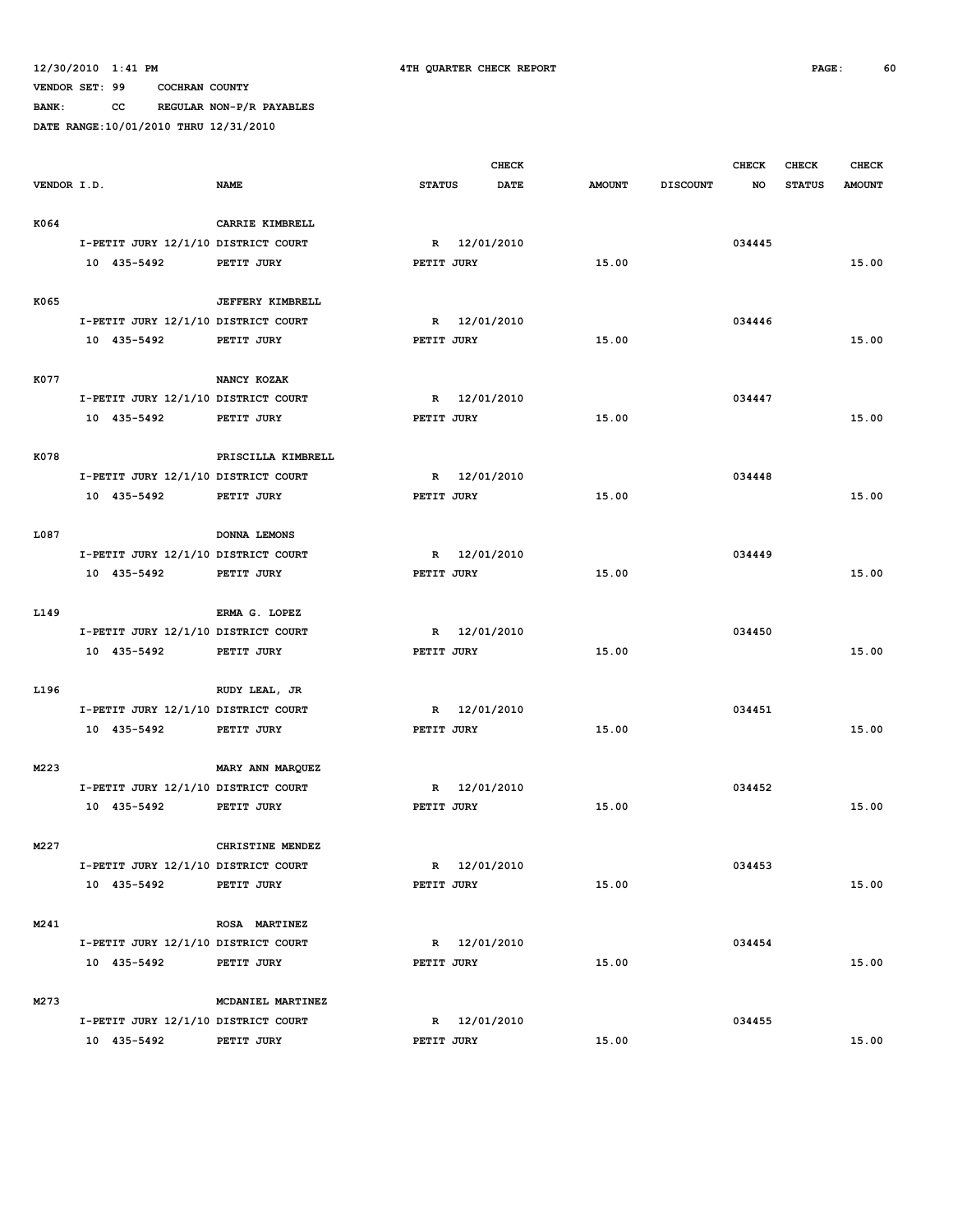**VENDOR SET: 99 COCHRAN COUNTY BANK: CC REGULAR NON-P/R PAYABLES**

|                  |                                     |                    |               | <b>CHECK</b> |               |                 | <b>CHECK</b> | <b>CHECK</b>  | <b>CHECK</b>  |
|------------------|-------------------------------------|--------------------|---------------|--------------|---------------|-----------------|--------------|---------------|---------------|
| VENDOR I.D.      |                                     | <b>NAME</b>        | <b>STATUS</b> | DATE         | <b>AMOUNT</b> | <b>DISCOUNT</b> | NO           | <b>STATUS</b> | <b>AMOUNT</b> |
|                  |                                     |                    |               |              |               |                 |              |               |               |
| M274             |                                     | RONALD MCCORMACK   |               |              |               |                 |              |               |               |
|                  | I-PETIT JURY 12/1/10 DISTRICT COURT |                    |               | R 12/01/2010 |               |                 | 034456       |               |               |
|                  | 10 435-5492                         | PETIT JURY         | PETIT JURY    |              | 15.00         |                 |              |               | 15.00         |
|                  |                                     |                    |               |              |               |                 |              |               |               |
| 0017             |                                     | VERONICA OLGUIN    |               |              |               |                 |              |               |               |
|                  | I-PETIT JURY 12/1/10 DISTRICT COURT |                    | $\mathbb{R}$  | 12/01/2010   |               |                 | 034457       |               |               |
|                  | 10 435-5492                         | PETIT JURY         | PETIT JURY    |              | 15.00         |                 |              |               | 15.00         |
|                  |                                     |                    |               |              |               |                 |              |               |               |
| P228             |                                     | LEWIS PEREZ        |               |              |               |                 |              |               |               |
|                  | I-PETIT JURY 12/1/10 DISTRICT COURT |                    | R             | 12/01/2010   |               |                 | 034458       |               |               |
|                  | 10 435-5492                         | PETIT JURY         | PETIT JURY    |              | 15.00         |                 |              |               | 15.00         |
|                  |                                     |                    |               |              |               |                 |              |               |               |
| R086             |                                     | CAROL RUTHARDT     |               |              |               |                 |              |               |               |
|                  | I-PETIT JURY 12/1/10 DISTRICT COURT |                    | $\mathbb{R}$  | 12/01/2010   |               |                 | 034459       |               |               |
|                  | 10 435-5492                         | PETIT JURY         | PETIT JURY    |              | 15.00         |                 |              |               | 15.00         |
|                  |                                     |                    |               |              |               |                 |              |               |               |
| R <sub>262</sub> |                                     | LILIA RODRIGUEZ    |               |              |               |                 |              |               |               |
|                  | I-PETIT JURY 12/1/10 DISTRICT COURT |                    | $\mathbb{R}$  | 12/01/2010   |               |                 | 034460       |               |               |
|                  | 10 435-5492                         | PETIT JURY         | PETIT JURY    |              | 15.00         |                 |              |               | 15.00         |
|                  |                                     |                    |               |              |               |                 |              |               |               |
| R <sub>207</sub> |                                     | MARYLENE RODRIQUEZ |               |              |               |                 |              |               |               |
|                  | I-PETIT JURY 12/1/10 DISTRICT COURT |                    |               | R 12/01/2010 |               |                 | 034461       |               |               |
|                  | 10 435-5492                         | PETIT JURY         | PETIT JURY    |              | 15.00         |                 |              |               | 15.00         |
|                  |                                     |                    |               |              |               |                 |              |               |               |
| S098             |                                     | KELLY SANDERS      |               |              |               |                 |              |               |               |
|                  | I-PETIT JURY 12/1/10 DISTRICT COURT |                    | R             | 12/01/2010   |               |                 | 034462       |               |               |
|                  | 10 435-5492                         | PETIT JURY         | PETIT JURY    |              | 15.00         |                 |              |               | 15.00         |
|                  |                                     |                    |               |              |               |                 |              |               |               |
| S303             |                                     | DOUG SCOTT         |               |              |               |                 |              |               |               |
|                  | I-PETIT JURY 12/1/10 DISTRICT COURT |                    | R             | 12/01/2010   |               |                 | 034463       |               |               |
|                  | 10 435-5492                         | PETIT JURY         | PETIT JURY    |              | 15.00         |                 |              |               | 15.00         |
|                  |                                     |                    |               |              |               |                 |              |               |               |
| S383             |                                     | DONNA SIMPSON      |               |              |               |                 |              |               |               |
|                  | I-PETIT JURY 12/1/10 DISTRICT COURT |                    |               | R 12/01/2010 |               |                 | 034464       |               |               |
|                  | 10 435-5492                         | PETIT JURY         | PETIT JURY    |              | 15.00         |                 |              |               | 15.00         |
|                  |                                     |                    |               |              |               |                 |              |               |               |
| S384             |                                     | RICHARD STONE      |               |              |               |                 |              |               |               |
|                  | I-PETIT JURY 12/1/10 DISTRICT COURT |                    |               | R 12/01/2010 |               |                 | 034465       |               |               |
|                  | 10 435-5492                         | PETIT JURY         | PETIT JURY    |              | 15.00         |                 |              |               | 15.00         |
|                  |                                     |                    |               |              |               |                 |              |               |               |
| T166             |                                     | ROBERT TERRY       |               |              |               |                 |              |               |               |
|                  | I-PETIT JURY 12/1/10 DISTRICT COURT |                    |               | R 12/01/2010 |               |                 | 034466       |               |               |
|                  | 10 435-5492                         | PETIT JURY         | PETIT JURY    |              | 15.00         |                 |              |               | 15.00         |
|                  |                                     |                    |               |              |               |                 |              |               |               |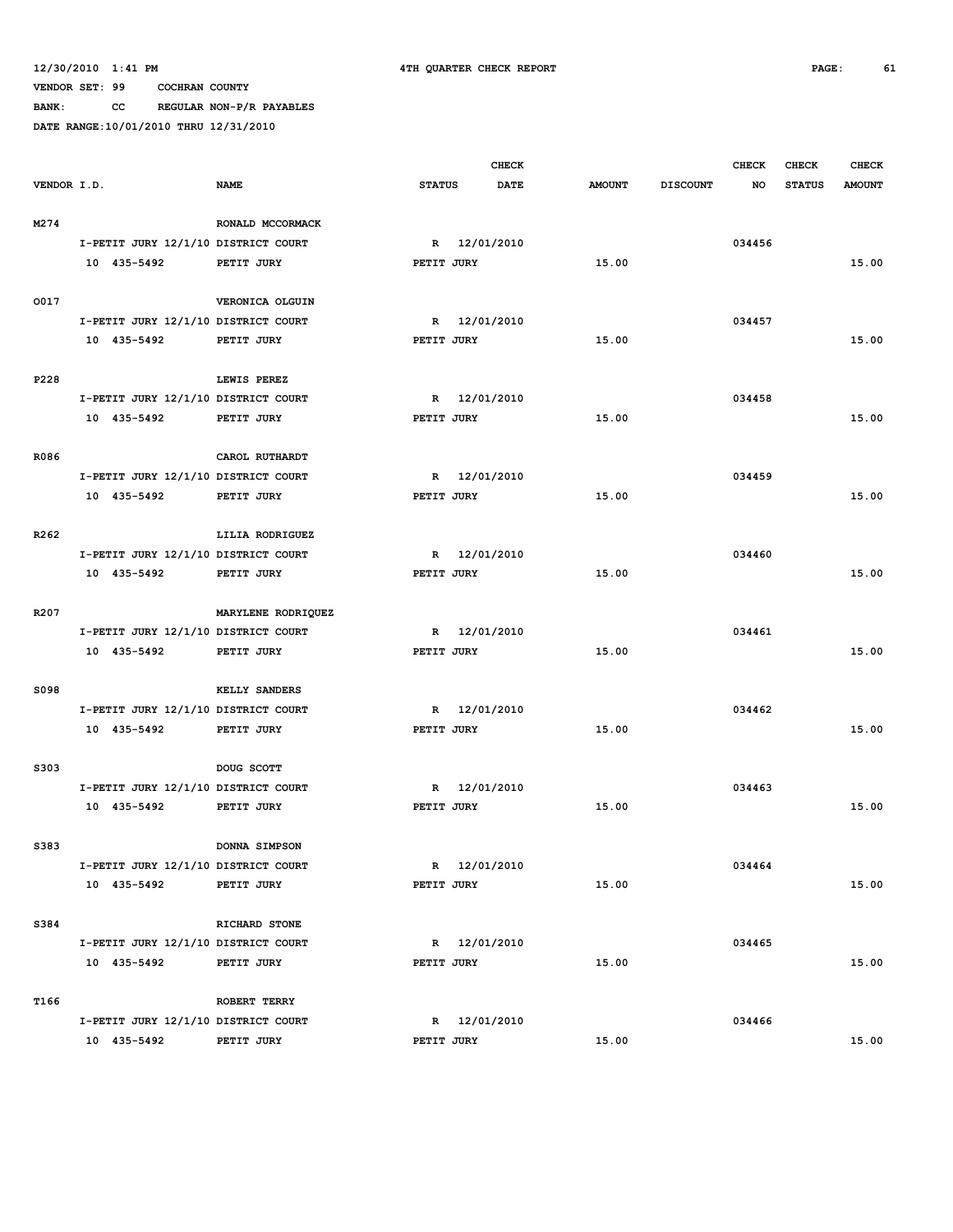**BANK: CC REGULAR NON-P/R PAYABLES**

|             |          |                                     |                                                    |               |               | <b>CHECK</b>         |               |                 | <b>CHECK</b> | CHECK         | <b>CHECK</b>  |
|-------------|----------|-------------------------------------|----------------------------------------------------|---------------|---------------|----------------------|---------------|-----------------|--------------|---------------|---------------|
| VENDOR I.D. |          |                                     | <b>NAME</b>                                        | <b>STATUS</b> |               | <b>DATE</b>          | <b>AMOUNT</b> | <b>DISCOUNT</b> | NO           | <b>STATUS</b> | <b>AMOUNT</b> |
|             |          |                                     |                                                    |               |               |                      |               |                 |              |               |               |
| W137        |          |                                     | LYNNETTE D. WHITTEN                                |               |               |                      |               |                 |              |               |               |
|             |          | I-PETIT JURY 12/1/10 DISTRICT COURT |                                                    | R             |               | 12/01/2010           |               |                 | 034467       |               |               |
|             |          | 10 435-5492                         | PETIT JURY                                         | PETIT JURY    |               |                      | 15.00         |                 |              |               | 15.00         |
|             |          |                                     |                                                    |               |               |                      |               |                 |              |               |               |
| W208        |          |                                     | LESLEE WESTBROOK                                   |               |               |                      |               |                 |              |               |               |
|             |          | I-PETIT JURY 12/1/10 DISTRICT COURT |                                                    | R             |               | 12/01/2010           |               |                 | 034468       |               |               |
|             |          | 10 435-5492                         | PETIT JURY                                         | PETIT JURY    |               |                      | 15.00         |                 |              |               | 15.00         |
| Z007        |          |                                     | JOANN ZAPATA                                       |               |               |                      |               |                 |              |               |               |
|             |          | I-PETIT JURY 12/1/10 DISTRICT COURT |                                                    | $\mathbf R$   |               | 12/01/2010           |               |                 | 034469       |               |               |
|             |          | 10 435-5492                         | PETIT JURY                                         | PETIT JURY    |               |                      | 15.00         |                 |              |               | 15.00         |
|             |          |                                     |                                                    |               |               |                      |               |                 |              |               |               |
| Z023        |          |                                     | <b>FABIAN ZAPATA</b>                               |               |               |                      |               |                 |              |               |               |
|             |          | I-PETIT JURY 12/1/10 DISTRICT COURT |                                                    | R             |               | 12/01/2010           |               |                 | 034470       |               |               |
|             |          | 10 435-5492                         | PETIT JURY                                         | PETIT JURY    |               |                      | 15.00         |                 |              |               | 15.00         |
|             |          |                                     |                                                    |               |               |                      |               |                 |              |               |               |
| <b>Z111</b> |          |                                     | <b>MALISSA ZAPATA</b>                              |               |               |                      |               |                 |              |               |               |
|             |          | I-PETIT JURY 12/1/10 DISTRICT COURT |                                                    | R             |               | 12/01/2010           |               |                 | 034471       |               |               |
|             |          | 10 435-5492                         | PETIT JURY                                         | PETIT JURY    |               |                      | 15.00         |                 |              |               | 15.00         |
|             |          |                                     |                                                    |               |               |                      |               |                 |              |               |               |
| S294        |          |                                     | SHIRLEY SEARS                                      |               |               |                      |               |                 |              |               |               |
|             |          | I-SALE CONF 2010                    | <b>EXTENSION SVC</b>                               | $\mathbb{R}$  |               | 12/13/2010           |               |                 | 034472       |               |               |
|             |          | 10 665-5428                         | FCS AGENT-TRAVEL-OUT OF COUNTY11/16 CAFE BEIGNET   |               |               |                      | 14.95         |                 |              |               |               |
|             |          | 10 665-5428                         | FCS AGENT-TRAVEL-OUT OF COUNTY11/17 RIVERBOAT DINN |               |               |                      | 25.00         |                 |              |               |               |
|             |          | 10 665-5428                         | FCS AGENT-TRAVEL-OUT OF COUNTY11/18 BRBN ORLNS BRK |               |               |                      | 9.50          |                 |              |               |               |
|             | 10       | 665–5428                            | FCS AGENT-TRAVEL-OUT OF COUNTY11/18 DINNER/DEANIES |               |               |                      | 18.99         |                 |              |               |               |
|             | 10       | 665–5428                            | FCS AGENT-TRAVEL-OUT OF COUNTY11/18 BEIGNET BRKFST |               |               |                      | 5.50          |                 |              |               |               |
|             |          | 10 665-5428                         | FCS AGENT-TRAVEL-OUT OF COUNTY11/18 DINNER/CHILI'S |               |               |                      | 11.50         |                 |              |               | 85.44         |
|             |          |                                     |                                                    |               |               |                      |               |                 |              |               |               |
| A053        |          |                                     | AMERICAN TIRE DISTRIBUTORS                         |               |               |                      |               |                 |              |               |               |
|             |          | I-S0101411467                       | <b>SHERIFF</b>                                     |               |               | R 12/13/2010         |               |                 | 034473       |               |               |
|             |          | 10 560-5454                         | <b>TIRES</b>                                       |               |               | 4 P235/55R17 FRS FIR | 360.00        |                 |              |               | 360.00        |
|             |          |                                     |                                                    |               |               |                      |               |                 |              |               |               |
| B001        |          |                                     | BAILEY CO. ELECTRIC COOP                           |               |               |                      |               |                 |              |               |               |
|             | I-225281 |                                     | PREC 4                                             |               |               | R 12/13/2010         |               |                 | 034474       |               |               |
|             |          | 15 624-5440<br>15 624-5440          | UTILITIES                                          |               |               | 200 KWH 10/21/10-11/ | 28.90         |                 |              |               |               |
|             | I-225282 |                                     | UTILITIES                                          | AREA LIGHT    |               | R 12/13/2010         | 8.58          |                 | 034474       |               |               |
|             |          | 15 623-5440                         | PREC <sub>3</sub><br>UTILITIES                     |               |               | 101 KWH 10/19/10-11/ | 20.63         |                 |              |               |               |
|             |          | 15 623-5440                         | UTILITIES                                          |               | 2 AREA LIGHTS |                      | 19.10         |                 |              |               |               |
|             | I-225283 |                                     | NON-DEPT'L/SHERIFF POSSE                           |               |               | R 12/13/2010         |               |                 | 034474       |               |               |
|             |          | 10 409-5440                         | UTILITIES                                          |               |               | 6 KWH 10/8/10-11/8/1 | 30.51         |                 |              |               | 107.72        |
|             |          |                                     |                                                    |               |               |                      |               |                 |              |               |               |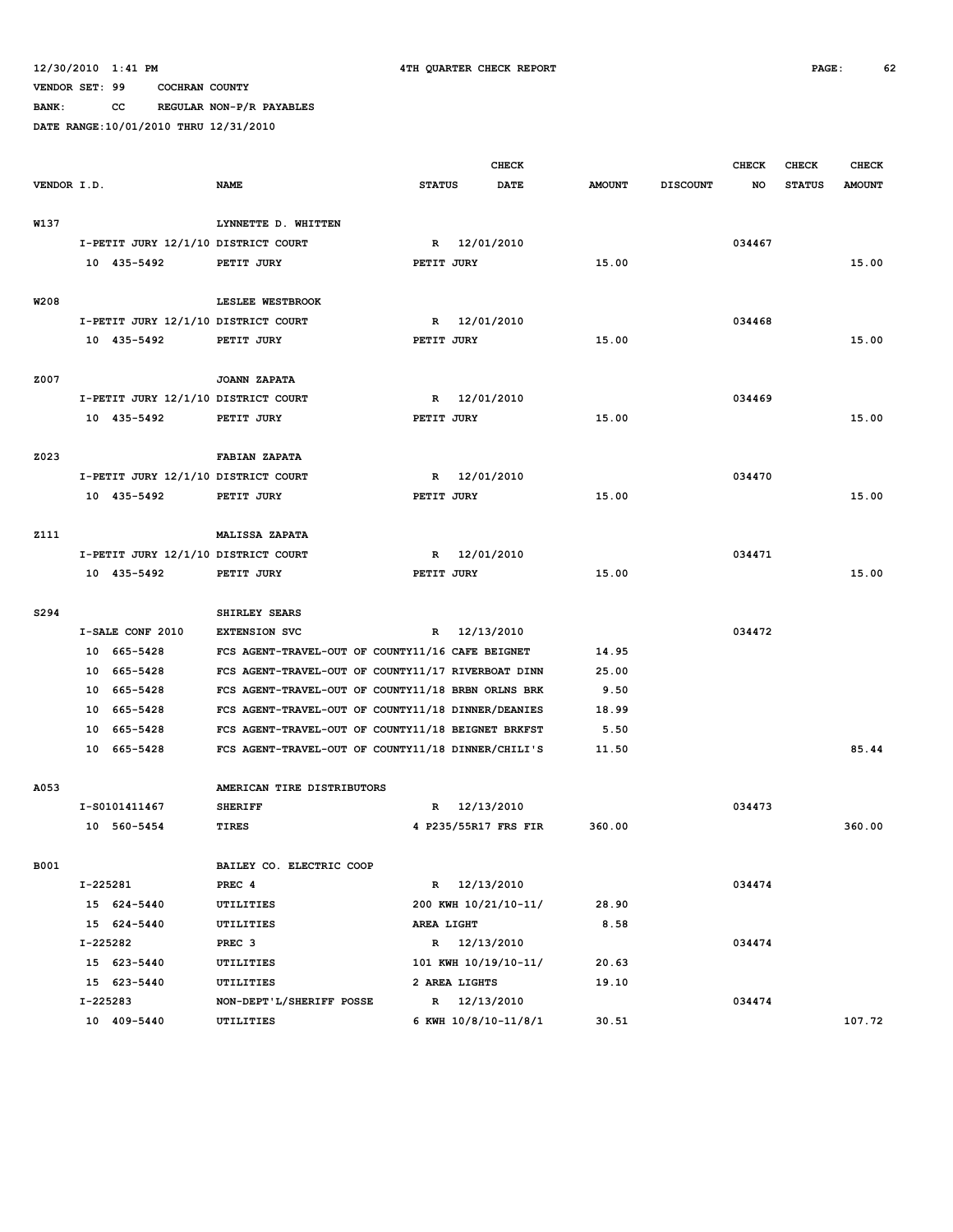**BANK: CC REGULAR NON-P/R PAYABLES**

|             |                 |                             | <b>CHECK</b>            |             |               |                 | <b>CHECK</b> | <b>CHECK</b>  | <b>CHECK</b>  |
|-------------|-----------------|-----------------------------|-------------------------|-------------|---------------|-----------------|--------------|---------------|---------------|
| VENDOR I.D. |                 | <b>NAME</b>                 | <b>STATUS</b>           | <b>DATE</b> | <b>AMOUNT</b> | <b>DISCOUNT</b> | NO           | <b>STATUS</b> | <b>AMOUNT</b> |
|             |                 |                             |                         |             |               |                 |              |               |               |
| B026        |                 | BLEDSOE WATER SUPPLY CORP   |                         |             |               |                 |              |               |               |
|             | I-3004 1210     | PREC <sub>3</sub>           | R                       | 12/13/2010  |               |                 | 034475       |               |               |
|             | 15 623-5440     | UTILITIES                   | WATER BILL DATED 12/    |             | 20.10         |                 |              |               | 20.10         |
| B029        |                 | BRUCKNER'S TRUCK SALES, INC |                         |             |               |                 |              |               |               |
|             | I-285279L       | PREC 1                      | R 12/13/2010            |             |               |                 | 034476       |               |               |
|             | 15 621-5451     | <b>REPAIRS</b>              | 2 SEALS                 |             | 81.16         |                 |              |               |               |
|             | 15 621-5451     | <b>REPAIRS</b>              | <b>FREIGHT</b>          |             | 8.95          |                 |              |               | 90.11         |
| C007        |                 | CITY OF MORTON              |                         |             |               |                 |              |               |               |
|             | I-113010        | LIB/MUS/ACT BLDG/CRTHSE     | R 12/13/2010            |             |               |                 | 034477       |               |               |
|             | 10 650-5440     | UTILITIES                   | LIBRARY GAS             |             | 18.25         |                 |              |               |               |
|             | 10 650-5440     | UTILITIES                   | LIBRARY WATER           |             | 13.00         |                 |              |               |               |
|             | 10 650-5440     | UTILITIES                   | LIBRARY GARBAGE         |             | 43.50         |                 |              |               |               |
|             | 10 650-5440     | UTILITIES                   | LIBRARY SEWER           |             | 14.00         |                 |              |               |               |
|             | 10 652-5440     | UTILITIES                   | <b>MUSEUM GAS</b>       |             | 64.10         |                 |              |               |               |
|             | 10 652-5440     | UTILITIES                   | <b>MUSEUM WATER</b>     |             | 13.00         |                 |              |               |               |
|             | 10 652-5440     | UTILITIES                   | <b>MUSEUM GARBAGE</b>   |             | 20.25         |                 |              |               |               |
|             | 10 652-5440     | UTILITIES                   | <b>MUSEUM SEWER</b>     |             | 12.00         |                 |              |               |               |
|             | 662-5440<br>10  | UTILITIES                   | ACTIVITY BLDG GAS       |             | 149.25        |                 |              |               |               |
|             | 662-5440<br>10  | UTILITIES                   | ACT. BLDG WATER         |             | 13.00         |                 |              |               |               |
|             | 10 662-5440     | UTILITIES                   | ACT. BLDG GARBAGE       |             | 69.00         |                 |              |               |               |
|             | 10 662-5440     | UTILITIES                   | ACT. BLDG SEWER         |             | 36.00         |                 |              |               |               |
|             | 10 510-5440     | UTILITIES                   | <b>COURTHOUSE GAS</b>   |             | 648.75        |                 |              |               |               |
|             | 10 510-5440     | UTILITIES                   | <b>COURTHOUSE WATER</b> |             | 346.00        |                 |              |               |               |
|             | 10 510-5440     | UTILITIES                   | <b>CRTHSE GARBAGE</b>   |             | 243.00        |                 |              |               |               |
|             | 10 510-5440     | UTILITIES                   | <b>COURTHOUSE SEWER</b> |             | 42.00         |                 |              |               |               |
|             | 15 621-5440     | UTILITIES                   | PREC 1 GAS              |             | 77.20         |                 |              |               |               |
|             | 15<br>621-5440  | UTILITIES                   | PREC 1 WATER            |             | 118.50        |                 |              |               |               |
|             | 15 621-5440     | UTILITIES                   | PREC 1 GARBAGE          |             | 43.50         |                 |              |               | 1,984.30      |
|             |                 |                             |                         |             |               |                 |              |               |               |
| C015        |                 | COCHRAN COUNTY SENIOR       |                         |             |               |                 |              |               |               |
|             | I-11/29/10 MEAT | SENIOR CITIZENS             | R                       | 12/13/2010  |               |                 | 034478       |               |               |
|             | 10 663-5333     | <b>FOOD</b>                 | GROUND CHUCK            |             | 99.80         |                 |              |               |               |
|             | 10 663-5333     | FOOD                        | GV B/S BRST             |             | 48.86         |                 |              |               | 148.66        |
| C035        |                 | COX AUTO SUPPLY CO          |                         |             |               |                 |              |               |               |
|             | I-133132        | PREC 4                      | R 12/13/2010            |             |               |                 | 034479       |               |               |
|             | 15 624-5451     | <b>REPAIRS</b>              | 2 OIL FILTERS           |             | 30.76         |                 |              |               |               |
|             | 15 624-5451     | <b>REPAIRS</b>              | 15/40 ROTELLA           |             | 44.98         |                 |              |               |               |
|             | I-133159        | PREC 4                      | R 12/13/2010            |             |               |                 | 034479       |               |               |
|             | 15 624-5451     | <b>REPAIRS</b>              | 15/40 ROTELLA           |             | 44.98         |                 |              |               |               |
|             | I-133167        | PREC <sub>2</sub>           | R 12/13/2010            |             |               |                 | 034479       |               |               |
|             | 15 622-5330     | FUEL AND OIL                | 3 CS 15/40 OIL          |             | 138.84        |                 |              |               |               |
|             | 15 622-5356     | ROAD MATERIALS & SUPPLIES   | 4 GUN GREASE            |             | 9.96          |                 |              |               |               |
|             | I-133208        | PREC 1                      | R 12/13/2010            |             |               |                 | 034479       |               |               |
|             | 15 621-5356     | ROAD MATERIALS & SUPPLIES   | AIR CHUCK               |             | 9.92          |                 |              |               |               |
|             | 15 621-5356     | ROAD MATERIALS & SUPPLIES   | PLUG                    |             | 2.19          |                 |              |               |               |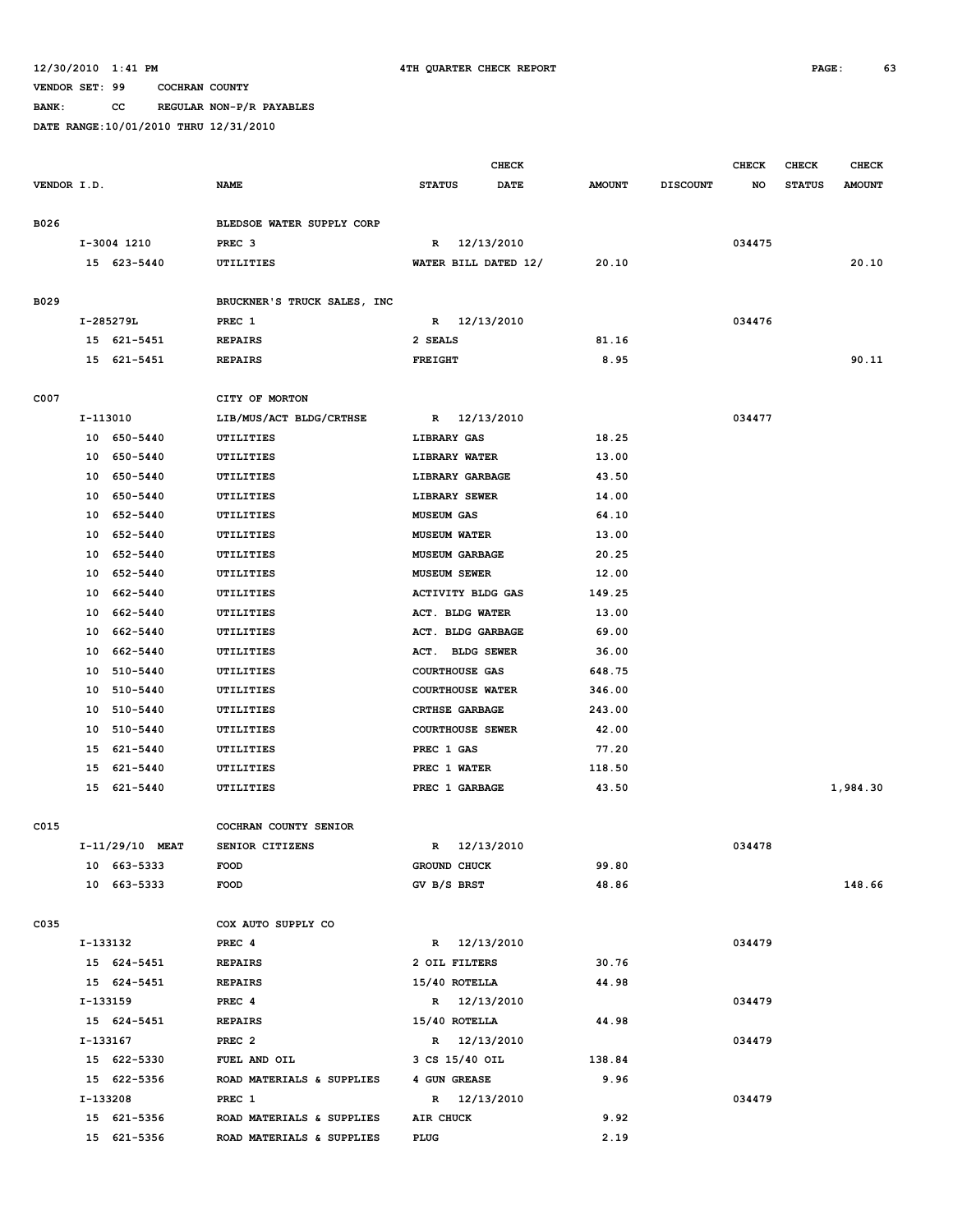**BANK: CC REGULAR NON-P/R PAYABLES**

|             |                 |                                   |                                     | <b>CHECK</b> |               |                 | <b>CHECK</b> | <b>CHECK</b>  | <b>CHECK</b>  |
|-------------|-----------------|-----------------------------------|-------------------------------------|--------------|---------------|-----------------|--------------|---------------|---------------|
| VENDOR I.D. |                 | <b>NAME</b>                       | <b>STATUS</b>                       | <b>DATE</b>  | <b>AMOUNT</b> | <b>DISCOUNT</b> | NO           | <b>STATUS</b> | <b>AMOUNT</b> |
|             |                 |                                   |                                     |              |               |                 |              |               |               |
| C035        |                 | COX AUTO SUPPLY CO<br><b>CONT</b> |                                     |              |               |                 |              |               |               |
|             | I-133208        | PREC 1                            | R 12/13/2010                        |              |               |                 | 034479       |               |               |
|             | 15 621-5356     | ROAD MATERIALS & SUPPLIES         | <b>GRIP CHUCK</b>                   |              | 7.66          |                 |              |               |               |
|             | I-133215        | PREC <sub>4</sub>                 | R 12/13/2010                        |              |               |                 | 034479       |               |               |
|             | 15 624-5451     | <b>REPAIRS</b>                    | OIL FILTER                          |              | 14.73         |                 |              |               |               |
|             | I-133244        | PREC 1                            | R 12/13/2010                        |              |               |                 | 034479       |               |               |
|             | 15 621-5356     | ROAD MATERIALS & SUPPLIES         | 2 MAKITA BLADES                     |              | 11.98         |                 |              |               |               |
|             | I-133386        | PREC 1                            | R 12/13/2010                        |              |               |                 | 034479       |               |               |
|             | 15 621-5356     | ROAD MATERIALS & SUPPLIES         | 2 MALE PVC ADAPTERS                 |              | 1.80          |                 |              |               |               |
|             | I-133453        | PREC 1                            | R 12/13/2010                        |              |               |                 | 034479       |               |               |
|             | 15 621-5356     | ROAD MATERIALS & SUPPLIES         | COBALT BIT                          |              | 4.99          |                 |              |               |               |
|             | I-133456        | <b>JUVENILE PROBATION</b>         | R 12/13/2010                        |              |               |                 | 034479       |               |               |
|             | 10 571-5451     | <b>REPAIR</b>                     | <b>BATTERY</b>                      |              | 41.15         |                 |              |               |               |
|             | 10 571-5451     | <b>REPAIR</b>                     | <b>BATTERY FEE</b>                  |              | 3.00          |                 |              |               |               |
|             | I-133469        | PREC 1                            | R 12/13/2010                        |              |               |                 | 034479       |               |               |
|             | 15 621-5356     | ROAD MATERIALS & SUPPLIES         | 2 7/32 COBALT BITS                  |              | 10.38         |                 |              |               |               |
|             | I-133703        | PREC 1                            | R 12/13/2010                        |              |               |                 | 034479       |               |               |
|             | 15 621-5356     | ROAD MATERIALS & SUPPLIES         | 2 PKS BLUE SHOP TOWE                |              | 5.58          |                 |              |               |               |
|             | 15 621-5356     | ROAD MATERIALS & SUPPLIES         | 3 WD40                              |              | 19.17         |                 |              |               |               |
|             | I-133784        | PREC <sub>2</sub>                 | R 12/13/2010                        |              |               |                 | 034479       |               |               |
|             | 15 622-5356     | ROAD MATERIALS & SUPPLIES         | 2 BLUE SHOP TOWELS                  |              | 5.58          |                 |              |               |               |
|             | 15 622-5356     | ROAD MATERIALS & SUPPLIES         | <b>TOILET TISSUE</b>                |              | 1.99          |                 |              |               |               |
|             | 15 622-5356     | ROAD MATERIALS & SUPPLIES         | <b>FAST ORANGE CLNR</b>             |              | 3.69          |                 |              |               |               |
|             | I-133801        | PREC 1                            | R 12/13/2010                        |              |               |                 | 034479       |               |               |
|             | 15 621-5451     | <b>REPAIRS</b>                    | 3 16MM BOLTS                        |              | 6.30          |                 |              |               |               |
|             | I-134135        | PREC 1                            | R 12/13/2010                        |              |               |                 | 034479       |               |               |
|             | 15 621-5451     | <b>REPAIRS</b>                    | $2 \frac{3}{4}$ $\frac{3}{4}$ BOLTS |              | 2.98          |                 |              |               |               |
|             | 15 621-5451     | <b>REPAIRS</b>                    | 2 3/4 HEX NUTS                      |              | 0.72          |                 |              |               |               |
|             | 15 621-5451     | <b>REPAIRS</b>                    | 6 3/4 HD WASHERS                    |              | 5.40          |                 |              |               |               |
|             | I-134721        | PREC 1                            | R 12/13/2010                        |              |               |                 | 034479       |               |               |
|             | 15 621-5451     | <b>REPAIRS</b>                    | 6 QT PENZ 10/30                     |              | 25.74         |                 |              |               |               |
|             | 15 621-5451     | <b>REPAIRS</b>                    | 1 WIX OIL FILTER                    |              | 6.63          |                 |              |               |               |
|             | I-134995        | PREC 4                            | R 12/13/2010                        |              |               |                 | 034479       |               |               |
|             | 15 624-5451     | <b>REPAIRS</b>                    | AIR LINE                            |              | 33.99         |                 |              |               |               |
|             | 15 624-5451     | <b>REPAIRS</b>                    | PIPE DOPE                           |              | 4.79          |                 |              |               |               |
|             | 15 624-5451     | <b>REPAIRS</b>                    | BER CARB CLNR                       |              | 4.14          |                 |              |               |               |
|             | I-135109        | PARK                              | R 12/13/2010                        |              |               |                 | 034479       |               |               |
|             | 10 660-5332     | CUSTODIAL SUPPLIES                | 4 ANTIFREEZE                        |              | 19.16         |                 |              |               |               |
|             | I-135130 111610 | PREC <sub>2</sub>                 | R 12/13/2010                        |              |               |                 | 034479       |               |               |
|             | 15 622-5451     | <b>REPAIRS</b>                    | AIR FILTER                          |              | 121.63        |                 |              |               |               |
|             | 15 622-5451     | <b>REPAIRS</b>                    | FUEL FILTER                         |              | 21.58         |                 |              |               |               |
|             | 15 622-5356     | ROAD MATERIALS & SUPPLIES         | AIR CHUCK                           |              | 3.39          |                 |              |               |               |
|             | 15 622-5451     | <b>REPAIRS</b>                    | 2 D INJ CLNR                        |              | 16.80         |                 |              |               |               |
|             | I-135301        | PREC <sub>3</sub>                 | R 12/13/2010                        |              |               |                 | 034479       |               |               |
|             | 15 623-5451     | <b>REPAIRS</b>                    | 3 CUTOFF WHL                        |              | 4.77          |                 |              |               |               |
|             | I-135528        | PREC 1                            | R 12/13/2010                        |              |               |                 | 034479       |               |               |
|             | 15 621-5356     | ROAD MATERIALS & SUPPLIES         | 12 STARTING FLUID                   |              | 31.08         |                 |              |               |               |
|             | I-135832        | PREC 1                            | R 12/13/2010                        |              |               |                 | 034479       |               |               |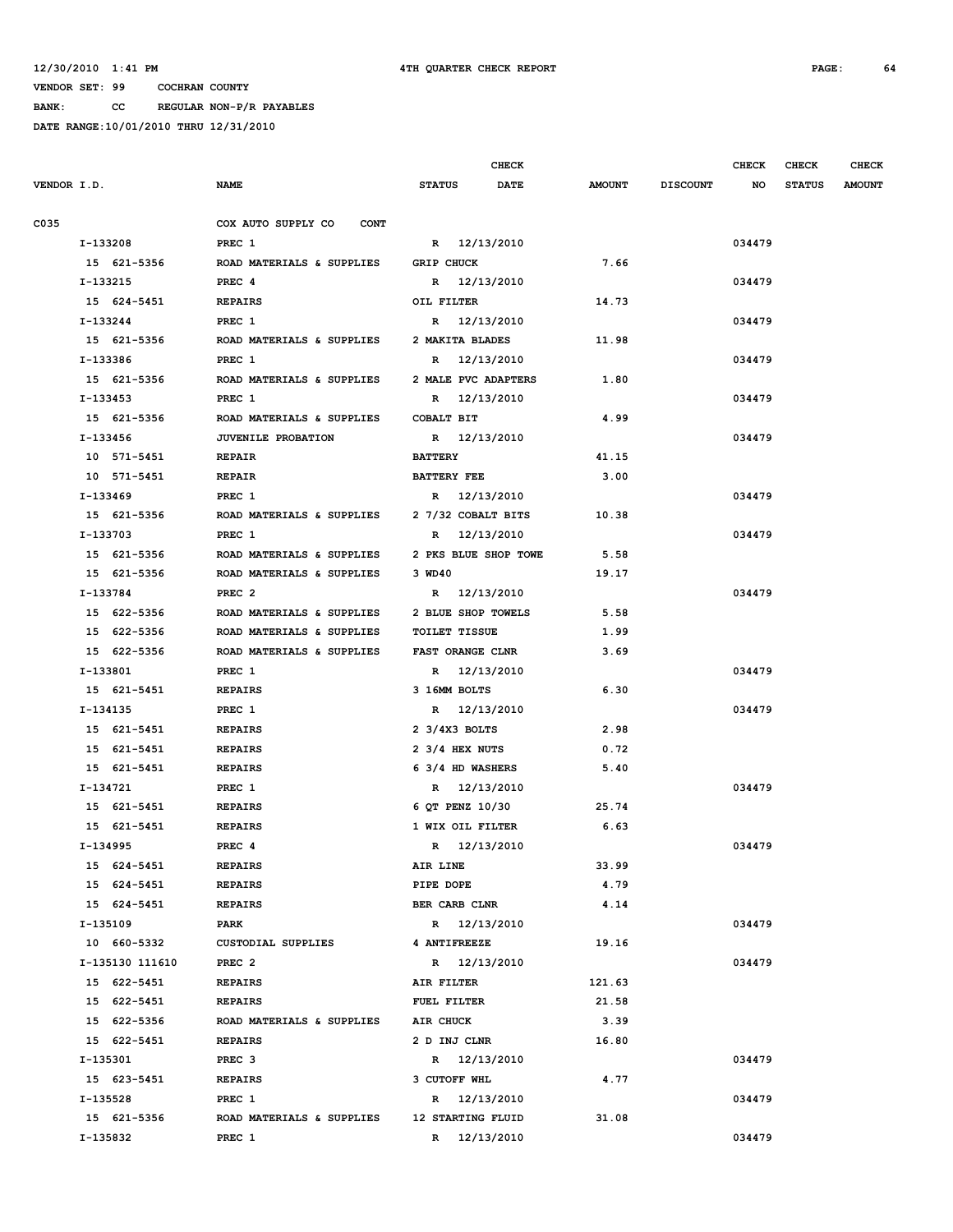**BANK: CC REGULAR NON-P/R PAYABLES**

|                  |          |                         |                                                    |               | <b>CHECK</b>                               |                |                 | <b>CHECK</b> | <b>CHECK</b>  | <b>CHECK</b>  |
|------------------|----------|-------------------------|----------------------------------------------------|---------------|--------------------------------------------|----------------|-----------------|--------------|---------------|---------------|
| VENDOR I.D.      |          |                         | <b>NAME</b>                                        | <b>STATUS</b> | <b>DATE</b>                                | <b>AMOUNT</b>  | <b>DISCOUNT</b> | NO           | <b>STATUS</b> | <b>AMOUNT</b> |
|                  |          |                         |                                                    |               |                                            |                |                 |              |               |               |
| C035             |          |                         | COX AUTO SUPPLY CO<br><b>CONT</b>                  |               |                                            |                |                 |              |               |               |
|                  | I-135832 |                         | PREC 1                                             |               | R 12/13/2010                               |                |                 | 034479       |               |               |
|                  |          | 15 621-5451             | <b>REPAIRS</b>                                     |               | 2 GREASE-SERT                              | 2.20           |                 |              |               |               |
|                  | I-135833 |                         | PREC 1                                             |               | R 12/13/2010                               |                |                 | 034479       |               |               |
|                  |          | 15 621-5451             | <b>REPAIRS</b>                                     |               | MINI LAMP L1157                            | 0.48           |                 |              |               |               |
|                  |          | 15 621-5451             | <b>REPAIRS</b>                                     |               | 4 MINI LAMPS L194                          | 2.08           |                 |              |               |               |
|                  | I-135969 |                         | PREC 1                                             | R             | 12/13/2010                                 |                |                 | 034479       |               |               |
|                  |          | 15 621-5356             | ROAD MATERIALS & SUPPLIES                          |               | 2 PK BLUE SHOP TOWEL                       | 5.58           |                 |              |               |               |
|                  |          | 15 621-5356             | ROAD MATERIALS & SUPPLIES                          |               | 2 GLASS CLEANER                            | 5.98           |                 |              |               |               |
|                  | I-136201 |                         | <b>SHERIFF</b>                                     | R             | 12/13/2010                                 |                |                 | 034479       |               |               |
|                  |          | 10 560-5451             | MACHINERY-NON-OFFICE REPAIR                        |               | 4 BUS FUSES/UNIT 137                       | 3.28           |                 |              |               |               |
|                  | 10       | 560-5451                | MACHINERY-NON-OFFICE REPAIR                        |               | 10 MINI LAMPS                              | 4.70           |                 |              |               | 746.73        |
|                  |          |                         |                                                    |               |                                            |                |                 |              |               |               |
| C057             |          |                         | CITY BANK AS DEPOSITORY                            |               |                                            |                |                 |              |               |               |
|                  |          | I-1ST QTR 2011          | NON-DEPT'L                                         | R             | 12/13/2010                                 |                |                 | 034482       |               |               |
|                  |          | 10 409-5406             | APPRAISAL DISTRICT                                 |               | 1ST QTR ASSESSMENT                         | 18,874.23      |                 |              |               | 18,874.23     |
|                  |          |                         |                                                    |               |                                            |                |                 |              |               |               |
| C <sub>069</sub> |          |                         | COUNTRY DUMPSTERS, INC.                            |               |                                            |                |                 |              |               |               |
|                  | I-23864  |                         | PREC 3/PREC 4                                      |               | R 12/13/2010                               |                |                 | 034483       |               |               |
|                  |          | 15 623-5440             | UTILITIES                                          |               | DEC DUMPSTER SVC                           | 47.75          |                 |              |               |               |
|                  |          | 15 624-5440             | UTILITIES                                          |               | DEC DUMPSTER SVC                           | 47.75          |                 |              |               | 95.50         |
|                  |          |                         |                                                    |               |                                            |                |                 |              |               |               |
| C084             |          |                         | CLERK, SEVENTH COURT OF APPEAL                     |               |                                            |                |                 |              |               |               |
|                  |          | I-NOV 2010              | STATE FEES                                         | $\mathbb{R}$  | 12/13/2010                                 |                |                 | 034484       |               |               |
|                  | 90       | 000-4379.002            | 7th Crt of Appeal Gov't22.2081NOV COLLECTIONS/COUN |               |                                            | 5.00           |                 |              |               |               |
|                  | 90       | 000-4379.002            | 7th Crt of Appeal Gov't22.2081NOV COLLECTIONS/DIST |               |                                            | 20.00          |                 |              |               | 25.00         |
|                  |          |                         |                                                    |               |                                            |                |                 |              |               |               |
| C165             |          |                         | CITY OF MORTON                                     |               |                                            |                |                 |              |               |               |
|                  |          | I-120810                | <b>CEMETERY</b>                                    | R             | 12/13/2010                                 |                |                 | 034485       |               |               |
|                  |          | 10 516-5486             | CONTRACT LABOR-OPEN CLOSE                          |               | HUGHES SMITH 9/25/10                       | 100.00         |                 |              |               |               |
|                  |          | 10 516-5486             | CONTRACT LABOR-OPEN CLOSE                          |               | ELZIE POLLARD 10/23/                       | 300.00         |                 |              |               |               |
|                  | 10       | 516-5486                | CONTRACT LABOR-OPEN CLOSE                          |               | PEGGY ALLSUP 11/21/1                       | 300.00         |                 |              |               | 700.00        |
|                  |          |                         |                                                    |               |                                            |                |                 |              |               |               |
| C290             |          |                         | CENTER POINT LARGE PRINT                           |               |                                            |                |                 |              |               |               |
|                  | I-882666 |                         | LIBRARY/LOAN STAR                                  | R             | 12/13/2010                                 |                |                 | 034486       |               |               |
|                  |          | 11 651-5590             | <b>BOOKS</b>                                       |               | PLAT RDRS/MOTHERS &                        | 21.57          |                 |              |               |               |
|                  | 11       | 651-5590                | <b>BOOKS</b>                                       |               | PLAT RDRS/WHAT IS LE                       | 20.97          |                 |              |               |               |
|                  | 11       | 651-5590                | <b>BOOKS</b>                                       |               | PLAT FCTN/THE WIDOWE                       | 22.17          |                 |              |               |               |
|                  | 11       | 651-5590                | <b>BOOKS</b>                                       |               | PLAT FCTN/NEMESIS                          | 21.57          |                 |              |               |               |
|                  | 11       | 651-5590                | <b>BOOKS</b>                                       |               | PLAT RMNC/SANTA IN M                       | 22.17          |                 |              |               |               |
|                  | 11       | 651-5590                | <b>BOOKS</b>                                       |               | PLAT RMNC/AN UNFORGE                       | 21.57          |                 |              |               |               |
|                  | 11       | 651-5590<br>651-5590    | <b>BOOKS</b>                                       |               | PLAT MYST/LAST TALK<br>PLAT MYST/BAD BLOOD | 21.57          |                 |              |               |               |
|                  | 11<br>11 |                         | <b>BOOKS</b>                                       |               | PLAT NONF/THE WOMAN                        | 22.17          |                 |              |               |               |
|                  |          | 651-5590<br>11 651-5590 | <b>BOOKS</b><br><b>BOOKS</b>                       |               | PLAT NONF/YOU'RE OLD                       | 20.97<br>20.37 |                 |              |               | 215.10        |
|                  |          |                         |                                                    |               |                                            |                |                 |              |               |               |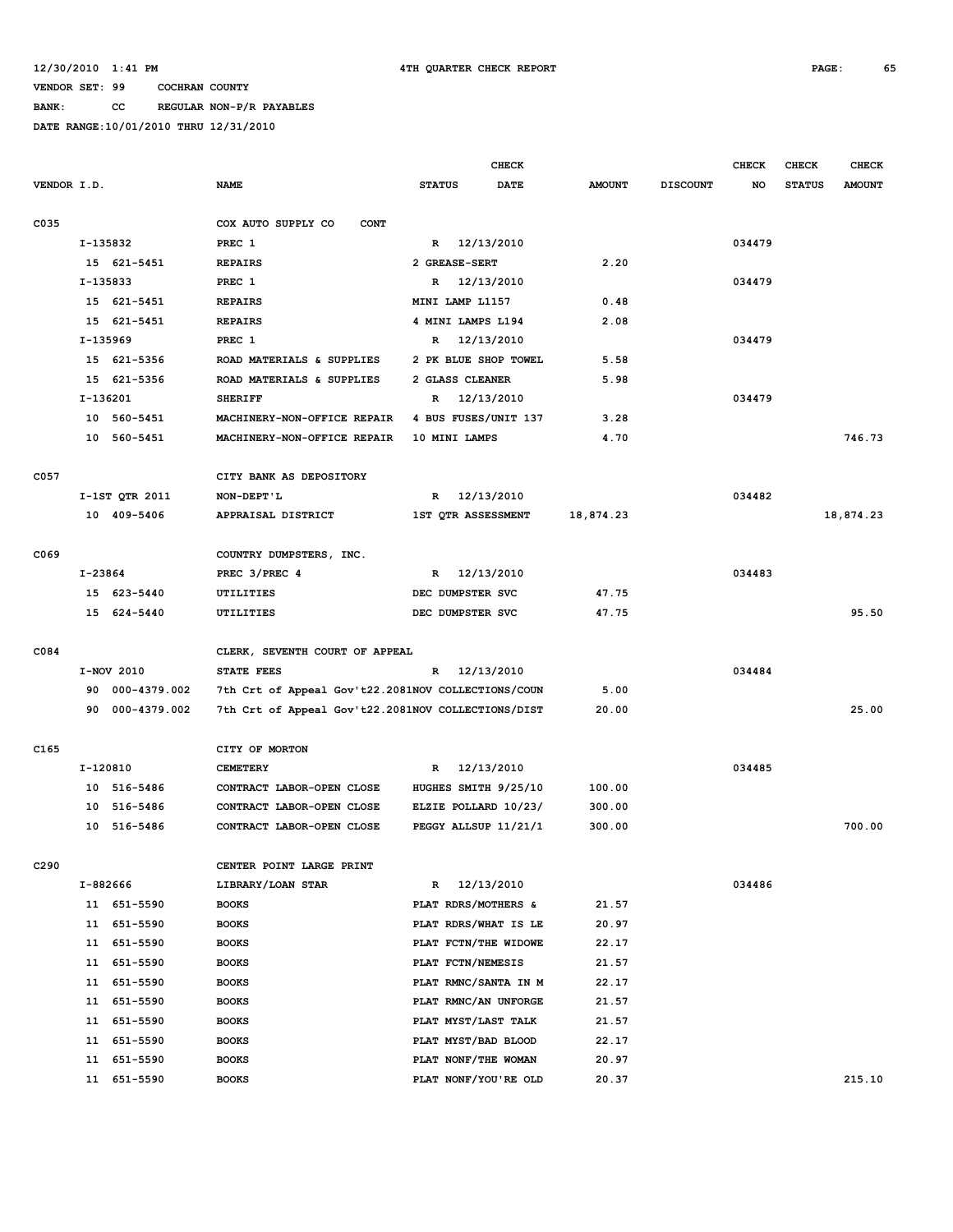#### **12/30/2010 1:41 PM 4TH QUARTER CHECK REPORT PAGE: 66**

**VENDOR SET: 99 COCHRAN COUNTY BANK: CC REGULAR NON-P/R PAYABLES DATE RANGE:10/01/2010 THRU 12/31/2010**

|             |             |             |                          |                 | <b>CHECK</b>          |               |                 | <b>CHECK</b> | <b>CHECK</b>  | <b>CHECK</b>  |
|-------------|-------------|-------------|--------------------------|-----------------|-----------------------|---------------|-----------------|--------------|---------------|---------------|
| VENDOR I.D. |             |             | <b>NAME</b>              | <b>STATUS</b>   | <b>DATE</b>           | <b>AMOUNT</b> | <b>DISCOUNT</b> | NO           | <b>STATUS</b> | <b>AMOUNT</b> |
| D018        |             |             | DIAMOND LAKE BOOK CO.    |                 |                       |               |                 |              |               |               |
|             | $I - 48154$ |             | LIBRARY/LOAN STAR        | R               | 12/13/2010            |               |                 | 034487       |               |               |
|             |             | 11 651-5590 | <b>BOOKS</b>             |                 | MONSTER BOY'S SCHOOL  | 18.95         |                 |              |               |               |
|             | 11          | 651-5590    | <b>BOOKS</b>             |                 | MONSTER BOY'S SOCCER  | 18.95         |                 |              |               |               |
|             | 11          | 651-5590    | <b>BOOKS</b>             |                 | BEA ON BRDWY: A STORY | 16.95         |                 |              |               |               |
|             | 11          | 651-5590    | <b>BOOKS</b>             |                 | GRIZ FINDS GOLD: STOR | 16.95         |                 |              |               |               |
|             | 11          | 651-5590    | <b>BOOKS</b>             |                 | LONESOME STAR: STORY  | 16.95         |                 |              |               |               |
|             | 11          | 651-5590    | <b>BOOKS</b>             |                 | LUCKY BUCKEYE: STORY  | 16.95         |                 |              |               |               |
|             | 11          | 651-5590    | <b>BOOKS</b>             |                 | PIZZA PIE IN THE SKY  | 16.95         |                 |              |               |               |
|             | 11          | 651-5590    | <b>BOOKS</b>             |                 | SUNSHINE CHAMPS: STOR | 16.95         |                 |              |               |               |
|             | 11          | 651-5590    | <b>BOOKS</b>             | <b>BOUNCE</b>   |                       | 15.95         |                 |              |               |               |
|             | 11          | 651-5590    | <b>BOOKS</b>             | DOOBY DOOBY MOO |                       | 15.95         |                 |              |               |               |
|             | 11          | 651-5590    | <b>BOOKS</b>             |                 | DON'T FORGET: RESPON  | 18.95         |                 |              |               |               |
|             | 11          | 651-5590    | <b>BOOKS</b>             |                 | GAME OVER: BULLIES    | 18.95         |                 |              |               |               |
|             | 11          | 651-5590    | <b>BOOKS</b>             |                 | GIRLS CAN TOO!: TOLE  | 18.95         |                 |              |               |               |
|             | 11          | 651-5590    | <b>BOOKS</b>             |                 | A GOOD TEAM: COOPERA  | 18.95         |                 |              |               |               |
|             | 11          | 651-5590    | <b>BOOKS</b>             |                 | TRUST ME: LOYALTY     | 18.95         |                 |              |               |               |
|             | 11          | 651-5590    | <b>BOOKS</b>             |                 | VOTE FOR ISAIAH: CIT  | 18.95         |                 |              |               |               |
|             | 11          | 651-5590    | <b>BOOKS</b>             |                 | DIEGO AND PAPI TO TH  | 14.95         |                 |              |               |               |
|             | 11          | 651-5590    | <b>BOOKS</b>             |                 | DIEGO SAVES CHRISTMA  | 14.95         |                 |              |               |               |
|             | 11          | 651-5590    | <b>BOOKS</b>             |                 | DIEGO SAVES THE SLOT  | 14.95         |                 |              |               |               |
|             | 11          | 651-5590    | <b>BOOKS</b>             |                 | DIEGO'S SAFARI RESCU  | 14.95         |                 |              |               |               |
|             | 11          | 651-5590    | <b>BOOKS</b>             |                 | DIEGO'S WOLF PUP RES  | 14.95         |                 |              |               |               |
|             | 11          | 651-5590    | <b>BOOKS</b>             |                 | A HUMPBACK WHALE TAL  | 14.95         |                 |              |               |               |
|             | 11          | 651-5590    | <b>BOOKS</b>             | <b>BLACK</b>    |                       | 17.95         |                 |              |               |               |
|             | 11          | 651-5590    | <b>BOOKS</b>             | <b>BLUE</b>     |                       | 17.95         |                 |              |               |               |
|             | 11          | 651-5590    | <b>BOOKS</b>             | <b>GREEN</b>    |                       | 17.95         |                 |              |               |               |
|             | 11          | 651-5590    | <b>BOOKS</b>             | RED             |                       | 17.95         |                 |              |               |               |
|             | 11          | 651-5590    | <b>BOOKS</b>             | WHITE           |                       | 17.95         |                 |              |               |               |
|             | 11          | 651-5590    | <b>BOOKS</b>             | <b>YELLOW</b>   |                       | 17.95         |                 |              |               |               |
|             | 11          | 651-5590    | <b>BOOKS</b>             |                 | DIBBLE CAN'T DRIBBLE  | 18.95         |                 |              |               |               |
|             | 11          | 651-5590    | <b>BOOKS</b>             |                 | LOST IN THE MALL      | 18.95         |                 |              |               |               |
|             | 11          | 651-5590    | <b>BOOKS</b>             |                 | A VERY STICKY SITUAT  | 18.95         |                 |              |               |               |
|             |             | 11 651-5590 | <b>BOOKS</b>             |                 | A WHEEL LIFE LESSON   | 18.95         |                 |              |               |               |
|             |             | 11 651-5590 | <b>BOOKS</b>             |                 | MONSTER BOY AND THE   | 18.95         |                 |              |               |               |
|             |             | 11 651-5590 | <b>BOOKS</b>             |                 | MONSTER BOY AT THE L  | 18.95         |                 |              |               |               |
|             |             | 11 651-5590 | <b>BOOKS</b>             |                 | MONSTER BOY'S FIELD   | 18.95         |                 |              |               |               |
|             |             | 11 651-5590 | <b>BOOKS</b>             |                 | MONSTER BOY'S FIRST   | 18.95         |                 |              |               | 634.20        |
| D048        |             |             | DATA-LINE OFFICE SYSTEMS |                 |                       |               |                 |              |               |               |
|             | I-50970     |             | LIBRARY                  |                 | R 12/13/2010          |               |                 | 034488       |               |               |
|             |             | 10 650-5411 | MAINTENANCE CONTRACTS    |                 | COPIER MAINTENANCE    | 37.50         |                 |              |               |               |
|             | I-51294     |             | LIBRARY                  |                 | R 12/13/2010          |               |                 | 034488       |               |               |
|             |             | 10 650-5310 | OFFICE SUPPLIES          | 31 COLOR COPIES |                       | 3.10          |                 |              |               | 40.60         |
|             |             |             |                          |                 |                       |               |                 |              |               |               |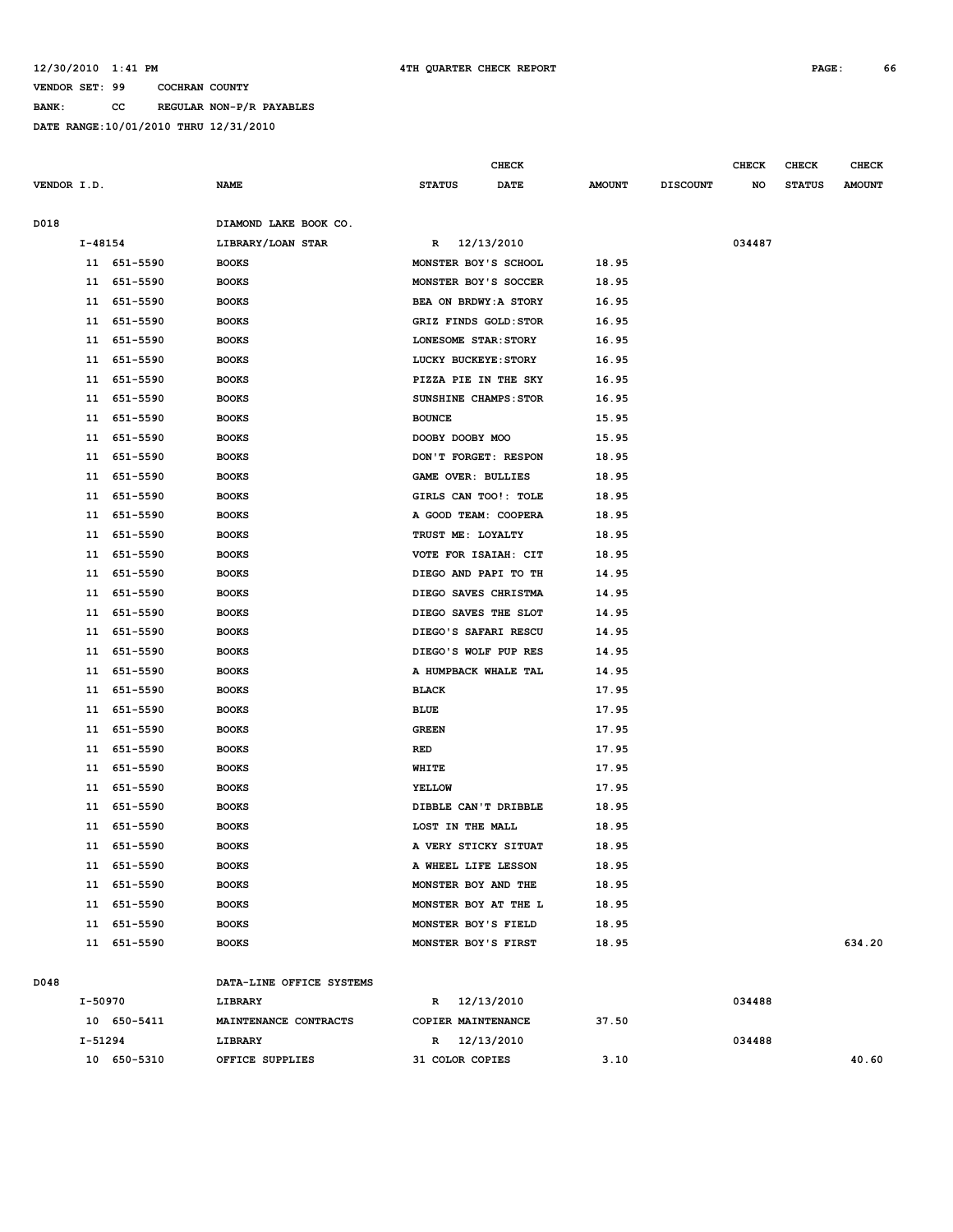**BANK: CC REGULAR NON-P/R PAYABLES**

|             |          |                     |                           |                     | <b>CHECK</b> |               |                 | <b>CHECK</b> | <b>CHECK</b>  | <b>CHECK</b>  |
|-------------|----------|---------------------|---------------------------|---------------------|--------------|---------------|-----------------|--------------|---------------|---------------|
| VENDOR I.D. |          |                     | <b>NAME</b>               | <b>STATUS</b>       | DATE         | <b>AMOUNT</b> | <b>DISCOUNT</b> | NO           | <b>STATUS</b> | <b>AMOUNT</b> |
|             |          |                     |                           |                     |              |               |                 |              |               |               |
| D056        |          |                     | STACEY DUNN               |                     |              |               |                 |              |               |               |
|             |          | I-ABILENE CONF 2010 | PREC <sub>3</sub>         | R 12/13/2010        |              |               |                 | 034489       |               |               |
|             |          | 15 610-5427         | COMM-CONTINUING EDUCATION | 445 MI, WTRCA CONF, |              | 222.50        |                 |              |               |               |
|             | 15       | 610-5427            | COMM-CONTINUING EDUCATION | 2 NIGHTS LODGING    |              | 170.00        |                 |              |               |               |
|             |          | 15 610-5427         | COMM-CONTINUING EDUCATION | LODGING TAX         |              | 25.50         |                 |              |               | 418.00        |
|             |          |                     |                           |                     |              |               |                 |              |               |               |
| D152        |          |                     | DPS GENERAL SERVICE BUREA |                     |              |               |                 |              |               |               |
|             | I-120810 |                     | <b>SHERIFF</b>            | R 12/13/2010        |              |               |                 | 034490       |               |               |
|             |          | 10 560-5334         | OTHER SUPPLIES            | 20 BLOOD TEST KITS  |              | 80.00         |                 |              |               | 80.00         |
|             |          |                     |                           |                     |              |               |                 |              |               |               |
| F010        |          |                     | FIVE-AREA TELEPHONE CO-OP |                     |              |               |                 |              |               |               |
|             |          | I-927-5510 DEC 10   | PREC <sub>4</sub>         | R                   | 12/13/2010   |               |                 | 034491       |               |               |
|             |          | 15 624-5420         | <b>TELECOMMUNICATIONS</b> | DEC TELEPHONE       |              | 40.09         |                 |              |               | 40.09         |
|             |          |                     |                           |                     |              |               |                 |              |               |               |
| F033        |          |                     | FLEETPRIDE, INC           |                     |              |               |                 |              |               |               |
|             |          | I-39195529          | PREC <sub>4</sub>         | R                   | 12/13/2010   |               |                 | 034492       |               |               |
|             |          | 15 624-5451         | <b>REPAIRS</b>            | BRAKE DRUM, 15X4    |              | 197.84        |                 |              |               | 197.84        |
|             |          |                     |                           |                     |              |               |                 |              |               |               |
| F038        |          |                     | FARM PLAN CORPORATION     |                     |              |               |                 |              |               |               |
|             |          | I-6022155           | PREC 1                    | R 12/13/2010        |              |               |                 | 034493       |               |               |
|             |          | 15 621-5451         | <b>REPAIRS</b>            | 2 HYDR QUICK        |              | 47.78         |                 |              |               |               |
|             | 15       | 621-5451            | <b>REPAIRS</b>            | 2 HYDR QUICK        |              | 15.76         |                 |              |               |               |
|             |          | 15 621-5451         | <b>REPAIRS</b>            | 2 ADAPTERS          |              | 6.86          |                 |              |               |               |
|             |          | I-6022201           | PREC 1                    | 12/13/2010<br>R     |              |               |                 | 034493       |               |               |
|             |          | 15 621-5451         | <b>REPAIRS</b>            | 2 CAP SCREWS        |              | 4.70          |                 |              |               |               |
|             |          | 15 621-5451         | <b>REPAIRS</b>            | 2 SPACERS           |              | 14.18         |                 |              |               |               |
|             | 15       | 621-5451            | <b>REPAIRS</b>            | 2 WASHERS           |              | 17.86         |                 |              |               |               |
|             | 15       | 621-5451            | <b>REPAIRS</b>            | <b>FREIGHT</b>      |              | 7.69          |                 |              |               |               |
|             | 15       | 621-5451            | <b>REPAIRS</b>            | 3 CAP SCREWS        |              | 9.06          |                 |              |               |               |
|             | 15       | 621-5451            | <b>REPAIRS</b>            | 4 CAP SCREWS        |              | 17.48         |                 |              |               |               |
|             | 15       | 621-5451            | <b>REPAIRS</b>            | 8 LOCK WASHERS      |              | 6.40          |                 |              |               |               |
|             |          | 15 621-5451         | <b>REPAIRS</b>            | 12 NUTS & BOLTS     |              | 4.68          |                 |              |               |               |
|             |          | I-6022417           | PREC 1                    | R 12/13/2010        |              |               |                 | 034493       |               |               |
|             |          | 15 621-5451         | <b>REPAIRS</b>            | CAP SCREW           |              | 5.04          |                 |              |               |               |
|             |          | 15 621-5451         | <b>REPAIRS</b>            | 2 CAP SCREWS        |              | 5.60          |                 |              |               |               |
|             |          | 15 621-5451         | <b>REPAIRS</b>            | CAP SCREW CY        |              | 2.80          |                 |              |               |               |
|             |          | 15 621-5451         | <b>REPAIRS</b>            | 4 WASHERS           |              | 3.44          |                 |              |               |               |
|             |          | 15 621-5451         | <b>REPAIRS</b>            | WASHER              |              | 5.64          |                 |              |               |               |
|             |          | 15 621-5451         | <b>REPAIRS</b>            | CAP SCREW           |              | 3.70          |                 |              |               |               |
|             |          | 15 621-5451         | <b>REPAIRS</b>            | 2 YELLOW SPRA       |              | 17.82         |                 |              |               |               |
|             |          | I-6023499           | PREC 1                    | R 12/13/2010        |              |               |                 | 034493       |               |               |
|             |          | 15 621-5451         | <b>REPAIRS</b>            | FILTER ELEM         |              | 27.29         |                 |              |               | 223.78        |
|             |          |                     |                           |                     |              |               |                 |              |               |               |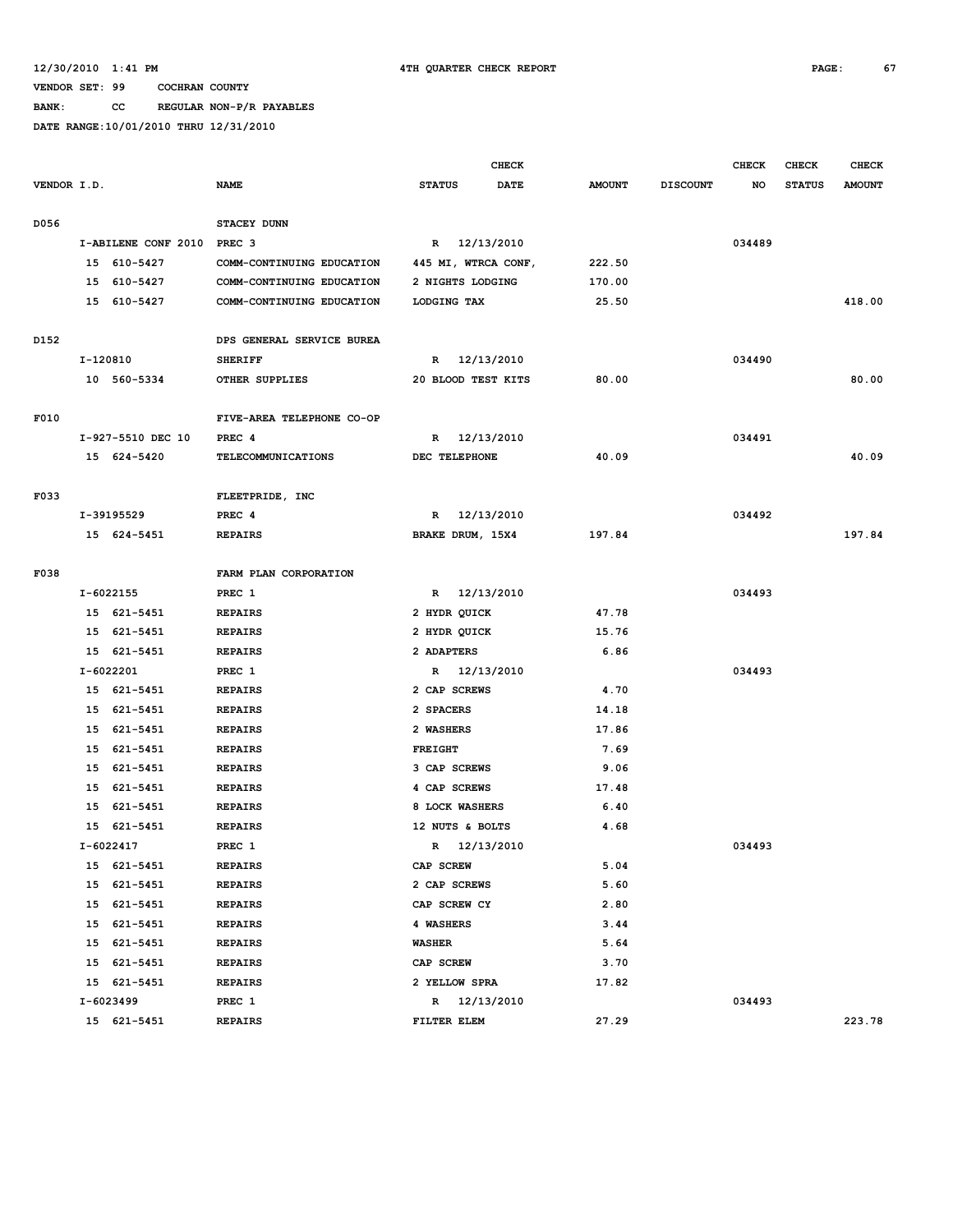**BANK: CC REGULAR NON-P/R PAYABLES**

|             |            |              |                                        |                      | <b>CHECK</b>      |               |                 | <b>CHECK</b> | CHECK         | <b>CHECK</b>  |
|-------------|------------|--------------|----------------------------------------|----------------------|-------------------|---------------|-----------------|--------------|---------------|---------------|
| VENDOR I.D. |            |              | <b>NAME</b>                            | <b>STATUS</b>        | <b>DATE</b>       | <b>AMOUNT</b> | <b>DISCOUNT</b> | NO           | <b>STATUS</b> | <b>AMOUNT</b> |
|             |            |              |                                        |                      |                   |               |                 |              |               |               |
| F073        |            |              | FRONTIER VALLEY INC.<br><b>AIRPORT</b> |                      |                   |               |                 |              |               |               |
|             | $I-349544$ |              |                                        | R 12/13/2010         |                   |               |                 | 034494       |               |               |
|             |            | 30 518-5451  | <b>REPAIR</b>                          | 1 CONTACTOR 4P-60A-1 |                   | 94.88         |                 |              |               |               |
|             | 30         | 518-5451     | <b>REPAIR</b>                          | REPAIR BEACON LIGHT  |                   | 89.00         |                 |              |               |               |
|             | I-349598   |              | PARK-RODEO ARENA/CALICHE PIT           | $\mathbf R$          | 12/13/2010        |               |                 | 034494       |               |               |
|             |            | 10 660-5451  | <b>REPAIR</b>                          | 1064' 4"x40 PVC 100P |                   | 2,383.36      |                 |              |               |               |
|             | 10         | 660-5451     | <b>REPAIR</b>                          | 2 4" 90DEG SCH40 ELB |                   | 27.10         |                 |              |               |               |
|             | 10         | 660-5451     | <b>REPAIR</b>                          | 2 4" 45DEG SCH40 ELB |                   | 35.28         |                 |              |               |               |
|             | 10         | 660-5451     | <b>REPAIR</b>                          | $1 \, 3"$            | SCH40 PVC TEE     | 10.40         |                 |              |               |               |
|             | 10         | 660-5451     | <b>REPAIR</b>                          | 1 3" PVC MALE ADAPTE |                   | 5.79          |                 |              |               |               |
|             | 10         | 660-5451     | <b>REPAIR</b>                          | 1 4" M ADAPTER PVC   |                   | 7.34          |                 |              |               |               |
|             | 10         | 660-5451     | <b>REPAIR</b>                          | 1 4X3 BELL REDUCER B |                   | 33.11         |                 |              |               |               |
|             | 10         | 660-5451     | <b>REPAIR</b>                          | 1 4" COUPLING BLK (? |                   | 44.00         |                 |              |               |               |
|             | 10         | 660-5451     | <b>REPAIR</b>                          | 1 4X2 PVC RED BUSH S |                   | 7.68          |                 |              |               |               |
|             | 10         | 660-5451     | <b>REPAIR</b>                          | 1 2" PVC MALE ADAPTE |                   | 1.38          |                 |              |               |               |
|             | 10         | 660-5451     | <b>REPAIR</b>                          | 1 2" PVC             | TEE SXSXS         | 1.30          |                 |              |               |               |
|             | 10         | 660-5451     | <b>REPAIR</b>                          | 2 2" PVC             | <b>COUPLING S</b> | 2.52          |                 |              |               |               |
|             | 10         | 660-5451     | <b>REPAIR</b>                          | 2 2" PVC COMP COUPL  |                   | 23.60         |                 |              |               |               |
|             | 10         | 660-5451     | <b>REPAIR</b>                          | EXCAVATE ACROSS 2 EX |                   |               |                 |              |               |               |
|             | 10         | 660-5451     | <b>REPAIR</b>                          | LINES & TIE IN ON BO |                   | 390.00        |                 |              |               | 3,156.74      |
|             |            |              |                                        |                      |                   |               |                 |              |               |               |
| G031        |            |              | <b>GRAINGER</b>                        |                      |                   |               |                 |              |               |               |
|             |            | I-9400250503 | PREC <sub>3</sub>                      | $\mathbb{R}$         | 12/13/2010        |               |                 | 034495       |               |               |
|             |            | 15 623-5356  | ROAD MATERIALS & SUPPLIES              | 30 40W LAMPS         |                   | 58.50         |                 |              |               | 58.50         |
| G038        |            |              | FRANCIS WAYNE GILLIAM DBA              |                      |                   |               |                 |              |               |               |
|             | I-995      |              | PRECINCT ONE                           | R                    | 12/13/2010        |               |                 | 034496       |               |               |
|             | 15         | 621-5571     | CAPITAL OUTLAY                         | NEW WELL AT PREC 1 B |                   |               |                 |              |               |               |
|             | 15         | 621-5571     | CAPITAL OUTLAY                         | DRILLED 240' @ 17.00 |                   | 4,080.00      |                 |              |               |               |
|             | 15         | 621-5571     | CAPITAL OUTLAY                         | 2 LOADS WATER @ 15.0 |                   | 30.00         |                 |              |               |               |
|             | 15         | 621-5571     | CAPITAL OUTLAY                         | 3 SKS MUD @ 15       |                   | 45.00         |                 |              |               |               |
|             | 15         |              | CAPITAL OUTLAY                         | CHEM & CLEANOUT      |                   | 400.00        |                 |              |               | 4,555.00      |
|             |            | 621-5571     |                                        |                      |                   |               |                 |              |               |               |
| H049        |            |              | HURST FARM SUPPLY                      |                      |                   |               |                 |              |               |               |
|             | I-146579   |              | CEMETERY/PARK/PRECINCT ONE             | R 12/13/2010         |                   |               |                 | 034497       |               |               |
|             |            | 10 660-5571  | CAPITAL OUTLAY                         | 1/2 of TOOLBAR SPRAY |                   | 3,282.50      |                 |              |               |               |
|             |            | 10 516-5571  | CAPITAL OUTLAY                         | 1/2 of TOOLBAR SPRAY |                   | 3,282.50      |                 |              |               | 6,565.00      |
|             |            |              |                                        |                      |                   |               |                 |              |               |               |
| J040        |            |              | JONES MCCLURE PUBLISHING               |                      |                   |               |                 |              |               |               |
|             |            | I-100211388  | <b>CLERK</b>                           | R 12/13/2010         |                   |               |                 | 034498       |               |               |
|             |            | 10 403-5310  | OFFICE SUPPLIES                        | TX RULES OF EVID HND |                   | 85.00         |                 |              |               |               |
|             |            | 10 403-5310  | OFFICE SUPPLIES                        | SHIPPING             |                   | 7.00          |                 |              |               | 92.00         |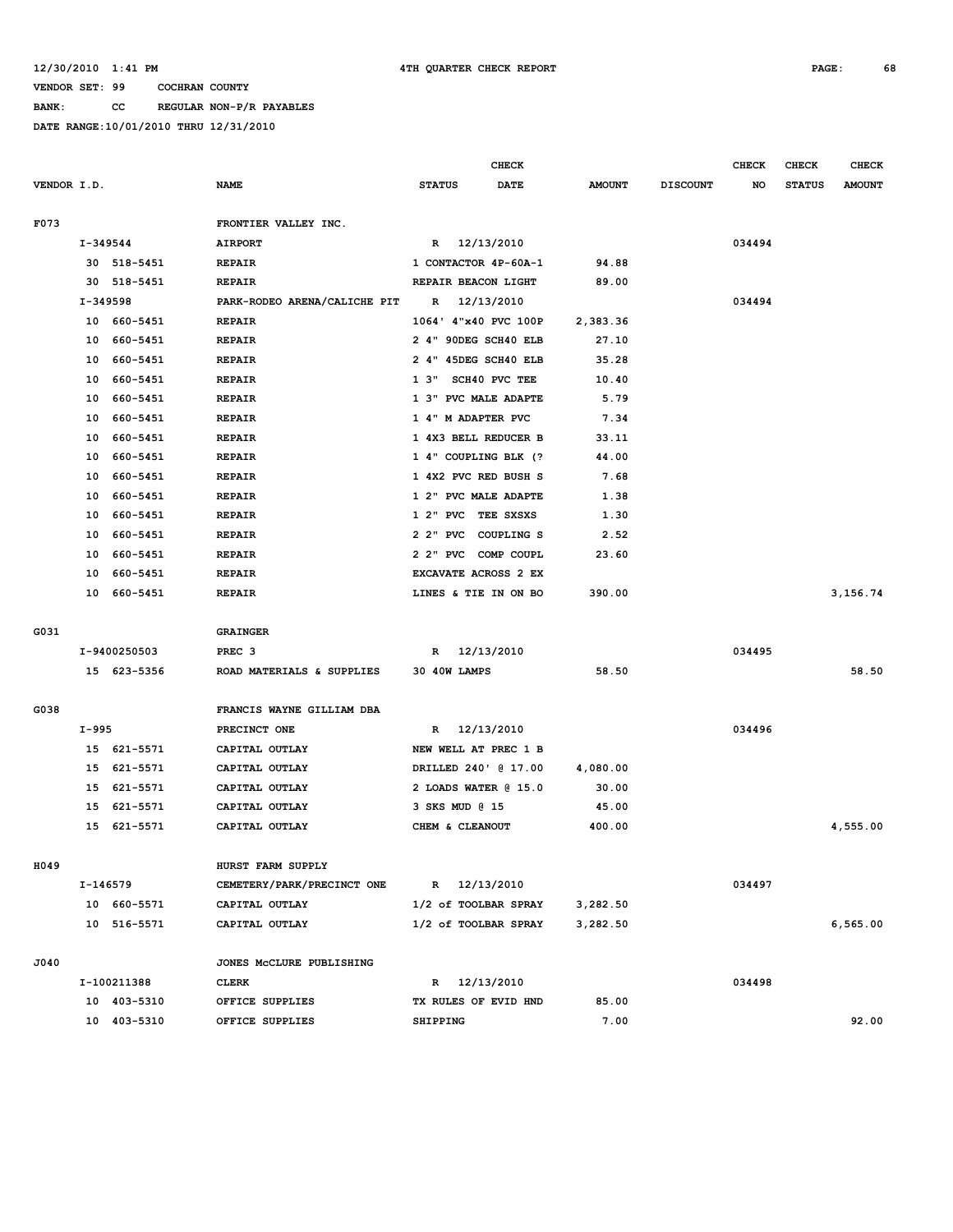**BANK: CC REGULAR NON-P/R PAYABLES**

|             |                                     |                              |                      | <b>CHECK</b> |               |                 | <b>CHECK</b> | CHECK         | <b>CHECK</b>  |
|-------------|-------------------------------------|------------------------------|----------------------|--------------|---------------|-----------------|--------------|---------------|---------------|
| VENDOR I.D. |                                     | <b>NAME</b>                  | <b>STATUS</b>        | <b>DATE</b>  | <b>AMOUNT</b> | <b>DISCOUNT</b> | NO           | <b>STATUS</b> | <b>AMOUNT</b> |
| J057        |                                     | JUNIOR LIBRARY GUILD         |                      |              |               |                 |              |               |               |
|             | I-83330                             | LIBRARY                      | R 12/13/2010         |              |               |                 | 034499       |               |               |
|             | 10 650-5590                         | <b>BOOKS</b>                 | 11 BOOKS @ \$41.85   |              | 460.35        |                 |              |               | 460.35        |
|             |                                     |                              |                      |              |               |                 |              |               |               |
| L004        |                                     | LEGAL DIRECTORIES PUB. CO    |                      |              |               |                 |              |               |               |
|             | I-2011 TX LEGAL DIR COUNTY ATTORNEY |                              | R 12/13/2010         |              |               |                 | 034500       |               |               |
|             | 10 475-5310                         | OFFICE SUPPLIES              | 2011 TX LEGAL DIRECT |              | 68.00         |                 |              |               |               |
|             | 10 475-5310                         | OFFICE SUPPLIES              | SHIPPING             |              | 14.50         |                 |              |               | 82.50         |
| L010        |                                     | LEWIS FARM & RANCH STORE INC |                      |              |               |                 |              |               |               |
|             | I-4215                              | PREC <sub>4</sub>            | R 12/13/2010         |              |               |                 | 034501       |               |               |
|             | 15 624-5356                         | ROAD MATERIALS & SUPPLIES    | MISC SUPPLIES        |              | 15.83         |                 |              |               |               |
|             | $I - 4223$                          | <b>ACTIVITY BLDG</b>         | R 12/13/2010         |              |               |                 | 034501       |               |               |
|             | 10 662-5332                         | <b>CUSTODIAL SUPPLIES</b>    | 1 PKG LIGHT BULBS    |              | 13.99         |                 |              |               |               |
|             | 10 662-5332                         | <b>CUSTODIAL SUPPLIES</b>    | LESS DISCOUNT        |              | 1.40CR        |                 |              |               |               |
|             | $I - 4247$                          | PREC <sub>4</sub>            | R 12/13/2010         |              |               |                 | 034501       |               |               |
|             | 15 624-5451                         | <b>REPAIRS</b>               | 2"X12"X20'           |              | 36.00         |                 |              |               |               |
|             | 15 624-5451                         | <b>REPAIRS</b>               | ROLLER KIT           |              | 7.99          |                 |              |               |               |
|             | $I - 4297$                          | PARK                         | R 12/13/2010         |              |               |                 | 034501       |               |               |
|             | 10 660-5451                         | <b>REPAIR</b>                | 2 PK MARKING FLAGS   |              | 17.98         |                 |              |               |               |
|             | I-4332                              | PARK                         | R 12/13/2010         |              |               |                 | 034501       |               |               |
|             | 10 660-5451                         | <b>REPAIR</b>                | 3" CAP               |              | 4.79          |                 |              |               |               |
|             | I-4541                              | <b>ACTIVITY BLDG</b>         | R 12/13/2010         |              |               |                 | 034501       |               |               |
|             | 10 662-5332                         | CUSTODIAL SUPPLIES           | 12 BULBS             |              | 29.88         |                 |              |               |               |
|             | 10 662-5332                         | <b>CUSTODIAL SUPPLIES</b>    | LESS DISCOUNT        |              | 2.99CR        |                 |              |               |               |
|             | I-4565                              | PARK                         | R 12/13/2010         |              |               |                 | 034501       |               |               |
|             | 10 660-5332                         | <b>CUSTODIAL SUPPLIES</b>    | 2 LIGHTS             |              | 105.90        |                 |              |               |               |
|             | 10 660-5332                         | <b>CUSTODIAL SUPPLIES</b>    | LESS DISCOUNT        |              | 10.59CR       |                 |              |               |               |
|             | I-4870                              | <b>EXTENSION SVC</b>         | R 12/13/2010         |              |               |                 | 034501       |               |               |
|             | 10 665-5334                         | OTHER SUPPLIES               | <b>FLASHLIGHT</b>    |              | 33.99         |                 |              |               |               |
|             | 10 665-5334                         | OTHER SUPPLIES               | 2 BATTERY            |              | 8.98          |                 |              |               |               |
|             | 10 665-5334                         | OTHER SUPPLIES               | LESS DISCOUNT        |              | 4.30CR        |                 |              |               |               |
|             | I-4962                              | PREC 1                       | R 12/13/2010         |              |               |                 | 034501       |               |               |
|             | 15 621-5356                         | ROAD MATERIALS & SUPPLIES    | <b>FLOOR SWEEP</b>   |              | 9.99          |                 |              |               |               |
|             | I-5067                              | PREC 4                       | R 12/13/2010         |              |               |                 | 034501       |               |               |
|             | 15 624-5356                         | ROAD MATERIALS & SUPPLIES    | TAPE                 |              | 10.49         |                 |              |               |               |
|             | $I - 5154$                          | PREC 1                       | R 12/13/2010         |              |               |                 | 034501       |               |               |
|             | 15 621-5356                         | ROAD MATERIALS & SUPPLIES    | <b>FLOOR SWEEP</b>   |              | 29.95         |                 |              |               |               |
|             | I-5162                              | PARK                         | R 12/13/2010         |              |               |                 | 034501       |               |               |
|             | 10 660-5451                         | <b>REPAIR</b>                | DRILL BIT            |              | 3.59          |                 |              |               |               |
|             | $I - 5260$                          | JAIL                         | R 12/13/2010         |              |               |                 | 034501       |               |               |
|             | 10 512-5392                         | MISCELLANEOUS SUPPLIES       | 2 SOAP               |              | 7.58          |                 |              |               |               |
|             | 10 512-5392                         | MISCELLANEOUS SUPPLIES       | <b>BAKING SODA</b>   |              | 0.99          |                 |              |               |               |
|             | 10 512-5392                         | MISCELLANEOUS SUPPLIES       | 1 CS BLEACH          |              | 14.94         |                 |              |               |               |
|             | 10 512-5392                         | MISCELLANEOUS SUPPLIES       | LESS DISCOUNT        |              | 2.35CR        |                 |              |               |               |
|             | I-5271                              | PREC 1                       | R 12/13/2010         |              |               |                 | 034501       |               |               |
|             | 15 621-5356                         | ROAD MATERIALS & SUPPLIES    | <b>BULBS</b>         |              | 13.99         |                 |              |               |               |
|             | 15 621-5356                         | ROAD MATERIALS & SUPPLIES    | LESS DISCOUNT        |              | 1.40CR        |                 |              |               |               |
|             | I-5428                              | PREC 1                       | R 12/13/2010         |              |               |                 | 034501       |               |               |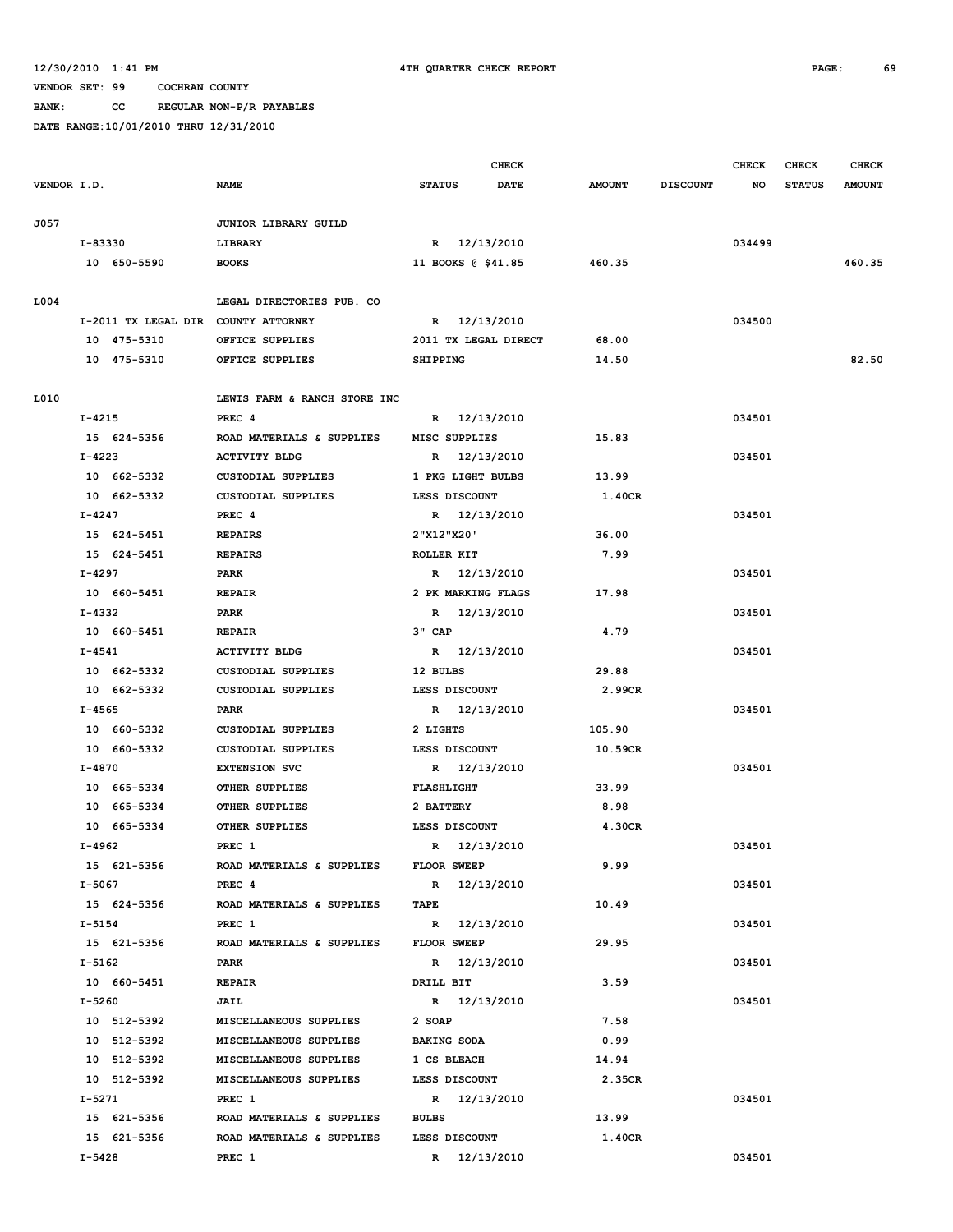**BANK: CC REGULAR NON-P/R PAYABLES**

|             |            |                 |                            |                    | <b>CHECK</b>         |               |                 | <b>CHECK</b> | CHECK         | <b>CHECK</b>  |
|-------------|------------|-----------------|----------------------------|--------------------|----------------------|---------------|-----------------|--------------|---------------|---------------|
| VENDOR I.D. |            |                 | <b>NAME</b>                | <b>STATUS</b>      | <b>DATE</b>          | <b>AMOUNT</b> | <b>DISCOUNT</b> | NO           | <b>STATUS</b> | <b>AMOUNT</b> |
|             |            |                 |                            |                    |                      |               |                 |              |               |               |
| L010        |            |                 | LEWIS FARM & RANCH STOCONT |                    |                      |               |                 |              |               |               |
|             | I-5428     |                 | PREC 1                     |                    | R 12/13/2010         |               |                 | 034501       |               |               |
|             |            | 15 621-5356     | ROAD MATERIALS & SUPPLIES  | LINE LEVEL         |                      | 1.99          |                 |              |               |               |
|             |            | 15 621-5356     | ROAD MATERIALS & SUPPLIES  | STRAIGHT LINE      |                      | 7.49          |                 |              |               |               |
|             | $I - 5453$ |                 | PREC 1                     |                    | R 12/13/2010         |               |                 | 034501       |               |               |
|             |            | 15 621-5356     | ROAD MATERIALS & SUPPLIES  | $2 - 1"X2"$ STAKES |                      | 0.98          |                 |              |               |               |
|             |            | 15 621-5356     | ROAD MATERIALS & SUPPLIES  | $8 - 2"X2"$ STAKES |                      | 7.92          |                 |              |               |               |
|             |            | I-5457 FRIDGE   | <b>SHERIFF</b>             |                    | R 12/13/2010         |               |                 | 034501       |               |               |
|             |            | 10 560-5334     | OTHER SUPPLIES             |                    | CROSLEY REFRIGERATOR | 549.00        |                 |              |               |               |
|             | $I - 5584$ |                 | JAIL                       |                    | R 12/13/2010         |               |                 | 034501       |               |               |
|             |            | 10 512-5392     | MISCELLANEOUS SUPPLIES     |                    | 5 BAGS WATER SOFTENE | 29.75         |                 |              |               |               |
|             | I-5829     |                 | <b>COURTHOUSE</b>          | R                  | 12/13/2010           |               |                 | 034501       |               |               |
|             |            | 10 510-5332     | CUSTODIAL SUPPLIES         |                    | 1 BX TOWELS, 4 MR CL | 40.86         |                 |              |               |               |
|             | I-5882     |                 | PARK/RODEO GROUND          |                    | R 12/13/2010         |               |                 | 034501       |               |               |
|             |            | 10 660-5451     | <b>REPAIR</b>              | 3FT 2"PVC          |                      | 2.70          |                 |              |               | 984.51        |
|             |            |                 |                            |                    |                      |               |                 |              |               |               |
| L015        |            |                 | LUBBOCK COUNTY, TEXAS      |                    |                      |               |                 |              |               |               |
|             | I-ADR 1110 |                 | DISTRICT COURT             |                    | R 12/13/2010         |               |                 | 034507       |               |               |
|             |            | 19 435-5409     | A.D.R. CONTRACT            |                    | ADR NOV 2010 COUNTY  | 10.00         |                 |              |               |               |
|             |            | 19 435-5409     | A.D.R. CONTRACT            |                    | ADR NOV 2010 DISTRIC | 40.00         |                 |              |               | 50.00         |
|             |            |                 |                            |                    |                      |               |                 |              |               |               |
| L018        |            |                 | LUBBOCK GRADER BLADE, INC  |                    |                      |               |                 |              |               |               |
|             | I-40566    |                 | PREC <sub>2</sub>          |                    | R 12/13/2010         |               |                 | 034508       |               |               |
|             |            | 15 622-5356     | ROAD MATERIALS & SUPPLIES  |                    | 2 30"X30" SIGNS/RD W | 78.00         |                 |              |               |               |
|             |            | 15 622-5356     | ROAD MATERIALS & SUPPLIES  | 2 24" BARRICADES   |                      | 50.00         |                 |              |               | 128.00        |
|             |            |                 |                            |                    |                      |               |                 |              |               |               |
| L161        |            |                 | LUBBOCK TRUCK SALES, INC.  |                    |                      |               |                 |              |               |               |
|             | I-P145187  |                 | PREC <sub>2</sub>          |                    | R 12/13/2010         |               |                 | 034509       |               |               |
|             |            | 15 622-5451     | <b>REPAIRS</b>             |                    | 6 GASKETS, EXHAUST M | 38.34         |                 |              |               |               |
|             | I-P145820  |                 | PREC <sub>2</sub>          |                    | R 12/13/2010         |               |                 | 034509       |               |               |
|             |            | 15 622-5451     | <b>REPAIRS</b>             | GSK, CNN           |                      | 7.50          |                 |              |               |               |
|             |            | 15 622-5451     | <b>REPAIRS</b>             | GSK, DRN           |                      | 1.61          |                 |              |               |               |
|             | I-P145912  |                 | PREC <sub>2</sub>          |                    | R 12/13/2010         |               |                 | 034509       |               |               |
|             |            | 15 622-5451     | <b>REPAIRS</b>             | 4 STD              |                      | 40.80         |                 |              |               |               |
|             |            | 15 622-5451     | <b>REPAIRS</b>             | O-RING SEAL        |                      | 7.58          |                 |              |               |               |
|             |            | 15 622-5451     | <b>REPAIRS</b>             | EXHAUST MANIFOLD   |                      | 785.19        |                 |              |               |               |
|             |            | 15 622-5451     | <b>REPAIRS</b>             | 4 NUT, FLG         |                      | 18.72         |                 |              |               |               |
|             |            | 15 622-5451     | <b>REPAIRS</b>             | <b>FREIGHT</b>     |                      | 32.15         |                 |              |               | 931.89        |
|             |            |                 |                            |                    |                      |               |                 |              |               |               |
| L185        |            |                 | <b>JAMES JOHNSON</b>       |                    |                      |               |                 |              |               |               |
|             | I-DW#14137 |                 | <b>ACTIVITY BLDG</b>       |                    | R 12/13/2010         |               |                 | 034510       |               |               |
|             |            | 10 000-4370.101 | RENT-ACTIVITY BUILDING     |                    | REFUND DEP FOR 11/25 | 125.00        |                 |              |               | 125.00        |
|             |            |                 |                            |                    |                      |               |                 |              |               |               |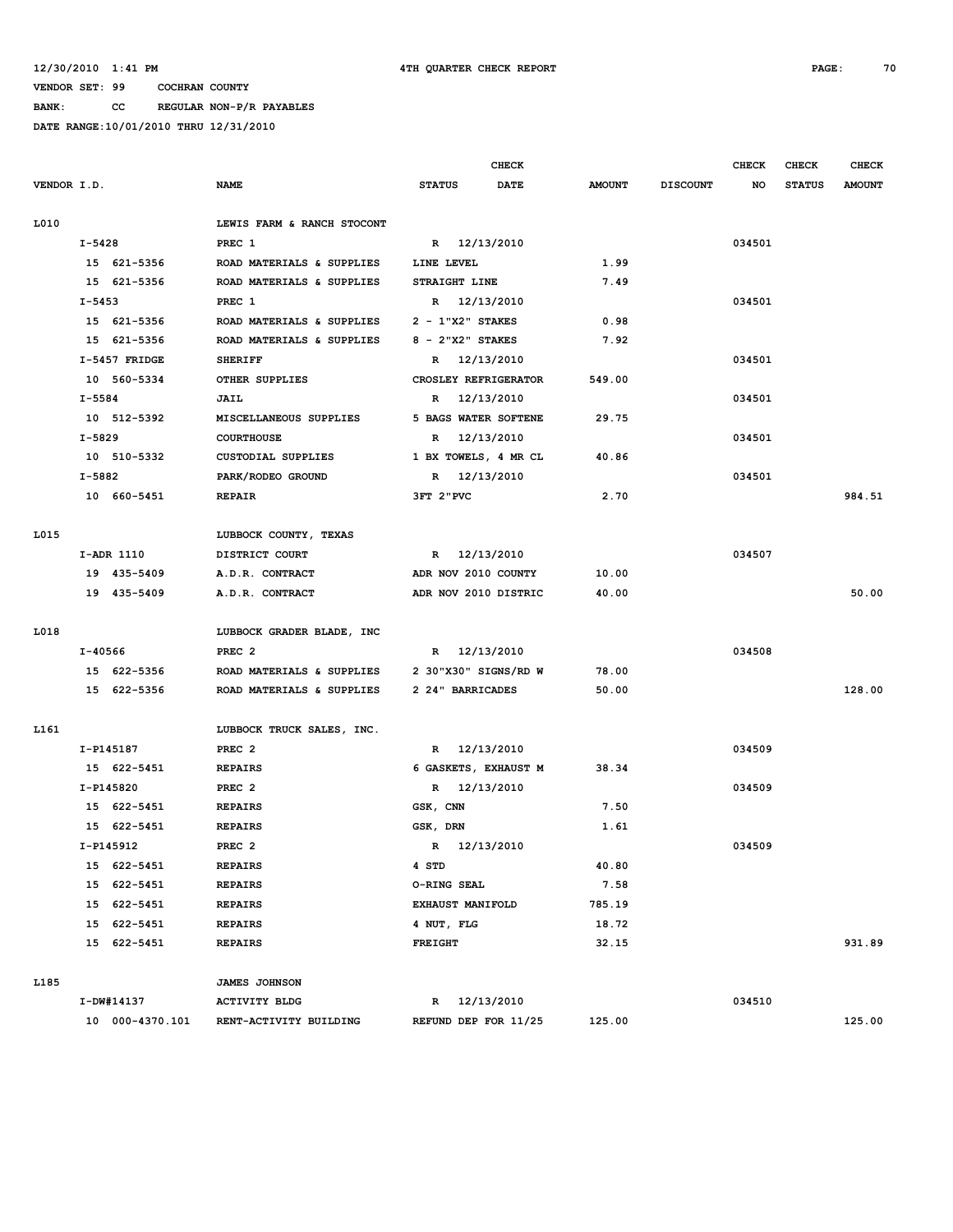**BANK: CC REGULAR NON-P/R PAYABLES**

|             |                  |                            |                                          | <b>CHECK</b>                                |                      |               | <b>CHECK</b><br><b>CHECK</b> |        |               | <b>CHECK</b>  |
|-------------|------------------|----------------------------|------------------------------------------|---------------------------------------------|----------------------|---------------|------------------------------|--------|---------------|---------------|
| VENDOR I.D. |                  |                            | <b>NAME</b>                              | <b>STATUS</b>                               | DATE                 | <b>AMOUNT</b> | <b>DISCOUNT</b>              | NO     | <b>STATUS</b> | <b>AMOUNT</b> |
|             |                  |                            |                                          |                                             |                      |               |                              |        |               |               |
| M002        |                  |                            | <b>MANTEK</b>                            |                                             |                      |               |                              |        |               |               |
|             | I-507163         |                            | LIBRARY                                  | R                                           | 12/13/2010           |               |                              | 034511 |               |               |
|             |                  | 10 650-5332                | <b>CUSTODIAL SUPPLIES</b>                | 1 CS VAN MTRD FRAGRA                        |                      | 79.95         |                              |        |               |               |
|             |                  | 10 650-5332                | <b>CUSTODIAL SUPPLIES</b>                | <b>SHIPPING</b>                             |                      | 11.95         |                              |        |               | 91.90         |
|             |                  |                            |                                          |                                             |                      |               |                              |        |               |               |
| M018        |                  | MORTON INSURANCE AGENCY    |                                          |                                             |                      |               |                              |        |               |               |
|             | I-114290         |                            | <b>SHERIFF</b>                           | R                                           | 12/13/2010           |               |                              | 034512 |               |               |
|             |                  | 10 560-5480                | BONDS & NOTARY FEES                      | RES DEP SANCHEZ/NEW                         |                      | 50.00         |                              |        |               | 50.00         |
|             |                  |                            |                                          |                                             |                      |               |                              |        |               |               |
| M059        |                  |                            | MUNICIPAL SERVICES BUREAU                |                                             |                      |               |                              |        |               |               |
|             | I-K90967         |                            | <b>JUVENILE PROBATION</b>                | R                                           | 12/13/2010           |               |                              | 034513 |               |               |
|             |                  | 10 571-5427                | CONTINUING EDUCATION                     | TOLL CHG 11/14/10, P                        |                      | 2.07          |                              |        |               |               |
|             |                  | 10 571-5427                | CONTINUING EDUCATION                     | TOLL CHG 11/14/10, L                        |                      | 0.60          |                              |        |               |               |
|             |                  | 10 571-5427                | CONTINUING EDUCATION                     | TOLL CHG 11/17/10, PA                       |                      | 2.07          |                              |        |               |               |
|             |                  | 10 571-5427                | CONTINUING EDUCATION                     | TOLL CHG 11/17/10, LA                       |                      | 0.60          |                              |        |               |               |
|             |                  | 10 571-5427                | CONTINUING EDUCATION                     | PROCESSING FEE                              |                      | 1.00          |                              |        |               | 6.34          |
|             |                  |                            |                                          |                                             |                      |               |                              |        |               |               |
| M239        | MIDAMERICA BOOKS |                            |                                          |                                             |                      |               |                              |        |               |               |
|             | I-192122         |                            | LIBRARY                                  | R                                           | 12/13/2010           |               |                              | 034514 |               |               |
|             |                  | 10 650-5590                | <b>BOOKS</b>                             | 6 BOOKS @ \$14.95                           |                      | 89.70         |                              |        |               |               |
|             |                  | 10 650-5590                | <b>BOOKS</b>                             | 10 BOOKS @ \$18.95                          |                      | 189.50        |                              |        |               |               |
|             |                  | 10 650-5590                | <b>BOOKS</b>                             | 26 BOOKS @ \$16.95                          |                      | 440.70        |                              |        |               |               |
|             |                  | 10 650-5590                | <b>BOOKS</b>                             | 6 BOOKS @ \$13.95                           |                      | 83.70         |                              |        |               |               |
|             |                  | 10 650-5590                | <b>BOOKS</b>                             | <b>SHIPPING</b>                             |                      | 56.26         |                              |        |               | 859.86        |
|             |                  |                            |                                          |                                             |                      |               |                              |        |               |               |
| M251        |                  |                            | WILLIAM T. MCGEE                         |                                             |                      |               |                              |        |               |               |
|             |                  | I-020110-111510            | COUNTY COURT-ASSIGNED JUDGE              | R                                           | 12/13/2010           |               |                              | 034515 |               |               |
|             |                  | 10 426-5499                | MISCELLANEOUS                            | ASSIGNED JUDGE/CAUSE                        |                      |               |                              |        |               |               |
|             |                  | 10 426-5499                | <b>MISCELLANEOUS</b>                     | .54 DAYS @555.56                            |                      | 300.00        |                              |        |               |               |
|             |                  | 10 426-5499                | MISCELLANEOUS                            | <b>POSTAGE</b>                              |                      | 2.44          |                              |        |               | 302.44        |
|             |                  |                            |                                          |                                             |                      |               |                              |        |               |               |
| M272        |                  |                            | <b>BEATRICE MORIN</b>                    |                                             |                      |               |                              |        |               |               |
|             |                  | I-DW#14136                 | <b>ACTIVITY BLDG</b>                     | R                                           | 12/13/2010           |               |                              | 034516 |               |               |
|             |                  | 10 000-4370.101            | RENT-ACTIVITY BUILDING                   | REFUND DEP FOR 11/20                        |                      | 125.00        |                              |        |               | 125.00        |
|             |                  |                            |                                          |                                             |                      |               |                              |        |               |               |
| N066        |                  |                            | NTS COMMUNICATIONS                       |                                             |                      |               |                              |        |               |               |
|             |                  | I-8062660032 1210          | LONG DISTANCE--ALL DEPTS                 | R                                           | 12/13/2010           |               |                              | 034517 |               |               |
|             |                  | 10 665-5420                | <b>TELECOMMUNICATIONS</b>                | LONG DISTANCE/EXT                           |                      | 7.81          |                              |        |               |               |
|             |                  | 10 650-5420                | <b>TELECOMMUNICATIONS</b>                | LONG DISTANCE/LIBRAR                        |                      | 4.52          |                              |        |               |               |
|             |                  | 10 570-5420                | TELECOMMUNICATIONS                       | LONG DISTANCE/ADULT                         |                      | 2.26          |                              |        |               |               |
|             |                  | 10 497-5420                | <b>TELECOMMUNICATIONS</b>                | LONG DISTANCE/TREAS                         |                      | 2.26          |                              |        |               |               |
|             |                  | 10 560-5420                | <b>TELECOMMUNICATIONS</b>                | LONG DISTANCE/SO<br>LONG DISTANCE/JP        |                      | 6.78          |                              |        |               |               |
|             |                  | 10 455-5420                | TELECOMMUNICATIONS                       |                                             |                      | 2.26          |                              |        |               |               |
|             |                  | 10 571-5420                | <b>TELECOMMUNICATIONS</b>                |                                             | LONG DISTANCE/JUV PR | 2.26          |                              |        |               |               |
|             |                  | 10 403-5420<br>15 610-5420 | TELECOMMUNICATIONS<br>TELECOMMUNICATIONS | LONG DISTANCE/CLERK<br>LONG DISTANCE/COMMIS |                      | 6.78<br>7.54  |                              |        |               |               |
|             |                  | 10 409-5420                | <b>TELECOMMUNICATIONS</b>                | LONG DISTANCE/FAX                           |                      | 2.35          |                              |        |               |               |
|             |                  | 10 495-5420                | TELECOMMUNICATIONS                       | LONG DISTANCE/AUDITO                        |                      | 2.26          |                              |        |               |               |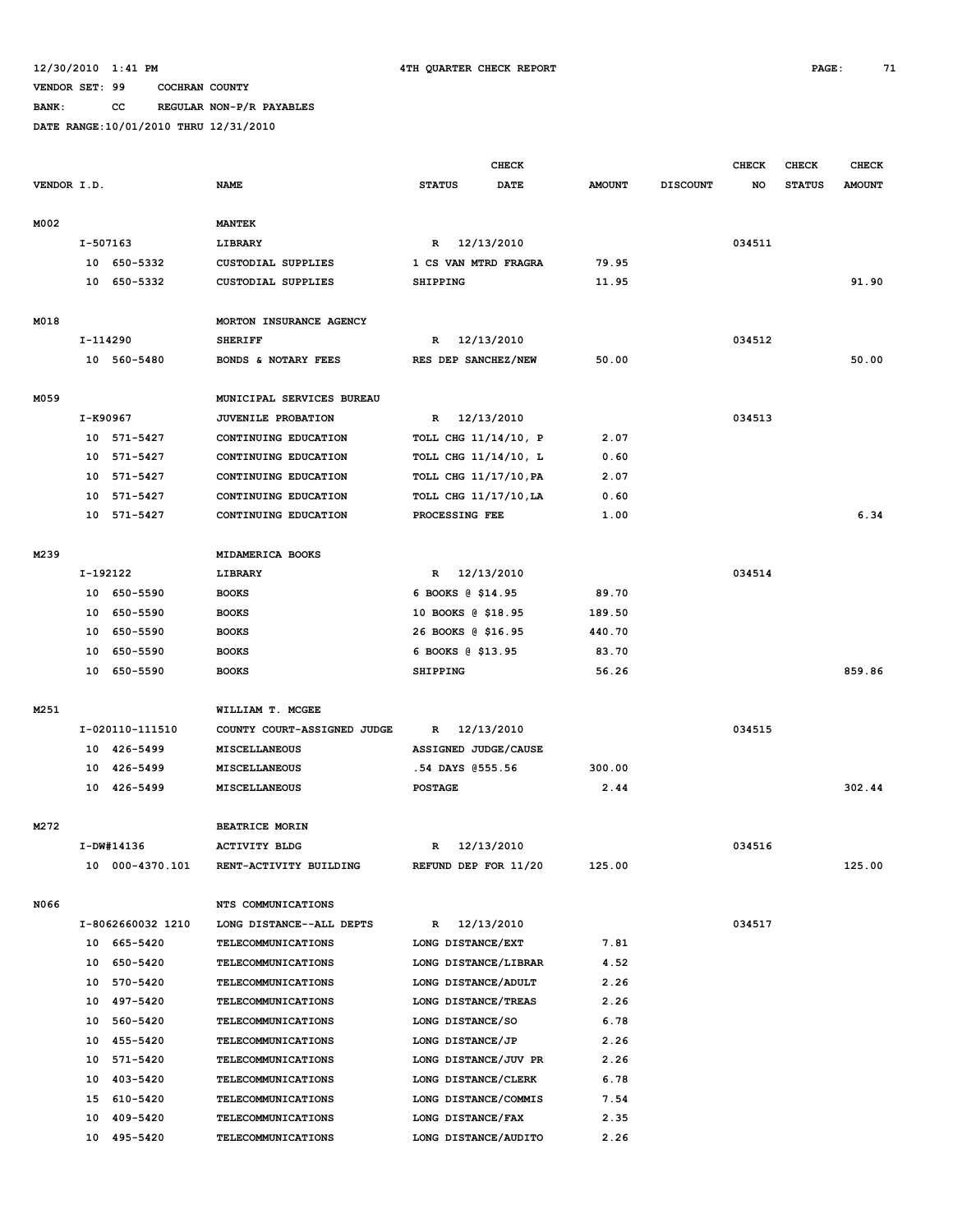# **BANK: CC REGULAR NON-P/R PAYABLES**

|             |          |                   |                                   |               |                     | <b>CHECK</b>          |               |                 | <b>CHECK</b> | <b>CHECK</b>  | <b>CHECK</b>  |
|-------------|----------|-------------------|-----------------------------------|---------------|---------------------|-----------------------|---------------|-----------------|--------------|---------------|---------------|
| VENDOR I.D. |          |                   | <b>NAME</b>                       | <b>STATUS</b> |                     | <b>DATE</b>           | <b>AMOUNT</b> | <b>DISCOUNT</b> | NO           | <b>STATUS</b> | <b>AMOUNT</b> |
|             |          |                   |                                   |               |                     |                       |               |                 |              |               |               |
| N066        |          |                   | NTS COMMUNICATIONS<br><b>CONT</b> |               |                     |                       |               |                 |              |               |               |
|             |          | I-8062660032 1210 | LONG DISTANCE--ALL DEPTS          | R             | 12/13/2010          |                       |               |                 | 034517       |               |               |
|             |          | 10 499-5420       | TELECOMMUNICATIONS                |               |                     | LONG DISTANCE/TAX A/  | 6.78          |                 |              |               |               |
|             |          | 10 435-5420       | TELECOMMUNICATIONS                |               |                     | LONG DISTANCE/DISTRI  | 2.26          |                 |              |               |               |
|             | 10       | 475-5420          | TELECOMMUNICATIONS                |               |                     | LONG DISTANCE/CO ATT  | 2.68          |                 |              |               |               |
|             |          | 15 624-5420       | <b>TELECOMMUNICATIONS</b>         |               |                     | LONG DISTANCE/PRECIN  |               |                 |              |               | 58.80         |
|             |          |                   |                                   |               |                     |                       |               |                 |              |               |               |
| 0013        |          |                   | OLD REPUBLIC SURETY COMPA         |               |                     |                       |               |                 |              |               |               |
|             |          | I-LPO-1036980 11  | COUNTY AUDITOR                    | R             | 12/13/2010          |                       |               |                 | 034518       |               |               |
|             |          | 10 495-5480       | BONDS & NOTARY FEES               |               |                     | PUB OFF BOND RENEWAL  | 50.00         |                 |              |               | 50.00         |
|             |          |                   |                                   |               |                     |                       |               |                 |              |               |               |
| 0114        |          |                   | KANDI ORNELAS                     |               |                     |                       |               |                 |              |               |               |
|             |          |                   |                                   |               |                     |                       |               |                 | 034519       |               |               |
|             |          | I-DW#14161        | <b>ACTIVITY BLDG</b>              | R             | 12/13/2010          |                       |               |                 |              |               |               |
|             |          | 10 000-4370.101   | RENT-ACTIVITY BUILDING            |               |                     | REFUND DEP FOR 12/4/  | 125.00        |                 |              |               | 125.00        |
|             |          |                   |                                   |               |                     |                       |               |                 |              |               |               |
| P021        |          |                   | PEOPLE                            |               |                     |                       |               |                 |              |               |               |
|             |          | I-22 ISSUES       | LIBRARY                           | R             | 12/13/2010          |                       |               |                 | 034520       |               |               |
|             |          | 10 650-5590       | <b>BOOKS</b>                      |               |                     | 22 ISSUES @\$2.44/16+ | 39.00         |                 |              |               | 39.00         |
|             |          |                   |                                   |               |                     |                       |               |                 |              |               |               |
| P221        |          |                   | PERDUE, BRANDON, FIELDER, COLLINS |               |                     |                       |               |                 |              |               |               |
|             |          | I-NOV 2010 FEES   | <b>JUSTICE OF PEACE</b>           | R             | 12/13/2010          |                       |               |                 | 034521       |               |               |
|             |          | 10 000-2206.002   | ATTORNEY COLLECTION FEES          |               | NOV COLLECTIONS FEE |                       | 2,169.86      |                 |              |               | 2,169.86      |
|             |          |                   |                                   |               |                     |                       |               |                 |              |               |               |
| P231        |          |                   | <b>JACOB PENNER DBA</b>           |               |                     |                       |               |                 |              |               |               |
|             | I-120910 |                   | COUNTY PARK/NEW WELL W. SIDE      | $\mathbb{R}$  | 12/13/2010          |                       |               |                 | 034522       |               |               |
|             |          | 10 660-5571       | CAPITAL OUTLAY                    |               | 5'X7'X3' WELL HOUSE |                       | 800.00        |                 |              |               | 800.00        |
|             |          |                   |                                   |               |                     |                       |               |                 |              |               |               |
| P237        |          |                   | FRED PRYOR SEMINARS               |               |                     |                       |               |                 |              |               |               |
|             | I-312030 |                   | <b>TREASURER/AUDITOR</b>          | R             | 12/13/2010          |                       |               |                 | 034523       |               |               |
|             |          | 10 495-5310       | OFFICE SUPPLIES                   |               |                     | 1/2 MS OFC 2007 STUD  |               |                 |              |               |               |
|             | 10       | 495-5310          | OFFICE SUPPLIES                   |               |                     | TEMPLATES, FORMULAS,  | 499.50        |                 |              |               |               |
|             | 10       | 497-5310          | OFFICE SUPPLIES                   |               |                     | 1/2 MS OFC2007 STUDY  |               |                 |              |               |               |
|             |          | 10 497-5310       | OFFICE SUPPLIES                   |               |                     | TEMPLATES, FORMULAS,  | 499.50        |                 |              |               | 999.00        |
|             |          |                   |                                   |               |                     |                       |               |                 |              |               |               |
| P238        |          |                   | <b>PUMPKIN BOOKS</b>              |               |                     |                       |               |                 |              |               |               |
|             |          | I-PB09-4490       | LIBRARY                           | R             | 12/13/2010          |                       |               |                 | 034524       |               |               |
|             |          | 10 650-5590       | <b>BOOKS</b>                      |               |                     | 2010 HALLOWEEN COLLE  | 164.99        |                 |              |               |               |
|             |          | 10 650-5590       | <b>BOOKS</b>                      |               |                     | HOW TO TRAIN YOUR DR  | 134.91        |                 |              |               |               |
|             |          | 10 650-5590       | <b>BOOKS</b>                      |               | PRETTY LITTLE LIARS |                       | 132.93        |                 |              |               |               |
|             |          | 10 650-5590       | <b>BOOKS</b>                      |               | SISTERS GRIMM SET   |                       | 118.93        |                 |              |               |               |
|             |          | 10 650-5590       | <b>BOOKS</b>                      |               |                     | 2010 THANKSGIVING CO  | 164.99        |                 |              |               | 716.75        |
|             |          |                   |                                   |               |                     |                       |               |                 |              |               |               |
|             |          |                   |                                   |               |                     |                       |               |                 |              |               |               |
| R047        |          |                   | MARCELO RODRIGUEZ                 |               |                     |                       |               |                 |              |               |               |
|             | I-120610 |                   | PREC <sub>2</sub>                 |               | R 12/13/2010        |                       |               |                 | 034525       |               |               |
|             |          | 15 622-5451       | <b>REPAIRS</b>                    |               | R&R EXH MANIFOLD/94 |                       | 495.00        |                 |              |               | 495.00        |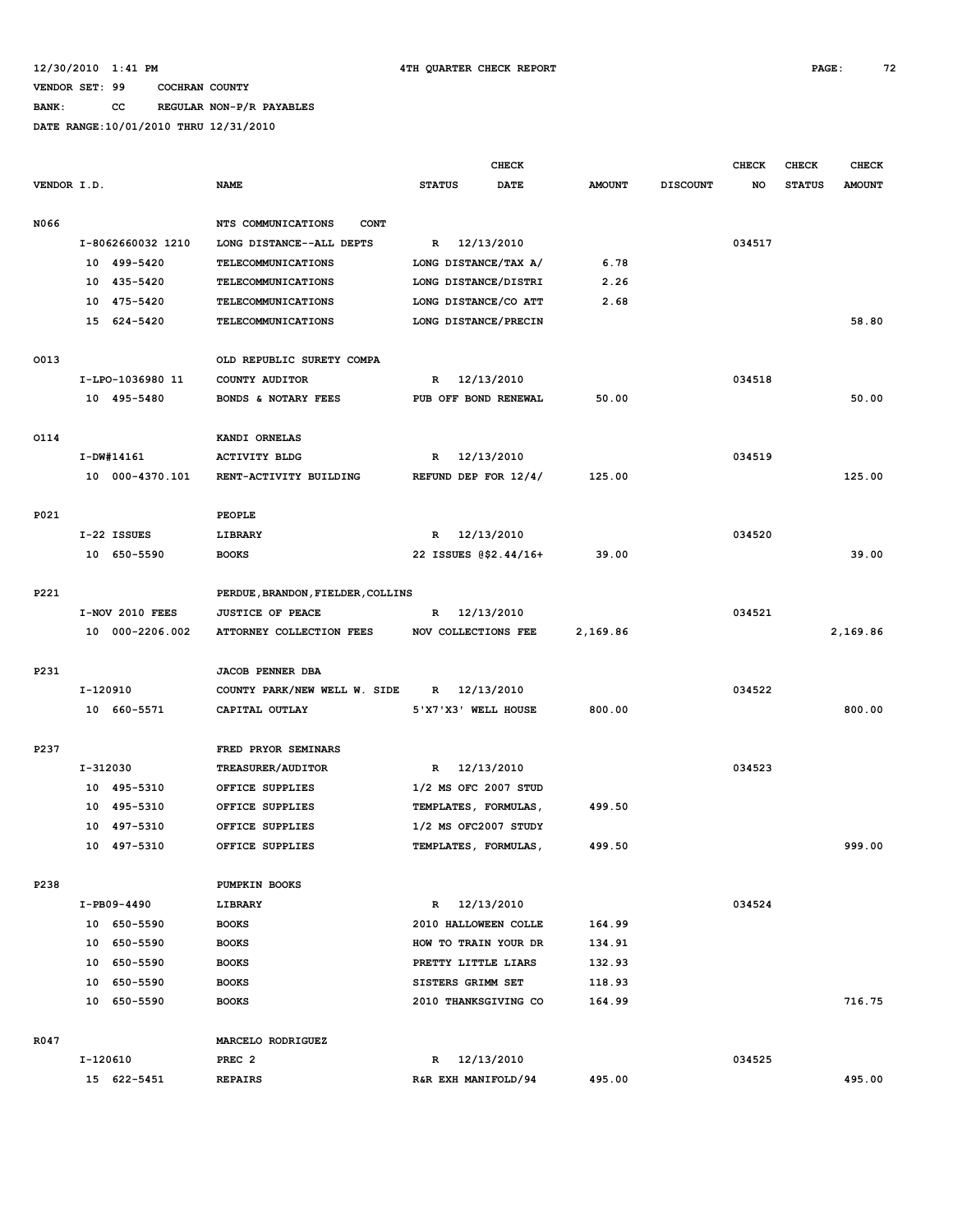## **BANK: CC REGULAR NON-P/R PAYABLES**

|                  |                   |                           |                      | <b>CHECK</b> |               |                 | <b>CHECK</b> | CHECK         | <b>CHECK</b>  |
|------------------|-------------------|---------------------------|----------------------|--------------|---------------|-----------------|--------------|---------------|---------------|
| VENDOR I.D.      |                   | <b>NAME</b>               | <b>STATUS</b>        | DATE         | <b>AMOUNT</b> | <b>DISCOUNT</b> | NO           | <b>STATUS</b> | <b>AMOUNT</b> |
| R099             |                   | CYNDIA LEA GUAJARDO dba   |                      |              |               |                 |              |               |               |
|                  | I-95557           | <b>SHERIFF</b>            | R 12/13/2010         |              |               |                 | 034526       |               |               |
|                  | 10 560-5454       | <b>TIRES</b>              | 4 TIRE CHG ON UNIT # |              | 52.00         |                 |              |               |               |
|                  | 10 560-5454       | <b>TIRES</b>              | <b>BAL 4 TIRES</b>   |              | 32.00         |                 |              |               |               |
|                  | I-95600           | <b>EXTENSION SVC</b>      | R                    | 12/13/2010   |               |                 | 034526       |               |               |
|                  | 10 665-5454       | TIRES                     | REPAIR FLAT ON STOCK |              | 10.00         |                 |              |               |               |
|                  | I-95655           | <b>EXTENSION SVC</b>      | R                    | 12/13/2010   |               |                 | 034526       |               |               |
|                  | 10 665-5454       | <b>TIRES</b>              | 4 245/75/16 TIRE BAL |              | 32.00         |                 |              |               |               |
|                  | 10 665-5454       | TIRES                     | 4 245/75/16 TIRE ROT |              |               |                 |              |               |               |
|                  | I-95855           | <b>SHERIFF</b>            | R 12/13/2010         |              |               |                 | 034526       |               |               |
|                  | 10 560-5454       | TIRES                     | REPAIR FLAT ON UNIT  |              | 13.00         |                 |              |               | 139.00        |
|                  |                   |                           |                      |              |               |                 |              |               |               |
| R222             |                   | ROBERTS TRUCK CENTER      |                      |              |               |                 |              |               |               |
|                  | I-2251893         | PREC <sub>2</sub>         | R                    | 12/13/2010   |               |                 | 034527       |               |               |
|                  | 15 622-5451       | <b>REPAIRS</b>            | 10 SCREW, HEX FLANGE |              | 91.10         |                 |              |               |               |
|                  | 15 622-5451       | <b>REPAIRS</b>            | <b>FREIGHT</b>       |              | 9.45          |                 |              |               | 100.55        |
| R <sub>207</sub> |                   | MARYLENE RODRIQUEZ        |                      |              |               |                 |              |               |               |
|                  | I-120210          | <b>COURTHOUSE</b>         | R                    | 12/13/2010   |               |                 | 034528       |               |               |
|                  | 10 510-5332       | CUSTODIAL SUPPLIES        | 2 CHRISTMAS RIBBONS  |              | 19.98         |                 |              |               |               |
|                  | 10 510-5332       | <b>CUSTODIAL SUPPLIES</b> | SALES TAX            |              | 1.65          |                 |              |               | 21.63         |
|                  |                   |                           |                      |              |               |                 |              |               |               |
| S010             |                   | SILVERS COMPANY           |                      |              |               |                 |              |               |               |
|                  | C-13647/11372     | <b>SHERIFF</b>            | R                    | 12/13/2010   |               |                 | 034529       |               |               |
|                  | 10 560-5330       | FUEL AND OIL              | CREDIT FED TAX ON 59 |              | 108.75CR      |                 |              |               |               |
|                  | I-CEMETERY 11/10  | <b>CEMETERY</b>           | R                    | 12/13/2010   |               |                 | 034529       |               |               |
|                  | 10 516-5330       | FUEL & OIL                | CR FED TAX ON 34.52  |              | 6.35CR        |                 |              |               |               |
|                  | 10 516-5330       | FUEL & OIL                | 34.52 GAL UNLEADED   |              | 96.62         |                 |              |               |               |
|                  | I-CONSTABLE 11/10 | <b>CONSTABLE</b>          | R                    | 12/13/2010   |               |                 | 034529       |               |               |
|                  | 10 550-5330       | FUEL & OIL                | CR FED TAX ON 19.03  |              | 3.50CR        |                 |              |               |               |
|                  | 10 550-5330       | FUEL & OIL                | 19.03 GAL UNLEADED   |              | 57.07         |                 |              |               |               |
|                  | I-EXT SVC 11/10   | <b>EXTENSION SVC</b>      | R                    | 12/13/2010   |               |                 | 034529       |               |               |
|                  | 10 665-5330       | FUEL AND OIL              | CR FED TAX ON 145.07 |              | 26.69CR       |                 |              |               |               |
|                  | 10 665-5330       | FUEL AND OIL              | 145.07 GAL UNLEADED  |              | 408.47        |                 |              |               |               |
|                  | I-JUV PROB 11/10  | <b>JUVENILE PROBATION</b> | R 12/13/2010         |              |               |                 | 034529       |               |               |
|                  | 10 571-5330       | FUEL                      | CR FED TAX ON 47.75  |              | 8.79CR        |                 |              |               |               |
|                  | 10 571-5330       | <b>FUEL</b>               | 47.75 GAL UNL        |              | 134.83        |                 |              |               |               |
|                  | I-PARK 11/10      | PARK                      | R 12/13/2010         |              |               |                 | 034529       |               |               |
|                  | 10 660-5330       | FUEL AND OIL              | CREDIT FED TAX ON 28 |              | 5.15CR        |                 |              |               |               |
|                  | 10 660-5330       | FUEL AND OIL              | 28 GAL UNLEADED      |              | 80.05         |                 |              |               |               |
|                  | I-PREC 1 11/10    | PREC 1                    | R 12/13/2010         |              |               |                 | 034529       |               |               |
|                  | 15 621-5330       | FUEL & OIL                | 100 GAL LS DIESEL    |              | 263.00        |                 |              |               |               |
|                  | 15 621-5330       | FUEL & OIL                | STATE TAX            |              | 20.00         |                 |              |               |               |
|                  | 15 621-5330       | FUEL & OIL                | 29.6 GAL HS DIESEL   |              | 80.51         |                 |              |               |               |
|                  | 15 621-5330       | FUEL & OIL                | 43 GAL HS DIESEL, MT |              | 113.09        |                 |              |               |               |
|                  | 15 621-5330       | FUEL & OIL                | 62.3 GAL LS DIESEL   |              | 163.85        |                 |              |               |               |
|                  | 621-5330<br>15    | FUEL & OIL                | STATE TAX            |              | 12.46         |                 |              |               |               |
|                  | 15 621-5330       | FUEL & OIL                | 83 GAL HS DIESEL/MTR |              | 225.76        |                 |              |               |               |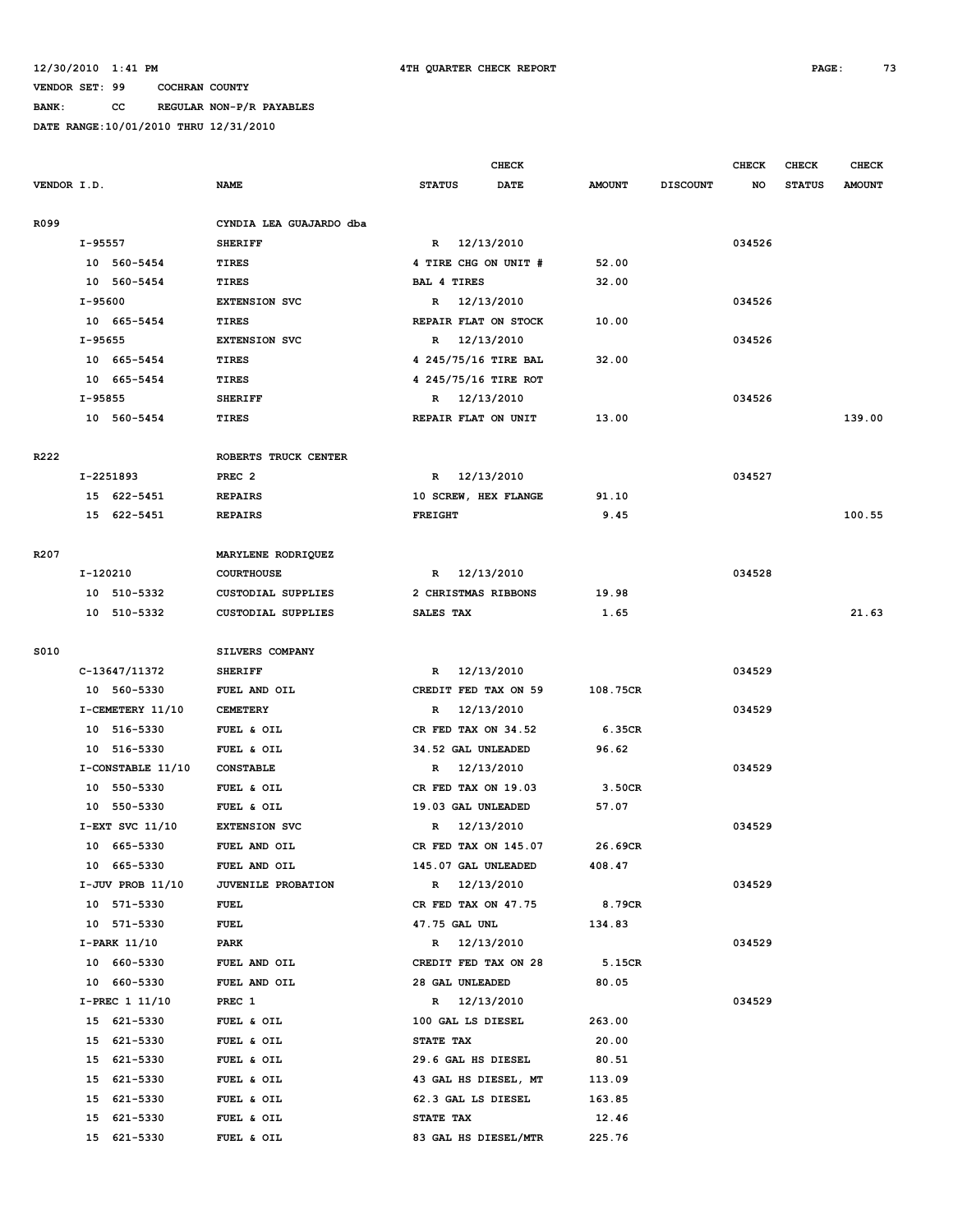**BANK: CC REGULAR NON-P/R PAYABLES**

|             |        |                   |                                                    |                 | CHECK                |               |                 | <b>CHECK</b> | CHECK         | <b>CHECK</b>  |
|-------------|--------|-------------------|----------------------------------------------------|-----------------|----------------------|---------------|-----------------|--------------|---------------|---------------|
| VENDOR I.D. |        |                   | <b>NAME</b>                                        | <b>STATUS</b>   | <b>DATE</b>          | <b>AMOUNT</b> | <b>DISCOUNT</b> | NO           | <b>STATUS</b> | <b>AMOUNT</b> |
|             |        |                   |                                                    |                 |                      |               |                 |              |               |               |
| S010        |        |                   | SILVERS COMPANY<br><b>CONT</b>                     |                 |                      |               |                 |              |               |               |
|             |        | I-PREC 1 11/10    | PREC 1                                             |                 | R 12/13/2010         |               |                 | 034529       |               |               |
|             |        | 15 621-5330       | FUEL & OIL                                         |                 | 88 GAL HS DIESEL/MTR | 246.40        |                 |              |               |               |
|             |        | 15 621-5330       | FUEL & OIL                                         |                 | 86.7 GAL HS DIESEL   | 232.35        |                 |              |               |               |
|             | 15     | 621-5330          | FUEL & OIL                                         |                 | 70 GAL LS DIESEL     | 184.10        |                 |              |               |               |
|             | 15     | 621-5330          | FUEL & OIL                                         | STATE TAX       |                      | 14.00         |                 |              |               |               |
|             | 15     | 621-5330          | FUEL & OIL                                         |                 | 47 GAL LS DIESEL     | 127.60        |                 |              |               |               |
|             | 15     | 621-5330          | FUEL & OIL                                         | STATE TAX       |                      | 9.40          |                 |              |               |               |
|             |        | 15 621-5330       | FUEL & OIL                                         |                 | 38 GAL HS DIESEL     | 106.40        |                 |              |               |               |
|             | 15     | 621-5330          | FUEL & OIL                                         |                 | 13 GAL HS DIESEL     | 34.19         |                 |              |               |               |
|             | 15     | 621-5330          | FUEL & OIL                                         |                 | 105 GAL LS DIESEL    | 285.60        |                 |              |               |               |
|             |        | 15 621-5330       | FUEL & OIL                                         | STATE TAX       |                      | 21.00         |                 |              |               |               |
|             |        | I-PREC 2 11/10    | PREC <sub>2</sub>                                  |                 | R 12/13/2010         |               |                 | 034529       |               |               |
|             |        | 15 622-5330       | FUEL AND OIL                                       |                 | CR FED TAX ON 74.03  | 13.62CR       |                 |              |               |               |
|             |        | 15 622-5330       | FUEL AND OIL                                       |                 | 400 GAL LS DIESEL    | 1,082.00      |                 |              |               |               |
|             | 15     | 622-5330          | FUEL AND OIL                                       | STATE TAX       |                      | 80.00         |                 |              |               |               |
|             | 15     | 622-5330          | FUEL AND OIL                                       |                 | 74.03 GAL UNLEADED   | 209.01        |                 |              |               |               |
|             |        | $I-PREC$ 4 11/10  | PREC 4                                             |                 | R 12/13/2010         |               |                 | 034529       |               |               |
|             |        | 15 624-5330       | FUEL AND OIL                                       |                 | 430 GAL HS DIESEL    | 1,221.20      |                 |              |               |               |
|             |        | 15 624-5330       | FUEL AND OIL                                       |                 | 315 GAL HS DIESEL    | 844.20        |                 |              |               |               |
|             |        | $I-SHERIFF 11/10$ | <b>SHERIFF</b>                                     |                 | R 12/13/2010         |               |                 | 034529       |               |               |
|             |        | 10 560-5330       | FUEL AND OIL                                       | 591.045 GAL UNL |                      | 1,668.88      |                 |              |               |               |
|             |        | I-TAX A/C 11/10   | TAX OFFICE                                         |                 | R 12/13/2010         |               |                 | 034529       |               |               |
|             |        | 10 499-5427       | CONTINUING EDUCATION                               |                 | CR FED TAX ON 4.83 G | 0.89CR        |                 |              |               |               |
|             |        | 10 499-5427       | CONTINUING EDUCATION                               |                 | 4.83 GAL UNLEADED    | 13.52         |                 |              |               | 7,861.82      |
|             |        |                   |                                                    |                 |                      |               |                 |              |               |               |
| S047        |        |                   | SHELL FLEET PLUS                                   |                 |                      |               |                 |              |               |               |
|             |        | I-065177891011    | <b>EXTENSION SVC</b>                               | R               | 12/13/2010           |               |                 | 034530       |               |               |
|             |        | 10 665-5427       | CO AGENT-TRAVEL-OUT OF COUNTY 17.651 GAL UNL+/AMAR |                 |                      | 49.23         |                 |              |               |               |
|             |        | 10 665-5427       | CO AGENT-TRAVEL-OUT OF COUNTY 19.305 GAL UNL/EL RE |                 |                      | 51.72         |                 |              |               |               |
|             | 10     | 665-5427          | CO AGENT-TRAVEL-OUT OF COUNTY 8.832 GAL UNL/CANUTE |                 |                      | 23.84         |                 |              |               |               |
|             | 10     | 665-5427          | CO AGENT-TRAVEL-OUT OF COUNTY 18.55 GAL UNL+/CANYO |                 |                      | 52.48         |                 |              |               |               |
|             | 10     | 665-5427          | CO AGENT-TRAVEL-OUT OF COUNTY 18.492 GAL UNL/SEYMO |                 |                      | 49.93         |                 |              |               |               |
|             |        | 10 665-5427       | CO AGENT-TRAVEL-OUT OF COUNTY 21.515 GAL UNL/IDALO |                 |                      | 57.64         |                 |              |               |               |
|             |        | 10 665-5427       | CO AGENT-TRAVEL-OUT OF COUNTY 14.2 GAL UNL+/PLAINV |                 |                      | 40.60         |                 |              |               |               |
|             |        | 10 665-5427       | CO AGENT-TRAVEL-OUT OF COUNTY 20.076 GAL UNL/DUNCA |                 |                      | 55.39         |                 |              |               |               |
|             |        | 10 665-5427       | CO AGENT-TRAVEL-OUT OF COUNTY 23.102 GAL UNL+/PLAI |                 |                      | 65.38         |                 |              |               |               |
|             |        | 10 665-5427       | CO AGENT-TRAVEL-OUT OF COUNTY CR FED TAX ON 161.7  |                 |                      | 29.59CR       |                 |              |               | 416.62        |
| S063        |        |                   | ANGEL RAMIREZ, dba                                 |                 |                      |               |                 |              |               |               |
|             | I-8895 |                   | PREC <sub>2</sub>                                  |                 | R 12/13/2010         |               |                 | 034531       |               |               |
|             |        | 15 622-5454       | TIRES                                              |                 | DISM/MOUNT ON LOW BO | 35.00         |                 |              |               |               |
|             |        | 15 622-5454       | TIRES                                              | NEW TUBE        |                      | 35.00         |                 |              |               | 70.00         |
|             |        |                   |                                                    |                 |                      |               |                 |              |               |               |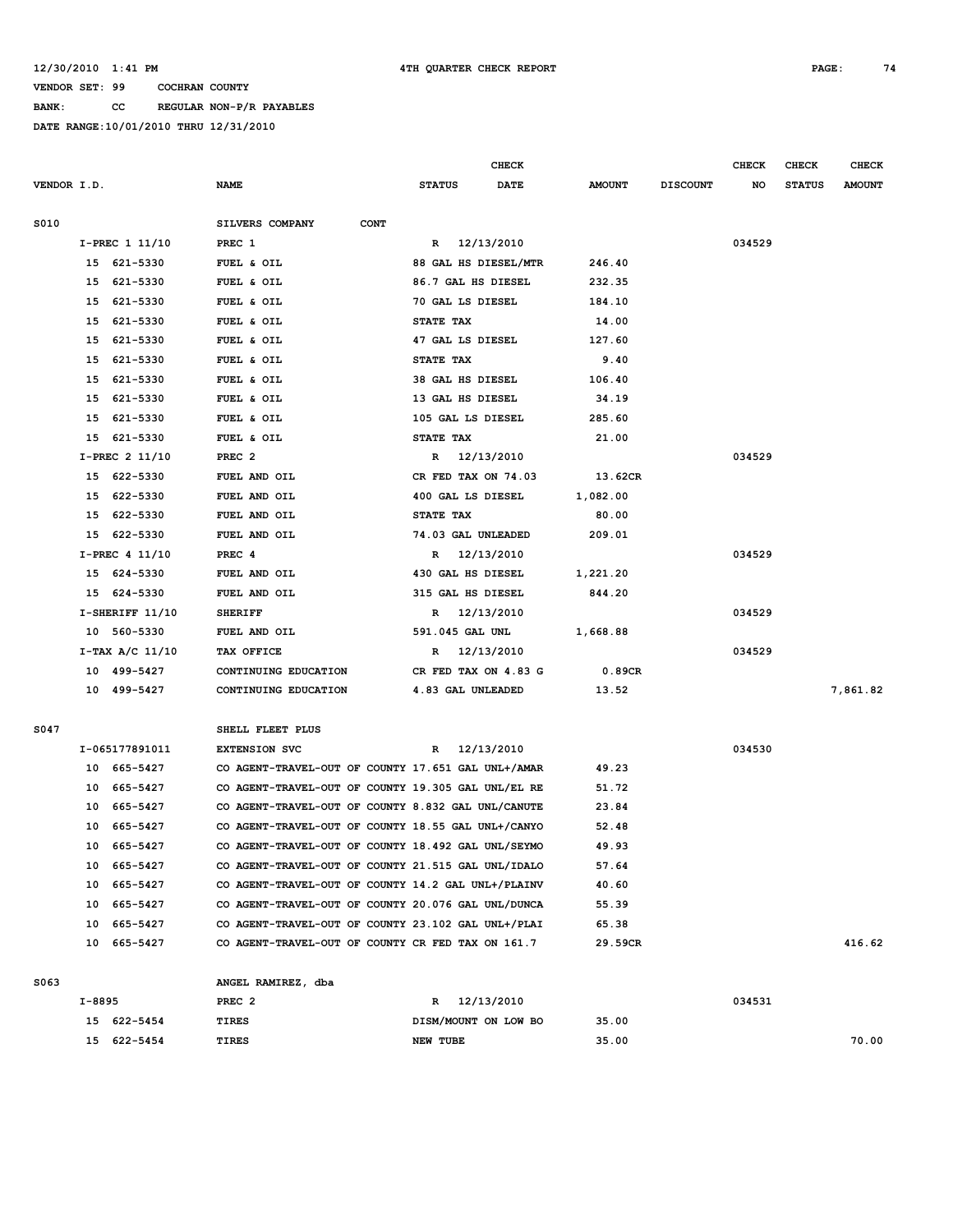**BANK: CC REGULAR NON-P/R PAYABLES**

|             |           |                   |                               |                      | <b>CHECK</b> |               |                 | <b>CHECK</b> | <b>CHECK</b>  | <b>CHECK</b>  |
|-------------|-----------|-------------------|-------------------------------|----------------------|--------------|---------------|-----------------|--------------|---------------|---------------|
| VENDOR I.D. |           |                   | <b>NAME</b>                   | <b>STATUS</b>        | <b>DATE</b>  | <b>AMOUNT</b> | <b>DISCOUNT</b> | NO           | <b>STATUS</b> | <b>AMOUNT</b> |
|             |           |                   |                               |                      |              |               |                 |              |               |               |
| S071        |           |                   | SCRIPT OFFICE PRODUCTS, INC.  |                      |              |               |                 |              |               |               |
|             | I-34201   |                   | <b>AUDITOR</b>                | R 12/13/2010         |              |               |                 | 034532       |               |               |
|             |           | 10 495-5310       | OFFICE SUPPLIES               | 3 BX SMD FOLDER, LTR |              | 129.09        |                 |              |               |               |
|             | I-34289   |                   | <b>TREASURER</b>              | R                    | 12/13/2010   |               |                 | 034532       |               |               |
|             |           | 10 497-5310       | OFFICE SUPPLIES               | 2 PK ERASER REFILL,  |              | 3.70          |                 |              |               |               |
|             | I-34291   |                   | <b>SHERIFF</b>                | R 12/13/2010         |              |               |                 | 034532       |               |               |
|             |           | 10 560-5310       | OFFICE SUPPLIES               | 3 CS COPY PAPER 8.5X |              | 118.50        |                 |              |               |               |
|             | I-34373   |                   | <b>AUDITOR</b>                | R 12/13/2010         |              |               |                 | 034532       |               |               |
|             |           | 10 495-5310       | OFFICE SUPPLIES               | 2 LABEL TAPE         |              | 20.98         |                 |              |               |               |
|             | I-34390   |                   | <b>ELECTIONS</b>              | R 12/13/2010         |              |               |                 | 034532       |               |               |
|             |           | 10 490-5335       | ELECTION SUPPLIES             | 1 SELF-INK STAMP/MAC |              | 17.98         |                 |              |               |               |
|             | I-34443   |                   | <b>SHERIFF</b>                | R 12/13/2010         |              |               |                 | 034532       |               |               |
|             |           | 10 560-5310       | OFFICE SUPPLIES               | NOTARY STAMP/T FLORE |              | 17.98         |                 |              |               |               |
|             |           | 10 560-5310       | OFFICE SUPPLIES               | NOTARY STAMP/M FRENC |              | 17.98         |                 |              |               |               |
|             |           | 10 560-5310       | OFFICE SUPPLIES               | NOTARY STAMP/E ALVAR |              | 17.98         |                 |              |               |               |
|             | $I-34496$ |                   | <b>AUDITOR</b>                | R 12/13/2010         |              |               |                 | 034532       |               |               |
|             |           | 10 495-5310       | OFFICE SUPPLIES               | 1 BX #64 RUBBERBANDS |              | 2.10          |                 |              |               |               |
|             |           | 10 495-5310       | OFFICE SUPPLIES               | 1 BX #16 RUBBERBANDS |              | 2.10          |                 |              |               |               |
|             | I-34536   |                   | COUNTY JUDGE/COMM'R CT        | R 12/13/2010         |              |               |                 | 034532       |               |               |
|             |           | 15 610-5310       | OFFICE SUPPLIES               | 2 HP74XL CARTRIDGES  |              | 74.54         |                 |              |               |               |
|             |           | 15 610-5310       | OFFICE SUPPLIES               | 2 HP75XL CARTRIDGES  |              | 86.44         |                 |              |               |               |
|             | I-34573   |                   | COUNTY JUDGE/COMM'R CT        | R 12/13/2010         |              |               |                 | 034532       |               |               |
|             |           | 15 610-5310       | OFFICE SUPPLIES               | 24 ENERGEL REFILLS   |              | 28.32         |                 |              |               |               |
|             | I-37372   |                   | COUNTY JUDGE/COMM'R CT        | R 12/13/2010         |              |               |                 | 034532       |               |               |
|             |           | 15 610-5310       | OFFICE SUPPLIES               | 2 BX PAPER CLIP      |              | 2.44          |                 |              |               | 590.67        |
|             |           | 15 610-5310       | OFFICE SUPPLIES               | 2 HP56 CARTRIDGES    |              | 50.54         |                 |              |               |               |
| S210        |           |                   | SHAMBURGER AUTO & FARM SUPPLY |                      |              |               |                 |              |               |               |
|             |           | $I-REF$ ORD #6561 | PREC <sub>2</sub>             | $\mathbb{R}$         | 12/13/2010   |               |                 | 034533       |               |               |
|             |           | 15 622-5451       | <b>REPAIRS</b>                | LABOR TO REPAIR A/C  |              | 234.00        |                 |              |               |               |
|             |           | 15 622-5451       | <b>REPAIRS</b>                | 2 FEMALE CONNECTOR   |              | 36.06         |                 |              |               |               |
|             |           | 15 622-5451       | <b>REPAIRS</b>                | 2 HOSE CRIMP SVC     |              | 5.54          |                 |              |               |               |
|             |           | 15 622-5451       | <b>REPAIRS</b>                | 72 FT HOSE           |              | 48.24         |                 |              |               |               |
|             |           | 15 622-5451       | <b>REPAIRS</b>                | FILTER DRIER         |              | 35.00         |                 |              |               |               |
|             |           | 15 622-5451       | <b>REPAIRS</b>                | 2 O'RING             |              | 1.38          |                 |              |               |               |
|             |           | 15 622-5451       | <b>REPAIRS</b>                | 2 O'RING             |              | 1.38          |                 |              |               |               |
|             |           | 15 622-5451       | <b>REPAIRS</b>                | 6 UNITS R134A        |              | 72.00         |                 |              |               |               |
|             |           | 15 622-5451       | <b>REPAIRS</b>                | CHEMICAL             |              | 14.85         |                 |              |               |               |
|             |           | 15 622-5451       | <b>REPAIRS</b>                | SUPPLY CHG           |              | 14.04         |                 |              |               | 462.49        |
|             |           |                   |                               |                      |              |               |                 |              |               |               |
| S212        |           |                   | WALLACE STALCUP               |                      |              |               |                 |              |               |               |
|             |           | I-120810          | <b>JAIL</b>                   | R 12/13/2010         |              |               |                 | 034534       |               |               |
|             |           | 10 512-5392       | MISCELLANEOUS SUPPLIES        | REMOTE CONTROL       |              | 5.25          |                 |              |               |               |
|             |           | I-NOV 10 JAIL     | <b>JAIL</b>                   | R 12/13/2010         |              |               |                 | 034534       |               |               |
|             |           | 10 512-5333       | <b>FOOD-PRISONERS</b>         | LETTUCE CELLO        |              | 1.99          |                 |              |               |               |
|             |           | 10 512-5333       | <b>FOOD-PRISONERS</b>         | 2 GAL MILK           |              | 3.98          |                 |              |               |               |
|             |           | 10 512-5333       | <b>FOOD-PRISONERS</b>         | 2 WHITE BREAD        |              | 1.29          |                 |              |               |               |
|             |           | 10 512-5333       | <b>FOOD-PRISONERS</b>         | 2 WHITE BREAD        |              | 1.29          |                 |              |               |               |
|             |           |                   |                               |                      |              |               |                 |              |               |               |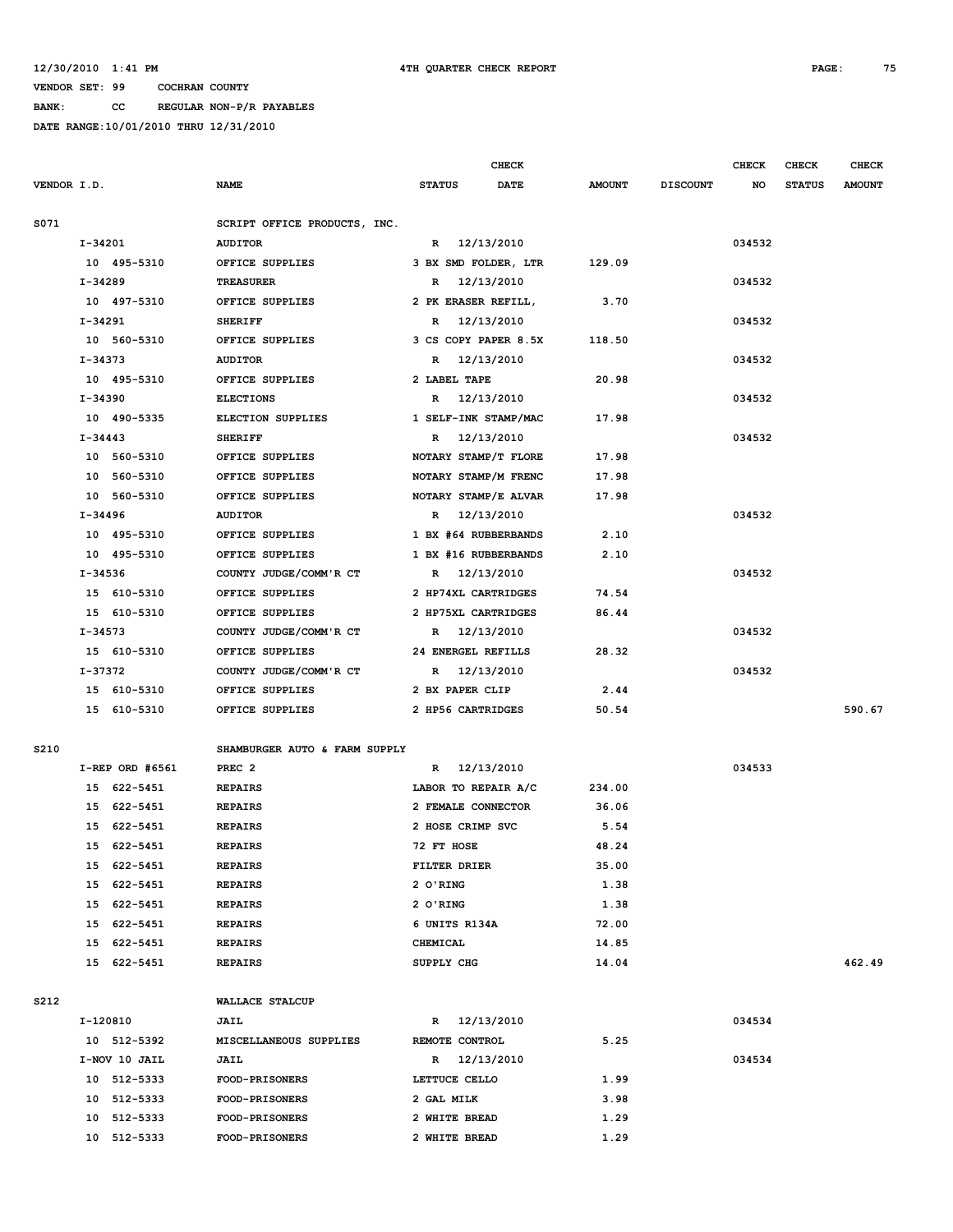**BANK: CC REGULAR NON-P/R PAYABLES**

|             |    |                    |                                |                      | <b>CHECK</b> |               |                 | <b>CHECK</b> | <b>CHECK</b>  | <b>CHECK</b>  |
|-------------|----|--------------------|--------------------------------|----------------------|--------------|---------------|-----------------|--------------|---------------|---------------|
| VENDOR I.D. |    |                    | <b>NAME</b>                    | <b>STATUS</b>        | <b>DATE</b>  | <b>AMOUNT</b> | <b>DISCOUNT</b> | NO           | <b>STATUS</b> | <b>AMOUNT</b> |
|             |    |                    |                                |                      |              |               |                 |              |               |               |
| S212        |    |                    | WALLACE STALCUP<br><b>CONT</b> |                      |              |               |                 |              |               |               |
|             |    | I-NOV 10 JAIL      | <b>JAIL</b>                    | R 12/13/2010         |              |               |                 | 034534       |               |               |
|             |    | 10 512-5333        | <b>FOOD-PRISONERS</b>          | 2 WHITE BREAD        |              | 1.29          |                 |              |               |               |
|             |    | 10 512-5333        | FOOD-PRISONERS                 | 2 WHITE BREAD        |              | 1.29          |                 |              |               |               |
|             |    | 10 512-5333        | FOOD-PRISONERS                 | 2 GAL MILK           |              | 3.98          |                 |              |               |               |
|             |    | 10 512-5333        | <b>FOOD-PRISONERS</b>          | FLM HOT FRITO        |              | 6.50          |                 |              |               |               |
|             | 10 | 512-5333           | <b>FOOD-PRISONERS</b>          | 2 GAL MILK           |              | 7.18          |                 |              |               |               |
|             | 10 | 512-5333           | FOOD-PRISONERS                 | 2 WHITE BREAD        |              | 1.29          |                 |              |               |               |
|             |    | 10 512-5333        | <b>FOOD-PRISONERS</b>          | 2 WHITE BREAD        |              | 1.29          |                 |              |               |               |
|             |    | 10 512-5333        | FOOD-PRISONERS                 | 2 WHITE BREAD        |              | 1.29          |                 |              |               |               |
|             |    | 10 512-5333        | FOOD-PRISONERS                 | 2 WHITE BREAD        |              | 1.29          |                 |              |               |               |
|             |    | 10 512-5333        | <b>FOOD-PRISONERS</b>          | 2 WHITE BREAD        |              | 1.29          |                 |              |               |               |
|             |    | 10 512-5333        | <b>FOOD-PRISONERS</b>          | <b>GAL MILK</b>      |              | 3.59          |                 |              |               |               |
|             |    | 10 512-5333        | FOOD-PRISONERS                 | <b>WHITE BREAD</b>   |              | 0.79          |                 |              |               |               |
|             |    | 10 512-5333        | <b>FOOD-PRISONERS</b>          | <b>GAL MILK</b>      |              | 1.99          |                 |              |               |               |
|             |    | 10 512-5333        | <b>FOOD-PRISONERS</b>          | 2 SANDWICH SLICE     |              | 2.18          |                 |              |               |               |
|             |    | 10 512-5333        | FOOD-PRISONERS                 | 2 THIN CKD HAM       |              | 5.58          |                 |              |               |               |
|             |    | 10 512-5333        | <b>FOOD-PRISONERS</b>          | 3 GAL MILK           |              | 10.77         |                 |              |               |               |
|             |    | 10 512-5333        | <b>FOOD-PRISONERS</b>          | 12 WHITE BREAD       |              | 7.74          |                 |              |               | 73.13         |
|             |    |                    |                                |                      |              |               |                 |              |               |               |
| S242        |    |                    | SAM'S CLUB                     |                      |              |               |                 |              |               |               |
|             |    | C-CREDIT MEMO MISC | <b>JAIL</b>                    | R 12/13/2010         |              |               |                 | 034535       |               |               |
|             |    | 10 512-5499        | MISCELLANEOUS                  | INTEREST REFUND ON L |              | 3.66CR        |                 |              |               |               |
|             |    | 10 512-5392        | MISCELLANEOUS SUPPLIES         | INV 050710 PD TWICE  |              | 73.06CR       |                 |              |               |               |
|             |    | I-2705 120610      | <b>JAIL</b>                    | R 12/13/2010         |              |               |                 | 034535       |               |               |
|             |    | 10 512-5392        | MISCELLANEOUS SUPPLIES         | 3 PINE SOL           |              | 27.36         |                 |              |               |               |
|             |    | 10 512-5333        | <b>FOOD-PRISONERS</b>          | TROP 100% OJ         |              | 7.98          |                 |              |               |               |
|             |    | 10 512-5333        | <b>FOOD-PRISONERS</b>          | <b>GRAPE JUICE</b>   |              | 6.38          |                 |              |               |               |
|             |    | 10 512-5333        | <b>FOOD-PRISONERS</b>          | 2 100% CRAN JUICE    |              | 10.96         |                 |              |               |               |
|             |    | 10 512-5333        | <b>FOOD-PRISONERS</b>          | 2 MM APPLE           |              | 7.96          |                 |              |               |               |
|             | 10 | 512-5333           | <b>FOOD-PRISONERS</b>          | OS CRANGRAPE         |              | 4.88          |                 |              |               |               |
|             | 10 | 512-5333           | FOOD-PRISONERS                 | <b>VARIETY PACK</b>  |              | 11.22         |                 |              |               |               |
|             |    | 10 512-5392        | MISCELLANEOUS SUPPLIES         | 33 GAL TRASH BAGS    |              | 12.52         |                 |              |               |               |
|             |    | 10 512-5392        | MISCELLANEOUS SUPPLIES         | 2 FORCEFLEX BAGS     |              | 28.92         |                 |              |               |               |
|             |    | 10 512-5392        | MISCELLANEOUS SUPPLIES         | QN BATH TISSUE       |              | 18.78         |                 |              |               |               |
|             |    | 10 512-5392        | MISCELLANEOUS SUPPLIES         | BOUNTY 12SR          |              | 18.48         |                 |              |               | 78.72         |
|             |    |                    |                                |                      |              |               |                 |              |               |               |
| S279        |    |                    | DONNIE SIMPSON                 |                      |              |               |                 |              |               |               |
|             |    | I-NOV 10 GASOLINE  | PREC 1                         | R 12/13/2010         |              |               |                 | 034536       |               |               |
|             |    | 15 621-5330        | FUEL & OIL                     | 66.99 GAL UNL/NOVEMB |              | 190.05        |                 |              |               |               |
|             |    | 15 621-5330        | FUEL & OIL                     | CR FED TAX @ \$0.184 |              | 12.33CR       |                 |              |               | 177.72        |
|             |    |                    |                                |                      |              |               |                 |              |               |               |
| S281        |    |                    | <b>STAPLES</b>                 |                      |              |               |                 |              |               |               |
|             |    | I-1279111001       | <b>SHERIFF</b>                 | R 12/13/2010         |              |               |                 | 034537       |               |               |
|             |    | 10 560-5334        | OTHER SUPPLIES                 | 19" SAMSUNG REFURB L |              | 109.99        |                 |              |               | 109.99        |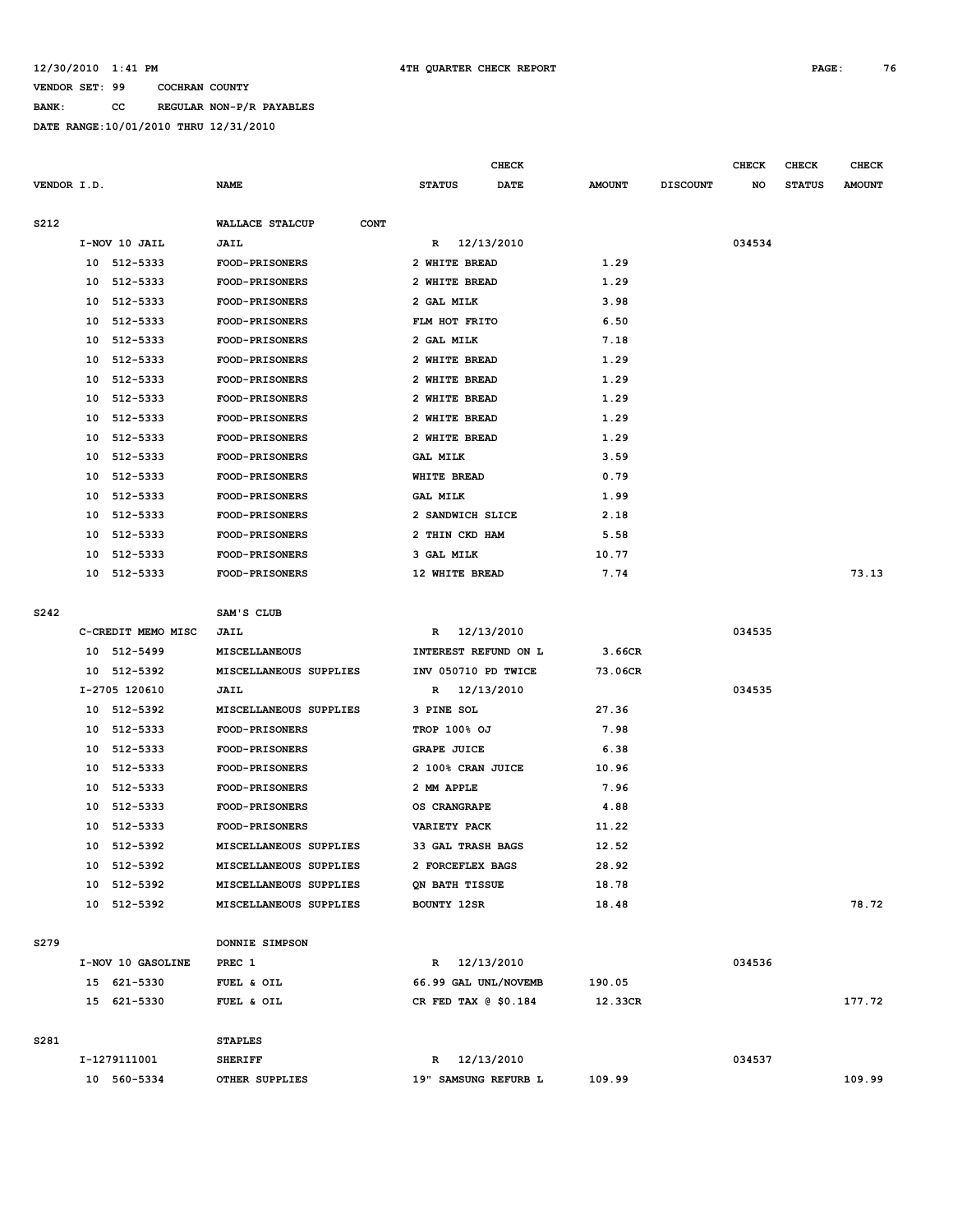**BANK: CC REGULAR NON-P/R PAYABLES**

|             |    |                                      |                                                     |                    | <b>CHECK</b>         |               |                 | <b>CHECK</b> | CHECK         | <b>CHECK</b>  |
|-------------|----|--------------------------------------|-----------------------------------------------------|--------------------|----------------------|---------------|-----------------|--------------|---------------|---------------|
| VENDOR I.D. |    |                                      | <b>NAME</b>                                         | <b>STATUS</b>      | DATE                 | <b>AMOUNT</b> | <b>DISCOUNT</b> | NO           | <b>STATUS</b> | <b>AMOUNT</b> |
| S294        |    |                                      | SHIRLEY SEARS                                       |                    |                      |               |                 |              |               |               |
|             |    | I-NOV 2010 TRAVEL                    | <b>EXTENSION SVC</b>                                | $\mathbb{R}$       | 12/13/2010           |               |                 | 034538       |               |               |
|             |    | 10 665-5428                          | FCS AGENT-TRAVEL-OUT OF COUNTYFOOD SHOW WRKDY/LBK,  |                    |                      | 63.00         |                 |              |               |               |
|             | 10 | 665–5428                             | FCS AGENT-TRAVEL-OUT OF COUNTYDIST FD SHOW/LVND, 2  |                    |                      | 13.00         |                 |              |               |               |
|             | 10 | 665-5428                             | FCS AGENT-TRAVEL-OUT OF COUNTYGOLD STAR PREP, BNQ/L |                    |                      | 63.00         |                 |              |               |               |
|             | 10 | 665-5428                             | FCS AGENT-TRAVEL-OUT OF COUNTYFCS ANNUAL DUES       |                    |                      | 150.00        |                 |              |               |               |
|             | 10 | 665–5428                             | FCS AGENT-TRAVEL-OUT OF COUNTYSALE CONF/1 NITE, MET |                    |                      | 89.99         |                 |              |               |               |
|             |    | 10 665-5428                          | FCS AGENT-TRAVEL-OUT OF COUNTYLODGING TAX           |                    |                      | 6.07          |                 |              |               |               |
|             | 10 | 665–5428                             | FCS AGENT-TRAVEL-OUT OF COUNTYRD TRIP AIR/NEW ORLE  |                    |                      | 262.80        |                 |              |               |               |
|             | 10 | 665-5428                             | FCS AGENT-TRAVEL-OUT OF COUNTYMEAL, BISTRO, METAIR  |                    |                      | 14.48         |                 |              |               | 662.34        |
| S316        |    |                                      | <b>BRYANT SEARS</b>                                 |                    |                      |               |                 |              |               |               |
|             |    | I-PISTOL & SAFE                      | <b>JUVENILE PROBATION</b>                           | $\mathbb{R}$       | 12/13/2010           |               |                 | 034539       |               |               |
|             |    | 10 571-5310                          | OFFICE SUPPLIES                                     | GLOCK 40 PISTOL    |                      | 479.99        |                 |              |               |               |
|             |    | 10 571-5310                          | OFFICE SUPPLIES                                     |                    | STACKON 10GUN SAFE   | 299.99        |                 |              |               | 779.98        |
| S347        |    |                                      | SOUTHERN TIRE MART, LLC                             |                    |                      |               |                 |              |               |               |
|             |    | I-70094379                           | PREC 1                                              | $\mathbb{R}$       | 12/13/2010           |               |                 | 034540       |               |               |
|             |    | 15 621-5454                          | <b>TIRES</b>                                        |                    | 2 13.00/14.00-24G TR | 110.00        |                 |              |               |               |
|             |    | 15 621-5454                          | TIRES                                               |                    | 3 FLAT REPAIR, MED T | 105.00        |                 |              |               |               |
|             |    | 15 621-5454                          | TIRES                                               | <b>VALVE STEM</b>  |                      | 15.00         |                 |              |               | 230.00        |
| S377        |    |                                      | SHOW ME BOOKS INC                                   |                    |                      |               |                 |              |               |               |
|             |    | I-16863 PX11                         | LIBRARY                                             | $\mathbb{R}$       | 12/13/2010           |               |                 | 034541       |               |               |
|             |    | 10 650-5590                          | <b>BOOKS</b>                                        | 66 BOOKS @ \$11.00 |                      | 660.00        |                 |              |               |               |
|             |    | 10 650-5590                          | <b>BOOKS</b>                                        | 45 BOOKS FREE      |                      |               |                 |              |               | 660.00        |
| T016        |    |                                      | TEXAS COUNTY AND DISTRICT                           |                    |                      |               |                 |              |               |               |
|             |    | I-ADD'L DEPOSIT 2010 ALL DEPARTMENTS |                                                     | R                  | 12/13/2010           |               |                 | 034542       |               |               |
|             |    | 10 400-5203                          | <b>RETIREMENT</b>                                   |                    | ADD'L DEPOSIT TO SAF | 2,332.87      |                 |              |               |               |
|             |    | 10 403-5203                          | <b>RETIREMENT</b>                                   |                    | ADD'L DEPOSIT TO SAF | 2,899.01      |                 |              |               |               |
|             |    | 10 435-5203                          | RETIREMENT                                          |                    | ADD'L DEPOSIT TO SAF | 479.63        |                 |              |               |               |
|             |    | 10 455-5203                          | <b>RETIREMENT</b>                                   |                    | ADD'L DEPOSIT TO SAF | 1,913.00      |                 |              |               |               |
|             |    | 10 475-5203                          | RETIREMENT                                          |                    | ADD'L DEPOSIT TO SAF | 2,827.38      |                 |              |               |               |
|             | 10 | 476-5203                             | RETIREMENT                                          |                    | ADD'L DEPOSIT TO SAF | 489.70        |                 |              |               |               |
|             | 10 | 490-5203                             | RETIREMENT                                          |                    | ADD'L DEPOSIT TO SAF | 140.17        |                 |              |               |               |
|             | 10 | 495-5203                             | RETIREMENT                                          |                    | ADD'L DEPOSIT TO SAF | 1,872.37      |                 |              |               |               |
|             | 10 | 497-5203                             | RETIREMENT                                          |                    | ADD'L DEPOSIT TO SAF | 1,129.29      |                 |              |               |               |
|             | 10 | 499-5203                             | RETIREMENT                                          |                    | ADD'L DEPOSIT TO SAF | 2,871.78      |                 |              |               |               |
|             | 10 | 510-5203                             | <b>RETIREMENT</b>                                   |                    | ADD'L DEPOSIT TO SAF | 885.58        |                 |              |               |               |
|             | 10 | 512-5203                             | RETIREMENT                                          |                    | ADD'L DEPOSIT TO SAF | 2,261.70      |                 |              |               |               |
|             | 10 | 516-5203                             | RETIREMENT                                          |                    | ADD'L DEPOSIT TO SAF | 808.55        |                 |              |               |               |
|             | 10 | 550-5203                             | RETIREMENT                                          |                    | ADD'L DEPOSIT TO SAF | 734.80        |                 |              |               |               |
|             | 10 | 560-5203                             | RETIREMENT                                          |                    | ADD'L DEPOSIT TO SAF | 10,623.21     |                 |              |               |               |
|             | 10 | 571-5203                             | RETIREMENT                                          |                    | ADD'L DEPOSIT TO SAF | 932.12        |                 |              |               |               |
|             | 10 | 650-5203                             | RETIREMENT                                          |                    | ADD'L DEPOSIT TO SAF | 848.81        |                 |              |               |               |
|             | 10 | 652-5203                             | RETIREMENT                                          |                    | ADD'L DEPOSIT TO SAF | 46.56         |                 |              |               |               |
|             | 10 | 660-5203                             | RETIREMENT                                          |                    | ADD'L DEPOSIT TO SAF | 624.29        |                 |              |               |               |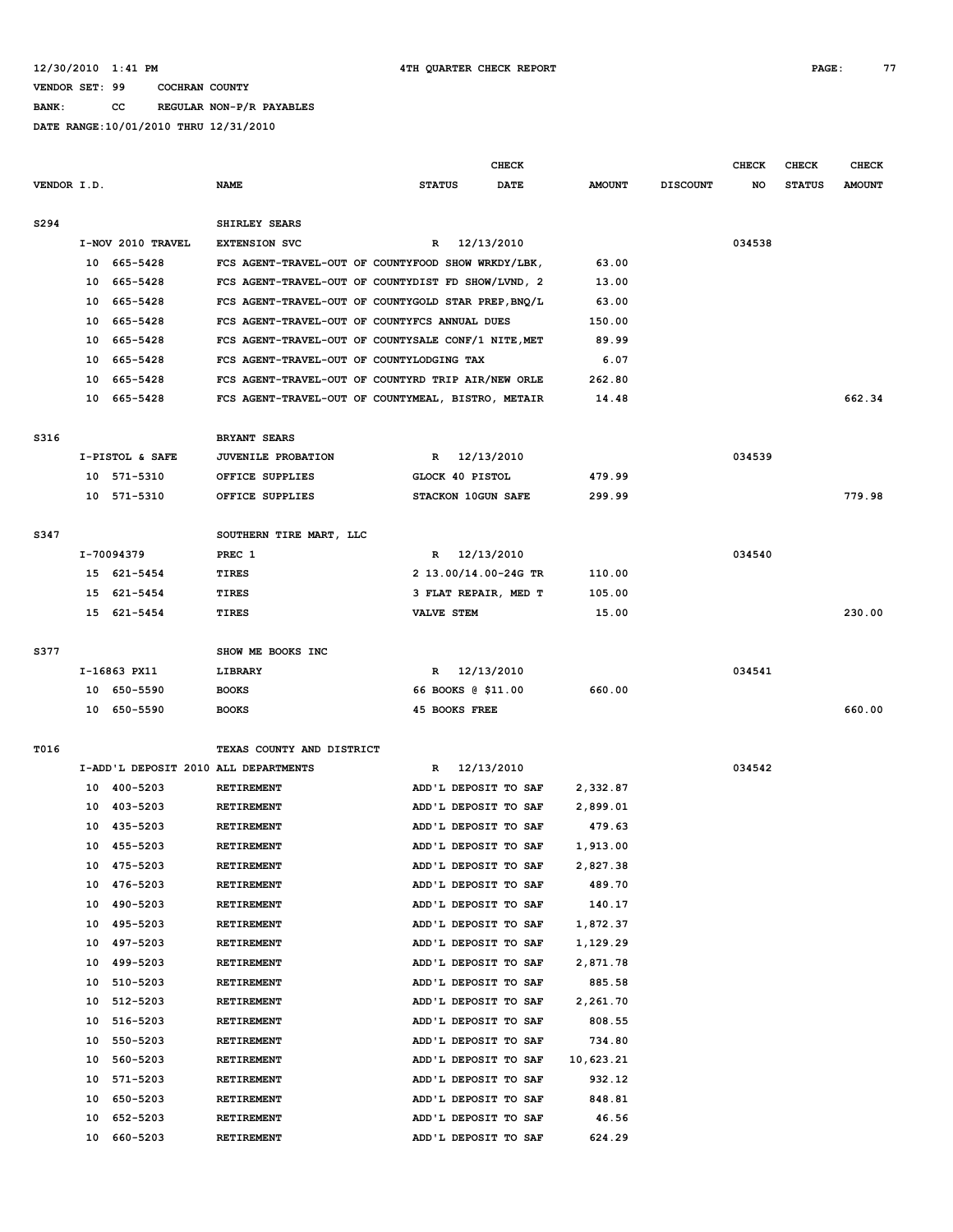**BANK: CC REGULAR NON-P/R PAYABLES**

|             |                                      |                              | <b>CHECK</b>          |               |                 | <b>CHECK</b> | <b>CHECK</b>  | <b>CHECK</b>  |
|-------------|--------------------------------------|------------------------------|-----------------------|---------------|-----------------|--------------|---------------|---------------|
| VENDOR I.D. |                                      | <b>NAME</b>                  | <b>STATUS</b><br>DATE | <b>AMOUNT</b> | <b>DISCOUNT</b> | NO           | <b>STATUS</b> | <b>AMOUNT</b> |
| T016        |                                      | TEXAS COUNTY AND DISTRCONT   |                       |               |                 |              |               |               |
|             | I-ADD'L DEPOSIT 2010 ALL DEPARTMENTS |                              | 12/13/2010<br>R       |               |                 | 034542       |               |               |
|             | 662-5203<br>10                       | RETIREMENT                   | ADD'L DEPOSIT TO SAF  | 838.11        |                 |              |               |               |
|             | 663-5203<br>10                       | <b>RETIREMENT</b>            | ADD'L DEPOSIT TO SAF  | 1,170.41      |                 |              |               |               |
|             | 665-5203<br>10                       | RETIREMENT                   | ADD'L DEPOSIT TO SAF  | 841.42        |                 |              |               |               |
|             | 610-5203<br>15                       | RETIREMENT                   | ADD'L DEPOSIT TO SAF  | 4,481.76      |                 |              |               |               |
|             | 621-5203<br>15                       | RETIREMENT                   | ADD'L DEPOSIT TO SAF  | 1,911.40      |                 |              |               |               |
|             | 622-5203<br>15                       | RETIREMENT                   | ADD'L DEPOSIT TO SAF  | 2,000.13      |                 |              |               |               |
|             | 623-5203<br>15                       | RETIREMENT                   | ADD'L DEPOSIT TO SAF  | 1,896.77      |                 |              |               |               |
|             | 624-5203<br>15                       | RETIREMENT                   | ADD'L DEPOSIT TO SAF  | 1,888.63      |                 |              |               |               |
|             | 518-5203<br>30                       | RETIREMENT                   | ADD'L DEPOSIT TO SAF  | 250.55        |                 |              |               | 50,000.00     |
|             |                                      |                              |                       |               |                 |              |               |               |
| T087        |                                      | TEXAS DEPARTMENT OF HEALTH   |                       |               |                 |              |               |               |
|             | $I-12745$                            | <b>CLERK</b>                 | 12/13/2010<br>R       |               |                 | 034543       |               |               |
|             | 10 403-5310                          | OFFICE SUPPLIES              | 9 REMOTE BIRTH ACCES  | 16.47         |                 |              |               | 16.47         |
|             |                                      |                              |                       |               |                 |              |               |               |
| T148        |                                      | TASCOSA OFFICE MACHINES INC  |                       |               |                 |              |               |               |
|             | I-9AJ310                             | <b>SHERIFF</b>               | 12/13/2010<br>R       |               |                 | 034544       |               |               |
|             | 10 560-5411                          | MAINTENANCE CONTRACTS        | COPIER MAINTENANCE    | 69.00         |                 |              |               |               |
|             | $I-9AL005$                           | CLERK/NON-DEPT'L             | 12/13/2010<br>R       |               |                 | 034544       |               |               |
|             | 10 409-5411                          | MAINTENANCE CONTRACTS        | ANNUAL MAIN ON CANON  | 1,476.20      |                 |              |               |               |
|             | 10 409-5300                          | COUNTY-WIDE SUPPLIES         | 5576 COPIES ON CANON  | 111.52        |                 |              |               | 1,656.72      |
|             |                                      |                              |                       |               |                 |              |               |               |
| T184        |                                      | THYSSENKRUPP ELEVATOR COR    |                       |               |                 |              |               |               |
|             | I-711516                             | <b>COURTHOUSE</b>            | 12/13/2010<br>R       |               |                 | 034545       |               |               |
|             | 10 510-5411                          | MAINTENANCE CONTRACTS        | ELEVATOR MAINTENANCE  | 540.67        |                 |              |               | 540.67        |
|             |                                      |                              |                       |               |                 |              |               |               |
| W010        |                                      | WEST TEXAS GAS<br>INC        |                       |               |                 |              |               |               |
|             | I-004036001501 1210                  | <b>PARK/SHOP</b>             | 12/13/2010<br>R       |               |                 | 034546       |               |               |
|             | 10 660-5440                          | UTILITIES & IRRIGATION       | svc 11/07/10-12/02/1  | 9.00          |                 |              |               |               |
|             | I-004036002501 1210                  | <b>PARK/SHOWBARN</b>         | 12/13/2010<br>R       |               |                 | 034546       |               |               |
|             | 10 660-5440                          | UTILITIES & IRRIGATION       | SVC 11/07/10-12/02/1  | 9.00          |                 |              |               |               |
|             | I-004049022001 1210 PREC 3           |                              | 12/13/2010<br>R       |               |                 | 034546       |               |               |
|             | 15 623-5440                          | UTILITIES                    | .3 MCF 11/07/10-11/3  | 10.70         |                 |              |               | 28.70         |
|             |                                      |                              |                       |               |                 |              |               |               |
| <b>W055</b> |                                      | WINDSTREAM COMMUNICATIONS SW |                       |               |                 |              |               |               |
|             | I-26-5508 DEC 10                     | COUNTY JUDGE/COMM'R CT       | R 12/13/2010          |               |                 | 034547       |               |               |
|             | 15 610-5420                          | <b>TELECOMMUNICATIONS</b>    | DEC PHONE 2 LINES     | 100.91        |                 |              |               |               |
|             | 15 610-5420                          | TELECOMMUNICATIONS           | LONG DISTANCE         | 0.03          |                 |              |               |               |
|             | I-266-0503 DEC 10                    | PREC 1                       | R 12/13/2010          |               |                 | 034547       |               |               |
|             | 15 621-5420                          | <b>TELECOMMUNICATIONS</b>    | DEC PHONE SVC         | 79.73         |                 |              |               |               |
|             | 15 621-5420                          | <b>TELECOMMUNICATIONS</b>    | LONG DISTANCE         | 0.50          |                 |              |               |               |
|             | I-266-0638 DEC 10                    | <b>MUSEUM</b>                | R 12/13/2010          |               |                 | 034547       |               |               |
|             | 10 652-5420                          | <b>TELECOMMUNICATIONS</b>    | LATE CHG              | 2.69          |                 |              |               |               |
|             | 10 652-5420                          | TELECOMMUNICATIONS           | PHONE & INTERNET SVC  | 101.25        |                 |              |               |               |
|             | 10 652-5420                          | TELECOMMUNICATIONS           | MODEM CHG             | 50.00         |                 |              |               |               |
|             | 10 652-5420                          | <b>TELECOMMUNICATIONS</b>    | INTERNET CONNECTION   | 14.99         |                 |              |               |               |
|             | 10 652-5420                          | <b>TELECOMMUNICATIONS</b>    | MONTHLY TOLL CHG      | 4.48          |                 |              |               |               |
|             | I-266-5051 DEC 10                    | LIBRARY                      | R 12/13/2010          |               |                 | 034547       |               |               |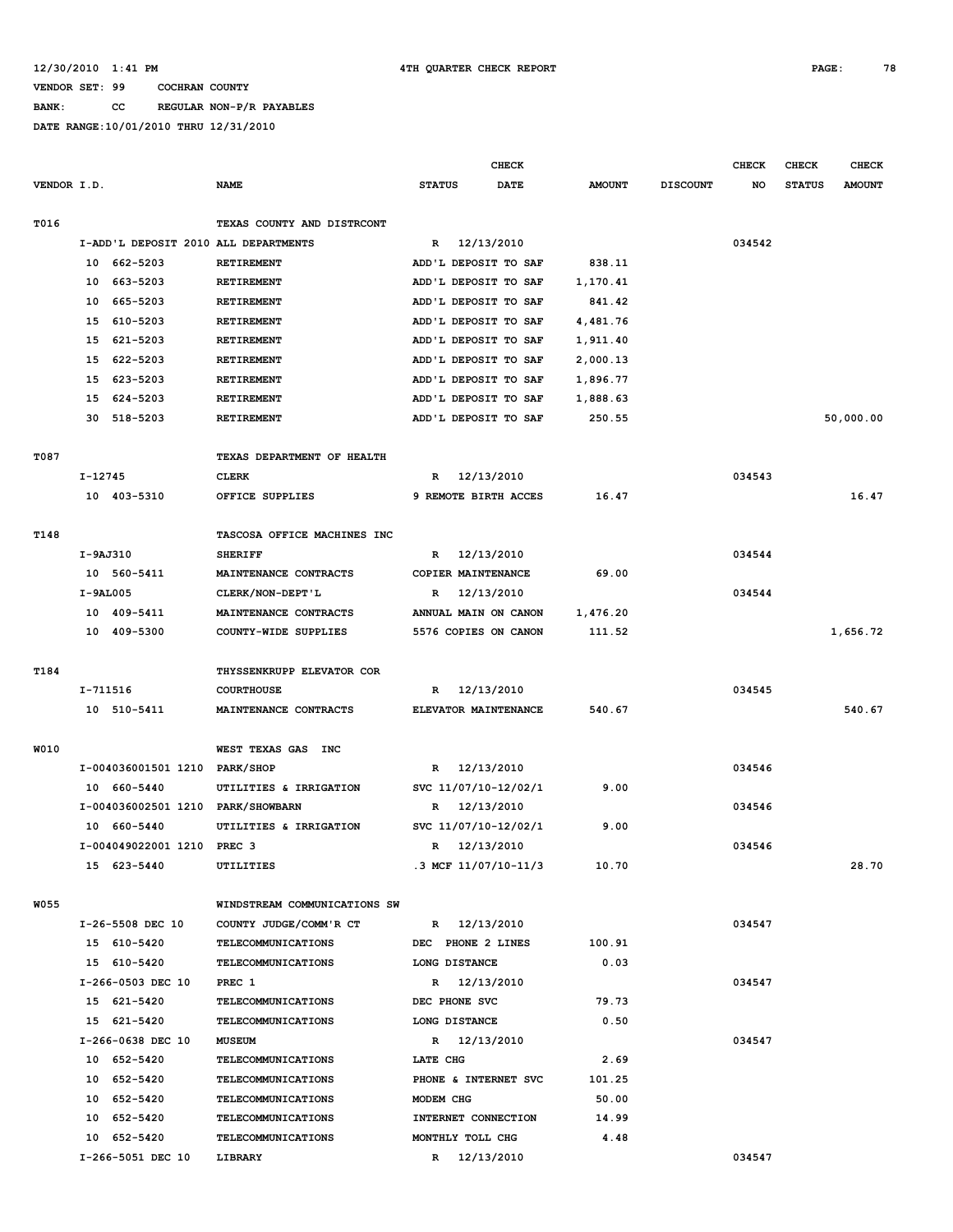**BANK: CC REGULAR NON-P/R PAYABLES**

|             |                   |                                                |                            | <b>CHECK</b> |               |                 | <b>CHECK</b> | <b>CHECK</b>  | <b>CHECK</b>  |
|-------------|-------------------|------------------------------------------------|----------------------------|--------------|---------------|-----------------|--------------|---------------|---------------|
| VENDOR I.D. |                   | <b>NAME</b>                                    | <b>STATUS</b>              | <b>DATE</b>  | <b>AMOUNT</b> | <b>DISCOUNT</b> | NO.          | <b>STATUS</b> | <b>AMOUNT</b> |
|             |                   |                                                |                            |              |               |                 |              |               |               |
| W055        |                   | WINDSTREAM COMMUNICATICONT                     |                            |              |               |                 |              |               |               |
|             | I-266-5051 DEC 10 | LIBRARY                                        | R 12/13/2010               |              |               |                 | 034547       |               |               |
|             | 10 650-5420       | <b>TELECOMMUNICATIONS</b>                      | DEC PHONE 2 LINES          |              | 160.42        |                 |              |               |               |
|             | 10 650-5420       | <b>TELECOMMUNICATIONS</b>                      | INTERNET SVC               |              | 49.99         |                 |              |               |               |
|             | 10 650-5420       | <b>TELECOMMUNICATIONS</b>                      | MODEM CHG                  |              | 50.00         |                 |              |               |               |
|             | 10 650-5420       | TELECOMMUNICATIONS                             | CONNECTION CHG             |              | 14.99         |                 |              |               |               |
|             | 10 650-5420       | <b>TELECOMMUNICATIONS</b>                      | LONG DISTANCE              |              | 0.22          |                 |              |               |               |
|             | I-266-5074 DEC 10 | ADULT PROBATION                                | R 12/13/2010               |              |               |                 | 034547       |               |               |
|             | 10 570-5420       | <b>TELECOMMUNICATIONS</b>                      | DEC PHONE SVC              |              | 42.87         |                 |              |               |               |
|             | 10 570-5420       | <b>TELECOMMUNICATIONS</b>                      | VOICEMAIL SVC              |              | 11.97         |                 |              |               |               |
|             | I-266-5161 DEC 10 | <b>TREASURER</b>                               | R 12/13/2010               |              |               |                 | 034547       |               |               |
|             | 10 497-5420       | <b>TELECOMMUNICATIONS</b>                      | DEC PHONE SVC              |              | 53.88         |                 |              |               |               |
|             | 10 497-5420       | <b>TELECOMMUNICATIONS</b>                      | SERVICE PRORATION          |              | 12.76CR       |                 |              |               |               |
|             | I-266-5171 DEC 10 | TAX A/C                                        | R 12/13/2010               |              |               |                 | 034547       |               |               |
|             | 10 499-5420       | TELECOMMUNICATIONS                             | DEC PHONE SVC              |              | 140.07        |                 |              |               |               |
|             | 10 499-5420       | <b>TELECOMMUNICATIONS</b>                      | <b>INTERNET SVC</b>        |              | 82.94         |                 |              |               |               |
|             | 10 499-5420       | <b>TELECOMMUNICATIONS</b>                      | LONG DISTANCE              |              | 4.48          |                 |              |               |               |
|             | I-266-5211 DEC 10 | <b>SHERIFF</b>                                 | R 12/13/2010               |              |               |                 | 034547       |               |               |
|             | 10 560-5420       | <b>TELECOMMUNICATIONS</b>                      | DEC PHONE 2 LINES          |              | 105.08        |                 |              |               |               |
|             | 10 560-5420       | <b>TELECOMMUNICATIONS</b>                      | LONG DISTANCE              |              | 0.78          |                 |              |               |               |
|             | I-266-5215 DEC 10 | <b>EXTENSION SVC</b>                           | 12/13/2010<br>R            |              |               |                 | 034547       |               |               |
|             | 10 665-5420       | <b>TELECOMMUNICATIONS</b>                      | PHONE AND INTERNET S       |              | 267.24        |                 |              |               |               |
|             | 10 665-5420       | <b>TELECOMMUNICATIONS</b>                      | SVC PRORATION              |              | 6.03CR        |                 |              |               |               |
|             | 10 665-5420       | <b>TELECOMMUNICATIONS</b>                      | MODEM CHG                  |              | 50.00         |                 |              |               |               |
|             | 10 665-5420       | <b>TELECOMMUNICATIONS</b>                      | CONNECTION CHG             |              | 14.99         |                 |              |               |               |
|             | 10 665-5420       | TELECOMMUNICATIONS                             | LONG DISTANCE              |              | 0.26          |                 |              |               |               |
|             | 10 665-5420       | <b>TELECOMMUNICATIONS</b>                      | 4 CALL RETURNS             |              | 6.00          |                 |              |               |               |
|             | I-266-5302 DEC 10 | <b>JUSTICE OF PEACE</b>                        | R 12/13/2010               |              |               |                 | 034547       |               |               |
|             | 10 455-5420       | TELECOMMUNICATIONS                             | DEC PHONE SVC              |              | 41.12         |                 |              |               |               |
|             | 10 455-5420       | <b>TELECOMMUNICATIONS</b>                      | LONG DISTANCE              |              | 0.06          |                 |              |               |               |
|             | I-266-5411 DEC 10 | JUVENILE PROBATION                             | 12/13/2010<br>$\mathbf{R}$ |              |               |                 | 034547       |               |               |
|             | 10 571-5420       | TELECOMMUNICATIONS                             | PHONE SVC                  |              | 53.88         |                 |              |               |               |
|             | 10 571-5420       | <b>TELECOMMUNICATIONS</b>                      | SVC PRORATION              |              | 12.76CR       |                 |              |               |               |
|             | 10 571-5420       | <b>TELECOMMUNICATIONS</b>                      | LONG DISTANCE              |              | 0.20          |                 |              |               |               |
|             | I-266-5412 DEC 10 | DISTRICT COURT                                 | R 12/13/2010               |              |               |                 | 034547       |               |               |
|             | 10 435-5420       | <b>TELECOMMUNICATIONS</b>                      | PHONE SVC                  |              | 109.10        |                 |              |               |               |
|             | 10 435-5420       | <b>TELECOMMUNICATIONS</b>                      | CONNECTION CHG             |              | 60.50         |                 |              |               |               |
|             | 10 435-5420       | <b>TELECOMMUNICATIONS</b>                      | MODEM CHG                  |              | 50.00         |                 |              |               |               |
|             | 10 435-5420       | <b>TELECOMMUNICATIONS</b>                      | <b>INTERNET SVC</b>        |              | 129.98        |                 |              |               |               |
|             | I-266-5450 DEC 10 | COUNTY/DIST CLERK                              | R 12/13/2010               |              |               |                 | 034547       |               |               |
|             | 10 403-5420       | <b>TELECOMMUNICATIONS</b>                      | DEC PHONE SVC              |              | 154.50        |                 |              |               |               |
|             | 10 403-5420       | <b>TELECOMMUNICATIONS</b>                      | LONG DISTANCE              |              | 5.60          |                 |              |               |               |
|             | I-266-5700 DEC 10 | <b>SHERIFF</b>                                 | R 12/13/2010               |              |               |                 | 034547       |               |               |
|             | 10 560-5420       | <b>TELECOMMUNICATIONS</b>                      | DEC PHONE SVC              |              | 30.87         |                 |              |               |               |
|             | 10 560-5420       | <b>TELECOMMUNICATIONS</b>                      | DIR ASSIST CALL            |              | 1.99          |                 |              |               |               |
|             | 10 560-5420       | <b>TELECOMMUNICATIONS</b>                      | LONG DISTANCE              |              | 2.74          |                 |              |               |               |
|             |                   | I-266-5822 DEC 2010 AUDITOR & NON-DEPARTMENTAL | R 12/13/2010               |              |               |                 | 034547       |               |               |
|             | 10 495-5420       | <b>TELECOMMUNICATIONS</b>                      | PHONE SERVICE 1 LINE       |              | 46.44         |                 |              |               |               |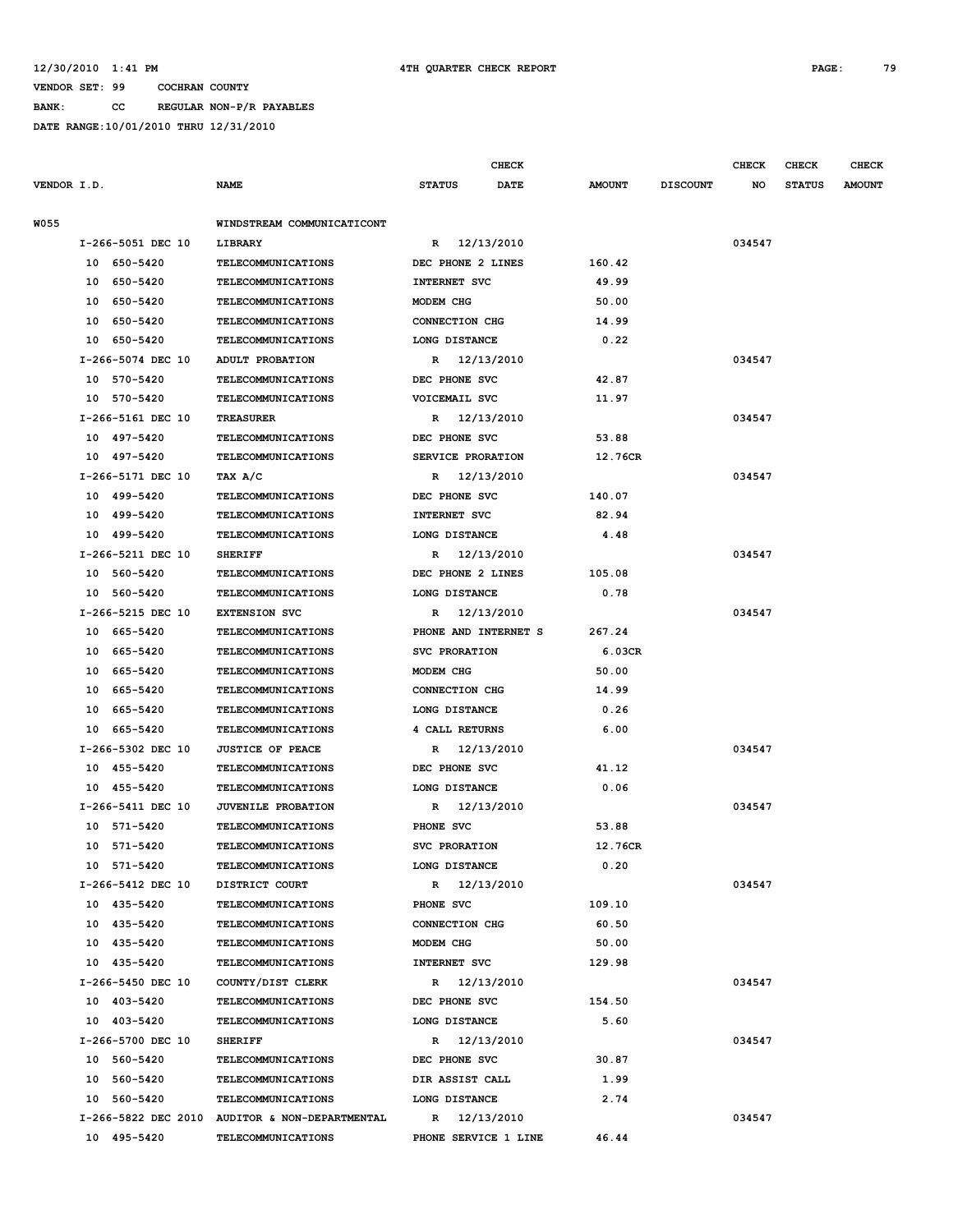**BANK: CC REGULAR NON-P/R PAYABLES**

|             |    |                   |                                                |                             | CHECK      |               |                 | <b>CHECK</b> | CHECK         | <b>CHECK</b>  |
|-------------|----|-------------------|------------------------------------------------|-----------------------------|------------|---------------|-----------------|--------------|---------------|---------------|
| VENDOR I.D. |    |                   | <b>NAME</b>                                    | <b>STATUS</b>               | DATE       | <b>AMOUNT</b> | <b>DISCOUNT</b> | NO           | <b>STATUS</b> | <b>AMOUNT</b> |
| <b>W055</b> |    |                   | WINDSTREAM COMMUNICATICONT                     |                             |            |               |                 |              |               |               |
|             |    |                   | I-266-5822 DEC 2010 AUDITOR & NON-DEPARTMENTAL | R                           | 12/13/2010 |               |                 | 034547       |               |               |
|             |    | 10 495-5420       | <b>TELECOMMUNICATIONS</b>                      | <b>BUSINESS BROADBAND</b>   |            | 59.99         |                 |              |               |               |
|             | 10 | 495–5420          | TELECOMMUNICATIONS                             | BROADBAND 3YR CONTR.        |            | 35.00CR       |                 |              |               |               |
|             | 10 | 495-5420          | <b>TELECOMMUNICATIONS</b>                      | <b>BASIC SERVICE PRORAT</b> |            | 6.20CR        |                 |              |               |               |
|             | 10 | 495–5420          | TELECOMMUNICATIONS                             | BROADBAND MODEM             |            | 50.00         |                 |              |               |               |
|             | 10 | 495-5420          | <b>TELECOMMUNICATIONS</b>                      | OPTIONAL SERVICE PRO        |            | 33.99         |                 |              |               |               |
|             | 10 | 495-5420          | TELECOMMUNICATIONS                             | SVCorCONNECTION CHG,        |            | 14.99         |                 |              |               |               |
|             | 10 | 409-5420          | <b>TELECOMMUNICATIONS</b>                      | FAX LINE 266-5629           |            | 46.44         |                 |              |               |               |
|             | 10 | 409-5420          | <b>TELECOMMUNICATIONS</b>                      | COURTHOUSE BROADBAND        |            | 154.99        |                 |              |               |               |
|             | 10 | 409-5420          | <b>TELECOMMUNICATIONS</b>                      | CRTHSE 3YR BROADBAND        |            | 10.00CR       |                 |              |               |               |
|             | 10 | 409-5420          | <b>TELECOMMUNICATIONS</b>                      | FAX LINE LONG DISTAN        |            | 1.55          |                 |              |               |               |
|             | 10 | 409-5420          | TELECOMMUNICATIONS                             | COST OF SVC SURCHARG        |            | 0.09          |                 |              |               |               |
|             |    | I-266-8661 DEC 10 | COUNTY ATTORNEY                                | R                           | 12/13/2010 |               |                 | 034547       |               |               |
|             |    | 10 475-5420       | <b>TELECOMMUNICATIONS</b>                      | PHONE SVC                   |            | 101.76        |                 |              |               |               |
|             |    | 10 475-5420       | TELECOMMUNICATIONS                             | INTERNET SVC                |            | 59.99         |                 |              |               |               |
|             | 10 | 475-5420          | <b>TELECOMMUNICATIONS</b>                      | MODEM CHG                   |            | 50.00         |                 |              |               |               |
|             |    | I-266-8888 DEC 10 | <b>SHERIFF</b>                                 | R 12/13/2010                |            |               |                 | 034547       |               |               |
|             |    | 10 560-5420       | <b>TELECOMMUNICATIONS</b>                      | DEC FAX LINE & CRIME        |            | 39.06         |                 |              |               |               |
|             | 10 | 560-5420          | TELECOMMUNICATIONS                             | LONG DISTANCE               |            | 1.55          |                 |              |               |               |
|             |    | I-300-6754 DEC 10 | <b>SHERIFF</b>                                 | R 12/13/2010                |            |               |                 | 034547       |               |               |
|             |    | 10 560-5420       | TELECOMMUNICATIONS                             | DEC RADIO LINK PHONE        |            | 10.42         |                 |              |               | 2,639.81      |
|             |    |                   |                                                |                             |            |               |                 |              |               |               |
| W062        |    |                   | WAL-MART COMMUNITY                             |                             |            |               |                 |              |               |               |
|             |    | C-1975 11/29/10   | <b>SHERIFF</b>                                 | R 12/13/2010                |            |               |                 | 034549       |               |               |
|             |    | 10 560-5334       | OTHER SUPPLIES                                 | RETURN 6 2PK REMOTES        |            | 16.96CR       |                 |              |               |               |
|             |    | I-06155 11/26/10  | <b>SHERIFF</b>                                 | R 12/13/2010                |            |               |                 | 034549       |               |               |
|             |    | 10 560-5334       | OTHER SUPPLIES                                 | 2 DUR VIEW                  |            | 6.47          |                 |              |               |               |
|             |    | 10 560-5334       | OTHER SUPPLIES                                 | 2 DUR VIEW                  |            | 6.47          |                 |              |               |               |
|             | 10 | 560–5334          | OTHER SUPPLIES                                 | 2 DUR VIEW                  |            | 6.47          |                 |              |               |               |
|             | 10 | 560-5334          | OTHER SUPPLIES                                 | 2 DUR VIEW                  |            | 6.47          |                 |              |               |               |
|             | 10 | 560-5334          | OTHER SUPPLIES                                 | 6 2PK REMOTE                |            | 16.96         |                 |              |               |               |
|             |    | I-3149 11/29/10   | <b>JAIL</b>                                    | R 12/13/2010                |            |               |                 | 034549       |               |               |
|             |    | 10 512-5333       | <b>FOOD-PRISONERS</b>                          | EGGS                        |            | 1.75          |                 |              |               |               |
|             |    | 10 512-5333       | FOOD-PRISONERS                                 | GV CHEESE FD                |            | 9.48          |                 |              |               |               |
|             |    | $I-6145$ 11/26/10 | <b>JAIL/SHERIFF</b>                            | $\mathbb{R}$                | 12/13/2010 |               |                 | 034549       |               |               |
|             |    | 10 512-5333       | <b>FOOD-PRISONERS</b>                          | <b>SGE CHZ BISC</b>         |            | 5.98          |                 |              |               |               |
|             | 10 | 512-5333          | FOOD-PRISONERS                                 | 5 RED DEL                   |            | 5.37          |                 |              |               |               |
|             | 10 | 512-5333          | <b>FOOD-PRISONERS</b>                          | 4 ORANGES                   |            | 2.98          |                 |              |               |               |
|             | 10 | 512-5333          | <b>FOOD-PRISONERS</b>                          | SAUSAGE BISC                |            | 5.98          |                 |              |               |               |
|             | 10 | 560-5334          | OTHER SUPPLIES                                 | <b>PROTECTANT</b>           |            | 7.27          |                 |              |               |               |
|             | 10 | 512-5333          | <b>FOOD-PRISONERS</b>                          | <b>GV TATERPUFF</b>         |            | 2.27          |                 |              |               |               |
|             | 10 | 512-5333          | <b>FOOD-PRISONERS</b>                          | <b>HASH BROWNS</b>          |            | 2.77          |                 |              |               |               |
|             | 10 | 512-5333          | <b>FOOD-PRISONERS</b>                          | SAUSAGE BISC                |            | 5.98          |                 |              |               |               |
|             | 10 | 560-5334          | OTHER SUPPLIES                                 | <b>WASHER FLUID</b>         |            | 2.50          |                 |              |               |               |
|             | 10 | 560-5334          | OTHER SUPPLIES                                 | <b>WASHER FLUID</b>         |            | 2.50          |                 |              |               |               |
|             | 10 | 560-5334          | OTHER SUPPLIES                                 | <b>PROTECTANT</b>           |            | 7.27          |                 |              |               |               |
|             | 10 | 560-5334          | OTHER SUPPLIES                                 | TRIGGER SPRAYER             |            | 1.98          |                 |              |               |               |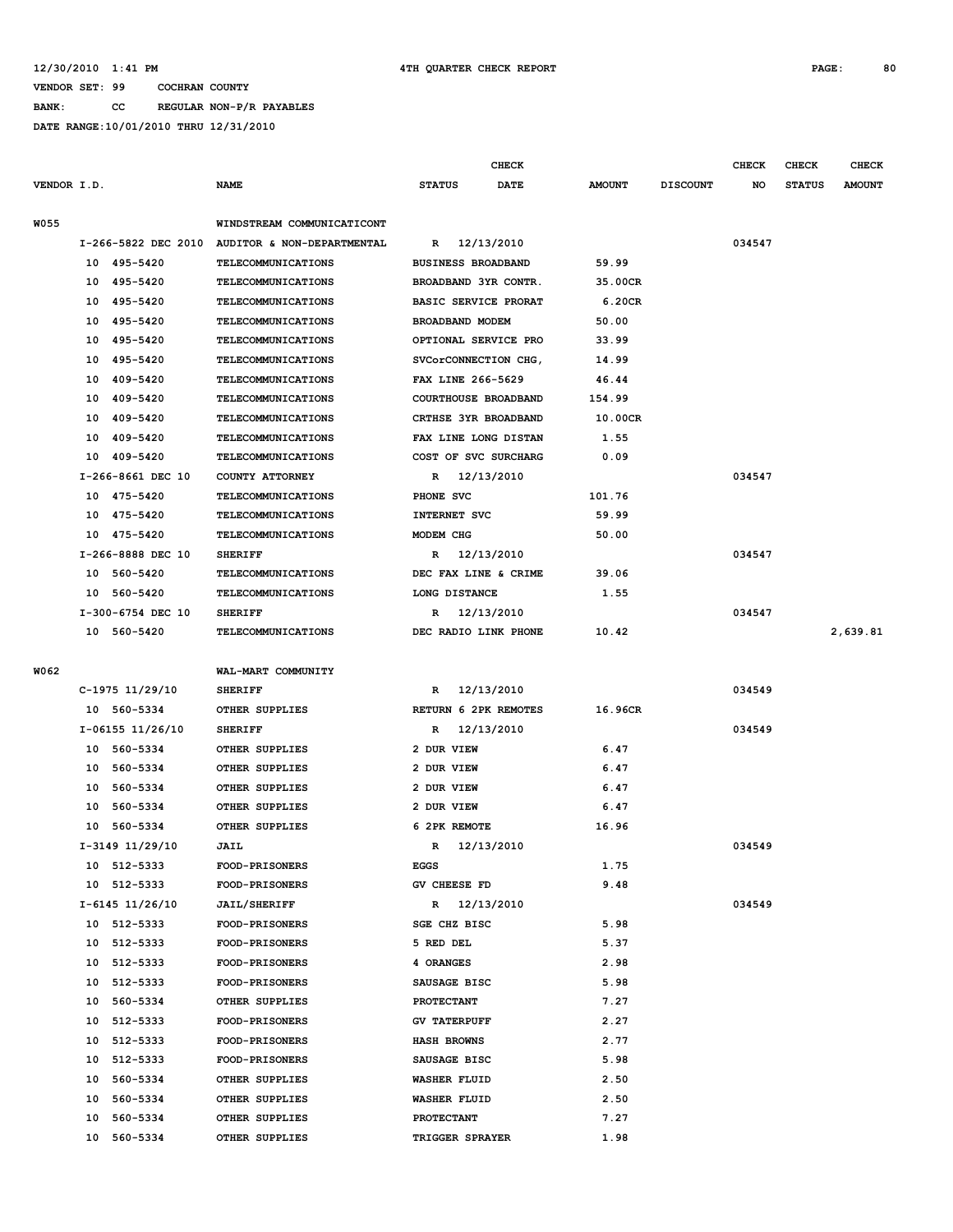**BANK: CC REGULAR NON-P/R PAYABLES**

|             |    |                 |                                   |                     | <b>CHECK</b> |               |                 | <b>CHECK</b> | CHECK         | <b>CHECK</b>  |
|-------------|----|-----------------|-----------------------------------|---------------------|--------------|---------------|-----------------|--------------|---------------|---------------|
| VENDOR I.D. |    |                 | <b>NAME</b>                       | <b>STATUS</b>       | <b>DATE</b>  | <b>AMOUNT</b> | <b>DISCOUNT</b> | NO           | <b>STATUS</b> | <b>AMOUNT</b> |
|             |    |                 |                                   |                     |              |               |                 |              |               |               |
| W062        |    |                 | WAL-MART COMMUNITY<br><b>CONT</b> |                     |              |               |                 |              |               |               |
|             |    | I-6145 11/26/10 | <b>JAIL/SHERIFF</b>               | R                   | 12/13/2010   |               |                 | 034549       |               |               |
|             |    | 10 512-5333     | <b>FOOD-PRISONERS</b>             | LT MIRACLE WHIP     |              | 3.18          |                 |              |               |               |
|             | 10 | 512-5333        | FOOD-PRISONERS                    | SQ MIRACLE WHIP     |              | 3.18          |                 |              |               |               |
|             | 10 | 512-5333        | <b>FOOD-PRISONERS</b>             | <b>GV TATERPUFF</b> |              | 2.27          |                 |              |               |               |
|             | 10 | 512-5333        | FOOD-PRISONERS                    | PKG SALAD           |              | 1.50          |                 |              |               |               |
|             | 10 | 512-5333        | FOOD-PRISONERS                    | PKG SALAD           |              | 1.50          |                 |              |               |               |
|             | 10 | 512-5333        | <b>FOOD-PRISONERS</b>             | SEC CRSNT           |              | 6.86          |                 |              |               |               |
|             | 10 | 512-5333        | <b>FOOD-PRISONERS</b>             | SEC CRSNT           |              | 6.86          |                 |              |               |               |
|             | 10 | 512-5333        | <b>FOOD-PRISONERS</b>             | SEC CRSNT           |              | 6.86          |                 |              |               |               |
|             | 10 | 512-5333        | <b>FOOD-PRISONERS</b>             | SEC CRSNT           |              | 6.86          |                 |              |               |               |
|             | 10 | 512-5333        | <b>FOOD-PRISONERS</b>             | <b>HASH BROWNS</b>  |              | 2.77          |                 |              |               |               |
|             | 10 | 512-5333        | FOOD-PRISONERS                    | SFT TAC TORT        |              | 3.00          |                 |              |               |               |
|             | 10 | 512-5333        | <b>FOOD-PRISONERS</b>             | GV SAU BRKFST BOWL  |              | 1.88          |                 |              |               |               |
|             | 10 | 512-5333        | <b>FOOD-PRISONERS</b>             | GV SAU BRKFST BOWL  |              | 1.88          |                 |              |               |               |
|             | 10 | 512-5333        | FOOD-PRISONERS                    | GV SAU BRKFST BOWL  |              | 1.88          |                 |              |               |               |
|             | 10 | 512-5333        | <b>FOOD-PRISONERS</b>             | <b>KETCHUP</b>      |              | 3.38          |                 |              |               |               |
|             | 10 | 512-5333        | FOOD-PRISONERS                    | AJ BREAKFAST        |              | 1.47          |                 |              |               |               |
|             | 10 | 512-5333        | FOOD-PRISONERS                    | AJ BREAKFAST        |              | 1.47          |                 |              |               |               |
|             | 10 | 512-5333        | <b>FOOD-PRISONERS</b>             | AJ BREAKFAST        |              | 1.47          |                 |              |               |               |
|             | 10 | 512-5333        | <b>FOOD-PRISONERS</b>             | AJ BREAKFAST        |              | 1.47          |                 |              |               |               |
|             | 10 | 512-5333        | <b>FOOD-PRISONERS</b>             | AJ BREAKFAST        |              | 1.47          |                 |              |               |               |
|             | 10 | 512-5333        | <b>FOOD-PRISONERS</b>             | AJ BREAKFAST        |              | 1.47          |                 |              |               |               |
|             | 10 | 512-5333        | <b>FOOD-PRISONERS</b>             | 8 AJ BREAKFAST      |              | 11.76         |                 |              |               |               |
|             | 10 | 512-5333        | <b>FOOD-PRISONERS</b>             | GV BCN BRKFST BOWL  |              | 1.88          |                 |              |               |               |
|             | 10 | 512-5333        | <b>FOOD-PRISONERS</b>             | GV BCN BRKFST BOWL  |              | 1.88          |                 |              |               |               |
|             | 10 | 512-5333        | FOOD-PRISONERS                    | GV BCN BRKFST BOWL  |              | 1.88          |                 |              |               |               |
|             | 10 | 512-5333        | FOOD-PRISONERS                    | GV BCN BRKFST BOWL  |              | 1.88          |                 |              |               |               |
|             | 10 | 512-5333        | <b>FOOD-PRISONERS</b>             | GV BCN BRKFST BOWL  |              | 1.88          |                 |              |               |               |
|             | 10 | 512-5333        | <b>FOOD-PRISONERS</b>             | GV BCN BRKFST BOWL  |              | 1.88          |                 |              |               |               |
|             | 10 | 512-5333        | <b>FOOD-PRISONERS</b>             | GV BCN BRKFST BOWL  |              | 1.88          |                 |              |               |               |
|             | 10 | 512-5333        | <b>FOOD-PRISONERS</b>             | GV BCN BRKFST BOWL  |              | 1.88          |                 |              |               |               |
|             | 10 | 512-5333        | FOOD-PRISONERS                    | GV BCN BRKFST BOWL  |              | 1.88          |                 |              |               |               |
|             |    | 10 512-5333     | <b>FOOD-PRISONERS</b>             | GV BCN BRKFST BOWL  |              | 1.88          |                 |              |               | 183.20        |
|             |    |                 |                                   |                     |              |               |                 |              |               |               |
| W070        |    |                 | R D WALLACE OIL CO INC            |                     |              |               |                 |              |               |               |
|             |    | I-1400 1110     | PREC 4                            | R 12/13/2010        |              |               |                 | 034550       |               |               |
|             |    | 15 624-5330     | FUEL AND OIL                      | 51.0 GAL UNLEADED   |              | 133.73        |                 |              |               |               |
|             |    | I-3440 1110     | PREC 1                            | R 12/13/2010        |              |               |                 | 034550       |               |               |
|             |    | 15 621-5330     | FUEL & OIL                        | 29.0 GAL UNLEADED   |              | 76.42         |                 |              |               |               |
|             |    | I-3540 1110     | PREC <sub>3</sub>                 | R 12/13/2010        |              |               |                 | 034550       |               |               |
|             |    | 15 623-5330     | FUEL AND OIL                      | 435.3 GAL HS DIESEL |              | 1,214.49      |                 |              |               |               |
|             |    | 15 623-5330     | FUEL AND OIL                      | 2 80-OZ POWER SVC   |              | 26.10         |                 |              |               |               |
|             |    | 15 623-5330     | FUEL AND OIL                      | 164.0 GAL LS DIESEL |              | 448.54        |                 |              |               |               |
|             |    | 15 623-5330     | FUEL AND OIL                      | 39.0 GAL UNLEADED   |              | 101.99        |                 |              |               |               |
|             |    | 15 623-5330     | FUEL AND OIL                      | 268 GAL HS DIESEL   |              | 763.80        |                 |              |               |               |
|             | 15 | 623-5330        | FUEL AND OIL                      | 1 80-OZ POWER SVC   |              | 13.05         |                 |              |               |               |
|             |    | 15 623-5330     | FUEL AND OIL                      | 24.0 GAL UNLEADED   |              | 63.24         |                 |              |               |               |
|             |    | I-3600 1110     | PARK                              | R 12/13/2010        |              |               |                 | 034550       |               |               |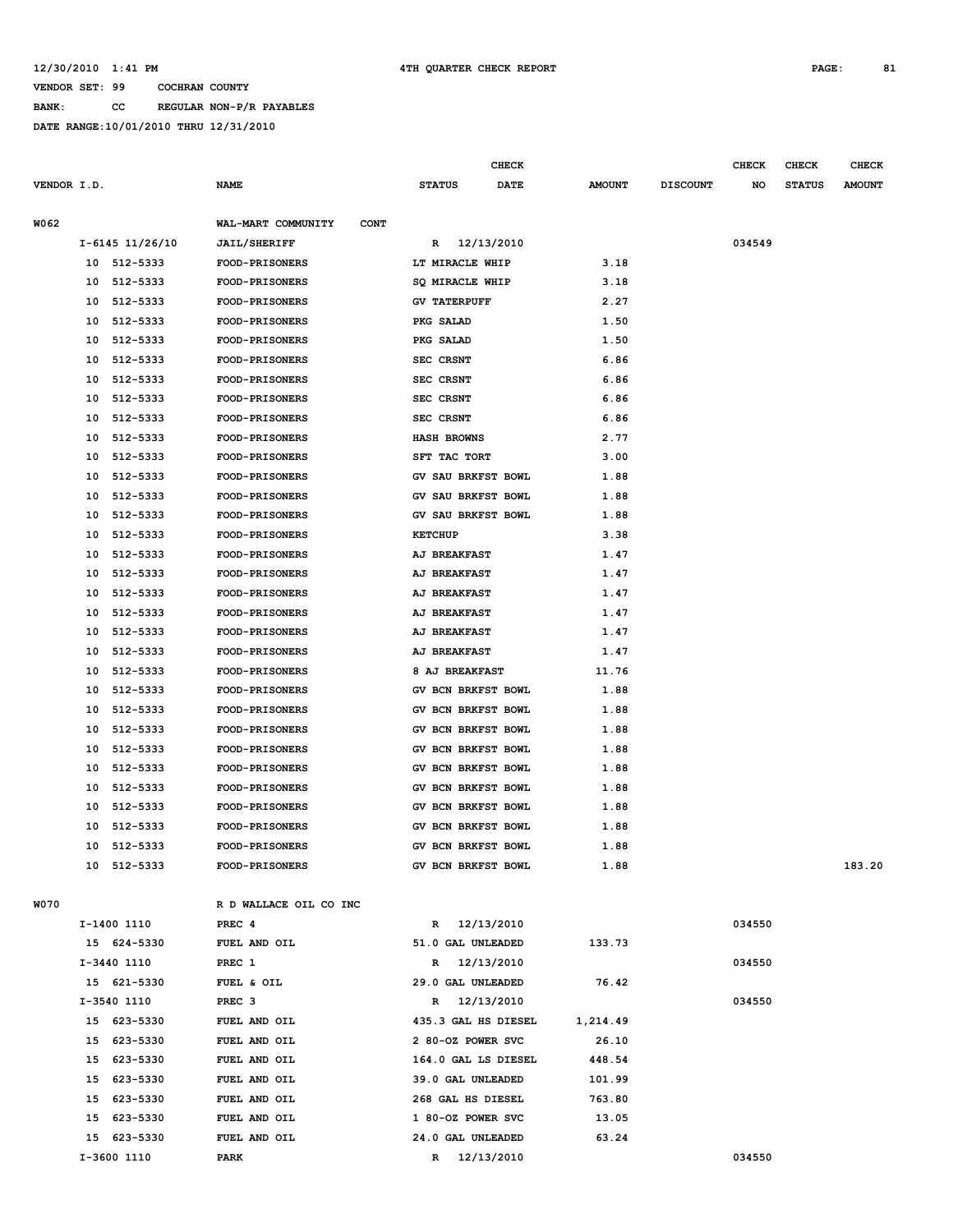### **BANK: CC REGULAR NON-P/R PAYABLES**

|             |          |                    |                                      |                      | <b>CHECK</b> |               |                 | <b>CHECK</b> | <b>CHECK</b>  | <b>CHECK</b>  |
|-------------|----------|--------------------|--------------------------------------|----------------------|--------------|---------------|-----------------|--------------|---------------|---------------|
| VENDOR I.D. |          |                    | <b>NAME</b>                          | <b>STATUS</b>        | <b>DATE</b>  | <b>AMOUNT</b> | <b>DISCOUNT</b> | NO.          | <b>STATUS</b> | <b>AMOUNT</b> |
|             |          |                    |                                      |                      |              |               |                 |              |               |               |
| <b>W070</b> |          |                    | R D WALLACE OIL CO INCCONT           |                      |              |               |                 |              |               |               |
|             |          | I-3600 1110        | <b>PARK</b>                          | R 12/13/2010         |              |               |                 | 034550       |               |               |
|             |          | 10 660-5330        | FUEL AND OIL                         | 63.0 GAL UNLEADED    |              | 164.87        |                 |              |               |               |
|             |          | I-3700 1110        | <b>SHERIFF</b>                       | R                    | 12/13/2010   |               |                 | 034550       |               |               |
|             |          | 10 560-5330        | FUEL AND OIL                         | 182.6 GAL UNLEADED   |              | 479.28        |                 |              |               |               |
|             |          | 10 560-5330        | FUEL AND OIL                         | 9.5 GAL SUPER UNL    |              | 26.93         |                 |              |               | 3,512.44      |
|             |          |                    |                                      |                      |              |               |                 |              |               |               |
| W092        |          |                    | WEST TEXAS GAS INC                   |                      |              |               |                 |              |               |               |
|             |          | I-15006-03496 1110 | <b>SHERIFF</b>                       | R                    | 12/13/2010   |               |                 | 034551       |               |               |
|             |          | 10 560-5330        | FUEL AND OIL                         | 258.48 GAL UNLEADED  |              | 692.15        |                 |              |               | 692.15        |
| W097        |          |                    | WILDRED L. MATHENY dba               |                      |              |               |                 |              |               |               |
|             | I-28756  |                    | CRTHSE/ACT BLDG/LIB                  | $\mathbb{R}$         | 12/13/2010   |               |                 | 034552       |               |               |
|             | 10       | 510-5332           | <b>CUSTODIAL SUPPLIES</b>            | <b>SPRAY BUGS</b>    |              | 70.00         |                 |              |               |               |
|             | 10       | 662-5332           | <b>CUSTODIAL SUPPLIES</b>            | <b>SPRAY BUGS</b>    |              | 45.00         |                 |              |               |               |
|             |          | 10 650-5332        | <b>CUSTODIAL SUPPLIES</b>            | <b>SPRAY BUGS</b>    |              | 35.00         |                 |              |               | 150.00        |
|             |          |                    |                                      |                      |              |               |                 |              |               |               |
| W164        |          |                    | <b>WARREN CAT</b>                    |                      |              |               |                 |              |               |               |
|             |          | I-PS020211866      | PREC <sub>2</sub>                    | R                    | 12/13/2010   |               |                 | 034553       |               |               |
|             |          | 15 622-5451        | <b>REPAIRS</b>                       | TUBE ASSM CAT#01789  |              | 175.33        |                 |              |               | 175.33        |
|             |          |                    |                                      |                      |              |               |                 |              |               |               |
| W193        |          |                    | WESTWARD AUTOMOTIVE REPAIR LLC       |                      |              |               |                 |              |               |               |
|             | I-1877   |                    | <b>SHERIFF</b>                       | R                    | 12/13/2010   |               |                 | 034554       |               |               |
|             |          | 10 560-5451        | MACHINERY-NON-OFFICE REPAIR          | REPL FRONT BRAKES LA |              | 60.00         |                 |              |               |               |
|             | 10       | 560-5451           | MACHINERY-NON-OFFICE REPAIR          | TURN 2 ROTORS/09 FOR |              | 17.50         |                 |              |               |               |
|             | 10       | 560-5451           | MACHINERY-NON-OFFICE REPAIR          | FRONT PAD SET        |              | 87.80         |                 |              |               |               |
|             | $I-1885$ |                    | <b>SHERIFF</b>                       | R                    | 12/13/2010   |               |                 | 034554       |               |               |
|             |          | 10 560-5451        | MACHINERY-NON-OFFICE REPAIR          | REPL COOLING FAN 08  |              | 75.00         |                 |              |               |               |
|             |          | 10 560-5451        | MACHINERY-NON-OFFICE REPAIR          | SWITCH OUT ALTERNATO |              | 60.00         |                 |              |               |               |
|             |          | 10 560-5451        | MACHINERY-NON-OFFICE REPAIR          | REM EMBLEMS FRM 2 DO |              | 35.00         |                 |              |               |               |
|             | 10       | 560-5451           | MACHINERY-NON-OFFICE REPAIR          | 1 COOLING FAN        |              | 315.19        |                 |              |               |               |
|             | 10       | 560-5451           | MACHINERY-NON-OFFICE REPAIR          | 3 GAL ANTI FREEZE    |              | 48.00         |                 |              |               | 698.49        |
|             |          |                    |                                      |                      |              |               |                 |              |               |               |
| X001        |          |                    | XCEL ENERGY                          |                      |              |               |                 |              |               |               |
|             |          |                    | I-54-1324315-7 1210 ALMOST ALL DEPTS | R 12/13/2010         |              |               |                 | 034555       |               |               |
|             |          | 30 518-5440        | <b>UTILITIES</b>                     | 300210167 RUNWAY LIG |              | 67.41         |                 |              |               |               |
|             |          | 10 510-5440        | UTILITIES                            | 300240736 COURTHOUSE |              | 1,612.87      |                 |              |               |               |
|             |          | 10 660-5440        | UTILITIES & IRRIGATION               | 300265059 SOFTBALL P |              | 18.57         |                 |              |               |               |
|             |          | 10 580-5440        | UTILITIES [TOWER]                    | 300282806 TOWER      |              | 68.74         |                 |              |               |               |
|             |          | 15 621-5440        | UTILITIES                            | 300294119 PREC 1 SHO |              | 59.27         |                 |              |               |               |
|             |          | 10 650-5440        | UTILITIES                            | 300338546 LIBRARY    |              | 233.00        |                 |              |               |               |
|             |          | 10 652-5440        | UTILITIES                            | 300342232 MUSEUM     |              | 18.33         |                 |              |               |               |
|             |          | 10 662-5440        | UTILITIES                            | 300390484 ACTIVITY B |              | 424.78        |                 |              |               |               |
|             |          | 10 409-5440        | UTILITIES                            | 300409931 TRAP SHOOT |              | 10.91         |                 |              |               |               |
|             |          | 10 660-5440        | UTILITIES & IRRIGATION               | 300410370 PARK       |              | 90.59         |                 |              |               |               |
|             |          | 10 660-5440        | UTILITIES & IRRIGATION               | 300457515 PARK/SHOP  |              | 22.16         |                 |              |               |               |
|             |          | 10 660-5440        | UTILITIES & IRRIGATION               | 300505444 HOFMAN BAS |              | 18.57         |                 |              |               |               |
|             |          | 10 516-5440        | UTILITIES                            | 300555198 CEMETERY   |              | 18.57         |                 |              |               |               |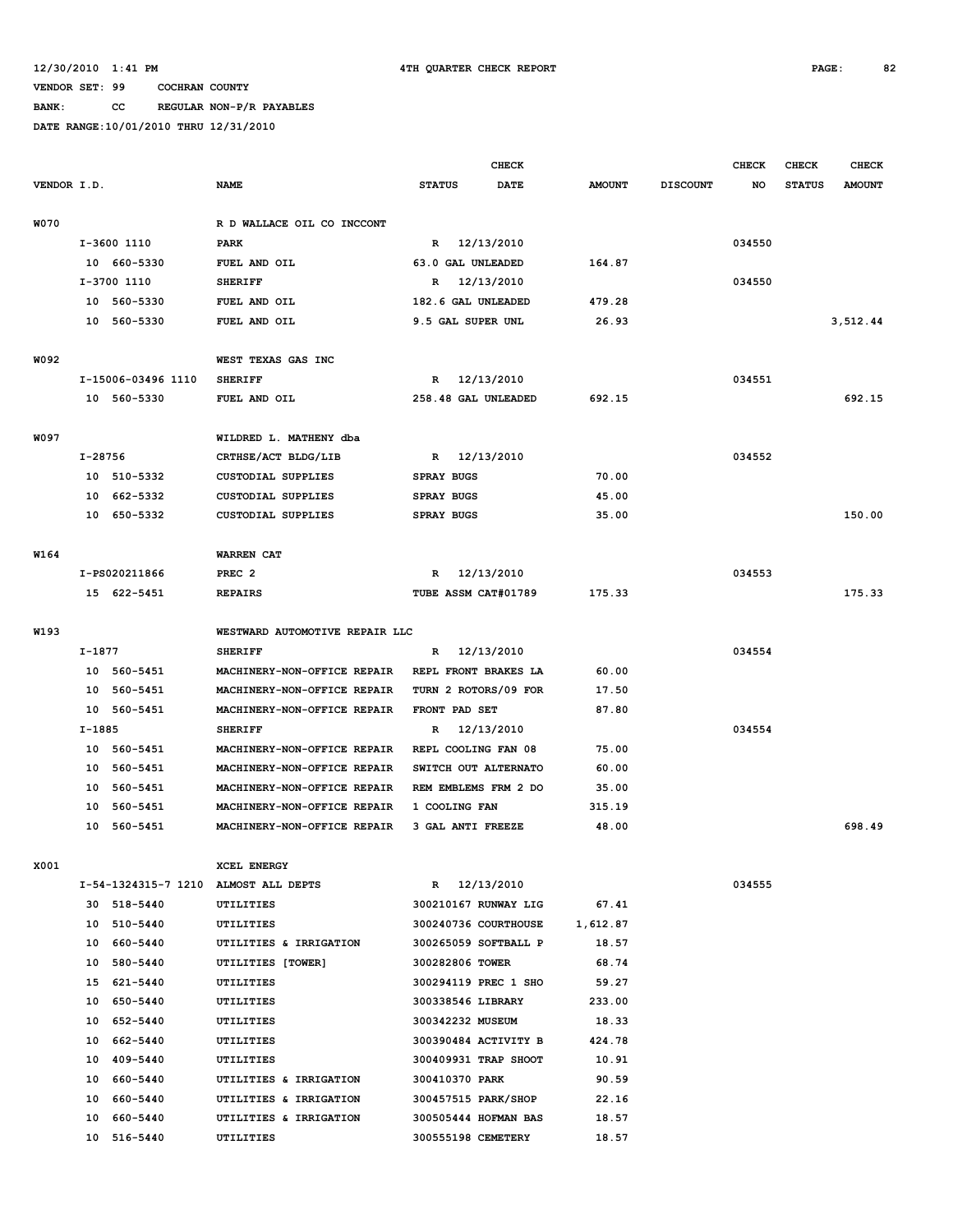**BANK: CC REGULAR NON-P/R PAYABLES**

|             |                     |                                                | <b>CHECK</b>         |             |               |                 | <b>CHECK</b> | CHECK         | <b>CHECK</b>  |
|-------------|---------------------|------------------------------------------------|----------------------|-------------|---------------|-----------------|--------------|---------------|---------------|
| VENDOR I.D. |                     | <b>NAME</b>                                    | <b>STATUS</b>        | <b>DATE</b> | <b>AMOUNT</b> | <b>DISCOUNT</b> | NO           | <b>STATUS</b> | <b>AMOUNT</b> |
|             |                     |                                                |                      |             |               |                 |              |               |               |
| X001        |                     | XCEL ENERGY<br><b>CONT</b>                     |                      |             |               |                 |              |               |               |
|             | I-54-1324315-7 1210 | ALMOST ALL DEPTS                               | R 12/13/2010         |             |               |                 | 034555       |               |               |
|             | 10 409-5440         | UTILITIES                                      | 300577364 102 N MAIN |             | 18.13         |                 |              |               |               |
|             | 10 660-5440         | UTILITIES & IRRIGATION                         | 300587052 SHOWBARN   |             | 16.41         |                 |              |               |               |
|             | 660-5440<br>10      | UTILITIES & IRRIGATION                         | 300587753 RODEO GROU |             | 30.12         |                 |              |               |               |
|             | 10 516-5440         | UTILITIES                                      | 300603417 CEMETERY   |             | 13.28         |                 |              |               |               |
|             | 10 516-5440         | UTILITIES                                      | 300637038 CEMETERY S |             | 18.57         |                 |              |               |               |
|             | 10 650-5440         | UTILITIES                                      | 2 AREA LIGHTS LIBRAR |             | 14.38         |                 |              |               |               |
|             | 10<br>662-5440      | UTILITIES                                      | 2 AREA LIGHTS ACT BL |             | 43.16         |                 |              |               |               |
|             | 10<br>660-5440      | UTILITIES & IRRIGATION                         | AREA LIGHT PARK SHOP |             | 13.84         |                 |              |               | 2,831.66      |
| Y001        |                     | YELLOWHOUSE MACHINERY COM                      |                      |             |               |                 |              |               |               |
|             | I-100824            | PREC 1                                         | R 12/13/2010         |             |               |                 | 034556       |               |               |
|             | 15 621-5451         | <b>REPAIRS</b>                                 | OIL FILTER/770G JD   |             | 76.05         |                 |              |               |               |
|             | 15 621-5451         | <b>REPAIRS</b>                                 | LABOR/JD LINK WIRES  |             | 280.35        |                 |              |               |               |
|             | $I-100841$          | PREC 1                                         | R 12/13/2010         |             |               |                 | 034556       |               |               |
|             | 15 621-5451         | <b>REPAIRS</b>                                 | COOL-GARD/770D GRADE |             | 11.05         |                 |              |               |               |
|             | 15 621-5451         | <b>REPAIRS</b>                                 | <b>GREASE KIT</b>    |             | 73.71         |                 |              |               |               |
|             | 15 621-5451         | <b>REPAIRS</b>                                 | 3 UNITS GREASE       |             | 13.82         |                 |              |               |               |
|             | 15 621-5451         | <b>REPAIRS</b>                                 | LABOR                |             | 61.41         |                 |              |               |               |
|             | 15 621-5451         | <b>REPAIRS</b>                                 | <b>ENVIRON FEE</b>   |             | 9.48          |                 |              |               |               |
|             | I-203919            | PREC <sub>3</sub>                              | R 12/13/2010         |             |               |                 | 034556       |               |               |
|             | 15 623-5451         | <b>REPAIRS</b>                                 | SEAT BELT/JD 544J, S |             | 210.60        |                 |              |               | 736.47        |
|             |                     |                                                |                      |             |               |                 |              |               |               |
| M045        |                     | WILLIAM MESKER dba                             |                      |             |               |                 |              |               |               |
|             | I-CRTHSE/ACT BLDG   | COURTHOUSE/ACTIVITY BUILDING                   | 12/22/2010<br>R      |             |               |                 | 034599       |               |               |
|             | 10 510-5451         | <b>REPAIR</b>                                  | COUTHOUSE PARKING AR |             | 6,400.00      |                 |              |               |               |
|             | 10 662-5451         | <b>REPAIR</b>                                  | SWEEP, BLOW & SEAL P |             | 1,800.00      |                 |              |               |               |
|             | I-PREC 1 122210     | PRECINCT ONE                                   | 12/22/2010<br>R      |             |               |                 | 034599       |               |               |
|             | 15 621-5571         | CAPITAL OUTLAY                                 | SWEEP, REPAIR, SEAL  |             | 24,000.00     |                 |              |               |               |
|             | I-PREC 4 122210     | <b>PREC 4 CR 77</b>                            | 12/22/2010<br>R      |             |               |                 | 034599       |               |               |
|             | 15 624-5451         | <b>REPAIRS</b>                                 | REPAIR INT/HOLES CR  |             | 6,500.00      |                 |              |               | 38,700.00     |
|             |                     |                                                |                      |             |               |                 |              |               |               |
| A042        |                     | J C ADAMS JR                                   |                      |             |               |                 |              |               |               |
|             | I-LOISLAW 1210      | COUNTY ATTY/LAW LIBRARY                        | R 12/29/2010         |             |               |                 | 034600       |               |               |
|             | 10 475-5590         | LAW LIBRARY MTRLS/UPDATES LOIS LAW DEC 10 BILL |                      |             | 202.46        |                 |              |               | 202.46        |
| A133        |                     | ALLIED COMPLIANCE SERVICE                      |                      |             |               |                 |              |               |               |
|             | I-18295             | COMMISSIONERS COURT                            | R 12/29/2010         |             |               |                 | 034601       |               |               |
|             | 15 610-5499         | MISCELLANEOUS                                  | PRE-EMPL DRUG TEST/T |             | 52.00         |                 |              |               | 52.00         |
| A165        |                     | AFFILIATED COMPUTER SERVICES                   |                      |             |               |                 |              |               |               |
|             | I-609836            | COUNTY/DIST CLERK                              | R 12/29/2010         |             |               |                 | 034602       |               |               |
|             | 10 403-5416         | FILMING & INDEXING                             | 20/20 PERFECT VISION |             | 1,000.00      |                 |              |               |               |
|             | 10 403-5416         | FILMING & INDEXING                             | 116 ARCHIVAL PRINTS  |             | 103.24        |                 |              |               |               |
|             | 10 403-5416         | FILMING & INDEXING                             | <b>FREIGHT</b>       |             | 31.44         |                 |              |               | 1,134.68      |
|             |                     |                                                |                      |             |               |                 |              |               |               |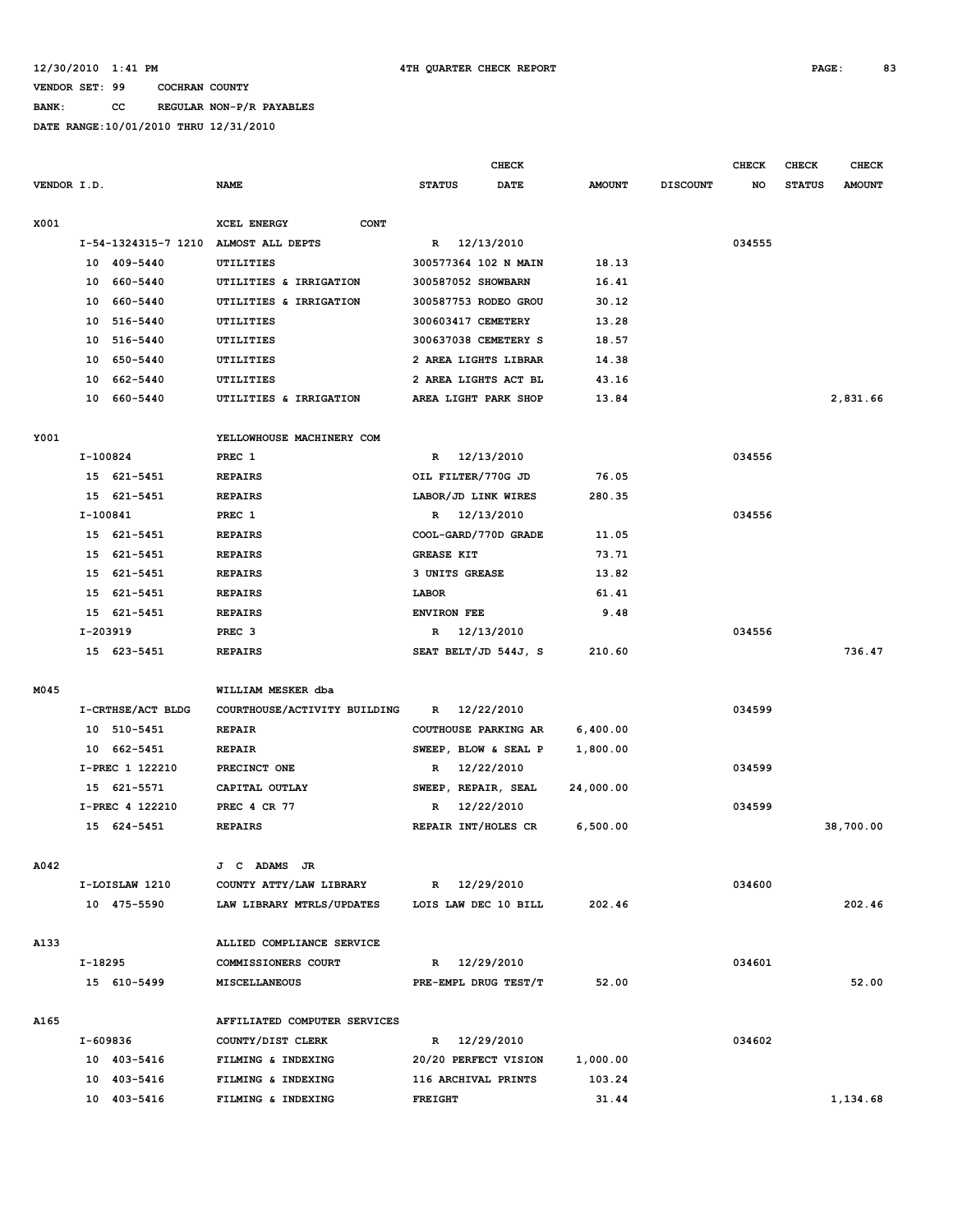**BANK: CC REGULAR NON-P/R PAYABLES**

|             |          |                                |                                |               |                        | <b>CHECK</b>          |               |                 | <b>CHECK</b> | <b>CHECK</b>  | <b>CHECK</b>  |
|-------------|----------|--------------------------------|--------------------------------|---------------|------------------------|-----------------------|---------------|-----------------|--------------|---------------|---------------|
| VENDOR I.D. |          |                                | <b>NAME</b>                    | <b>STATUS</b> |                        | <b>DATE</b>           | <b>AMOUNT</b> | <b>DISCOUNT</b> | NO           | <b>STATUS</b> | <b>AMOUNT</b> |
|             |          |                                |                                |               |                        |                       |               |                 |              |               |               |
| A206        |          |                                | DAVID LYNN ALEXANDER           |               |                        |                       |               |                 |              |               |               |
|             | I-121310 |                                | PREC <sub>2</sub>              |               |                        | R 12/29/2010          |               |                 | 034603       |               |               |
|             |          | 15 622-5356                    | ROAD MATERIALS & SUPPLIES      |               |                        | 26 BELLY DUMPS CALIC  | 780.00        |                 |              |               |               |
|             |          | $I-CALICHE$ 12/21/10           | PRECINCT TWO                   | R             |                        | 12/29/2010            |               |                 | 034603       |               |               |
|             |          | 15 622-5356                    | ROAD MATERIALS & SUPPLIES      |               |                        | 21 BELLY DUMPS @20/1  | 630.00        |                 |              |               |               |
|             |          | I-PREC 3 NOV 2010              | PREC <sub>3</sub>              | R             |                        | 12/29/2010            |               |                 | 034603       |               |               |
|             |          | 15 623-5356                    | ROAD MATERIALS & SUPPLIES      |               |                        | 40 BELLY DUMPS @\$30. | 1,200.00      |                 |              |               | 2,610.00      |
|             |          |                                |                                |               |                        |                       |               |                 |              |               |               |
| C008        |          |                                | CITY OF WHITEFACE              |               |                        |                       |               |                 |              |               |               |
|             |          | $I-409$ 12/10                  | PREC <sub>2</sub>              | $\mathbb{R}$  |                        | 12/29/2010            |               |                 | 034604       |               |               |
|             |          | 15 622-5440                    | UTILITIES                      |               |                        | svc 11/16/10-12/16/1  | 16.25         |                 |              |               |               |
|             |          | 15 622-5440                    | UTILITIES                      |               |                        | svc 11/16/10-12/16/1  | 9.00          |                 |              |               |               |
|             |          | 15 622-5440                    | UTILITIES                      |               |                        | SVC 11/16/10-12/16/1  | 50.10         |                 |              |               |               |
|             | 15       | 622-5440                       | UTILITIES                      |               |                        | svc 11/16/10-12/16/1  | 17.50         |                 |              |               | 92.85         |
|             |          |                                |                                |               |                        |                       |               |                 |              |               |               |
| E015        |          |                                | ERS - TEXAS SOCIAL SECURITY PR |               |                        |                       |               |                 |              |               |               |
|             |          | I-SS ADMIN FEE 2011 NON-DEPT'L |                                | R             |                        | 12/29/2010            |               |                 | 034605       |               |               |
|             |          | 10 409-5499                    | MISCELLANEOUS                  |               |                        | ANN FEE TO ADMIN SOC  | 35.00         |                 |              |               | 35.00         |
|             |          |                                |                                |               |                        |                       |               |                 |              |               |               |
| E018        |          |                                | <b>ERF WIRELESS</b>            |               |                        |                       |               |                 |              |               |               |
|             | I-479519 |                                | CRTHSE/ATTY/LIB/MUSEUM         |               |                        | R 12/29/2010          |               |                 | 034606       |               |               |
|             |          | 10 409-5420                    | TELECOMMUNICATIONS             |               |                        | COURTHOUSE INTERNET   | 90.05         |                 |              |               |               |
|             | 10       | 475-5420                       | TELECOMMUNICATIONS             |               |                        | COUNTY ATTY INTERNET  | 39.95         |                 |              |               |               |
|             | 10       | 665-5420                       | TELECOMMUNICATIONS             |               |                        | EXTENSION SERVICE I   | 39.95         |                 |              |               |               |
|             | 10       | 652-5420                       | TELECOMMUNICATIONS             |               | <b>MUSEUM INTERNET</b> |                       | 39.95         |                 |              |               |               |
|             | 10       | 650-5420                       | <b>TELECOMMUNICATIONS</b>      |               | LIBRARY INTERNET       |                       |               |                 |              |               | 209.90        |
|             |          |                                |                                |               |                        |                       |               |                 |              |               |               |
| G031        |          |                                | <b>GRAINGER</b>                |               |                        |                       |               |                 |              |               |               |
|             |          | I-9412631021                   | <b>JAIL/AUDITOR</b>            | R             |                        | 12/29/2010            |               |                 | 034607       |               |               |
|             |          | 10 495-5451                    | <b>REPAIRS</b>                 |               | ELECTRICAL TAPE        |                       | 3.43          |                 |              |               |               |
|             |          | 10 512-5451                    | <b>REPAIR</b>                  |               | LIGHT FIXTURE          |                       | 144.82        |                 |              |               |               |
|             |          | I-9423127035                   | <b>COURTHOUSE</b>              | R             |                        | 12/29/2010            |               |                 | 034607       |               |               |
|             |          | 10 510-5451                    | <b>REPAIR</b>                  |               |                        | 2 ELECTRONIC BALLAST  | 26.14         |                 |              |               | 174.39        |
|             |          |                                |                                |               |                        |                       |               |                 |              |               |               |
| H037        |          |                                | THE HIGH GROUND OF TEXAS       |               |                        |                       |               |                 |              |               |               |
|             |          | I-DUES 2010-11                 | COMMISSIONERS COURT            |               |                        | R 12/29/2010          |               |                 | 034608       |               |               |
|             |          | 15 610-5481                    | DUES AND REGISTRATION          |               |                        | MEMBERSHIP DUES 2010  | 500.00        |                 |              |               | 500.00        |
|             |          |                                |                                |               |                        |                       |               |                 |              |               |               |
| H126        |          |                                | HOLLAND'S OFFICE TECHNOLOGIES  |               |                        |                       |               |                 |              |               |               |
|             | I-89081  |                                | TAX OFFICE                     |               |                        | R 12/29/2010          |               |                 | 034609       |               |               |
|             |          | 10 499-5310                    | OFFICE SUPPLIES                |               | WALL CALENDAR          |                       | 8.79          |                 |              |               |               |
|             |          | 10 499-5310                    | OFFICE SUPPLIES                |               | 1 BX STAPLES           |                       | 3.09          |                 |              |               | 11.88         |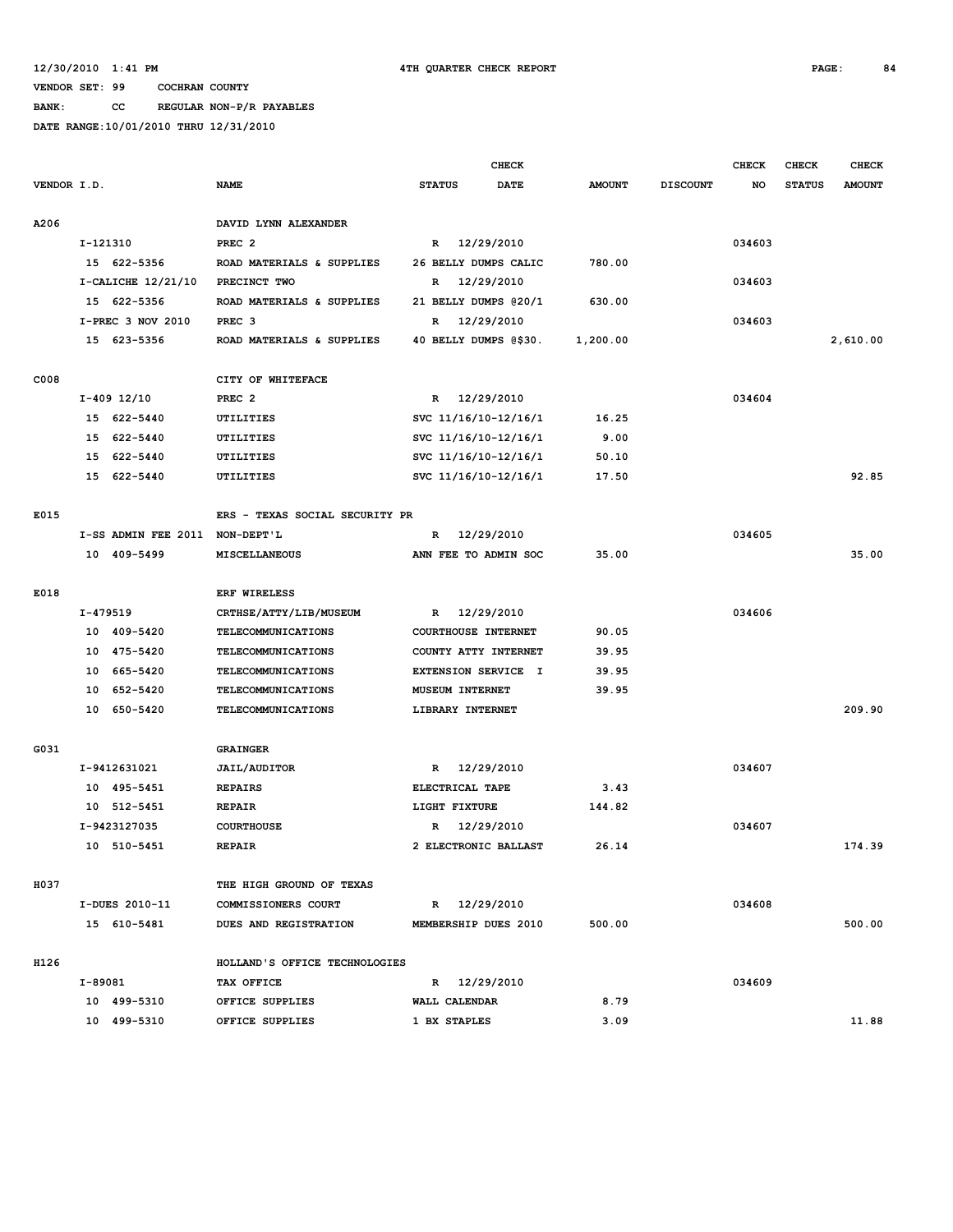**BANK: CC REGULAR NON-P/R PAYABLES**

|             |             |                              | <b>CHECK</b>                |               |                 | <b>CHECK</b> | <b>CHECK</b>  | <b>CHECK</b>  |
|-------------|-------------|------------------------------|-----------------------------|---------------|-----------------|--------------|---------------|---------------|
| VENDOR I.D. |             | NAME                         | <b>STATUS</b><br>DATE       | <b>AMOUNT</b> | <b>DISCOUNT</b> | NO           | <b>STATUS</b> | <b>AMOUNT</b> |
| J044        |             | JAMES PUBLISHING INC.        |                             |               |                 |              |               |               |
|             | I-2863166   | COUNTY ATTORNEY              | R 12/29/2010                |               |                 | 034610       |               |               |
|             | 10 475-5590 | LAW LIBRARY MTRLS/UPDATES    | REV 11 12/10 TO TX C        | 79.99         |                 |              |               |               |
|             | 10 475-5590 | LAW LIBRARY MTRLS/UPDATES    | <b>SHIPPING</b>             | 7.95          |                 |              |               | 87.94         |
|             |             |                              |                             |               |                 |              |               |               |
| J056        |             | JIMMY EARL STUDDARD dba      |                             |               |                 |              |               |               |
|             | I-110110    | PREC 1                       | 12/29/2010<br>$\mathbb{R}$  |               |                 | 034611       |               |               |
|             | 15 621-5451 | <b>REPAIRS</b>               | STATE INSP/MACK DUMP        | 14.50         |                 |              |               |               |
|             | $I-120610$  | <b>JUV PROBATION</b>         | 12/29/2010<br>R             |               |                 | 034611       |               |               |
|             | 10 571-5451 | <b>REPAIR</b>                | STATE INSP/02 CHEV I        | 14.50         |                 |              |               |               |
|             | I-121410    | <b>SHERIFF</b>               | 12/29/2010<br>R             |               |                 | 034611       |               |               |
|             | 10 560-5451 | MACHINERY-NON-OFFICE REPAIR  | <b>STATE INSP/06 FORD F</b> | 14.50         |                 |              |               | 43.50         |
| L010        |             | LEWIS FARM & RANCH STORE INC |                             |               |                 |              |               |               |
|             | $C - 6761$  | <b>SHERIFF</b>               | R 12/29/2010                |               |                 | 034612       |               |               |
|             | 10 560-5451 | MACHINERY-NON-OFFICE REPAIR  | RETURN BORE BIT             | 12.99CR       |                 |              |               |               |
|             | $I - 6125$  | <b>ACTIVITY BLDG</b>         | 12/29/2010<br>R             |               |                 | 034612       |               |               |
|             | 10 662-5332 | <b>CUSTODIAL SUPPLIES</b>    | 2 PK 8-RL PAPER TOWE        | 23.38         |                 |              |               |               |
|             | 10 662-5451 | <b>REPAIR</b>                | $3/4$ "X1/2" BUSHING        | 2.69          |                 |              |               |               |
|             | 10 662-5451 | <b>REPAIR</b>                | $1/2$ " NIPPLE              | 0.37          |                 |              |               |               |
|             | 10 662-5451 | <b>REPAIR</b>                | HOOVER FILTER               | 14.39         |                 |              |               |               |
|             | 10 662-5332 | <b>CUSTODIAL SUPPLIES</b>    | 3 COVERS                    | 13.47         |                 |              |               |               |
|             | I-6126      | <b>ACTIVITY BLDG</b>         | R 12/29/2010                |               |                 | 034612       |               |               |
|             | 10 662-5451 | <b>REPAIR</b>                | HOSE BIB                    | 10.99         |                 |              |               |               |
|             | 10 662-5451 | <b>REPAIR</b>                | $3/4"$ NIPPLE               | 0.61          |                 |              |               |               |
|             | 10 662-5451 | <b>REPAIR</b>                | $3/4$ " TEE                 | 3.99          |                 |              |               |               |
|             | 10 662-5332 | <b>CUSTODIAL SUPPLIES</b>    | <b>COVER</b>                | 4.49          |                 |              |               |               |
|             | 10 662-5451 | <b>REPAIR</b>                | LESS DISCOUNT               | 2.01CR        |                 |              |               |               |
|             | $I - 6252$  | <b>PARK</b>                  | 12/29/2010<br>R             |               |                 | 034612       |               |               |
|             | 10 660-5451 | <b>REPAIR</b>                | $1/2$ " SCREWS              | 1.25          |                 |              |               |               |
|             | $I - 6330$  | <b>COURTHOUSE</b>            | 12/29/2010<br>R             |               |                 | 034612       |               |               |
|             | 10 510-5332 | <b>CUSTODIAL SUPPLIES</b>    | 3 SETS LIGHTS               | 26.94         |                 |              |               |               |
|             | I-6360      | DISTRICT COURT               | R 12/29/2010                |               |                 | 034612       |               |               |
|             | 10 435-5499 | <b>MISCELLANEOUS</b>         | 4 CASES WATER/JURY          | 23.80         |                 |              |               |               |
|             | I-6678      | <b>CEMETERY</b>              | R 12/29/2010                |               |                 | 034612       |               |               |
|             | 10 516-5451 | <b>REPAIR</b>                | 2X6X10                      | 7.20          |                 |              |               |               |
|             | I-6722      | <b>SHERIFF</b>               | R 12/29/2010                |               |                 | 034612       |               |               |
|             | 10 560-5451 | MACHINERY-NON-OFFICE REPAIR  | <b>BORE BIT</b>             | 12.99         |                 |              |               |               |
|             | I-6760      | <b>SHERIFF</b>               | R 12/29/2010                |               |                 | 034612       |               |               |
|             | 10 560-5334 | OTHER SUPPLIES               | BOX OF RAGS                 | 9.99          |                 |              |               |               |
|             | I-6832      | <b>ACTIVITY BLDG</b>         | R 12/29/2010                |               |                 | 034612       |               |               |
|             | 10 662-5332 | CUSTODIAL SUPPLIES           | <b>MIRROR HOLDERS</b>       | 1.79          |                 |              |               |               |
|             | $I - 6841$  | <b>EXTENSION SVC</b>         | R 12/29/2010                |               |                 | 034612       |               |               |
|             | 10 665-5334 | OTHER SUPPLIES               | 14 NEEDLES                  | 4.20          |                 |              |               |               |
|             | 10 665-5334 | OTHER SUPPLIES               | <b>IVOMEC</b>               | 47.99         |                 |              |               |               |
|             | 10 665-5334 | OTHER SUPPLIES               | LESS DISCOUNT               | 5.22CR        |                 |              |               |               |
|             | I-6898      | PREC 1                       | R 12/29/2010                |               |                 | 034612       |               |               |
|             | 15 621-5356 | ROAD MATERIALS & SUPPLIES    | 2 TIE DOWN STRAPS           | 79.98         |                 |              |               |               |
|             | I-7094      | <b>ACTIVITY BLDG</b>         | R 12/29/2010                |               |                 | 034612       |               |               |
|             |             |                              |                             |               |                 |              |               |               |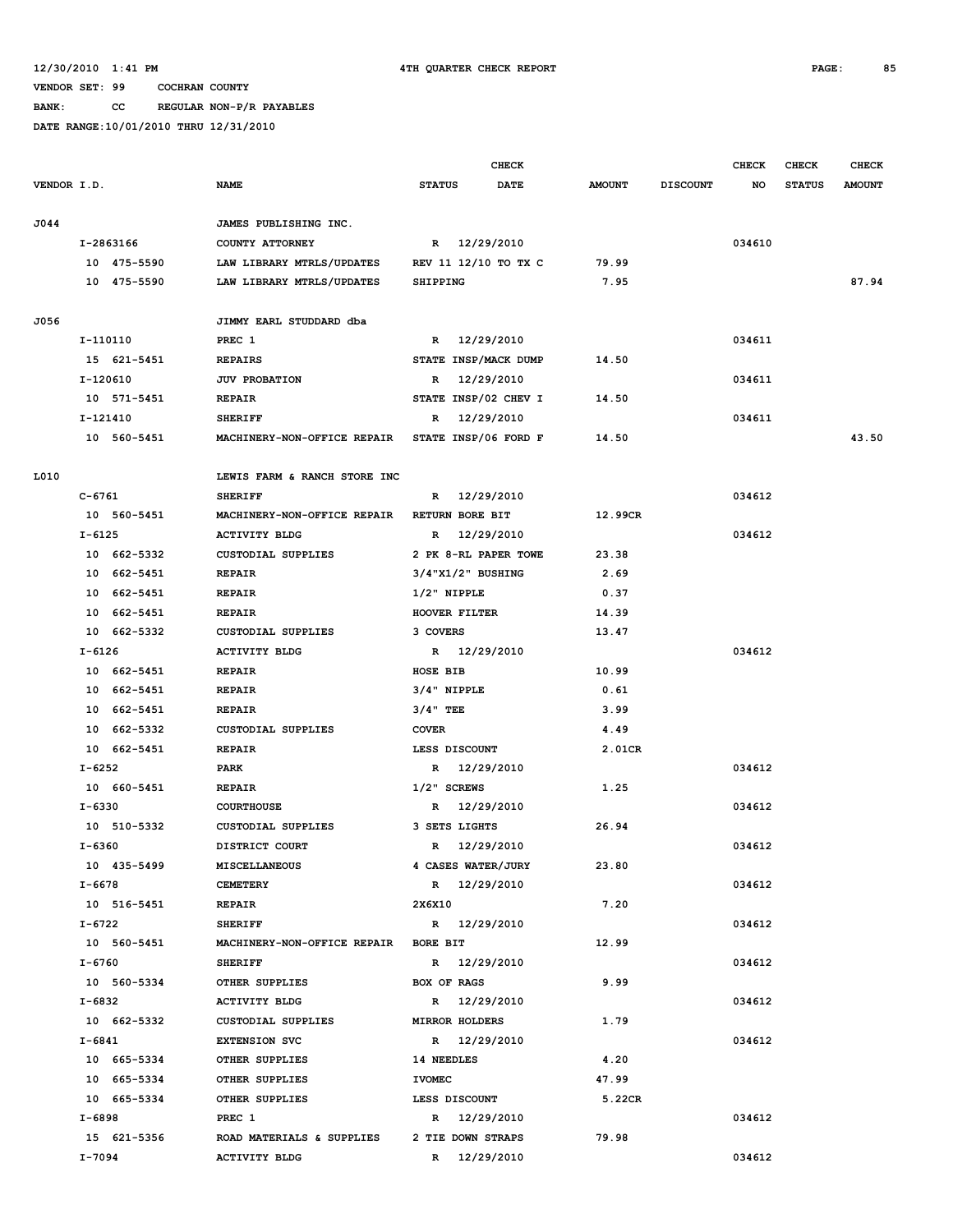**BANK: CC REGULAR NON-P/R PAYABLES**

|             |            |                                   |                              |                          | CHECK       |               |                 | <b>CHECK</b> | <b>CHECK</b>  | <b>CHECK</b>  |
|-------------|------------|-----------------------------------|------------------------------|--------------------------|-------------|---------------|-----------------|--------------|---------------|---------------|
| VENDOR I.D. |            |                                   | <b>NAME</b>                  | <b>STATUS</b>            | <b>DATE</b> | <b>AMOUNT</b> | <b>DISCOUNT</b> | NO           | <b>STATUS</b> | <b>AMOUNT</b> |
| L010        |            |                                   | LEWIS FARM & RANCH STOCONT   |                          |             |               |                 |              |               |               |
|             | I-7094     |                                   | <b>ACTIVITY BLDG</b>         | R 12/29/2010             |             |               |                 | 034612       |               |               |
|             |            | 10 662-5332                       | <b>CUSTODIAL SUPPLIES</b>    | DRAIN OPENER             |             | 9.86          |                 |              |               |               |
|             |            | 10 662-5332                       | <b>CUSTODIAL SUPPLIES</b>    | GOO GONE                 |             | 3.14          |                 |              |               |               |
|             | $I - 7218$ |                                   | JAIL                         | R 12/29/2010             |             |               |                 | 034612       |               |               |
|             |            | 10 512-5392                       | MISCELLANEOUS SUPPLIES       | <b>14 100W BULBS</b>     |             | 22.54         |                 |              |               |               |
|             |            | 10 512-5392                       | MISCELLANEOUS SUPPLIES       | 8 BX KLEENEX             |             | 17.92         |                 |              |               |               |
|             | I-7300     |                                   | <b>EXTENSION SVC</b>         | R 12/29/2010             |             |               |                 | 034612       |               |               |
|             |            | 10 665-5334                       | <b>OTHER SUPPLIES</b>        | HITCH RECEIVER           |             | 19.99         |                 |              |               |               |
|             |            | 10 665-5334                       | OTHER SUPPLIES               | 2" TOW BALL              |             | 13.99         |                 |              |               |               |
|             | I-7400     |                                   | PREC 4                       | R 12/29/2010             |             |               |                 | 034612       |               |               |
|             |            | 15 624-5356                       | ROAD MATERIALS & SUPPLIES    | <b>TOWELS</b>            |             | 4.79          |                 |              |               |               |
|             |            | 15 624-5356                       | ROAD MATERIALS & SUPPLIES    | <b>SHARPIE</b>           |             | 2.49          |                 |              |               |               |
|             |            | 15 624-5356                       | ROAD MATERIALS & SUPPLIES    | <b>SOAP</b>              |             | 2.49          |                 |              |               |               |
|             | 15         | 624-5356                          | ROAD MATERIALS & SUPPLIES    | <b>COFFEE</b>            |             | 11.95         |                 |              |               |               |
|             |            | I-SHOW BOX 12/22/10 EXTENSION SVC |                              | R                        | 12/29/2010  |               |                 | 034612       |               |               |
|             | 10         | 665–5334                          | OTHER SUPPLIES               | SHOW BOX                 |             | 285.00        |                 |              |               |               |
|             | 10         | 665-5334                          | <b>OTHER SUPPLIES</b>        | <b>CLIPPERS</b>          |             | 200.00        |                 |              |               |               |
|             |            |                                   | OTHER SUPPLIES               |                          |             |               |                 |              |               |               |
|             | 10         | 665-5334                          | OTHER SUPPLIES               | <b>HEADS</b><br>2 BLADES |             | 20.00         |                 |              |               |               |
|             |            | 10 665-5334                       |                              |                          |             | 110.00        |                 |              |               | 994.45        |
| L161        |            |                                   | LUBBOCK TRUCK SALES, INC.    |                          |             |               |                 |              |               |               |
|             |            | I-P146474                         | PREC <sub>2</sub>            | R 12/29/2010             |             |               |                 | 034614       |               |               |
|             |            | 15 622-5451                       | <b>REPAIRS</b>               | BATTERY CABLE POS        |             | 55.22         |                 |              |               | 55.22         |
|             |            |                                   |                              |                          |             |               |                 |              |               |               |
| P007        |            |                                   | PAYROLL CLEARING ACCT        |                          |             |               |                 |              |               |               |
|             |            | I-4TH QTR 2010                    | ALL DEPTS--WORKERS COMP      | R 12/29/2010             |             |               |                 | 034615       |               |               |
|             |            | 10 400-5204                       | WORKERS' COMPENSATION        | W/C QTRLY DEPOSIT-CN     |             | 50.49         |                 |              |               |               |
|             | 10         | 403-5204                          | <b>WORKERS' COMPENSATION</b> | W/C QTRLY DEPOSIT-CL     |             | 60.92         |                 |              |               |               |
|             | 10         | 435-5204                          | WORKERS' COMPENSATION        | W/C QTRLY DEPOSIT-DI     |             | 9.94          |                 |              |               |               |
|             | 10         | 455-5204                          | WORKERS' COMPENSATION        | W/C QRTRLY DEPOSIT-J     |             | 40.94         |                 |              |               |               |
|             | 10         | 475-5204                          | WORKERS' COMPENSATION        | W/C OTRLY DEPOSIT-CN     |             | 37.17         |                 |              |               |               |
|             |            | 10 476-5204                       | WORKERS' COMPENSATION        | W/C QTRLY DEPOSIT-DI     |             | 63.47         |                 |              |               |               |
|             | 10         | 490-5204                          | WORKERS' COMPENSATION        | W/C QTRLY DEPOSIT-EL     |             | 0.11          |                 |              |               |               |
|             | 10         | 495-5204                          | <b>WORKERS' COMPENSATION</b> | W/C OTRLY DEPOSIT-AU     |             | 42.38         |                 |              |               |               |
|             | 10         | 497-5204                          | WORKERS' COMPENSATION        | W/C QTRLY DEPOSIT-TR     |             | 23.61         |                 |              |               |               |
|             | 10         | 499-5204                          | WORKERS' COMPENSATION        | W/C QTRLY DEPOSIT-TA     |             | 66.20         |                 |              |               |               |
|             | 10         | 510-5204                          | WORKERS' COMPENSATION        | W/C QTRLY DEPOSIT-CO     |             | 345.70        |                 |              |               |               |
|             | 10         | 512-5204                          | WORKERS' COMPENSATION        | W/C QTRLY DEPOSIT-JA     |             | 623.81        |                 |              |               |               |
|             | 10         | 516-5204                          | WORKERS' COMPENSATION        | W/C QTRLY DEPOSIT-CE     |             | 430.85        |                 |              |               |               |
|             | 10         | 550-5204                          | WORKERS' COMPENSATION        | W/C QTRLY DEPOSIT-CO     |             | 212.24        |                 |              |               |               |
|             | 10         | 560-5204                          | WORKERS' COMPENSATION        | W/C QTRLY DEPOSIT-SH     |             | 2,439.22      |                 |              |               |               |
|             | 10         | 571-5204                          | WORKERS' COMPENSATION        | W/C QTRLY DEPOSIT-JU     |             | 30.35         |                 |              |               |               |
|             | 10         | 650-5204                          | WORKERS' COMPENSATION        | W/C QTRLY DEPOSIT-LI     |             | 67.05         |                 |              |               |               |
|             | 10         | 652-5204                          | WORKERS' COMPENSATION        | W/C QTRLY DEPOSIT-MU     |             | 18.18         |                 |              |               |               |
|             | 10         | 660-5204                          | WORKERS' COMPENSATION        | W/C QTRLY DEPOSIT-PA     |             | 288.76        |                 |              |               |               |
|             | 10         | 662-5204                          | WORKERS' COMPENSATION        | W/C QTRLY DEPOSIT-AC     |             | 327.17        |                 |              |               |               |
|             | 10         | 663-5204                          | WORKERS' COMPENSATION        | W/C QTRLY DEPOSIT-SR     |             | 70.89         |                 |              |               |               |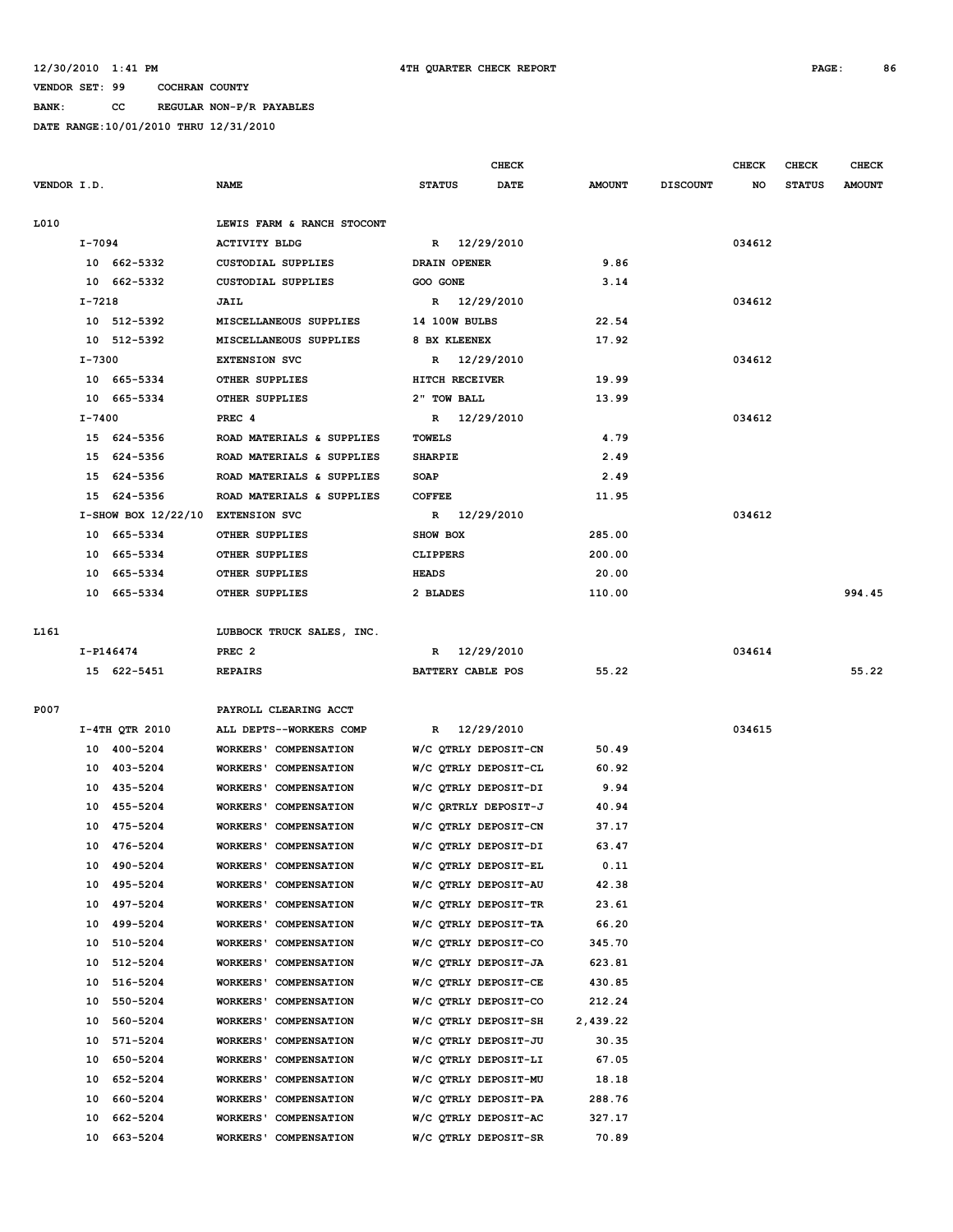**BANK: CC REGULAR NON-P/R PAYABLES**

|             |                |                              | <b>CHECK</b>                 |               |                 | <b>CHECK</b> | <b>CHECK</b>  | <b>CHECK</b>  |
|-------------|----------------|------------------------------|------------------------------|---------------|-----------------|--------------|---------------|---------------|
| VENDOR I.D. |                | <b>NAME</b>                  | <b>STATUS</b><br><b>DATE</b> | <b>AMOUNT</b> | <b>DISCOUNT</b> | NO           | <b>STATUS</b> | <b>AMOUNT</b> |
|             |                |                              |                              |               |                 |              |               |               |
| P007        |                | PAYROLL CLEARING ACCT CONT   |                              |               |                 |              |               |               |
|             | I-4TH QTR 2010 | ALL DEPTS--WORKERS COMP      | R 12/29/2010                 |               |                 | 034615       |               |               |
|             | 665-5204<br>10 | <b>WORKERS' COMPENSATION</b> | W/C OTRLY DEPOSIT-EX         | 268.16        |                 |              |               |               |
|             | 15 610-5204    | <b>WORKERS' COMPENSATION</b> | W/C QTRLY DEPOSIT-CO         | 506.04        |                 |              |               |               |
|             | 15 621-5204    | <b>WORKERS' COMPENSATION</b> | W/C QTRLY DEPOSIT-PR         | 1,233.84      |                 |              |               |               |
|             | 15 622-5204    | <b>WORKERS' COMPENSATION</b> | W/C QTRLY DEPOSIT-PR         | 1,114.09      |                 |              |               |               |
|             | 15 623-5204    | WORKERS' COMPENSATION        | W/C QTRLY DEPOSIT-PR         | 1,199.91      |                 |              |               |               |
|             | 15 624-5204    | <b>WORKERS' COMPENSATION</b> | W/C QTRLY DEPOSIT-PR         | 1,117.22      |                 |              |               |               |
|             | 30<br>518-5204 | WORKERS COMPENSATION         | W/C QTRLY DEPOSIT-AI         | 123.75        |                 |              |               | 10,812.46     |
|             |                |                              |                              |               |                 |              |               |               |
| P088        |                | PITNEY BOWES CREDIT CORP     |                              |               |                 |              |               |               |
|             | I-6606405-DC10 | <b>CLERK</b>                 | 12/29/2010<br>R              |               |                 | 034616       |               |               |
|             | 10 403-5311    | POSTAL EXPENSES              | RENTAL FOR 4TH QTR 2         | 771.00        |                 |              |               | 771.00        |
|             |                |                              |                              |               |                 |              |               |               |
| P088        |                | PITNEY BOWES CREDIT CORP     |                              |               |                 |              |               |               |
|             | I-6617824-DC10 | TAX OFFICE                   | 12/29/2010<br>R              |               |                 | 034617       |               |               |
|             | 10 499-5311    | POSTAL EXPENSES              | POSTAGE METER LEASE          | 1,197.00      |                 |              |               | 1,197.00      |
|             |                |                              |                              |               |                 |              |               |               |
| R033        |                | <b>GERALD RAMSEY</b>         |                              |               |                 |              |               |               |
|             | I-JAN 11 RENT  | NON-DEPT'L/STORAGE           | 12/29/2010<br>R              |               |                 | 034618       |               |               |
|             | 10 409-5499    | MISCELLANEOUS                | STORAGE BLDG RENT JA         | 300.00        |                 |              |               | 300.00        |
|             |                |                              |                              |               |                 |              |               |               |
| R099        |                | CYNDIA LEA GUAJARDO dba      |                              |               |                 |              |               |               |
|             | I-95940        | PREC 1                       | R 12/29/2010                 |               |                 | 034619       |               |               |
|             | 15 621-5454    | TIRES                        | FLAT REPAIR 245/71           | 25.00         |                 |              |               |               |
|             | I-95958        | PREC 1                       | 12/29/2010<br>R              |               |                 | 034619       |               |               |
|             | 15 621-5454    | TIRES                        | FLAT REPAIR 245              | 25.00         |                 |              |               |               |
|             | 15 621-5454    | TIRES                        | FLAT REPAIR 225              | 25.00         |                 |              |               |               |
|             | I-96112        | <b>SHERIFF</b>               | 12/29/2010<br>R              |               |                 | 034619       |               |               |
|             | 10 560-5454    | TIRES                        | FLAT REPAIR 275/60/1         | 13.00         |                 |              |               | 88.00         |
|             |                |                              |                              |               |                 |              |               |               |
| <b>S005</b> |                | DORIS SEALY, COUNTY TREAS    |                              |               |                 |              |               |               |
|             | I-121410       | <b>TREASURER</b>             | 12/29/2010<br>R              |               |                 | 034620       |               |               |
|             | 10 497-5311    | POSTAL EXPENSES              | CERT MAIL/TCDRS EXTR         | 5.10          |                 |              |               |               |
|             | 10 497-5311    | POSTAL EXPENSES              | CERT MAIL/DEATH CERT         | 5.54          |                 |              |               | 10.64         |
|             |                |                              |                              |               |                 |              |               |               |
| S010        |                | SILVERS COMPANY              |                              |               |                 |              |               |               |
|             | C-13800/12548  | <b>CONSTABLE</b>             | R 12/29/2010                 |               |                 | 034621       |               |               |
|             | 10 550-5330    |                              |                              |               |                 |              |               |               |
|             |                | FUEL & OIL                   | CREDIT FED TAX ON 21         | 3.96CR        |                 |              |               |               |
|             | C-13801/12547  | <b>EXTENSION SVC</b>         | 12/29/2010<br>$\mathbb{R}$   |               |                 | 034621       |               |               |
|             | 10 665-5330    | FUEL AND OIL                 | CREDIT FED TAX ON 23         | 42.40CR       |                 |              |               |               |
|             | C-13802/12545  | JUVENILE PROBATION           | R 12/29/2010                 |               |                 | 034621       |               |               |
|             | 10 571-5330    | <b>FUEL</b>                  | CREDIT FED TAX ON 31         | 5.74CR        |                 |              |               |               |
|             | C-13803/12544  | <b>AUDITOR</b>               | 12/29/2010<br>$\mathbb{R}$   |               |                 | 034621       |               |               |
|             | 10 495-5427    | CONTINUING EDUCATION         | CREDIT FED TAX ON 6          | 1.10CR        |                 |              |               |               |
|             | C-13804/12543  | PARK                         | R 12/29/2010                 |               |                 | 034621       |               |               |
|             | 10 660-5330    | FUEL AND OIL                 | CREDIT FED TAX ON 33         | 6.07CR        |                 |              |               |               |
|             | C-13807/12540  | <b>CEMETERY</b>              | R 12/29/2010                 |               |                 | 034621       |               |               |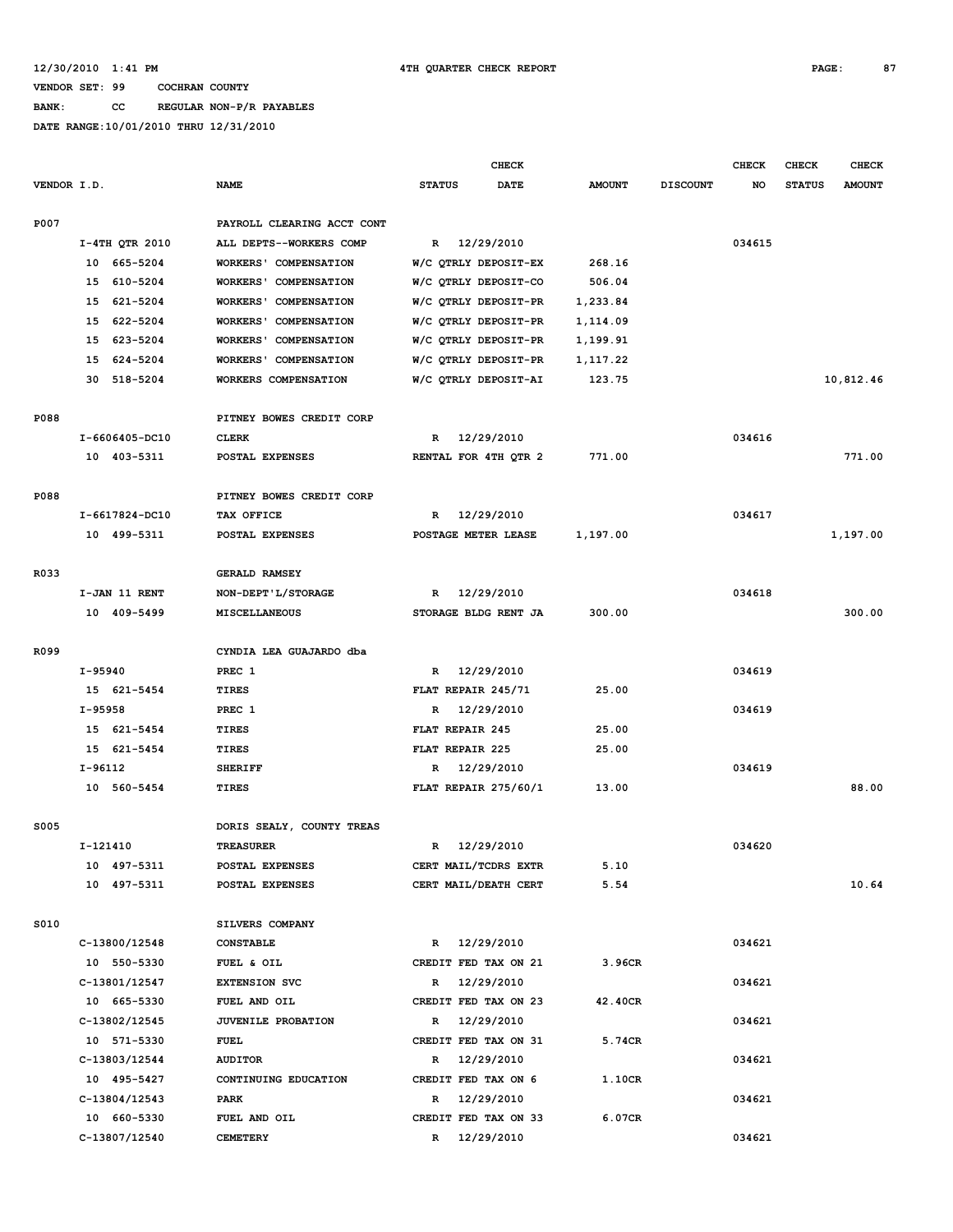**BANK: CC REGULAR NON-P/R PAYABLES**

|             |                      |                                |                        | CHECK      |               |                 | <b>CHECK</b> | CHECK         | <b>CHECK</b>  |
|-------------|----------------------|--------------------------------|------------------------|------------|---------------|-----------------|--------------|---------------|---------------|
| VENDOR I.D. |                      | NAME                           | <b>STATUS</b>          | DATE       | <b>AMOUNT</b> | <b>DISCOUNT</b> | NO           | <b>STATUS</b> | <b>AMOUNT</b> |
| S010        |                      | SILVERS COMPANY<br><b>CONT</b> |                        |            |               |                 |              |               |               |
|             | C-13807/12540        | <b>CEMETERY</b>                | R 12/29/2010           |            |               |                 | 034621       |               |               |
|             | 10 516-5330          | FUEL & OIL                     | CREDIT FED TAX ON 38   |            | 7.03CR        |                 |              |               |               |
|             | C-13808/12539        | <b>SHERIFF</b>                 | R                      | 12/29/2010 |               |                 | 034621       |               |               |
|             | 10 560-5330          | FUEL AND OIL                   | CREDIT FED TAX ON 53   |            | 98.01CR       |                 |              |               |               |
|             | I-12416              | <b>AUDITOR</b>                 | R                      | 12/29/2010 |               |                 | 034621       |               |               |
|             | 10 495-5427          | CONTINUING EDUCATION           | 6 GAL/EXCEL CLASS      |            | 17.75         |                 |              |               |               |
|             | I-CEMETERY 12/10     | <b>CEMETERY</b>                | R 12/29/2010           |            |               |                 | 034621       |               |               |
|             | 10 516-5330          | FUEL & OIL                     | 38.19 GAL UNL          |            | 110.84        |                 |              |               |               |
|             | I-CONSTABLE 12/10    | <b>CONSTABLE</b>               | R 12/29/2010           |            |               |                 | 034621       |               |               |
|             | 10 550-5330          | FUEL & OIL                     | 21.5 GAL PREM UNL      |            | 65.77         |                 |              |               |               |
|             | $I-EXT$ OFC $12/10$  | <b>EXTENSION SVC</b>           | R 12/29/2010           |            |               |                 | 034621       |               |               |
|             | 10 665-5330          | FUEL AND OIL                   | 230.45 GAL UNL         |            | 670.73        |                 |              |               |               |
|             | $I-JUV$ PROB $12/10$ | JUVENILE PROBATION             | R 12/29/2010           |            |               |                 | 034621       |               |               |
|             | 10 571-5330          | FUEL                           | 31.17 GAL UNL          |            | 90.22         |                 |              |               |               |
|             | $I-PARK$ 12/10       | PARK                           | R 12/29/2010           |            |               |                 | 034621       |               |               |
|             | 10 660-5330          | FUEL AND OIL                   | <b>33 GAL UNLEADED</b> |            | 94.35         |                 |              |               |               |
|             | I-PREC 1 12/10       | PREC 1                         | R 12/29/2010           |            |               |                 | 034621       |               |               |
|             | 15 621-5330          | FUEL & OIL                     | 38 GAL LS DIESEL       |            | 103.36        |                 |              |               |               |
|             | 15 621-5330          | FUEL & OIL                     | STATE TAX ON 38 GAL    |            | 7.60          |                 |              |               |               |
|             | 15 621-5330          | FUEL & OIL                     | 65 GAL HS DIESEL       |            | 176.80        |                 |              |               |               |
|             | 15 621-5330          | FUEL & OIL                     | 153.7 GAL LS DIESEL    |            | 418.06        |                 |              |               |               |
|             | 15 621-5330          | FUEL & OIL                     | STATE TAX ON 153.7     |            | 30.74         |                 |              |               |               |
|             | 15 621-5330          | FUEL & OIL                     | 38 GAL HS DIESEL       |            | 103.36        |                 |              |               |               |
|             | 15 621-5330          | FUEL & OIL                     | 30 GAL LS DIESEL/WAT   |            | 81.60         |                 |              |               |               |
|             | 15 621-5330          | FUEL & OIL                     | STATE TAX ON 30 GAL    |            | 6.00          |                 |              |               |               |
|             | 15 621-5330          | FUEL & OIL                     | 62.3 GAL HS DIESEL     |            | 169.45        |                 |              |               |               |
|             | 15 621-5330          | FUEL & OIL                     | 50 GAL LS DIESEL       |            | 136.00        |                 |              |               |               |
|             | 15<br>621-5330       | FUEL & OIL                     | STATE TAX ON 50 GAL    |            | 10.00         |                 |              |               |               |
|             | 15 621-5330          | FUEL & OIL                     | 120.4 GAL LS DIESEL    |            | 332.30        |                 |              |               |               |
|             | 15 621-5330          | FUEL & OIL                     | STATE TAX ON 120.4 G   |            | 24.08         |                 |              |               |               |
|             | 15 621-5330          | FUEL & OIL                     | 32 GAL HS DIESEL       |            | 91.20         |                 |              |               |               |
|             | I-PREC 2 12/10       | PREC <sub>2</sub>              | R 12/29/2010           |            |               |                 | 034621       |               |               |
|             | 622-5330<br>15       | FUEL AND OIL                   | 71 GAL HS DIESEL       |            | 202.35        |                 |              |               |               |
|             | 622-5330<br>15       | FUEL AND OIL                   | 462 GAL UNL GAS        |            | 1,385.54      |                 |              |               |               |
|             | 622-5330<br>15       | FUEL AND OIL                   | 34 GAL LS DIESEL       |            | 95.71         |                 |              |               |               |
|             | 622-5330<br>15       | FUEL AND OIL                   | STATE TAX ON 34 GAL    |            | 6.80          |                 |              |               |               |
|             | 15<br>622-5330       | FUEL AND OIL                   | 400 GAL HS DIESEL      |            | 1,140.00      |                 |              |               |               |
|             | 622-5330<br>15       | FUEL AND OIL                   | 220 GAL LS DIESEL      |            | 627.00        |                 |              |               |               |
|             | 622-5330<br>15       | FUEL AND OIL                   | STATE TAX ON 220 GAL   |            | 44.00         |                 |              |               |               |
|             | 15<br>622-5330       | FUEL AND OIL                   | 121.3 GAL LS DIESEL    |            | 339.64        |                 |              |               |               |
|             | 15<br>622-5330       | FUEL AND OIL                   | STATE TAX ON 121.3 G   |            | 24.26         |                 |              |               |               |
|             | 15<br>622-5330       | FUEL AND OIL                   | 129 GAL LS DIESEL      |            | 361.20        |                 |              |               |               |
|             | 15<br>622-5330       | FUEL AND OIL                   | STATE TAX ON 129 GAL   |            | 25.80         |                 |              |               |               |
|             | 622-5330<br>15       | FUEL AND OIL                   | CREDIT FED TAX ON 12   |            | 22.29CR       |                 |              |               |               |
|             | 622-5330<br>15       | FUEL AND OIL                   | 121.16 GAL UNLEADED/   |            | 352.39        |                 |              |               |               |
|             | I-PREC 3 12/10       | PREC <sub>3</sub>              | R 12/29/2010           |            |               |                 | 034621       |               |               |
|             | 15 623-5330          | FUEL AND OIL                   | 90 GAL LS DIESEL       |            | 244.80        |                 |              |               |               |
|             |                      |                                |                        |            |               |                 |              |               |               |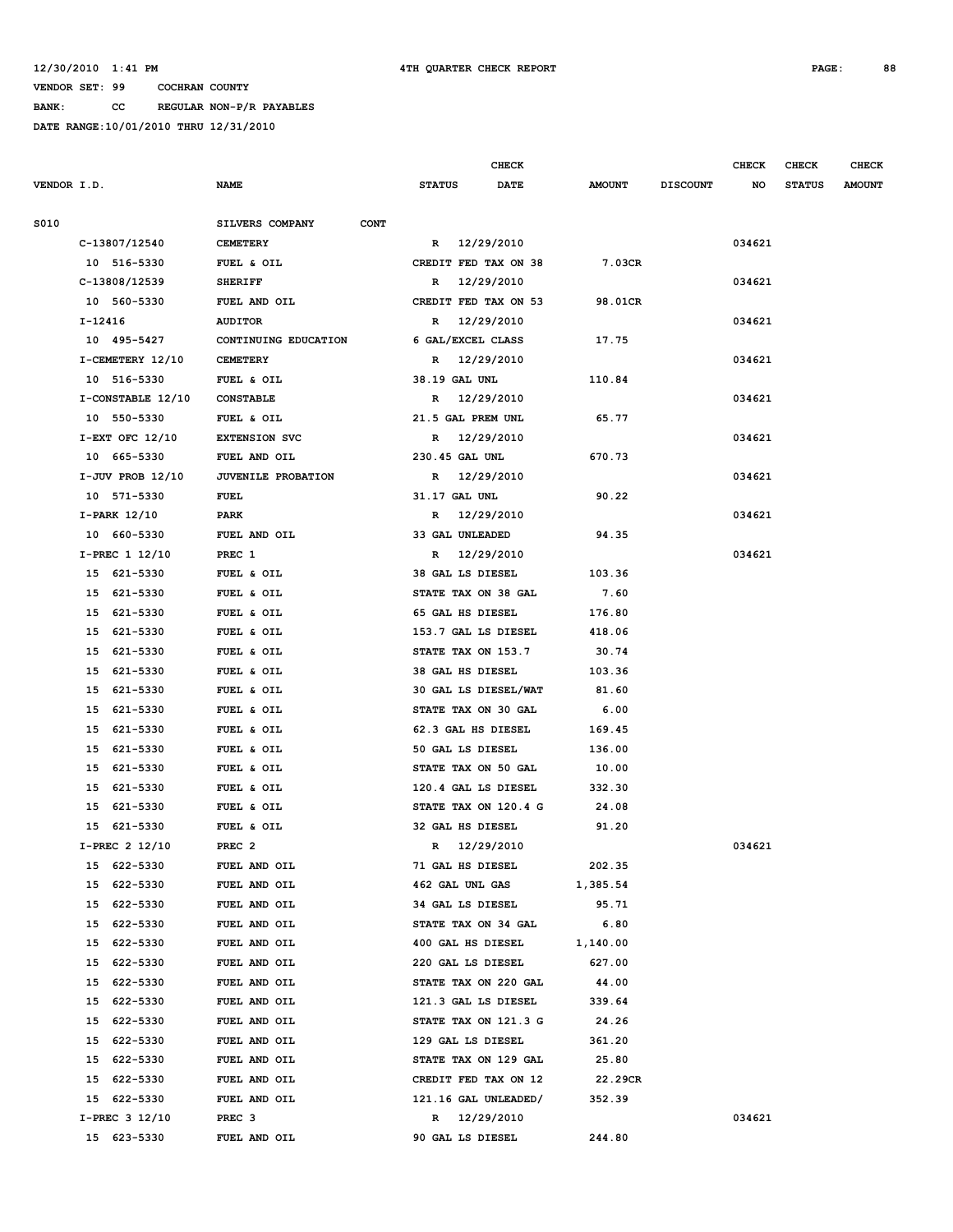**BANK: CC REGULAR NON-P/R PAYABLES**

|             |         |                   |                                |               |                                 | <b>CHECK</b>         |               |                 | <b>CHECK</b> | CHECK         | <b>CHECK</b>  |
|-------------|---------|-------------------|--------------------------------|---------------|---------------------------------|----------------------|---------------|-----------------|--------------|---------------|---------------|
| VENDOR I.D. |         |                   | <b>NAME</b>                    | <b>STATUS</b> |                                 | <b>DATE</b>          | <b>AMOUNT</b> | <b>DISCOUNT</b> | NO           | <b>STATUS</b> | <b>AMOUNT</b> |
|             |         |                   |                                |               |                                 |                      |               |                 |              |               |               |
| S010        |         |                   | SILVERS COMPANY<br><b>CONT</b> |               |                                 |                      |               |                 |              |               |               |
|             |         | $I-PREC$ 3 12/10  | PREC <sub>3</sub>              | R             | 12/29/2010                      |                      |               |                 | 034621       |               |               |
|             |         | 15 623-5330       | FUEL AND OIL                   |               |                                 | STATE TAX ON 90 GAL  | 18.00         |                 |              |               |               |
|             |         | I-PREC 4 12/10    | PREC 4                         | R             | 12/29/2010                      |                      |               |                 | 034621       |               |               |
|             |         | 15 624-5330       | FUEL AND OIL                   |               | 650 GAL HS DIESEL<br>12/29/2010 |                      | 1,852.50      |                 |              |               |               |
|             |         | $I-SHERIFF 12/10$ | <b>SHERIFF</b>                 | R             |                                 |                      |               |                 | 034621       |               |               |
|             |         | 10 560-5330       | FUEL AND OIL                   |               |                                 | CARD #0640/17.03 GAL | 48.69         |                 |              |               |               |
|             |         | 10 560-5330       | FUEL AND OIL                   |               |                                 | CARD #0662/38.51 GAL | 112.56        |                 |              |               |               |
|             |         | 10 560-5330       | FUEL AND OIL                   |               |                                 | CARD #0665/21.05 GAL | 60.19         |                 |              |               |               |
|             |         | 10 560-5330       | FUEL AND OIL                   |               |                                 | CARD #0697/49.51 GAL | 143.79        |                 |              |               |               |
|             |         | 10 560-5330       | FUEL AND OIL                   |               |                                 | CARD #0713/38.96 GAL | 111.38        |                 |              |               |               |
|             | 10      | 560-5330          | FUEL AND OIL                   |               |                                 | CARD #0720/174.61 GA | 507.38        |                 |              |               |               |
|             | 10      | 560-5330          | FUEL AND OIL                   |               |                                 | CARD #0726/19.5 GAL  | 55.75         |                 |              |               |               |
|             |         | 10 560-5330       | FUEL AND OIL                   |               |                                 | CARD #0616/93.02 GAL | 271.54        |                 |              |               |               |
|             |         | 10 560-5330       | FUEL AND OIL                   |               |                                 | CARD #0692/80.5 GAL  | 235.86        |                 |              |               | 10,820.74     |
| S047        |         |                   | SHELL FLEET PLUS               |               |                                 |                      |               |                 |              |               |               |
|             |         | I-065174922012    | <b>JUVENILE PROBATION</b>      | R             | 12/29/2010                      |                      |               |                 | 034623       |               |               |
|             |         | 10 571-5330       | FUEL                           |               |                                 | 12.27 GAL UNL/COMANC | 32.75         |                 |              |               |               |
|             |         | 10 571-5330       | FUEL                           |               |                                 | 13.431 GAL UNL/COMAN | 35.85         |                 |              |               |               |
|             |         | 10 571-5330       | FUEL                           |               |                                 | CR FED TAX ON 25.7 G | 4.71CR        |                 |              |               | 63.89         |
|             |         |                   |                                |               |                                 |                      |               |                 |              |               |               |
| S071        |         |                   | SCRIPT OFFICE PRODUCTS, INC.   |               |                                 |                      |               |                 |              |               |               |
|             | I-34614 |                   | <b>JUSTICE OF PEACE</b>        | R             | 12/29/2010                      |                      |               |                 | 034624       |               |               |
|             |         | 10 455-5310       | OFFICE SUPPLIES                |               |                                 | 1 CS 8.5X11 COPY PAP | 39.50         |                 |              |               |               |
|             |         | 10 455-5310       | OFFICE SUPPLIES                |               |                                 | 2 2-COLOR ROLLER PEN | 9.98          |                 |              |               |               |
|             |         | 10 455-5310       | OFFICE SUPPLIES                |               | 1 DZ #2 PENCILS                 |                      | 3.38          |                 |              |               |               |
|             |         | 10 455-5310       | OFFICE SUPPLIES                |               |                                 | 1 BOX REG ENVELOPES  | 10.95         |                 |              |               |               |
|             |         | 10 455-5310       | OFFICE SUPPLIES                |               |                                 | 1 SET ASSORT ACCENT  | 8.30          |                 |              |               |               |
|             |         | 10 455-5310       | OFFICE SUPPLIES                |               |                                 | A PK 1.5X2 STICKY NO | 2.95          |                 |              |               |               |
|             | 10      | 455-5310          | OFFICE SUPPLIES                |               |                                 | 1 BX 2-POCKET FOLDER | 13.45         |                 |              |               |               |
|             |         | 10 455-5310       | OFFICE SUPPLIES                | 1 TONER       |                                 |                      | 78.00         |                 |              |               |               |
|             | I-34621 |                   | COUNTY JUDGE/COMM'R CT         |               | R 12/29/2010                    |                      |               |                 | 034624       |               |               |
|             |         | 15 610-5310       | OFFICE SUPPLIES                |               | 2 ROLLS TAPE                    |                      | 3.90          |                 |              |               |               |
|             |         | 15 610-5310       | OFFICE SUPPLIES                |               |                                 | 1 DOZ LTR/LGL PADS,  | 10.95         |                 |              |               |               |
|             |         | 15 610-5310       | OFFICE SUPPLIES                |               | 1 BX LTR FOLDERS                |                      | 8.95          |                 |              |               |               |
|             |         | 15 610-5310       | OFFICE SUPPLIES                |               |                                 | 1 APPT/TEL/ADD BOOK  | 11.95         |                 |              |               |               |
|             |         | 15 610-5310       | OFFICE SUPPLIES                |               | 1 APPT BOOK/WEEK                |                      | 12.95         |                 |              |               |               |
|             | I-34623 |                   | <b>JAIL</b>                    |               | R 12/29/2010                    |                      |               |                 | 034624       |               |               |
|             |         | 10 512-5310       | OFFICE SUPPLIES                |               | <b>KEYBOARD DRAWER</b>          |                      | 57.50         |                 |              |               |               |
|             |         | 10 512-5310       | OFFICE SUPPLIES                |               |                                 | 7 DESK CALENDAR PADS | 34.65         |                 |              |               |               |
|             | I-34626 |                   | <b>AUDITOR</b>                 |               | R 12/29/2010                    |                      |               |                 | 034624       |               |               |
|             |         | 10 495-5310       | OFFICE SUPPLIES                |               |                                 | 1 BX 9"X12" LAMINATE | 24.83         |                 |              |               |               |
|             | I-34659 |                   | <b>JAIL</b>                    |               | R 12/29/2010                    |                      |               |                 | 034624       |               |               |
|             |         | 10 512-5310       | OFFICE SUPPLIES                |               | KEYBOARD DRAWER                 |                      | 57.50         |                 |              |               |               |
|             |         | 10 512-5310       | OFFICE SUPPLIES                |               |                                 | RET 7 DESK CALENDAR  | 34.65CR       |                 |              |               | 355.04        |
|             |         |                   |                                |               |                                 |                      |               |                 |              |               |               |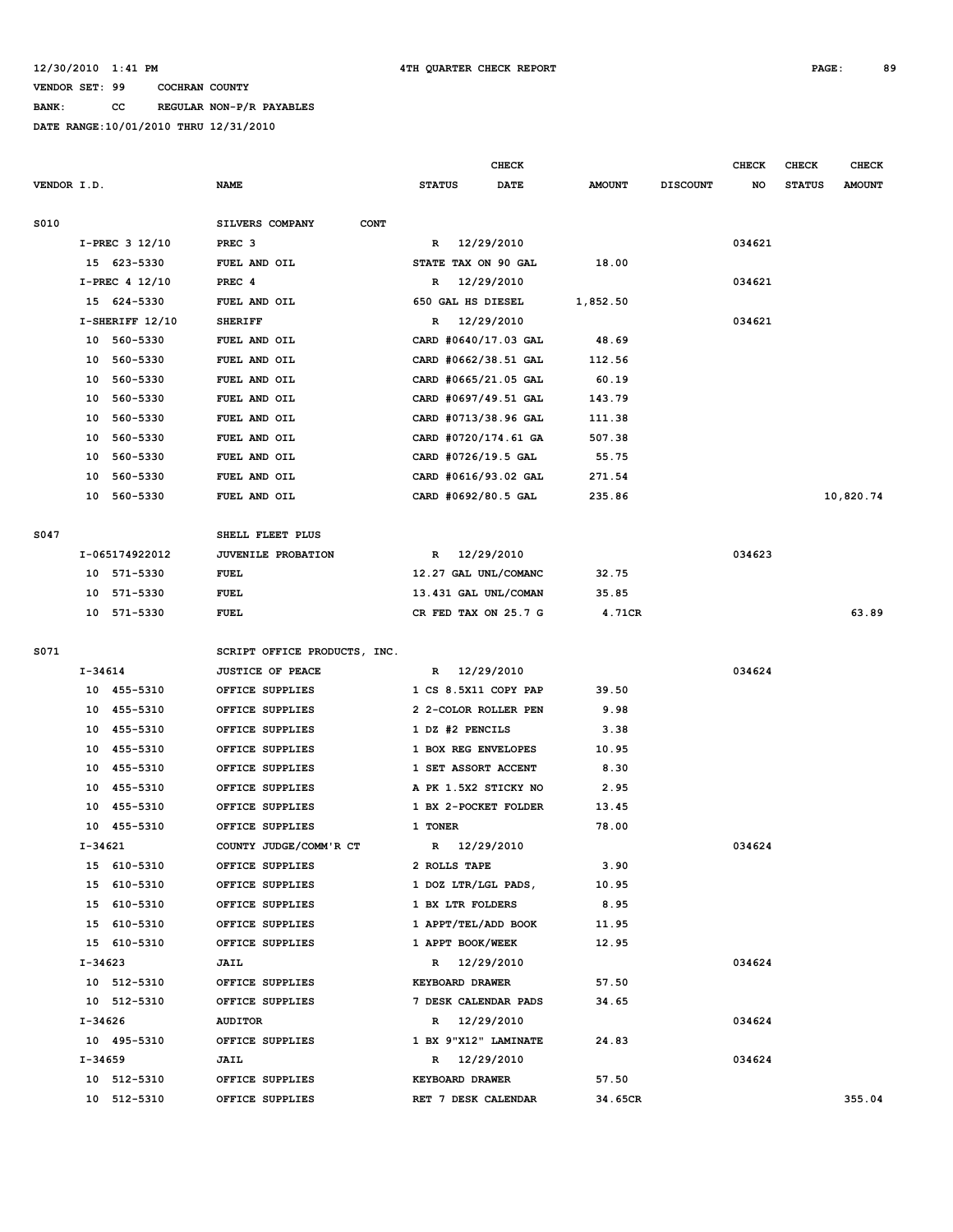**BANK: CC REGULAR NON-P/R PAYABLES**

**DATE RANGE:10/01/2010 THRU 12/31/2010**

|             |    |                                   |                        |                        | CHECK       |               |                 | <b>CHECK</b> | <b>CHECK</b>  | <b>CHECK</b>  |
|-------------|----|-----------------------------------|------------------------|------------------------|-------------|---------------|-----------------|--------------|---------------|---------------|
| VENDOR I.D. |    |                                   | <b>NAME</b>            | <b>STATUS</b>          | <b>DATE</b> | <b>AMOUNT</b> | <b>DISCOUNT</b> | NO           | <b>STATUS</b> | <b>AMOUNT</b> |
| S242        |    |                                   | SAM'S CLUB             |                        |             |               |                 |              |               |               |
|             |    | I-2762 121510                     | JAIL                   | R 12/29/2010           |             |               |                 | 034625       |               |               |
|             |    | 10 512-5392                       | MISCELLANEOUS SUPPLIES | 4 20-02 CUPS           |             | 17.48         |                 |              |               |               |
|             |    | 10 512-5392                       | MISCELLANEOUS SUPPLIES | 2 HAND SANITIZER       |             | 26.92         |                 |              |               |               |
|             |    | 10 512-5392                       | MISCELLANEOUS SUPPLIES | LYSOL 3PK              |             | 21.76         |                 |              |               |               |
|             |    | 10 512-5392                       | MISCELLANEOUS SUPPLIES | PINE SOL               |             | 27.54         |                 |              |               | 93.70         |
|             |    |                                   |                        |                        |             |               |                 |              |               |               |
| S281        |    |                                   | <b>STAPLES</b>         |                        |             |               |                 |              |               |               |
|             |    | I-1799489001                      | SHERIFF/JAIL           | R 12/29/2010           |             |               |                 | 034626       |               |               |
|             |    | 10 560-5310                       | OFFICE SUPPLIES        | 3 DZ POST IT NOTES 3   |             | 41.97         |                 |              |               |               |
|             | 10 | 560-5310                          | OFFICE SUPPLIES        | 3 DZ PERF PAD/LTR WH   |             | 23.97         |                 |              |               |               |
|             | 10 | 560-5310                          | OFFICE SUPPLIES        | 5 PK MEMO BOOK 3X5     |             | 23.95         |                 |              |               |               |
|             | 10 | 512-5310                          | OFFICE SUPPLIES        | 2 DZ RSVP BALLPOINT    |             | 18.58         |                 |              |               |               |
|             | 10 | 560-5310                          | OFFICE SUPPLIES        | 1 BX 6X9 CLASP ENVEL   |             | 12.99         |                 |              |               |               |
|             | 10 | 560-5310                          | OFFICE SUPPLIES        | 2 PK ASST COLOR BIND   |             | 8.98          |                 |              |               |               |
|             | 10 | 560-5310                          | OFFICE SUPPLIES        | 2 BX 24# 500 CT #10    |             | 69.18         |                 |              |               |               |
|             | 10 | 560-5310                          | OFFICE SUPPLIES        | 2 PK #1 PAPER CLIPS/   |             | 11.58         |                 |              |               |               |
|             | 10 | 560-5310                          | OFFICE SUPPLIES        | 3PK WITE-OUT CORR TA   |             | 62.37         |                 |              |               |               |
|             | 10 | 560-5310                          | OFFICE SUPPLIES        | 2 DZ 3/4" TAPE         |             | 39.98         |                 |              |               |               |
|             | 10 | 512-5310                          | OFFICE SUPPLIES        | 1 BX $9-1/2$ X 12 ENVE |             | 21.49         |                 |              |               |               |
|             | 10 | 560-5310                          | OFFICE SUPPLIES        | 1 BX PREMIUM #1 RUBB   |             | 7.49          |                 |              |               |               |
|             | 10 | 512-5310                          | OFFICE SUPPLIES        | 1 BX #10 WINDOW ENV    |             | 29.99         |                 |              |               |               |
|             | 10 | 512-5310                          | OFFICE SUPPLIES        | 4 BX FOLDERS W/FASTE   |             | 167.20        |                 |              |               |               |
|             | 10 | 512-5310                          | OFFICE SUPPLIES        | HP 02 CYAN INK         |             | 10.99         |                 |              |               |               |
|             | 10 | 512-5310                          | OFFICE SUPPLIES        | HP 02 MAGENTA INK      |             | 10.99         |                 |              |               |               |
|             | 10 | 560-5310                          | OFFICE SUPPLIES        | 4 DZ BLACK G-2 GEL P   |             | 69.60         |                 |              |               |               |
|             | 10 | 560-5310                          | OFFICE SUPPLIES        | 2 DZ BLUE G-2 GEL PE   |             | 35.98         |                 |              |               |               |
|             | 10 | 560-5310                          | OFFICE SUPPLIES        | 2 DZ RED G-2 GEL PEN   |             | 35.98         |                 |              |               |               |
|             | 10 | 512-5392                          | MISCELLANEOUS SUPPLIES | 1 PK FALCON DISP DUS   |             | 83.99         |                 |              |               |               |
|             | 10 | 560-5310                          | OFFICE SUPPLIES        | 1 BX 3 TAB MANILA FO   |             | 12.79         |                 |              |               |               |
|             | 10 | 560-5310                          | OFFICE SUPPLIES        | 4 4GB SD MEM CARDS     |             | 71.96         |                 |              |               |               |
|             | 10 | 560-5310                          | OFFICE SUPPLIES        | <b>COUPON</b>          |             | 10.00CR       |                 |              |               |               |
|             |    | 10 560-5310                       | OFFICE SUPPLIES        | <b>COUPON</b>          |             | 13.00CR       |                 |              |               |               |
|             |    | I-1799489002                      | <b>SHERIFF/JAIL</b>    | R 12/29/2010           |             |               |                 | 034626       |               |               |
|             |    | 10 512-5310                       | OFFICE SUPPLIES        | 5 DOZ RULED PADS       |             | 37.45         |                 |              |               |               |
|             |    | 10 560-5310                       | OFFICE SUPPLIES        | LASERJET BLACK 64A     |             | 172.99        |                 |              |               |               |
|             |    | 10 512-5310                       | OFFICE SUPPLIES        | 2 PK FILLER PAPER      |             | 4.98          |                 |              |               | 1,064.42      |
|             |    |                                   |                        |                        |             |               |                 |              |               |               |
| S294        |    |                                   | SHIRLEY SEARS          |                        |             |               |                 |              |               |               |
|             |    | I-DEC 2010 SUPPLIES EXTENSION SVC |                        | R 12/29/2010           |             |               |                 | 034627       |               |               |
|             |    | 10 665-5310                       | OFFICE SUPPLIES        | HP 45/78 CARTRIDGE     |             | 72.97         |                 |              |               |               |
|             |    | 10 665-5310                       | OFFICE SUPPLIES        | HP 45/78 CARTRIDGE     |             | 65.99         |                 |              |               |               |
|             |    | 10 665-5310                       | OFFICE SUPPLIES        | LAVENDER PAPER         |             | 9.29          |                 |              |               |               |
|             |    | 10 665-5310                       | OFFICE SUPPLIES        | PASTEL BLUE PAPER      |             | 9.29          |                 |              |               |               |
|             |    | 10 665-5310                       | OFFICE SUPPLIES        | PASTEL YELLOW PAPER    |             | 9.29          |                 |              |               |               |
|             |    | 10 665-5310                       | OFFICE SUPPLIES        | PASTEL GREEN PAPER     |             | 9.29          |                 |              |               |               |
|             |    |                                   |                        |                        |             |               |                 |              |               |               |

 **10 665-5310 OFFICE SUPPLIES BRISTOL BLUE PAPER 12.99 10 665-5310 OFFICE SUPPLIES BRISTOL YELLOW PAPER 12.99**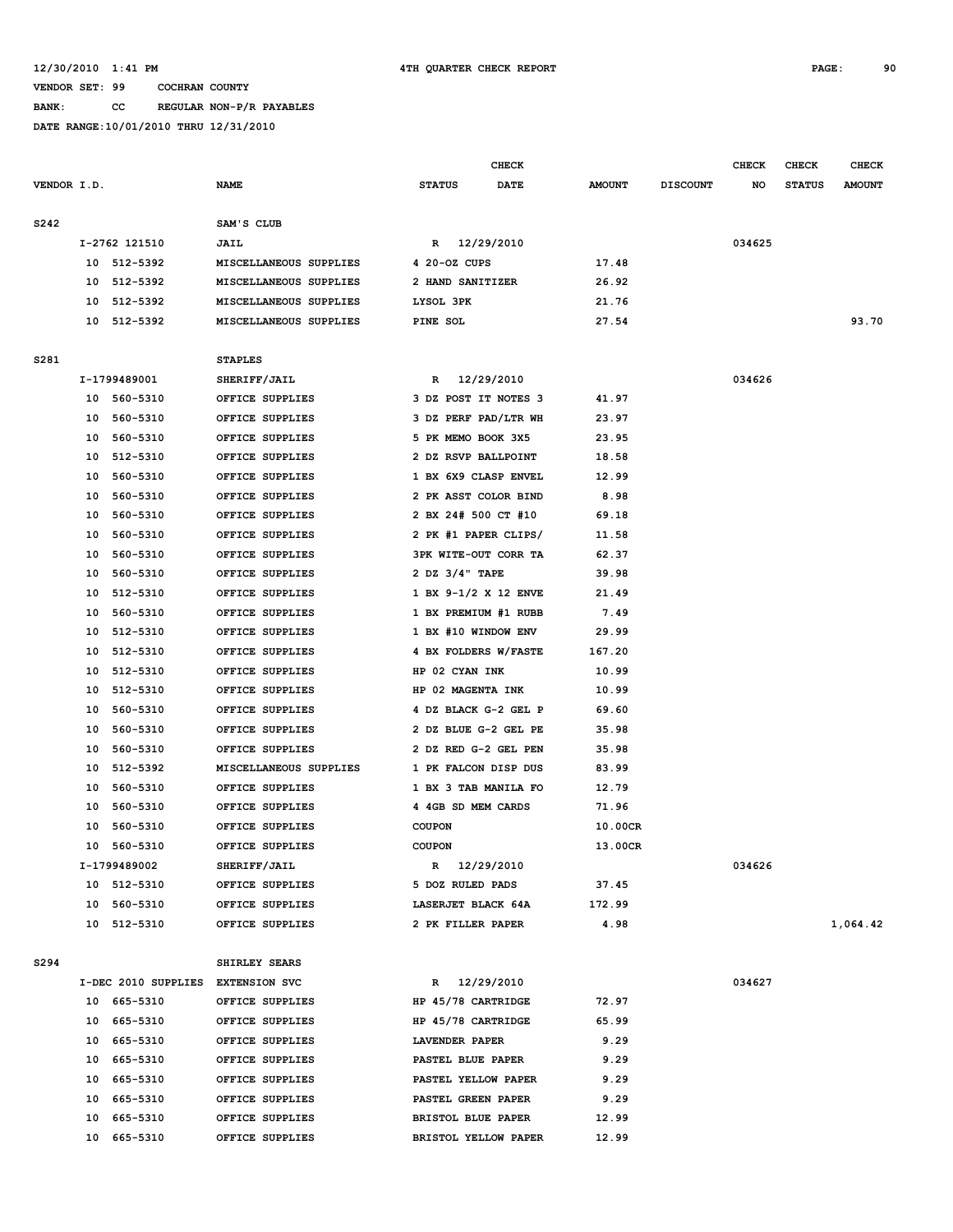**BANK: CC REGULAR NON-P/R PAYABLES**

|             |           |                     |                                |                             | <b>CHECK</b>         |               |                 | <b>CHECK</b> | <b>CHECK</b>  | <b>CHECK</b>  |
|-------------|-----------|---------------------|--------------------------------|-----------------------------|----------------------|---------------|-----------------|--------------|---------------|---------------|
| VENDOR I.D. |           |                     | <b>NAME</b>                    | <b>STATUS</b>               | DATE                 | <b>AMOUNT</b> | <b>DISCOUNT</b> | NO           | <b>STATUS</b> | <b>AMOUNT</b> |
|             |           |                     |                                |                             |                      |               |                 |              |               |               |
| S294        |           |                     | SHIRLEY SEARS<br><b>CONT</b>   |                             |                      |               |                 |              |               |               |
|             |           | I-DEC 2010 SUPPLIES | <b>EXTENSION SVC</b>           | R 12/29/2010                |                      |               |                 | 034627       |               |               |
|             |           | 10 665-5310         | OFFICE SUPPLIES                | $8-1/2$ " PLATES            |                      | 13.88         |                 |              |               |               |
|             |           | 10 665-5310         | OFFICE SUPPLIES                | CUPS, CUTLERY               |                      | 17.70         |                 |              |               | 233.68        |
|             |           |                     |                                |                             |                      |               |                 |              |               |               |
| S315        |           |                     | DARLON JAMES SOJAK             |                             |                      |               |                 |              |               |               |
|             | I-121610  |                     | COUNTY COURT                   | R 12/29/2010                |                      |               |                 | 034628       |               |               |
|             |           | 10 426-5400         | ATTORNEY AD LITEM              | #6257/GRADO REVOC HR        |                      | 300.00        |                 |              |               |               |
|             |           | I-JUV#606           | COUNTY COURT                   | R 12/29/2010                |                      |               |                 | 034628       |               |               |
|             |           | 10 426-5400         | ATTORNEY AD LITEM              | JUV #606 PLEA HRNG          |                      | 300.00        |                 |              |               | 600.00        |
|             |           |                     |                                |                             |                      |               |                 |              |               |               |
| S331        |           |                     | STANDARD COFFEE SERVICE        |                             |                      |               |                 |              |               |               |
|             |           | I-8311-67017        | NON-DEPT'L                     | R 12/29/2010                |                      |               |                 | 034629       |               |               |
|             |           | 10 409-5300         | COUNTY-WIDE SUPPLIES           | 2 CIDER                     |                      | 13.94         |                 |              |               |               |
|             |           | 10 409-5300         | COUNTY-WIDE SUPPLIES           | 1 TEA, GLDNLEAF             |                      | 27.71         |                 |              |               |               |
|             |           | 10 409-5300         | COUNTY-WIDE SUPPLIES           | 5 FRENCH VAN CRMR           |                      | 36.65         |                 |              |               |               |
|             |           | 10 409-5300         | COUNTY-WIDE SUPPLIES           | 1 HOT CHOC                  |                      | 13.44         |                 |              |               |               |
|             |           | 10 409-5300         | COUNTY-WIDE SUPPLIES           | 2 AAA COFFEE                |                      | 67.00         |                 |              |               |               |
|             |           | 10 409-5300         | COUNTY-WIDE SUPPLIES           | FUEL ADJ                    |                      | 3.10          |                 |              |               | 161.84        |
|             |           |                     |                                |                             |                      |               |                 |              |               |               |
| S347        |           |                     | SOUTHERN TIRE MART, LLC        |                             |                      |               |                 |              |               |               |
|             |           | I-70095498          | PREC <sub>2</sub>              | R 12/29/2010                |                      |               |                 | 034630       |               |               |
|             |           | 15 622-5454         | TIRES                          |                             | 4-14.00R24 V-STEEL U | 4,000.00      |                 |              |               | 4,000.00      |
|             |           |                     |                                |                             |                      |               |                 |              |               |               |
| S379        |           |                     | SOUTH PLAINS FORENSIC PATHOLOG |                             |                      |               |                 |              |               |               |
|             | $I - 335$ |                     | <b>JUSTICE OF PEACE</b>        | R                           | 12/29/2010           |               |                 | 034631       |               |               |
|             |           | 10 455-5405         | <b>AUTOPSY</b>                 |                             | TRIP ROBISON AUTOPSY | 2,000.00      |                 |              |               | 2,000.00      |
| T050        |           |                     | TAC UNEMPLOYMENT FUND          |                             |                      |               |                 |              |               |               |
|             |           | I-4TH QTR 2010      | ALL DEPARTMENTS                | $\mathbb{R}$                | 12/29/2010           |               |                 | 034632       |               |               |
|             |           | 10 400-5206         | UNEMPLOYMENT                   | QTRLY UNEMPLYMNT-CO         |                      | 14.30         |                 |              |               |               |
|             | 10        | 403-5206            | UNEMPLOYMENT                   | QTRLY UNEMPLYMNT-CLE        |                      | 29.49         |                 |              |               |               |
|             |           | 10 435-5206         | <b>UNEMPLOYMENT</b>            | OTRLY UNEMPLYMNT-DIS        |                      | 5.66          |                 |              |               |               |
|             |           | 10 455-5206         | UNEMPLOYMENT                   | OTRLY UNEMPLYMNT-J P        |                      | 14.30         |                 |              |               |               |
|             | 10        | 475-5206            | UNEMPLOYMENT                   | OTRLY UNEMPLYMNT-CO         |                      | 14.93         |                 |              |               |               |
|             | 10        | 476-5206            | UNEMPLOYMENT                   | QTRLYUNEMPLYMNT-DIST        |                      | 5.83          |                 |              |               |               |
|             | 10        | 495-5206            | UNEMPLOYMENT                   | QTRLY UNEMPLYMNT-CO         |                      | 32.69         |                 |              |               |               |
|             | 10        | 497-5206            | UNEMPLOYMENT                   | QTRLY UNEMPLYMNT-TRE        |                      | 0.66          |                 |              |               |               |
|             | 10        | 499-5206            | UNEMPLOYMENT                   | OTRLY UNEMPLYMNT-TAX        |                      | 33.79         |                 |              |               |               |
|             | 10        | 510-5206            | UNEMPLOYMENT                   | QTRLY UNEMPLYMNT-CRT        |                      | 14.64         |                 |              |               |               |
|             | 10        | 512-5206            | UNEMPLOYMENT                   | OTRLY UNEMPLYMNT-JAI        |                      | 30.59         |                 |              |               |               |
|             | 10        | 516-5206            | UNEMPLOYMENT                   | OTRLY UNEMPLYMNT-CEM        |                      | 15.39         |                 |              |               |               |
|             | 10        | 560-5206            | UNEMPLOYMENT                   | <b>OTRLY UNEMPLYMNT-SHE</b> |                      | 161.56        |                 |              |               |               |
|             | 10        | 571-5206            | UNEMPLOYMENT                   | QTRLY UNEMPLYMNT-JUV        |                      | 14.15         |                 |              |               |               |
|             | 10        | 650-5206            | UNEMPLOYMENT                   | QTRLY UNEMPLYMNT-LIB        |                      | 16.42         |                 |              |               |               |
|             | 10        | 660-5206            | UNEMPLOYMENT                   | QTRLY UNEMPLYMNT-PAR        |                      | 11.81         |                 |              |               |               |
|             | 10        | 662-5206            | UNEMPLOYMENT                   | QTRLY UNEMPLYMNT-ACT        |                      | 15.39         |                 |              |               |               |
|             | 10        | 663-5206            | UNEMPLOYMENT                   | QTRLY UNEMPLYMNT-SR         |                      | 17.35         |                 |              |               |               |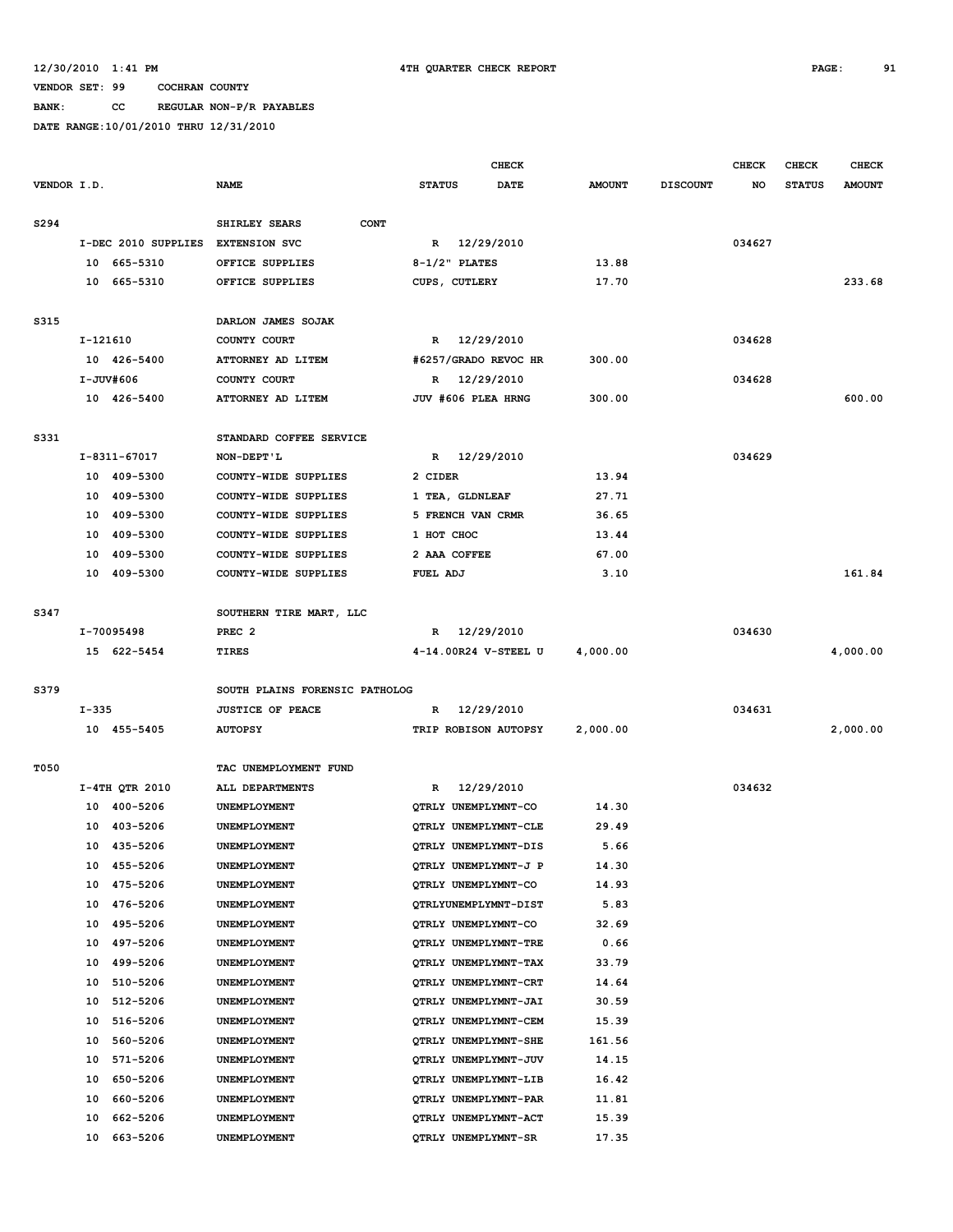### **BANK: CC REGULAR NON-P/R PAYABLES**

|             |                |                                | <b>CHECK</b>                 |               |                 | <b>CHECK</b> | <b>CHECK</b>  | <b>CHECK</b>  |
|-------------|----------------|--------------------------------|------------------------------|---------------|-----------------|--------------|---------------|---------------|
| VENDOR I.D. |                | <b>NAME</b>                    | <b>STATUS</b><br><b>DATE</b> | <b>AMOUNT</b> | <b>DISCOUNT</b> | NO           | <b>STATUS</b> | <b>AMOUNT</b> |
|             |                |                                |                              |               |                 |              |               |               |
| T050        |                | TAC UNEMPLOYMENT FUND CONT     |                              |               |                 |              |               |               |
|             | I-4TH QTR 2010 | ALL DEPARTMENTS                | R 12/29/2010                 |               |                 | 034632       |               |               |
|             | 665-5206<br>10 | UNEMPLOYMENT                   | QTRLY UNEMPLYMNT-EXT         | 24.35         |                 |              |               |               |
|             | 621-5206<br>15 | UNEMPLOYMENT                   | QTRLY UNEMPLYMNT-PRE         | 34.44         |                 |              |               |               |
|             | 622-5206<br>15 | UNEMPLOYMENT                   | QTRLY UNEMPLYMNT-PRE         | 31.06         |                 |              |               |               |
|             | 623-5206<br>15 | UNEMPLOYMENT                   | QTRLY UNEMPLYMNT-PRE         | 33.39         |                 |              |               |               |
|             | 15 624-5206    | UNEMPLOYMENT                   | QTRLY UNEMPLYMNT-PRE         | 31.10         |                 |              |               | 603.29        |
| T083        |                | TYLER TECHNOLOGIES, INC        |                              |               |                 |              |               |               |
|             | I-6083         | NON-DEPT'L                     | R 12/29/2010                 |               |                 | 034633       |               |               |
|             | 10 409-5411    | MAINTENANCE CONTRACTS          | MONTHLY NETWORK FEE          | 200.00        |                 |              |               | 200.00        |
|             |                |                                |                              |               |                 |              |               |               |
| U019        |                | UNITED SUPERMARKETS, INC       |                              |               |                 |              |               |               |
|             | I-8441 120810  | <b>JAIL</b>                    | 12/29/2010<br>$\mathbb{R}$   |               |                 | 034634       |               |               |
|             | 10 512-5333    | <b>FOOD-PRISONERS</b>          | 2 SUGAR                      | 13.58         |                 |              |               |               |
|             | I-8876 122710  | JAIL                           | R 12/29/2010                 |               |                 | 034634       |               |               |
|             | 10 512-5333    | <b>FOOD-PRISONERS</b>          | 15 HM CHICKEN & CHE          | 50.00         |                 |              |               |               |
|             | 512-5333<br>10 | <b>FOOD-PRISONERS</b>          | 15 HUNGRY MAN                | 50.00         |                 |              |               |               |
|             | 10 512-5333    | <b>FOOD-PRISONERS</b>          | 15 HNG MAN DINNER            | 50.00         |                 |              |               |               |
|             | 10 512-5333    | <b>FOOD-PRISONERS</b>          | 15 SWN HGRY MAN FRD          | 50.00         |                 |              |               |               |
|             | 512-5333<br>10 | <b>FOOD-PRISONERS</b>          | 15 HM GRLD BRBN STK          | 50.00         |                 |              |               |               |
|             | 10<br>512-5333 | <b>FOOD-PRISONERS</b>          | 15 HM PUB FVR CHPPE          | 50.00         |                 |              |               |               |
|             | 10<br>512-5333 | <b>FOOD-PRISONERS</b>          | 14 HM CHICKEN                | 46.67         |                 |              |               |               |
|             | 10<br>512-5333 | <b>FOOD-PRISONERS</b>          | 13 HM PORK RIB DIN           | 43.34         |                 |              |               |               |
|             | 10<br>512-5333 | <b>FOOD-PRISONERS</b>          | 17 HM CHICKEN SANDW          | 42.50         |                 |              |               |               |
|             | 512-5333<br>10 | <b>FOOD-PRISONERS</b>          | 12 HNG MAN DINNER            | 40.00         |                 |              |               |               |
|             | 512-5333<br>10 | <b>FOOD-PRISONERS</b>          | 16 HM SANDWICH               | 40.00         |                 |              |               |               |
|             | 10 512-5333    | <b>FOOD-PRISONERS</b>          | 16 HM CHICKEN SANDW          | 15.00         |                 |              |               | 541.09        |
| W007        |                | WEST, A THOMSON REUTERS BUSINE |                              |               |                 |              |               |               |
|             | I-821911589    | COUNTY ATTY/LAW LIB            | 12/29/2010<br>R              |               |                 | 034635       |               |               |
|             | 10 475-5590    | LAW LIBRARY MTRLS/UPDATES      | SUPREME CT REPORTER          | 110.50        |                 |              |               |               |
|             | I-8281894194   | COUNTY ATTORNEY                | 12/29/2010<br>R              |               |                 | 034635       |               |               |
|             | 10 475-5590    | LAW LIBRARY MTRLS/UPDATES      | TX PRACTICE V6 CRIM          | 54.00         |                 |              |               | 164.50        |
|             |                |                                |                              |               |                 |              |               |               |
| W012        |                | WESTERN ABSTRACT COMPANY       |                              |               |                 |              |               |               |
|             | I-TERRELL LOTS | PRECINCT <sub>2</sub>          | R 12/29/2010                 |               |                 | 034636       |               |               |
|             | 15 622-5571    | CAPITAL OUTLAY                 | LOTS21,22&23BLK1 OAT         | 2,250.00      |                 |              |               |               |
|             | 15 622-5571    | CAPITAL OUTLAY                 | DOCUMENT PREP BY ATT         | 316.00        |                 |              |               |               |
|             | 15 622-5571    | CAPITAL OUTLAY                 | TITLE INSURANCE              | 229.00        |                 |              |               |               |
|             | 15 622-5571    | CAPITAL OUTLAY                 | <b>ESCROW FEE</b>            | 100.00        |                 |              |               |               |
|             | 15 622-5571    | CAPITAL OUTLAY                 | TAX CERTIFICATES             | 30.00         |                 |              |               |               |
|             | 15 622-5571    | CAPITAL OUTLAY                 | STATE POLICY GUARANT         | 5.00          |                 |              |               |               |
|             | 15 622-5571    | CAPITAL OUTLAY                 | RECORDING FEE                | 44.00         |                 |              |               | 2,974.00      |
|             |                |                                |                              |               |                 |              |               |               |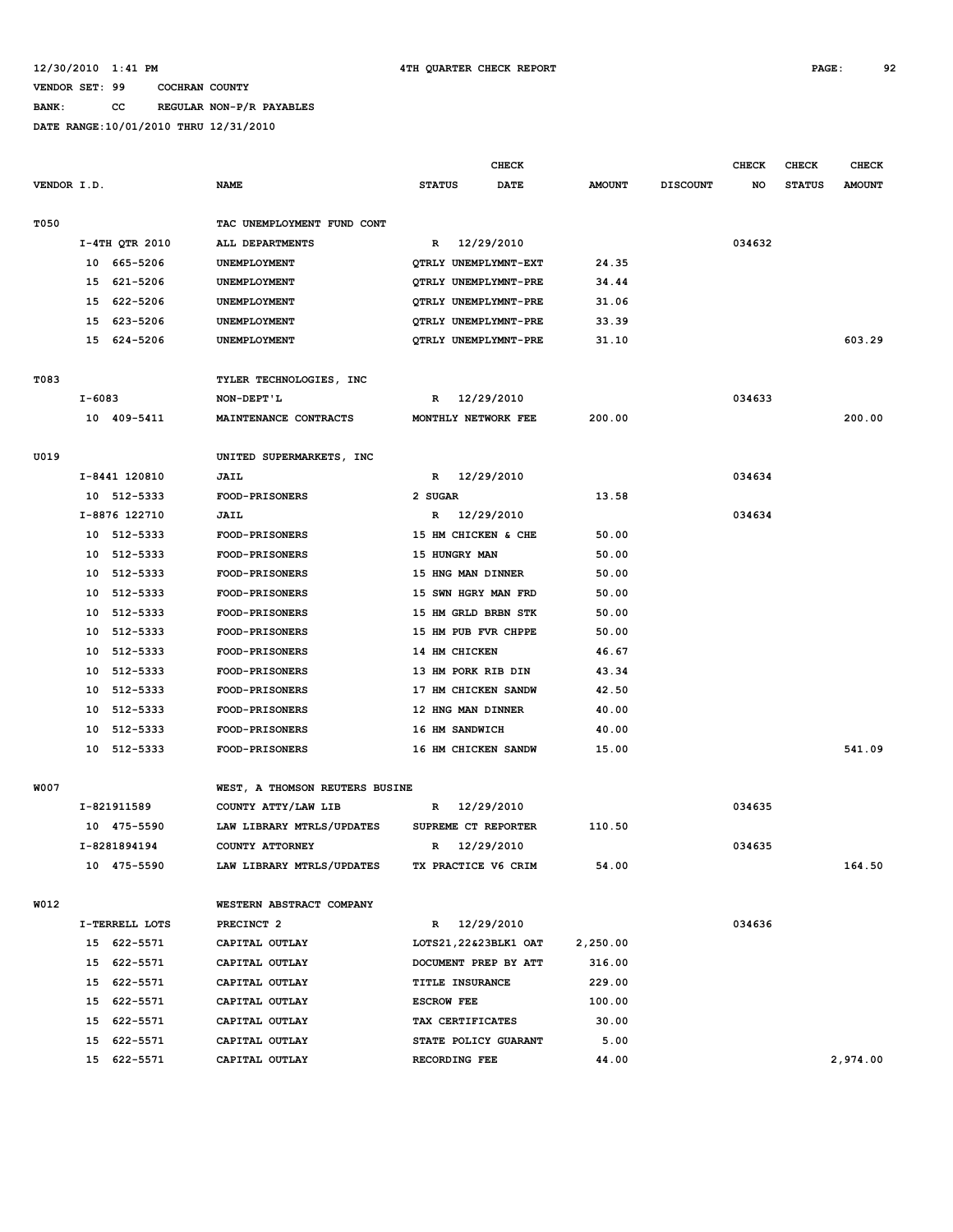**VENDOR SET: 99 COCHRAN COUNTY BANK: CC REGULAR NON-P/R PAYABLES**

|             |                |          |                        |                      | CHECK      |               |                 | <b>CHECK</b> | <b>CHECK</b>  | <b>CHECK</b>  |
|-------------|----------------|----------|------------------------|----------------------|------------|---------------|-----------------|--------------|---------------|---------------|
| VENDOR I.D. |                |          | NAME                   | <b>STATUS</b>        | DATE       | <b>AMOUNT</b> | <b>DISCOUNT</b> | NO           | <b>STATUS</b> | <b>AMOUNT</b> |
| W062        |                |          | WAL-MART COMMUNITY     |                      |            |               |                 |              |               |               |
|             | I-2950 122310  |          | <b>JAIL</b>            | $\mathbb{R}$         | 12/29/2010 |               |                 | 034637       |               |               |
|             | 10 512-5333    |          | FOOD-PRISONERS         | 5 RED DEL APPLES     |            | 5.37          |                 |              |               |               |
|             | 10             | 512-5333 | <b>FOOD-PRISONERS</b>  | 8 ORANGES            |            | 4.98          |                 |              |               |               |
|             | 10             | 512-5333 | <b>FOOD-PRISONERS</b>  | CELLO LETTUCE        |            | 1.14          |                 |              |               |               |
|             | 10             | 512-5392 | MISCELLANEOUS SUPPLIES | FOOT SPRAY           |            | 4.92          |                 |              |               |               |
|             | 10             | 512-5392 | MISCELLANEOUS SUPPLIES | FOOT SPRAY           |            | 4.92          |                 |              |               |               |
|             | 10             | 512-5392 | MISCELLANEOUS SUPPLIES | FOOT POWDER          |            | 4.97          |                 |              |               |               |
|             | 10             | 512-5392 | MISCELLANEOUS SUPPLIES | <b>BANDAGES</b>      |            | 3.32          |                 |              |               |               |
|             | 10             | 512-5392 | MISCELLANEOUS SUPPLIES | ANTIBIOTIC OINTMENT  |            | 2.96          |                 |              |               |               |
|             | 10             | 512-5392 | MISCELLANEOUS SUPPLIES | <b>LOZENGES</b>      |            | 3.66          |                 |              |               |               |
|             | 10             | 512-5392 | MISCELLANEOUS SUPPLIES | <b>BANDAGES</b>      |            | 1.50          |                 |              |               |               |
|             | 10             | 512-5392 | MISCELLANEOUS SUPPLIES | ZYRTEC               |            | 26.94         |                 |              |               |               |
|             | 10             | 512-5392 | MISCELLANEOUS SUPPLIES | ANTIBIOTIC OINTMENT  |            | 2.96          |                 |              |               |               |
|             | 10             | 512-5392 | MISCELLANEOUS SUPPLIES | HALLS SF HL          |            | 1.43          |                 |              |               |               |
|             | 10             | 512-5392 | MISCELLANEOUS SUPPLIES | SORE THROAT LOZ      |            | 3.66          |                 |              |               |               |
|             | 10             | 512-5392 | MISCELLANEOUS SUPPLIES | THERAFLU             |            | 4.28          |                 |              |               |               |
|             | 10             | 512-5392 | MISCELLANEOUS SUPPLIES | <b>BANDAGES</b>      |            | 2.42          |                 |              |               |               |
|             | 512-5392<br>10 |          | MISCELLANEOUS SUPPLIES | <b>DULCOLAX</b>      |            | 17.42         |                 |              |               |               |
|             | 10             | 512-5392 | MISCELLANEOUS SUPPLIES | ADVIL CON RE         |            | 7.98          |                 |              |               |               |
|             | 10             | 512-5392 | MISCELLANEOUS SUPPLIES | ADVIL CON RE         |            | 7.98          |                 |              |               |               |
|             | 10             | 512-5392 | MISCELLANEOUS SUPPLIES | <b>BANDAGES</b>      |            | 1.08          |                 |              |               |               |
|             | I-8691 120810  |          | JAIL                   | R 12/29/2010         |            |               |                 | 034637       |               |               |
|             | 10 512-5333    |          | FOOD-PRISONERS         | 17 STEAK DINNERS     |            | 47.26         |                 |              |               |               |
|             | 512-5333<br>10 |          | <b>FOOD-PRISONERS</b>  | 3 AJ BRKFAST         |            | 4.41          |                 |              |               |               |
|             | 512-5333<br>10 |          | <b>FOOD-PRISONERS</b>  | 3 HAM SAND           |            | 6.42          |                 |              |               |               |
|             | 10             | 512-5333 | FOOD-PRISONERS         | CHOPPED HAM          |            | 2.98          |                 |              |               |               |
|             | 10             | 512-5333 | <b>FOOD-PRISONERS</b>  | 2 HAM CHEESE         |            | 5.96          |                 |              |               |               |
|             | 10             | 512-5333 | <b>FOOD-PRISONERS</b>  | 3 STEAK DINNERS      |            | 8.34          |                 |              |               |               |
|             | 10             | 512-5333 | <b>FOOD-PRISONERS</b>  | <b>AJ BRKFAST</b>    |            | 1.47          |                 |              |               |               |
|             | 10             | 512-5333 | <b>FOOD-PRISONERS</b>  | 4 BCNBSTBOWL         |            | 7.52          |                 |              |               |               |
|             | 10             | 512-5333 | <b>FOOD-PRISONERS</b>  | <b>AJ BRKFAST</b>    |            | 1.47          |                 |              |               |               |
|             | 10             | 512-5333 | FOOD-PRISONERS         | <b>BCNBSTBOWL</b>    |            | 1.88          |                 |              |               |               |
|             | 10             | 512-5333 | <b>FOOD-PRISONERS</b>  | <b>AJ BRKFAST</b>    |            | 1.47          |                 |              |               |               |
|             | 10             | 512-5333 | <b>FOOD-PRISONERS</b>  | 3 BCNBSTBOWLS        |            | 5.64          |                 |              |               |               |
|             | 10             | 512-5333 | <b>FOOD-PRISONERS</b>  | 3 AJ BRKFASTS        |            | 4.41          |                 |              |               |               |
|             | 512-5333<br>10 |          | <b>FOOD-PRISONERS</b>  | CHOP HAM             |            | 2.98          |                 |              |               |               |
|             | 512-5333<br>10 |          | <b>FOOD-PRISONERS</b>  | 2 BCNBSTBOWL         |            | 3.76          |                 |              |               |               |
|             | 10             | 512-5333 | FOOD-PRISONERS         | 2 BCNBSTBOWL         |            | 3.76          |                 |              |               |               |
|             | 10             | 512-5333 | <b>FOOD-PRISONERS</b>  | CC POTATO            |            | 2.27          |                 |              |               |               |
|             | 10             | 512-5333 | <b>FOOD-PRISONERS</b>  | 5# RED DEL           |            | 5.37          |                 |              |               |               |
|             | 10 512-5333    |          | <b>FOOD-PRISONERS</b>  | <b>GV TATER PUFF</b> |            | 2.27          |                 |              |               |               |
|             | 512-5333<br>10 |          | <b>FOOD-PRISONERS</b>  | 3 AJ BRKFAST         |            | 4.41          |                 |              |               |               |
|             | 10 512-5333    |          | <b>FOOD-PRISONERS</b>  | CC POTATO            |            | 2.27          |                 |              |               |               |
|             | 10 512-5333    |          | FOOD-PRISONERS         | <b>AJ BRKFAST</b>    |            | 1.47          |                 |              |               |               |
|             | 512-5333<br>10 |          | <b>FOOD-PRISONERS</b>  | 4 GRIDDLECAKES       |            | 17.84         |                 |              |               |               |
|             | 10             | 512-5333 | <b>FOOD-PRISONERS</b>  | 8# ORANGES           |            | 6.98          |                 |              |               |               |
|             | 10 512-5333    |          | <b>FOOD-PRISONERS</b>  | <b>AJ BRKFAST</b>    |            | 1.47          |                 |              |               |               |
|             |                |          |                        |                      |            |               |                 |              |               |               |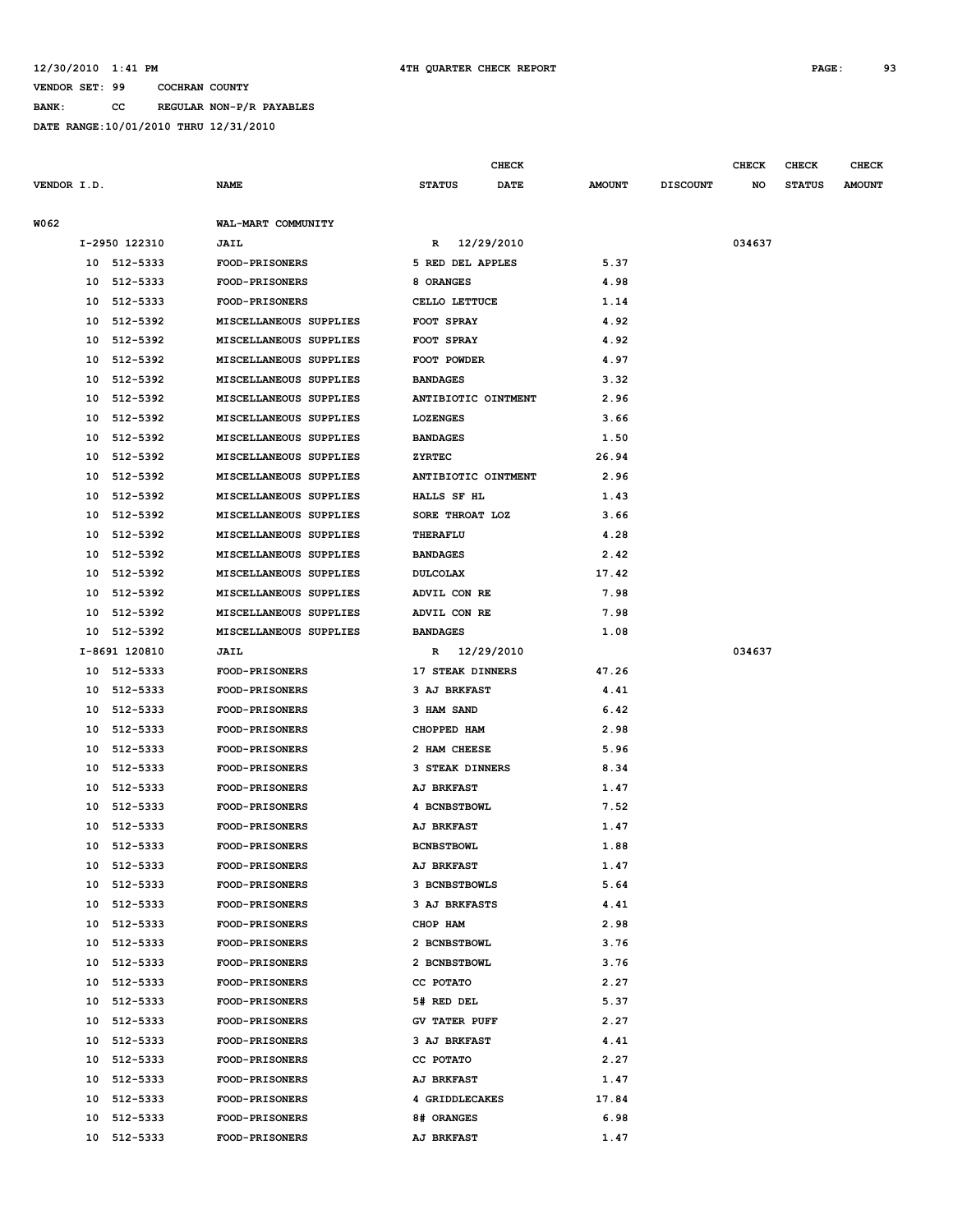**BANK: CC REGULAR NON-P/R PAYABLES**

|             |    |               |                                   |                       | CHECK       |               |                 | <b>CHECK</b> | <b>CHECK</b>  | <b>CHECK</b>  |
|-------------|----|---------------|-----------------------------------|-----------------------|-------------|---------------|-----------------|--------------|---------------|---------------|
| VENDOR I.D. |    |               | NAME                              | <b>STATUS</b>         | <b>DATE</b> | <b>AMOUNT</b> | <b>DISCOUNT</b> | NO           | <b>STATUS</b> | <b>AMOUNT</b> |
| W062        |    |               | WAL-MART COMMUNITY<br><b>CONT</b> |                       |             |               |                 |              |               |               |
|             |    | I-8691 120810 | <b>JAIL</b>                       | $\mathbb{R}$          | 12/29/2010  |               |                 | 034637       |               |               |
|             |    | 10 512-5333   | FOOD-PRISONERS                    | 2 PKG SALAD           |             | 5.76          |                 |              |               |               |
|             | 10 | 512-5333      | <b>FOOD-PRISONERS</b>             | SAUSAGE BISC          |             | 5.98          |                 |              |               |               |
|             | 10 | 512-5333      | <b>FOOD-PRISONERS</b>             | 3 GOLD                |             | 3.47          |                 |              |               |               |
|             | 10 | 512-5333      | <b>FOOD-PRISONERS</b>             | CELLO LETTUCE         |             | 1.13          |                 |              |               |               |
|             | 10 | 512-5333      | <b>FOOD-PRISONERS</b>             | SAUSAGE BISC          |             | 5.98          |                 |              |               |               |
|             | 10 | 512-5333      | <b>FOOD-PRISONERS</b>             | 2 SEC CRSNT           |             | 13.72         |                 |              |               |               |
|             | 10 | 512-5333      | <b>FOOD-PRISONERS</b>             | 20 BAN LASG           |             | 17.60         |                 |              |               |               |
|             | 10 | 512-5333      | <b>FOOD-PRISONERS</b>             | 26 BAN SPAG           |             | 22.88         |                 |              |               |               |
|             | 10 | 512-5333      | <b>FOOD-PRISONERS</b>             | 11 BAN CHY MC         |             | 9.68          |                 |              |               |               |
|             | 10 | 512-5333      | <b>FOOD-PRISONERS</b>             | 10 BAN CKN FRY        |             | 8.80          |                 |              |               |               |
|             | 10 | 512-5333      | <b>FOOD-PRISONERS</b>             | 12 BQT FRD CKN        |             | 15.00         |                 |              |               |               |
|             | 10 | 512-5333      | <b>FOOD-PRISONERS</b>             | 25 BQT SALS STK       |             | 22.00         |                 |              |               |               |
|             | 10 | 512-5333      | FOOD-PRISONERS                    | 33 SPAG CKN           |             | 29.04         |                 |              |               |               |
|             | 10 | 512-5333      | FOOD-PRISONERS                    | 10 ENCH DINNER        |             | 20.00         |                 |              |               |               |
|             | 10 | 512-5333      | <b>FOOD-PRISONERS</b>             | 10 BEEF ENCH          |             | 20.00         |                 |              |               |               |
|             | 10 | 512-5333      | <b>FOOD-PRISONERS</b>             | 7 SALTILLO DNR        |             | 14.00         |                 |              |               |               |
|             | 10 | 512-5333      | FOOD-PRISONERS                    | 5 BQT TURKEY          |             | 4.40          |                 |              |               |               |
|             | 10 | 512-5333      | <b>FOOD-PRISONERS</b>             | 16 SALTILO DNR        |             | 18.88         |                 |              |               |               |
|             | 10 | 512-5333      | <b>FOOD-PRISONERS</b>             | 13 SALTILO DNR        |             | 15.34         |                 |              |               |               |
|             | 10 | 512-5333      | <b>FOOD-PRISONERS</b>             | 11 FRD CKN            |             | 30.58         |                 |              |               |               |
|             | 10 | 512-5333      | <b>FOOD-PRISONERS</b>             | <b>BONELESS PORK</b>  |             | 2.78          |                 |              |               |               |
|             | 10 | 512-5333      | <b>FOOD-PRISONERS</b>             | TURKEY DINNER         |             | 2.78          |                 |              |               |               |
|             | 10 | 512-5333      | <b>FOOD-PRISONERS</b>             | 6 HNGRYMN DINNER      |             | 16.68         |                 |              |               |               |
|             | 10 | 512-5333      | <b>FOOD-PRISONERS</b>             | 7 CHOPPED STK         |             | 19.46         |                 |              |               |               |
|             | 10 | 512-5333      | FOOD-PRISONERS                    | STEAK STRIPS          |             | 2.78          |                 |              |               |               |
|             | 10 | 512-5333      | <b>FOOD-PRISONERS</b>             | CHOPPED STK           |             | 2.78          |                 |              |               |               |
|             | 10 | 512-5333      | <b>FOOD-PRISONERS</b>             | 2 HNGRYMAN CKN        |             | 5.56          |                 |              |               |               |
|             | 10 | 512-5333      | <b>FOOD-PRISONERS</b>             | 13 STK STRIPS         |             | 36.14         |                 |              |               |               |
|             | 10 | 512-5333      | <b>FOOD-PRISONERS</b>             | 27 BOT PK RIBLT       |             | 23.76         |                 |              |               |               |
|             | 10 | 512-5333      | <b>FOOD-PRISONERS</b>             | BQ SPAG CKN           |             | 0.88          |                 |              |               |               |
|             | 10 | 512-5333      | FOOD-PRISONERS                    | 8 BAN PEPP PI         |             | 7.04          |                 |              |               |               |
|             |    | 10 512-5333   | <b>FOOD-PRISONERS</b>             | 14 BQT SALS STK       |             | 12.32         |                 |              |               |               |
|             |    | 10 512-5333   | <b>FOOD-PRISONERS</b>             | 4 BOT TURKEY          |             | 3.52          |                 |              |               |               |
|             |    | I-8862 122710 | <b>JAIL</b>                       | R 12/29/2010          |             |               |                 | 034637       |               |               |
|             |    | 10 512-5392   | MISCELLANEOUS SUPPLIES            | 3 PK LUNCH BAGS       |             | 3.00          |                 |              |               |               |
|             |    | 10 512-5333   | FOOD-PRISONERS                    | BV BCN BSTBOWL        |             | 1.88          |                 |              |               |               |
|             |    | 10 512-5333   | FOOD-PRISONERS                    | GV BCN BSTBOWL        |             | 1.88          |                 |              |               |               |
|             |    | 10 512-5333   | <b>FOOD-PRISONERS</b>             | GV TKY BSTBOWL        |             | 1.88          |                 |              |               |               |
|             |    | 10 512-5333   | <b>FOOD-PRISONERS</b>             | <b>GV TKY BSTBOWL</b> |             | 1.88          |                 |              |               |               |
|             |    | 10 512-5333   | <b>FOOD-PRISONERS</b>             | <b>GV TKY BSTBOWL</b> |             | 1.88          |                 |              |               |               |
|             |    | 10 512-5333   | <b>FOOD-PRISONERS</b>             | <b>GV BCN BSTBOWL</b> |             | 1.88          |                 |              |               |               |
|             |    | 10 512-5333   | <b>FOOD-PRISONERS</b>             | 15 AJ BRKFAST @1.47   |             | 22.05         |                 |              |               |               |
|             |    | 10 512-5333   | FOOD-PRISONERS                    | GV BCN BSTBOWL        |             | 1.88          |                 |              |               |               |
|             |    | 10 512-5333   | <b>FOOD-PRISONERS</b>             | <b>GV TKY BSTBOWL</b> |             | 1.88          |                 |              |               |               |
|             | 10 | 512-5333      | <b>FOOD-PRISONERS</b>             | 8 AJ BRKFAST @1.47    |             | 11.76         |                 |              |               |               |
|             |    | 10 512-5333   | <b>FOOD-PRISONERS</b>             | 4 BKFSTBOWLS @1.88    |             | 7.52          |                 |              |               |               |
|             |    |               |                                   |                       |             |               |                 |              |               |               |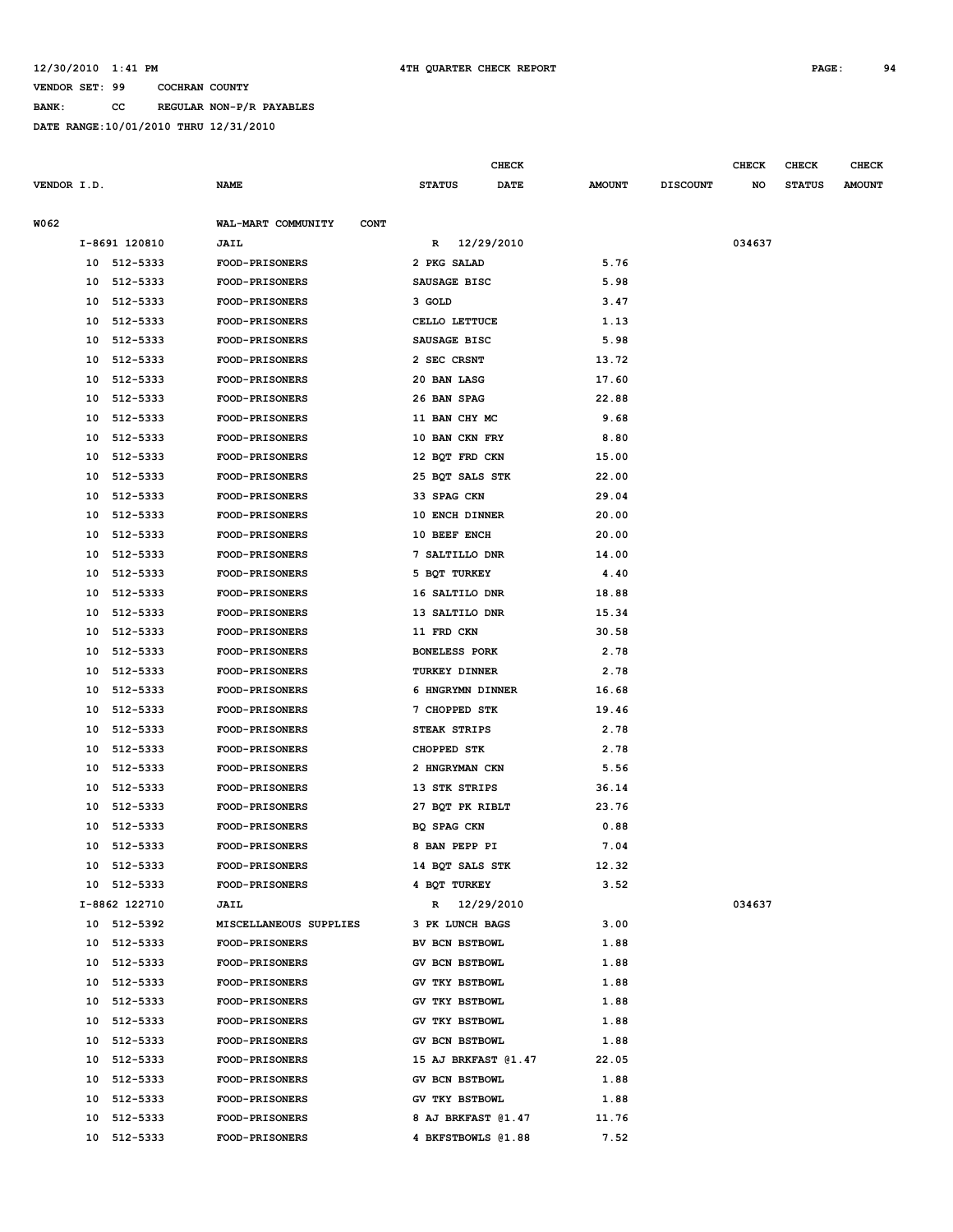### **BANK: CC REGULAR NON-P/R PAYABLES**

|             |          | <b>CHECK</b>  |                                   |                      | <b>CHECK</b><br><b>CHECK</b> |               |                 |        |               | <b>CHECK</b>  |
|-------------|----------|---------------|-----------------------------------|----------------------|------------------------------|---------------|-----------------|--------|---------------|---------------|
| VENDOR I.D. |          |               | <b>NAME</b>                       | <b>STATUS</b>        | <b>DATE</b>                  | <b>AMOUNT</b> | <b>DISCOUNT</b> | NO     | <b>STATUS</b> | <b>AMOUNT</b> |
|             |          |               |                                   |                      |                              |               |                 |        |               |               |
| W062        |          |               | WAL-MART COMMUNITY<br><b>CONT</b> |                      |                              |               |                 |        |               |               |
|             |          | I-8862 122710 | JAIL                              | R 12/29/2010         |                              |               |                 | 034637 |               |               |
|             |          | 10 512-5333   | FOOD-PRISONERS                    | 10 AJ BRKFAST @1.47  |                              | 14.70         |                 |        |               |               |
|             |          | 10 512-5333   | <b>FOOD-PRISONERS</b>             | 5 BRKFST BOWLS @1.88 |                              | 9.40          |                 |        |               |               |
|             |          | 10 512-5333   | <b>FOOD-PRISONERS</b>             | <b>AJ BRKFAST</b>    |                              | 1.47          |                 |        |               |               |
|             |          | 10 512-5333   | FOOD-PRISONERS                    | 2 GRIDDLECAKE        |                              | 8.92          |                 |        |               |               |
|             | 10       | 512-5333      | FOOD-PRISONERS                    | 2 AJ BRKFAST         |                              | 2.94          |                 |        |               |               |
|             | 10       | 512-5333      | <b>FOOD-PRISONERS</b>             | 2 GRIDDLECAKE        |                              | 8.92          |                 |        |               |               |
|             | 10       | 512-5333      | FOOD-PRISONERS                    | 2 JD SEC BISC        |                              | 16.00         |                 |        |               |               |
|             | 10       | 512-5333      | FOOD-PRISONERS                    | JD SEC CROIS         |                              | 8.00          |                 |        |               |               |
|             | 10       | 512-5333      | <b>FOOD-PRISONERS</b>             | 2 SAUSAGE BISC       |                              | 11.96         |                 |        |               |               |
|             |          | 10 512-5333   | FOOD-PRISONERS                    | JD SEC BISC          |                              | 8.00          |                 |        |               |               |
|             |          | 10 512-5333   | <b>FOOD-PRISONERS</b>             | SAUSAGE BISC         |                              | 5.98          |                 |        |               | 844.35        |
|             |          |               |                                   |                      |                              |               |                 |        |               |               |
| X001        |          |               | <b>XCEL ENERGY</b>                |                      |                              |               |                 |        |               |               |
|             |          | I-24059178    | PREC <sub>2</sub>                 | R 12/29/2010         |                              |               |                 | 034638 |               |               |
|             |          | 15 622-5440   | UTILITIES                         | 140 KWH 11/9/10-12/1 |                              | 20.79         |                 |        |               |               |
|             |          | 15 622-5440   | UTILITIES                         | 70 KWH/AREA LIGHT    |                              | 15.16         |                 |        |               | 35.95         |
|             |          |               |                                   |                      |                              |               |                 |        |               |               |
| Y001        |          |               | YELLOWHOUSE MACHINERY COM         |                      |                              |               |                 |        |               |               |
|             | I-100862 |               | PREC <sub>2</sub>                 | R 12/29/2010         |                              |               |                 | 034639 |               |               |
|             |          | 15 622-5451   | <b>REPAIRS</b>                    | COMPRESSOR CY        |                              | 430.00        |                 |        |               |               |
|             |          | 15 622-5451   | <b>REPAIRS</b>                    | RECEIVER-D           |                              | 94.77         |                 |        |               |               |
|             |          | 15 622-5451   | <b>REPAIRS</b>                    | 6 REFRIGERANT        |                              | 41.10         |                 |        |               |               |
|             | 15       | 622-5451      | <b>REPAIRS</b>                    | OIL COOLER           |                              | 269.10        |                 |        |               |               |
|             | 15       | 622-5451      | <b>REPAIRS</b>                    | 2 HOSES              |                              | 2.84          |                 |        |               |               |
|             | 15       | 622-5451      | <b>REPAIRS</b>                    | 2 HOSES              |                              | 28.78         |                 |        |               |               |
|             | 15       | 622-5451      | <b>REPAIRS</b>                    | 2 COOL-GARD          |                              | 53.26         |                 |        |               |               |
|             | 15       | 622-5451      | <b>REPAIRS</b>                    | LINE                 |                              | 63.18         |                 |        |               |               |
|             | 15       | 622-5451      | <b>REPAIRS</b>                    | FILTER               |                              | 34.50         |                 |        |               |               |
|             | 15       | 622-5451      | <b>REPAIRS</b>                    | <b>ISOLATOR</b>      |                              | 21.59         |                 |        |               |               |
|             | 15       | 622-5451      | <b>REPAIRS</b>                    | <b>R134A</b>         |                              | 4.43          |                 |        |               |               |
|             | 15       | 622-5451      | <b>REPAIRS</b>                    | <b>R134A</b>         |                              | 4.43          |                 |        |               |               |
|             |          | 15 622-5451   | <b>REPAIRS</b>                    | MANIFOLD             |                              | 34.52         |                 |        |               |               |
|             | 15       | 622-5451      | <b>REPAIRS</b>                    | LESS CORE            |                              | 30.00CR       |                 |        |               |               |
|             | 15       | 622-5451      | <b>REPAIRS</b>                    | LABOR TO REPAIR A/C  |                              | 1,661.63      |                 |        |               |               |
|             | 15       | 622-5451      | <b>REPAIRS</b>                    | <b>FREIGHT</b>       |                              | 108.87        |                 |        |               |               |
|             | 15       | 622-5451      | <b>REPAIRS</b>                    | 200 MILES            |                              | 200.00        |                 |        |               |               |
|             |          | 15 622-5451   | <b>REPAIRS</b>                    | <b>ENVIRON FEE</b>   |                              | 37.79         |                 |        |               | 3,060.79      |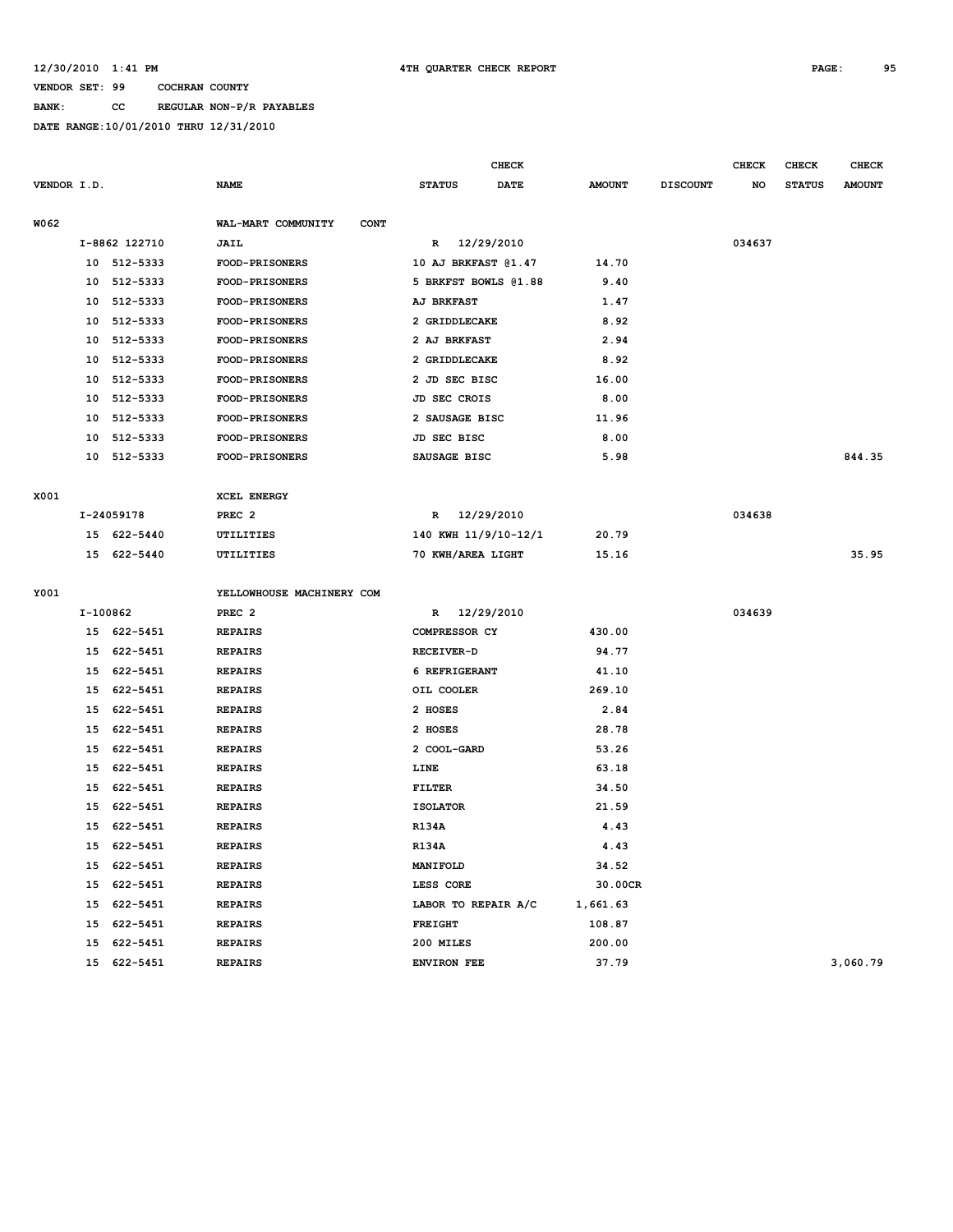### **BANK: CC REGULAR NON-P/R PAYABLES**

**DATE RANGE:10/01/2010 THRU 12/31/2010**

|                 |              |                     |                | <b>CHECK</b>          |               | <b>CHECK</b>     | <b>CHECK</b>        | <b>CHECK</b>         |
|-----------------|--------------|---------------------|----------------|-----------------------|---------------|------------------|---------------------|----------------------|
| VENDOR I.D.     |              | <b>NAME</b>         |                | DATE<br><b>STATUS</b> | <b>AMOUNT</b> | <b>DISCOUNT</b>  | NO<br><b>STATUS</b> | <b>AMOUNT</b>        |
|                 |              |                     |                |                       |               |                  |                     |                      |
|                 |              |                     |                |                       |               |                  |                     |                      |
|                 |              |                     |                |                       |               |                  |                     |                      |
| $\star$ $\star$ | TOTALS $*$ * | NO                  |                |                       | CHECK AMOUNT  | <b>DISCOUNTS</b> |                     | <b>TOTAL APPLIED</b> |
| REGULAR CHECKS: |              | 414                 |                |                       | 378,387.98    | 0.00             |                     | 378, 387.98          |
|                 | HAND CHECKS: | $\mathbf 0$         |                |                       | 0.00          | 0.00             |                     | 0.00                 |
|                 | DRAFTS:      | $\mathsf{o}\xspace$ |                |                       | 0.00          | 0.00             |                     | 0.00                 |
|                 | EFT:         | $\mathsf{o}\,$      |                |                       | 0.00          | 0.00             |                     | 0.00                 |
|                 | NON CHECKS:  | $\mathsf{o}\xspace$ |                |                       | 0.00          | 0.00             |                     | 0.00                 |
|                 |              |                     |                |                       |               |                  |                     |                      |
|                 | VOID CHECKS: |                     | 11 VOID DEBITS | 15, 129. 79           |               |                  |                     |                      |
|                 |              |                     | VOID CREDITS   | 14,941.79             | 188.00        | 0.00             |                     | 188.00               |
|                 |              |                     |                |                       |               |                  |                     |                      |

**TOTAL ERRORS: 0**

### **\*\* G/L ACCOUNT TOTALS \*\***

| G/L ACCOUNT              | <b>NAME</b>                              | <b>AMOUNT</b> |
|--------------------------|------------------------------------------|---------------|
|                          |                                          |               |
|                          | 10 000-2206.002 ATTORNEY COLLECTION FEES | 3,741.14      |
|                          | 10 000-4370.101 RENT-ACTIVITY BUILDING   | 1,000.00      |
| 10 400-5203 RETIREMENT   |                                          | 2,332.87      |
| 10 400-5204              | WORKERS' COMPENSATION                    | 50.49         |
| 10 400-5206 UNEMPLOYMENT |                                          | 14.30         |
| 10 403-5203              | RETIREMENT                               | 2,899.01      |
| 10 403-5204              | <b>WORKERS' COMPENSATION</b>             | 60.92         |
| 10 403-5206              | UNEMPLOYMENT                             | 29.49         |
| 10 403-5310              | OFFICE SUPPLIES                          | 1,995.24      |
|                          | 10 403-5311 POSTAL EXPENSES              | 815.00        |
| 10 403-5416              | FILMING & INDEXING                       | 3,503.01      |
|                          | 10 403-5420 TELECOMMUNICATIONS           | 531.17        |
| 10 403-5480              | BONDS & NOTARY FEES                      | 100.00        |
| 10 409-5300              | COUNTY-WIDE SUPPLIES                     | 1,494.61      |
|                          | 10 409-5406 APPRAISAL DISTRICT           | 18,874.23     |
| 10 409-5411              | <b>MAINTENANCE CONTRACTS</b>             | 2,076.20      |
|                          | 10 409-5420 TELECOMMUNICATIONS           | 694.48        |
| 10 409-5440              | UTILITIES                                | 175.49        |
|                          | 10 409-5480 BONDS & NOTARY FEES          | 160.00        |
| 10 409-5499              | <b>MISCELLANEOUS</b>                     | 935.00        |
| 10 410-5310              | OFFICE SUPPLIES                          | 256.63        |
|                          | 10 426-5400 ATTORNEY AD LITEM            | 1,400.00      |
| 10 426-5481              | <b>DUES AND REGISTRATION</b>             | 300.00        |
|                          | 10 426-5499 MISCELLANEOUS                | 302.44        |
| 10 435-5203              | <b>RETIREMENT</b>                        | 479.63        |
|                          | 10 435-5204 WORKERS' COMPENSATION        | 9.94          |
| 10 435-5206 UNEMPLOYMENT |                                          | 5.66          |
| 10 435-5400              | ATTORNEY AD LITEM                        | 3,400.00      |

**10 435-5420 TELECOMMUNICATIONS 600.26**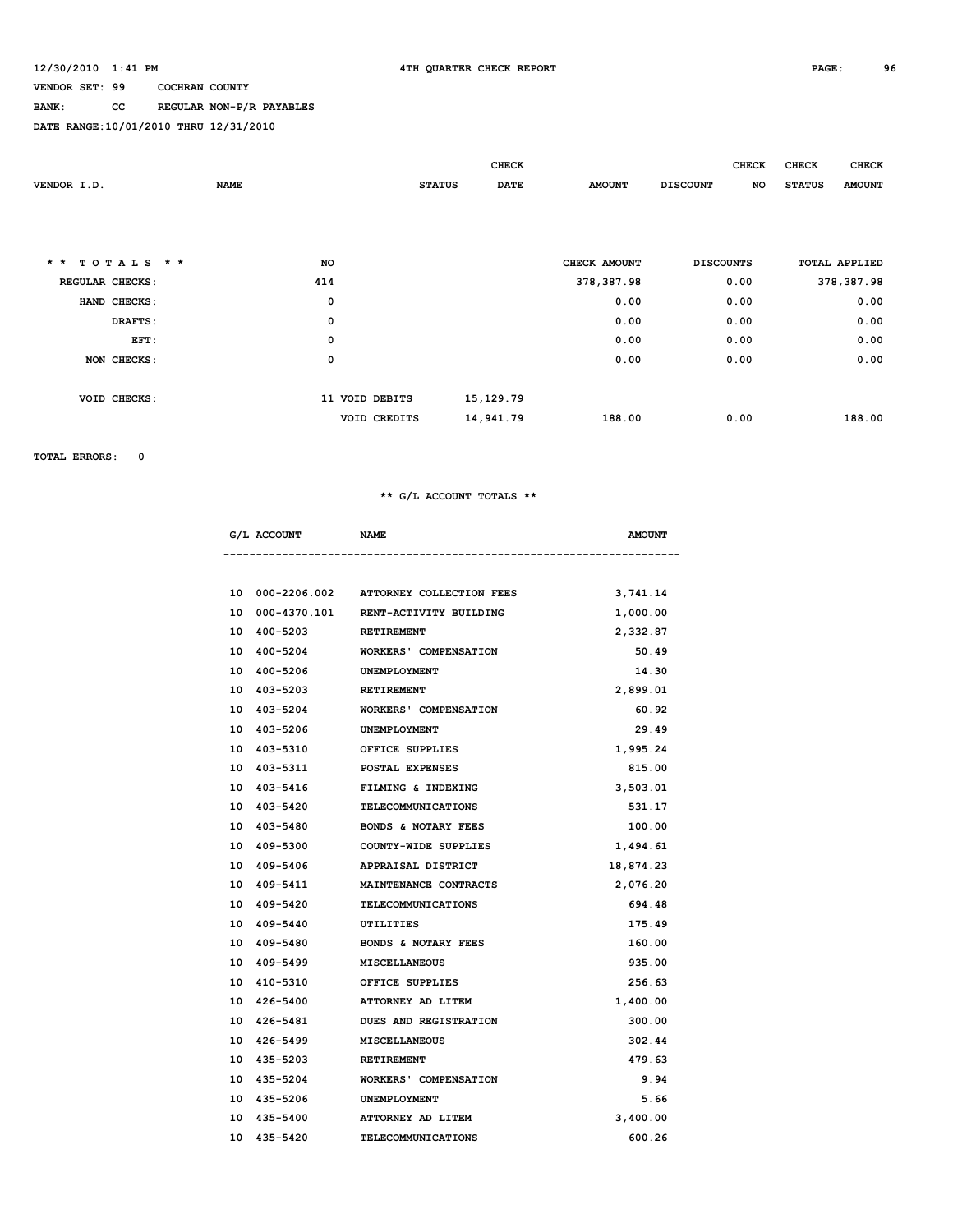**BANK: CC REGULAR NON-P/R PAYABLES**

**DATE RANGE:10/01/2010 THRU 12/31/2010**

| G/L ACCOUNT | <b>NAME</b>                       | <b>AMOUNT</b> |
|-------------|-----------------------------------|---------------|
|             |                                   |               |
|             | 10 435-5492 PETIT JURY            | 975.00        |
| 10 435-5499 | <b>MISCELLANEOUS</b>              | 165.60        |
| 10 455-5203 | RETIREMENT                        | 1,913.00      |
| 10 455-5204 | <b>WORKERS' COMPENSATION</b>      | 40.94         |
| 10 455-5206 | UNEMPLOYMENT                      | 14.30         |
| 10 455-5310 | OFFICE SUPPLIES                   | 206.36        |
| 10 455-5405 | <b>AUTOPSY</b>                    | 2,000.00      |
| 10 455-5420 | TELECOMMUNICATIONS                | 153.03        |
|             | 10 455-5480 BONDS & NOTARY FEES   | 50.00         |
|             | 10 475-5203 RETIREMENT            | 2,827.38      |
|             | 10 475-5204 WORKERS' COMPENSATION | 37.17         |
|             | 10 475-5206 UNEMPLOYMENT          | 14.93         |
| 10 475-5310 | OFFICE SUPPLIES                   | 82.50         |
| 10 475-5420 | TELECOMMUNICATIONS                | 534.35        |
| 10 475-5480 | <b>BONDS &amp; NOTARY FEES</b>    | 50.00         |
| 10 475-5590 | LAW LIBRARY MTRLS/UPDATES         | 961.58        |
| 10 476-5203 | RETIREMENT                        | 489.70        |
| 10 476-5204 | <b>WORKERS' COMPENSATION</b>      | 63.47         |
| 10 476-5206 | <b>UNEMPLOYMENT</b>               | 5.83          |
|             | 10 490-5102 ELECTION SALARIES     | 2,492.50      |
| 10 490-5107 | TEMPORARY OR EXTRA WAGES          | 75.00         |
|             | 10 490-5203 RETIREMENT            | 140.17        |
|             | 10 490-5204 WORKERS' COMPENSATION | 0.11          |
|             | 10 490-5335 ELECTION SUPPLIES     | 8,463.88      |
| 10 495-5203 | <b>RETIREMENT</b>                 | 1,872.37      |
| 10 495-5204 | WORKERS' COMPENSATION             | 42.38         |
| 10 495-5206 | UNEMPLOYMENT                      | 32.69         |
| 10 495-5310 | OFFICE SUPPLIES                   | 793.78        |
| 10 495-5311 | <b>POSTAL EXPENSES</b>            | 85.00         |
| 10 495-5420 | <b>TELECOMMUNICATIONS</b>         | 379.12        |
| 10 495-5427 | CONTINUING EDUCATION              | 497.05        |
| 10 495-5451 | <b>REPAIRS</b>                    | 3.43          |
| 10 495-5480 | BONDS & NOTARY FEES               | 50.00         |
| 10 497-5203 | RETIREMENT                        | 1,129.29      |
| 10 497-5204 | <b>WORKERS' COMPENSATION</b>      | 23.61         |
| 10 497-5206 | UNEMPLOYMENT                      | 0.66          |
| 10 497-5310 | OFFICE SUPPLIES                   | 581.95        |
|             |                                   |               |
| 10 497-5311 | POSTAL EXPENSES                   | 772.84        |
| 10 497-5420 | TELECOMMUNICATIONS                | 153.14        |
| 10 497-5427 | CONTINUING EDUCATION              | 128.00        |
| 10 497-5480 | BONDS & NOTARY FEES               | 250.00        |
| 10 499-5203 | RETIREMENT                        | 2,871.78      |
| 10 499-5204 | <b>WORKERS' COMPENSATION</b>      | 66.20         |
| 10 499-5206 | UNEMPLOYMENT                      | 33.79         |
| 10 499-5310 | OFFICE SUPPLIES                   | 288.93        |
| 10 499-5311 | POSTAL EXPENSES                   | 1,267.00      |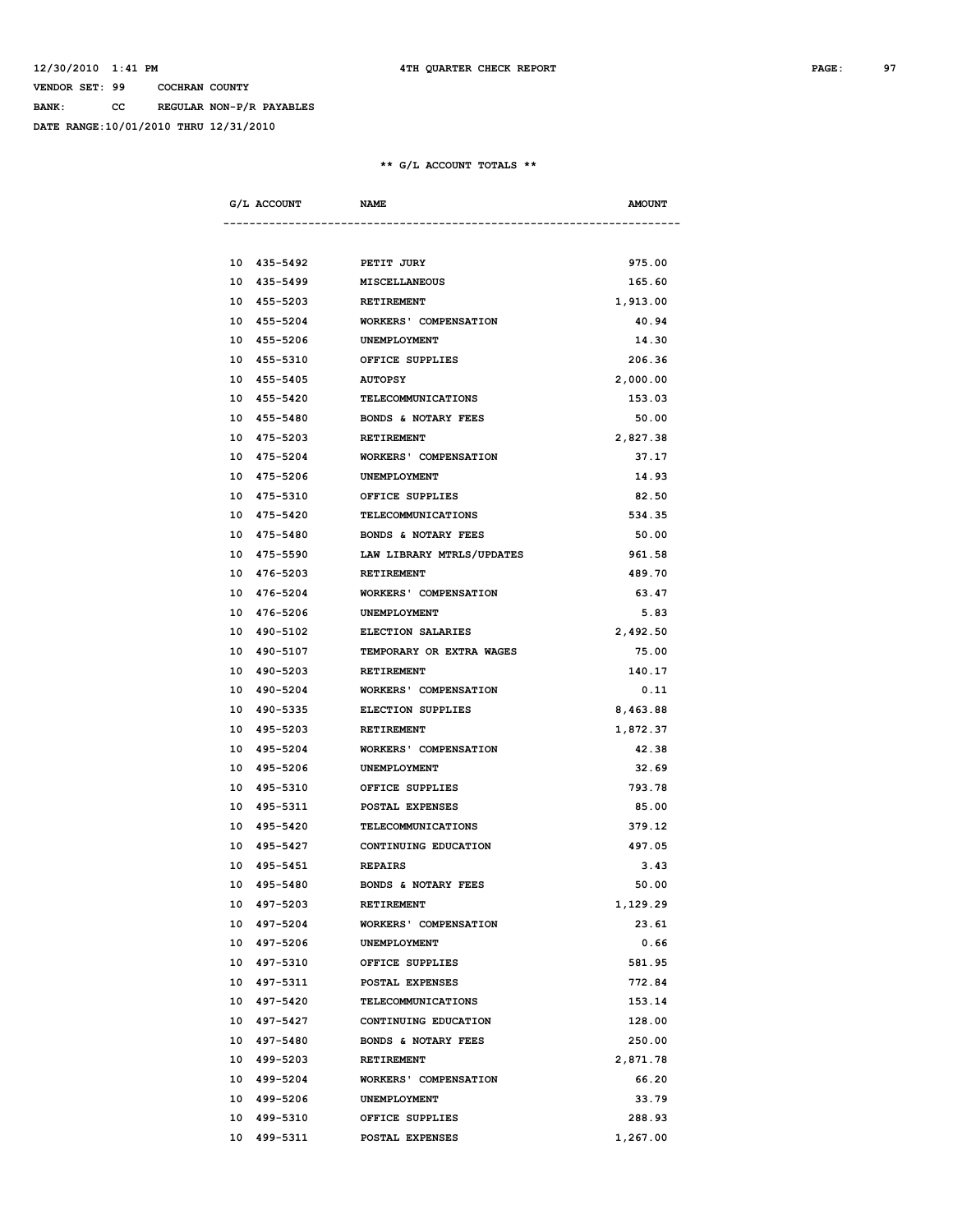**BANK: CC REGULAR NON-P/R PAYABLES**

**DATE RANGE:10/01/2010 THRU 12/31/2010**

|    | G/L ACCOUNT | <b>NAME</b>                  | <b>AMOUNT</b> |
|----|-------------|------------------------------|---------------|
|    |             |                              |               |
|    | 10 499-5408 | <b>TAX ROLL</b>              | 849.78        |
|    | 10 499-5420 | TELECOMMUNICATIONS           | 748.85        |
|    | 10 499-5427 | CONTINUING EDUCATION         | 12.63         |
|    | 10 499-5480 | BONDS & NOTARY FEES          | 675.00        |
|    | 10 499-5481 | DUES AND REGISTRATION        | 215.00        |
|    | 10 499-5499 | MISCELLANEOUS                | 288.12        |
|    | 10 510-5203 | RETIREMENT                   | 885.58        |
|    | 10 510-5204 | <b>WORKERS' COMPENSATION</b> | 345.70        |
|    | 10 510-5206 | <b>UNEMPLOYMENT</b>          | 14.64         |
| 10 | 510-5332    | CUSTODIAL SUPPLIES           | 1,044.98      |
|    | 10 510-5411 | MAINTENANCE CONTRACTS        | 2,372.01      |
|    | 10 510-5440 | UTILITIES                    | 8,515.87      |
|    | 10 510-5451 | <b>REPAIR</b>                | 7,262.55      |
|    | 10 512-5203 | RETIREMENT                   | 2,261.70      |
|    | 10 512-5204 | <b>WORKERS' COMPENSATION</b> | 623.81        |
|    | 10 512-5206 | UNEMPLOYMENT                 | 30.59         |
|    | 10 512-5310 | OFFICE SUPPLIES              | 416.67        |
|    | 10 512-5333 | <b>FOOD-PRISONERS</b>        | 3,014.43      |
|    | 10 512-5391 | MEDICAL CARE-PRISONERS       | 58.27         |
|    | 10 512-5392 | MISCELLANEOUS SUPPLIES       | 1,101.08      |
|    | 10 512-5451 | <b>REPAIR</b>                | 1,512.74      |
|    | 10 512-5499 | <b>MISCELLANEOUS</b>         | 1,050.34      |
|    | 10 516-5203 | <b>RETIREMENT</b>            | 808.55        |
|    | 10 516-5204 | <b>WORKERS' COMPENSATION</b> | 430.85        |
|    | 10 516-5206 | UNEMPLOYMENT                 | 15.39         |
|    | 10 516-5330 | FUEL & OIL                   | 433.85        |
|    | 10 516-5332 | CUSTODIAL SUPPLIES           | 1,297.32      |
|    | 10 516-5440 | UTILITIES                    | 707.27        |
|    | 10 516-5451 | <b>REPAIR</b>                | 373.52        |
|    | 10 516-5486 | CONTRACT LABOR-OPEN CLOSE    | 700.00        |
|    | 10 516-5571 | CAPITAL OUTLAY               | 3,282.50      |
|    | 10 550-5203 | RETIREMENT                   | 734.80        |
|    | 10 550-5204 | <b>WORKERS' COMPENSATION</b> | 212.24        |
|    | 10 550-5330 | FUEL & OIL                   | 242.37        |
|    | 10 560-5203 | <b>RETIREMENT</b>            | 10,623.21     |
|    | 10 560-5204 | <b>WORKERS' COMPENSATION</b> | 2,439.22      |
|    | 10 560-5205 | <b>UNIFORMS</b>              | 436.30        |
|    | 10 560-5206 | UNEMPLOYMENT                 | 161.56        |
|    | 10 560-5310 | OFFICE SUPPLIES              | 995.20        |
|    | 10 560-5311 | POSTAL EXPENSES              | 88.00         |
|    | 10 560-5330 | FUEL AND OIL                 | 8,996.87      |
|    | 10 560-5334 | OTHER SUPPLIES               | 1,818.89      |
|    | 10 560-5411 | MAINTENANCE CONTRACTS        | 207.00        |
|    | 10 560-5420 | TELECOMMUNICATIONS           | 937.08        |
|    | 10 560-5427 | CONTINUING EDUCATION         | 17.28         |
|    | 10 560-5451 | MACHINERY-NON-OFFICE REPAIR  | 2,647.63      |
|    |             |                              |               |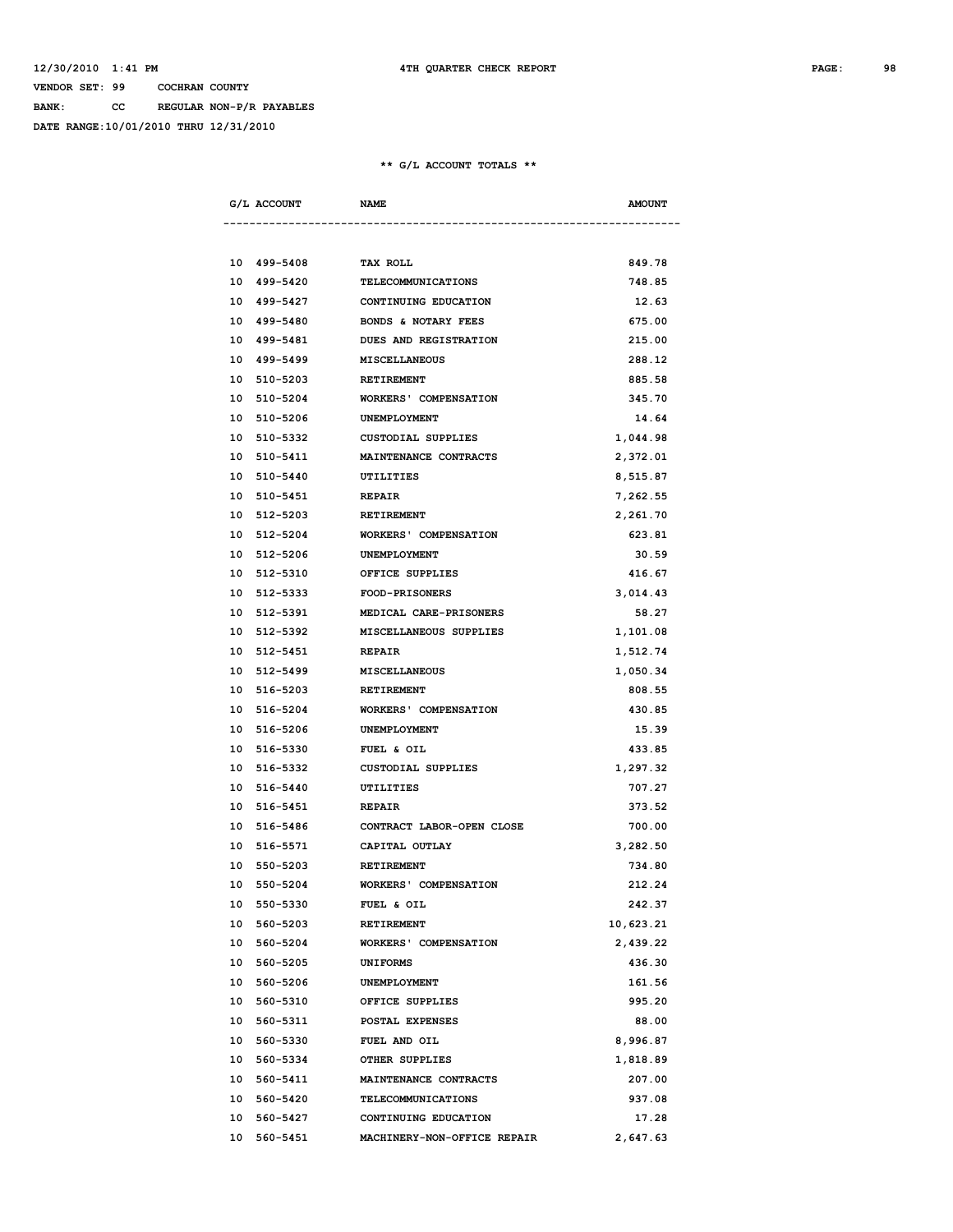**BANK: CC REGULAR NON-P/R PAYABLES**

**DATE RANGE:10/01/2010 THRU 12/31/2010**

| G/L ACCOUNT              | <b>NAME</b>                                | <b>AMOUNT</b> |
|--------------------------|--------------------------------------------|---------------|
|                          |                                            |               |
|                          | 10 560-5452 OFFICE EQUIPMENT REPAIR        | 180.00        |
| 10 560-5454              | <b>TIRES</b>                               | 496.00        |
| 10 560-5480              | <b>BONDS &amp; NOTARY FEES</b>             | 313.00        |
| 10 560-5481              | <b>DUES AND REGISTRATION</b>               | 370.00        |
| 10 560-5499              | MISCELLANEOUS                              | 1,147.00      |
| 10 570-5420              | <b>TELECOMMUNICATIONS</b>                  | 189.75        |
| 10 571-5203              | <b>RETIREMENT</b>                          | 932.12        |
|                          | 10 571-5204 WORKERS' COMPENSATION          | 30.35         |
| 10 571-5206 UNEMPLOYMENT |                                            | 14.15         |
|                          | 10 571-5310 OFFICE SUPPLIES                | 789.93        |
| 10 571-5330 FUEL         |                                            | 535.90        |
|                          | 10 571-5412 COUNTY-NON RESIDENTIAL SERVICE | 154.00        |
| 10 571-5413              | RESIDENTIAL SERVICES                       | 9,495.00      |
| 10 571-5420              | TELECOMMUNICATIONS                         | 156.99        |
| 10 571-5427              | CONTINUING EDUCATION                       | 325.04        |
| 10 571-5451              | <b>REPAIR</b>                              | 93.65         |
| 10 580-5404              | MEDICAL-E.M.S. SUBSIDIES                   | 3,500.00      |
| 10 580-5440              | UTILITIES [TOWER]                          | 224.04        |
| 10 650-5203              | <b>RETIREMENT</b>                          | 848.81        |
|                          | 10 650-5204 WORKERS' COMPENSATION          | 67.05         |
| 10 650-5206 UNEMPLOYMENT |                                            | 16.42         |
|                          | 10 650-5310 OFFICE SUPPLIES                | 6.00          |
|                          | 10 650-5332 CUSTODIAL SUPPLIES             | 196.90        |
|                          | 10 650-5411 MAINTENANCE CONTRACTS          | 112.50        |
| 10 650-5420              | TELECOMMUNICATIONS                         | 643.28        |
| 10 650-5440              | UTILITIES                                  | 1,352.29      |
| 10 650-5451              | <b>REPAIR</b>                              | 674.84        |
| 10 650-5590              | <b>BOOKS</b>                               | 2,994.82      |
| 10 652-5203              | <b>RETIREMENT</b>                          | 46.56         |
| 10 652-5204              | <b>WORKERS' COMPENSATION</b>               | 18.18         |
| 10 652-5420              | TELECOMMUNICATIONS                         | 363.64        |
| 10 652-5440              | UTILITIES                                  | 330.68        |
| 10 652-5451              | <b>REPAIR</b>                              | 11.97         |
| 10 660-5203              | <b>RETIREMENT</b>                          | 624.29        |
| 10 660-5204              | <b>WORKERS' COMPENSATION</b>               | 288.76        |
| 10 660-5206              | UNEMPLOYMENT                               | 11.81         |
| 10 660-5330              | FUEL AND OIL                               | 711.21        |
| 10 660-5332              | CUSTODIAL SUPPLIES                         | 497.43        |
| 10 660-5440              | UTILITIES & IRRIGATION                     | 1,538.60      |
| 10 660-5451              | <b>REPAIR</b>                              | 8,891.89      |
| 10 660-5454              | TIRES                                      | 22.95         |
| 10 660-5571              | CAPITAL OUTLAY                             | 4,191.78      |
| 10 662-5203              | RETIREMENT                                 | 838.11        |
| 10 662-5204              | WORKERS' COMPENSATION                      | 327.17        |
| 10 662-5206              | UNEMPLOYMENT                               | 15.39         |
| 10 662-5332              | <b>CUSTODIAL SUPPLIES</b>                  | 863.21        |
|                          |                                            |               |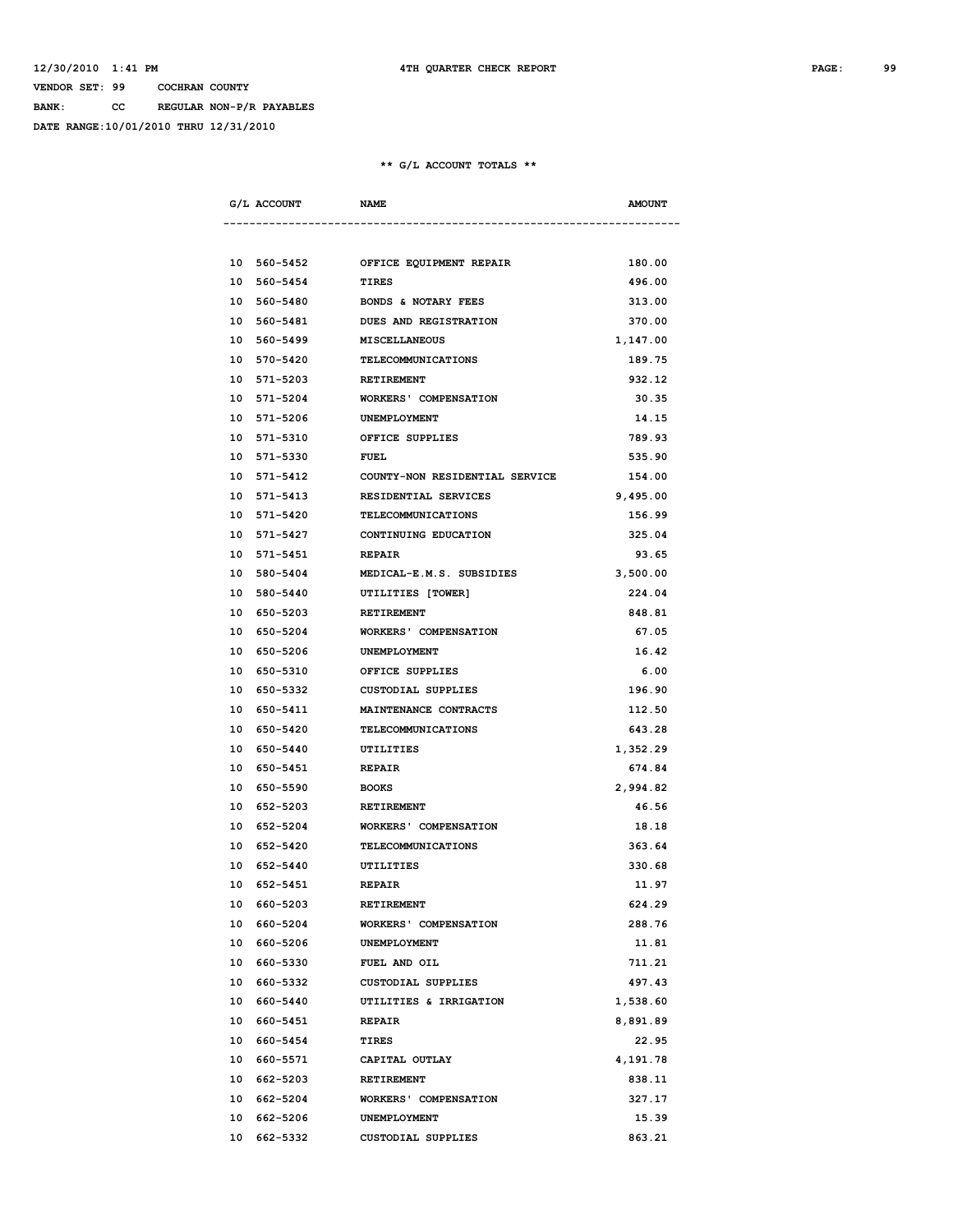**BANK: CC REGULAR NON-P/R PAYABLES**

**DATE RANGE:10/01/2010 THRU 12/31/2010**

| G/L ACCOUNT | <b>NAME</b>                    | <b>AMOUNT</b> |
|-------------|--------------------------------|---------------|
|             |                                |               |
| 10 662-5440 | UTILITIES                      | 2,463.32      |
| 10 662-5451 | <b>REPAIR</b>                  | 2,933.74      |
| 10 663-5203 | <b>RETIREMENT</b>              | 1,170.41      |
| 10 663-5204 | <b>WORKERS' COMPENSATION</b>   | 70.89         |
| 10 663-5206 | <b>UNEMPLOYMENT</b>            | 17.35         |
| 10 663-5333 | <b>FOOD</b>                    | 298.66        |
| 10 663-5427 | CONTINUING EDUCATION           | 154.70        |
| 10 663-5451 | REPAIRS & MAINTENANCE          | 252.00        |
| 10 665-5203 | <b>RETIREMENT</b>              | 841.42        |
| 10 665-5204 | WORKERS' COMPENSATION          | 268.16        |
| 10 665-5206 | <b>UNEMPLOYMENT</b>            | 24.35         |
| 10 665-5310 | OFFICE SUPPLIES                | 878.78        |
| 10 665-5330 | FUEL AND OIL                   | 3,231.66      |
| 10 665-5334 | OTHER SUPPLIES                 | 1,032.12      |
| 10 665-5420 | TELECOMMUNICATIONS             | 787.76        |
| 10 665-5427 | CO AGENT-TRAVEL-OUT OF COUNTY  | 1,459.29      |
| 10 665-5428 | FCS AGENT-TRAVEL-OUT OF COUNTY | 1,139.78      |
| 10 665-5451 | <b>REPAIRS</b>                 | 53.80         |
| 10 665-5454 | <b>TIRES</b>                   | 52.00         |
|             | *** FUND TOTAL ***             | 215,807.91    |
| 11 651-5590 | <b>BOOKS</b>                   | 904.30        |
|             | *** FUND TOTAL ***             | 904.30        |
| 15 610-5203 | RETIREMENT                     | 4,481.76      |
| 15 610-5204 | <b>WORKERS' COMPENSATION</b>   | 506.04        |
| 15 610-5310 | OFFICE SUPPLIES                | 438.11        |
| 15 610-5420 | TELECOMMUNICATIONS             | 353.38        |
| 15 610-5427 | COMM-CONTINUING EDUCATION      | 837.35        |
| 15 610-5430 | LEGAL NOTICES                  | 1,221.50      |
| 15 610-5480 | BONDS & NOTARY FEES            | 150.00        |
| 15 610-5481 | <b>DUES AND REGISTRATION</b>   | 1,480.00      |
| 15 610-5499 | MISCELLANEOUS                  | 154.00        |
| 15 621-5203 | RETIREMENT                     | 1,911.40      |
| 15 621-5204 | <b>WORKERS' COMPENSATION</b>   | 1,233.84      |
| 15 621-5206 | UNEMPLOYMENT                   | 34.44         |
| 15 621-5330 | FUEL & OIL                     | 10,783.37     |
| 15 621-5356 | ROAD MATERIALS & SUPPLIES      | 1,396.77      |
| 15 621-5420 | TELECOMMUNICATIONS             | 240.76        |
| 15 621-5440 | UTILITIES                      | 726.29        |
| 15 621-5451 | <b>REPAIRS</b>                 | 2,273.89      |
| 15 621-5454 | TIRES                          | 1,783.90      |
| 15 621-5571 | CAPITAL OUTLAY                 | 28,555.00     |
| 15 622-5203 | RETIREMENT                     | 2,000.13      |
| 15 622-5204 | <b>WORKERS' COMPENSATION</b>   | 1,114.09      |
| 15 622-5206 | UNEMPLOYMENT                   | 31.06         |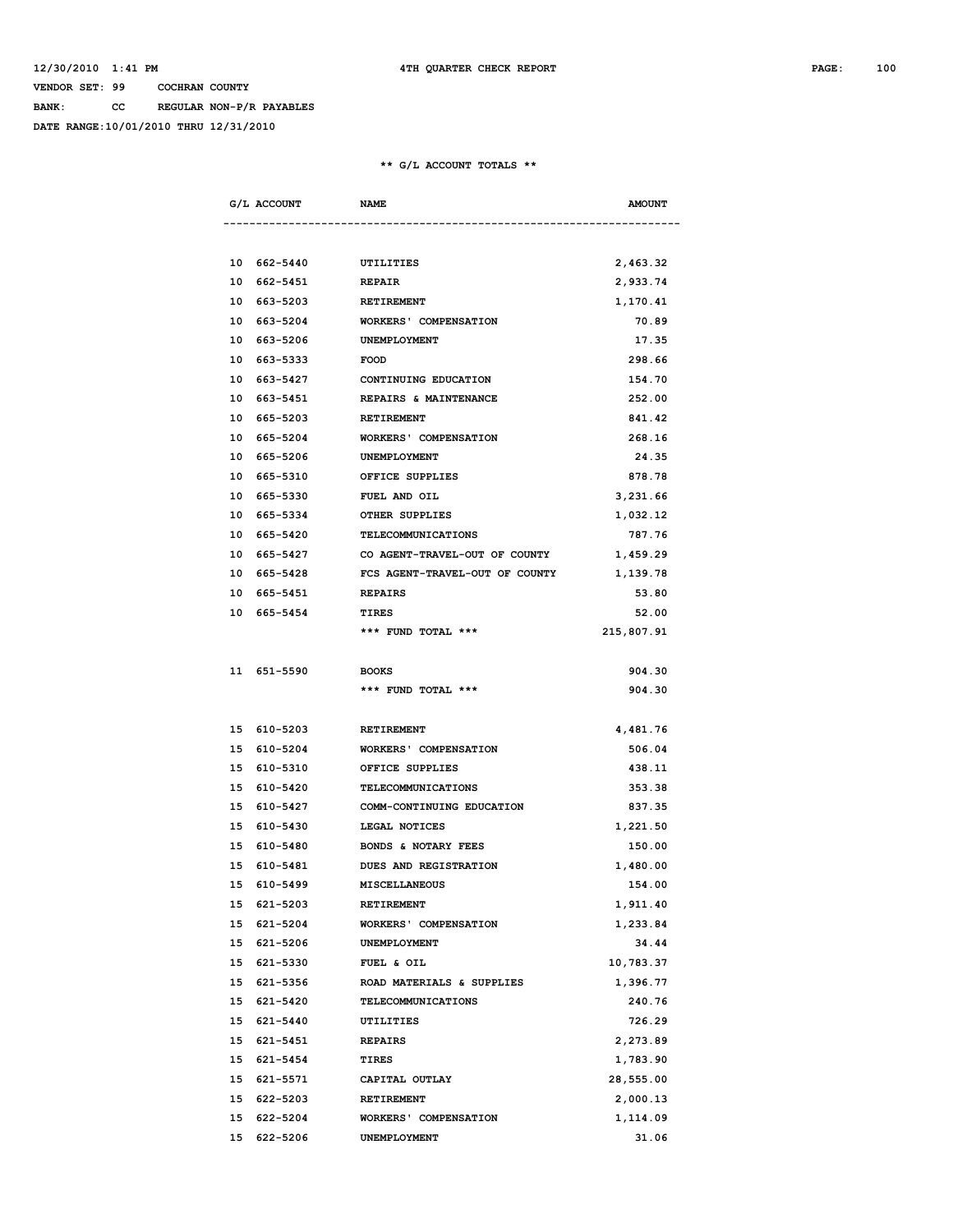**BANK: CC REGULAR NON-P/R PAYABLES**

**DATE RANGE:10/01/2010 THRU 12/31/2010**

| G/L ACCOUNT                 | <b>NAME</b>                                       | <b>AMOUNT</b> |
|-----------------------------|---------------------------------------------------|---------------|
|                             |                                                   |               |
| 15 622-5330                 | FUEL AND OIL                                      | 10,673.87     |
| 15 622-5356                 | ROAD MATERIALS & SUPPLIES                         | 2,913.18      |
| 15 622-5440                 | UTILITIES                                         | 368.14        |
| 15 622-5451                 | <b>REPAIRS</b>                                    | 6,213.21      |
| 15 622-5454 TIRES           |                                                   | 4,140.00      |
|                             | 15 622-5571 CAPITAL OUTLAY                        | 2,974.00      |
| 15 623-5203 RETIREMENT      |                                                   | 1,896.77      |
| 15 623-5204                 | <b>WORKERS' COMPENSATION</b>                      | 1,199.91      |
| 15 623-5206                 | UNEMPLOYMENT                                      | 33.39         |
| 15 623-5330                 | FUEL AND OIL                                      | 8,504.09      |
| 15 623-5356                 | ROAD MATERIALS & SUPPLIES                         | 3,814.91      |
| 15 623-5440                 | UTILITIES                                         | 341.14        |
| 15 623-5451                 | <b>REPAIRS</b>                                    | 20,693.85     |
| 15 623-5454                 | <b>TIRES</b>                                      | 25.00         |
| 15 624-5203 RETIREMENT      |                                                   | 1,888.63      |
|                             | 15 624-5204 WORKERS' COMPENSATION                 | 1,117.22      |
| 15 624-5206 UNEMPLOYMENT    |                                                   | 31.10         |
| 15 624-5330 FUEL AND OIL    |                                                   | 8,378.04      |
|                             | 15 624-5356 ROAD MATERIALS & SUPPLIES             | 709.46        |
| 15 624-5420                 | TELECOMMUNICATIONS                                | 120.27        |
| 15 624-5440                 | UTILITIES                                         | 245.38        |
| 15 624-5451                 | <b>REPAIRS</b>                                    | 10,328.68     |
| 15 624-5454                 | TIRES                                             | 50.00         |
|                             | *** FUND TOTAL ***                                | 148,367.32    |
|                             |                                                   |               |
| 17 573-5401                 | <b>ACCOUNTING/AUDITING</b>                        | 6.27          |
|                             | *** FUND TOTAL ***                                | 6.27          |
|                             |                                                   |               |
| 19 435-5409 A.D.R. CONTRACT |                                                   | 110.00        |
|                             | *** FUND TOTAL ***                                | 110.00        |
|                             |                                                   |               |
| 30 518-5203                 | <b>RETIREMENT</b>                                 | 250.55        |
| 30 518-5204                 | <b>WORKERS COMPENSATION</b>                       | 123.75        |
| 30 518-5440                 | UTILITIES                                         | 198.10        |
| 30 518-5451                 | <b>REPAIR</b>                                     | 183.88        |
|                             | *** FUND TOTAL ***                                | 756.28        |
|                             |                                                   |               |
| 90 000-4342                 | ARREST FEES - STATE OFFICERS                      | 84.00         |
| 90 000-4347                 | <b>JUVENILE PROBATION DIVERSION</b>               | 40.00         |
| 90 000-4352                 | GEN REV[TRN CD545.51]CHILD SEA                    | 1.05          |
|                             | 90 000-4355 MVF CCP 102.022                       | 8.30          |
|                             | 90 000-4357 50% OVERWEIGHT FINE                   | 351.50        |
|                             | 90  000-4358.001  STATE CCC DATE  01-01-04FORWORD | 6,133.00      |
| 90 000-4361                 | 50% OF TIME PAYMENT TO STATE                      | 119.00        |
|                             | 90  000-4363.001  DIVORCE&FAMILY GOV.133.151      | 195.00        |
| 90 000-4363.002             | OTHER THAN DIVORCE/FAMILY 10B                     | 100.00        |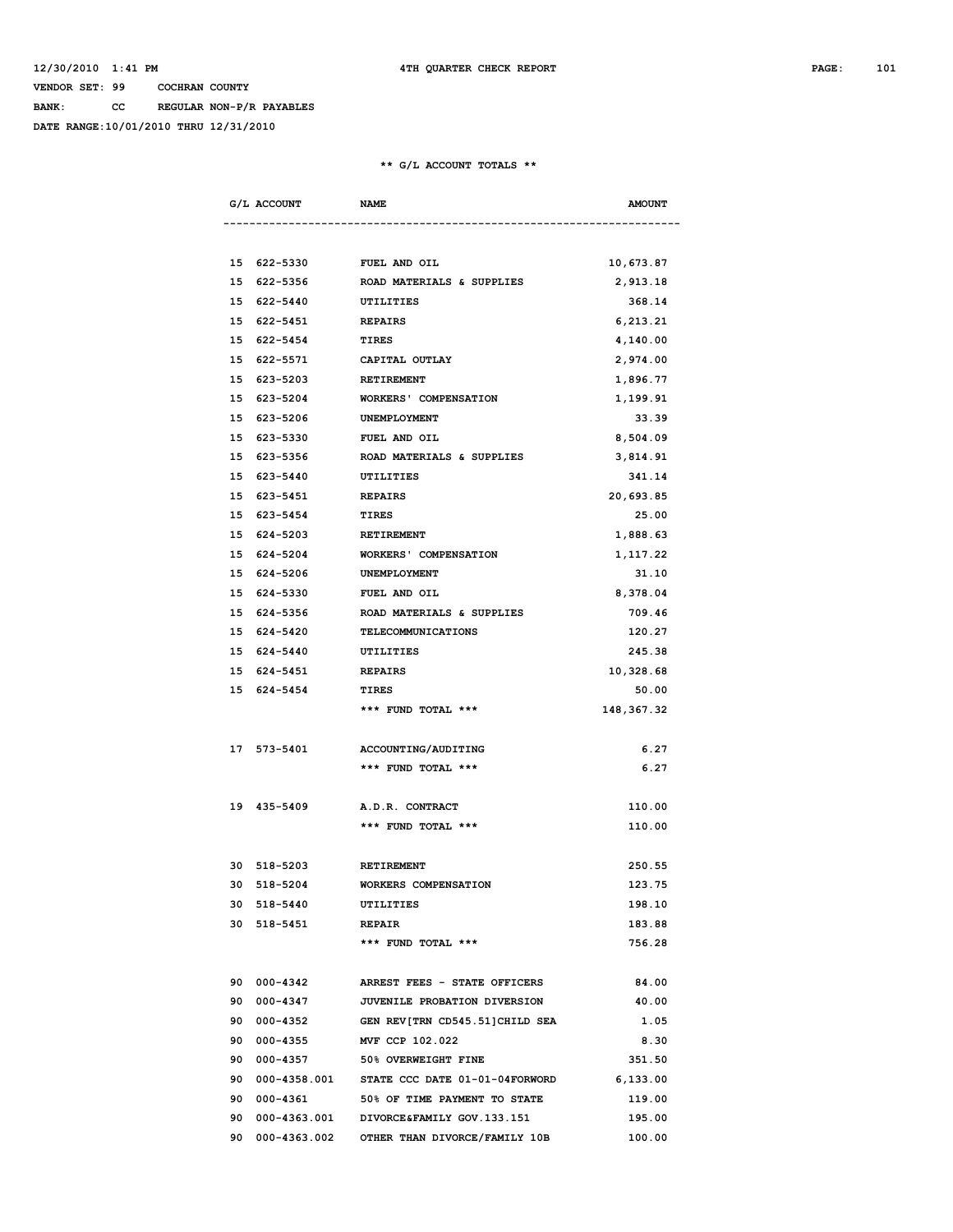**BANK: CC REGULAR NON-P/R PAYABLES**

**DATE RANGE:10/01/2010 THRU 12/31/2010**

|                                           | G/L ACCOUNT     | <b>NAME</b>                            | <b>AMOUNT</b> |      |            |
|-------------------------------------------|-----------------|----------------------------------------|---------------|------|------------|
|                                           |                 |                                        |               |      |            |
|                                           | 90 000-4363.003 | INDIGENT DEFENSE FEE                   | 278.00        |      |            |
| 90                                        | 000-4363.004    | CO FILING FEE IND LGL SERV.            | 140.00        |      |            |
| 90                                        | 000-4364        | <b>JUROR DONATIONS</b>                 | 22.50         |      |            |
| 90                                        | 000-4367        | STF-SUB 95% C(TRANS CD542.40 2,670.00  |               |      |            |
| 90                                        | 000-4368        | BB BOND FEE (GVMT CD 41.258)           | 120.00        |      |            |
| 90                                        | 000-4369        | EMS TRAUMA SEC49.02 SB1131             | 58.55         |      |            |
| 90                                        | 000-4372        | BIRTH CERT. GOV118.015                 | 75.60         |      |            |
| 90                                        | 000-4373        | MARRIAGE LICENSE GOV 118.011           | 210.00        |      |            |
| 90                                        | 000-4376        | CO. CRTCRIMINAL JUDICIAL FUND          | 80.00         |      |            |
| 90                                        | 000-4378        | JRF JURY REIMB FEE/CCP102.0045         | 576.00        |      |            |
| 90                                        | 000-4379        | JUDICIAL SUPPORT FEE/L133.105 1,108.40 |               |      |            |
| 90                                        | 000-4379.001    | DRUG COURT FEE CCP102.0178             | 10.00         |      |            |
|                                           | 90 000-4379.002 | 7th Crt of Appeal Gov't22.2081 55.00   |               |      |            |
|                                           |                 | *** FUND TOTAL ***                     | 12,435.90     |      |            |
|                                           |                 |                                        |               |      |            |
| VENDOR SET: 99 BANK: CC<br><b>TOTALS:</b> | 425             |                                        | 378,575.98    | 0.00 | 378,575.98 |
|                                           |                 |                                        |               |      |            |
| BANK: CC<br>TOTALS:                       | 425             |                                        | 378,575.98    | 0.00 | 378,575.98 |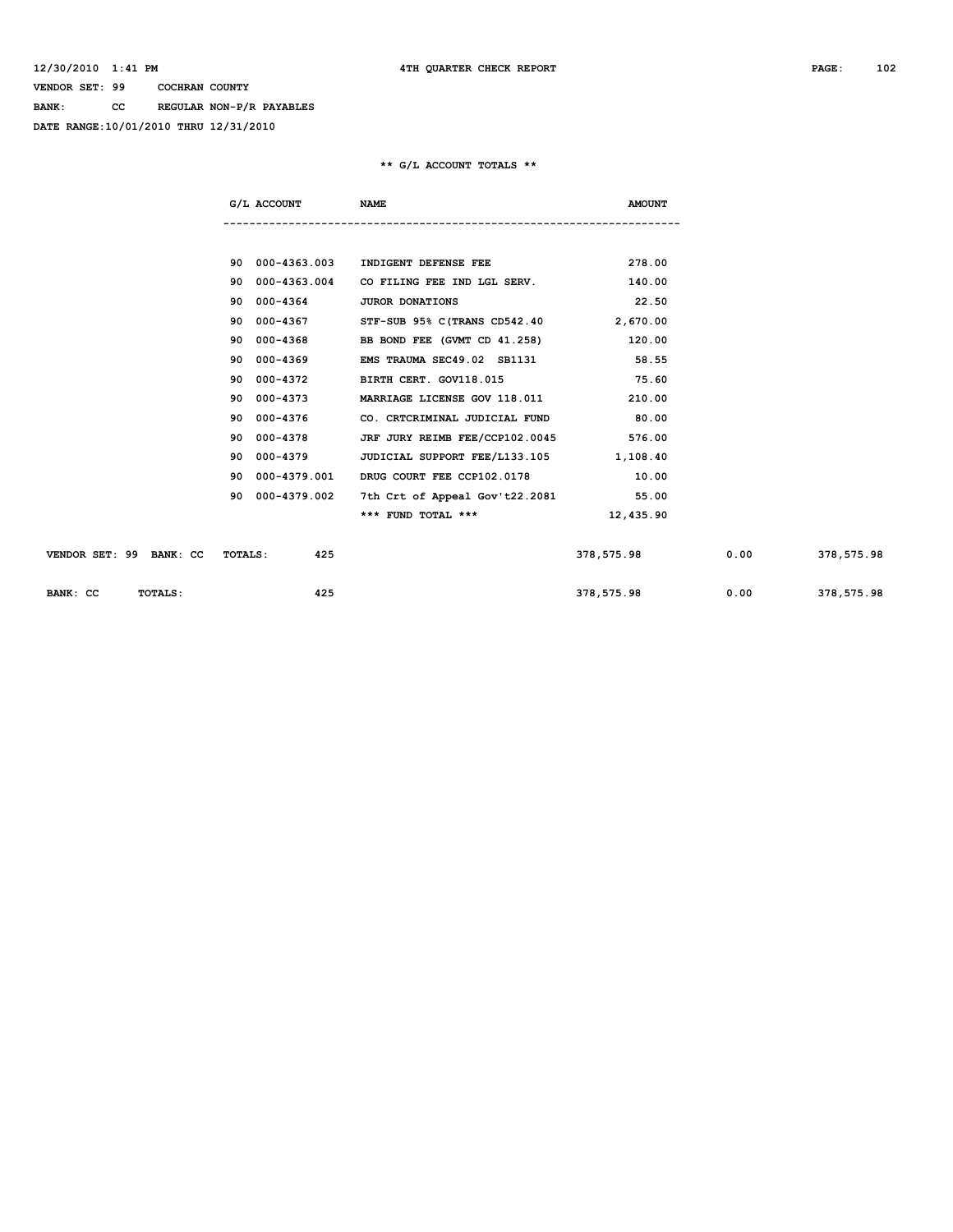**BANK: PR PAYROLL PAYABLES**

|             |                                                                                        |                   |                                                   |                      | <b>CHECK</b> |               |                 | <b>CHECK</b> | <b>CHECK</b>  | <b>CHECK</b>  |
|-------------|----------------------------------------------------------------------------------------|-------------------|---------------------------------------------------|----------------------|--------------|---------------|-----------------|--------------|---------------|---------------|
| VENDOR I.D. |                                                                                        |                   | <b>NAME</b>                                       | <b>STATUS</b>        | <b>DATE</b>  | <b>AMOUNT</b> | <b>DISCOUNT</b> | NO           | <b>STATUS</b> | <b>AMOUNT</b> |
| A067        |                                                                                        |                   | AMERICAN FAMILY LIFE ASSURANCE                    |                      |              |               |                 |              |               |               |
|             | I-08 201010250452<br>$000 - 2500.4$<br>10<br>15<br>$000 - 2500.4$<br>I-08A201010250452 |                   | MONTHLY PREMIUM                                   | R                    | 10/29/2010   |               |                 | 034155       |               |               |
|             |                                                                                        |                   | INSURANCE PAYABLE                                 | MONTHLY PREMIUM      |              | 474.50        |                 |              |               |               |
|             |                                                                                        |                   | INSURANCE PAYABLE                                 | MONTHLY PREMIUM      |              | 137.60        |                 |              |               |               |
|             |                                                                                        |                   | MONTHLY PREMIUM                                   | R                    | 10/29/2010   |               |                 | 034155       |               |               |
|             | 10                                                                                     | $000 - 2500.4$    | INSURANCE PAYABLE                                 | MONTHLY PREMIUM      |              | 200.46        |                 |              |               | 812.56        |
|             |                                                                                        |                   |                                                   |                      |              |               |                 |              |               |               |
| C253        |                                                                                        |                   | COCHRAN COUNTY MONEY MKT                          |                      |              |               |                 |              |               |               |
|             |                                                                                        | I-01 201010250452 | RETIREMENT CONTRIBUTIONS                          | R                    | 10/29/2010   |               |                 | 034156       |               |               |
|             | 10                                                                                     | $000 - 2500.3$    | <b>TCDRS PAYABLE</b>                              | RETIREMENT CONTRIBUT |              | 7,551.00      |                 |              |               |               |
|             | 10                                                                                     | 400-5203          | <b>RETIREMENT</b>                                 | RETIREMENT CONTRIBUT |              | 928.38        |                 |              |               |               |
|             | 10                                                                                     | 403-5203          | <b>RETIREMENT</b>                                 | RETIREMENT CONTRIBUT |              | 1,137.36      |                 |              |               |               |
|             | 10                                                                                     | 435-5203          | RETIREMENT                                        | RETIREMENT CONTRIBUT |              | 190.87        |                 |              |               |               |
|             | 10                                                                                     | 455-5203          | RETIREMENT                                        | RETIREMENT CONTRIBUT |              | 759.79        |                 |              |               |               |
|             | 10                                                                                     | 475-5203          | <b>RETIREMENT</b>                                 | RETIREMENT CONTRIBUT |              | 1,128.38      |                 |              |               |               |
|             | 10                                                                                     | 476-5203          | <b>RETIREMENT</b>                                 | RETIREMENT CONTRIBUT |              | 194.88        |                 |              |               |               |
|             | 10                                                                                     | 495-5203          | RETIREMENT                                        | RETIREMENT CONTRIBUT |              | 785.79        |                 |              |               |               |
|             | 10                                                                                     | 497-5203          | <b>RETIREMENT</b>                                 | RETIREMENT CONTRIBUT |              | 422.11        |                 |              |               |               |
|             | 10                                                                                     | 499-5203          | <b>RETIREMENT</b>                                 | RETIREMENT CONTRIBUT |              | 1,143.48      |                 |              |               |               |
|             | 10                                                                                     | 510-5203          | <b>RETIREMENT</b>                                 | RETIREMENT CONTRIBUT |              | 352.42        |                 |              |               |               |
|             | 10                                                                                     | 512-5203          | <b>RETIREMENT</b>                                 | RETIREMENT CONTRIBUT |              | 852.99        |                 |              |               |               |
|             | 10                                                                                     | 516-5203          | <b>RETIREMENT</b>                                 | RETIREMENT CONTRIBUT |              | 335.23        |                 |              |               |               |
|             | 10                                                                                     | 550-5203          | <b>RETIREMENT</b>                                 | RETIREMENT CONTRIBUT |              | 292.42        |                 |              |               |               |
|             | 10                                                                                     | 560-5203          | RETIREMENT                                        | RETIREMENT CONTRIBUT |              | 3,781.44      |                 |              |               |               |
|             | 10                                                                                     | 571-5203          | RETIREMENT                                        | RETIREMENT CONTRIBUT |              | 5.20          |                 |              |               |               |
|             | 10                                                                                     | 650-5203          | RETIREMENT                                        | RETIREMENT CONTRIBUT |              | 337.44        |                 |              |               |               |
|             | 10                                                                                     | 652-5203          | RETIREMENT                                        | RETIREMENT CONTRIBUT |              | 18.53         |                 |              |               |               |
|             | 10                                                                                     | 660-5203          | RETIREMENT                                        | RETIREMENT CONTRIBUT |              | 231.02        |                 |              |               |               |
|             | 10                                                                                     | 662-5203          | RETIREMENT                                        | RETIREMENT CONTRIBUT |              | 333.53        |                 |              |               |               |
|             | 10                                                                                     | 663-5203          | RETIREMENT                                        | RETIREMENT CONTRIBUT |              | 457.17        |                 |              |               |               |
|             | 10                                                                                     | 665-5203          | RETIREMENT                                        | RETIREMENT CONTRIBUT |              | 334.85        |                 |              |               |               |
|             | 15                                                                                     | $000 - 2500.3$    | <b>TCDRS PAYABLE</b>                              | RETIREMENT CONTRIBUT |              | 2,589.80      |                 |              |               |               |
|             | 15                                                                                     | 610-5203          | <b>RETIREMENT</b>                                 | RETIREMENT CONTRIBUT |              | 1,783.07      |                 |              |               |               |
|             |                                                                                        | 15 621-5203       | <b>RETIREMENT</b>                                 | RETIREMENT CONTRIBUT |              | 762.57        |                 |              |               |               |
|             |                                                                                        | 15 622-5203       | RETIREMENT                                        | RETIREMENT CONTRIBUT |              | 759.86        |                 |              |               |               |
|             |                                                                                        | 15 623-5203       | RETIREMENT                                        | RETIREMENT CONTRIBUT |              | 754.83        |                 |              |               |               |
|             |                                                                                        | 15 624-5203       | RETIREMENT                                        | RETIREMENT CONTRIBUT |              | 749.33        |                 |              |               |               |
|             |                                                                                        | 17 000-2500.3     | <b>TCDRS PAYABLE</b>                              | RETIREMENT CONTRIBUT |              | 183.39        |                 |              |               |               |
|             |                                                                                        | 17 573-5203       | <b>RETIREMENT</b>                                 | RETIREMENT CONTRIBUT |              | 340.57        |                 |              |               |               |
|             |                                                                                        | 30 000-2500.3     | TCDRS                                             | RETIREMENT CONTRIBUT |              | 53.31         |                 |              |               |               |
|             |                                                                                        | 30 518-5203       | RETIREMENT                                        | RETIREMENT CONTRIBUT |              | 99.01         |                 |              |               | 29,650.02     |
|             |                                                                                        |                   |                                                   |                      |              |               |                 |              |               |               |
| C300        |                                                                                        | I-18A201010250452 | COCHRAN COUNTY SCHOOLS FEDERAL<br>MONTHLY PREMUIM | R 10/29/2010         |              |               |                 | 034157       |               |               |
|             |                                                                                        | 10 000-2500.4     | INSURANCE PAYABLE                                 | MONTHLY PREMUIM      |              | 5,984.63      |                 |              |               |               |
|             |                                                                                        | 15 000-2500.4     | INSURANCE PAYABLE                                 | MONTHLY PREMUIM      |              | 910.00        |                 |              |               |               |
|             |                                                                                        | 30 000-2500.4     | AFLAC                                             | MONTHLY PREMUIM      |              | 94.43         |                 |              |               | 6,989.06      |
|             |                                                                                        |                   |                                                   |                      |              |               |                 |              |               |               |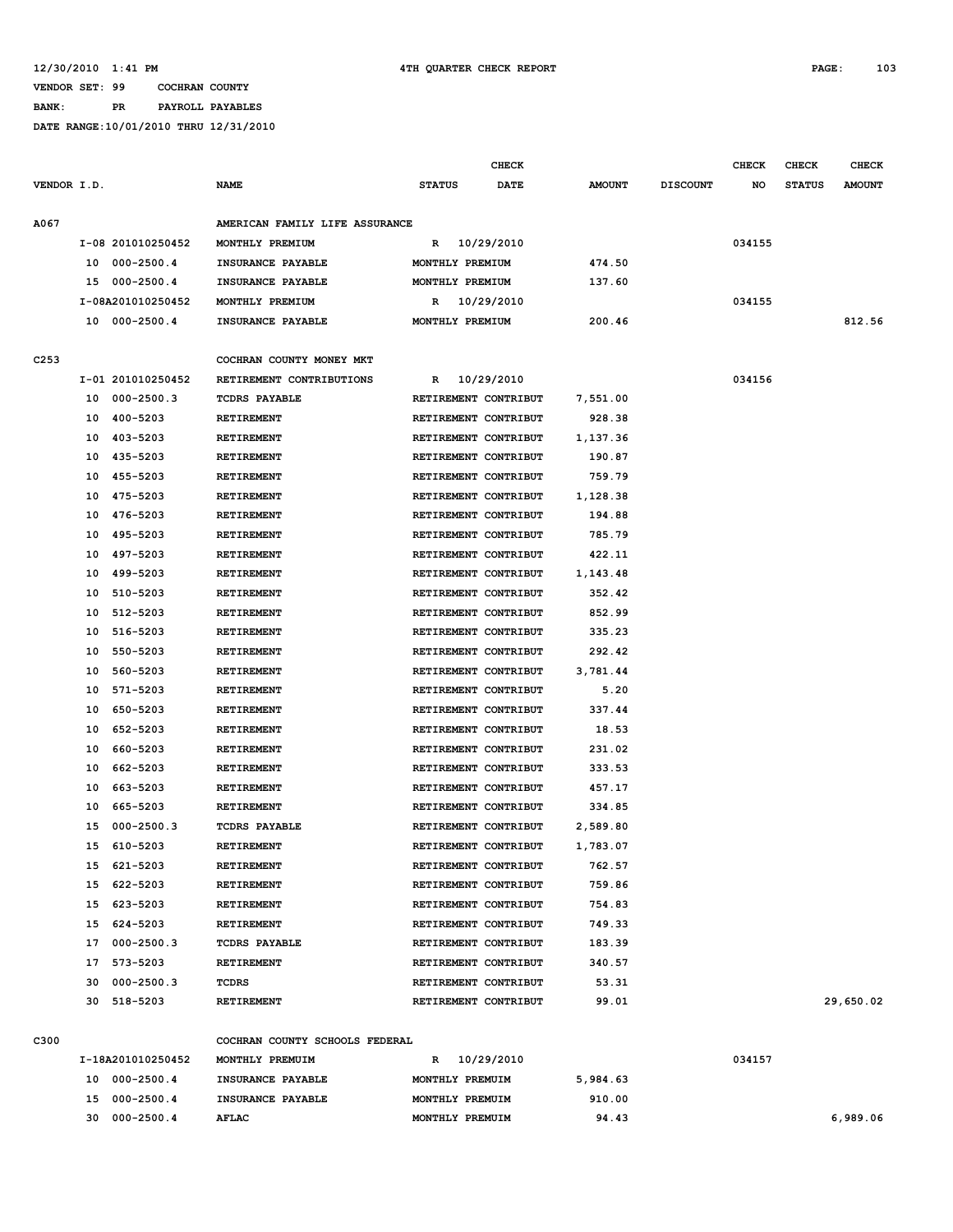## **BANK: PR PAYROLL PAYABLES**

|             |    |                         |                                    |               | <b>CHECK</b>         |                  |                 | <b>CHECK</b> | <b>CHECK</b>  | <b>CHECK</b>  |
|-------------|----|-------------------------|------------------------------------|---------------|----------------------|------------------|-----------------|--------------|---------------|---------------|
| VENDOR I.D. |    |                         | <b>NAME</b>                        | <b>STATUS</b> | DATE                 | <b>AMOUNT</b>    | <b>DISCOUNT</b> | NO           | <b>STATUS</b> | <b>AMOUNT</b> |
| N017        |    |                         | NATIONAL FARM LIFE                 |               |                      |                  |                 |              |               |               |
|             |    | I-05 201010250452       | NFL PREMIUM                        |               | R 10/29/2010         |                  |                 | 034158       |               |               |
|             |    | 10 000-2500.4           | INSURANCE PAYABLE                  | NFL PREMIUM   |                      | 590.87           |                 |              |               |               |
|             |    | 15 000-2500.4           | INSURANCE PAYABLE                  | NFL PREMIUM   |                      | 69.37            |                 |              |               |               |
|             |    | I-05A201010250452       | AFTER TAX PREM                     | $\mathbb{R}$  | 10/29/2010           |                  |                 | 034158       |               |               |
|             |    | 10 000-2500.4           | INSURANCE PAYABLE                  |               | AFTER TAX PREM       | 202.01           |                 |              |               |               |
|             |    | 15 000-2500.4           | INSURANCE PAYABLE                  |               | AFTER TAX PREM       | 51.55            |                 |              |               | 913.80        |
|             |    |                         |                                    |               |                      |                  |                 |              |               |               |
| N060        |    |                         | NATIONWIDE RETIREMENT SOL          |               |                      |                  |                 |              |               |               |
|             |    | I-04 201010250452       | DEFERRED COMP WITHHELD             | $\mathbb{R}$  | 10/29/2010           |                  |                 | 034159       |               |               |
|             |    | 10 000-2500.7           | PEBSCO DEF COMP PAYABLE            |               | DEFERRED COMP WITHHE | 2,747.11         |                 |              |               |               |
|             |    | 15 000-2500.7           | PEBSCO DEF COMP PAYABLE            |               | DEFERRED COMP WITHHE | 1,083.89         |                 |              |               | 3,831.00      |
| N081        |    |                         | NATIONAL FAMILY CARE LIFE INSU     |               |                      |                  |                 |              |               |               |
|             |    | I-21 201010250452       | NATIONAL FAMILY CARE               | R             | 10/29/2010           |                  |                 | 034160       |               |               |
|             |    | 10 000-2500.4           | INSURANCE PAYABLE                  |               | NATIONAL FAMILY CARE | 230.05           |                 |              |               |               |
|             |    | 15 000-2500.4           | INSURANCE PAYABLE                  |               | NATIONAL FAMILY CARE | 4.85             |                 |              |               | 234.90        |
|             |    |                         |                                    |               |                      |                  |                 |              |               |               |
| 0029        |    |                         | OFFICE OF THE ATTORNEY GE          |               |                      |                  |                 |              |               |               |
|             |    | I-CS 201010250452       | CAUSE#0578881431                   | R             | 10/29/2010           |                  |                 | 034161       |               |               |
|             |    | 15 000-2500.8           | CHILD SUPPORT PAYABLE              |               | CAUSE#0578881431     | 52.37            |                 |              |               | 52.37         |
| P187        |    |                         | COCHRAN COUNTY PAYROLL TA          |               |                      |                  |                 |              |               |               |
|             |    | I-T1 201010250452       | FEDERAL INCOME TAX W/H             |               | R 10/29/2010         |                  |                 | 034162       |               |               |
|             |    | 10 000-2500.1           | WITHHOLDING TAX PAYABLE            |               | FEDERAL INCOME TAX W | 9,371.05         |                 |              |               |               |
|             | 15 | 000-2500.1              | WITHHOLDING TAX PAYABLE            |               | FEDERAL INCOME TAX W | 2,190.60         |                 |              |               |               |
|             | 17 | $000 - 2500.1$          | WITHHOLDING TAX PAYABLE            |               | FEDERAL INCOME TAX W | 159.59           |                 |              |               |               |
|             | 30 | $000 - 2500.1$          | FEDERAL WITHOLDING                 |               | FEDERAL INCOME TAX W | 62.46            |                 |              |               |               |
|             |    | I-T3 201010250452       | FICA TAX                           | R             | 10/29/2010           |                  |                 | 034162       |               |               |
|             | 10 | 000-2500.2              | FICA PAYABLE                       | FICA TAX      |                      | 6,870.56         |                 |              |               |               |
|             | 10 | 400-5201                | SOCIAL SECURITY                    | FICA TAX      |                      | 439.07           |                 |              |               |               |
|             | 10 | 403-5201                | SOCIAL SECURITY                    | FICA TAX      |                      | 529.67           |                 |              |               |               |
|             |    | 10 435-5201             | SOCIAL SECURITY                    | FICA TAX      |                      | 91.02            |                 |              |               |               |
|             |    |                         |                                    |               |                      |                  |                 |              |               |               |
|             |    | 10 455-5201<br>475-5201 | SOCIAL SECURITY                    | FICA TAX      |                      | 362.36<br>538.15 |                 |              |               |               |
|             | 10 | 476-5201                | SOCIAL SECURITY<br>SOCIAL SECURITY | FICA TAX      |                      | 92.94            |                 |              |               |               |
|             | 10 |                         |                                    | FICA TAX      |                      |                  |                 |              |               |               |
|             | 10 | 495-5201                | SOCIAL SECURITY                    | FICA TAX      |                      | 374.76           |                 |              |               |               |
|             | 10 | 497-5201                | SOCIAL SECURITY                    | FICA TAX      |                      | 201.31           |                 |              |               |               |
|             | 10 | 499-5201                | SOCIAL SECURITY                    | FICA TAX      |                      | 605.09           |                 |              |               |               |
|             | 10 | 510-5201                | SOCIAL SECURITY                    | FICA TAX      |                      | 164.77           |                 |              |               |               |
|             | 10 | 512-5201                | SOCIAL SECURITY                    | FICA TAX      |                      | 393.88           |                 |              |               |               |
|             | 10 | 516-5201                | SOCIAL SECURITY                    | FICA TAX      |                      | 163.15           |                 |              |               |               |
|             | 10 | 550-5201                | SOCIAL SECURITY                    | FICA TAX      |                      | 139.46           |                 |              |               |               |
|             | 10 | 560-5201                | SOCIAL SECURITY                    | FICA TAX      |                      | 1,785.95         |                 |              |               |               |
|             | 10 | 571-5201                | SOCIAL SECURITY                    | FICA TAX      |                      | 2.53             |                 |              |               |               |
|             | 10 | 650-5201                | SOCIAL SECURITY                    | FICA TAX      |                      | 205.70           |                 |              |               |               |
|             | 10 | 652-5201                | SOCIAL SECURITY                    | FICA TAX      |                      | 8.83             |                 |              |               |               |
|             | 10 | 660-5201                | SOCIAL SECURITY                    | FICA TAX      |                      | 112.44           |                 |              |               |               |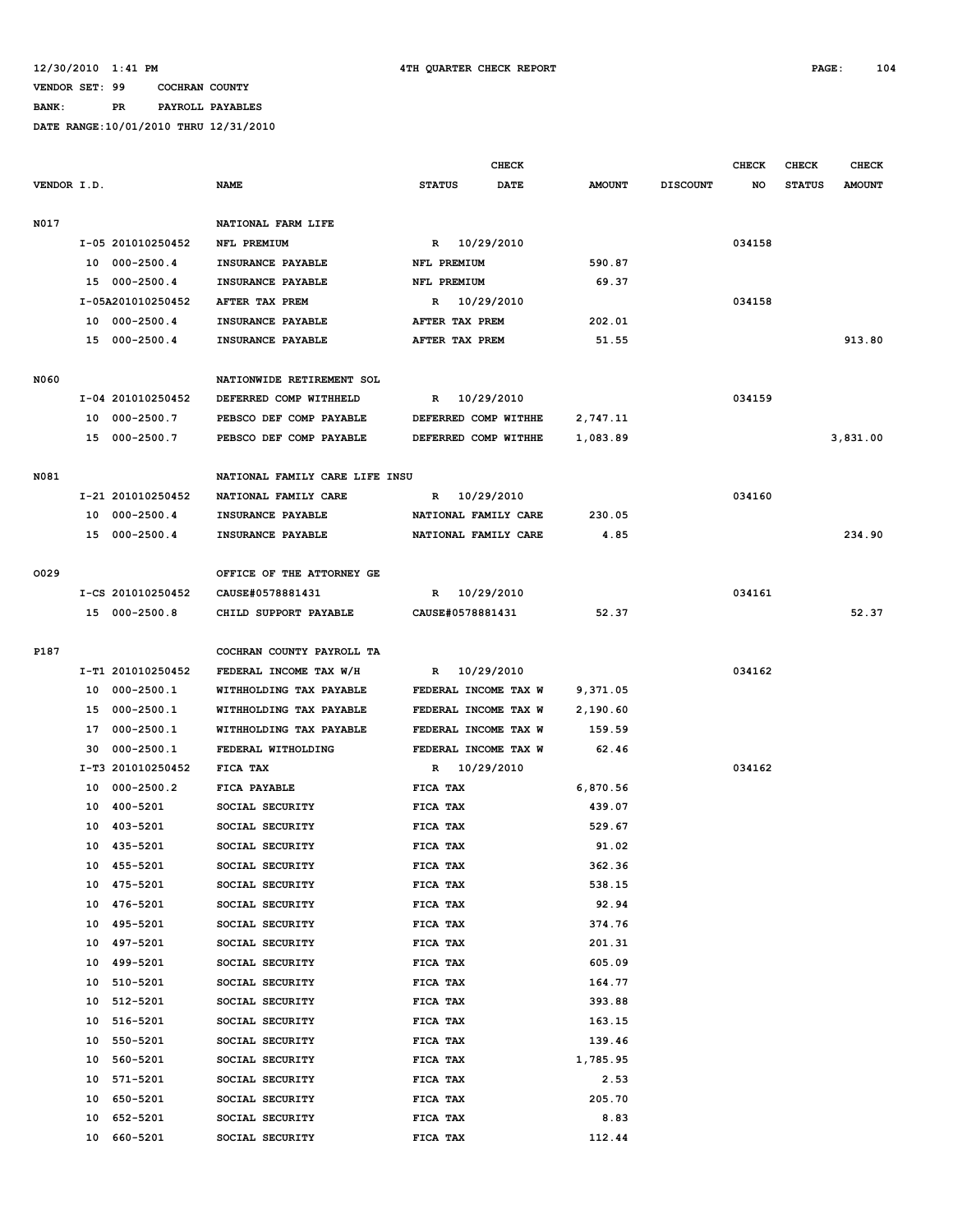**BANK: PR PAYROLL PAYABLES**

|             |          |                            |                                    |                              | <b>CHECK</b> |                  |                 | <b>CHECK</b> | <b>CHECK</b>  | <b>CHECK</b>  |
|-------------|----------|----------------------------|------------------------------------|------------------------------|--------------|------------------|-----------------|--------------|---------------|---------------|
| VENDOR I.D. |          |                            | <b>NAME</b>                        | <b>STATUS</b>                | <b>DATE</b>  | <b>AMOUNT</b>    | <b>DISCOUNT</b> | NO           | <b>STATUS</b> | <b>AMOUNT</b> |
|             |          |                            |                                    |                              |              |                  |                 |              |               |               |
| P187        |          |                            | COCHRAN COUNTY PAYROLLCONT         |                              |              |                  |                 |              |               |               |
|             |          | I-T3 201010250452          | FICA TAX                           | R 10/29/2010                 |              |                  |                 | 034162       |               |               |
|             | 10       | 662-5201                   | SOCIAL SECURITY                    | FICA TAX                     |              | 159.07           |                 |              |               |               |
|             | 10       | 663-5201                   | SOCIAL SECURITY                    | FICA TAX                     |              | 218.03           |                 |              |               |               |
|             | 10       | 665-5201                   | SOCIAL SECURITY                    | FICA TAX                     |              | 282.38           |                 |              |               |               |
|             | 15       | $000 - 2500.2$             | FICA PAYABLE                       | FICA TAX                     |              | 2,231.62         |                 |              |               |               |
|             | 15       | 610-5201                   | SOCIAL SECURITY                    | FICA TAX                     |              | 814.37           |                 |              |               |               |
|             | 15<br>15 | 621-5201<br>622-5201       | SOCIAL SECURITY                    | FICA TAX                     |              | 370.71<br>360.82 |                 |              |               |               |
|             | 15       | 623-5201                   | SOCIAL SECURITY<br>SOCIAL SECURITY | FICA TAX<br>FICA TAX         |              | 379.47           |                 |              |               |               |
|             |          |                            |                                    |                              |              |                  |                 |              |               |               |
|             | 15       | 624-5201<br>$000 - 2500.2$ | SOCIAL SECURITY                    | FICA TAX                     |              | 306.25           |                 |              |               |               |
|             | 17       |                            | FICA PAYABLE                       | FICA TAX                     |              | 165.54           |                 |              |               |               |
|             | 17       | 573-5201                   | SOCIAL SECURITY                    | FICA TAX                     |              | 165.54           |                 |              |               |               |
|             | 30       | $000 - 2500.2$             | <b>FICA</b>                        | FICA TAX                     |              | 48.19            |                 |              |               |               |
|             | 30       | 518-5201                   | SOCIAL SECURITY                    | FICA TAX                     |              | 48.19            |                 |              |               |               |
|             |          | I-T4 201010250452          | MEDICARE TAX                       | R 10/29/2010                 |              |                  |                 | 034162       |               |               |
|             | 10       | $000 - 2500.2$<br>400-5201 | FICA PAYABLE                       | MEDICARE TAX                 |              | 1,606.83         |                 |              |               |               |
|             | 10       | 403-5201                   | SOCIAL SECURITY                    | MEDICARE TAX                 |              | 102.68           |                 |              |               |               |
|             | 10       | 435-5201                   | SOCIAL SECURITY                    | MEDICARE TAX                 |              | 123.87           |                 |              |               |               |
|             | 10       |                            | SOCIAL SECURITY                    | MEDICARE TAX                 |              | 21.29            |                 |              |               |               |
|             | 10       | 455-5201                   | SOCIAL SECURITY                    | MEDICARE TAX                 |              | 84.75            |                 |              |               |               |
|             | 10       | 475-5201                   | SOCIAL SECURITY                    | MEDICARE TAX                 |              | 125.85           |                 |              |               |               |
|             | 10       | 476-5201                   | SOCIAL SECURITY                    | MEDICARE TAX                 |              | 21.74<br>87.65   |                 |              |               |               |
|             | 10<br>10 | 495-5201                   | SOCIAL SECURITY                    | MEDICARE TAX                 |              | 47.08            |                 |              |               |               |
|             | 10       | 497-5201<br>499-5201       | SOCIAL SECURITY<br>SOCIAL SECURITY | MEDICARE TAX<br>MEDICARE TAX |              | 141.52           |                 |              |               |               |
|             |          |                            | SOCIAL SECURITY                    |                              |              | 38.54            |                 |              |               |               |
|             | 10<br>10 | 510-5201<br>512-5201       | SOCIAL SECURITY                    | MEDICARE TAX<br>MEDICARE TAX |              | 92.11            |                 |              |               |               |
|             | 10       | 516-5201                   | SOCIAL SECURITY                    | MEDICARE TAX                 |              | 38.16            |                 |              |               |               |
|             | 10       | 550-5201                   | SOCIAL SECURITY                    | MEDICARE TAX                 |              | 32.62            |                 |              |               |               |
|             | 10       | 560-5201                   | SOCIAL SECURITY                    | MEDICARE TAX                 |              | 417.68           |                 |              |               |               |
|             | 10       | 571-5201                   | SOCIAL SECURITY                    | MEDICARE TAX                 |              | 0.59             |                 |              |               |               |
|             | 10       | 650-5201                   | SOCIAL SECURITY                    | MEDICARE TAX                 |              | 48.10            |                 |              |               |               |
|             |          | 10 652-5201                | SOCIAL SECURITY                    | MEDICARE TAX                 |              | 2.06             |                 |              |               |               |
|             |          | 10 660-5201                | SOCIAL SECURITY                    | MEDICARE TAX                 |              | 26.30            |                 |              |               |               |
|             | 10       | 662-5201                   | SOCIAL SECURITY                    | MEDICARE TAX                 |              | 37.21            |                 |              |               |               |
|             | 10       | 663-5201                   | SOCIAL SECURITY                    | MEDICARE TAX                 |              | 51.00            |                 |              |               |               |
|             |          | 10 665-5201                | SOCIAL SECURITY                    | MEDICARE TAX                 |              | 66.03            |                 |              |               |               |
|             |          | 15 000-2500.2              | FICA PAYABLE                       | MEDICARE TAX                 |              | 521.90           |                 |              |               |               |
|             |          | 15 610-5201                | SOCIAL SECURITY                    | MEDICARE TAX                 |              | 190.46           |                 |              |               |               |
|             |          | 15 621-5201                | SOCIAL SECURITY                    | MEDICARE TAX                 |              | 86.69            |                 |              |               |               |
|             | 15       | 622-5201                   | SOCIAL SECURITY                    | MEDICARE TAX                 |              | 84.39            |                 |              |               |               |
|             |          | 15 623-5201                | SOCIAL SECURITY                    | MEDICARE TAX                 |              | 88.74            |                 |              |               |               |
|             |          | 15 624-5201                | SOCIAL SECURITY                    | MEDICARE TAX                 |              | 71.62            |                 |              |               |               |
|             |          | 17 000-2500.2              | FICA PAYABLE                       | MEDICARE TAX                 |              | 38.72            |                 |              |               |               |
|             |          | 17 573-5201                | SOCIAL SECURITY                    | MEDICARE TAX                 |              | 38.72            |                 |              |               |               |
|             | 30       | 000-2500.2                 | <b>FICA</b>                        | MEDICARE TAX                 |              | 11.27            |                 |              |               |               |
|             |          | 30 518-5201                | SOCIAL SECURITY                    | MEDICARE TAX                 |              | 11.27            |                 |              |               | 34,772.96     |
|             |          |                            |                                    |                              |              |                  |                 |              |               |               |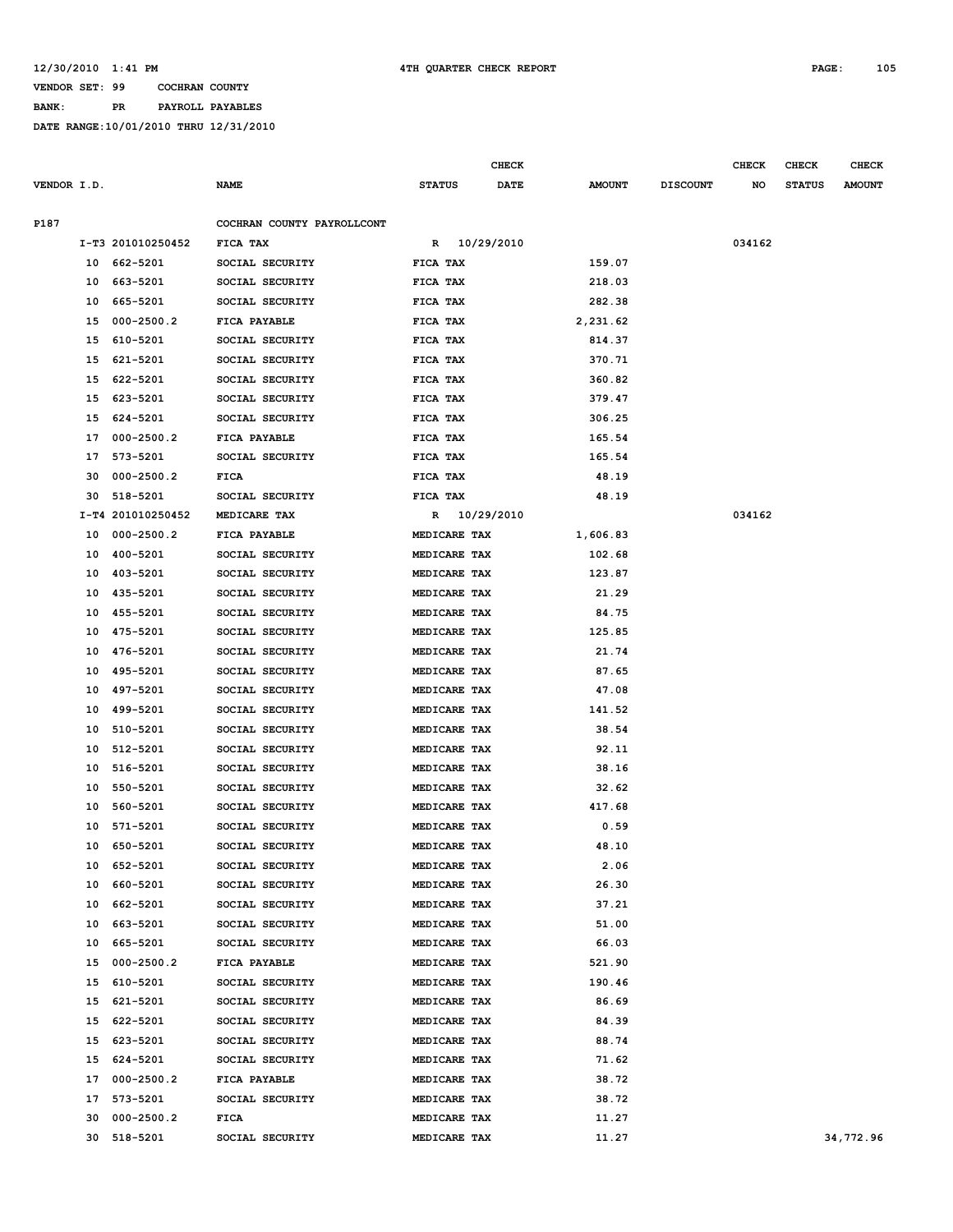#### **12/30/2010 1:41 PM 4TH QUARTER CHECK REPORT PAGE: 106**

### **VENDOR SET: 99 COCHRAN COUNTY**

# **BANK: PR PAYROLL PAYABLES**

|             |    |                   |                          |                          | CHECK                    |               |                 | CHECK  | CHECK         | <b>CHECK</b>  |
|-------------|----|-------------------|--------------------------|--------------------------|--------------------------|---------------|-----------------|--------|---------------|---------------|
| VENDOR I.D. |    |                   | <b>NAME</b>              | <b>STATUS</b>            | DATE                     | <b>AMOUNT</b> | <b>DISCOUNT</b> | NO     | <b>STATUS</b> | <b>AMOUNT</b> |
|             |    |                   |                          |                          |                          |               |                 |        |               |               |
| T218        |    |                   | TEXAS ASS'N OF COUNTIES  |                          |                          |               |                 |        |               |               |
|             |    | I-11 201010250452 | <b>EMPLOYEE PREMIUMS</b> |                          | R 10/29/2010             |               |                 | 034163 |               |               |
|             |    | 10 400-5202       | <b>GROUP INSURANCE</b>   | EMPLOYEE PREMIUMS        |                          | 1,353.05      |                 |        |               |               |
|             |    | 10 403-5202       | GROUP INSURANCE          | EMPLOYEE PREMIUMS        |                          | 2,145.18      |                 |        |               |               |
|             | 10 | 455-5202          | GROUP INSURANCE          |                          | EMPLOYEE PREMIUMS        | 1,430.12      |                 |        |               |               |
|             | 10 | 475-5202          | GROUP INSURANCE          | EMPLOYEE PREMIUMS        |                          | 1,430.12      |                 |        |               |               |
|             | 10 | 495-5202          | GROUP INSURANCE          |                          | EMPLOYEE PREMIUMS        | 1,430.12      |                 |        |               |               |
|             | 10 | 497-5202          | <b>GROUP INSURANCE</b>   |                          | EMPLOYEE PREMIUMS        | 715.06        |                 |        |               |               |
|             | 10 | 499-5202          | GROUP INSURANCE          | <b>EMPLOYEE PREMIUMS</b> |                          | 2,145.18      |                 |        |               |               |
|             | 10 | 510-5202          | GROUP INSURANCE          | EMPLOYEE PREMIUMS        |                          | 715.06        |                 |        |               |               |
|             | 10 | 512-5202          | GROUP INSURANCE          |                          | EMPLOYEE PREMIUMS        | 2,145.18      |                 |        |               |               |
|             | 10 | 516-5202          | GROUP INSURANCE [50%]    | EMPLOYEE PREMIUMS        |                          | 720.00        |                 |        |               |               |
|             | 10 | 550-5202          | GROUP INSURANCE          | EMPLOYEE PREMIUMS        |                          | 715.06        |                 |        |               |               |
|             | 10 | 560-5202          | <b>GROUP INSURANCE</b>   |                          | EMPLOYEE PREMIUMS        | 7,150.60      |                 |        |               |               |
|             | 10 | 571-5202          | GROUP INSURANCE          |                          | <b>EMPLOYEE PREMIUMS</b> | 10.75         |                 |        |               |               |
|             | 10 | 650-5202          | <b>GROUP INSURANCE</b>   | EMPLOYEE PREMIUMS        |                          | 750.81        |                 |        |               |               |
|             | 10 | 652-5202          | <b>GROUP INSURANCE</b>   |                          | EMPLOYEE PREMIUMS        | 35.76         |                 |        |               |               |
|             | 10 | 660-5202          | GROUP INSURANCE [35%]    | <b>EMPLOYEE PREMIUMS</b> |                          | 497.08        |                 |        |               |               |
|             | 10 | 662-5202          | GROUP INSURANCE          | EMPLOYEE PREMIUMS        |                          | 643.55        |                 |        |               |               |
|             | 10 | 663-5202          | <b>GROUP INSURANCE</b>   |                          | EMPLOYEE PREMIUMS        | 715.06        |                 |        |               |               |
|             | 10 | 665-5202          | GROUP INSURANCE          | <b>EMPLOYEE PREMIUMS</b> |                          | 715.06        |                 |        |               |               |
|             | 15 | 610-5202          | GROUP INSURANCE          | EMPLOYEE PREMIUMS        |                          | 2,937.31      |                 |        |               |               |
|             | 15 | 621-5202          | GROUP INSURANCE          |                          | EMPLOYEE PREMIUMS        | 1,430.12      |                 |        |               |               |
|             |    | 15 622-5202       | GROUP INSURANCE          | EMPLOYEE PREMIUMS        |                          | 1,430.12      |                 |        |               |               |
|             | 15 | 623-5202          | GROUP INSURANCE          |                          | EMPLOYEE PREMIUMS        | 1,430.12      |                 |        |               |               |
|             | 15 | 624-5202          | <b>GROUP INSURANCE</b>   |                          | <b>EMPLOYEE PREMIUMS</b> | 1,430.12      |                 |        |               |               |
|             | 17 | 573-5202          | GROUP HEALTH INSURANCE   | EMPLOYEE PREMIUMS        |                          | 704.31        |                 |        |               |               |
|             | 30 | 518-5202          | GROUP INSURANCE [15%]    |                          | EMPLOYEE PREMIUMS        | 213.04        |                 |        |               |               |
|             |    | I-12 201010250452 | GROUP LIFE INSURANCE     | R                        | 10/29/2010               |               |                 | 034163 |               |               |
|             |    | 10 400-5202       | GROUP INSURANCE          |                          | GROUP LIFE INSURANCE     | 8.23          |                 |        |               |               |
|             | 10 | 403-5202          | GROUP INSURANCE          |                          | GROUP LIFE INSURANCE     | 13.05         |                 |        |               |               |
|             | 10 | 455-5202          | <b>GROUP INSURANCE</b>   |                          | GROUP LIFE INSURANCE     | 6.09          |                 |        |               |               |
|             |    | 10 475-5202       | GROUP INSURANCE          |                          | GROUP LIFE INSURANCE     | 8.70          |                 |        |               |               |
|             |    | 10 495-5202       | GROUP INSURANCE          |                          | GROUP LIFE INSURANCE     | 8.70          |                 |        |               |               |
|             |    | 10 497-5202       | <b>GROUP INSURANCE</b>   |                          | GROUP LIFE INSURANCE     | 4.35          |                 |        |               |               |
|             |    | 10 499-5202       | GROUP INSURANCE          |                          | GROUP LIFE INSURANCE     | 13.05         |                 |        |               |               |
|             |    | 10 510-5202       | GROUP INSURANCE          |                          | GROUP LIFE INSURANCE     | 4.35          |                 |        |               |               |
|             |    | 10 512-5202       | <b>GROUP INSURANCE</b>   |                          | GROUP LIFE INSURANCE     | 13.05         |                 |        |               |               |
|             |    | 10 516-5202       | GROUP INSURANCE [50%]    |                          | GROUP LIFE INSURANCE     | 4.39          |                 |        |               |               |
|             |    | 10 550-5202       | GROUP INSURANCE          |                          | GROUP LIFE INSURANCE     | 4.35          |                 |        |               |               |
|             |    | 10 560-5202       | GROUP INSURANCE          |                          | GROUP LIFE INSURANCE     | 40.46         |                 |        |               |               |
|             |    | 10 571-5202       | GROUP INSURANCE          |                          | GROUP LIFE INSURANCE     | 0.07          |                 |        |               |               |
|             |    | 10 650-5202       | <b>GROUP INSURANCE</b>   |                          | GROUP LIFE INSURANCE     | 4.57          |                 |        |               |               |
|             | 10 | 652-5202          | <b>GROUP INSURANCE</b>   |                          | GROUP LIFE INSURANCE     | 0.21          |                 |        |               |               |
|             |    | 10 660-5202       | GROUP INSURANCE [35%]    |                          | GROUP LIFE INSURANCE     | 3.02          |                 |        |               |               |
|             |    | 10 662-5202       | GROUP INSURANCE          |                          | GROUP LIFE INSURANCE     | 3.92          |                 |        |               |               |
|             | 10 | 663-5202          | GROUP INSURANCE          |                          | GROUP LIFE INSURANCE     | 4.35          |                 |        |               |               |
|             | 10 | 665-5202          | GROUP INSURANCE          |                          | GROUP LIFE INSURANCE     | 4.35          |                 |        |               |               |
|             |    |                   |                          |                          |                          |               |                 |        |               |               |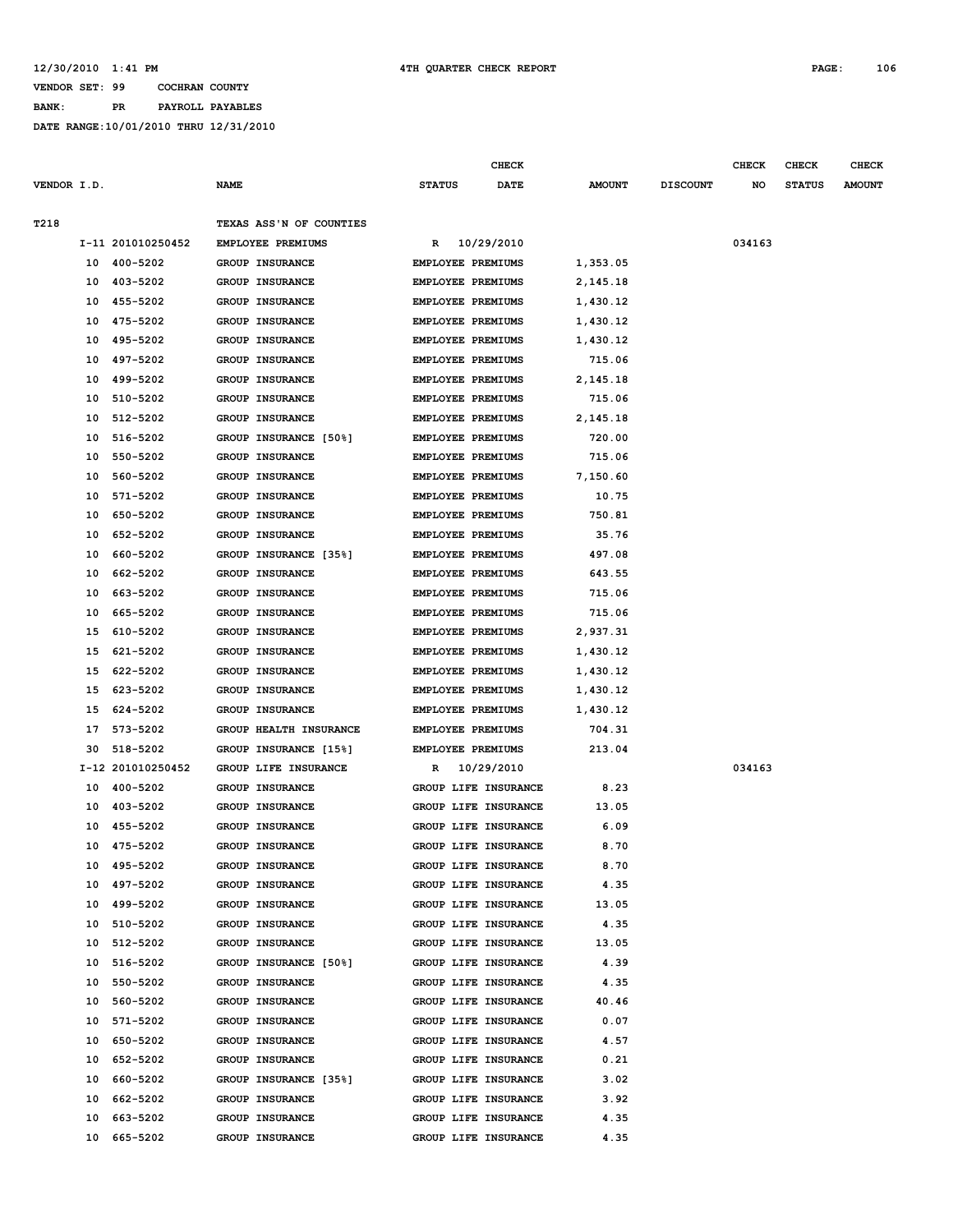**BANK: PR PAYROLL PAYABLES**

|                  |                      |                                                 | <b>CHECK</b>         |            |               |                 | <b>CHECK</b> | CHECK         | <b>CHECK</b>  |
|------------------|----------------------|-------------------------------------------------|----------------------|------------|---------------|-----------------|--------------|---------------|---------------|
| VENDOR I.D.      |                      | <b>NAME</b>                                     | <b>STATUS</b>        | DATE       | <b>AMOUNT</b> | <b>DISCOUNT</b> | NO           | <b>STATUS</b> | <b>AMOUNT</b> |
|                  |                      |                                                 |                      |            |               |                 |              |               |               |
| T218             |                      | TEXAS ASS'N OF COUNTIECONT                      |                      |            |               |                 |              |               |               |
|                  | I-12 201010250452    | GROUP LIFE INSURANCE                            | R                    | 10/29/2010 |               |                 | 034163       |               |               |
|                  | 15 610-5202          | <b>GROUP INSURANCE</b>                          | GROUP LIFE INSURANCE |            | 15.26         |                 |              |               |               |
|                  | 15 621-5202          | GROUP INSURANCE                                 | GROUP LIFE INSURANCE |            | 8.70          |                 |              |               |               |
|                  | 15 622-5202          | GROUP INSURANCE                                 | GROUP LIFE INSURANCE |            | 8.70          |                 |              |               |               |
|                  | 15 623-5202          | <b>GROUP INSURANCE</b>                          | GROUP LIFE INSURANCE |            | 8.70          |                 |              |               |               |
|                  | 15 624-5202          | GROUP INSURANCE                                 | GROUP LIFE INSURANCE |            | 8.70          |                 |              |               |               |
|                  | 17 573-5202          | GROUP HEALTH INSURANCE                          | GROUP LIFE INSURANCE |            | 4.28          |                 |              |               |               |
|                  | 518-5202<br>30       | GROUP INSURANCE [15%]                           | GROUP LIFE INSURANCE |            | 1.29          |                 |              |               |               |
|                  | I-15 201010250452    | DEPENDENT HEALTH PREM WITHHELD                  | $\mathbb{R}$         | 10/29/2010 |               |                 | 034163       |               |               |
|                  | 15 000-2500.4        | INSURANCE PAYABLE                               | DEPENDENT HEALTH PRE |            | 794.94        |                 |              |               | 36,037.77     |
|                  |                      |                                                 |                      |            |               |                 |              |               |               |
| T266             |                      | TREASURER OF VIRGINIA                           |                      |            |               |                 |              |               |               |
|                  | I-CJS201010250452    | CASE ID#0003452040                              | R                    | 10/29/2010 |               |                 | 034164       |               |               |
|                  | 10 000-2500.8        | CHILD SUPPORT PAYABLE                           | CASE ID#0003452040   |            | 566.37        |                 |              |               | 566.37        |
|                  |                      |                                                 |                      |            |               |                 |              |               |               |
| V033             |                      | VISION CARE PLAN                                |                      |            |               |                 |              |               |               |
|                  | I-17A201010250452    | VISION MONTHLY PREMIUM                          | R                    | 10/29/2010 |               |                 | 034165       |               |               |
|                  | 10 000-2500.4        | INSURANCE PAYABLE                               | VISION MONTHLY PREMI |            | 117.76        |                 |              |               | 117.76        |
|                  |                      |                                                 |                      |            |               |                 |              |               |               |
| C <sub>253</sub> |                      | COCHRAN COUNTY MONEY MKT                        |                      |            |               |                 |              |               |               |
|                  | I-201010250453       | NON-DEPT SUPP DEATH                             | R                    | 10/29/2010 |               |                 | 034166       |               |               |
|                  | 10 409-5207          | SUPPLEMENTAL DEATH BENEFITS NON-DEPT SUPP DEATH |                      |            | 1,423.20      |                 |              |               | 1,423.20      |
|                  |                      |                                                 |                      |            |               |                 |              |               |               |
| A067             |                      | AMERICAN FAMILY LIFE ASSURANCE                  |                      |            |               |                 |              |               |               |
|                  | I-08 201011230454    | MONTHLY PREMIUM                                 | R                    | 11/30/2010 |               |                 | 034355       |               |               |
|                  | 10 000-2500.4        | INSURANCE PAYABLE                               | MONTHLY PREMIUM      |            | 474.50        |                 |              |               |               |
|                  | 15 000-2500.4        | INSURANCE PAYABLE                               | MONTHLY PREMIUM      |            | 137.60        |                 |              |               |               |
|                  | I-08A201011230454    | MONTHLY PREMIUM                                 | R                    | 11/30/2010 |               |                 | 034355       |               |               |
|                  | 10 000-2500.4        | INSURANCE PAYABLE                               | MONTHLY PREMIUM      |            | 200.46        |                 |              |               | 812.56        |
|                  |                      |                                                 |                      |            |               |                 |              |               |               |
| C <sub>253</sub> |                      | COCHRAN COUNTY MONEY MKT                        |                      |            |               |                 |              |               |               |
|                  | I-01 201011230454    | RETIREMENT CONTRIBUTIONS                        | R                    | 11/30/2010 |               |                 | 034356       |               |               |
|                  | $000 - 2500.3$<br>10 | <b>TCDRS PAYABLE</b>                            | RETIREMENT CONTRIBUT |            | 7,674.59      |                 |              |               |               |
|                  | 400-5203<br>10       | RETIREMENT                                      | RETIREMENT CONTRIBUT |            | 928.38        |                 |              |               |               |
|                  | 10 403-5203          | RETIREMENT                                      | RETIREMENT CONTRIBUT |            | 1,160.23      |                 |              |               |               |
|                  | 435-5203<br>10       | RETIREMENT                                      | RETIREMENT CONTRIBUT |            | 190.87        |                 |              |               |               |
|                  | 10<br>455-5203       | RETIREMENT                                      | RETIREMENT CONTRIBUT |            | 771.49        |                 |              |               |               |
|                  | 475-5203<br>10       | RETIREMENT                                      | RETIREMENT CONTRIBUT |            | 1,125.66      |                 |              |               |               |
|                  | 10<br>476-5203       | RETIREMENT                                      | RETIREMENT CONTRIBUT |            | 194.88        |                 |              |               |               |
|                  | 10<br>490-5203       | <b>RETIREMENT</b>                               | RETIREMENT CONTRIBUT |            | 6.24          |                 |              |               |               |
|                  | 10 495-5203          | RETIREMENT                                      | RETIREMENT CONTRIBUT |            | 786.28        |                 |              |               |               |
|                  | 497-5203<br>10       | RETIREMENT                                      | RETIREMENT CONTRIBUT |            | 463.11        |                 |              |               |               |
|                  | 10<br>499-5203       | RETIREMENT                                      | RETIREMENT CONTRIBUT |            | 1,140.16      |                 |              |               |               |
|                  | 510-5203<br>10       | RETIREMENT                                      | RETIREMENT CONTRIBUT |            | 352.42        |                 |              |               |               |
|                  | 512-5203<br>10       | RETIREMENT                                      | RETIREMENT CONTRIBUT |            | 961.00        |                 |              |               |               |
|                  | 10<br>516-5203       | RETIREMENT                                      | RETIREMENT CONTRIBUT |            | 335.23        |                 |              |               |               |
|                  | 10<br>550-5203       | RETIREMENT                                      | RETIREMENT CONTRIBUT |            | 292.42        |                 |              |               |               |
|                  |                      |                                                 |                      |            |               |                 |              |               |               |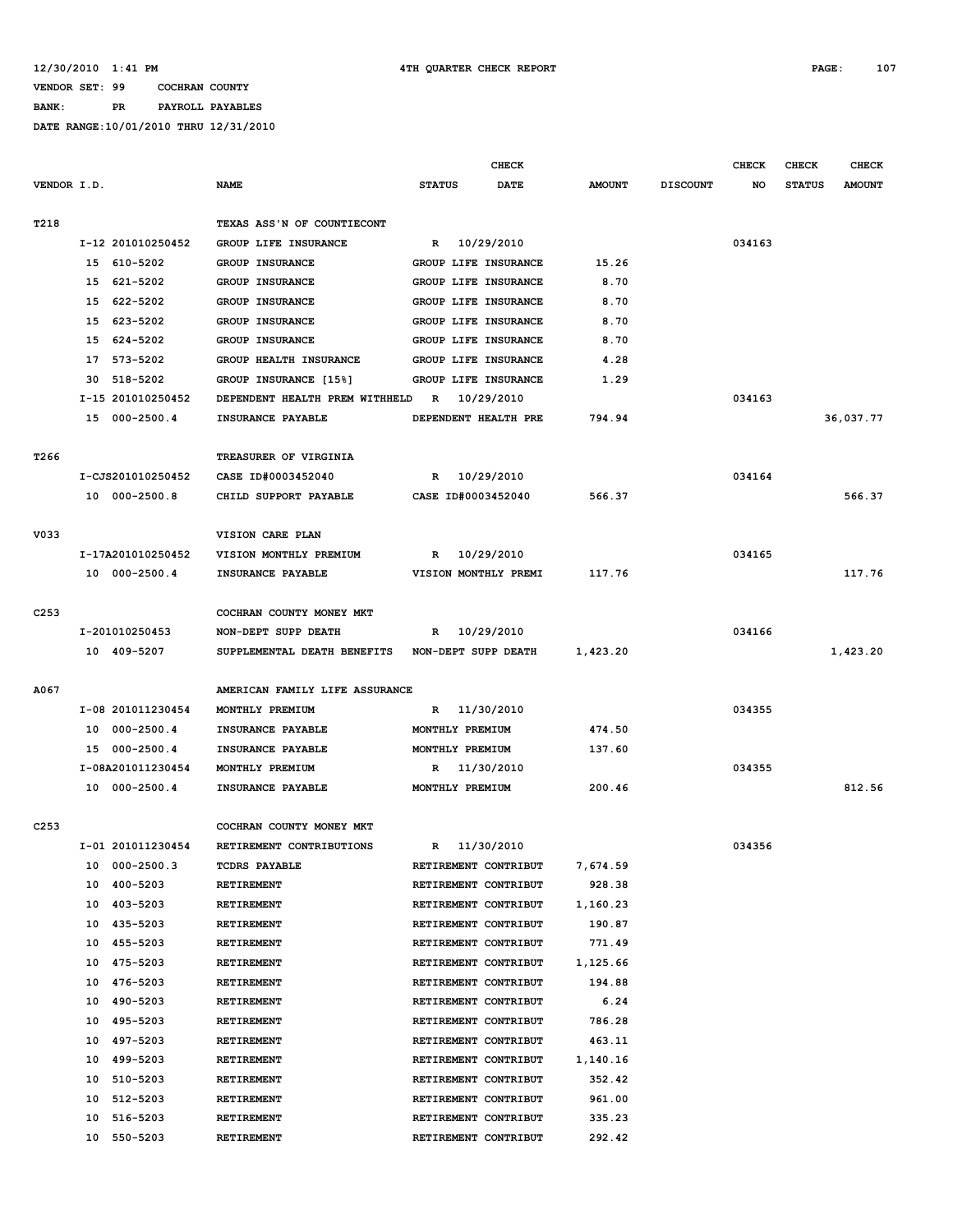### **BANK: PR PAYROLL PAYABLES**

|                  |    |                   |                                |                      | <b>CHECK</b> |               |                 | <b>CHECK</b> | CHECK         | <b>CHECK</b>  |
|------------------|----|-------------------|--------------------------------|----------------------|--------------|---------------|-----------------|--------------|---------------|---------------|
| VENDOR I.D.      |    |                   | <b>NAME</b>                    | <b>STATUS</b>        | <b>DATE</b>  | <b>AMOUNT</b> | <b>DISCOUNT</b> | NO           | <b>STATUS</b> | <b>AMOUNT</b> |
|                  |    |                   |                                |                      |              |               |                 |              |               |               |
| C <sub>253</sub> |    |                   | COCHRAN COUNTY MONEY MCONT     |                      |              |               |                 |              |               |               |
|                  |    | I-01 201011230454 | RETIREMENT CONTRIBUTIONS       | R                    | 11/30/2010   |               |                 | 034356       |               |               |
|                  | 10 | 560-5203          | <b>RETIREMENT</b>              | RETIREMENT CONTRIBUT |              | 3,885.93      |                 |              |               |               |
|                  | 10 | 571-5203          | RETIREMENT                     | RETIREMENT CONTRIBUT |              | 5.20          |                 |              |               |               |
|                  | 10 | 650-5203          | RETIREMENT                     | RETIREMENT CONTRIBUT |              | 337.44        |                 |              |               |               |
|                  | 10 | 652-5203          | <b>RETIREMENT</b>              | RETIREMENT CONTRIBUT |              | 18.53         |                 |              |               |               |
|                  | 10 | 660-5203          | <b>RETIREMENT</b>              | RETIREMENT CONTRIBUT |              | 231.02        |                 |              |               |               |
|                  | 10 | 662-5203          | RETIREMENT                     | RETIREMENT CONTRIBUT |              | 333.53        |                 |              |               |               |
|                  | 10 | 663-5203          | RETIREMENT                     | RETIREMENT CONTRIBUT |              | 397.91        |                 |              |               |               |
|                  | 10 | 665-5203          | RETIREMENT                     | RETIREMENT CONTRIBUT |              | 334.85        |                 |              |               |               |
|                  | 15 | $000 - 2500.3$    | <b>TCDRS PAYABLE</b>           | RETIREMENT CONTRIBUT |              | 2,582.86      |                 |              |               |               |
|                  | 15 | 610-5203          | <b>RETIREMENT</b>              | RETIREMENT CONTRIBUT |              | 1,788.27      |                 |              |               |               |
|                  | 15 | 621-5203          | <b>RETIREMENT</b>              | RETIREMENT CONTRIBUT |              | 750.91        |                 |              |               |               |
|                  | 15 | 622-5203          | RETIREMENT                     | RETIREMENT CONTRIBUT |              | 754.25        |                 |              |               |               |
|                  | 15 | 623-5203          | <b>RETIREMENT</b>              | RETIREMENT CONTRIBUT |              | 754.83        |                 |              |               |               |
|                  | 15 | 624-5203          | RETIREMENT                     | RETIREMENT CONTRIBUT |              | 748.50        |                 |              |               |               |
|                  | 17 | $000 - 2500.3$    | <b>TCDRS PAYABLE</b>           | RETIREMENT CONTRIBUT |              | 183.39        |                 |              |               |               |
|                  | 17 | 573-5203          | RETIREMENT                     | RETIREMENT CONTRIBUT |              | 340.57        |                 |              |               |               |
|                  | 30 | $000 - 2500.3$    | TCDRS                          | RETIREMENT CONTRIBUT |              | 53.31         |                 |              |               |               |
|                  | 30 | 518-5203          | <b>RETIREMENT</b>              | RETIREMENT CONTRIBUT |              | 99.01         |                 |              |               | 29,983.27     |
|                  |    |                   |                                |                      |              |               |                 |              |               |               |
| C300             |    |                   | COCHRAN COUNTY SCHOOLS FEDERAL |                      |              |               |                 |              |               |               |
|                  |    | I-18A201011230454 | MONTHLY PREMUIM                | R                    | 11/30/2010   |               |                 | 034357       |               |               |
|                  |    | 10 000-2500.4     | INSURANCE PAYABLE              | MONTHLY PREMUIM      |              | 6,084.63      |                 |              |               |               |
|                  | 15 | $000 - 2500.4$    | INSURANCE PAYABLE              | MONTHLY PREMUIM      |              | 910.00        |                 |              |               |               |
|                  | 30 | $000 - 2500.4$    | AFLAC                          | MONTHLY PREMUIM      |              | 94.43         |                 |              |               | 7,089.06      |
|                  |    |                   |                                |                      |              |               |                 |              |               |               |
| N017             |    |                   | NATIONAL FARM LIFE             |                      |              |               |                 |              |               |               |
|                  |    | I-05 201011230454 | NFL PREMIUM                    | R                    | 11/30/2010   |               |                 | 034358       |               |               |
|                  | 10 | $000 - 2500.4$    | INSURANCE PAYABLE              | NFL PREMIUM          |              | 390.87        |                 |              |               |               |
|                  | 15 | $000 - 2500.4$    | INSURANCE PAYABLE              | NFL PREMIUM          |              | 69.37         |                 |              |               |               |
|                  |    | I-05A201011230454 | AFTER TAX PREM                 | R                    | 11/30/2010   |               |                 | 034358       |               |               |
|                  | 10 | $000 - 2500.4$    | INSURANCE PAYABLE              | AFTER TAX PREM       |              | 202.01        |                 |              |               |               |
|                  |    | 15 000-2500.4     | INSURANCE PAYABLE              | AFTER TAX PREM       |              | 51.55         |                 |              |               | 713.80        |
| N060             |    |                   | NATIONWIDE RETIREMENT SOL      |                      |              |               |                 |              |               |               |
|                  |    | I-04 201011230454 | DEFERRED COMP WITHHELD         | R 11/30/2010         |              |               |                 | 034359       |               |               |
|                  |    | 10 000-2500.7     | PEBSCO DEF COMP PAYABLE        | DEFERRED COMP WITHHE |              | 2,747.11      |                 |              |               |               |
|                  |    | 15 000-2500.7     | PEBSCO DEF COMP PAYABLE        | DEFERRED COMP WITHHE |              | 1,083.89      |                 |              |               | 3,831.00      |
|                  |    |                   |                                |                      |              |               |                 |              |               |               |
| N081             |    |                   | NATIONAL FAMILY CARE LIFE INSU |                      |              |               |                 |              |               |               |
|                  |    | I-21 201011230454 | NATIONAL FAMILY CARE           | R 11/30/2010         |              |               |                 | 034360       |               |               |
|                  |    | 10 000-2500.4     | INSURANCE PAYABLE              | NATIONAL FAMILY CARE |              | 230.05        |                 |              |               |               |
|                  |    | 15 000-2500.4     | INSURANCE PAYABLE              | NATIONAL FAMILY CARE |              | 4.85          |                 |              |               | 234.90        |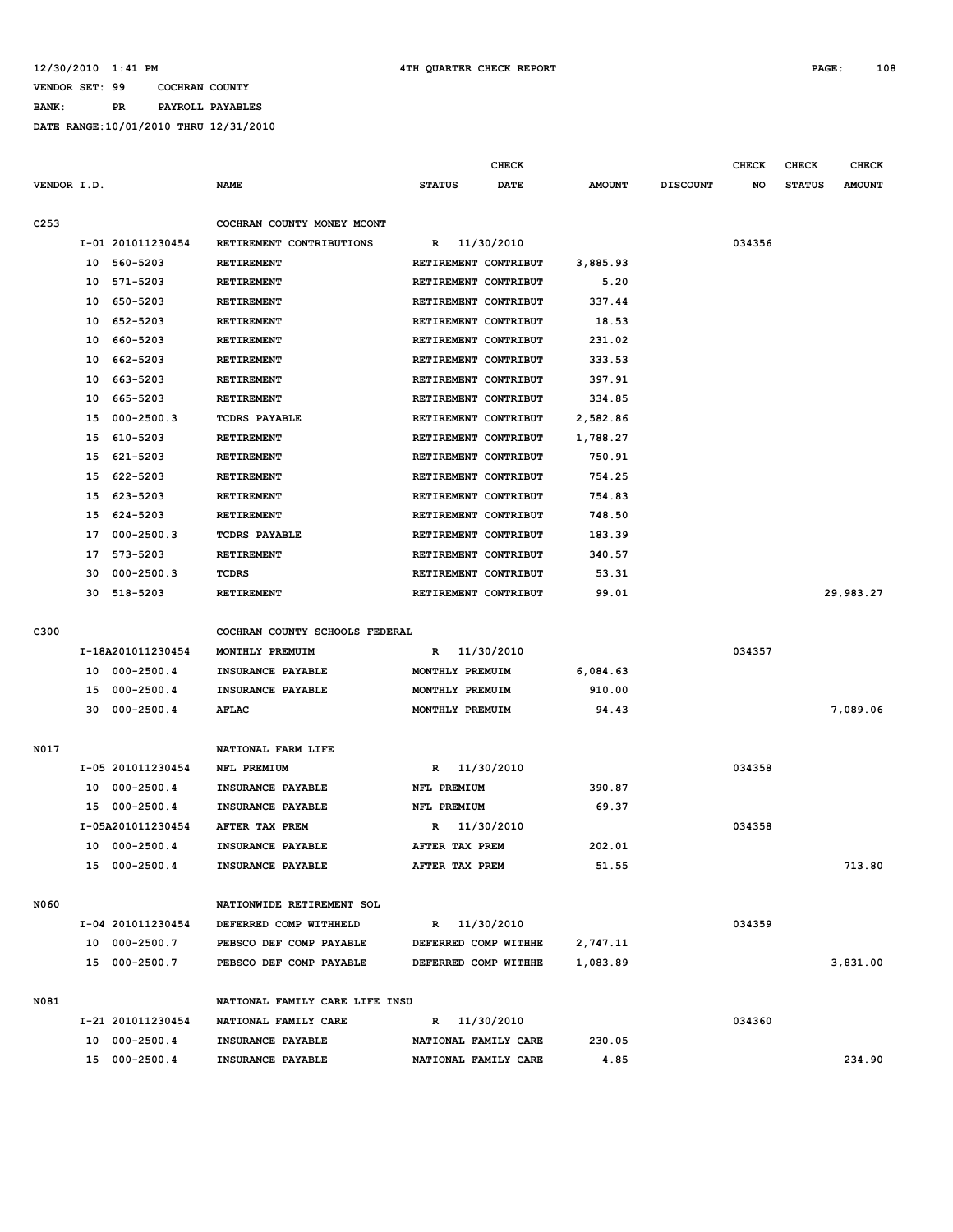# **VENDOR SET: 99 COCHRAN COUNTY BANK: PR PAYROLL PAYABLES**

|             |    |                   |                           |                      | <b>CHECK</b> |               |                 | <b>CHECK</b> | <b>CHECK</b>  | <b>CHECK</b>  |
|-------------|----|-------------------|---------------------------|----------------------|--------------|---------------|-----------------|--------------|---------------|---------------|
| VENDOR I.D. |    |                   | <b>NAME</b>               | <b>STATUS</b>        | <b>DATE</b>  | <b>AMOUNT</b> | <b>DISCOUNT</b> | NO           | <b>STATUS</b> | <b>AMOUNT</b> |
| P187        |    |                   | COCHRAN COUNTY PAYROLL TA |                      |              |               |                 |              |               |               |
|             |    | I-T1 201011230454 | FEDERAL INCOME TAX W/H    | R 11/30/2010         |              |               |                 | 034361       |               |               |
|             |    | 10 000-2500.1     | WITHHOLDING TAX PAYABLE   | FEDERAL INCOME TAX W |              | 9,372.88      |                 |              |               |               |
|             |    | 15 000-2500.1     | WITHHOLDING TAX PAYABLE   | FEDERAL INCOME TAX W |              | 2,181.24      |                 |              |               |               |
|             |    | 17 000-2500.1     | WITHHOLDING TAX PAYABLE   | FEDERAL INCOME TAX W |              | 158.26        |                 |              |               |               |
|             | 30 | 000-2500.1        | FEDERAL WITHOLDING        | FEDERAL INCOME TAX W |              | 62.66         |                 |              |               |               |
|             |    | I-T3 201011230454 | FICA TAX                  | R 11/30/2010         |              |               |                 | 034361       |               |               |
|             |    | 10 000-2500.2     | FICA PAYABLE              | FICA TAX             |              | 6,906.82      |                 |              |               |               |
|             |    | 10 400-5201       | SOCIAL SECURITY           | FICA TAX             |              | 439.07        |                 |              |               |               |
|             |    | 10 403-5201       | SOCIAL SECURITY           | FICA TAX             |              | 527.90        |                 |              |               |               |
|             |    | 10 435-5201       | SOCIAL SECURITY           | FICA TAX             |              | 91.02         |                 |              |               |               |
|             | 10 | 455-5201          | SOCIAL SECURITY           | FICA TAX             |              | 362.36        |                 |              |               |               |
|             | 10 | 475-5201          | SOCIAL SECURITY           | FICA TAX             |              | 536.85        |                 |              |               |               |
|             | 10 | 476-5201          | SOCIAL SECURITY           | FICA TAX             |              | 92.94         |                 |              |               |               |
|             | 10 | 490-5201          | SOCIAL SECURITY           | FICA TAX             |              | 2.98          |                 |              |               |               |
|             | 10 | 495-5201          | SOCIAL SECURITY           | FICA TAX             |              | 374.99        |                 |              |               |               |
|             |    | 10 497-5201       | SOCIAL SECURITY           | FICA TAX             |              | 220.87        |                 |              |               |               |
|             | 10 | 499-5201          | SOCIAL SECURITY           | FICA TAX             |              | 585.55        |                 |              |               |               |
|             | 10 | 510-5201          | SOCIAL SECURITY           | FICA TAX             |              | 164.77        |                 |              |               |               |
|             |    | 10 512-5201       | SOCIAL SECURITY           | FICA TAX             |              | 445.39        |                 |              |               |               |
|             | 10 | 516-5201          | SOCIAL SECURITY           | FICA TAX             |              | 163.44        |                 |              |               |               |
|             | 10 | 550-5201          | SOCIAL SECURITY           | FICA TAX             |              | 139.46        |                 |              |               |               |
|             | 10 | 560-5201          | SOCIAL SECURITY           | FICA TAX             |              | 1,835.78      |                 |              |               |               |
|             | 10 | 571-5201          | SOCIAL SECURITY           | FICA TAX             |              | 2.52          |                 |              |               |               |
|             | 10 | 650-5201          | SOCIAL SECURITY           | FICA TAX             |              | 169.88        |                 |              |               |               |
|             | 10 | 652-5201          | SOCIAL SECURITY           | FICA TAX             |              | 8.83          |                 |              |               |               |
|             | 10 | 660-5201          | SOCIAL SECURITY           | FICA TAX             |              | 112.64        |                 |              |               |               |
|             |    | 10 662-5201       | SOCIAL SECURITY           | FICA TAX             |              | 159.07        |                 |              |               |               |
|             | 10 | 663-5201          | SOCIAL SECURITY           | FICA TAX             |              | 189.77        |                 |              |               |               |
|             | 10 | 665-5201          | SOCIAL SECURITY           | FICA TAX             |              | 280.74        |                 |              |               |               |
|             |    | 15 000-2500.2     | FICA PAYABLE              | FICA TAX             |              | 2,223.14      |                 |              |               |               |
|             |    | 15 610-5201       | SOCIAL SECURITY           | FICA TAX             |              | 816.85        |                 |              |               |               |
|             |    | 15 621-5201       | SOCIAL SECURITY           | FICA TAX             |              | 383.90        |                 |              |               |               |
|             |    | 15 622-5201       | SOCIAL SECURITY           | FICA TAX             |              | 358.15        |                 |              |               |               |
|             |    | 15 623-5201       | SOCIAL SECURITY           | FICA TAX             |              | 358.38        |                 |              |               |               |
|             |    | 15 624-5201       | SOCIAL SECURITY           | FICA TAX             |              | 305.86        |                 |              |               |               |
|             |    | 17 000-2500.2     | FICA PAYABLE              | <b>FICA TAX</b>      |              | 164.99        |                 |              |               |               |
|             |    | 17 573-5201       | SOCIAL SECURITY           | <b>FICA TAX</b>      |              | 164.99        |                 |              |               |               |
|             |    | 30 000-2500.2     | FICA                      | FICA TAX             |              | 48.27         |                 |              |               |               |
|             |    | 30 518-5201       | SOCIAL SECURITY           | FICA TAX             |              | 48.27         |                 |              |               |               |
|             |    | I-T4 201011230454 | MEDICARE TAX              | R 11/30/2010         |              |               |                 | 034361       |               |               |
|             |    | 10 000-2500.2     | FICA PAYABLE              | MEDICARE TAX         |              | 1,615.35      |                 |              |               |               |
|             |    | 10 400-5201       | SOCIAL SECURITY           | MEDICARE TAX         |              | 102.68        |                 |              |               |               |
|             |    | 10 403-5201       | SOCIAL SECURITY           | MEDICARE TAX         |              | 123.46        |                 |              |               |               |
|             |    | 10 435-5201       | SOCIAL SECURITY           | MEDICARE TAX         |              | 21.29         |                 |              |               |               |
|             |    | 10 455-5201       | SOCIAL SECURITY           | MEDICARE TAX         |              | 84.75         |                 |              |               |               |
|             |    | 10 475-5201       | SOCIAL SECURITY           | MEDICARE TAX         |              | 125.55        |                 |              |               |               |
|             |    | 10 476-5201       | SOCIAL SECURITY           | MEDICARE TAX         |              | 21.74         |                 |              |               |               |
|             |    |                   |                           |                      |              |               |                 |              |               |               |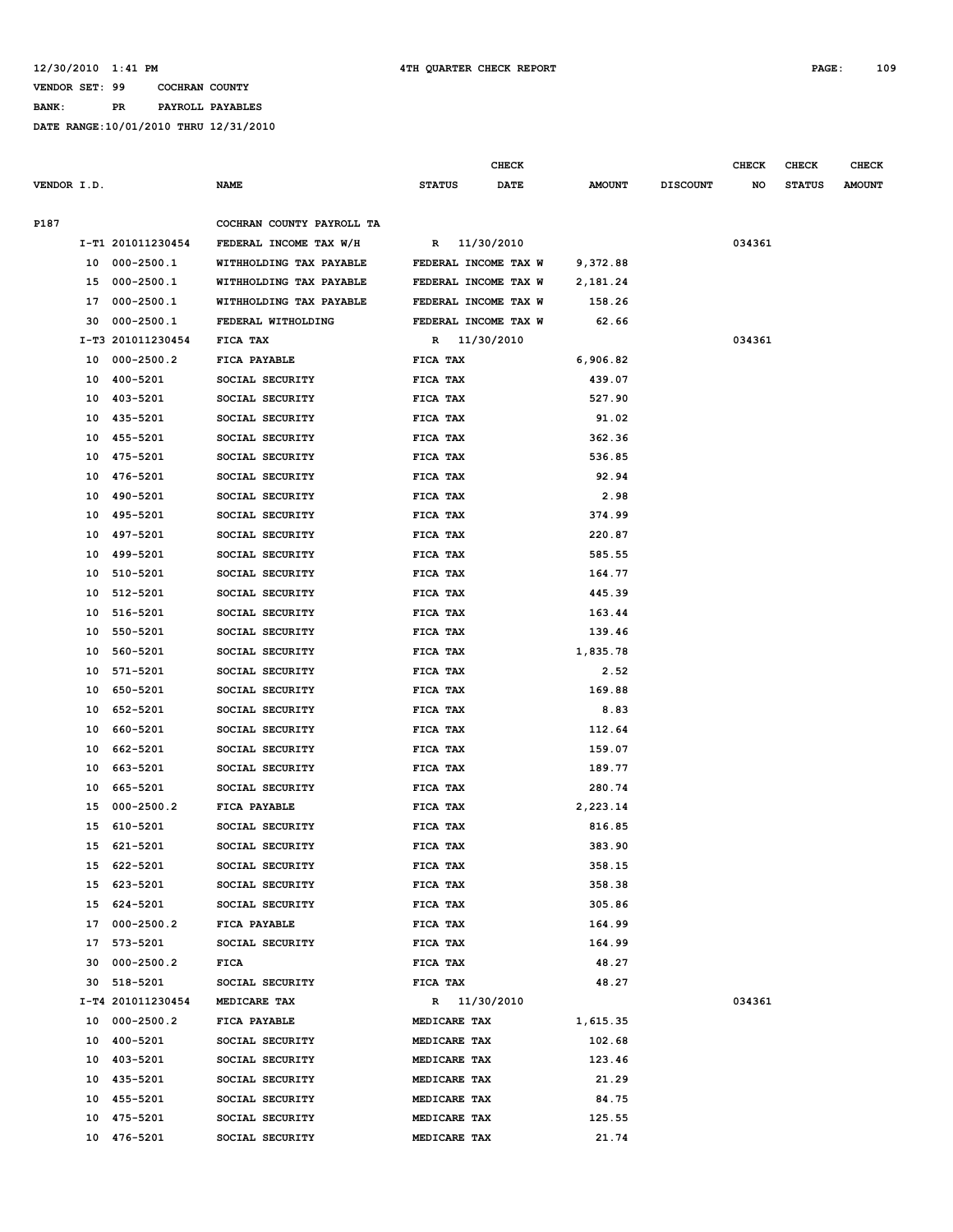### **BANK: PR PAYROLL PAYABLES**

|             |    |                   |                            |                          | CHECK       |               |                 | <b>CHECK</b> | CHECK         | <b>CHECK</b>  |
|-------------|----|-------------------|----------------------------|--------------------------|-------------|---------------|-----------------|--------------|---------------|---------------|
| VENDOR I.D. |    |                   | <b>NAME</b>                | <b>STATUS</b>            | <b>DATE</b> | <b>AMOUNT</b> | <b>DISCOUNT</b> | NO           | <b>STATUS</b> | <b>AMOUNT</b> |
|             |    |                   |                            |                          |             |               |                 |              |               |               |
| P187        |    |                   | COCHRAN COUNTY PAYROLLCONT |                          |             |               |                 |              |               |               |
|             |    | I-T4 201011230454 | MEDICARE TAX               | R                        | 11/30/2010  |               |                 | 034361       |               |               |
|             |    | 10 490-5201       | SOCIAL SECURITY            | MEDICARE TAX             |             | 0.70          |                 |              |               |               |
|             |    | 10 495-5201       | SOCIAL SECURITY            | MEDICARE TAX             |             | 87.70         |                 |              |               |               |
|             |    | 10 497-5201       | SOCIAL SECURITY            | MEDICARE TAX             |             | 51.65         |                 |              |               |               |
|             |    | 10 499-5201       | SOCIAL SECURITY            | MEDICARE TAX             |             | 136.95        |                 |              |               |               |
|             | 10 | 510-5201          | SOCIAL SECURITY            | MEDICARE TAX             |             | 38.54         |                 |              |               |               |
|             | 10 | 512-5201          | SOCIAL SECURITY            | MEDICARE TAX             |             | 104.16        |                 |              |               |               |
|             | 10 | 516-5201          | SOCIAL SECURITY            | MEDICARE TAX             |             | 38.22         |                 |              |               |               |
|             | 10 | 550-5201          | SOCIAL SECURITY            | MEDICARE TAX             |             | 32.62         |                 |              |               |               |
|             | 10 | 560-5201          | SOCIAL SECURITY            | MEDICARE TAX             |             | 429.37        |                 |              |               |               |
|             |    | 10 571-5201       | SOCIAL SECURITY            | MEDICARE TAX             |             | 0.59          |                 |              |               |               |
|             | 10 | 650-5201          | SOCIAL SECURITY            | MEDICARE TAX             |             | 39.73         |                 |              |               |               |
|             | 10 | 652-5201          | SOCIAL SECURITY            | MEDICARE TAX             |             | 2.06          |                 |              |               |               |
|             | 10 | 660-5201          | SOCIAL SECURITY            | MEDICARE TAX             |             | 26.34         |                 |              |               |               |
|             | 10 | 662-5201          | SOCIAL SECURITY            | MEDICARE TAX             |             | 37.21         |                 |              |               |               |
|             | 10 | 663-5201          | SOCIAL SECURITY            | MEDICARE TAX             |             | 44.39         |                 |              |               |               |
|             | 10 | 665-5201          | SOCIAL SECURITY            | MEDICARE TAX             |             | 65.65         |                 |              |               |               |
|             | 15 | $000 - 2500.2$    | <b>FICA PAYABLE</b>        | MEDICARE TAX             |             | 519.92        |                 |              |               |               |
|             | 15 | 610-5201          | SOCIAL SECURITY            | MEDICARE TAX             |             | 191.04        |                 |              |               |               |
|             | 15 | 621-5201          | SOCIAL SECURITY            | MEDICARE TAX             |             | 89.78         |                 |              |               |               |
|             | 15 | 622-5201          | SOCIAL SECURITY            | MEDICARE TAX             |             | 83.76         |                 |              |               |               |
|             | 15 | 623-5201          | SOCIAL SECURITY            | MEDICARE TAX             |             | 83.81         |                 |              |               |               |
|             |    | 15 624-5201       | SOCIAL SECURITY            | MEDICARE TAX             |             | 71.53         |                 |              |               |               |
|             | 17 | $000 - 2500.2$    | FICA PAYABLE               | MEDICARE TAX             |             | 38.59         |                 |              |               |               |
|             | 17 | 573-5201          | SOCIAL SECURITY            | MEDICARE TAX             |             | 38.59         |                 |              |               |               |
|             | 30 | $000 - 2500.2$    | FICA                       | MEDICARE TAX             |             | 11.29         |                 |              |               |               |
|             | 30 | 518-5201          | SOCIAL SECURITY            | MEDICARE TAX             |             | 11.29         |                 |              |               | 34,831.78     |
| T218        |    |                   | TEXAS ASS'N OF COUNTIES    |                          |             |               |                 |              |               |               |
|             |    | I-11 201011230454 | EMPLOYEE PREMIUMS          | R                        | 11/30/2010  |               |                 | 034362       |               |               |
|             | 10 | 400-5202          | <b>GROUP INSURANCE</b>     | EMPLOYEE PREMIUMS        |             | 1,353.05      |                 |              |               |               |
|             | 10 | 403-5202          | GROUP INSURANCE            | <b>EMPLOYEE PREMIUMS</b> |             | 2,145.18      |                 |              |               |               |
|             |    | 10 455-5202       | GROUP INSURANCE            | EMPLOYEE PREMIUMS        |             | 1,430.12      |                 |              |               |               |
|             |    | 10 475-5202       | GROUP INSURANCE            | EMPLOYEE PREMIUMS        |             | 1,430.12      |                 |              |               |               |
|             | 10 | 495-5202          | GROUP INSURANCE            | EMPLOYEE PREMIUMS        |             | 1,430.12      |                 |              |               |               |
|             | 10 | 497-5202          | GROUP INSURANCE            | <b>EMPLOYEE PREMIUMS</b> |             | 715.06        |                 |              |               |               |
|             | 10 | 499-5202          | GROUP INSURANCE            | EMPLOYEE PREMIUMS        |             | 2,145.18      |                 |              |               |               |
|             | 10 | 510-5202          | GROUP INSURANCE            | <b>EMPLOYEE PREMIUMS</b> |             | 715.06        |                 |              |               |               |
|             | 10 | 512-5202          | GROUP INSURANCE            | EMPLOYEE PREMIUMS        |             | 2,145.18      |                 |              |               |               |
|             | 10 | 516-5202          | GROUP INSURANCE [50%]      | EMPLOYEE PREMIUMS        |             | 720.00        |                 |              |               |               |
|             | 10 | 550-5202          | <b>GROUP INSURANCE</b>     | EMPLOYEE PREMIUMS        |             | 715.06        |                 |              |               |               |
|             | 10 | 560-5202          | GROUP INSURANCE            | EMPLOYEE PREMIUMS        |             | 7,150.60      |                 |              |               |               |
|             | 10 | 571-5202          | GROUP INSURANCE            | EMPLOYEE PREMIUMS        |             | 10.75         |                 |              |               |               |
|             | 10 | 650-5202          | GROUP INSURANCE            | <b>EMPLOYEE PREMIUMS</b> |             | 750.81        |                 |              |               |               |
|             | 10 | 652-5202          | GROUP INSURANCE            | EMPLOYEE PREMIUMS        |             | 35.76         |                 |              |               |               |
|             | 10 | 660-5202          | GROUP INSURANCE [35%]      | EMPLOYEE PREMIUMS        |             | 497.08        |                 |              |               |               |
|             | 10 | 662-5202          | GROUP INSURANCE            | <b>EMPLOYEE PREMIUMS</b> |             | 643.55        |                 |              |               |               |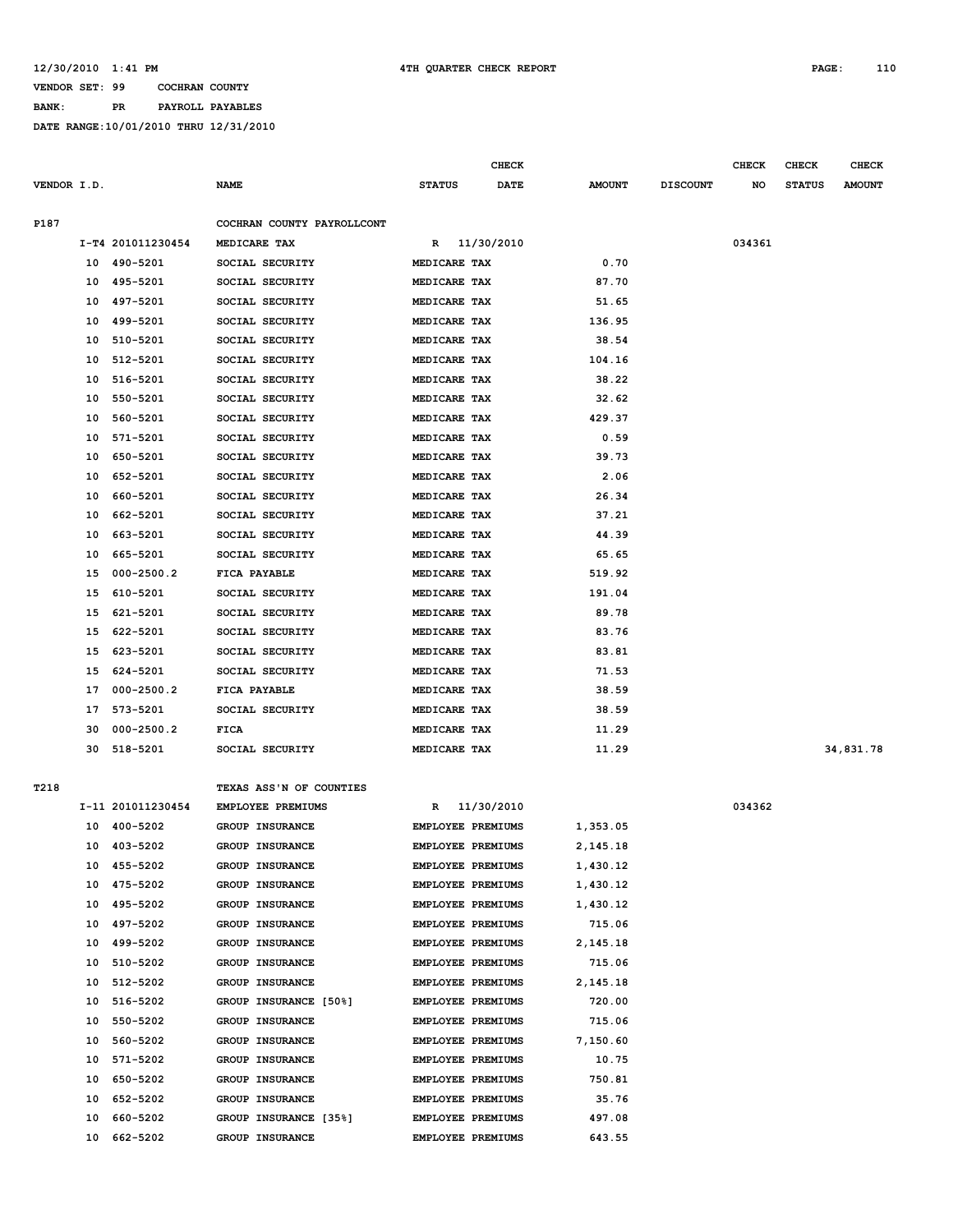**BANK: PR PAYROLL PAYABLES**

|             |    |                   |                                             |               | <b>CHECK</b>                |               |                 | <b>CHECK</b> | <b>CHECK</b>  | <b>CHECK</b>  |
|-------------|----|-------------------|---------------------------------------------|---------------|-----------------------------|---------------|-----------------|--------------|---------------|---------------|
| VENDOR I.D. |    |                   | <b>NAME</b>                                 | <b>STATUS</b> | DATE                        | <b>AMOUNT</b> | <b>DISCOUNT</b> | NO           | <b>STATUS</b> | <b>AMOUNT</b> |
| T218        |    |                   | TEXAS ASS'N OF COUNTIECONT                  |               |                             |               |                 |              |               |               |
|             |    | I-11 201011230454 | EMPLOYEE PREMIUMS                           |               | R 11/30/2010                |               |                 | 034362       |               |               |
|             |    | 10 663-5202       | <b>GROUP INSURANCE</b>                      |               | EMPLOYEE PREMIUMS           | 715.06        |                 |              |               |               |
|             | 10 | 665-5202          | GROUP INSURANCE                             |               | EMPLOYEE PREMIUMS           | 715.06        |                 |              |               |               |
|             | 15 | 610-5202          | GROUP INSURANCE                             |               | EMPLOYEE PREMIUMS           | 2,937.31      |                 |              |               |               |
|             | 15 | 621-5202          | GROUP INSURANCE                             |               | EMPLOYEE PREMIUMS           | 1,430.12      |                 |              |               |               |
|             | 15 | 622-5202          | <b>GROUP INSURANCE</b>                      |               | <b>EMPLOYEE PREMIUMS</b>    | 1,430.12      |                 |              |               |               |
|             | 15 | 623-5202          | <b>GROUP INSURANCE</b>                      |               | EMPLOYEE PREMIUMS           | 1,430.12      |                 |              |               |               |
|             | 15 | 624-5202          | <b>GROUP INSURANCE</b>                      |               | EMPLOYEE PREMIUMS           | 1,430.12      |                 |              |               |               |
|             | 17 | 573-5202          | GROUP HEALTH INSURANCE                      |               | EMPLOYEE PREMIUMS           | 704.31        |                 |              |               |               |
|             | 30 | 518-5202          | GROUP INSURANCE [15%]                       |               | EMPLOYEE PREMIUMS           | 213.04        |                 |              |               |               |
|             |    | I-12 201011230454 | GROUP LIFE INSURANCE                        | R             | 11/30/2010                  |               |                 | 034362       |               |               |
|             | 10 | 400-5202          | <b>GROUP INSURANCE</b>                      |               | GROUP LIFE INSURANCE        | 8.23          |                 |              |               |               |
|             | 10 | 403-5202          | GROUP INSURANCE                             |               | GROUP LIFE INSURANCE        | 13.05         |                 |              |               |               |
|             | 10 | 455-5202          | GROUP INSURANCE                             |               | GROUP LIFE INSURANCE        | 6.09          |                 |              |               |               |
|             | 10 | 475-5202          | GROUP INSURANCE                             |               | GROUP LIFE INSURANCE        | 8.70          |                 |              |               |               |
|             | 10 | 495-5202          | <b>GROUP INSURANCE</b>                      |               | GROUP LIFE INSURANCE        | 8.70          |                 |              |               |               |
|             | 10 | 497-5202          | <b>GROUP INSURANCE</b>                      |               | GROUP LIFE INSURANCE        | 4.35          |                 |              |               |               |
|             | 10 | 499-5202          | <b>GROUP INSURANCE</b>                      |               | GROUP LIFE INSURANCE        | 13.05         |                 |              |               |               |
|             | 10 | 510-5202          | <b>GROUP INSURANCE</b>                      |               | GROUP LIFE INSURANCE        | 4.35          |                 |              |               |               |
|             | 10 | 512-5202          | GROUP INSURANCE                             |               | GROUP LIFE INSURANCE        | 13.05         |                 |              |               |               |
|             | 10 | 516-5202          | GROUP INSURANCE [50%]                       |               | GROUP LIFE INSURANCE        | 4.39          |                 |              |               |               |
|             | 10 | 550-5202          | GROUP INSURANCE                             |               | GROUP LIFE INSURANCE        | 4.35          |                 |              |               |               |
|             | 10 | 560-5202          | <b>GROUP INSURANCE</b>                      |               | GROUP LIFE INSURANCE        | 40.46         |                 |              |               |               |
|             | 10 | 571-5202          | GROUP INSURANCE                             |               | GROUP LIFE INSURANCE        | 0.07          |                 |              |               |               |
|             | 10 | 650-5202          | GROUP INSURANCE                             |               | GROUP LIFE INSURANCE        | 4.57          |                 |              |               |               |
|             | 10 | 652-5202          | GROUP INSURANCE                             |               | GROUP LIFE INSURANCE        | 0.21          |                 |              |               |               |
|             | 10 | 660-5202          | GROUP INSURANCE [35%]                       |               | GROUP LIFE INSURANCE        | 3.02          |                 |              |               |               |
|             | 10 | 662-5202          | <b>GROUP INSURANCE</b>                      |               | GROUP LIFE INSURANCE        | 3.92          |                 |              |               |               |
|             | 10 | 663-5202          | <b>GROUP INSURANCE</b>                      |               | GROUP LIFE INSURANCE        | 4.35          |                 |              |               |               |
|             | 10 | 665-5202          | GROUP INSURANCE                             |               | GROUP LIFE INSURANCE        | 4.35          |                 |              |               |               |
|             | 15 | 610-5202          | GROUP INSURANCE                             |               | GROUP LIFE INSURANCE        | 15.26         |                 |              |               |               |
|             | 15 | 621-5202          | <b>GROUP INSURANCE</b>                      |               | GROUP LIFE INSURANCE        | 8.70          |                 |              |               |               |
|             |    | 15 622-5202       | GROUP INSURANCE                             |               | GROUP LIFE INSURANCE        | 8.70          |                 |              |               |               |
|             |    | 15 623-5202       | GROUP INSURANCE                             |               | GROUP LIFE INSURANCE        | 8.70          |                 |              |               |               |
|             |    | 15 624-5202       | GROUP INSURANCE                             |               | GROUP LIFE INSURANCE        | 8.70          |                 |              |               |               |
|             |    | 17 573-5202       | GROUP HEALTH INSURANCE                      |               | <b>GROUP LIFE INSURANCE</b> | 4.28          |                 |              |               |               |
|             |    | 30 518-5202       | GROUP INSURANCE [15%]                       |               | GROUP LIFE INSURANCE        | 1.29          |                 |              |               |               |
|             |    | I-15 201011230454 | DEPENDENT HEALTH PREM WITHHELD R 11/30/2010 |               |                             |               |                 | 034362       |               |               |
|             |    | 15 000-2500.4     | INSURANCE PAYABLE                           |               | DEPENDENT HEALTH PRE        | 794.94        |                 |              |               | 36,037.77     |
| T266        |    |                   | TREASURER OF VIRGINIA                       |               |                             |               |                 |              |               |               |
|             |    | I-CJS201011230454 | CASE ID#0003452040                          |               | R 11/30/2010                |               |                 | 034363       |               |               |
|             |    | 10 000-2500.8     | CHILD SUPPORT PAYABLE                       |               | CASE ID#0003452040          | 566.37        |                 |              |               | 566.37        |
|             |    |                   |                                             |               |                             |               |                 |              |               |               |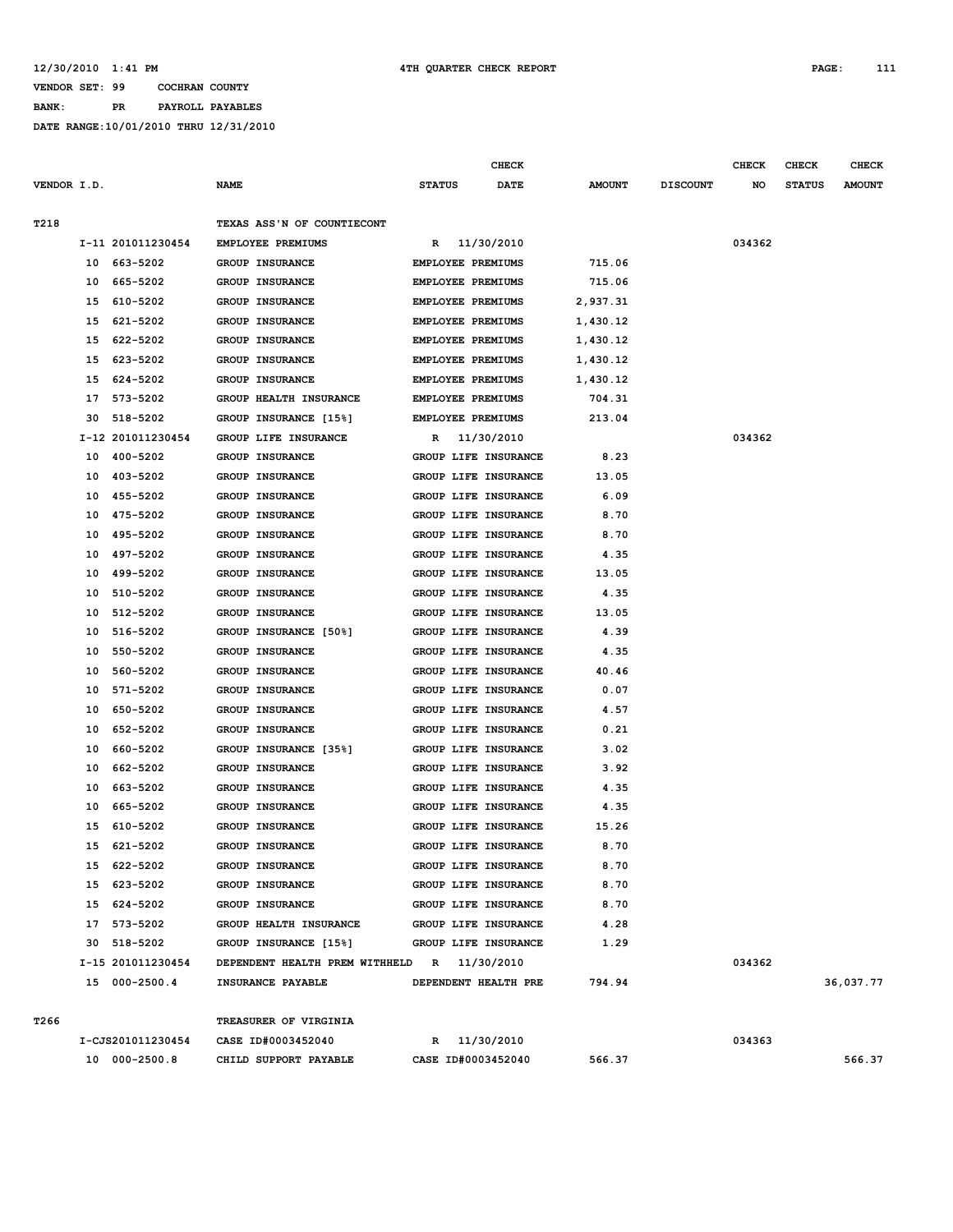**BANK: PR PAYROLL PAYABLES**

|                  |    |                   |                                                 |                      | <b>CHECK</b> |               |                 | <b>CHECK</b> | <b>CHECK</b>  | <b>CHECK</b>  |
|------------------|----|-------------------|-------------------------------------------------|----------------------|--------------|---------------|-----------------|--------------|---------------|---------------|
| VENDOR I.D.      |    |                   | <b>NAME</b>                                     | <b>STATUS</b>        | <b>DATE</b>  | <b>AMOUNT</b> | <b>DISCOUNT</b> | NO           | <b>STATUS</b> | <b>AMOUNT</b> |
| V033             |    |                   | VISION CARE PLAN                                |                      |              |               |                 |              |               |               |
|                  |    | I-17A201011230454 | VISION MONTHLY PREMIUM                          | R                    | 11/30/2010   |               |                 | 034364       |               |               |
|                  |    | 10 000-2500.4     | INSURANCE PAYABLE                               | VISION MONTHLY PREMI |              | 117.76        |                 |              |               | 117.76        |
|                  |    |                   |                                                 |                      |              |               |                 |              |               |               |
| C <sub>253</sub> |    |                   | COCHRAN COUNTY MONEY MKT                        |                      |              |               |                 |              |               |               |
|                  |    | I-201011230455    | NON-DEPT SUPP DEATH                             | R 11/30/2010         |              |               |                 | 034365       |               |               |
|                  |    | 10 409-5207       | SUPPLEMENTAL DEATH BENEFITS NON-DEPT SUPP DEATH |                      |              | 1,439.20      |                 |              |               | 1,439.20      |
| A067             |    |                   | AMERICAN FAMILY LIFE ASSURANCE                  |                      |              |               |                 |              |               |               |
|                  |    | I-08 201012200456 | MONTHLY PREMIUM                                 | R                    | 12/31/2010   |               |                 | 034588       |               |               |
|                  |    | 10 000-2500.4     | INSURANCE PAYABLE                               | MONTHLY PREMIUM      |              | 436.48        |                 |              |               |               |
|                  |    | 15 000-2500.4     | INSURANCE PAYABLE                               | MONTHLY PREMIUM      |              | 137.60        |                 |              |               |               |
|                  |    | I-08A201012200456 | MONTHLY PREMIUM                                 | R                    | 12/31/2010   |               |                 | 034588       |               |               |
|                  |    | 10 000-2500.4     | INSURANCE PAYABLE                               | MONTHLY PREMIUM      |              | 200.46        |                 |              |               | 774.54        |
|                  |    |                   |                                                 |                      |              |               |                 |              |               |               |
| C <sub>253</sub> |    |                   | COCHRAN COUNTY MONEY MKT                        |                      |              |               |                 |              |               |               |
|                  |    | I-01 201012200456 | RETIREMENT CONTRIBUTIONS                        | R                    | 12/31/2010   |               |                 | 034589       |               |               |
|                  | 10 | $000 - 2500.3$    | <b>TCDRS PAYABLE</b>                            | RETIREMENT CONTRIBUT |              | 8,167.16      |                 |              |               |               |
|                  | 10 | 400-5203          | <b>RETIREMENT</b>                               | RETIREMENT CONTRIBUT |              | 928.38        |                 |              |               |               |
|                  | 10 | 403-5203          | <b>RETIREMENT</b>                               | RETIREMENT CONTRIBUT |              | 1,138.47      |                 |              |               |               |
|                  | 10 | 435-5203          | RETIREMENT                                      | RETIREMENT CONTRIBUT |              | 190.87        |                 |              |               |               |
|                  | 10 | 455-5203          | <b>RETIREMENT</b>                               | RETIREMENT CONTRIBUT |              | 763.04        |                 |              |               |               |
|                  | 10 | 475-5203          | <b>RETIREMENT</b>                               | RETIREMENT CONTRIBUT |              | 1,126.62      |                 |              |               |               |
|                  | 10 | 476-5203          | RETIREMENT                                      | RETIREMENT CONTRIBUT |              | 194.88        |                 |              |               |               |
|                  | 10 | 495-5203          | <b>RETIREMENT</b>                               | RETIREMENT CONTRIBUT |              | 788.76        |                 |              |               |               |
|                  | 10 | 497-5203          | RETIREMENT                                      | RETIREMENT CONTRIBUT |              | 432.75        |                 |              |               |               |
|                  | 10 | 499-5203          | RETIREMENT                                      | RETIREMENT CONTRIBUT |              | 1,148.08      |                 |              |               |               |
|                  | 10 | 510-5203          | <b>RETIREMENT</b>                               | RETIREMENT CONTRIBUT |              | 352.42        |                 |              |               |               |
|                  | 10 | 512-5203          | <b>RETIREMENT</b>                               | RETIREMENT CONTRIBUT |              | 887.72        |                 |              |               |               |
|                  | 10 | 516-5203          | <b>RETIREMENT</b>                               | RETIREMENT CONTRIBUT |              | 335.23        |                 |              |               |               |
|                  | 10 | 550-5203          | RETIREMENT                                      | RETIREMENT CONTRIBUT |              | 292.42        |                 |              |               |               |
|                  | 10 | 560-5203          | RETIREMENT                                      | RETIREMENT CONTRIBUT |              | 4,929.42      |                 |              |               |               |
|                  | 10 | 571-5203          | <b>RETIREMENT</b>                               | RETIREMENT CONTRIBUT |              | 5.20          |                 |              |               |               |
|                  | 10 | 650-5203          | RETIREMENT                                      | RETIREMENT CONTRIBUT |              | 337.44        |                 |              |               |               |
|                  | 10 | 652-5203          | RETIREMENT                                      | RETIREMENT CONTRIBUT |              | 18.53         |                 |              |               |               |
|                  | 10 | 660-5203          | RETIREMENT                                      | RETIREMENT CONTRIBUT |              | 231.02        |                 |              |               |               |
|                  | 10 | 662-5203          | RETIREMENT                                      | RETIREMENT CONTRIBUT |              | 333.53        |                 |              |               |               |
|                  | 10 | 663-5203          | RETIREMENT                                      | RETIREMENT CONTRIBUT |              | 397.91        |                 |              |               |               |
|                  | 10 | 665-5203          | <b>RETIREMENT</b>                               | RETIREMENT CONTRIBUT |              | 334.85        |                 |              |               |               |
|                  | 15 | $000 - 2500.3$    | <b>TCDRS PAYABLE</b>                            | RETIREMENT CONTRIBUT |              | 2,586.42      |                 |              |               |               |
|                  | 15 | 610-5203          | RETIREMENT                                      | RETIREMENT CONTRIBUT |              | 1,788.27      |                 |              |               |               |
|                  | 15 | 621-5203          | RETIREMENT                                      | RETIREMENT CONTRIBUT |              | 751.70        |                 |              |               |               |
|                  | 15 | 622-5203          | RETIREMENT                                      | RETIREMENT CONTRIBUT |              | 760.07        |                 |              |               |               |
|                  | 15 | 623-5203          | RETIREMENT                                      | RETIREMENT CONTRIBUT |              | 754.83        |                 |              |               |               |
|                  | 15 | 624-5203          | RETIREMENT                                      | RETIREMENT CONTRIBUT |              | 748.50        |                 |              |               |               |
|                  | 17 | $000 - 2500.3$    | <b>TCDRS PAYABLE</b>                            | RETIREMENT CONTRIBUT |              | 183.39        |                 |              |               |               |
|                  | 17 | 573-5203          | RETIREMENT                                      | RETIREMENT CONTRIBUT |              | 340.57        |                 |              |               |               |
|                  | 30 | $000 - 2500.3$    | TCDRS                                           | RETIREMENT CONTRIBUT |              | 53.31         |                 |              |               |               |
|                  |    |                   |                                                 |                      |              |               |                 |              |               |               |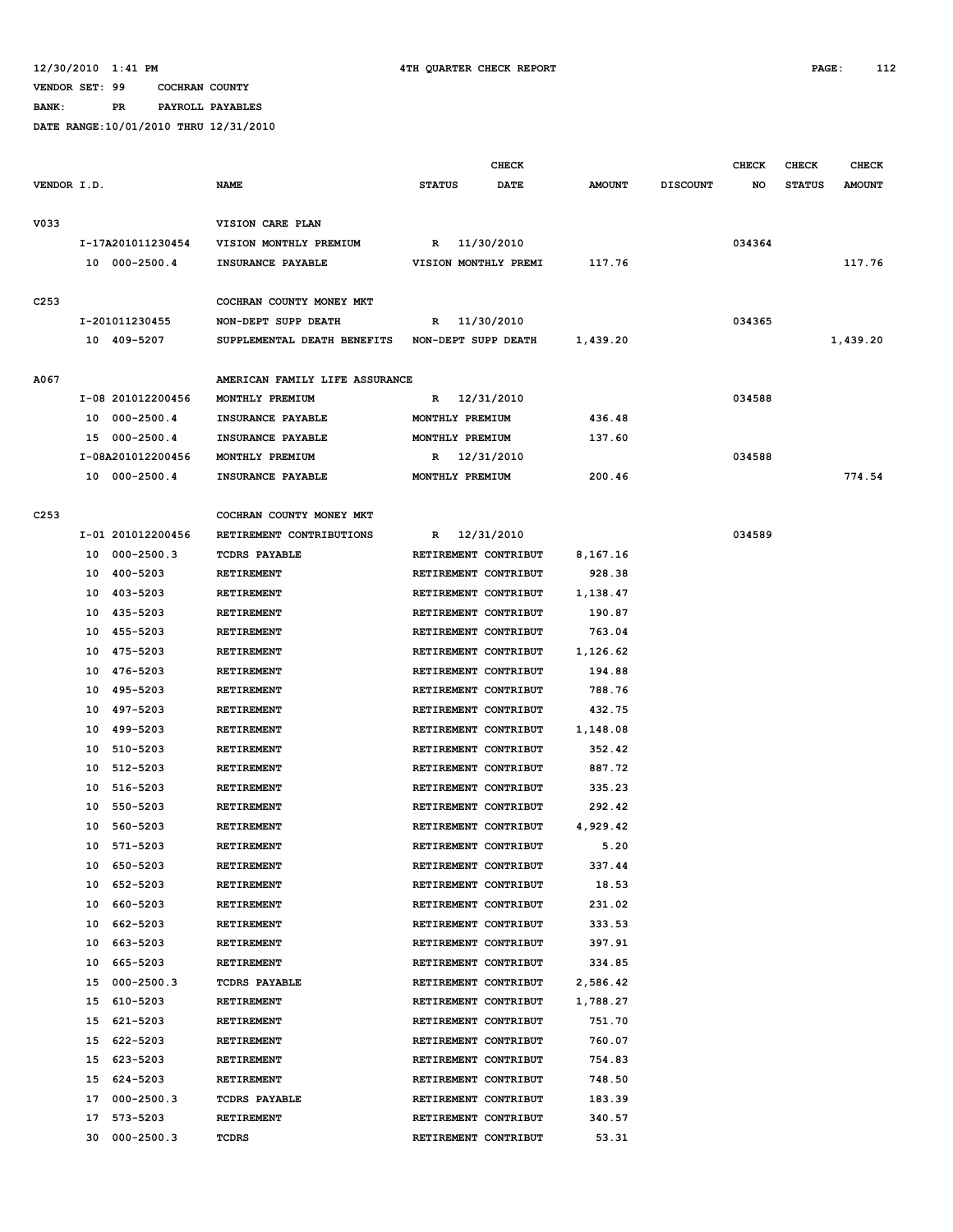**BANK: PR PAYROLL PAYABLES**

|                  |    |                   |                                |                      | <b>CHECK</b> |               |                 | <b>CHECK</b> | <b>CHECK</b>  | <b>CHECK</b>  |
|------------------|----|-------------------|--------------------------------|----------------------|--------------|---------------|-----------------|--------------|---------------|---------------|
| VENDOR I.D.      |    |                   | NAME                           | <b>STATUS</b>        | <b>DATE</b>  | <b>AMOUNT</b> | <b>DISCOUNT</b> | NO           | <b>STATUS</b> | <b>AMOUNT</b> |
|                  |    |                   |                                |                      |              |               |                 |              |               |               |
| C <sub>253</sub> |    |                   | COCHRAN COUNTY MONEY MCONT     |                      |              |               |                 |              |               |               |
|                  |    | I-01 201012200456 | RETIREMENT CONTRIBUTIONS       | R                    | 12/31/2010   |               |                 | 034589       |               |               |
|                  |    | 30 518-5203       | <b>RETIREMENT</b>              | RETIREMENT CONTRIBUT |              | 99.01         |                 |              |               | 31,400.77     |
|                  |    |                   |                                |                      |              |               |                 |              |               |               |
| C300             |    |                   | COCHRAN COUNTY SCHOOLS FEDERAL |                      |              |               |                 |              |               |               |
|                  |    | I-18A201012200456 | MONTHLY PREMUIM                | $\mathbb{R}$         | 12/31/2010   |               |                 | 034590       |               |               |
|                  |    | 10 000-2500.4     | INSURANCE PAYABLE              | MONTHLY PREMUIM      |              | 6,084.63      |                 |              |               |               |
|                  |    | 15 000-2500.4     | INSURANCE PAYABLE              | MONTHLY PREMUIM      |              | 840.48        |                 |              |               |               |
|                  |    | 30 000-2500.4     | <b>AFLAC</b>                   | MONTHLY PREMUIM      |              | 94.43         |                 |              |               | 7,019.54      |
|                  |    |                   |                                |                      |              |               |                 |              |               |               |
| N017             |    |                   | NATIONAL FARM LIFE             |                      |              |               |                 |              |               |               |
|                  |    | I-05 201012200456 | NFL PREMIUM                    | R 12/31/2010         |              |               |                 | 034591       |               |               |
|                  |    | 10 000-2500.4     | INSURANCE PAYABLE              | NFL PREMIUM          |              | 288.47        |                 |              |               |               |
|                  |    | 15 000-2500.4     | INSURANCE PAYABLE              | NFL PREMIUM          |              | 69.37         |                 |              |               |               |
|                  |    | I-05A201012200456 | AFTER TAX PREM                 | R 12/31/2010         |              |               |                 | 034591       |               |               |
|                  |    | 10 000-2500.4     | INSURANCE PAYABLE              | AFTER TAX PREM       |              | 202.01        |                 |              |               |               |
|                  |    | 15 000-2500.4     | INSURANCE PAYABLE              | AFTER TAX PREM       |              | 51.55         |                 |              |               | 611.40        |
|                  |    |                   |                                |                      |              |               |                 |              |               |               |
| <b>N060</b>      |    |                   | NATIONWIDE RETIREMENT SOL      |                      |              |               |                 |              |               |               |
|                  |    | I-04 201012200456 | DEFERRED COMP WITHHELD         | R 12/31/2010         |              |               |                 | 034592       |               |               |
|                  |    | 10 000-2500.7     | PEBSCO DEF COMP PAYABLE        | DEFERRED COMP WITHHE |              | 2,747.11      |                 |              |               |               |
|                  |    | 15 000-2500.7     | PEBSCO DEF COMP PAYABLE        | DEFERRED COMP WITHHE |              | 1,083.89      |                 |              |               | 3,831.00      |
| N081             |    |                   | NATIONAL FAMILY CARE LIFE INSU |                      |              |               |                 |              |               |               |
|                  |    | I-21 201012200456 | NATIONAL FAMILY CARE           | $\mathbb{R}$         | 12/31/2010   |               |                 | 034593       |               |               |
|                  |    | 10 000-2500.4     | INSURANCE PAYABLE              | NATIONAL FAMILY CARE |              | 230.05        |                 |              |               |               |
|                  |    | 15 000-2500.4     | INSURANCE PAYABLE              | NATIONAL FAMILY CARE |              | 4.85          |                 |              |               | 234.90        |
|                  |    |                   |                                |                      |              |               |                 |              |               |               |
| P187             |    |                   | COCHRAN COUNTY PAYROLL TA      |                      |              |               |                 |              |               |               |
|                  |    | I-T1 201012200456 | FEDERAL INCOME TAX W/H         | R                    | 12/31/2010   |               |                 | 034594       |               |               |
|                  |    | 10 000-2500.1     | WITHHOLDING TAX PAYABLE        | FEDERAL INCOME TAX W |              | 10,079.72     |                 |              |               |               |
|                  | 15 | 000-2500.1        | WITHHOLDING TAX PAYABLE        | FEDERAL INCOME TAX W |              | 2,306.83      |                 |              |               |               |
|                  |    | 17 000-2500.1     | WITHHOLDING TAX PAYABLE        | FEDERAL INCOME TAX W |              | 158.71        |                 |              |               |               |
|                  |    | 30 000-2500.1     | FEDERAL WITHOLDING             | FEDERAL INCOME TAX W |              | 62.73         |                 |              |               |               |
|                  |    | I-T3 201012200456 | FICA TAX                       | R 12/31/2010         |              |               |                 | 034594       |               |               |
|                  |    | 10 000-2500.2     | FICA PAYABLE                   | FICA TAX             |              | 7,355.88      |                 |              |               |               |
|                  | 10 | 400-5201          | SOCIAL SECURITY                | FICA TAX             |              | 439.07        |                 |              |               |               |
|                  | 10 | 403-5201          | SOCIAL SECURITY                | FICA TAX             |              | 530.19        |                 |              |               |               |
|                  | 10 | 435-5201          | SOCIAL SECURITY                | FICA TAX             |              | 91.02         |                 |              |               |               |
|                  | 10 | 455-5201          | SOCIAL SECURITY                | FICA TAX             |              | 362.36        |                 |              |               |               |
|                  | 10 | 475-5201          | SOCIAL SECURITY                | FICA TAX             |              | 537.31        |                 |              |               |               |
|                  | 10 | 476-5201          | SOCIAL SECURITY                | FICA TAX             |              | 92.94         |                 |              |               |               |
|                  | 10 | 495-5201          | SOCIAL SECURITY                | FICA TAX             |              | 376.18        |                 |              |               |               |
|                  | 10 | 497-5201          | SOCIAL SECURITY                | FICA TAX             |              | 206.38        |                 |              |               |               |
|                  | 10 | 499-5201          | SOCIAL SECURITY                | FICA TAX             |              | 561.31        |                 |              |               |               |
|                  | 10 | 510-5201          | SOCIAL SECURITY                | FICA TAX             |              | 164.77        |                 |              |               |               |
|                  | 10 | 512-5201          | SOCIAL SECURITY                | FICA TAX             |              | 410.45        |                 |              |               |               |
|                  |    | 10 516-5201       | SOCIAL SECURITY                | FICA TAX             |              | 163.52        |                 |              |               |               |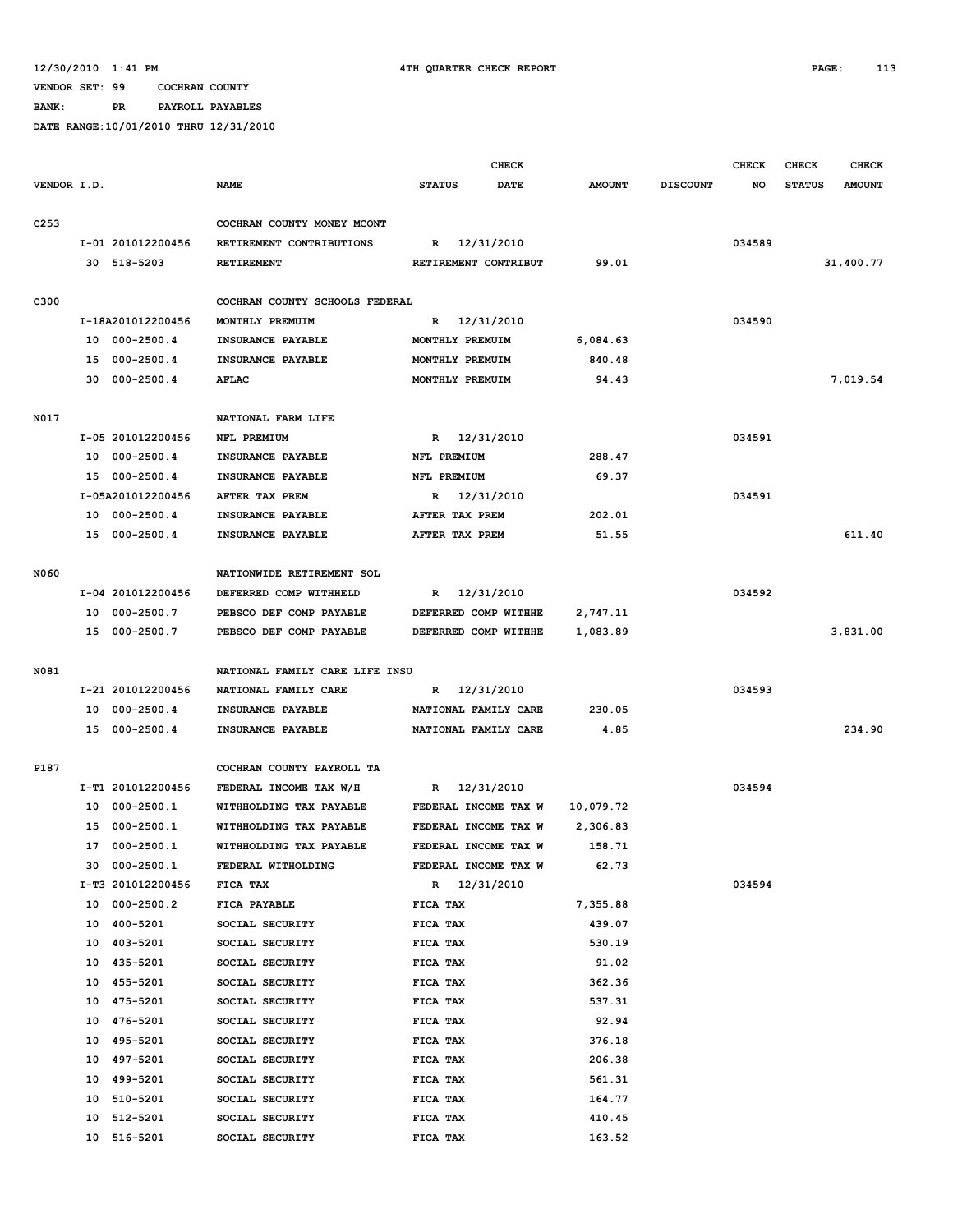**BANK: PR PAYROLL PAYABLES**

|             |    |                   |                            |               |              | <b>CHECK</b> |               |                 | <b>CHECK</b> | <b>CHECK</b>  | <b>CHECK</b>  |
|-------------|----|-------------------|----------------------------|---------------|--------------|--------------|---------------|-----------------|--------------|---------------|---------------|
| VENDOR I.D. |    |                   | <b>NAME</b>                | <b>STATUS</b> |              | <b>DATE</b>  | <b>AMOUNT</b> | <b>DISCOUNT</b> | NO           | <b>STATUS</b> | <b>AMOUNT</b> |
| P187        |    |                   | COCHRAN COUNTY PAYROLLCONT |               |              |              |               |                 |              |               |               |
|             |    | I-T3 201012200456 | FICA TAX                   |               | R 12/31/2010 |              |               |                 | 034594       |               |               |
|             |    | 10 550-5201       | SOCIAL SECURITY            | FICA TAX      |              |              | 139.46        |                 |              |               |               |
|             |    | 10 560-5201       | SOCIAL SECURITY            | FICA TAX      |              |              | 2,333.45      |                 |              |               |               |
|             |    | 10 571-5201       | SOCIAL SECURITY            | FICA TAX      |              |              | 2.52          |                 |              |               |               |
|             | 10 | 650-5201          | SOCIAL SECURITY            | FICA TAX      |              |              | 186.77        |                 |              |               |               |
|             | 10 | 652-5201          | SOCIAL SECURITY            | FICA TAX      |              |              | 8.83          |                 |              |               |               |
|             | 10 | 660-5201          | SOCIAL SECURITY            | FICA TAX      |              |              | 112.70        |                 |              |               |               |
|             | 10 | 662-5201          | SOCIAL SECURITY            | FICA TAX      |              |              | 159.07        |                 |              |               |               |
|             | 10 | 663-5201          | SOCIAL SECURITY            | FICA TAX      |              |              | 189.77        |                 |              |               |               |
|             | 10 | 665-5201          | SOCIAL SECURITY            | FICA TAX      |              |              | 287.81        |                 |              |               |               |
|             | 15 | $000 - 2500.2$    | FICA PAYABLE               | FICA TAX      |              |              | 2,352.26      |                 |              |               |               |
|             |    |                   |                            |               |              |              |               |                 |              |               |               |
|             | 15 | 610-5201          | SOCIAL SECURITY            | FICA TAX      |              |              | 816.85        |                 |              |               |               |
|             |    | 15 621-5201       | SOCIAL SECURITY            | FICA TAX      |              |              | 446.39        |                 |              |               |               |
|             |    | 15 622-5201       | SOCIAL SECURITY            | FICA TAX      |              |              | 360.92        |                 |              |               |               |
|             |    | 15 623-5201       | SOCIAL SECURITY            | FICA TAX      |              |              | 422.24        |                 |              |               |               |
|             |    | 15 624-5201       | SOCIAL SECURITY            | FICA TAX      |              |              | 305.86        |                 |              |               |               |
|             | 17 | $000 - 2500.2$    | FICA PAYABLE               | FICA TAX      |              |              | 165.18        |                 |              |               |               |
|             | 17 | 573-5201          | SOCIAL SECURITY            | FICA TAX      |              |              | 165.18        |                 |              |               |               |
|             | 30 | 000-2500.2        | FICA                       | FICA TAX      |              |              | 48.31         |                 |              |               |               |
|             | 30 | 518-5201          | SOCIAL SECURITY            | FICA TAX      |              |              | 48.31         |                 |              |               |               |
|             |    | I-T4 201012200456 | MEDICARE TAX               |               | R 12/31/2010 |              |               |                 | 034594       |               |               |
|             | 10 | 000-2500.2        | FICA PAYABLE               | MEDICARE TAX  |              |              | 1,720.37      |                 |              |               |               |
|             | 10 | 400-5201          | SOCIAL SECURITY            | MEDICARE TAX  |              |              | 102.68        |                 |              |               |               |
|             | 10 | 403-5201          | SOCIAL SECURITY            | MEDICARE TAX  |              |              | 124.00        |                 |              |               |               |
|             | 10 | 435-5201          | SOCIAL SECURITY            | MEDICARE TAX  |              |              | 21.29         |                 |              |               |               |
|             | 10 | 455-5201          | SOCIAL SECURITY            | MEDICARE TAX  |              |              | 84.75         |                 |              |               |               |
|             |    | 10 475-5201       | SOCIAL SECURITY            | MEDICARE TAX  |              |              | 125.66        |                 |              |               |               |
|             |    | 10 476-5201       | SOCIAL SECURITY            | MEDICARE TAX  |              |              | 21.74         |                 |              |               |               |
|             | 10 | 495-5201          | SOCIAL SECURITY            | MEDICARE TAX  |              |              | 87.98         |                 |              |               |               |
|             | 10 | 497-5201          | SOCIAL SECURITY            | MEDICARE TAX  |              |              | 48.27         |                 |              |               |               |
|             | 10 | 499-5201          | SOCIAL SECURITY            | MEDICARE TAX  |              |              | 131.28        |                 |              |               |               |
|             |    | 10 510-5201       | SOCIAL SECURITY            | MEDICARE TAX  |              |              | 38.54         |                 |              |               |               |
|             |    | 10 512-5201       | SOCIAL SECURITY            | MEDICARE TAX  |              |              | 95.99         |                 |              |               |               |
|             |    | 10 516-5201       | SOCIAL SECURITY            | MEDICARE TAX  |              |              | 38.25         |                 |              |               |               |
|             |    | 10 550-5201       | SOCIAL SECURITY            | MEDICARE TAX  |              |              | 32.62         |                 |              |               |               |
|             |    | 10 560-5201       | SOCIAL SECURITY            | MEDICARE TAX  |              |              | 545.73        |                 |              |               |               |
|             |    | 10 571-5201       | SOCIAL SECURITY            | MEDICARE TAX  |              |              | 0.59          |                 |              |               |               |
|             |    | 10 650-5201       | SOCIAL SECURITY            | MEDICARE TAX  |              |              | 43.68         |                 |              |               |               |
|             |    | 10 652-5201       | SOCIAL SECURITY            | MEDICARE TAX  |              |              | 2.06          |                 |              |               |               |
|             |    | 10 660-5201       | SOCIAL SECURITY            | MEDICARE TAX  |              |              | 26.36         |                 |              |               |               |
|             |    | 10 662-5201       | SOCIAL SECURITY            | MEDICARE TAX  |              |              | 37.21         |                 |              |               |               |
|             |    | 10 663-5201       | SOCIAL SECURITY            | MEDICARE TAX  |              |              | 44.39         |                 |              |               |               |
|             |    | 10 665-5201       | SOCIAL SECURITY            | MEDICARE TAX  |              |              | 67.30         |                 |              |               |               |
|             |    | 15 000-2500.2     | FICA PAYABLE               | MEDICARE TAX  |              |              | 550.12        |                 |              |               |               |
|             |    | 15 610-5201       | SOCIAL SECURITY            | MEDICARE TAX  |              |              | 191.04        |                 |              |               |               |
|             | 15 | 621-5201          | SOCIAL SECURITY            | MEDICARE TAX  |              |              | 104.39        |                 |              |               |               |
|             |    | 15 622-5201       | SOCIAL SECURITY            | MEDICARE TAX  |              |              | 84.41         |                 |              |               |               |
|             |    |                   |                            |               |              |              |               |                 |              |               |               |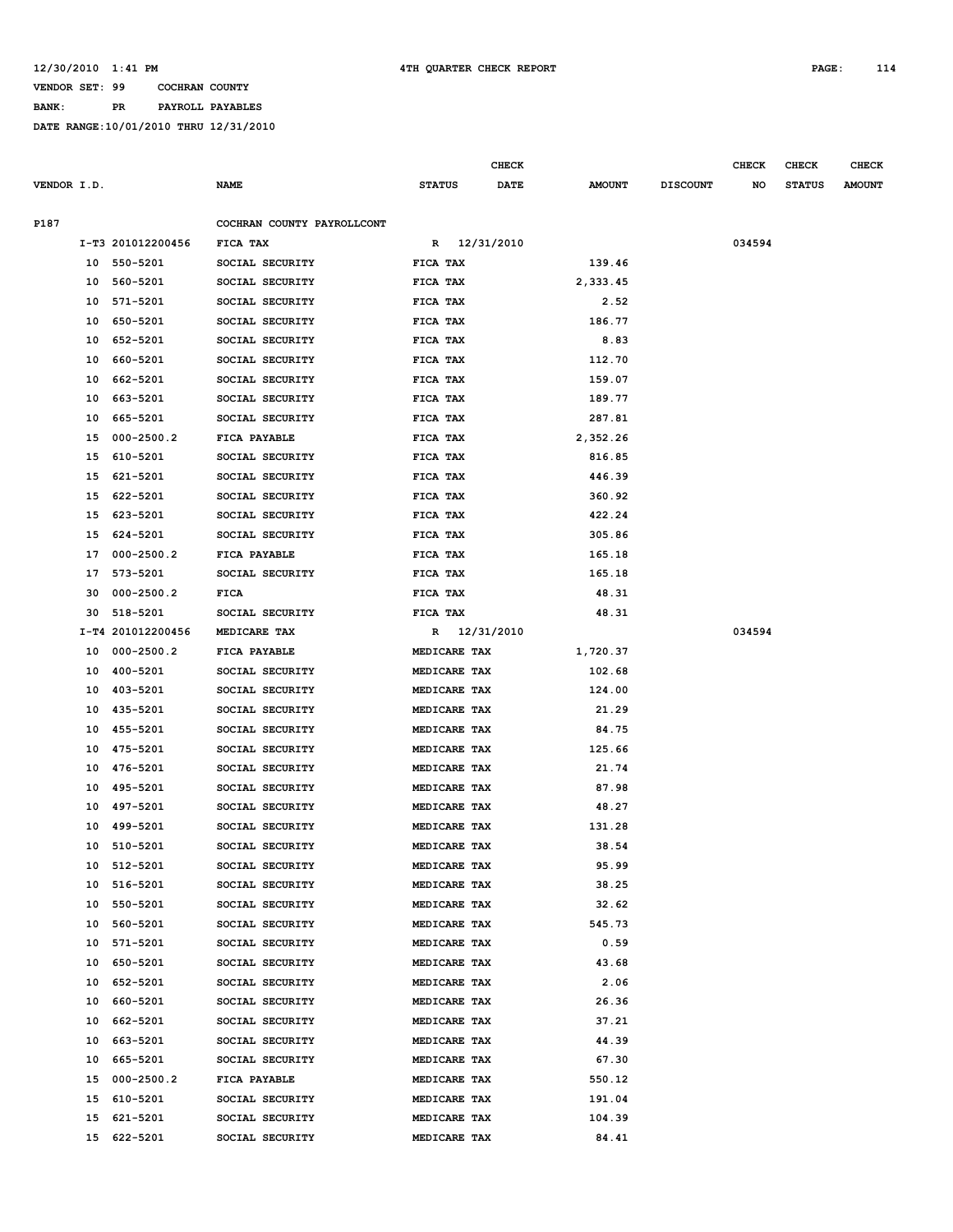### **BANK: PR PAYROLL PAYABLES**

|             |    |                   |                            |                          | <b>CHECK</b>         |               |                 | <b>CHECK</b> | <b>CHECK</b>  | <b>CHECK</b>  |
|-------------|----|-------------------|----------------------------|--------------------------|----------------------|---------------|-----------------|--------------|---------------|---------------|
| VENDOR I.D. |    |                   | <b>NAME</b>                | <b>STATUS</b>            | DATE                 | <b>AMOUNT</b> | <b>DISCOUNT</b> | NO           | <b>STATUS</b> | <b>AMOUNT</b> |
| P187        |    |                   | COCHRAN COUNTY PAYROLLCONT |                          |                      |               |                 |              |               |               |
|             |    | I-T4 201012200456 | MEDICARE TAX               | R                        | 12/31/2010           |               |                 | 034594       |               |               |
|             | 15 | 623-5201          | SOCIAL SECURITY            | MEDICARE TAX             |                      | 98.75         |                 |              |               |               |
|             | 15 | 624-5201          | SOCIAL SECURITY            | MEDICARE TAX             |                      | 71.53         |                 |              |               |               |
|             | 17 | $000 - 2500.2$    | FICA PAYABLE               | MEDICARE TAX             |                      | 38.63         |                 |              |               |               |
|             | 17 | 573-5201          | SOCIAL SECURITY            | MEDICARE TAX             |                      | 38.63         |                 |              |               |               |
|             | 30 | $000 - 2500.2$    | <b>FICA</b>                | MEDICARE TAX             |                      | 11.29         |                 |              |               |               |
|             | 30 | 518-5201          | SOCIAL SECURITY            | MEDICARE TAX             |                      | 11.29         |                 |              |               | 37,092.07     |
|             |    |                   |                            |                          |                      |               |                 |              |               |               |
| T218        |    |                   | TEXAS ASS'N OF COUNTIES    |                          |                      |               |                 |              |               |               |
|             |    | I-11 201012200456 | EMPLOYEE PREMIUMS          | R                        | 12/31/2010           |               |                 | 034595       |               |               |
|             | 10 | 400-5202          | GROUP INSURANCE            | EMPLOYEE PREMIUMS        |                      | 1,367.47      |                 |              |               |               |
|             | 10 | 403-5202          | GROUP INSURANCE            | EMPLOYEE PREMIUMS        |                      | 2,168.04      |                 |              |               |               |
|             | 10 | 455-5202          | <b>GROUP INSURANCE</b>     | EMPLOYEE PREMIUMS        |                      | 1,445.36      |                 |              |               |               |
|             | 10 | 475-5202          | <b>GROUP INSURANCE</b>     | EMPLOYEE PREMIUMS        |                      | 1,445.36      |                 |              |               |               |
|             | 10 | 495-5202          | GROUP INSURANCE            | EMPLOYEE PREMIUMS        |                      | 1,445.36      |                 |              |               |               |
|             | 10 | 497-5202          | <b>GROUP INSURANCE</b>     | EMPLOYEE PREMIUMS        |                      | 722.68        |                 |              |               |               |
|             | 10 | 499-5202          | <b>GROUP INSURANCE</b>     | EMPLOYEE PREMIUMS        |                      | 2,168.04      |                 |              |               |               |
|             | 10 | 510-5202          | <b>GROUP INSURANCE</b>     | <b>EMPLOYEE PREMIUMS</b> |                      | 722.68        |                 |              |               |               |
|             | 10 | 512-5202          | <b>GROUP INSURANCE</b>     | <b>EMPLOYEE PREMIUMS</b> |                      | 2,168.04      |                 |              |               |               |
|             | 10 | 516-5202          | GROUP INSURANCE [50%]      | EMPLOYEE PREMIUMS        |                      | 727.67        |                 |              |               |               |
|             | 10 | 550-5202          | GROUP INSURANCE            | <b>EMPLOYEE PREMIUMS</b> |                      | 722.68        |                 |              |               |               |
|             | 10 | 560-5202          | <b>GROUP INSURANCE</b>     | <b>EMPLOYEE PREMIUMS</b> |                      | 7,949.48      |                 |              |               |               |
|             | 10 | 571-5202          | GROUP INSURANCE            | EMPLOYEE PREMIUMS        |                      | 10.87         |                 |              |               |               |
|             | 10 | 650-5202          | GROUP INSURANCE            | <b>EMPLOYEE PREMIUMS</b> |                      | 36.13         |                 |              |               |               |
|             | 10 | 652-5202          | GROUP INSURANCE            | <b>EMPLOYEE PREMIUMS</b> |                      | 36.14         |                 |              |               |               |
|             | 10 | 660-5202          | GROUP INSURANCE [35%]      | EMPLOYEE PREMIUMS        |                      | 502.38        |                 |              |               |               |
|             | 10 | 662-5202          | GROUP INSURANCE            | <b>EMPLOYEE PREMIUMS</b> |                      | 650.41        |                 |              |               |               |
|             | 10 | 663-5202          | <b>GROUP INSURANCE</b>     | <b>EMPLOYEE PREMIUMS</b> |                      | 722.68        |                 |              |               |               |
|             | 10 | 665-5202          | <b>GROUP INSURANCE</b>     | <b>EMPLOYEE PREMIUMS</b> |                      | 722.68        |                 |              |               |               |
|             | 15 | 610-5202          | GROUP INSURANCE            | <b>EMPLOYEE PREMIUMS</b> |                      | 2,245.93      |                 |              |               |               |
|             | 15 | 621-5202          | <b>GROUP INSURANCE</b>     | EMPLOYEE PREMIUMS        |                      | 1,445.36      |                 |              |               |               |
|             | 15 | 622-5202          | GROUP INSURANCE            | <b>EMPLOYEE PREMIUMS</b> |                      | 1,445.36      |                 |              |               |               |
|             |    | 15 623-5202       | GROUP INSURANCE            | EMPLOYEE PREMIUMS        |                      | 1,445.36      |                 |              |               |               |
|             | 15 | 624-5202          | <b>GROUP INSURANCE</b>     | EMPLOYEE PREMIUMS        |                      | 1,445.36      |                 |              |               |               |
|             |    | 17 573-5202       | GROUP HEALTH INSURANCE     | EMPLOYEE PREMIUMS        |                      | 711.81        |                 |              |               |               |
|             |    | 30 518-5202       | GROUP INSURANCE [15%]      | EMPLOYEE PREMIUMS        |                      | 215.31        |                 |              |               |               |
|             |    | I-12 201012200456 | GROUP LIFE INSURANCE       |                          | R 12/31/2010         |               |                 | 034595       |               |               |
|             |    | 10 400-5202       | GROUP INSURANCE            |                          | GROUP LIFE INSURANCE | 8.23          |                 |              |               |               |
|             |    | 10 403-5202       | GROUP INSURANCE            |                          | GROUP LIFE INSURANCE | 13.05         |                 |              |               |               |
|             |    | 10 455-5202       | <b>GROUP INSURANCE</b>     |                          | GROUP LIFE INSURANCE | 6.09          |                 |              |               |               |
|             |    | 10 475-5202       | GROUP INSURANCE            |                          | GROUP LIFE INSURANCE | 8.70          |                 |              |               |               |
|             |    | 10 495-5202       | GROUP INSURANCE            |                          | GROUP LIFE INSURANCE | 8.70          |                 |              |               |               |
|             |    | 10 497-5202       | <b>GROUP INSURANCE</b>     |                          | GROUP LIFE INSURANCE | 4.35          |                 |              |               |               |
|             |    | 10 499-5202       | <b>GROUP INSURANCE</b>     |                          | GROUP LIFE INSURANCE | 13.05         |                 |              |               |               |
|             |    | 10 510-5202       | GROUP INSURANCE            |                          | GROUP LIFE INSURANCE | 4.35          |                 |              |               |               |
|             | 10 | 512-5202          | <b>GROUP INSURANCE</b>     |                          | GROUP LIFE INSURANCE | 13.05         |                 |              |               |               |
|             |    | 10 516-5202       | GROUP INSURANCE [50%]      |                          | GROUP LIFE INSURANCE | 4.39          |                 |              |               |               |
|             |    |                   |                            |                          |                      |               |                 |              |               |               |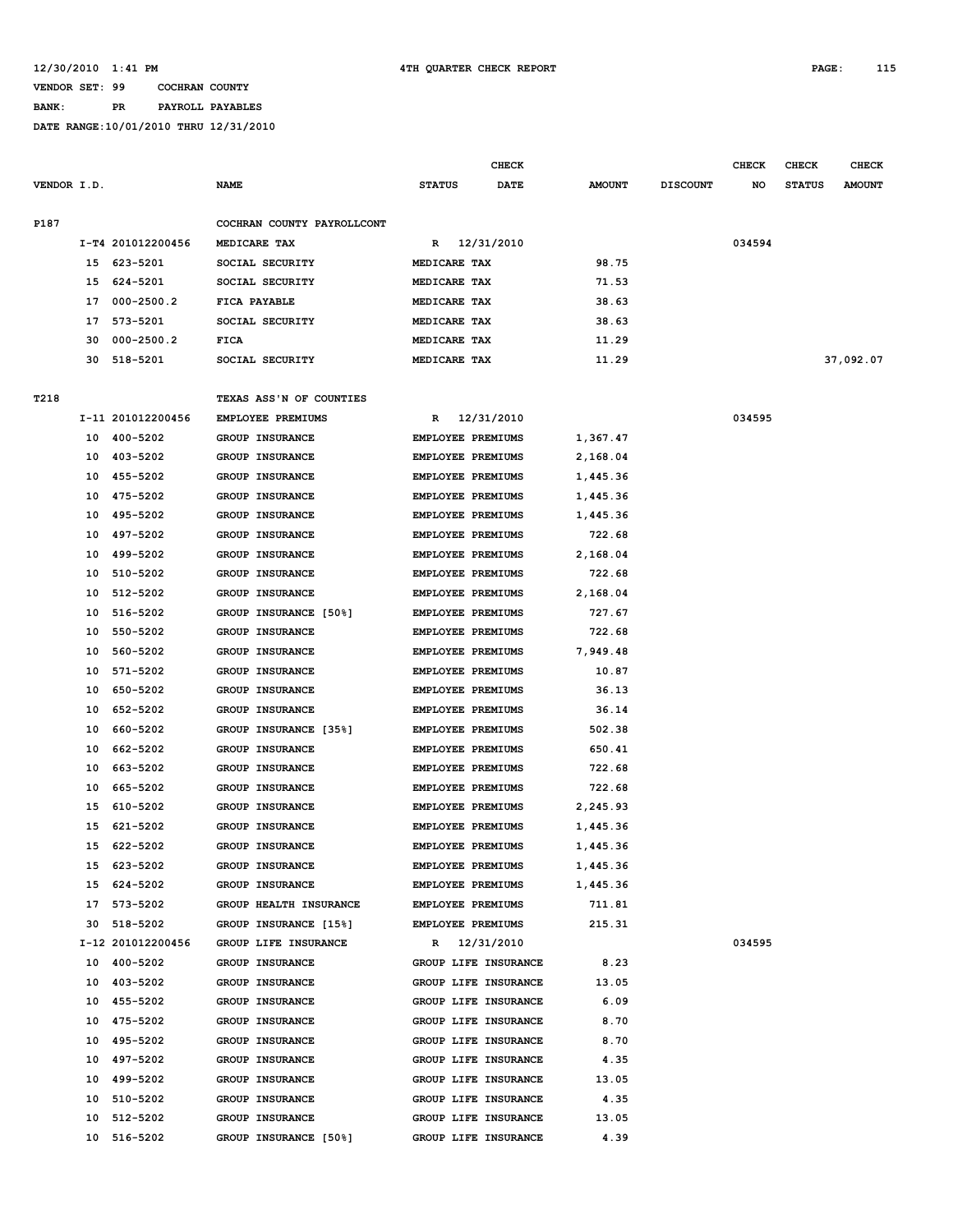### **BANK: PR PAYROLL PAYABLES**

**DATE RANGE:10/01/2010 THRU 12/31/2010**

|                   |                                                  |                      | <b>CHECK</b> |               |                  | <b>CHECK</b> | <b>CHECK</b>  | <b>CHECK</b>  |
|-------------------|--------------------------------------------------|----------------------|--------------|---------------|------------------|--------------|---------------|---------------|
| VENDOR I.D.       | <b>NAME</b>                                      | <b>STATUS</b>        | <b>DATE</b>  | <b>AMOUNT</b> | <b>DISCOUNT</b>  | NO           | <b>STATUS</b> | <b>AMOUNT</b> |
|                   |                                                  |                      |              |               |                  |              |               |               |
| T218              | TEXAS ASS'N OF COUNTIECONT                       |                      |              |               |                  |              |               |               |
| I-12 201012200456 | GROUP LIFE INSURANCE                             | 12/31/2010<br>R      |              |               |                  | 034595       |               |               |
| 550-5202<br>10    | GROUP INSURANCE                                  | GROUP LIFE INSURANCE |              | 4.35          |                  |              |               |               |
| 560-5202<br>10    | <b>GROUP INSURANCE</b>                           | GROUP LIFE INSURANCE |              | 44.81         |                  |              |               |               |
| 571-5202<br>10    | <b>GROUP INSURANCE</b>                           | GROUP LIFE INSURANCE |              | 0.07          |                  |              |               |               |
| 650-5202<br>10    | GROUP INSURANCE                                  | GROUP LIFE INSURANCE |              | 0.22          |                  |              |               |               |
| 652-5202<br>10    | GROUP INSURANCE                                  | GROUP LIFE INSURANCE |              | 0.21          |                  |              |               |               |
| 10<br>660-5202    | GROUP INSURANCE [35%]                            | GROUP LIFE INSURANCE |              | 3.02          |                  |              |               |               |
| 10<br>662-5202    | <b>GROUP INSURANCE</b>                           | GROUP LIFE INSURANCE |              | 3.92          |                  |              |               |               |
| 10<br>663-5202    | <b>GROUP INSURANCE</b>                           | GROUP LIFE INSURANCE |              | 4.35          |                  |              |               |               |
| 10<br>665-5202    | GROUP INSURANCE                                  | GROUP LIFE INSURANCE |              | 4.35          |                  |              |               |               |
| 15<br>610-5202    | <b>GROUP INSURANCE</b>                           | GROUP LIFE INSURANCE |              | 10.91         |                  |              |               |               |
| 15<br>621-5202    | <b>GROUP INSURANCE</b>                           | GROUP LIFE INSURANCE |              | 8.70          |                  |              |               |               |
| 15<br>622-5202    | GROUP INSURANCE                                  | GROUP LIFE INSURANCE |              | 8.70          |                  |              |               |               |
| 623-5202<br>15    | GROUP INSURANCE                                  | GROUP LIFE INSURANCE |              | 8.70          |                  |              |               |               |
| 624-5202<br>15    | <b>GROUP INSURANCE</b>                           | GROUP LIFE INSURANCE |              | 8.70          |                  |              |               |               |
| 17 573-5202       | GROUP HEALTH INSURANCE                           | GROUP LIFE INSURANCE |              | 4.28          |                  |              |               |               |
| 518-5202<br>30    | GROUP INSURANCE [15%]                            | GROUP LIFE INSURANCE |              | 1.29          |                  |              |               |               |
| I-15 201012200456 | DEPENDENT HEALTH PREM WITHHELD                   | 12/31/2010<br>R      |              |               |                  | 034595       |               |               |
| 15 000-2500.4     | INSURANCE PAYABLE                                | DEPENDENT HEALTH PRE |              | 794.94        |                  |              |               | 35,684.12     |
|                   |                                                  |                      |              |               |                  |              |               |               |
| T <sub>266</sub>  | TREASURER OF VIRGINIA                            |                      |              |               |                  |              |               |               |
| I-CJS201012200456 | CASE ID#0003452040                               | R 12/31/2010         |              |               |                  | 034596       |               |               |
| 10 000-2500.8     | CHILD SUPPORT PAYABLE                            | CASE ID#0003452040   |              | 566.37        |                  |              |               | 566.37        |
|                   |                                                  |                      |              |               |                  |              |               |               |
| V033              | VISION CARE PLAN                                 |                      |              |               |                  |              |               |               |
| I-17A201012200456 | VISION MONTHLY PREMIUM                           | 12/31/2010<br>R      |              |               |                  | 034597       |               |               |
| 10 000-2500.4     | INSURANCE PAYABLE                                | VISION MONTHLY PREMI |              | 117.76        |                  |              |               | 117.76        |
|                   |                                                  |                      |              |               |                  |              |               |               |
| C <sub>253</sub>  | COCHRAN COUNTY MONEY MKT                         |                      |              |               |                  |              |               |               |
| I-201012200457    | NON-DEPT SUP DEATH                               | 12/31/2010<br>R      |              |               |                  | 034598       |               |               |
| 10 409-5207       | SUPPLEMENTAL DEATH BENEFITS COCHRAN COUNTY MONEY |                      |              | 1,507.24      |                  |              |               | 1,507.24      |
|                   |                                                  |                      |              |               |                  |              |               |               |
|                   |                                                  |                      |              |               |                  |              |               |               |
|                   |                                                  |                      |              |               |                  |              |               |               |
| * * TOTALS * *    | NO                                               |                      |              | CHECK AMOUNT  | <b>DISCOUNTS</b> |              |               | TOTAL APPLIED |
| REGULAR CHECKS:   | 34                                               |                      |              | 349,898.95    |                  | 0.00         |               | 349,898.95    |
| HAND CHECKS:      | 0                                                |                      |              | 0.00          |                  | 0.00         |               | 0.00          |
| DRAFTS:           | 0                                                |                      |              | 0.00          |                  | 0.00         |               | 0.00          |
| EFT:              | 0                                                |                      |              | 0.00          |                  | 0.00         |               | 0.00          |
| NON CHECKS:       | 0                                                |                      |              | 0.00          |                  | 0.00         |               | 0.00          |
|                   |                                                  |                      |              |               |                  |              |               |               |
| VOID CHECKS:      | 0 VOID DEBITS                                    |                      | 0.00         |               |                  |              |               |               |
|                   | VOID CREDITS                                     |                      | 0.00         | 0.00          |                  | 0.00         |               | 0.00          |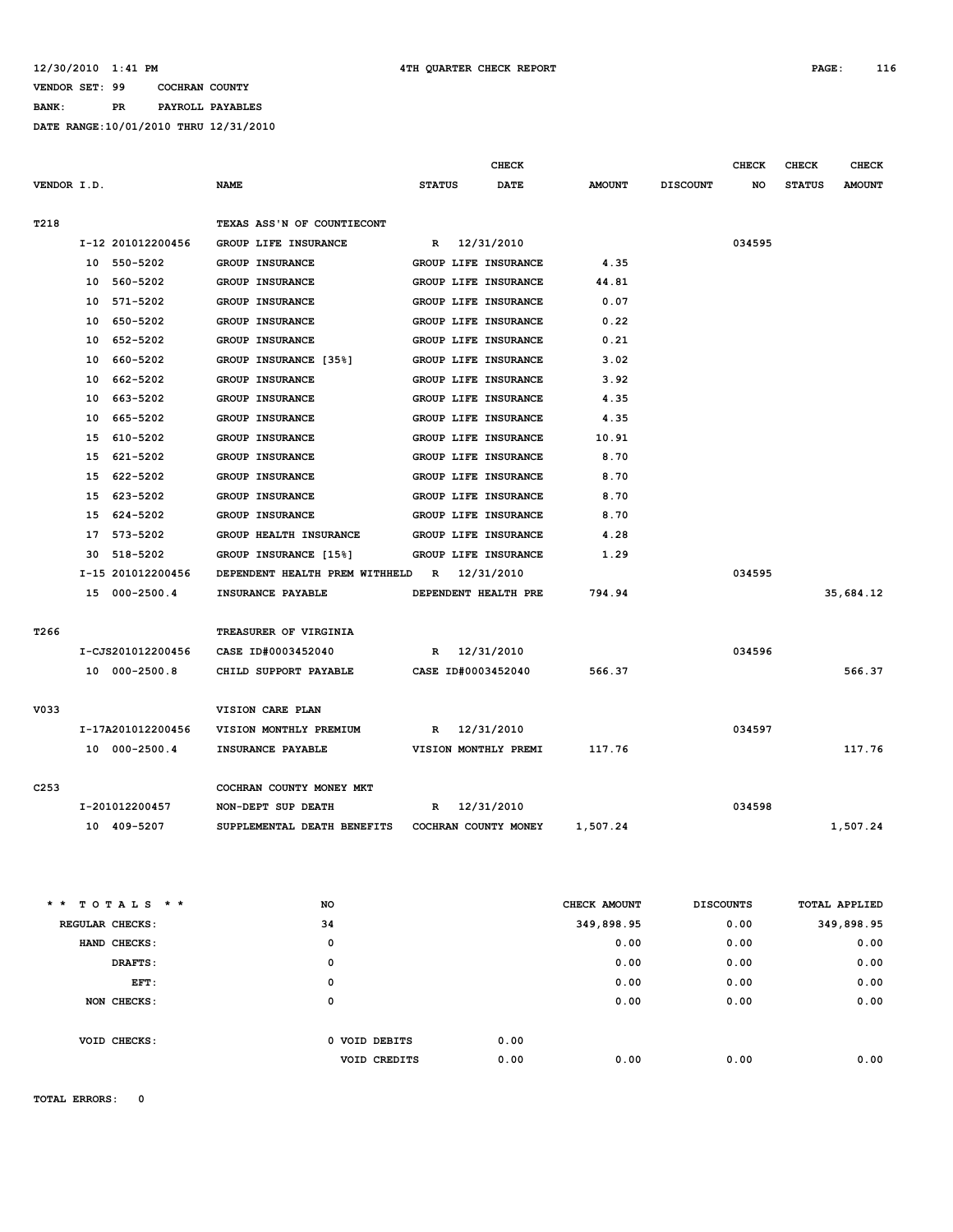## **VENDOR SET: 99 COCHRAN COUNTY BANK: PR PAYROLL PAYABLES DATE RANGE:10/01/2010 THRU 12/31/2010**

### **\*\* G/L ACCOUNT TOTALS \*\***

| G/L ACCOUNT          | <b>NAME</b>                 | <b>AMOUNT</b> |
|----------------------|-----------------------------|---------------|
|                      |                             |               |
| 10 000-2500.1        | WITHHOLDING TAX PAYABLE     | 28,823.65     |
| 10<br>$000 - 2500.2$ | <b>FICA PAYABLE</b>         | 26,075.81     |
| 000-2500.3<br>10     | <b>TCDRS PAYABLE</b>        | 23,392.75     |
| 10 000-2500.4        | <b>INSURANCE PAYABLE</b>    | 23,060.42     |
| 10 000-2500.7        | PEBSCO DEF COMP PAYABLE     | 8,241.33      |
| 000-2500.8<br>10     | CHILD SUPPORT PAYABLE       | 1,699.11      |
| 10<br>400-5201       | SOCIAL SECURITY             | 1,625.25      |
| 10 400-5202          | <b>GROUP INSURANCE</b>      | 4,098.26      |
| 400-5203<br>10       | RETIREMENT                  | 2,785.14      |
|                      | 10 403-5201 SOCIAL SECURITY | 1,959.09      |
| 10 403-5202          | <b>GROUP INSURANCE</b>      | 6,497.55      |
| 403-5203<br>10       | RETIREMENT                  | 3,436.06      |
| 10 409-5207          | SUPPLEMENTAL DEATH BENEFITS | 4,369.64      |
| 10 435-5201          | SOCIAL SECURITY             | 336.93        |
| 10 435-5203          | RETIREMENT                  | 572.61        |
| 10 455-5201          | SOCIAL SECURITY             | 1,341.33      |
| 10 455-5202          | <b>GROUP INSURANCE</b>      | 4,323.87      |
| 455-5203<br>10       | RETIREMENT                  | 2,294.32      |
| 10<br>475-5201       | SOCIAL SECURITY             | 1,989.37      |
| 10 475-5202          | <b>GROUP INSURANCE</b>      | 4,331.70      |
| 10 475-5203          | RETIREMENT                  | 3,380.66      |
| 10 476-5201          | SOCIAL SECURITY             | 344.04        |
| 10 476-5203          | RETIREMENT                  | 584.64        |
| 490-5201<br>10       | SOCIAL SECURITY             | 3.68          |
| 10 490-5203          | <b>RETIREMENT</b>           | 6.24          |
| 10<br>495-5201       | SOCIAL SECURITY             | 1,389.26      |
| 10 495-5202          | <b>GROUP INSURANCE</b>      | 4,331.70      |
| 10 495-5203          | RETIREMENT                  | 2,360.83      |
| 10 497-5201          | SOCIAL SECURITY             | 775.56        |
| 497-5202<br>10       | <b>GROUP INSURANCE</b>      | 2,165.85      |
| 10 497-5203          | <b>RETIREMENT</b>           | 1,317.97      |
| 10 499-5201          | SOCIAL SECURITY             | 2,161.70      |
| 10 499-5202          | GROUP INSURANCE             | 6,497.55      |
| 10 499-5203          | <b>RETIREMENT</b>           | 3,431.72      |
| 10 510-5201          | SOCIAL SECURITY             | 609.93        |
| 510-5202<br>10       | GROUP INSURANCE             | 2,165.85      |
| 10<br>510-5203       | <b>RETIREMENT</b>           | 1,057.26      |
| 10 512-5201          | SOCIAL SECURITY             | 1,541.98      |
| 10 512-5202          | GROUP INSURANCE             | 6,497.55      |
| 10 512-5203          | RETIREMENT                  | 2,701.71      |
| 10 516-5201          | SOCIAL SECURITY             | 604.74        |
| 10 516-5202          | GROUP INSURANCE [50%]       | 2,180.84      |
| 10 516-5203          | <b>RETIREMENT</b>           | 1,005.69      |
| 10 550-5201          | SOCIAL SECURITY             | 516.24        |
| 10<br>550-5202       | GROUP INSURANCE             | 2,165.85      |
| 10 550-5203          | RETIREMENT                  | 877.26        |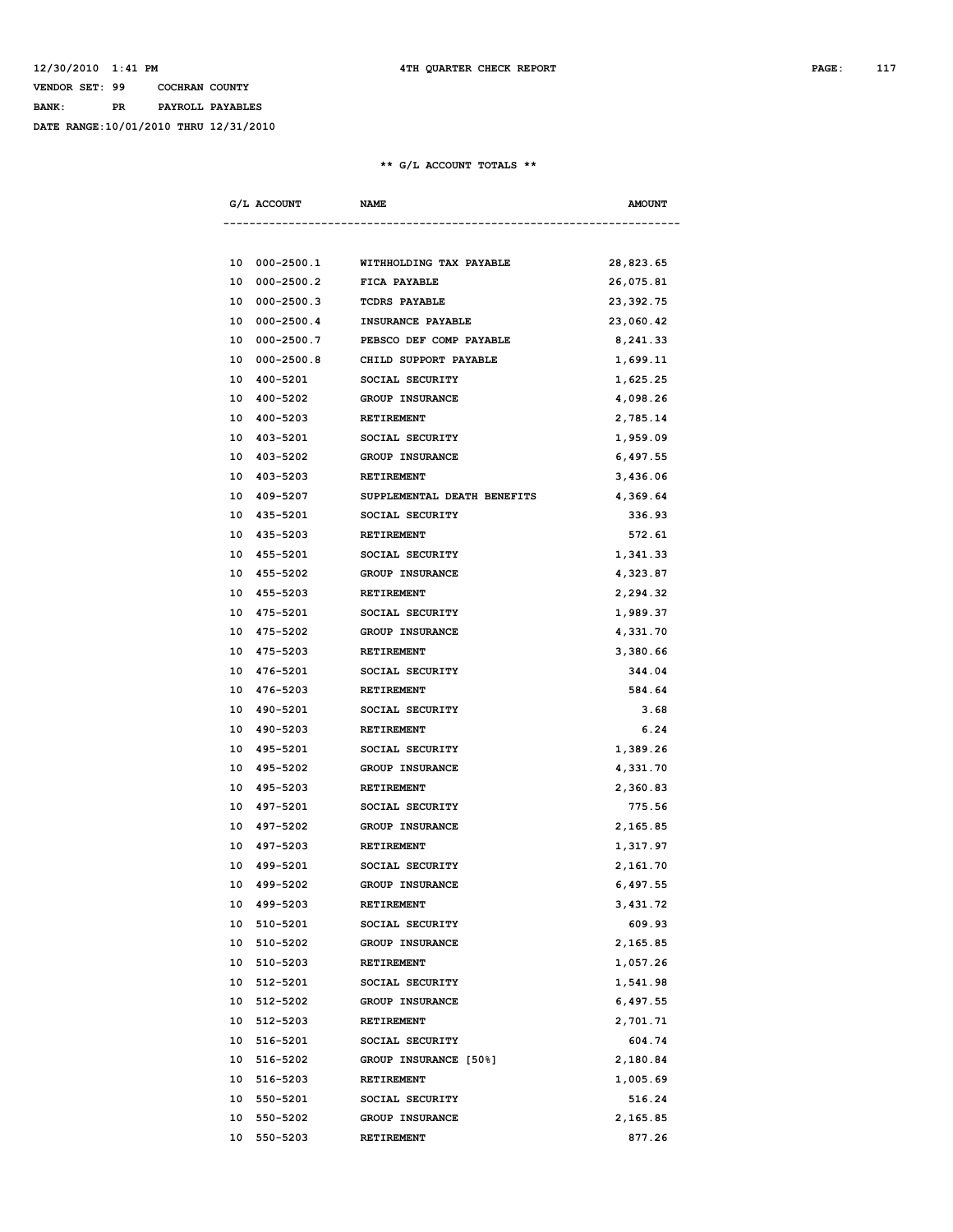## **VENDOR SET: 99 COCHRAN COUNTY BANK: PR PAYROLL PAYABLES**

**DATE RANGE:10/01/2010 THRU 12/31/2010**

### **\*\* G/L ACCOUNT TOTALS \*\***

| G/L ACCOUNT          | <b>NAME</b>             | <b>AMOUNT</b> |
|----------------------|-------------------------|---------------|
|                      |                         |               |
| 10 560-5201          | SOCIAL SECURITY         | 7,347.96      |
| 10 560-5202          | <b>GROUP INSURANCE</b>  | 22,376.41     |
| 10 560-5203          | RETIREMENT              | 12,596.79     |
| 10 571-5201          | SOCIAL SECURITY         | 9.34          |
| 571-5202<br>10       | <b>GROUP INSURANCE</b>  | 32.58         |
| 571-5203<br>10       | <b>RETIREMENT</b>       | 15.60         |
| 10<br>650-5201       | SOCIAL SECURITY         | 693.86        |
| 650-5202<br>10       | <b>GROUP INSURANCE</b>  | 1,547.11      |
| 10<br>650-5203       | RETIREMENT              | 1,012.32      |
| 10<br>652-5201       | SOCIAL SECURITY         | 32.67         |
| 652-5202<br>10       | <b>GROUP INSURANCE</b>  | 108.29        |
| 10<br>652-5203       | RETIREMENT              | 55.59         |
| 10<br>660-5201       | SOCIAL SECURITY         | 416.78        |
| 660-5202<br>10       | GROUP INSURANCE [35%]   | 1,505.60      |
| 10<br>660-5203       | <b>RETIREMENT</b>       | 693.06        |
| 10<br>662-5201       | SOCIAL SECURITY         | 588.84        |
| 662-5202<br>10       | <b>GROUP INSURANCE</b>  | 1,949.27      |
| 662-5203<br>10       | RETIREMENT              | 1,000.59      |
| 10<br>663-5201       | SOCIAL SECURITY         | 737.35        |
| 663–5202<br>10       | <b>GROUP INSURANCE</b>  | 2,165.85      |
| 10<br>663-5203       | <b>RETIREMENT</b>       | 1,252.99      |
| 10<br>665-5201       | SOCIAL SECURITY         | 1,049.91      |
| 665-5202<br>10       | <b>GROUP INSURANCE</b>  | 2,165.85      |
| 10<br>665-5203       | <b>RETIREMENT</b>       | 1,004.55      |
|                      | *** FUND TOTAL ***      | 262,289.65    |
|                      |                         |               |
| 15 000-2500.1        | WITHHOLDING TAX PAYABLE | 6,678.67      |
| 15 000-2500.2        | FICA PAYABLE            | 8,398.96      |
| $000 - 2500.3$<br>15 | <b>TCDRS PAYABLE</b>    | 7,759.08      |
| 15 000-2500.4        | INSURANCE PAYABLE       | 5,835.41      |
| 15 000-2500.7        | PEBSCO DEF COMP PAYABLE | 3,251.67      |
| $000 - 2500.8$<br>15 | CHILD SUPPORT PAYABLE   | 52.37         |
| 15 610-5201          | SOCIAL SECURITY         | 3,020.61      |
| 15 610-5202          | <b>GROUP INSURANCE</b>  | 8,161.98      |
| 610-5203<br>15       | <b>RETIREMENT</b>       | 5,359.61      |
| 15 621-5201          | SOCIAL SECURITY         | 1,481.86      |
| 15 621-5202          | GROUP INSURANCE         | 4,331.70      |
| 15 621-5203          | RETIREMENT              | 2,265.18      |
| 15 622-5201          | SOCIAL SECURITY         | 1,332.45      |
| 15 622-5202          | GROUP INSURANCE         | 4,331.70      |
| 15 622-5203          | RETIREMENT              | 2,274.18      |
| 15 623-5201          | SOCIAL SECURITY         | 1,431.39      |
| 15 623-5202          | GROUP INSURANCE         | 4,331.70      |
| 623-5203<br>15       | RETIREMENT              | 2,264.49      |
| 624-5201<br>15       | SOCIAL SECURITY         | 1,132.65      |
| 15 624-5202          | GROUP INSURANCE         | 4,331.70      |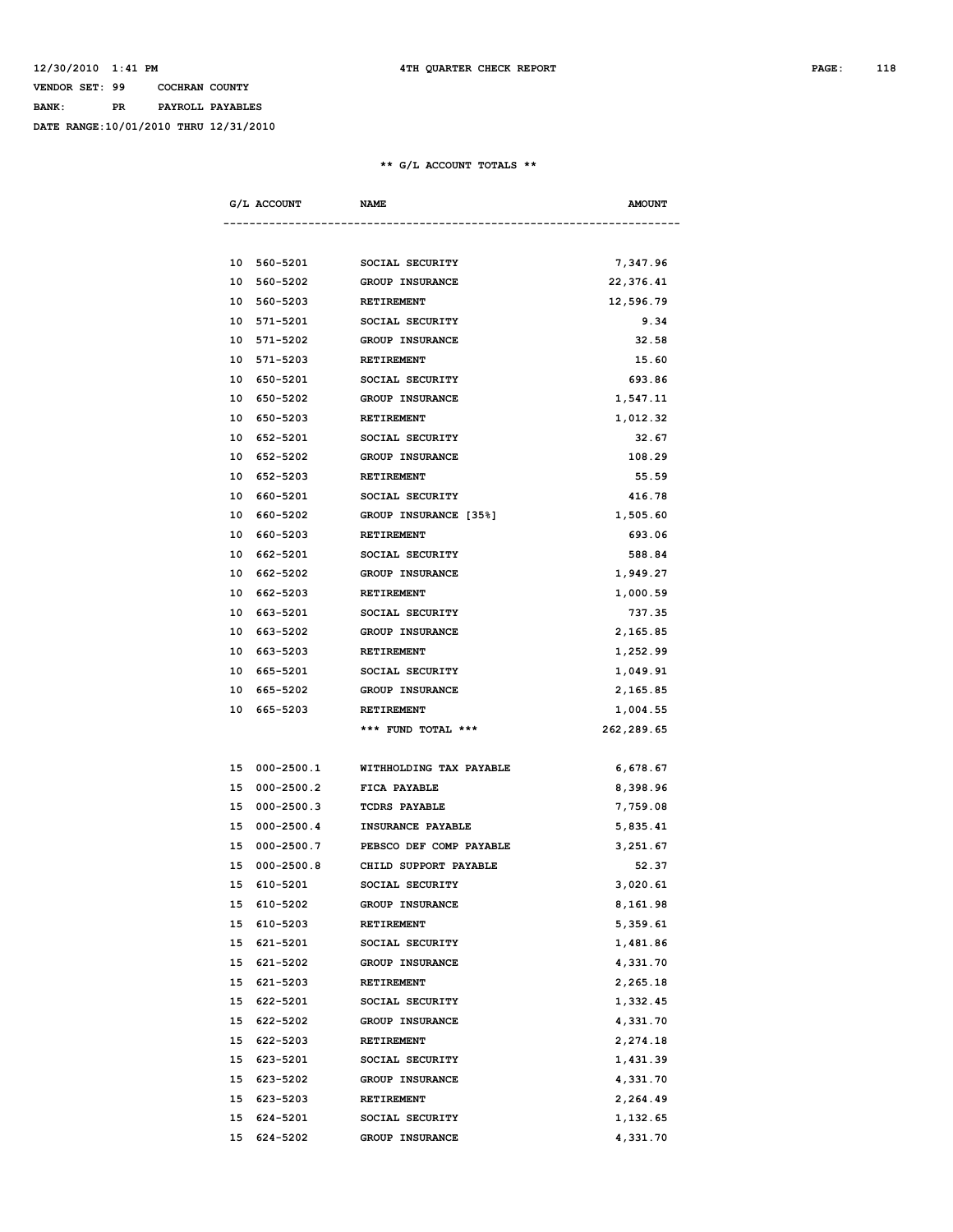## **VENDOR SET: 99 COCHRAN COUNTY BANK: PR PAYROLL PAYABLES**

**DATE RANGE:10/01/2010 THRU 12/31/2010**

### **\*\* G/L ACCOUNT TOTALS \*\***

|                            | G/L ACCOUNT                | <b>NAME</b>                           | <b>AMOUNT</b> |      |            |
|----------------------------|----------------------------|---------------------------------------|---------------|------|------------|
|                            |                            |                                       |               |      |            |
|                            | 15 624-5203 RETIREMENT     |                                       | 2,246.33      |      |            |
|                            |                            | *** FUND TOTAL ***                    | 80,273.69     |      |            |
|                            |                            | 17 000-2500.1 WITHHOLDING TAX PAYABLE | 476.56        |      |            |
|                            | 17 000-2500.2 FICA PAYABLE |                                       | 611.65        |      |            |
|                            | 17 000-2500.3              | <b>TCDRS PAYABLE</b>                  | 550.17        |      |            |
|                            | 17 573-5201                | SOCIAL SECURITY                       | 611.65        |      |            |
|                            | 17 573-5202                | <b>GROUP HEALTH INSURANCE</b>         | 2,133.27      |      |            |
|                            | 17 573-5203                | <b>RETIREMENT</b>                     | 1,021.71      |      |            |
|                            |                            | *** FUND TOTAL ***                    | 5,405.01      |      |            |
|                            |                            |                                       |               |      |            |
|                            |                            | 30 000-2500.1 FEDERAL WITHOLDING      | 187.85        |      |            |
|                            | 30 000-2500.2              | <b>FICA</b>                           | 178.62        |      |            |
|                            | 30 000-2500.3              | TCDRS                                 | 159.93        |      |            |
|                            | 30 000-2500.4              | AFLAC                                 | 283.29        |      |            |
|                            | 30 518-5201                | SOCIAL SECURITY                       | 178.62        |      |            |
|                            | 30 518-5202                | GROUP INSURANCE [15%]                 | 645.26        |      |            |
|                            | 30 518-5203                | RETIREMENT                            | 297.03        |      |            |
|                            |                            | *** FUND TOTAL ***                    | 1,930.60      |      |            |
|                            |                            |                                       |               |      |            |
| VENDOR SET: 99 BANK: PR    | <b>TOTALS:</b><br>34       |                                       | 349,898.95    | 0.00 | 349,898.95 |
| BANK: PR<br><b>TOTALS:</b> | 34                         |                                       | 349,898.95    | 0.00 | 349,898.95 |
| REPORT TOTALS:             | 507                        |                                       | 728,474.93    | 0.00 | 728,474.93 |